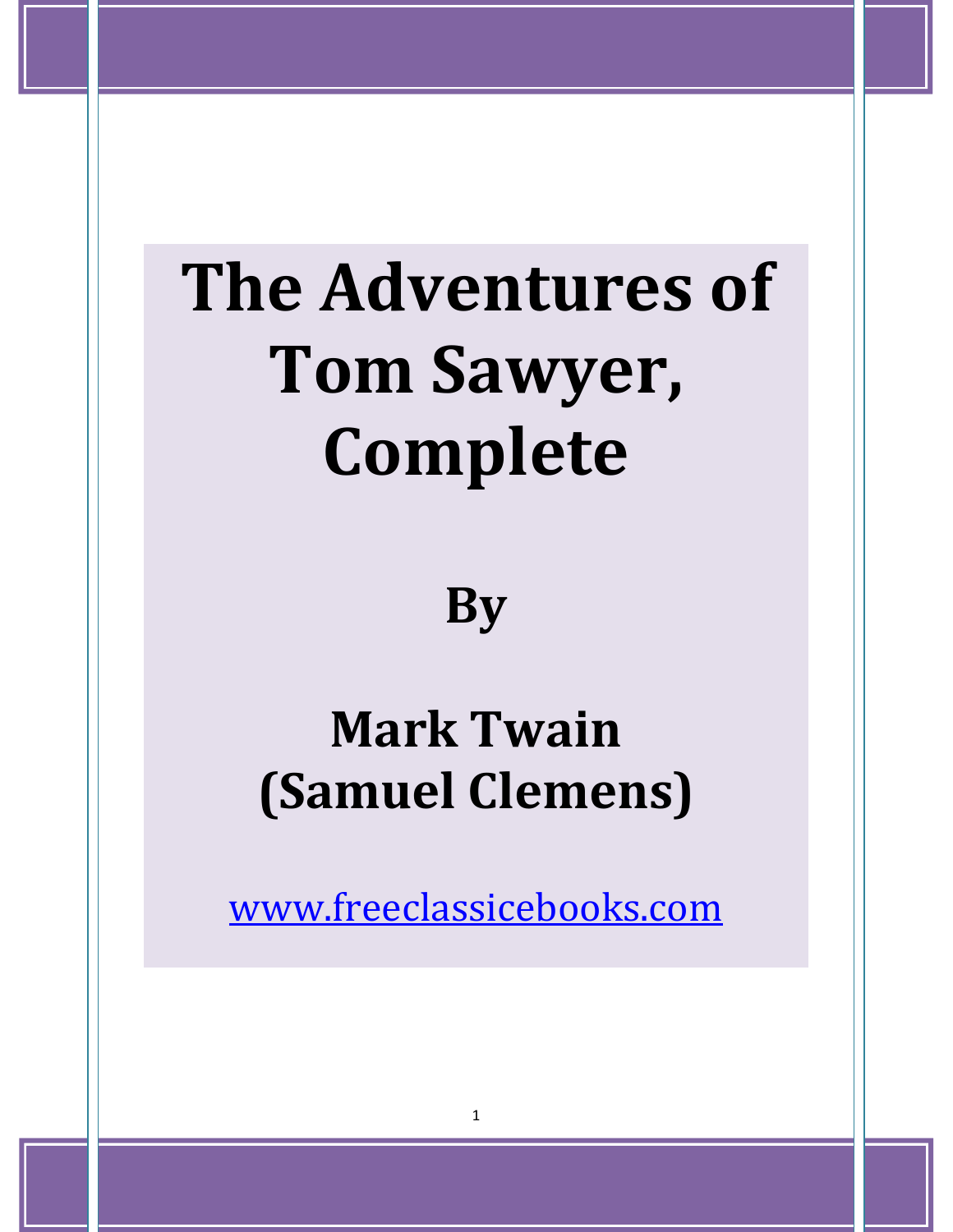### **Contents:**

| <b>CHAPTER XVIII</b> | 181 |
|----------------------|-----|
|                      |     |
|                      |     |
|                      |     |
|                      |     |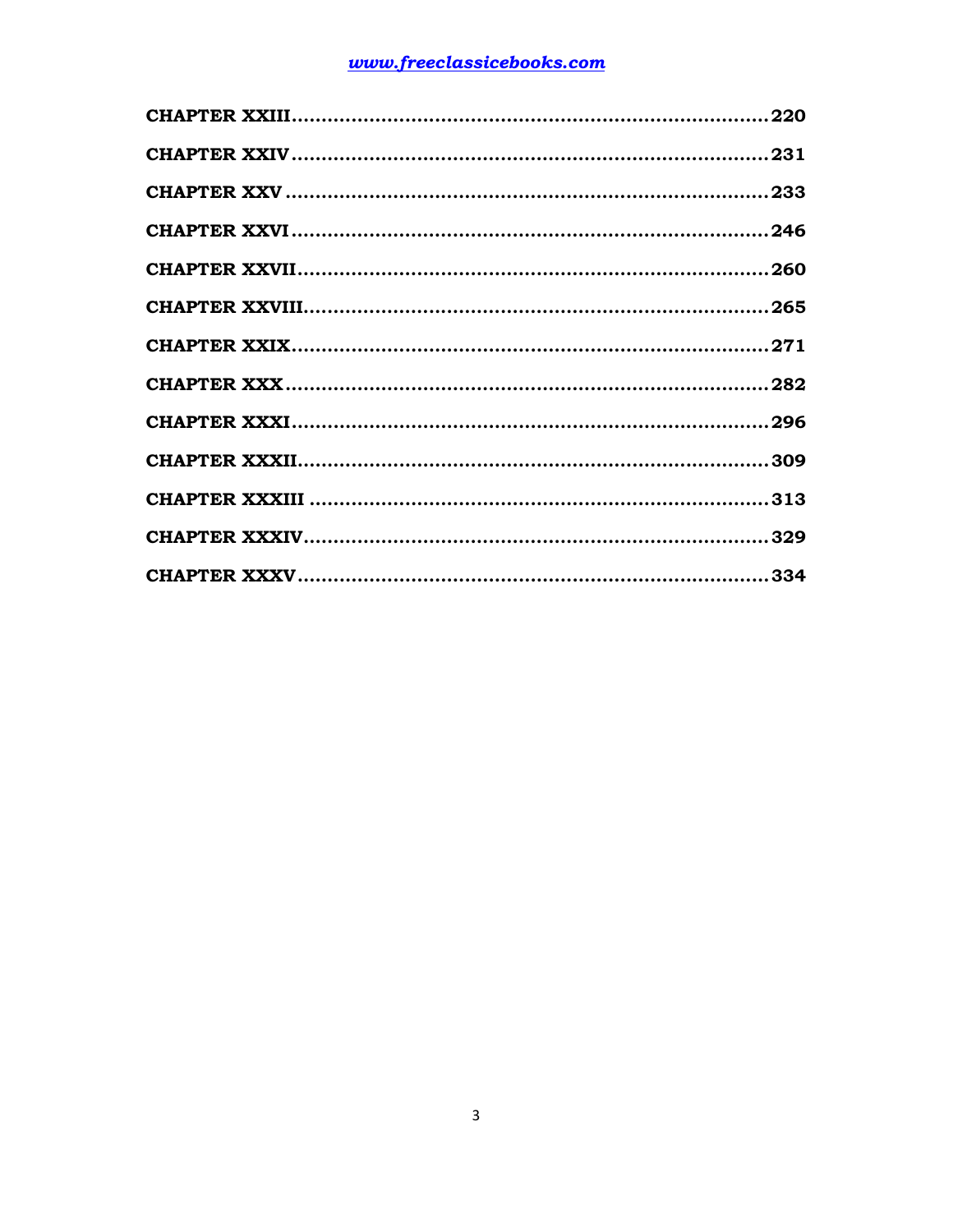#### **PREFACE**

MOST of the adventures recorded in this book really occurred; one or two were experiences of my own, the rest those of boys who were schoolmates of mine. Huck Finn is drawn from life; Tom Sawyer also, but not from an individual--he is a combination of the characteristics of three boys whom I knew, and therefore belongs to the composite order of architecture.

The odd superstitions touched upon were all prevalent among children and slaves in the West at the period of this story--that is to say, thirty or forty years ago.

Although my book is intended mainly for the entertainment of boys and girls, I hope it will not be shunned by men and women on that account, for part of my plan has been to try to pleasantly remind adults of what they once were themselves, and of how they felt and thought and talked, and what queer enterprises they sometimes engaged in.

THE AUTHOR.

HARTFORD, 1876.

4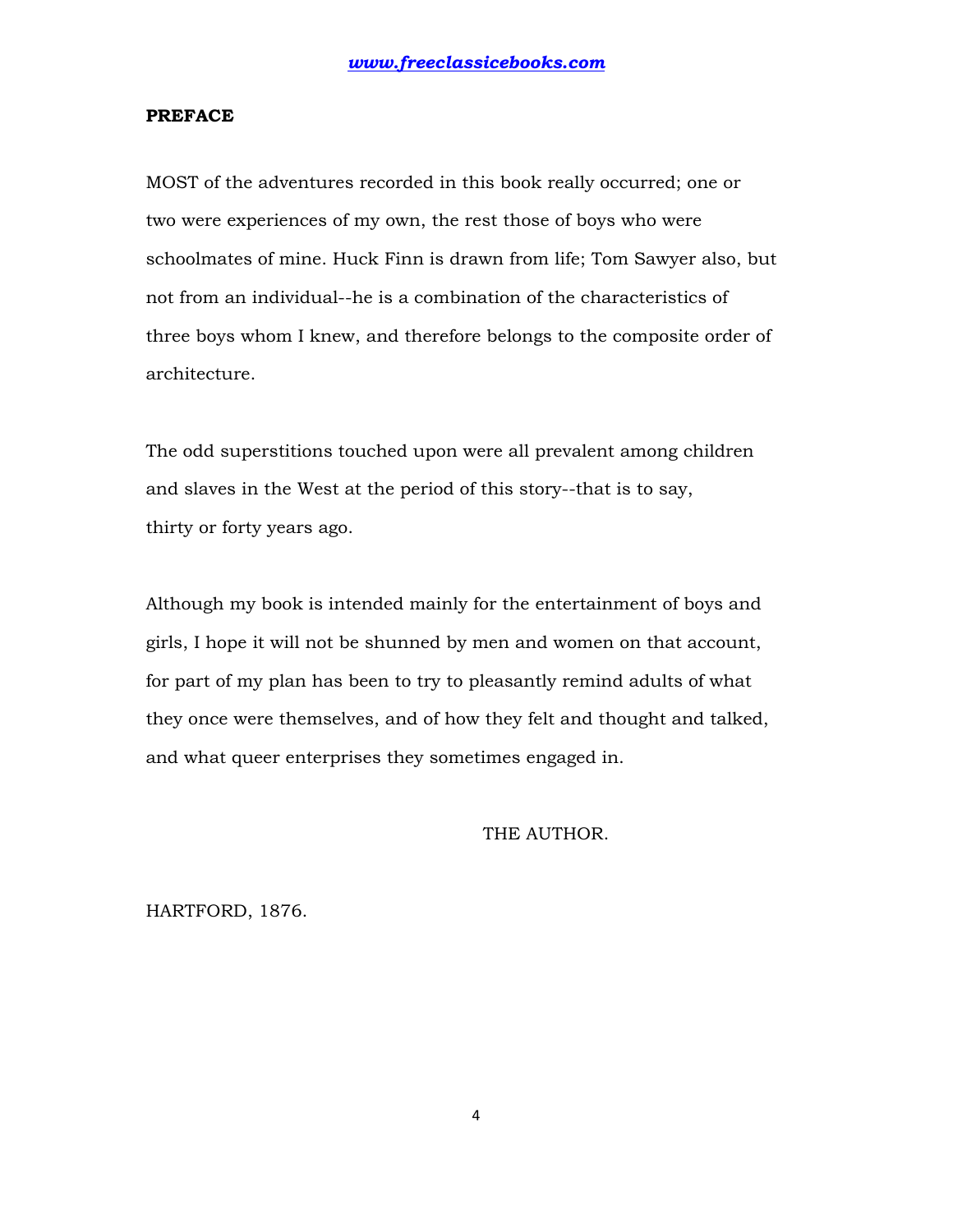#### T O M S A W Y E R

#### **CHAPTER I**

"TOM!"

No answer.

"TOM!"

No answer.

"What's gone with that boy, I wonder? You TOM!"

No answer.

The old lady pulled her spectacles down and looked over them about the room; then she put them up and looked out under them. She seldom or never looked THROUGH them for so small a thing as a boy; they were her state pair, the pride of her heart, and were built for "style," not service--she could have seen through a pair of stove-lids just as well. She looked perplexed for a moment, and then said, not fiercely, but still loud enough for the furniture to hear: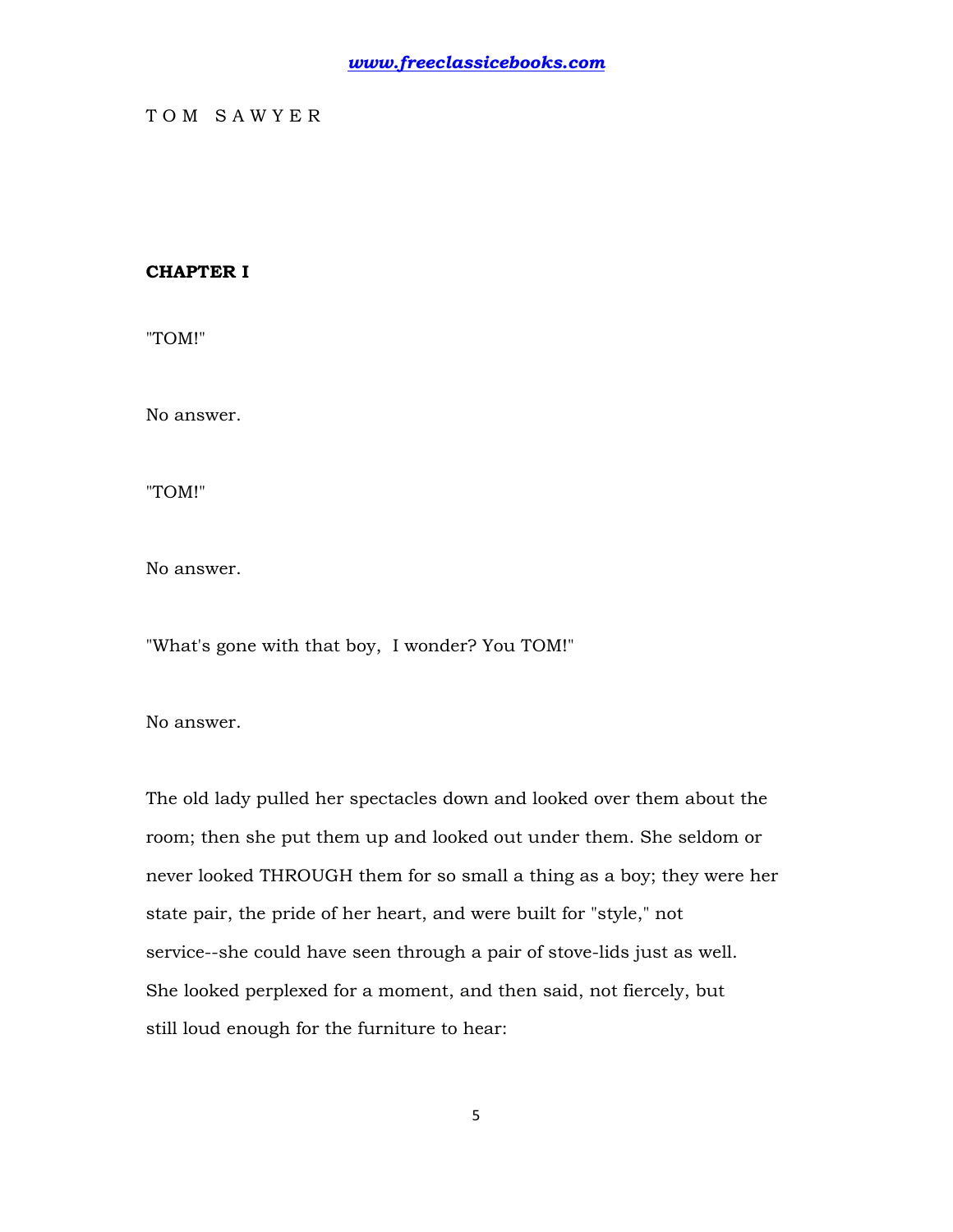"Well, I lay if I get hold of you I'll--"

She did not finish, for by this time she was bending down and punching under the bed with the broom, and so she needed breath to punctuate the punches with. She resurrected nothing but the cat.

"I never did see the beat of that boy!"

She went to the open door and stood in it and looked out among the tomato vines and "jimpson" weeds that constituted the garden. No Tom. So she lifted up her voice at an angle calculated for distance and shouted:

#### "Y-o-u-u TOM!"

There was a slight noise behind her and she turned just in time to seize a small boy by the slack of his roundabout and arrest his flight.

"There! I might 'a' thought of that closet. What you been doing in there?"

"Nothing."

"Nothing! Look at your hands. And look at your mouth. What IS that truck?"

6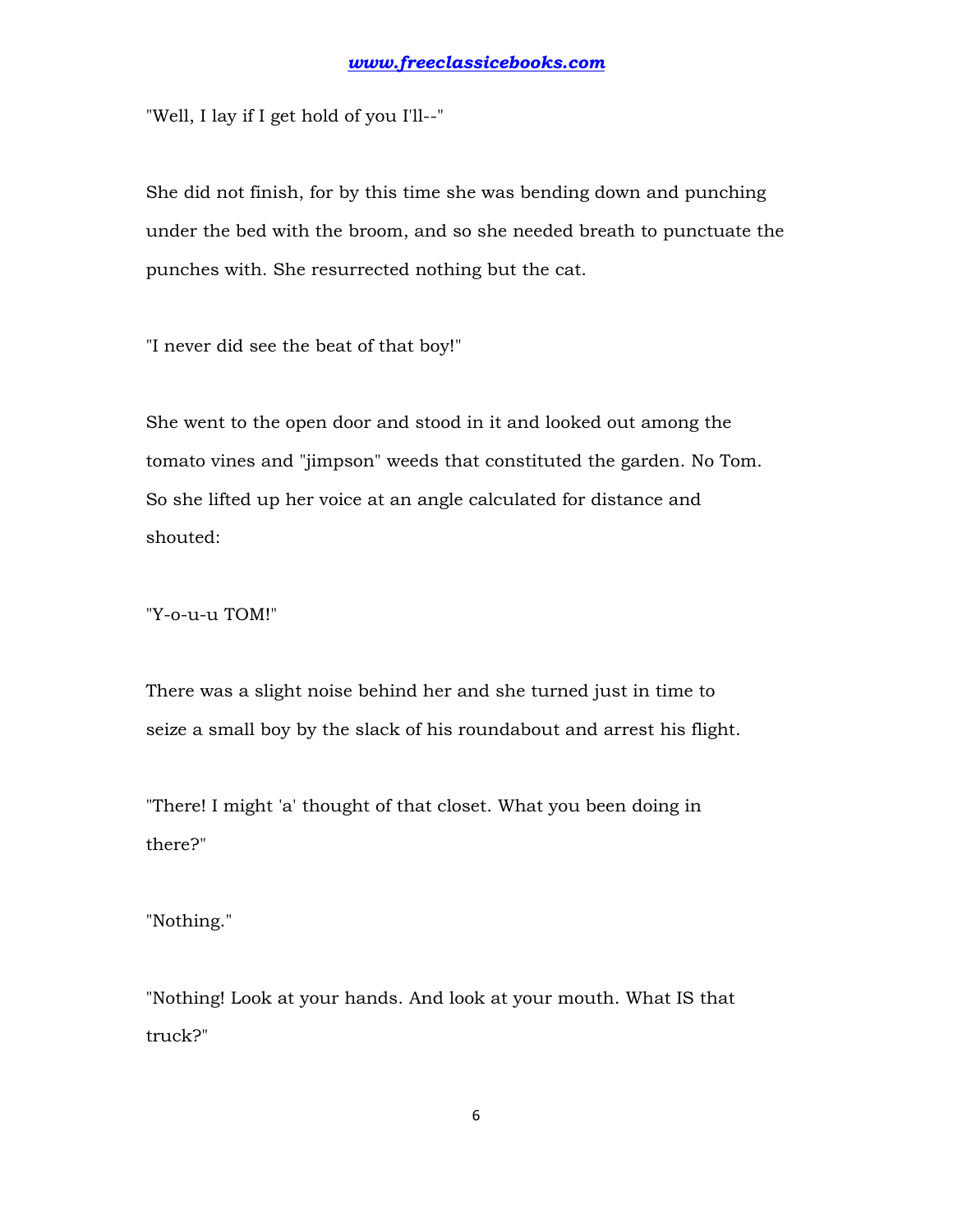"I don't know, aunt."

"Well, I know. It's jam--that's what it is. Forty times I've said if you didn't let that jam alone I'd skin you. Hand me that switch."

The switch hovered in the air--the peril was desperate--

"My! Look behind you, aunt!"

The old lady whirled round, and snatched her skirts out of danger. The lad fled on the instant, scrambled up the high board-fence, and disappeared over it.

His aunt Polly stood surprised a moment, and then broke into a gentle laugh.

"Hang the boy, can't I never learn anything? Ain't he played me tricks enough like that for me to be looking out for him by this time? But old fools is the biggest fools there is. Can't learn an old dog new tricks, as the saying is. But my goodness, he never plays them alike, two days, and how is a body to know what's coming? He 'pears to know just how long he can torment me before I get my dander up, and he knows if he can make out to put me off for a minute or make me laugh, it's all down again and I can't hit him a lick. I ain't doing my duty by that boy, and that's the Lord's truth, goodness knows. Spare the rod and spile the child, as the Good Book says. I'm a laying up sin and suffering for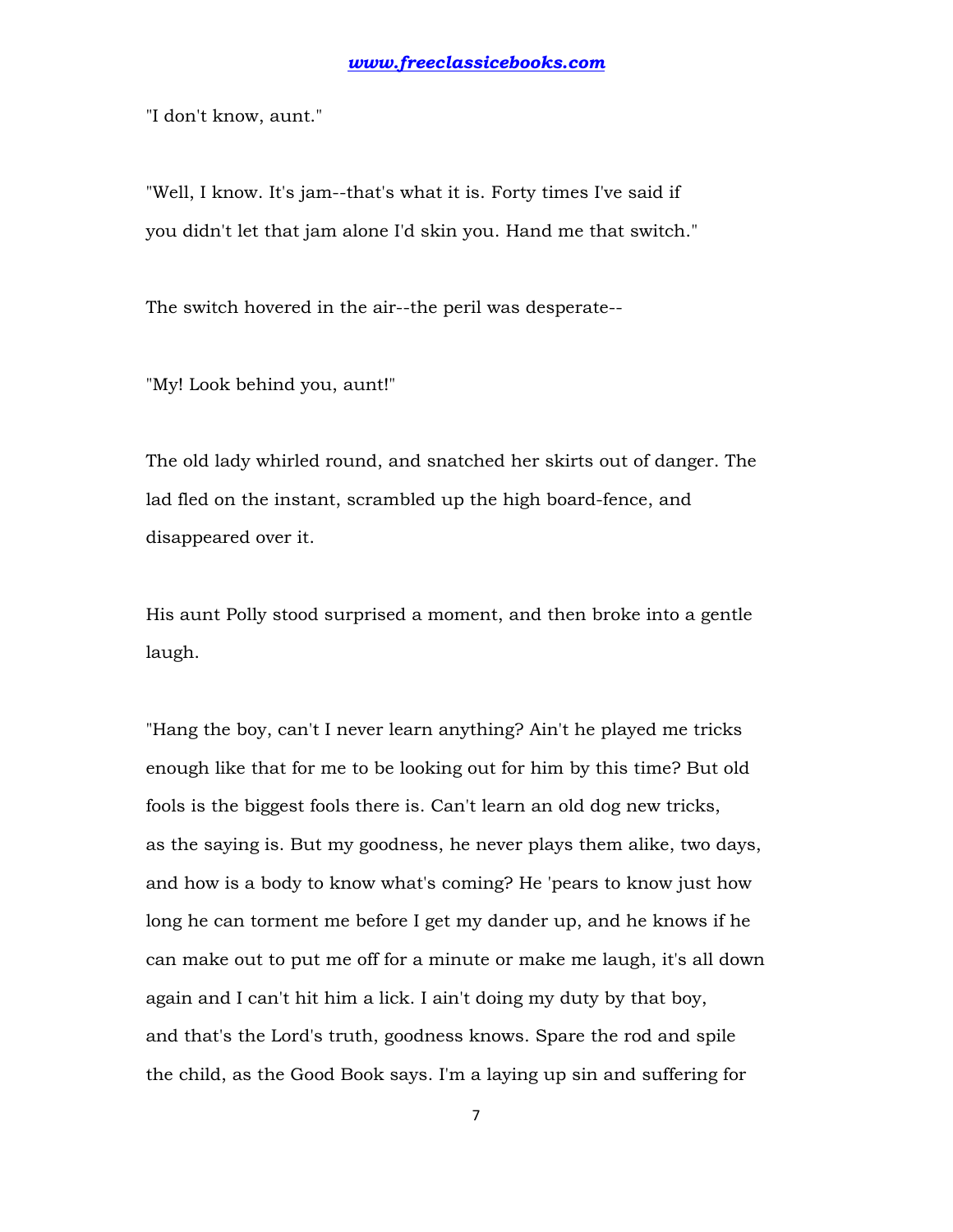us both, I know. He's full of the Old Scratch, but laws-a-me! he's my own dead sister's boy, poor thing, and I ain't got the heart to lash him, somehow. Every time I let him off, my conscience does hurt me so, and every time I hit him my old heart most breaks. Well-a-well, man that is born of woman is of few days and full of trouble, as the Scripture says, and I reckon it's so. He'll play hookey this evening, \* and [\* Southwestern for "afternoon"] I'll just be obleeged to make him work, to-morrow, to punish him. It's mighty hard to make him work Saturdays, when all the boys is having holiday, but he hates work more than he hates anything else, and I've GOT to do some of my duty by him, or I'll be the ruination of the child."

Tom did play hookey, and he had a very good time. He got back home barely in season to help Jim, the small colored boy, saw next-day's wood and split the kindlings before supper--at least he was there in time to tell his adventures to Jim while Jim did three-fourths of the work. Tom's younger brother (or rather half-brother) Sid was already through with his part of the work (picking up chips), for he was a quiet boy, and had no adventurous, troublesome ways.

While Tom was eating his supper, and stealing sugar as opportunity offered, Aunt Polly asked him questions that were full of guile, and very deep--for she wanted to trap him into damaging revealments. Like many other simple-hearted souls, it was her pet vanity to believe she was endowed with a talent for dark and mysterious diplomacy, and she loved to contemplate her most transparent devices as marvels of low

8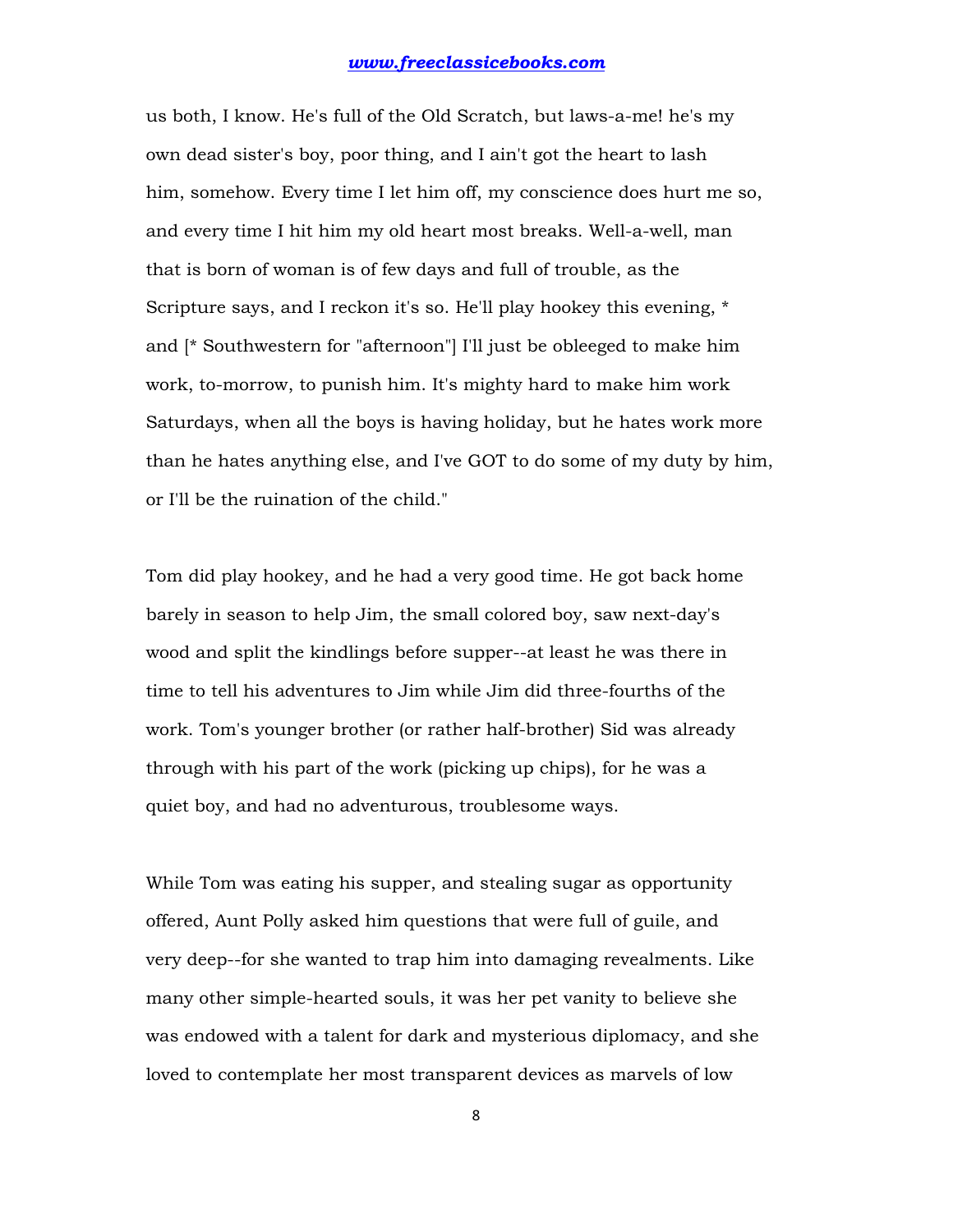cunning. Said she:

"Tom, it was middling warm in school, warn't it?"

"Yes'm."

"Powerful warm, warn't it?"

"Yes'm."

"Didn't you want to go in a-swimming, Tom?"

A bit of a scare shot through Tom--a touch of uncomfortable suspicion. He searched Aunt Polly's face, but it told him nothing. So he said:

"No'm--well, not very much."

The old lady reached out her hand and felt Tom's shirt, and said:

"But you ain't too warm now, though." And it flattered her to reflect that she had discovered that the shirt was dry without anybody knowing that that was what she had in her mind. But in spite of her, Tom knew where the wind lay, now. So he forestalled what might be the next move:

"Some of us pumped on our heads--mine's damp yet. See?"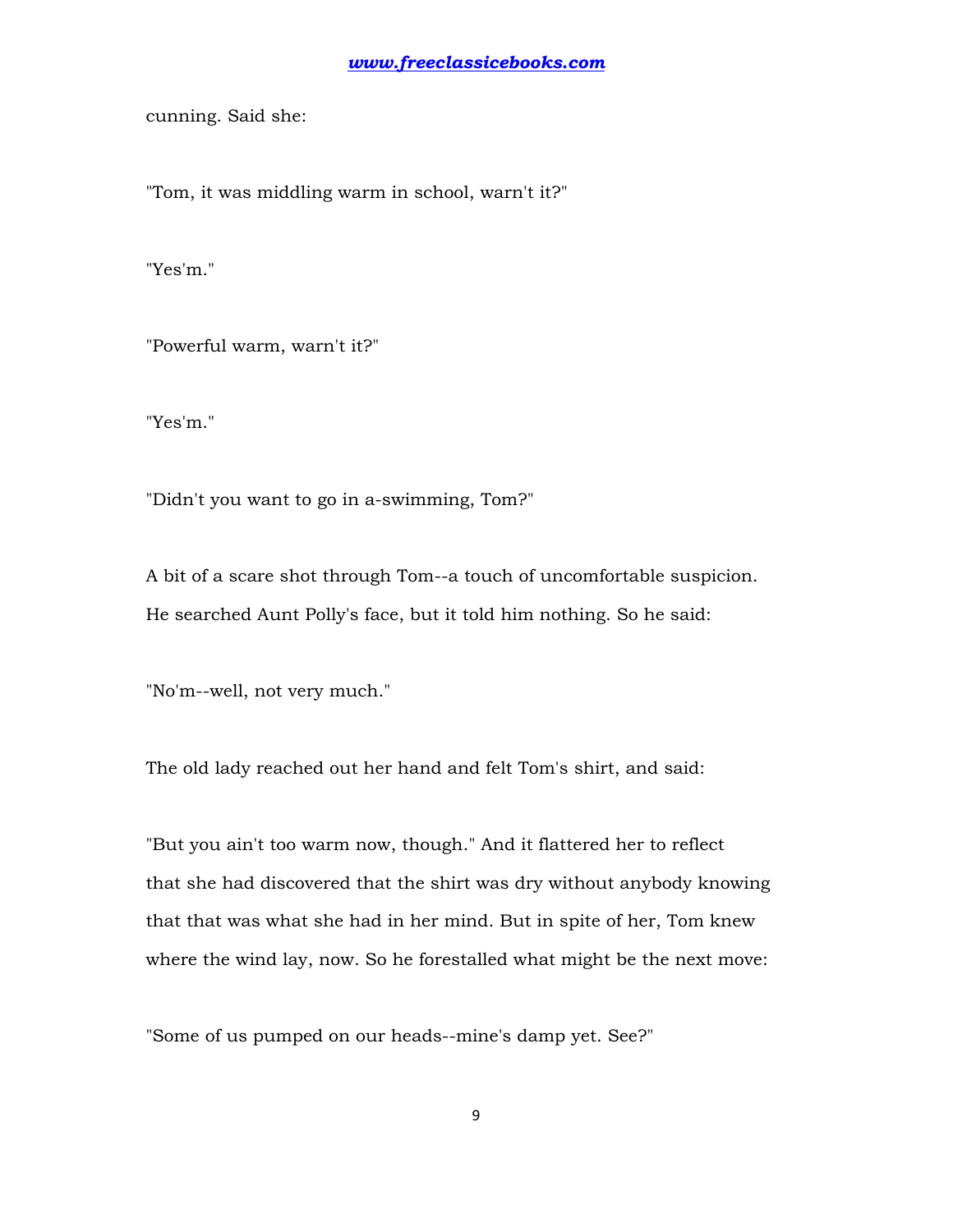Aunt Polly was vexed to think she had overlooked that bit of circumstantial evidence, and missed a trick. Then she had a new inspiration:

"Tom, you didn't have to undo your shirt collar where I sewed it, to pump on your head, did you? Unbutton your jacket!"

The trouble vanished out of Tom's face. He opened his jacket. His shirt collar was securely sewed.

"Bother! Well, go 'long with you. I'd made sure you'd played hookey and been a-swimming. But I forgive ye, Tom. I reckon you're a kind of a singed cat, as the saying is--better'n you look. THIS time."

She was half sorry her sagacity had miscarried, and half glad that Tom had stumbled into obedient conduct for once.

But Sidney said:

"Well, now, if I didn't think you sewed his collar with white thread, but it's black."

"Why, I did sew it with white! Tom!"

But Tom did not wait for the rest. As he went out at the door he said: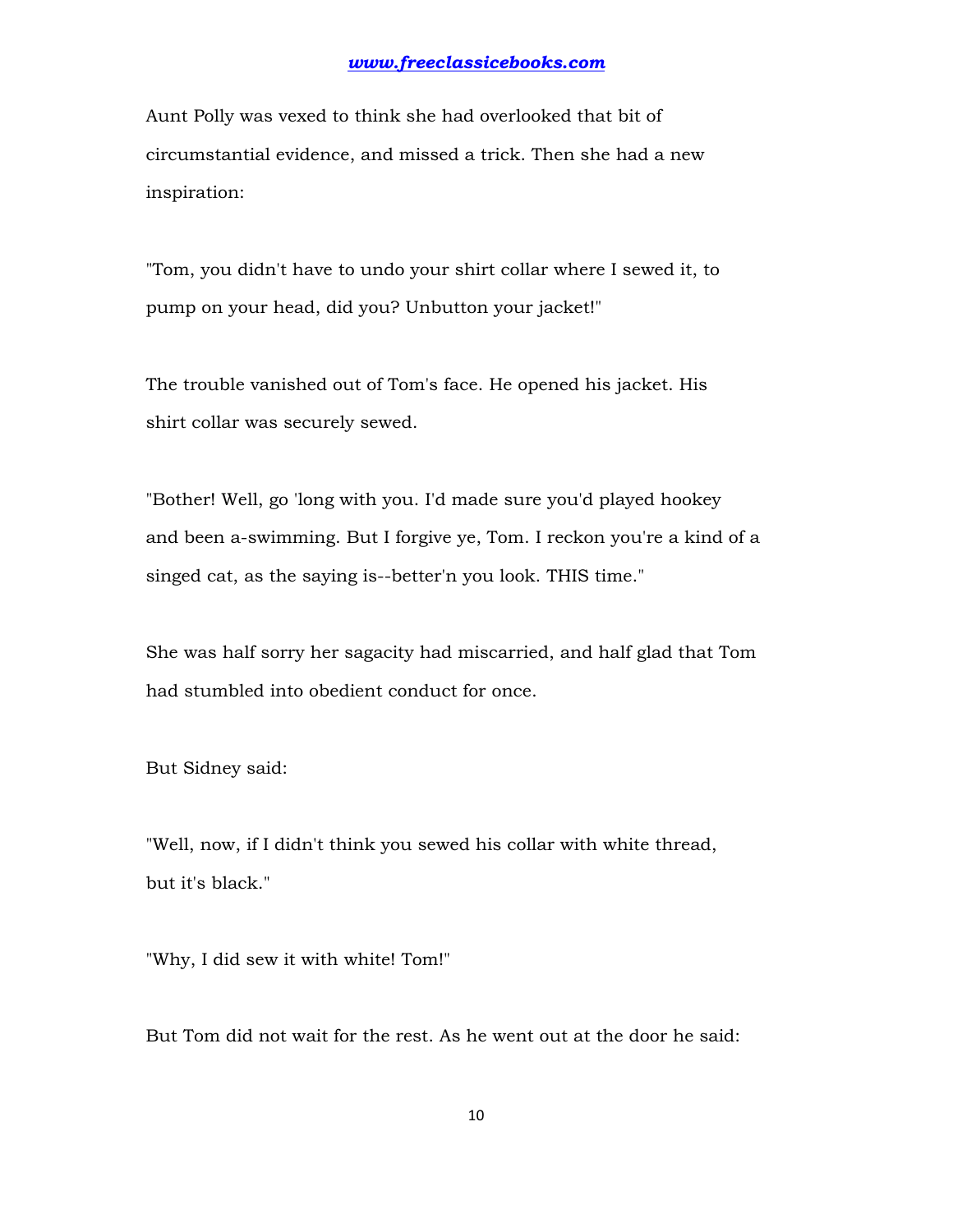"Siddy, I'll lick you for that."

In a safe place Tom examined two large needles which were thrust into the lapels of his jacket, and had thread bound about them--one needle carried white thread and the other black. He said:

"She'd never noticed if it hadn't been for Sid. Confound it! sometimes she sews it with white, and sometimes she sews it with black. I wish to geeminy she'd stick to one or t'other--I can't keep the run of 'em. But I bet you I'll lam Sid for that. I'll learn him!"

He was not the Model Boy of the village. He knew the model boy very well though--and loathed him.

Within two minutes, or even less, he had forgotten all his troubles. Not because his troubles were one whit less heavy and bitter to him than a man's are to a man, but because a new and powerful interest bore them down and drove them out of his mind for the time--just as men's misfortunes are forgotten in the excitement of new enterprises. This new interest was a valued novelty in whistling, which he had just acquired from a negro, and he was suffering to practise it undisturbed. It consisted in a peculiar bird-like turn, a sort of liquid warble, produced by touching the tongue to the roof of the mouth at short intervals in the midst of the music--the reader probably remembers how to do it, if he has ever been a boy. Diligence and attention soon gave him the knack of it, and he strode down the street with his mouth full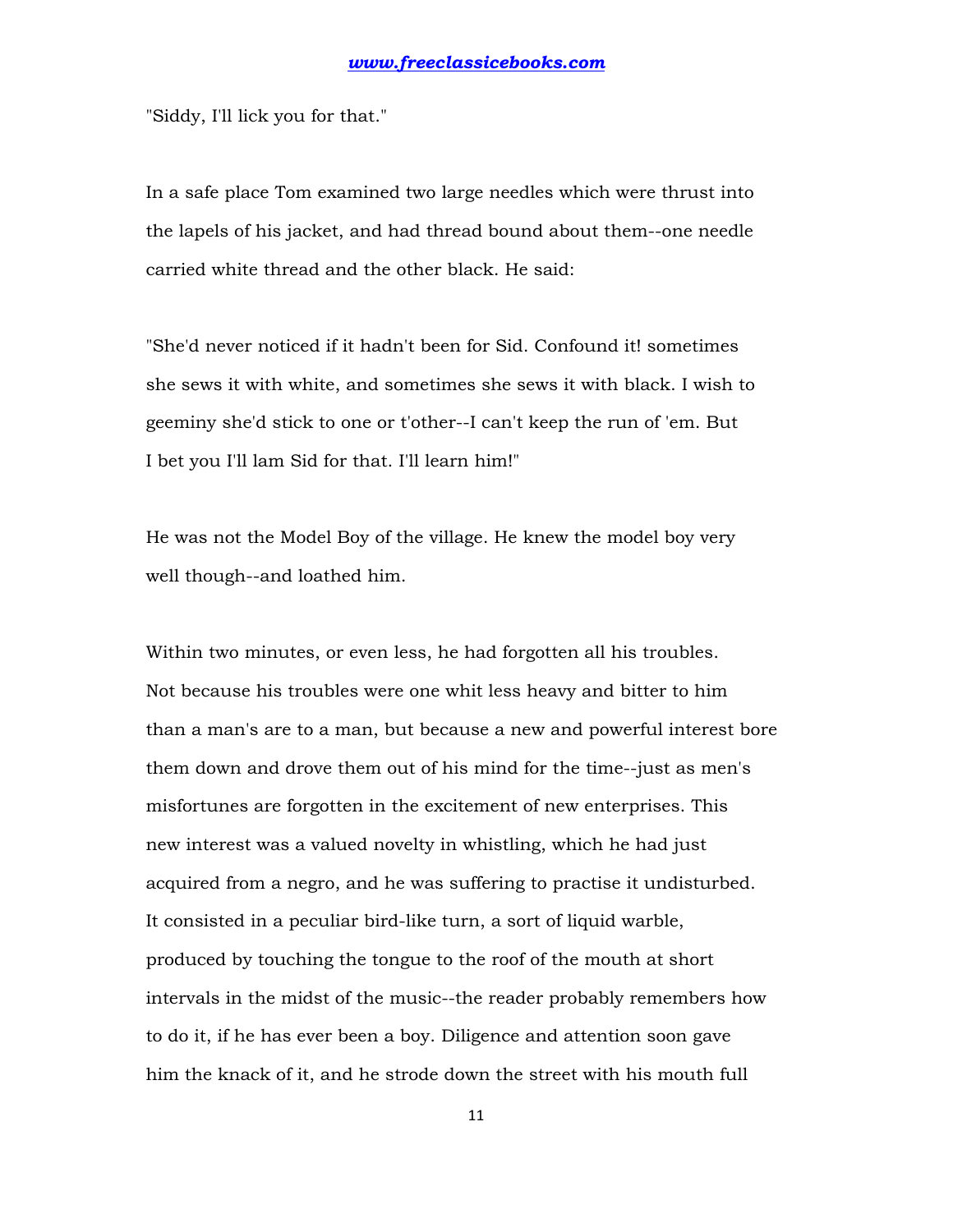of harmony and his soul full of gratitude. He felt much as an astronomer feels who has discovered a new planet--no doubt, as far as strong, deep, unalloyed pleasure is concerned, the advantage was with the boy, not the astronomer.

The summer evenings were long. It was not dark, yet. Presently Tom checked his whistle. A stranger was before him--a boy a shade larger than himself. A new-comer of any age or either sex was an impressive curiosity in the poor little shabby village of St. Petersburg. This boy was well dressed, too--well dressed on a week-day. This was simply astounding. His cap was a dainty thing, his close-buttoned blue cloth roundabout was new and natty, and so were his pantaloons. He had shoes on--and it was only Friday. He even wore a necktie, a bright bit of ribbon. He had a citified air about him that ate into Tom's vitals. The more Tom stared at the splendid marvel, the higher he turned up his nose at his finery and the shabbier and shabbier his own outfit seemed to him to grow. Neither boy spoke. If one moved, the other moved--but only sidewise, in a circle; they kept face to face and eye to eye all the time. Finally Tom said:

"I can lick you!"

"I'd like to see you try it."

"Well, I can do it."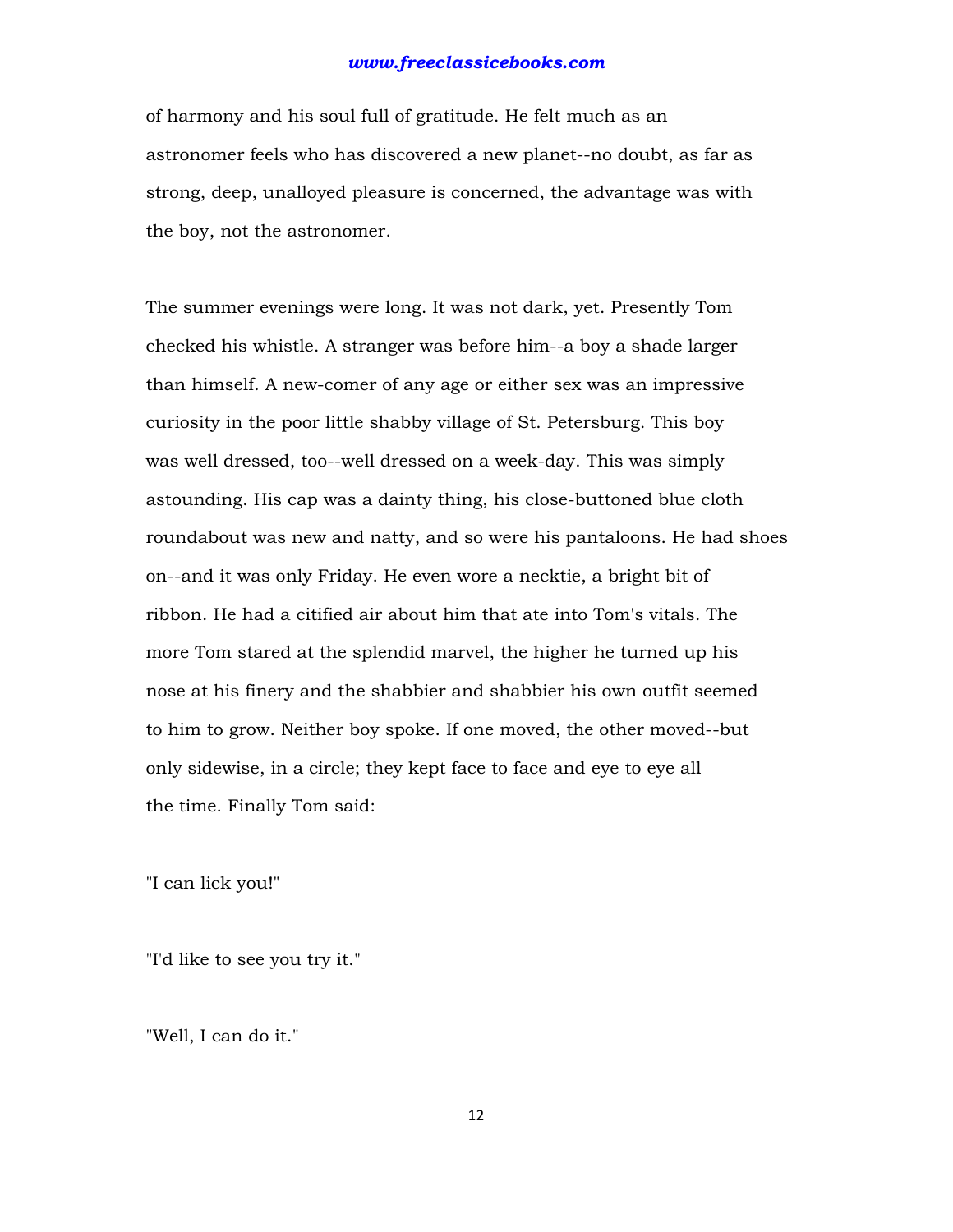"No you can't, either."

"Yes I can."

"No you can't."

"I can."

"You can't."

"Can!"

"Can't!"

An uncomfortable pause. Then Tom said:

"What's your name?"

"'Tisn't any of your business, maybe."

"Well I 'low I'll MAKE it my business."

"Well why don't you?"

"If you say much, I will."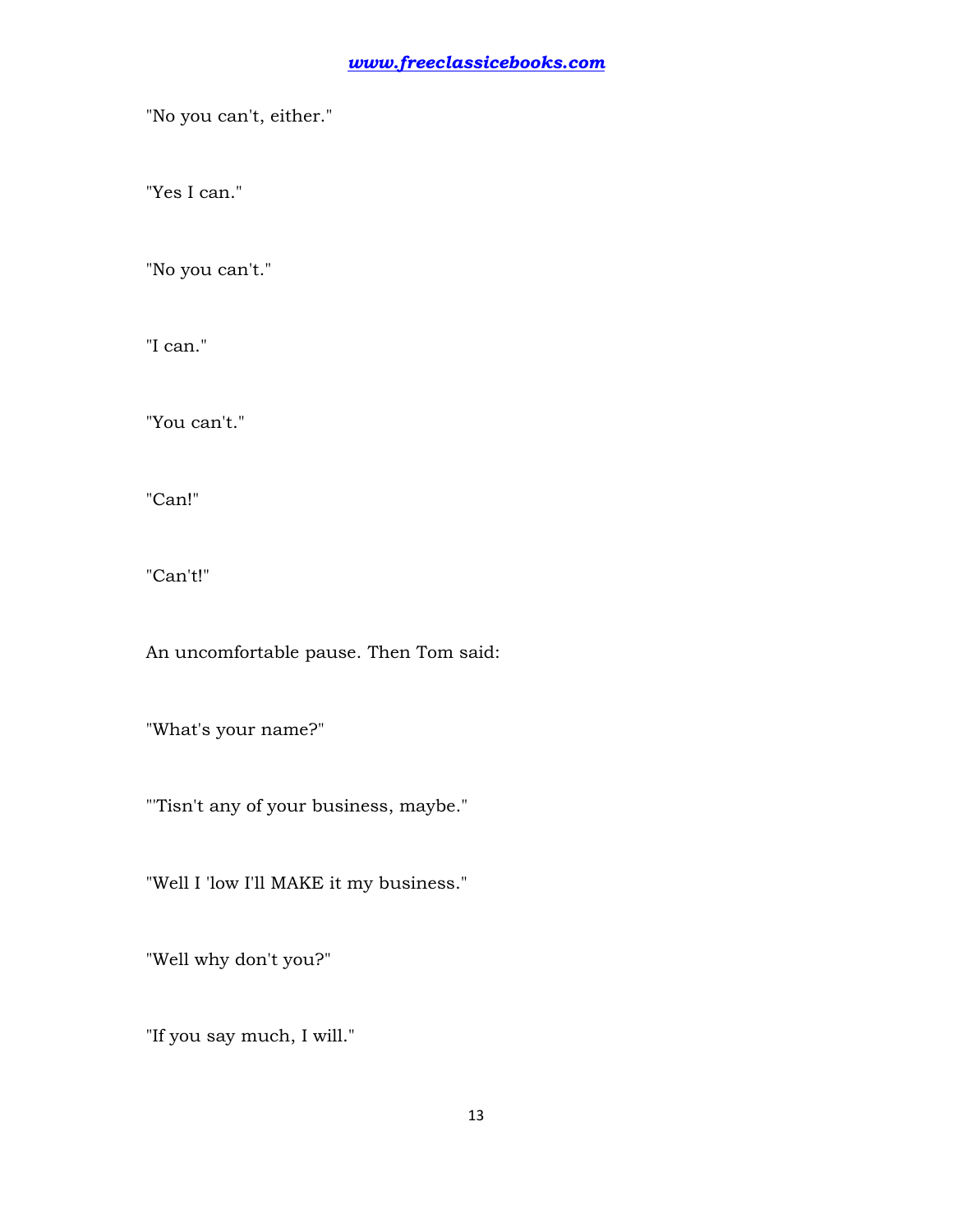"Much--much--MUCH. There now."

"Oh, you think you're mighty smart, DON'T you? I could lick you with one hand tied behind me, if I wanted to."

"Well why don't you DO it? You SAY you can do it."

"Well I WILL, if you fool with me."

"Oh yes--I've seen whole families in the same fix."

"Smarty! You think you're SOME, now, DON'T you? Oh, what a hat!"

"You can lump that hat if you don't like it. I dare you to knock it off--and anybody that'll take a dare will suck eggs."

"You're a liar!"

"You're another."

"You're a fighting liar and dasn't take it up."

"Aw--take a walk!"

"Say--if you give me much more of your sass I'll take and bounce a rock off'n your head."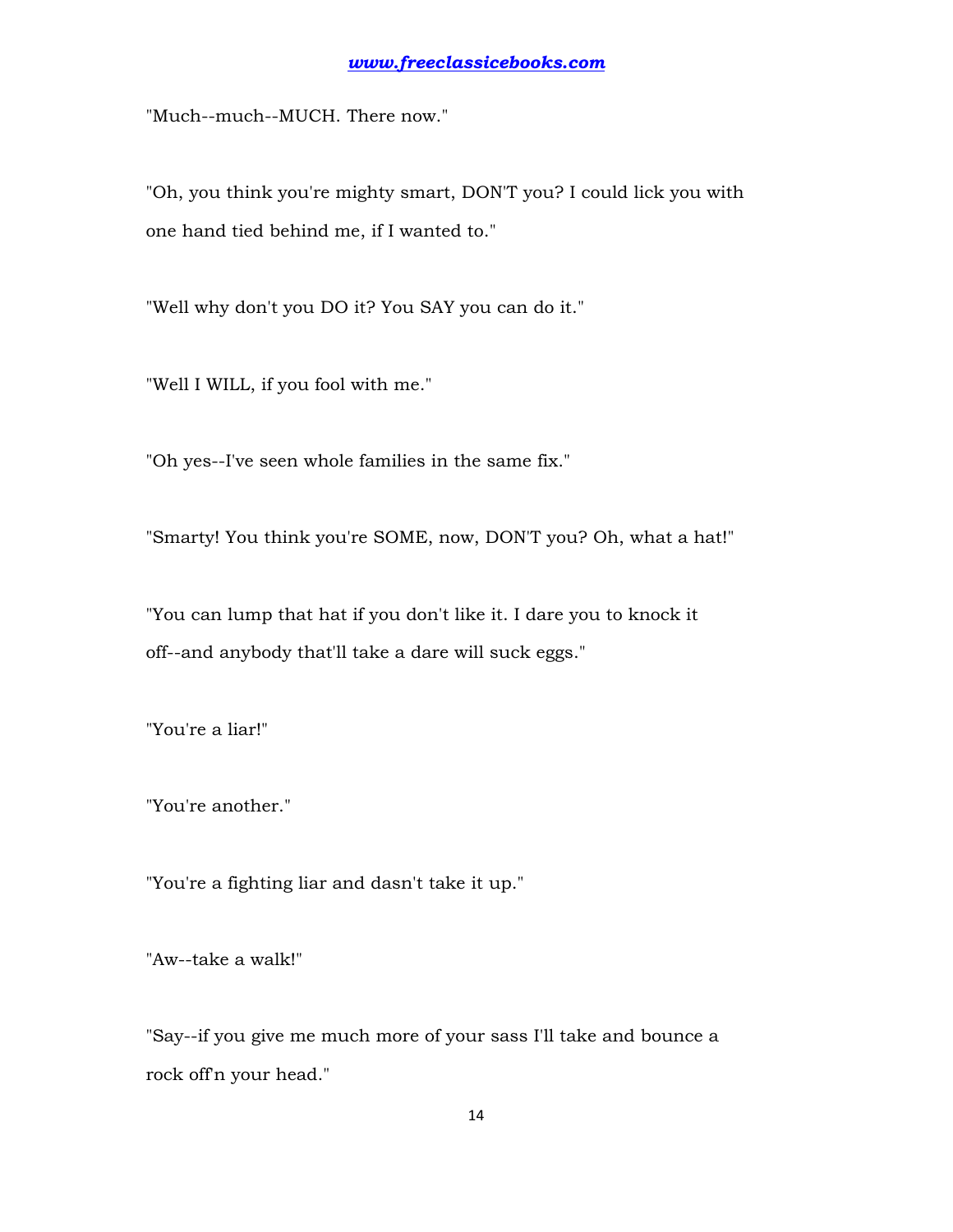"Oh, of COURSE you will."

"Well I WILL."

"Well why don't you DO it then? What do you keep SAYING you will for? Why don't you DO it? It's because you're afraid."

"I AIN'T afraid."

"You are."

"I ain't."

"You are."

Another pause, and more eying and sidling around each other. Presently they were shoulder to shoulder. Tom said:

"Get away from here!"

"Go away yourself!"

"I won't."

"I won't either."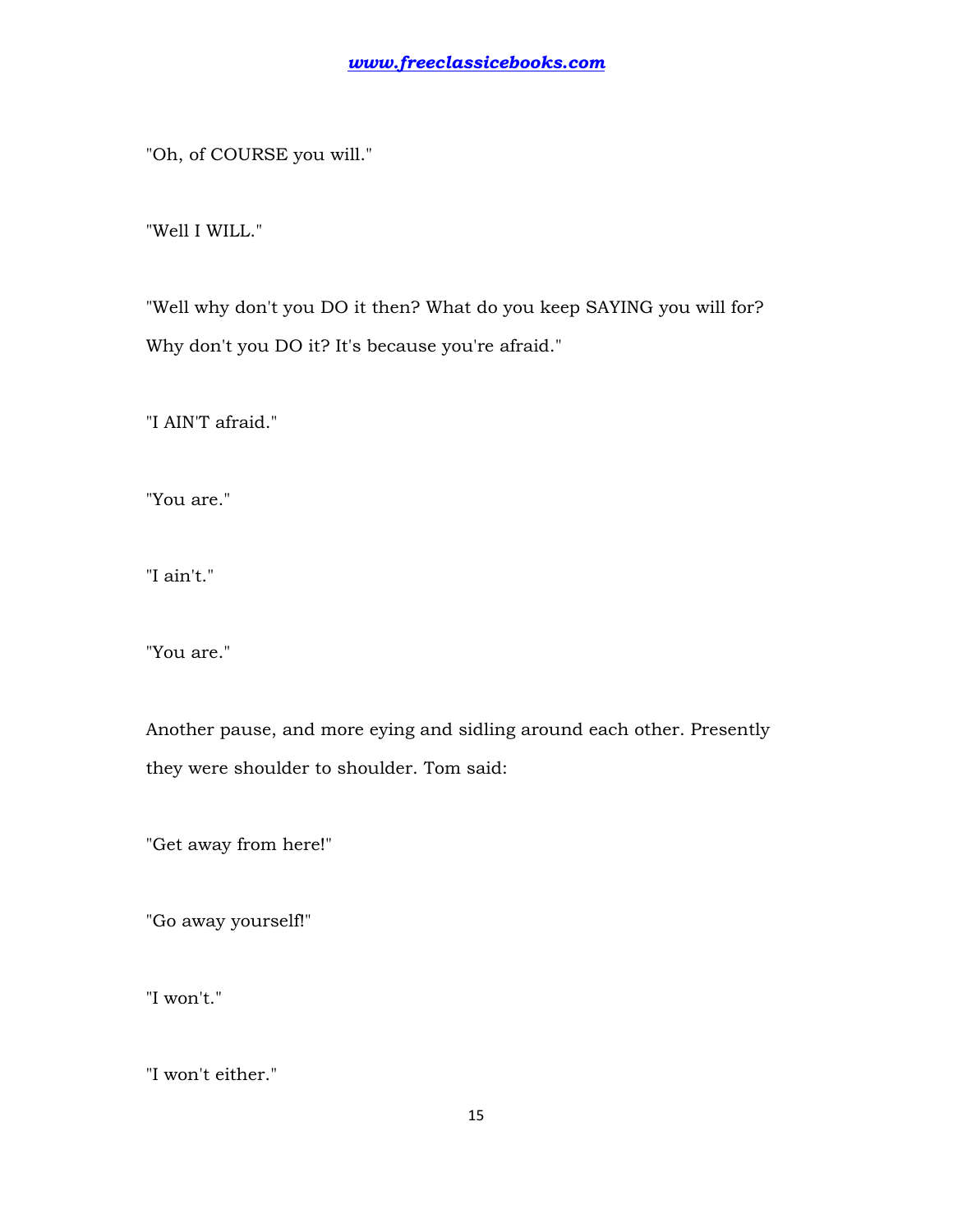So they stood, each with a foot placed at an angle as a brace, and both shoving with might and main, and glowering at each other with hate. But neither could get an advantage. After struggling till both were hot and flushed, each relaxed his strain with watchful caution, and Tom said:

"You're a coward and a pup. I'll tell my big brother on you, and he can thrash you with his little finger, and I'll make him do it, too."

"What do I care for your big brother? I've got a brother that's bigger than he is--and what's more, he can throw him over that fence, too." [Both brothers were imaginary.]

"That's a lie."

"YOUR saying so don't make it so."

Tom drew a line in the dust with his big toe, and said:

"I dare you to step over that, and I'll lick you till you can't stand up. Anybody that'll take a dare will steal sheep."

The new boy stepped over promptly, and said:

"Now you said you'd do it, now let's see you do it."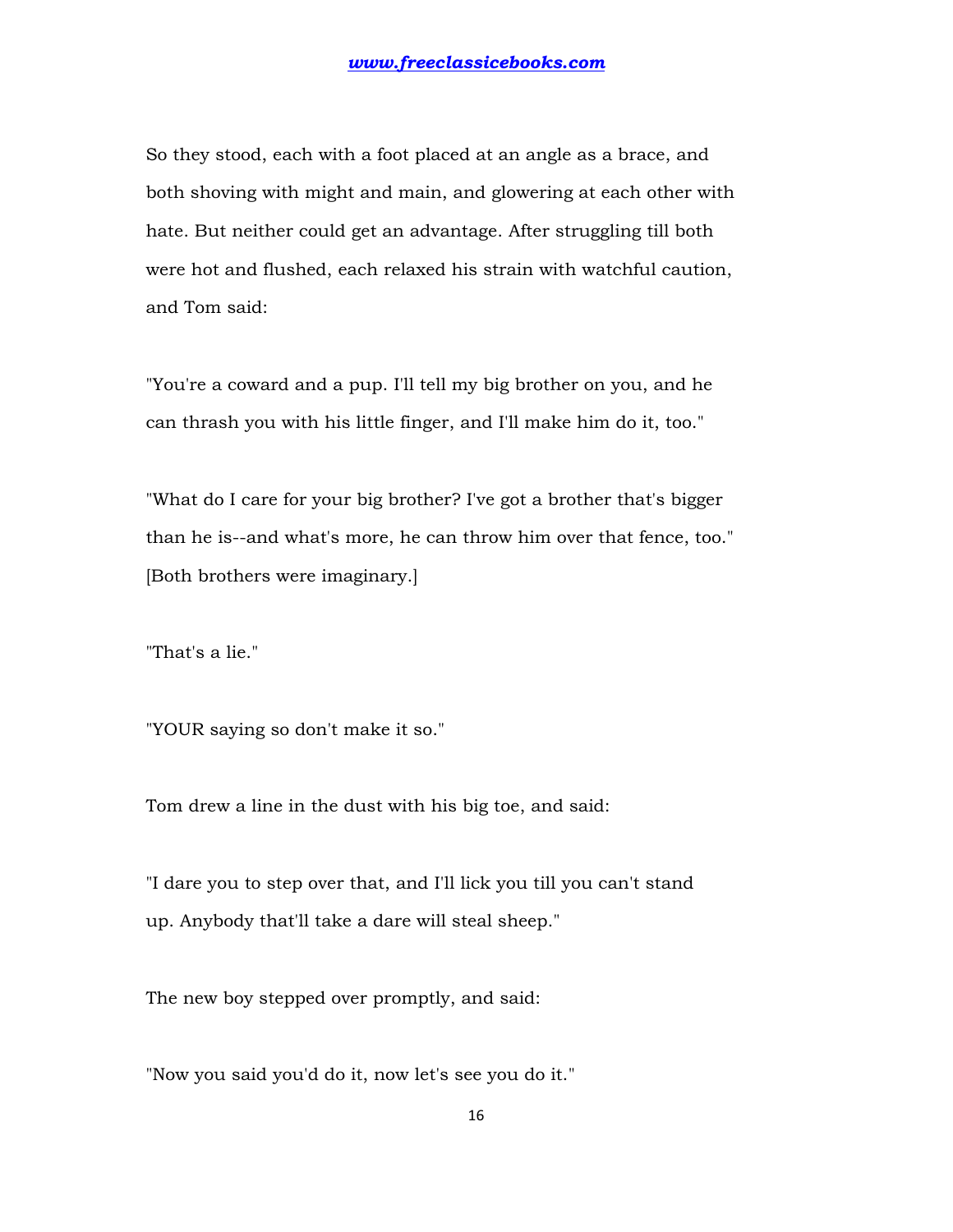"Don't you crowd me now; you better look out."

"Well, you SAID you'd do it--why don't you do it?"

"By jingo! for two cents I WILL do it."

The new boy took two broad coppers out of his pocket and held them out with derision. Tom struck them to the ground. In an instant both boys were rolling and tumbling in the dirt, gripped together like cats; and for the space of a minute they tugged and tore at each other's hair and clothes, punched and scratched each other's nose, and covered themselves with dust and glory. Presently the confusion took form, and through the fog of battle Tom appeared, seated astride the new boy, and pounding him with his fists. "Holler 'nuff!" said he.

The boy only struggled to free himself. He was crying--mainly from rage.

"Holler 'nuff!"--and the pounding went on.

At last the stranger got out a smothered "'Nuff!" and Tom let him up and said:

"Now that'll learn you. Better look out who you're fooling with next time."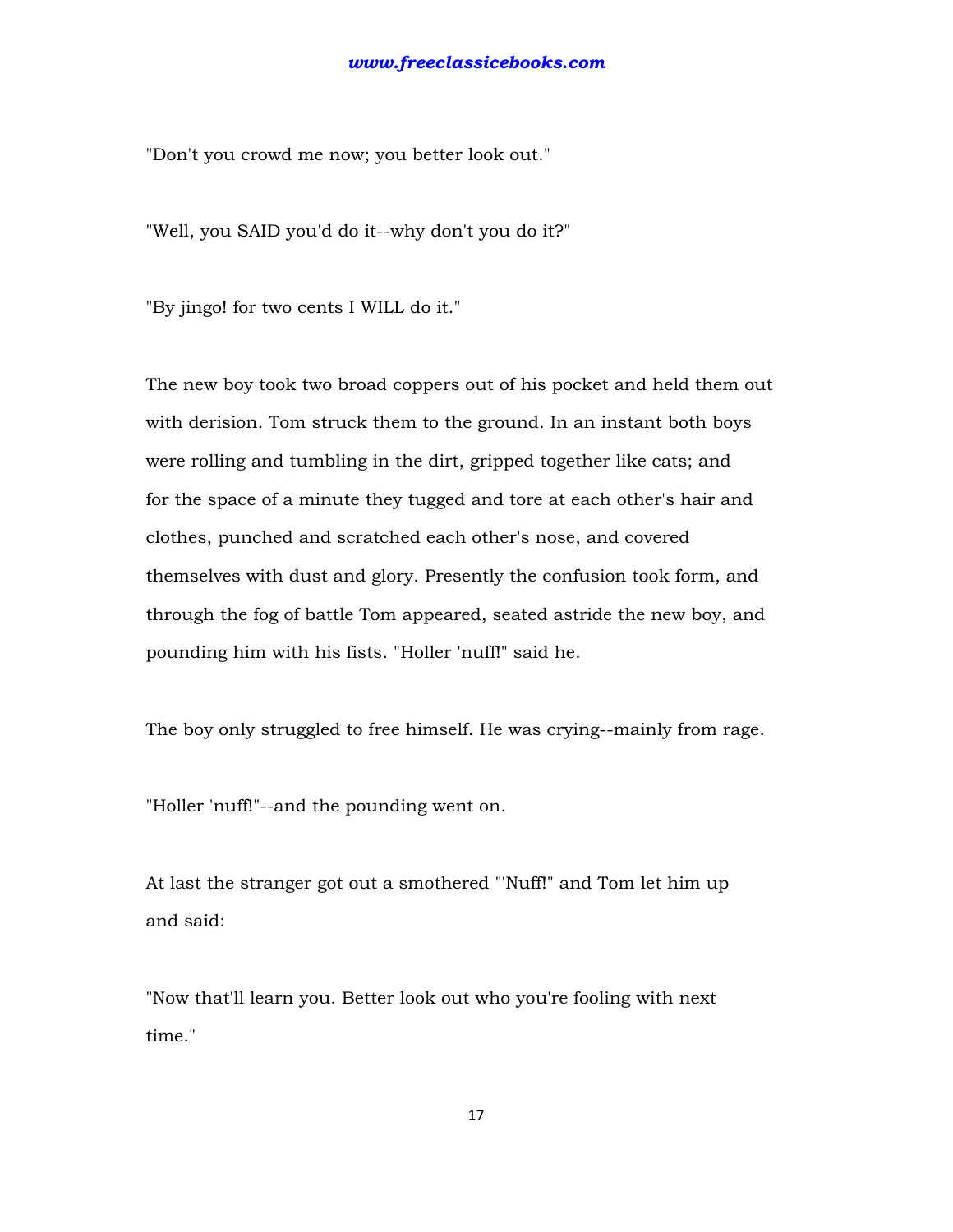The new boy went off brushing the dust from his clothes, sobbing, snuffling, and occasionally looking back and shaking his head and threatening what he would do to Tom the "next time he caught him out." To which Tom responded with jeers, and started off in high feather, and as soon as his back was turned the new boy snatched up a stone, threw it and hit him between the shoulders and then turned tail and ran like an antelope. Tom chased the traitor home, and thus found out where he lived. He then held a position at the gate for some time, daring the enemy to come outside, but the enemy only made faces at him through the window and declined. At last the enemy's mother appeared, and called Tom a bad, vicious, vulgar child, and ordered him away. So he went away; but he said he "'lowed" to "lay" for that boy.

He got home pretty late that night, and when he climbed cautiously in at the window, he uncovered an ambuscade, in the person of his aunt; and when she saw the state his clothes were in her resolution to turn his Saturday holiday into captivity at hard labor became adamantine in its firmness.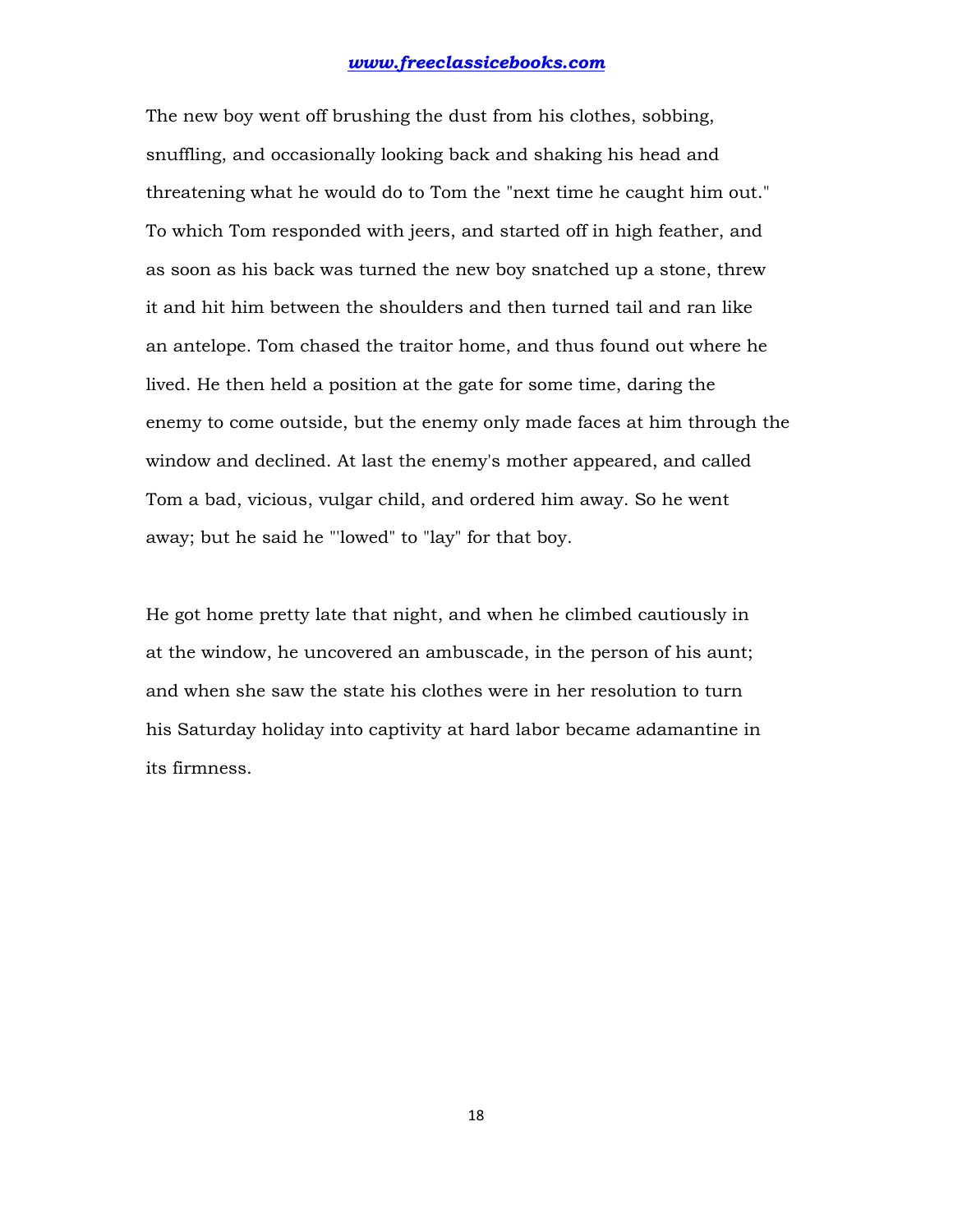#### **CHAPTER II**

SATURDAY morning was come, and all the summer world was bright and fresh, and brimming with life. There was a song in every heart; and if the heart was young the music issued at the lips. There was cheer in every face and a spring in every step. The locust-trees were in bloom and the fragrance of the blossoms filled the air. Cardiff Hill, beyond the village and above it, was green with vegetation and it lay just far enough away to seem a Delectable Land, dreamy, reposeful, and inviting.

Tom appeared on the sidewalk with a bucket of whitewash and a long-handled brush. He surveyed the fence, and all gladness left him and a deep melancholy settled down upon his spirit. Thirty yards of board fence nine feet high. Life to him seemed hollow, and existence but a burden. Sighing, he dipped his brush and passed it along the topmost plank; repeated the operation; did it again; compared the insignificant whitewashed streak with the far-reaching continent of unwhitewashed fence, and sat down on a tree-box discouraged. Jim came skipping out at the gate with a tin pail, and singing Buffalo Gals. Bringing water from the town pump had always been hateful work in Tom's eyes, before, but now it did not strike him so. He remembered that there was company at the pump. White, mulatto, and negro boys and girls were always there waiting their turns, resting, trading playthings, quarrelling, fighting, skylarking. And he remembered that although the pump was only a hundred and fifty yards off, Jim never got back with a bucket of water under an hour--and even then somebody generally had to go after

19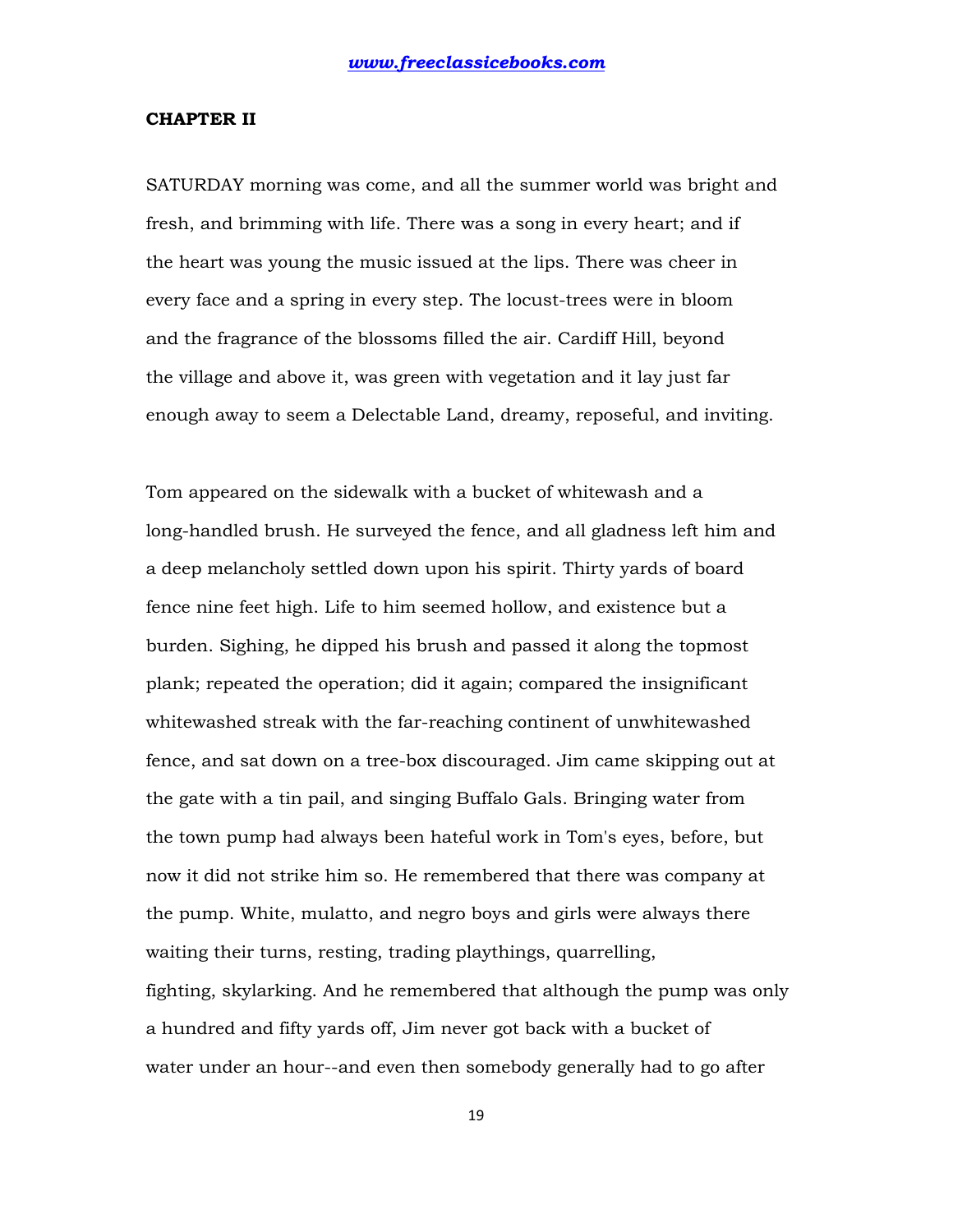him. Tom said:

"Say, Jim, I'll fetch the water if you'll whitewash some."

Jim shook his head and said:

"Can't, Mars Tom. Ole missis, she tole me I got to go an' git dis water an' not stop foolin' roun' wid anybody. She say she spec' Mars Tom gwine to ax me to whitewash, an' so she tole me go 'long an' 'tend to my own business--she 'lowed SHE'D 'tend to de whitewashin'."

"Oh, never you mind what she said, Jim. That's the way she always talks. Gimme the bucket--I won't be gone only a a minute. SHE won't ever know."

"Oh, I dasn't, Mars Tom. Ole missis she'd take an' tar de head off'n me. 'Deed she would."

"SHE! She never licks anybody--whacks 'em over the head with her thimble--and who cares for that, I'd like to know. She talks awful, but talk don't hurt--anyways it don't if she don't cry. Jim, I'll give you a marvel. I'll give you a white alley!"

Jim began to waver.

"White alley, Jim! And it's a bully taw."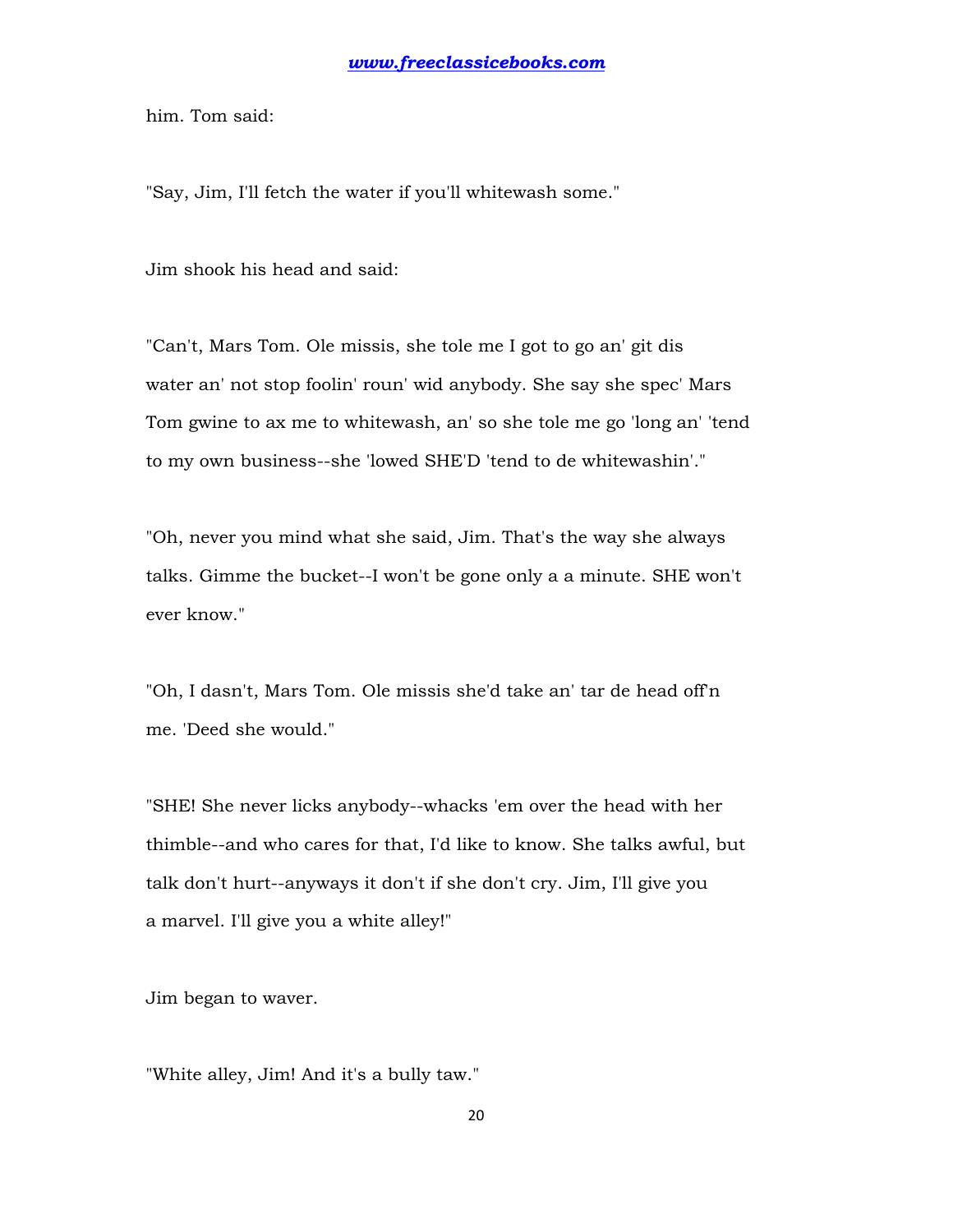"My! Dat's a mighty gay marvel, I tell you! But Mars Tom I's powerful 'fraid ole missis--"

"And besides, if you will I'll show you my sore toe."

Jim was only human--this attraction was too much for him. He put down his pail, took the white alley, and bent over the toe with absorbing interest while the bandage was being unwound. In another moment he was flying down the street with his pail and a tingling rear, Tom was whitewashing with vigor, and Aunt Polly was retiring from the field with a slipper in her hand and triumph in her eye.

But Tom's energy did not last. He began to think of the fun he had planned for this day, and his sorrows multiplied. Soon the free boys would come tripping along on all sorts of delicious expeditions, and they would make a world of fun of him for having to work--the very thought of it burnt him like fire. He got out his worldly wealth and examined it--bits of toys, marbles, and trash; enough to buy an exchange of WORK, maybe, but not half enough to buy so much as half an hour of pure freedom. So he returned his straitened means to his pocket, and gave up the idea of trying to buy the boys. At this dark and hopeless moment an inspiration burst upon him! Nothing less than a great, magnificent inspiration.

He took up his brush and went tranquilly to work. Ben Rogers hove in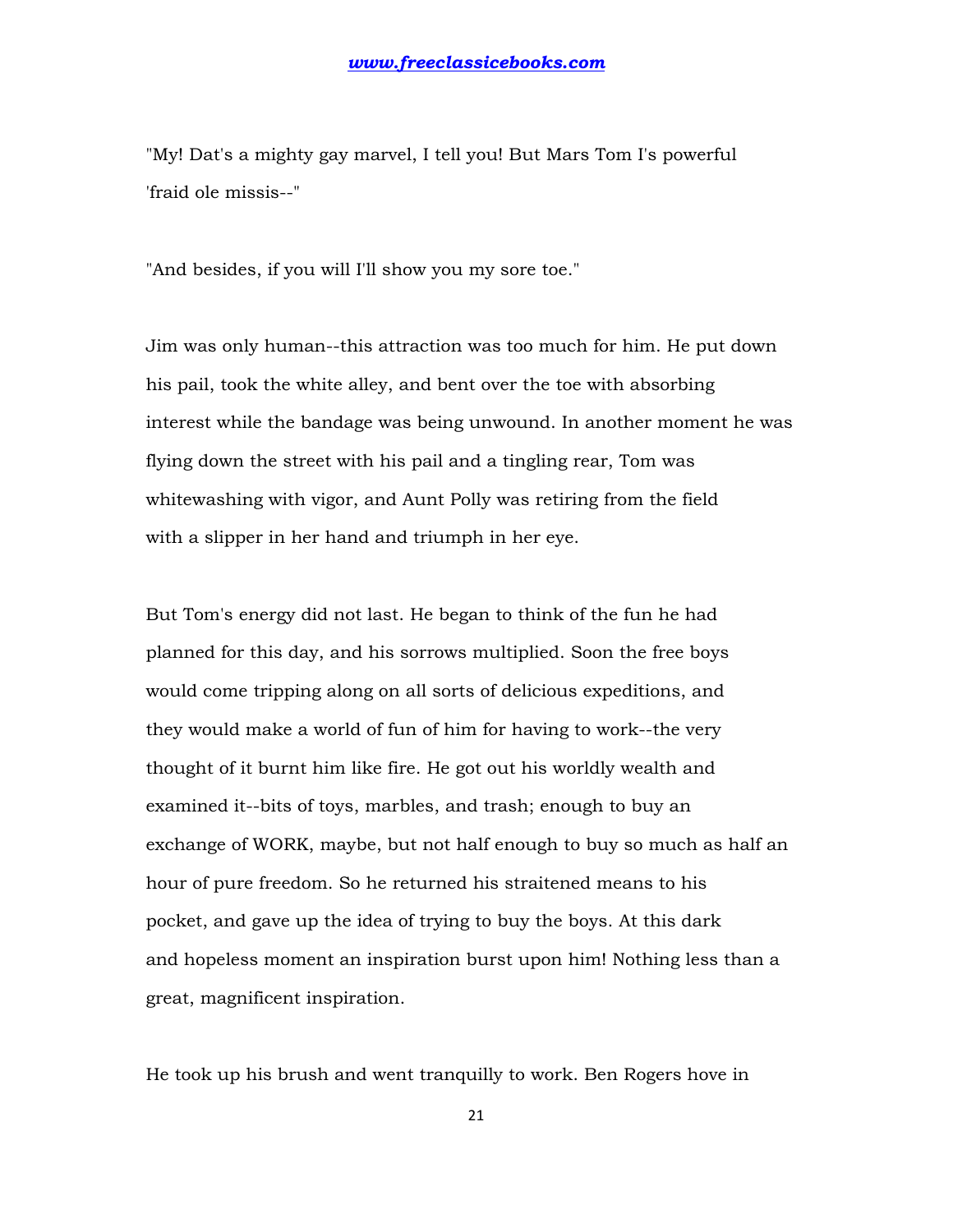sight presently--the very boy, of all boys, whose ridicule he had been dreading. Ben's gait was the hop-skip-and-jump--proof enough that his heart was light and his anticipations high. He was eating an apple, and giving a long, melodious whoop, at intervals, followed by a deep-toned ding-dong-dong, ding-dong-dong, for he was personating a steamboat. As he drew near, he slackened speed, took the middle of the street, leaned far over to starboard and rounded to ponderously and with laborious pomp and circumstance--for he was personating the Big Missouri, and considered himself to be drawing nine feet of water. He was boat and captain and engine-bells combined, so he had to imagine himself standing on his own hurricane-deck giving the orders and executing them:

"Stop her, sir! Ting-a-ling-ling!" The headway ran almost out, and he drew up slowly toward the sidewalk.

"Ship up to back! Ting-a-ling-ling!" His arms straightened and stiffened down his sides.

"Set her back on the stabboard! Ting-a-ling-ling! Chow! ch-chow-wow! Chow!" His right hand, meantime, describing stately circles--for it was representing a forty-foot wheel.

"Let her go back on the labboard! Ting-a-lingling! Chow-ch-chow-chow!" The left hand began to describe circles.

"Stop the stabboard! Ting-a-ling-ling! Stop the labboard! Come ahead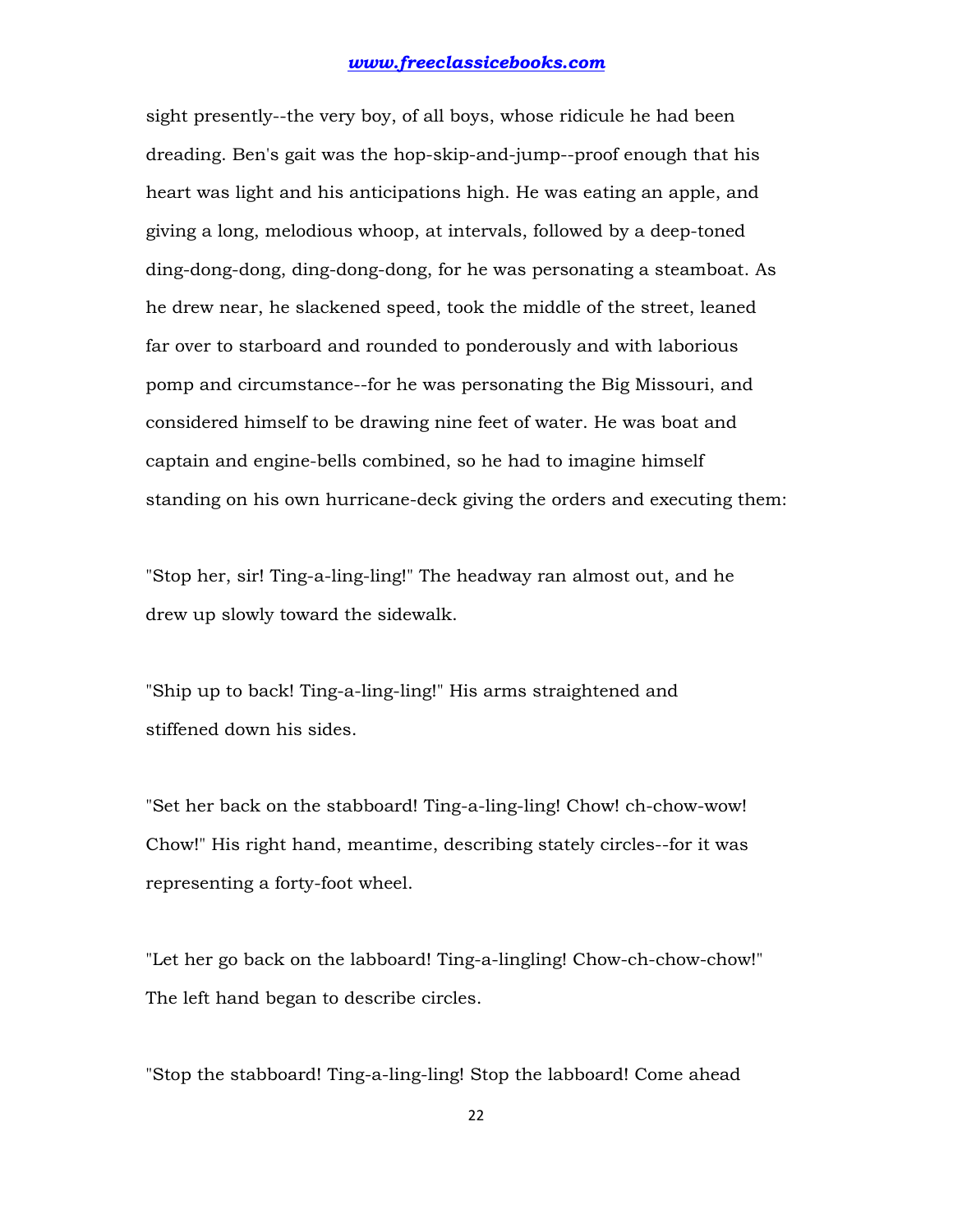on the stabboard! Stop her! Let your outside turn over slow! Ting-a-ling-ling! Chow-ow-ow! Get out that head-line! LIVELY now! Come--out with your spring-line--what're you about there! Take a turn round that stump with the bight of it! Stand by that stage, now--let her go! Done with the engines, sir! Ting-a-ling-ling! SH'T! S'H'T! SH'T!" (trying the gauge-cocks).

Tom went on whitewashing--paid no attention to the steamboat. Ben stared a moment and then said: "Hi-YI! YOU'RE up a stump, ain't you!"

No answer. Tom surveyed his last touch with the eye of an artist, then he gave his brush another gentle sweep and surveyed the result, as before. Ben ranged up alongside of him. Tom's mouth watered for the apple, but he stuck to his work. Ben said:

"Hello, old chap, you got to work, hey?"

Tom wheeled suddenly and said:

"Why, it's you, Ben! I warn't noticing."

"Say--I'm going in a-swimming, I am. Don't you wish you could? But of course you'd druther WORK--wouldn't you? Course you would!"

Tom contemplated the boy a bit, and said: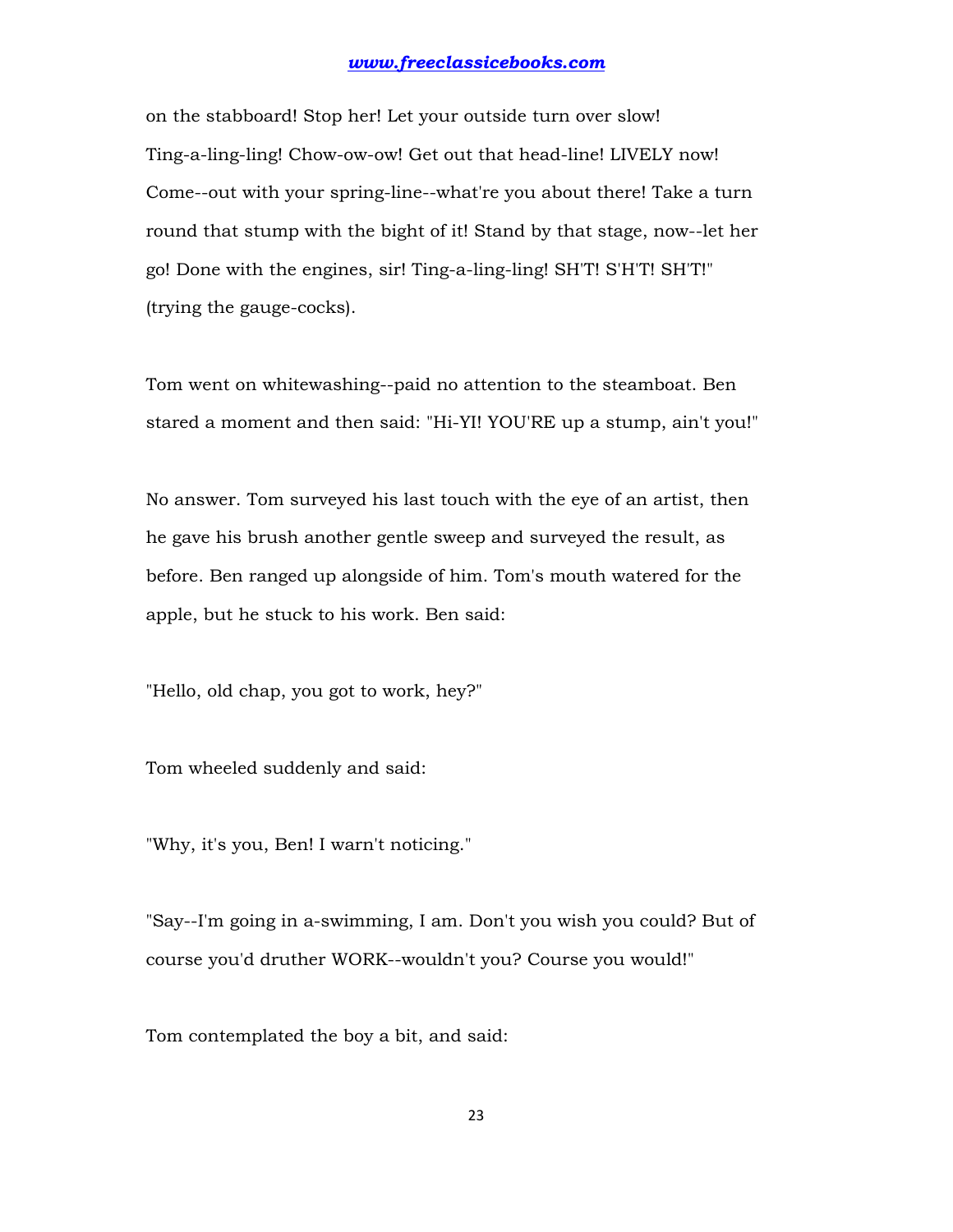"What do you call work?"

"Why, ain't THAT work?"

Tom resumed his whitewashing, and answered carelessly:

"Well, maybe it is, and maybe it ain't. All I know, is, it suits Tom Sawyer."

"Oh come, now, you don't mean to let on that you LIKE it?"

The brush continued to move.

"Like it? Well, I don't see why I oughtn't to like it. Does a boy get a chance to whitewash a fence every day?"

That put the thing in a new light. Ben stopped nibbling his apple. Tom swept his brush daintily back and forth--stepped back to note the effect--added a touch here and there--criticised the effect again--Ben watching every move and getting more and more interested, more and more absorbed. Presently he said:

"Say, Tom, let ME whitewash a little."

Tom considered, was about to consent; but he altered his mind: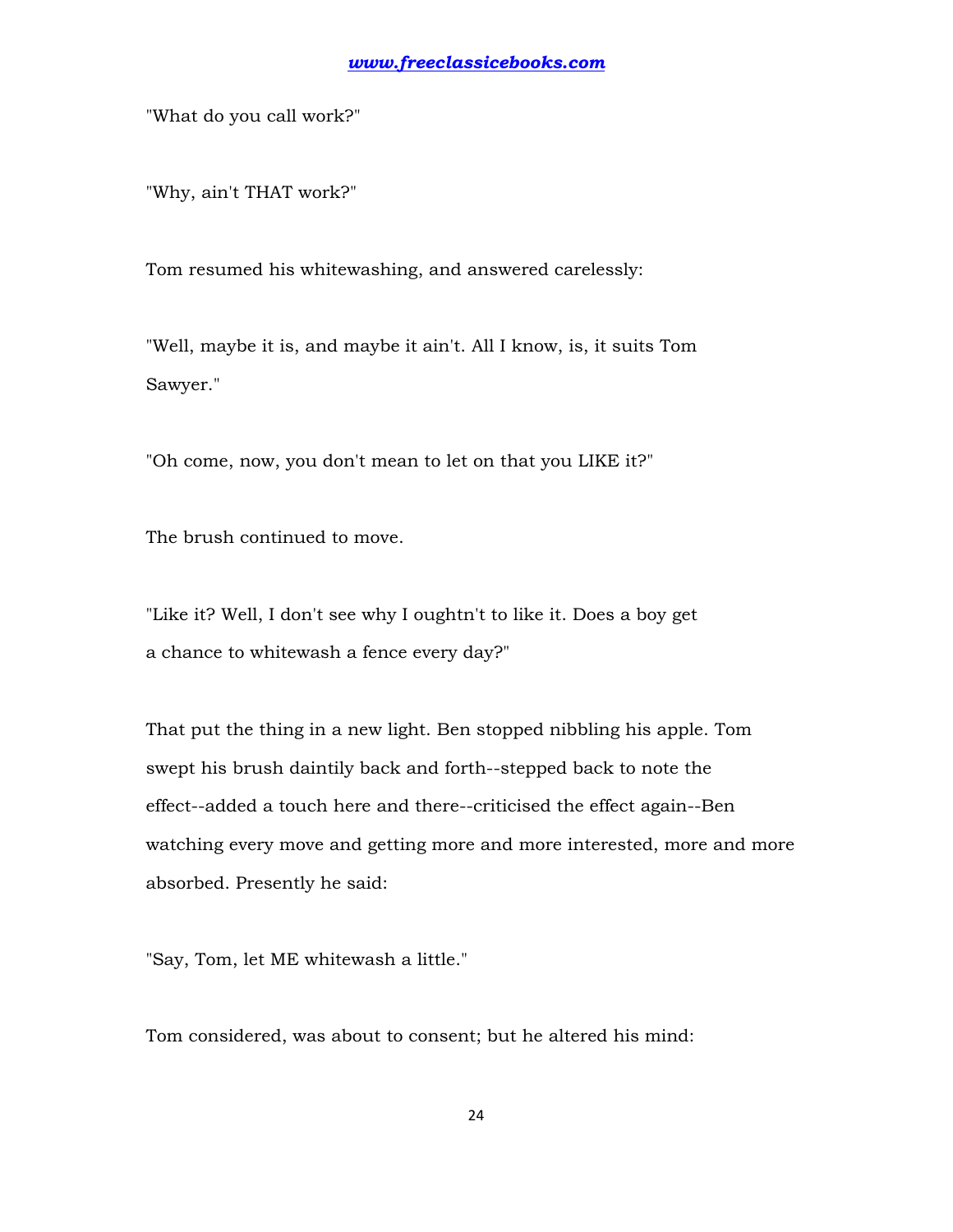"No--no--I reckon it wouldn't hardly do, Ben. You see, Aunt Polly's awful particular about this fence--right here on the street, you know --but if it was the back fence I wouldn't mind and SHE wouldn't. Yes, she's awful particular about this fence; it's got to be done very careful; I reckon there ain't one boy in a thousand, maybe two thousand, that can do it the way it's got to be done."

"No--is that so? Oh come, now--lemme just try. Only just a little--I'd let YOU, if you was me, Tom."

"Ben, I'd like to, honest injun; but Aunt Polly--well, Jim wanted to do it, but she wouldn't let him; Sid wanted to do it, and she wouldn't let Sid. Now don't you see how I'm fixed? If you was to tackle this fence and anything was to happen to it--"

"Oh, shucks, I'll be just as careful. Now lemme try. Say--I'll give you the core of my apple."

"Well, here--No, Ben, now don't. I'm afeard--"

"I'll give you ALL of it!"

Tom gave up the brush with reluctance in his face, but alacrity in his heart. And while the late steamer Big Missouri worked and sweated in the sun, the retired artist sat on a barrel in the shade close by, dangled his legs, munched his apple, and planned the slaughter of more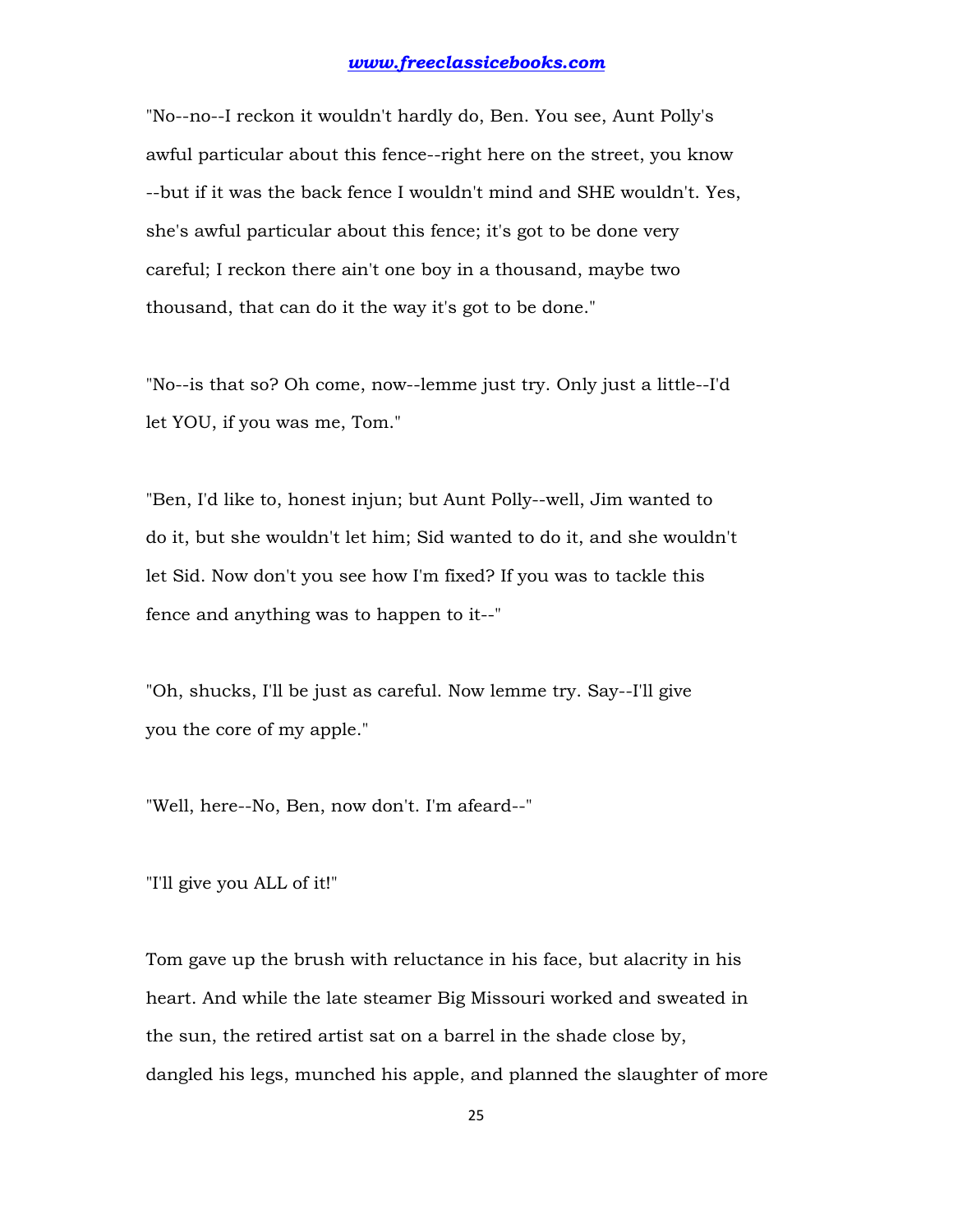innocents. There was no lack of material; boys happened along every little while; they came to jeer, but remained to whitewash. By the time Ben was fagged out, Tom had traded the next chance to Billy Fisher for a kite, in good repair; and when he played out, Johnny Miller bought in for a dead rat and a string to swing it with--and so on, and so on, hour after hour. And when the middle of the afternoon came, from being a poor poverty-stricken boy in the morning, Tom was literally rolling in wealth. He had besides the things before mentioned, twelve marbles, part of a jews-harp, a piece of blue bottle-glass to look through, a spool cannon, a key that wouldn't unlock anything, a fragment of chalk, a glass stopper of a decanter, a tin soldier, a couple of tadpoles, six fire-crackers, a kitten with only one eye, a brass doorknob, a dog-collar--but no dog--the handle of a knife, four pieces of orange-peel, and a dilapidated old window sash.

He had had a nice, good, idle time all the while--plenty of company --and the fence had three coats of whitewash on it! If he hadn't run out of whitewash he would have bankrupted every boy in the village.

Tom said to himself that it was not such a hollow world, after all. He had discovered a great law of human action, without knowing it--namely, that in order to make a man or a boy covet a thing, it is only necessary to make the thing difficult to attain. If he had been a great and wise philosopher, like the writer of this book, he would now have comprehended that Work consists of whatever a body is OBLIGED to do, and that Play consists of whatever a body is not obliged to do. And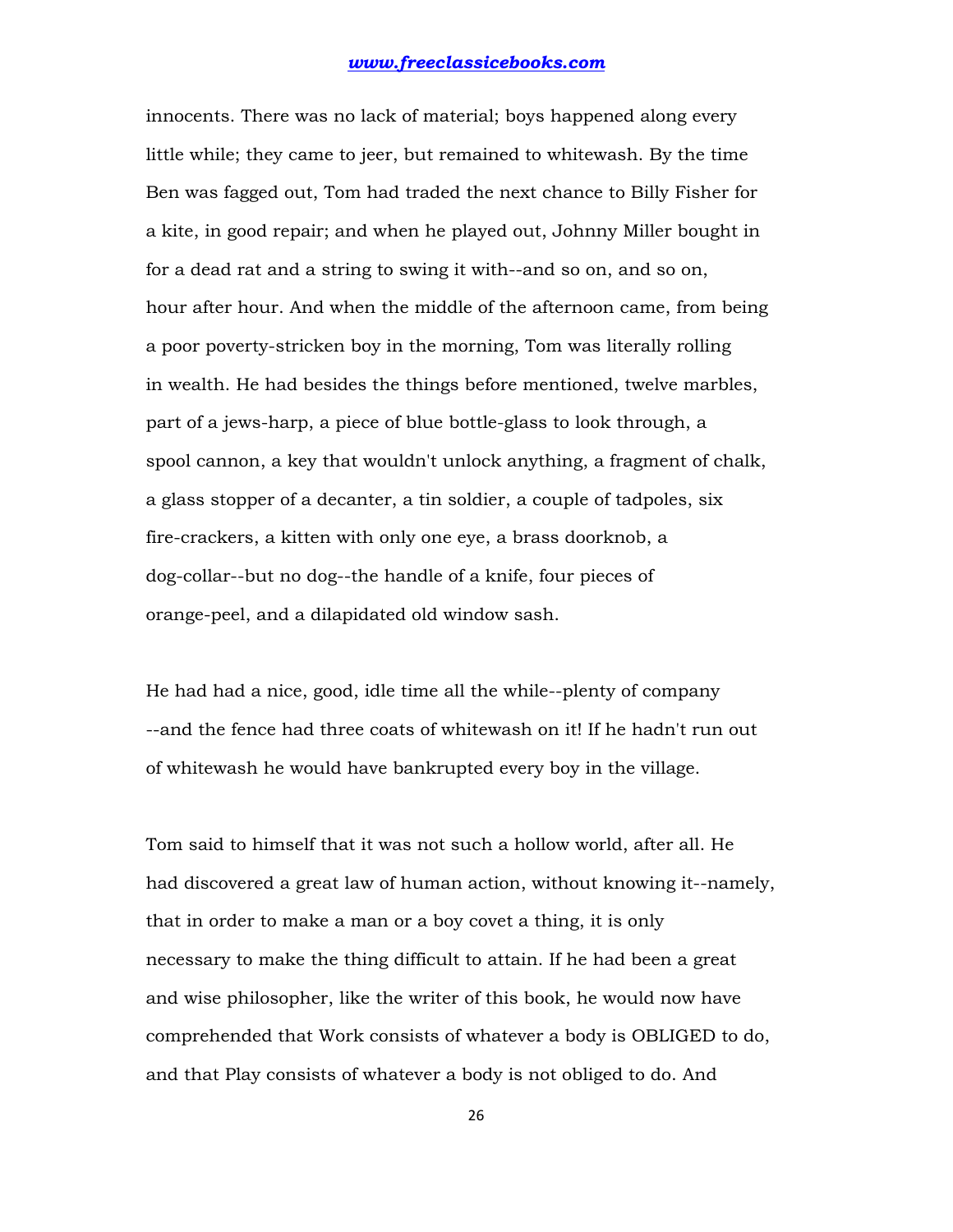this would help him to understand why constructing artificial flowers or performing on a tread-mill is work, while rolling ten-pins or climbing Mont Blanc is only amusement. There are wealthy gentlemen in England who drive four-horse passenger-coaches twenty or thirty miles on a daily line, in the summer, because the privilege costs them considerable money; but if they were offered wages for the service, that would turn it into work and then they would resign.

The boy mused awhile over the substantial change which had taken place in his worldly circumstances, and then wended toward headquarters to report.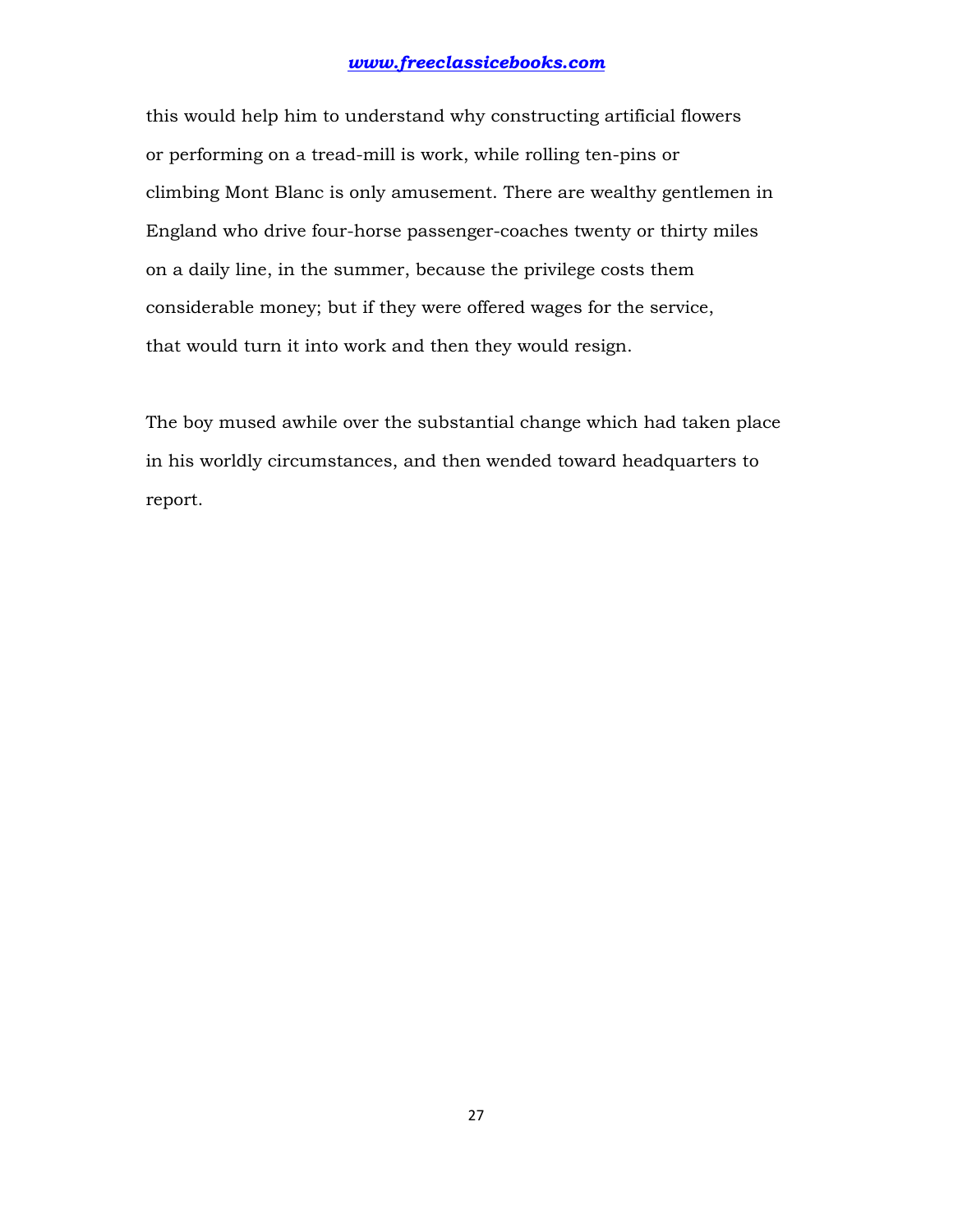#### **CHAPTER III**

TOM presented himself before Aunt Polly, who was sitting by an open window in a pleasant rearward apartment, which was bedroom, breakfast-room, dining-room, and library, combined. The balmy summer air, the restful quiet, the odor of the flowers, and the drowsing murmur of the bees had had their effect, and she was nodding over her knitting --for she had no company but the cat, and it was asleep in her lap. Her spectacles were propped up on her gray head for safety. She had thought that of course Tom had deserted long ago, and she wondered at seeing him place himself in her power again in this intrepid way. He said: "Mayn't I go and play now, aunt?"

"What, a'ready? How much have you done?"

"It's all done, aunt."

"Tom, don't lie to me--I can't bear it."

"I ain't, aunt; it IS all done."

Aunt Polly placed small trust in such evidence. She went out to see for herself; and she would have been content to find twenty per cent. of Tom's statement true. When she found the entire fence whitewashed, and not only whitewashed but elaborately coated and recoated, and even a streak added to the ground, her astonishment was almost unspeakable.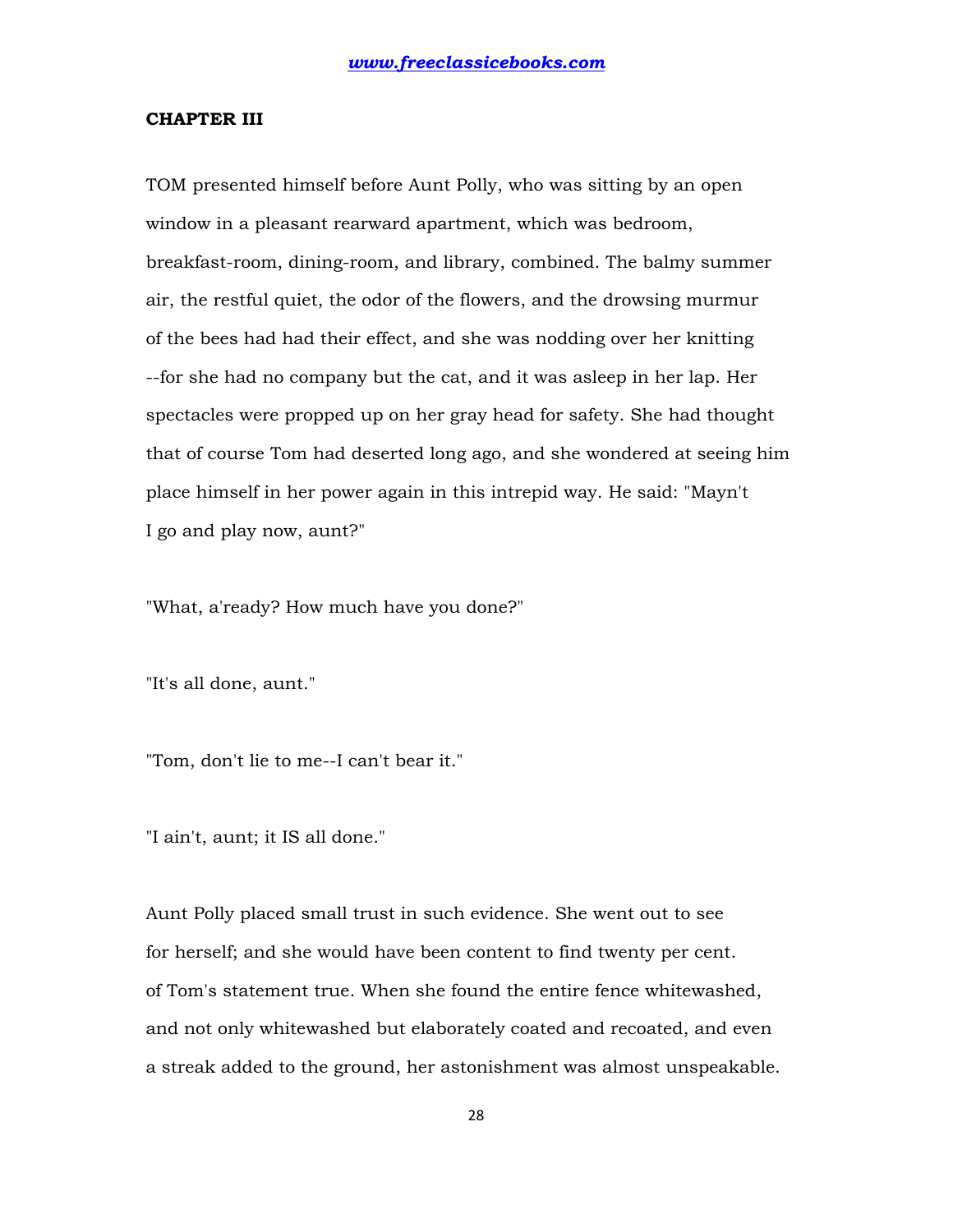She said:

"Well, I never! There's no getting round it, you can work when you're a mind to, Tom." And then she diluted the compliment by adding, "But it's powerful seldom you're a mind to, I'm bound to say. Well, go 'long and play; but mind you get back some time in a week, or I'll tan you."

She was so overcome by the splendor of his achievement that she took him into the closet and selected a choice apple and delivered it to him, along with an improving lecture upon the added value and flavor a treat took to itself when it came without sin through virtuous effort. And while she closed with a happy Scriptural flourish, he "hooked" a doughnut.

Then he skipped out, and saw Sid just starting up the outside stairway that led to the back rooms on the second floor. Clods were handy and the air was full of them in a twinkling. They raged around Sid like a hail-storm; and before Aunt Polly could collect her surprised faculties and sally to the rescue, six or seven clods had taken personal effect, and Tom was over the fence and gone. There was a gate, but as a general thing he was too crowded for time to make use of it. His soul was at peace, now that he had settled with Sid for calling attention to his black thread and getting him into trouble.

Tom skirted the block, and came round into a muddy alley that led by the back of his aunt's cow-stable. He presently got safely beyond the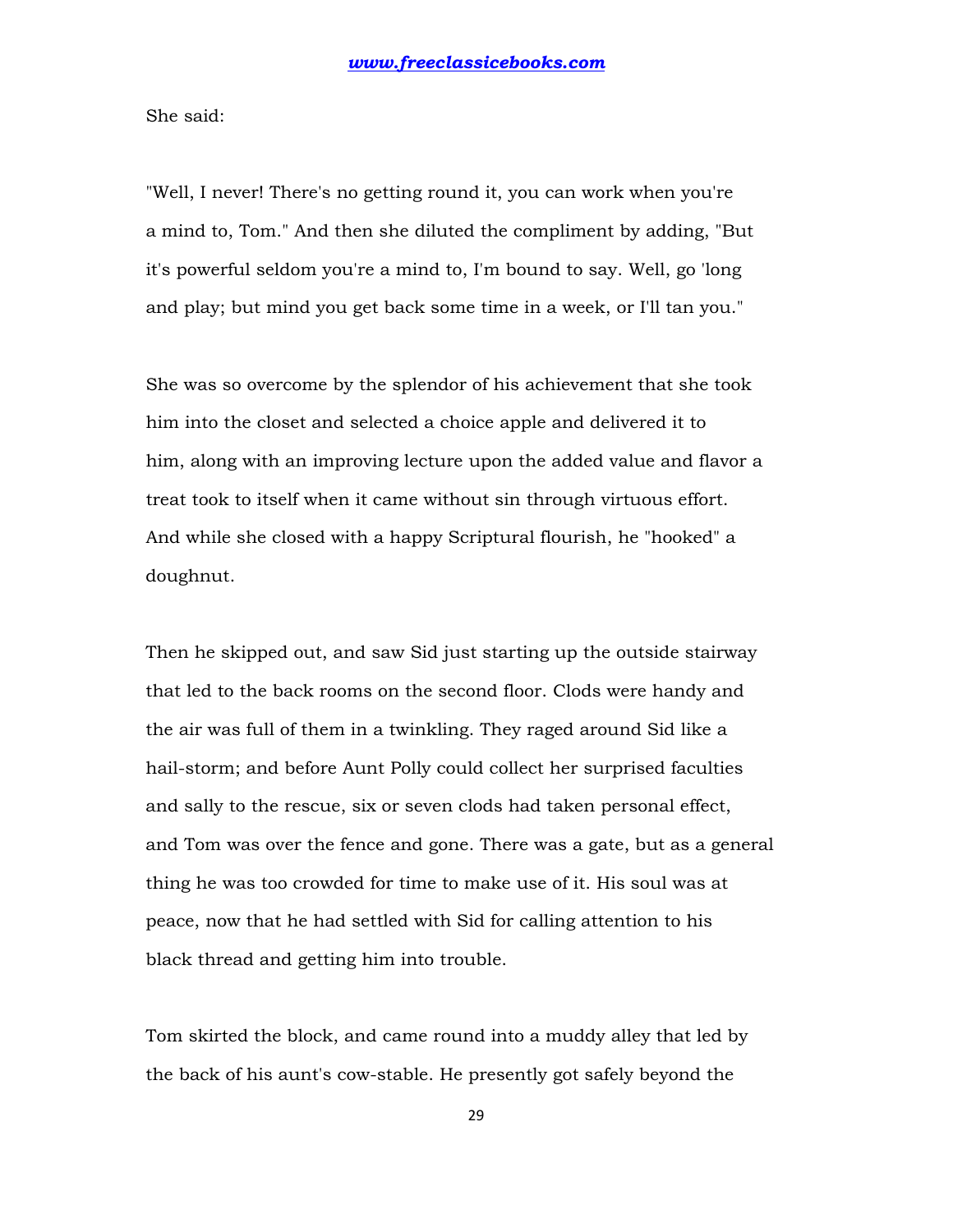reach of capture and punishment, and hastened toward the public square of the village, where two "military" companies of boys had met for conflict, according to previous appointment. Tom was General of one of these armies, Joe Harper (a bosom friend) General of the other. These two great commanders did not condescend to fight in person--that being better suited to the still smaller fry--but sat together on an eminence and conducted the field operations by orders delivered through aides-de-camp. Tom's army won a great victory, after a long and hard-fought battle. Then the dead were counted, prisoners exchanged, the terms of the next disagreement agreed upon, and the day for the necessary battle appointed; after which the armies fell into line and marched away, and Tom turned homeward alone.

As he was passing by the house where Jeff Thatcher lived, he saw a new girl in the garden--a lovely little blue-eyed creature with yellow hair plaited into two long-tails, white summer frock and embroidered pantalettes. The fresh-crowned hero fell without firing a shot. A certain Amy Lawrence vanished out of his heart and left not even a memory of herself behind. He had thought he loved her to distraction; he had regarded his passion as adoration; and behold it was only a poor little evanescent partiality. He had been months winning her; she had confessed hardly a week ago; he had been the happiest and the proudest boy in the world only seven short days, and here in one instant of time she had gone out of his heart like a casual stranger whose visit is done.

30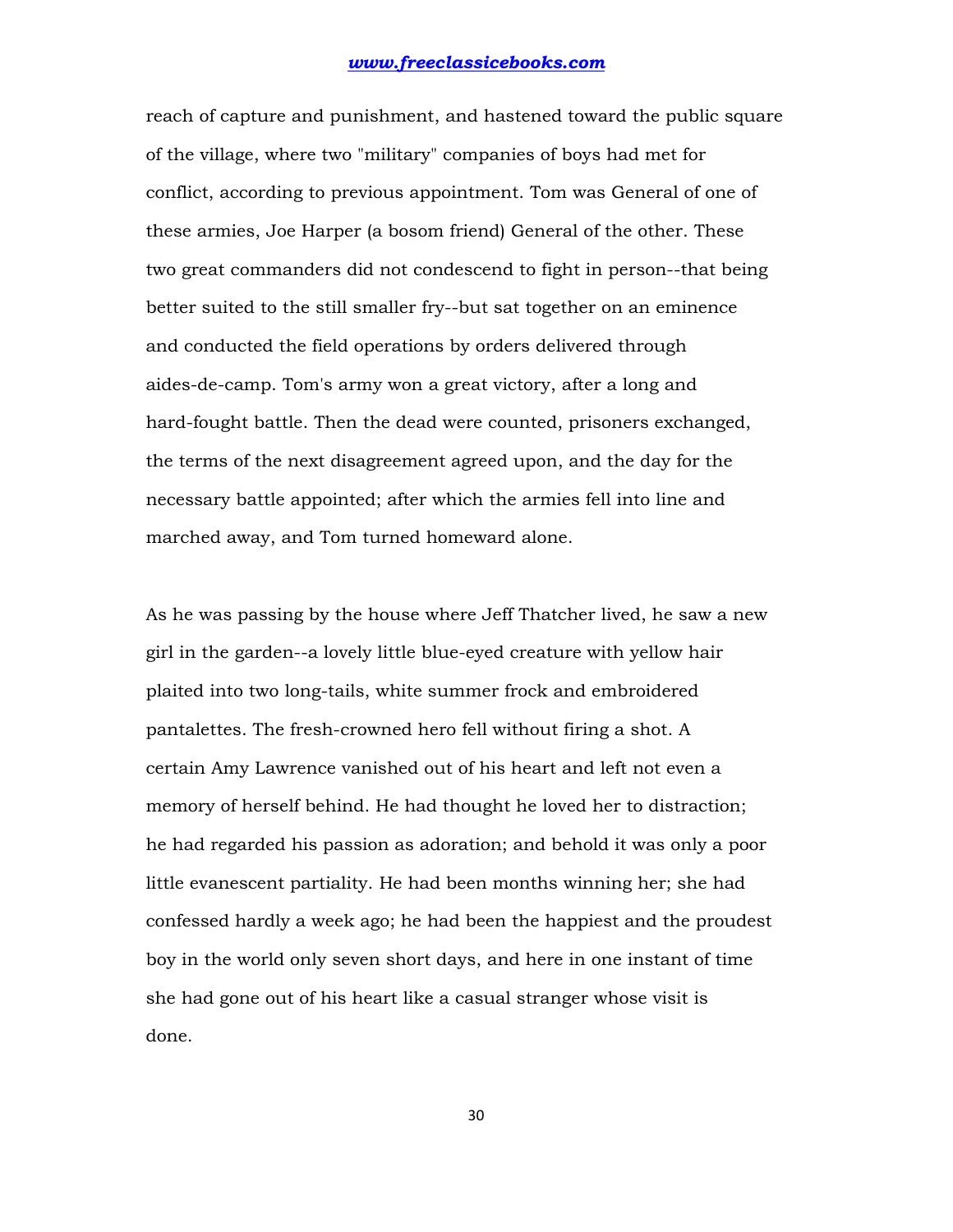He worshipped this new angel with furtive eye, till he saw that she had discovered him; then he pretended he did not know she was present, and began to "show off" in all sorts of absurd boyish ways, in order to win her admiration. He kept up this grotesque foolishness for some time; but by-and-by, while he was in the midst of some dangerous gymnastic performances, he glanced aside and saw that the little girl was wending her way toward the house. Tom came up to the fence and leaned on it, grieving, and hoping she would tarry yet awhile longer. She halted a moment on the steps and then moved toward the door. Tom heaved a great sigh as she put her foot on the threshold. But his face lit up, right away, for she tossed a pansy over the fence a moment before she disappeared.

The boy ran around and stopped within a foot or two of the flower, and then shaded his eyes with his hand and began to look down street as if he had discovered something of interest going on in that direction. Presently he picked up a straw and began trying to balance it on his nose, with his head tilted far back; and as he moved from side to side, in his efforts, he edged nearer and nearer toward the pansy; finally his bare foot rested upon it, his pliant toes closed upon it, and he hopped away with the treasure and disappeared round the corner. But only for a minute--only while he could button the flower inside his jacket, next his heart--or next his stomach, possibly, for he was not much posted in anatomy, and not hypercritical, anyway.

He returned, now, and hung about the fence till nightfall, "showing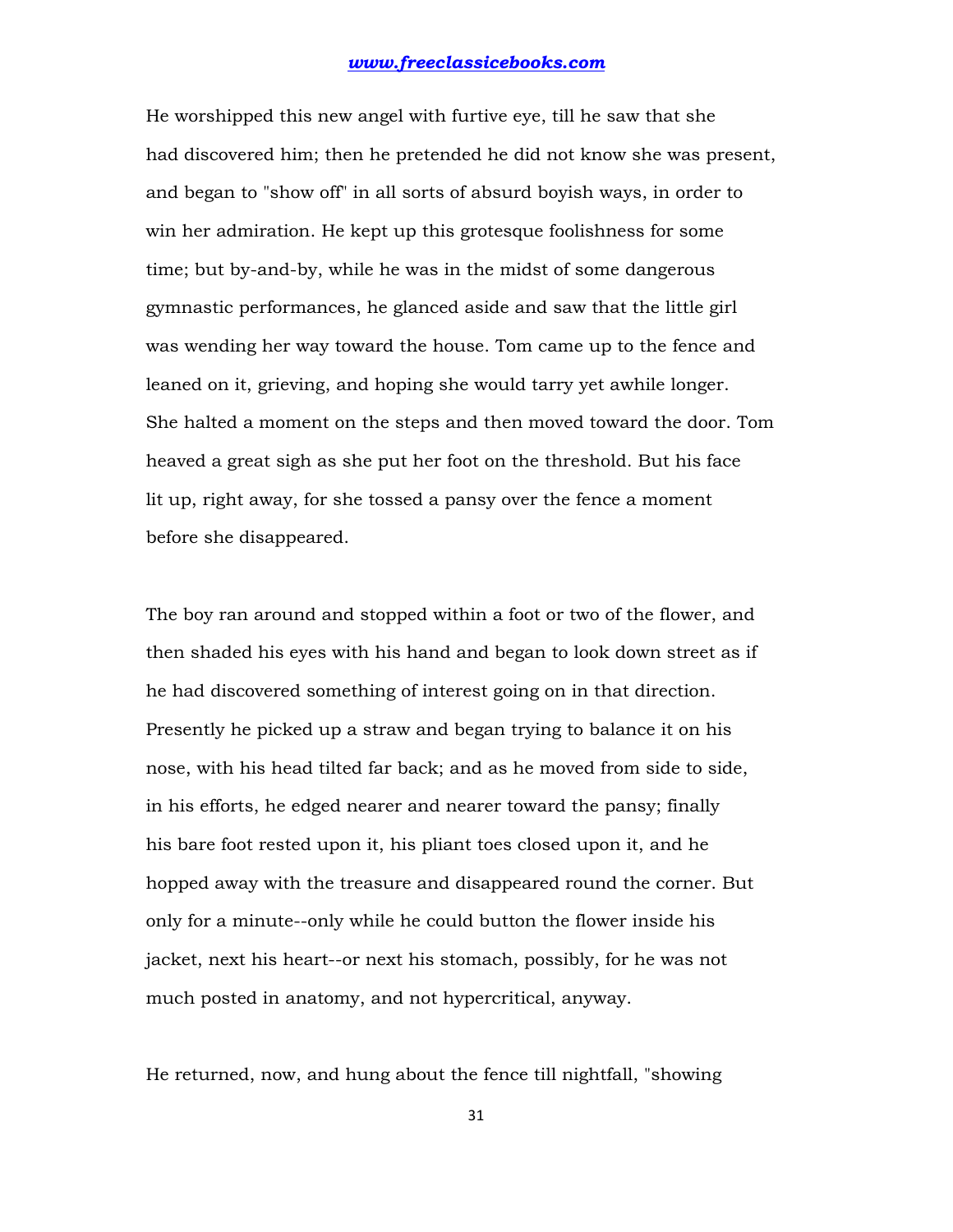off," as before; but the girl never exhibited herself again, though Tom comforted himself a little with the hope that she had been near some window, meantime, and been aware of his attentions. Finally he strode home reluctantly, with his poor head full of visions.

All through supper his spirits were so high that his aunt wondered "what had got into the child." He took a good scolding about clodding Sid, and did not seem to mind it in the least. He tried to steal sugar under his aunt's very nose, and got his knuckles rapped for it. He said:

"Aunt, you don't whack Sid when he takes it."

"Well, Sid don't torment a body the way you do. You'd be always into that sugar if I warn't watching you."

Presently she stepped into the kitchen, and Sid, happy in his immunity, reached for the sugar-bowl--a sort of glorying over Tom which was wellnigh unbearable. But Sid's fingers slipped and the bowl dropped and broke. Tom was in ecstasies. In such ecstasies that he even controlled his tongue and was silent. He said to himself that he would not speak a word, even when his aunt came in, but would sit perfectly still till she asked who did the mischief; and then he would tell, and there would be nothing so good in the world as to see that pet model "catch it." He was so brimful of exultation that he could hardly hold himself when the old lady came back and stood above the wreck discharging lightnings of wrath from over her spectacles. He said to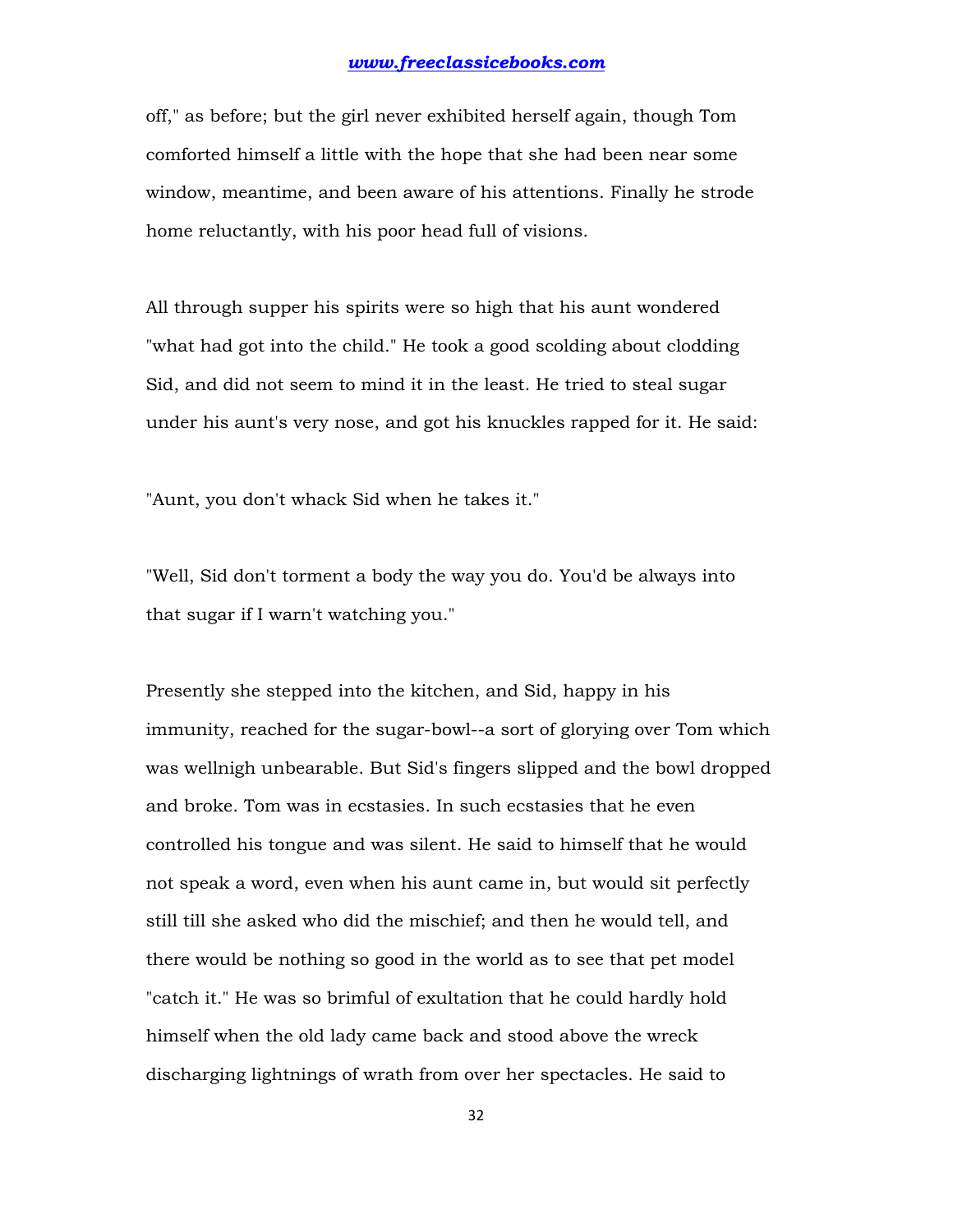himself, "Now it's coming!" And the next instant he was sprawling on the floor! The potent palm was uplifted to strike again when Tom cried out:

"Hold on, now, what 'er you belting ME for?--Sid broke it!"

Aunt Polly paused, perplexed, and Tom looked for healing pity. But when she got her tongue again, she only said:

"Umf! Well, you didn't get a lick amiss, I reckon. You been into some other audacious mischief when I wasn't around, like enough."

Then her conscience reproached her, and she yearned to say something kind and loving; but she judged that this would be construed into a confession that she had been in the wrong, and discipline forbade that. So she kept silence, and went about her affairs with a troubled heart. Tom sulked in a corner and exalted his woes. He knew that in her heart his aunt was on her knees to him, and he was morosely gratified by the consciousness of it. He would hang out no signals, he would take notice of none. He knew that a yearning glance fell upon him, now and then, through a film of tears, but he refused recognition of it. He pictured himself lying sick unto death and his aunt bending over him beseeching one little forgiving word, but he would turn his face to the wall, and die with that word unsaid. Ah, how would she feel then? And he pictured himself brought home from the river, dead, with his curls all wet, and his sore heart at rest. How she would throw herself upon him, and how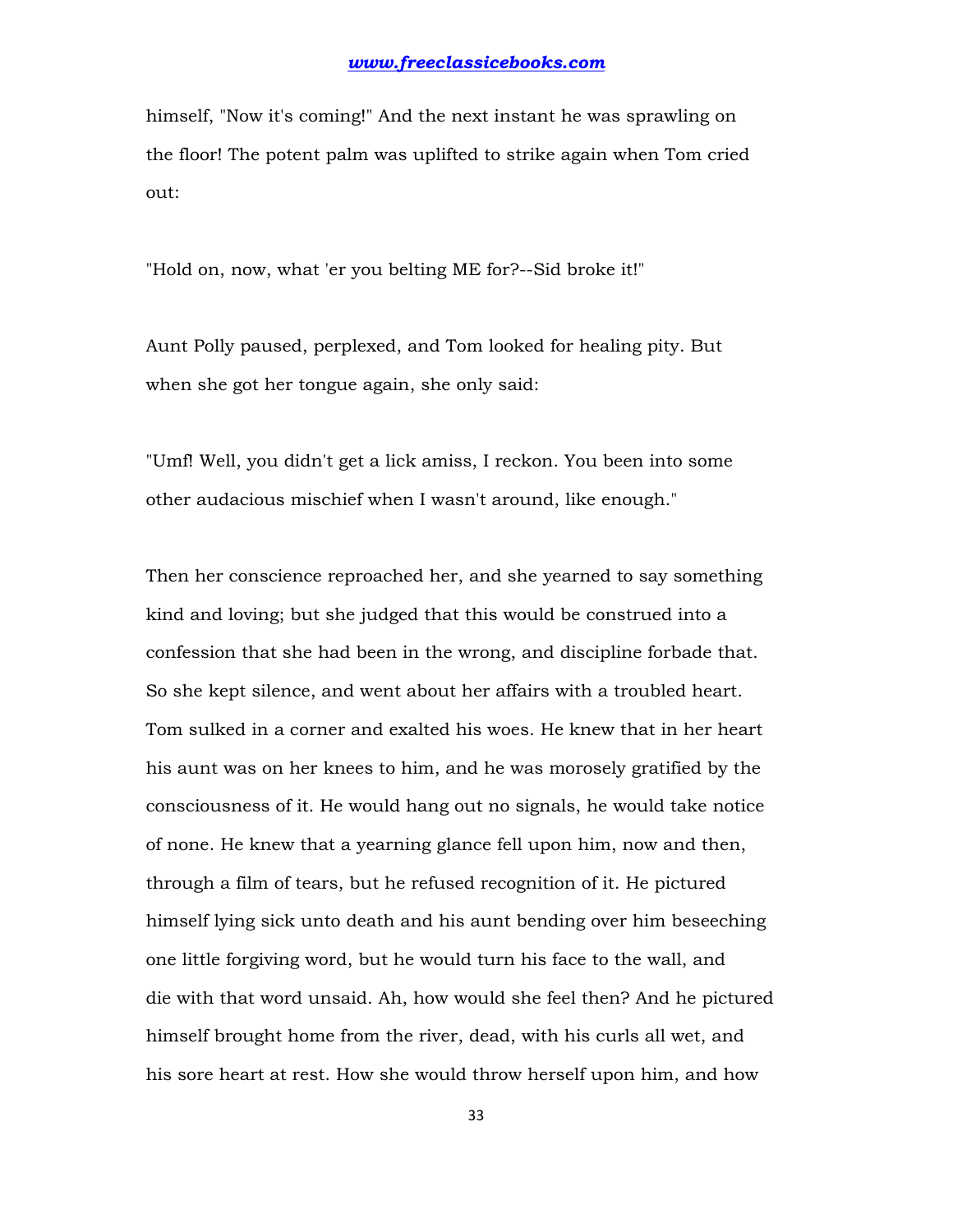her tears would fall like rain, and her lips pray God to give her back her boy and she would never, never abuse him any more! But he would lie there cold and white and make no sign--a poor little sufferer, whose griefs were at an end. He so worked upon his feelings with the pathos of these dreams, that he had to keep swallowing, he was so like to choke; and his eyes swam in a blur of water, which overflowed when he winked, and ran down and trickled from the end of his nose. And such a luxury to him was this petting of his sorrows, that he could not bear to have any worldly cheeriness or any grating delight intrude upon it; it was too sacred for such contact; and so, presently, when his cousin Mary danced in, all alive with the joy of seeing home again after an age-long visit of one week to the country, he got up and moved in clouds and darkness out at one door as she brought song and sunshine in at the other.

He wandered far from the accustomed haunts of boys, and sought desolate places that were in harmony with his spirit. A log raft in the river invited him, and he seated himself on its outer edge and contemplated the dreary vastness of the stream, wishing, the while, that he could only be drowned, all at once and unconsciously, without undergoing the uncomfortable routine devised by nature. Then he thought of his flower. He got it out, rumpled and wilted, and it mightily increased his dismal felicity. He wondered if she would pity him if she knew? Would she cry, and wish that she had a right to put her arms around his neck and comfort him? Or would she turn coldly away like all the hollow world? This picture brought such an agony of pleasurable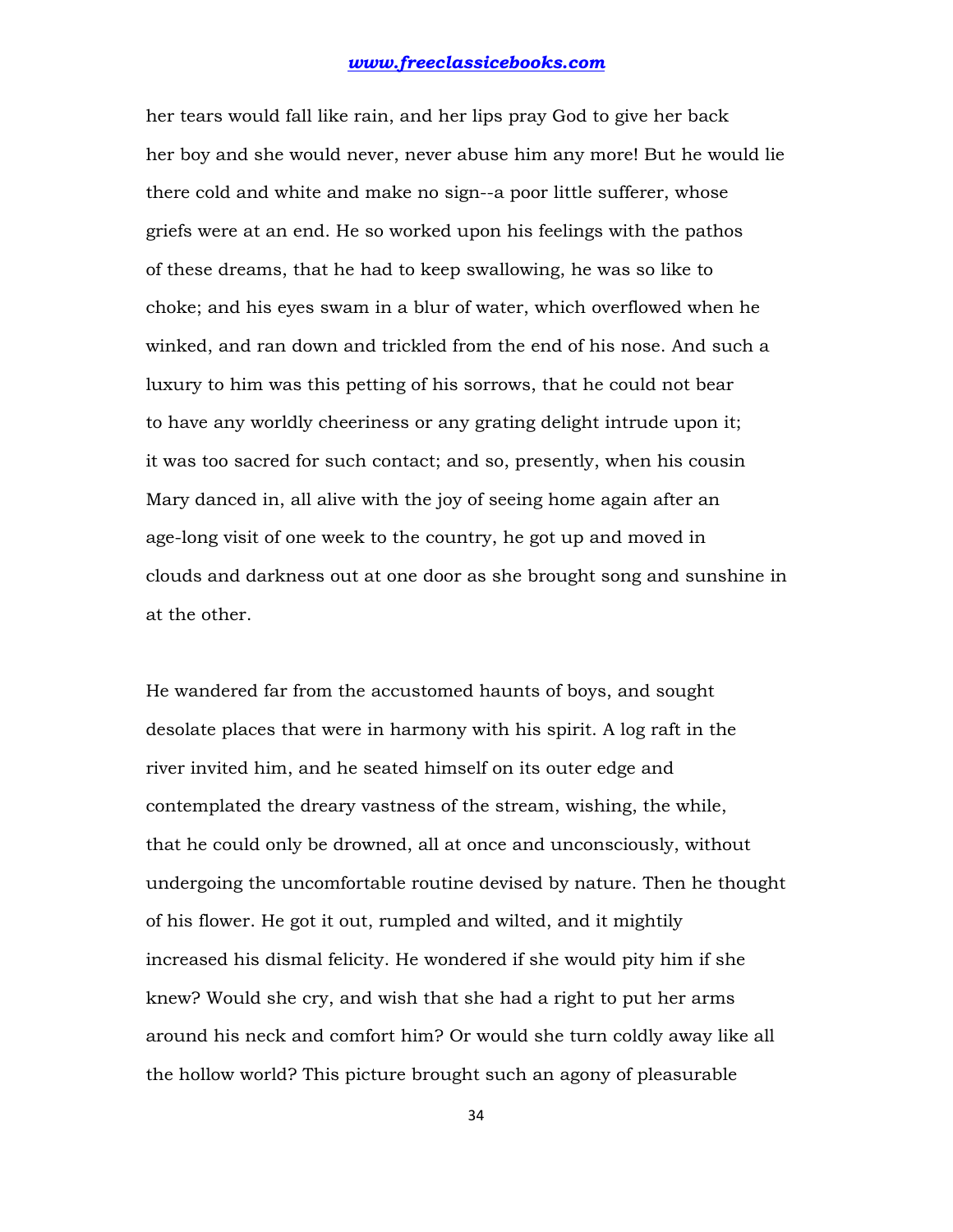suffering that he worked it over and over again in his mind and set it up in new and varied lights, till he wore it threadbare. At last he rose up sighing and departed in the darkness.

About half-past nine or ten o'clock he came along the deserted street to where the Adored Unknown lived; he paused a moment; no sound fell upon his listening ear; a candle was casting a dull glow upon the curtain of a second-story window. Was the sacred presence there? He climbed the fence, threaded his stealthy way through the plants, till he stood under that window; he looked up at it long, and with emotion; then he laid him down on the ground under it, disposing himself upon his back, with his hands clasped upon his breast and holding his poor wilted flower. And thus he would die--out in the cold world, with no shelter over his homeless head, no friendly hand to wipe the death-damps from his brow, no loving face to bend pityingly over him when the great agony came. And thus SHE would see him when she looked out upon the glad morning, and oh! would she drop one little tear upon his poor, lifeless form, would she heave one little sigh to see a bright young life so rudely blighted, so untimely cut down?

The window went up, a maid-servant's discordant voice profaned the holy calm, and a deluge of water drenched the prone martyr's remains!

The strangling hero sprang up with a relieving snort. There was a whiz as of a missile in the air, mingled with the murmur of a curse, a sound as of shivering glass followed, and a small, vague form went over the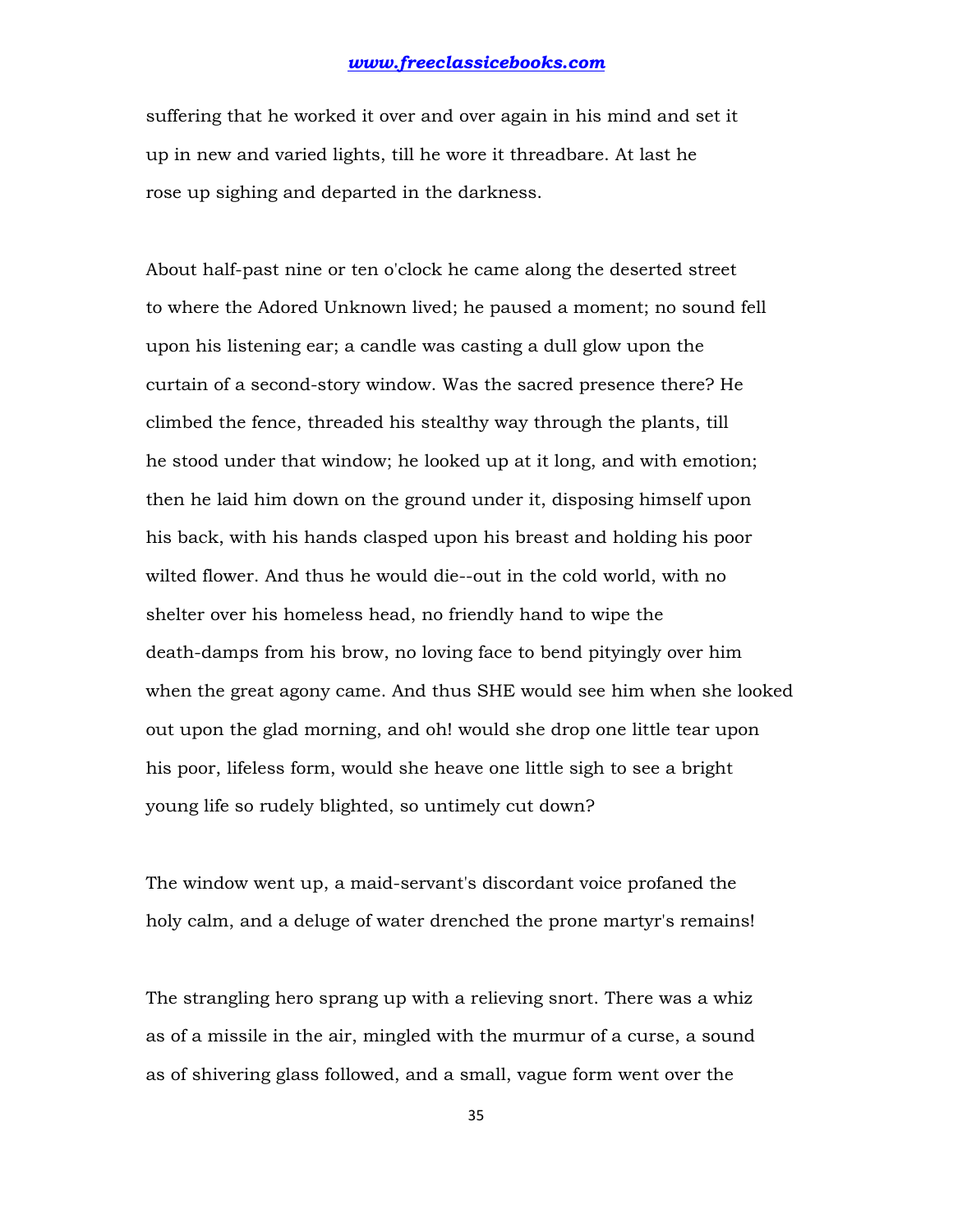fence and shot away in the gloom.

Not long after, as Tom, all undressed for bed, was surveying his drenched garments by the light of a tallow dip, Sid woke up; but if he had any dim idea of making any "references to allusions," he thought better of it and held his peace, for there was danger in Tom's eye.

Tom turned in without the added vexation of prayers, and Sid made mental note of the omission.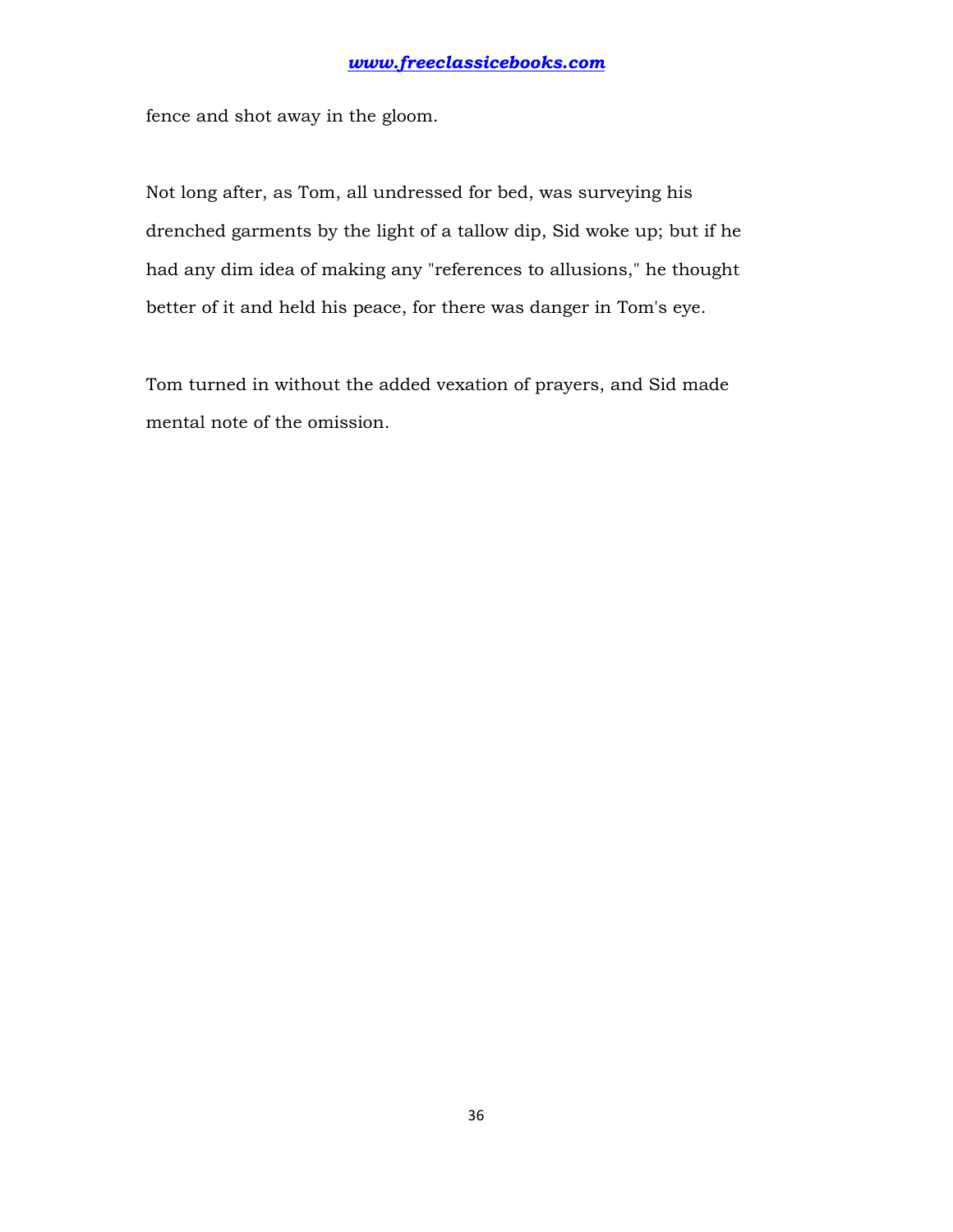#### **CHAPTER IV**

THE sun rose upon a tranquil world, and beamed down upon the peaceful village like a benediction. Breakfast over, Aunt Polly had family worship: it began with a prayer built from the ground up of solid courses of Scriptural quotations, welded together with a thin mortar of originality; and from the summit of this she delivered a grim chapter of the Mosaic Law, as from Sinai.

Then Tom girded up his loins, so to speak, and went to work to "get his verses." Sid had learned his lesson days before. Tom bent all his energies to the memorizing of five verses, and he chose part of the Sermon on the Mount, because he could find no verses that were shorter. At the end of half an hour Tom had a vague general idea of his lesson, but no more, for his mind was traversing the whole field of human thought, and his hands were busy with distracting recreations. Mary took his book to hear him recite, and he tried to find his way through the fog:

"Blessed are the--a--a--"

"Poor"--

"Yes--poor; blessed are the poor--a--a--"

"In spirit--"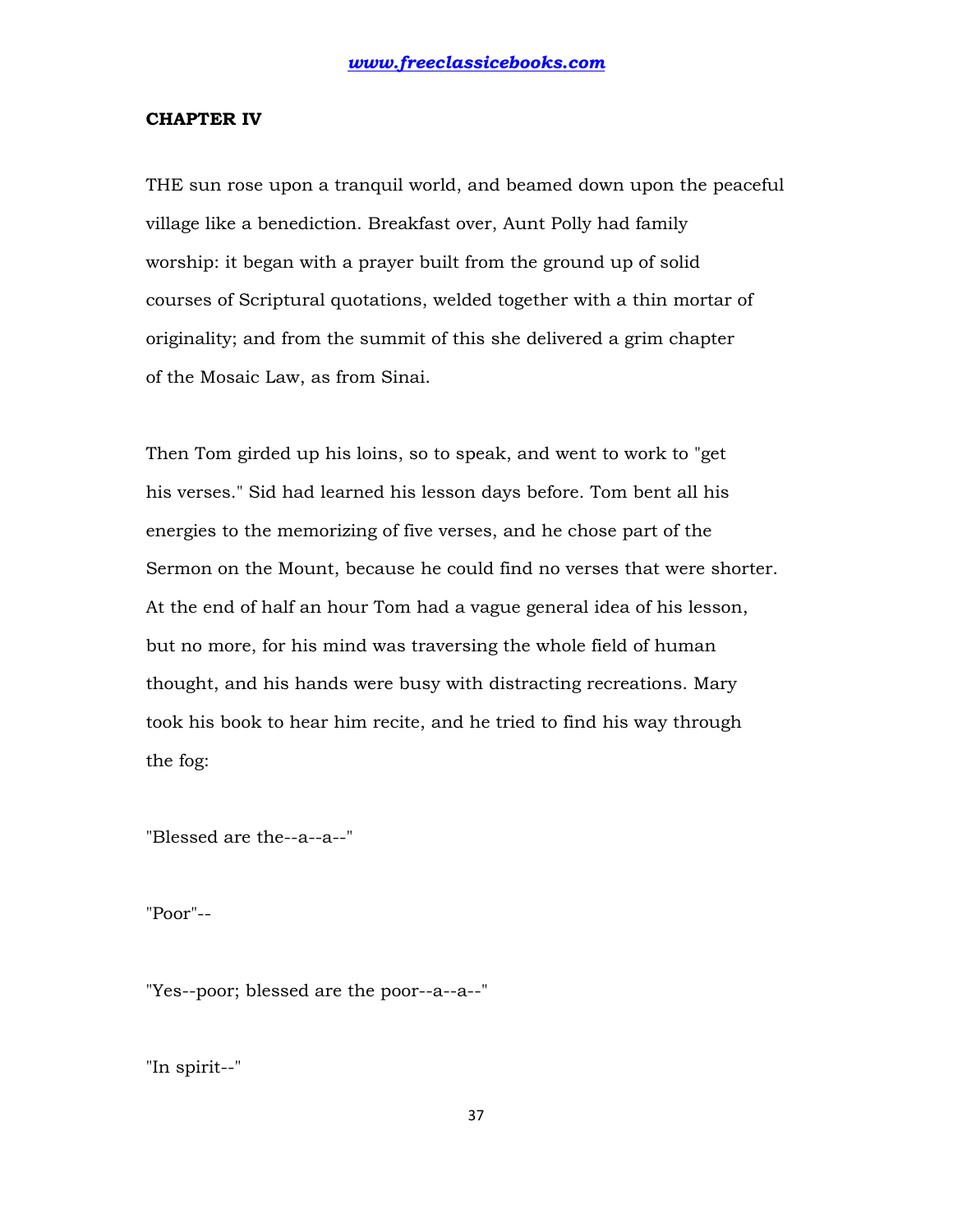"In spirit; blessed are the poor in spirit, for they--they--"

"THEIRS--"

"For THEIRS. Blessed are the poor in spirit, for theirs is the kingdom of heaven. Blessed are they that mourn, for they--they--"

"Sh--"

"For they--a--"

"S, H, A--"

"For they S, H--Oh, I don't know what it is!"

"SHALL!"

"Oh, SHALL! for they shall--for they shall--a--a--shall mourn--a--a- blessed are they that shall--they that--a--they that shall mourn, for they shall--a--shall WHAT? Why don't you tell me, Mary?--what do you want to be so mean for?"

"Oh, Tom, you poor thick-headed thing, I'm not teasing you. I wouldn't do that. You must go and learn it again. Don't you be discouraged, Tom, you'll manage it--and if you do, I'll give you something ever so nice.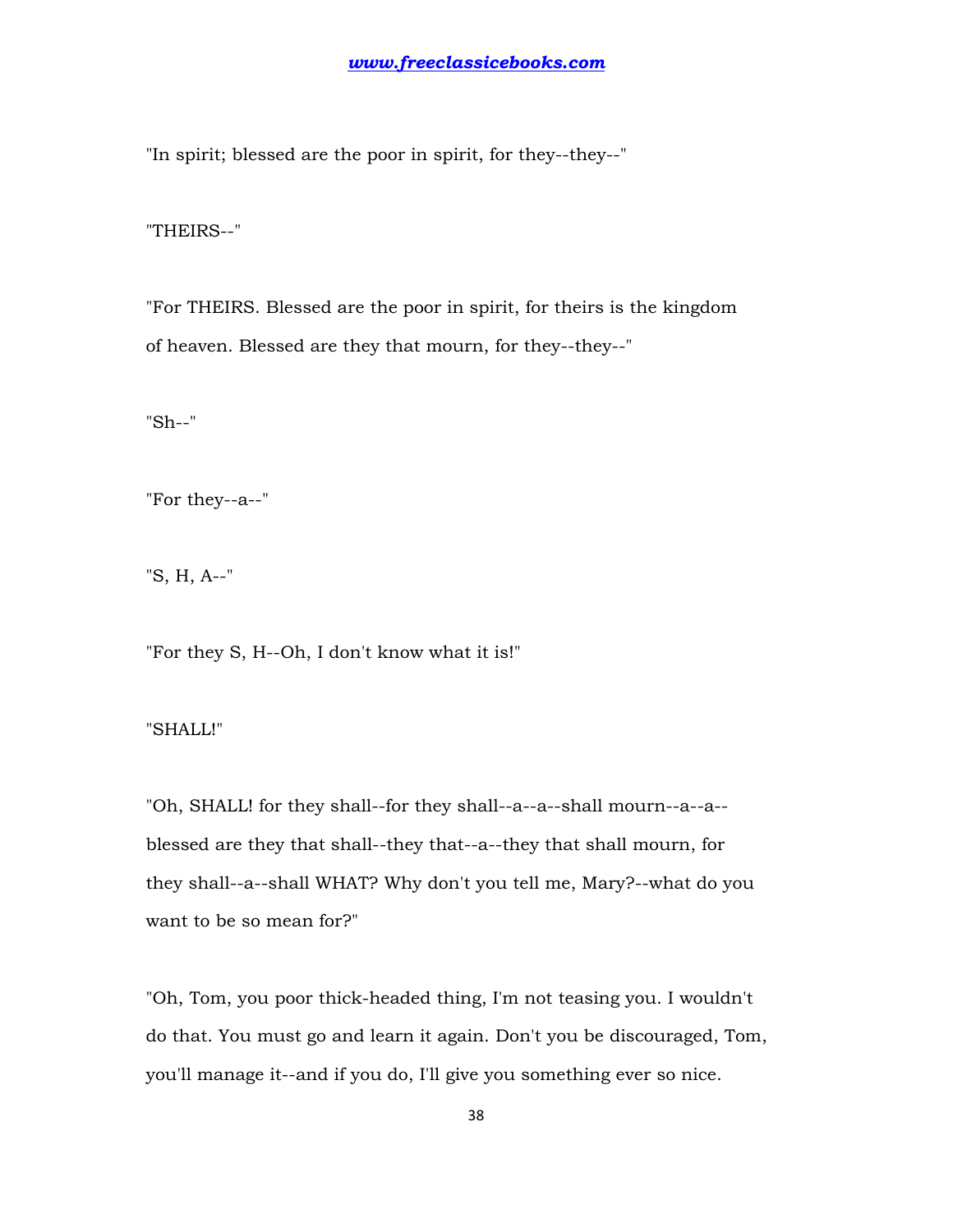There, now, that's a good boy."

"All right! What is it, Mary, tell me what it is."

"Never you mind, Tom. You know if I say it's nice, it is nice."

"You bet you that's so, Mary. All right, I'll tackle it again."

And he did "tackle it again"--and under the double pressure of curiosity and prospective gain he did it with such spirit that he accomplished a shining success. Mary gave him a brand-new "Barlow" knife worth twelve and a half cents; and the convulsion of delight that swept his system shook him to his foundations. True, the knife would not cut anything, but it was a "sure-enough" Barlow, and there was inconceivable grandeur in that--though where the Western boys ever got the idea that such a weapon could possibly be counterfeited to its injury is an imposing mystery and will always remain so, perhaps. Tom contrived to scarify the cupboard with it, and was arranging to begin on the bureau, when he was called off to dress for Sunday-school.

Mary gave him a tin basin of water and a piece of soap, and he went outside the door and set the basin on a little bench there; then he dipped the soap in the water and laid it down; turned up his sleeves; poured out the water on the ground, gently, and then entered the kitchen and began to wipe his face diligently on the towel behind the door. But Mary removed the towel and said: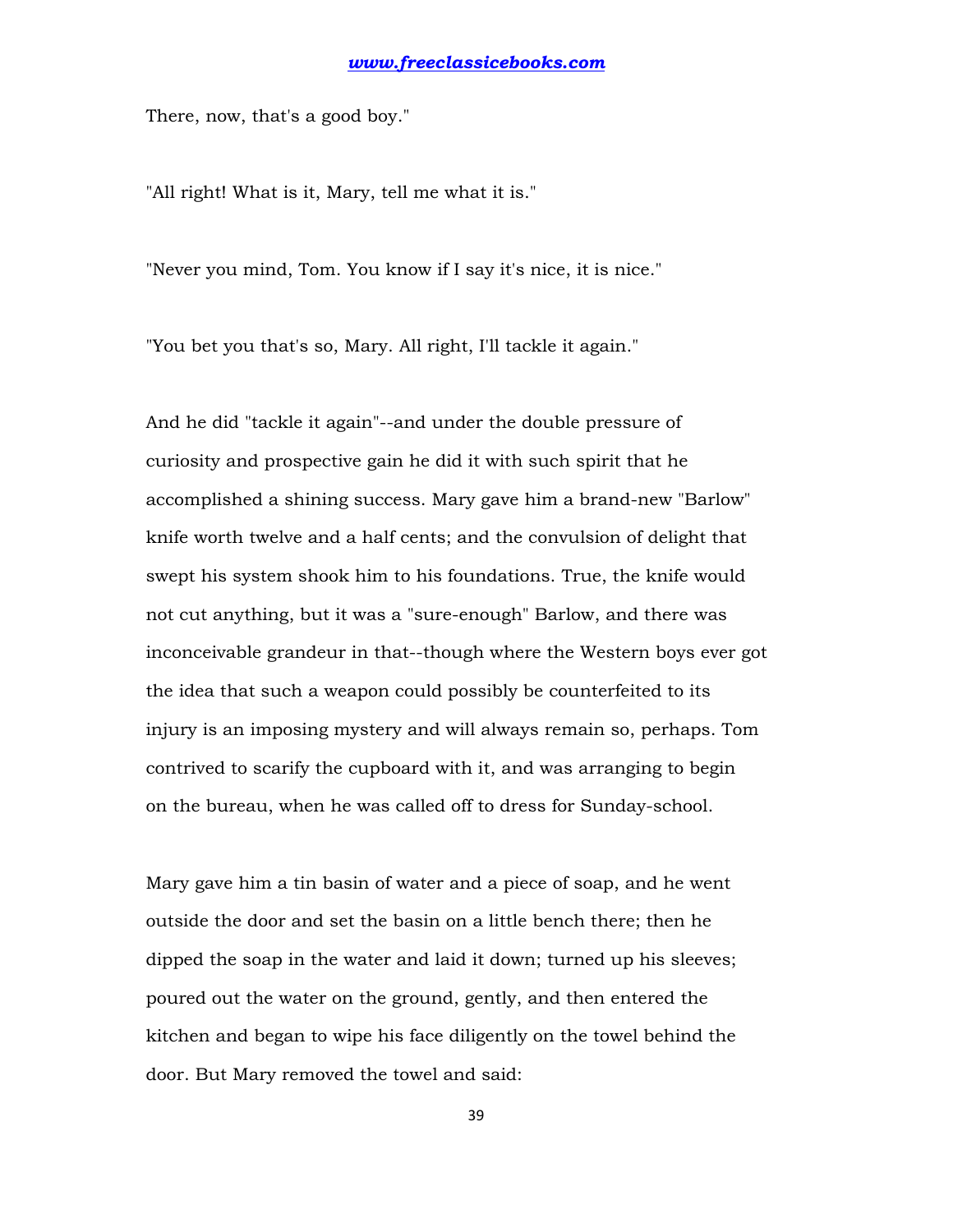"Now ain't you ashamed, Tom. You mustn't be so bad. Water won't hurt you."

Tom was a trifle disconcerted. The basin was refilled, and this time he stood over it a little while, gathering resolution; took in a big breath and began. When he entered the kitchen presently, with both eyes shut and groping for the towel with his hands, an honorable testimony of suds and water was dripping from his face. But when he emerged from the towel, he was not yet satisfactory, for the clean territory stopped short at his chin and his jaws, like a mask; below and beyond this line there was a dark expanse of unirrigated soil that spread downward in front and backward around his neck. Mary took him in hand, and when she was done with him he was a man and a brother, without distinction of color, and his saturated hair was neatly brushed, and its short curls wrought into a dainty and symmetrical general effect. [He privately smoothed out the curls, with labor and difficulty, and plastered his hair close down to his head; for he held curls to be effeminate, and his own filled his life with bitterness.] Then Mary got out a suit of his clothing that had been used only on Sundays during two years--they were simply called his "other clothes"--and so by that we know the size of his wardrobe. The girl "put him to rights" after he had dressed himself; she buttoned his neat roundabout up to his chin, turned his vast shirt collar down over his shoulders, brushed him off and crowned him with his speckled straw hat. He now looked exceedingly improved and uncomfortable. He was fully as uncomfortable as he looked; for there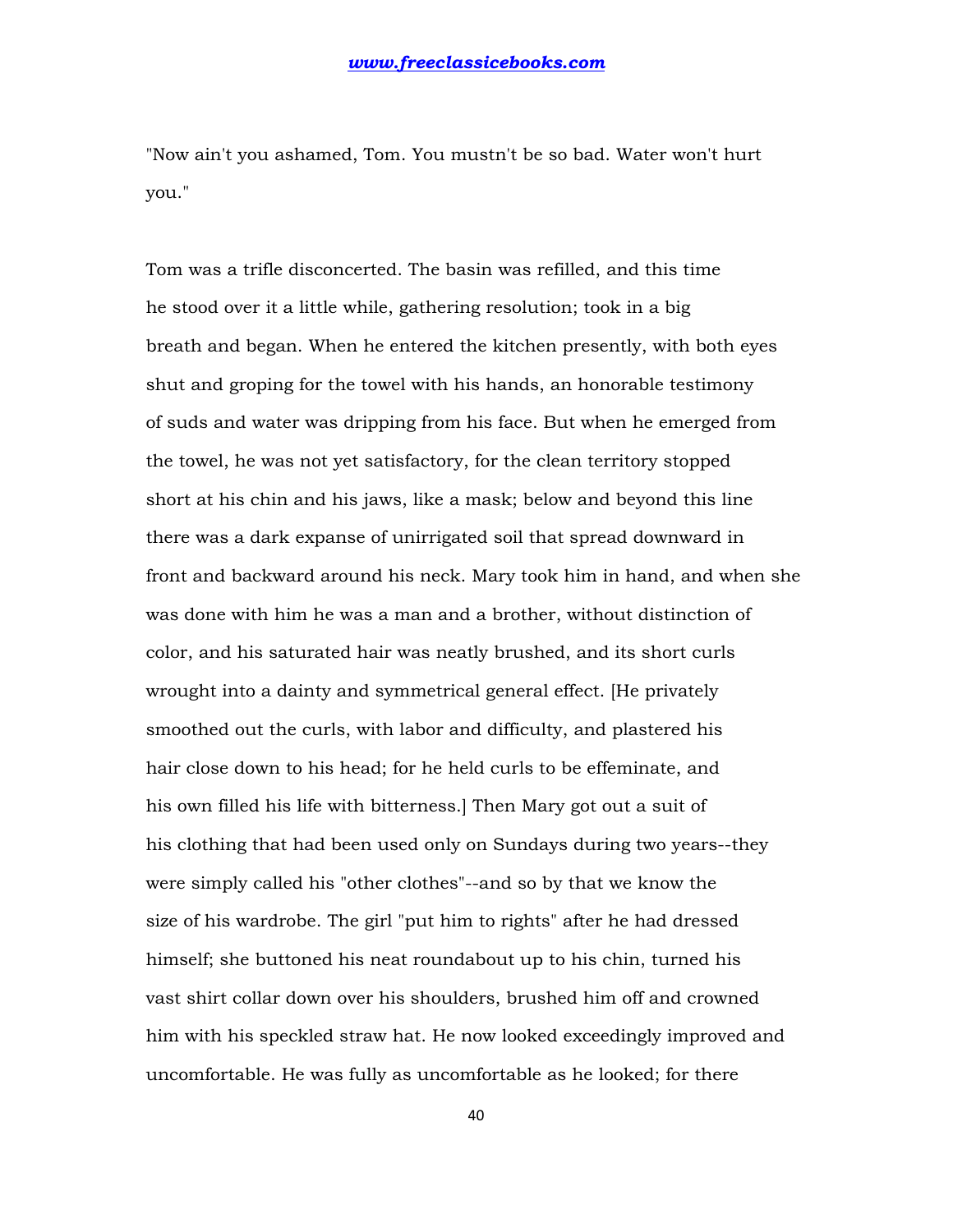was a restraint about whole clothes and cleanliness that galled him. He hoped that Mary would forget his shoes, but the hope was blighted; she coated them thoroughly with tallow, as was the custom, and brought them out. He lost his temper and said he was always being made to do everything he didn't want to do. But Mary said, persuasively:

"Please, Tom--that's a good boy."

So he got into the shoes snarling. Mary was soon ready, and the three children set out for Sunday-school--a place that Tom hated with his whole heart; but Sid and Mary were fond of it.

Sabbath-school hours were from nine to half-past ten; and then church service. Two of the children always remained for the sermon voluntarily, and the other always remained too--for stronger reasons. The church's high-backed, uncushioned pews would seat about three hundred persons; the edifice was but a small, plain affair, with a sort of pine board tree-box on top of it for a steeple. At the door Tom dropped back a step and accosted a Sunday-dressed comrade:

"Say, Billy, got a yaller ticket?"

"Yes."

"What'll you take for her?"

41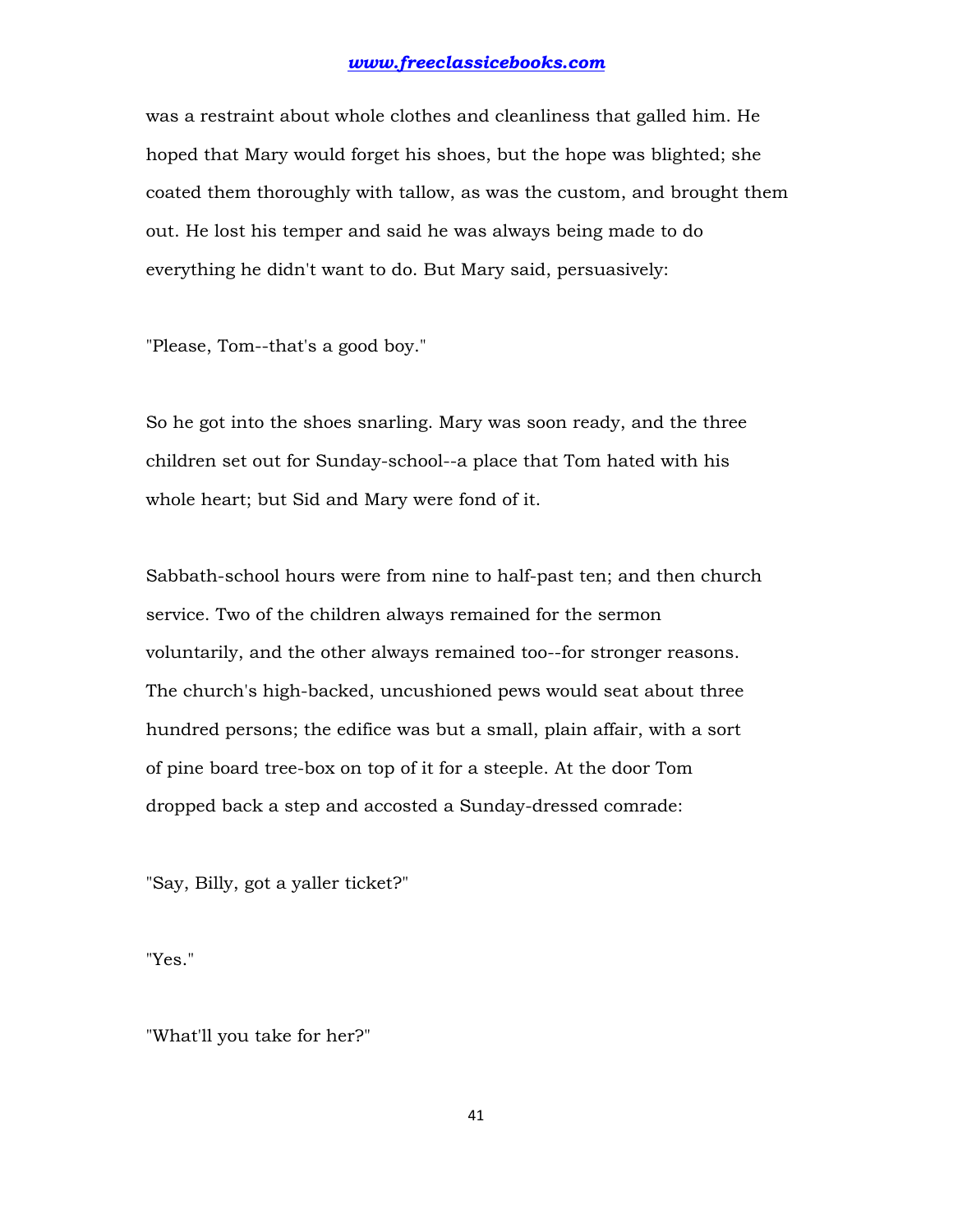"What'll you give?"

"Piece of lickrish and a fish-hook."

"Less see 'em."

Tom exhibited. They were satisfactory, and the property changed hands. Then Tom traded a couple of white alleys for three red tickets, and some small trifle or other for a couple of blue ones. He waylaid other boys as they came, and went on buying tickets of various colors ten or fifteen minutes longer. He entered the church, now, with a swarm of clean and noisy boys and girls, proceeded to his seat and started a quarrel with the first boy that came handy. The teacher, a grave, elderly man, interfered; then turned his back a moment and Tom pulled a boy's hair in the next bench, and was absorbed in his book when the boy turned around; stuck a pin in another boy, presently, in order to hear him say "Ouch!" and got a new reprimand from his teacher. Tom's whole class were of a pattern--restless, noisy, and troublesome. When they came to recite their lessons, not one of them knew his verses perfectly, but had to be prompted all along. However, they worried through, and each got his reward--in small blue tickets, each with a passage of Scripture on it; each blue ticket was pay for two verses of the recitation. Ten blue tickets equalled a red one, and could be exchanged for it; ten red tickets equalled a yellow one; for ten yellow tickets the superintendent gave a very plainly bound Bible (worth forty cents in those easy times) to the pupil. How many of my readers would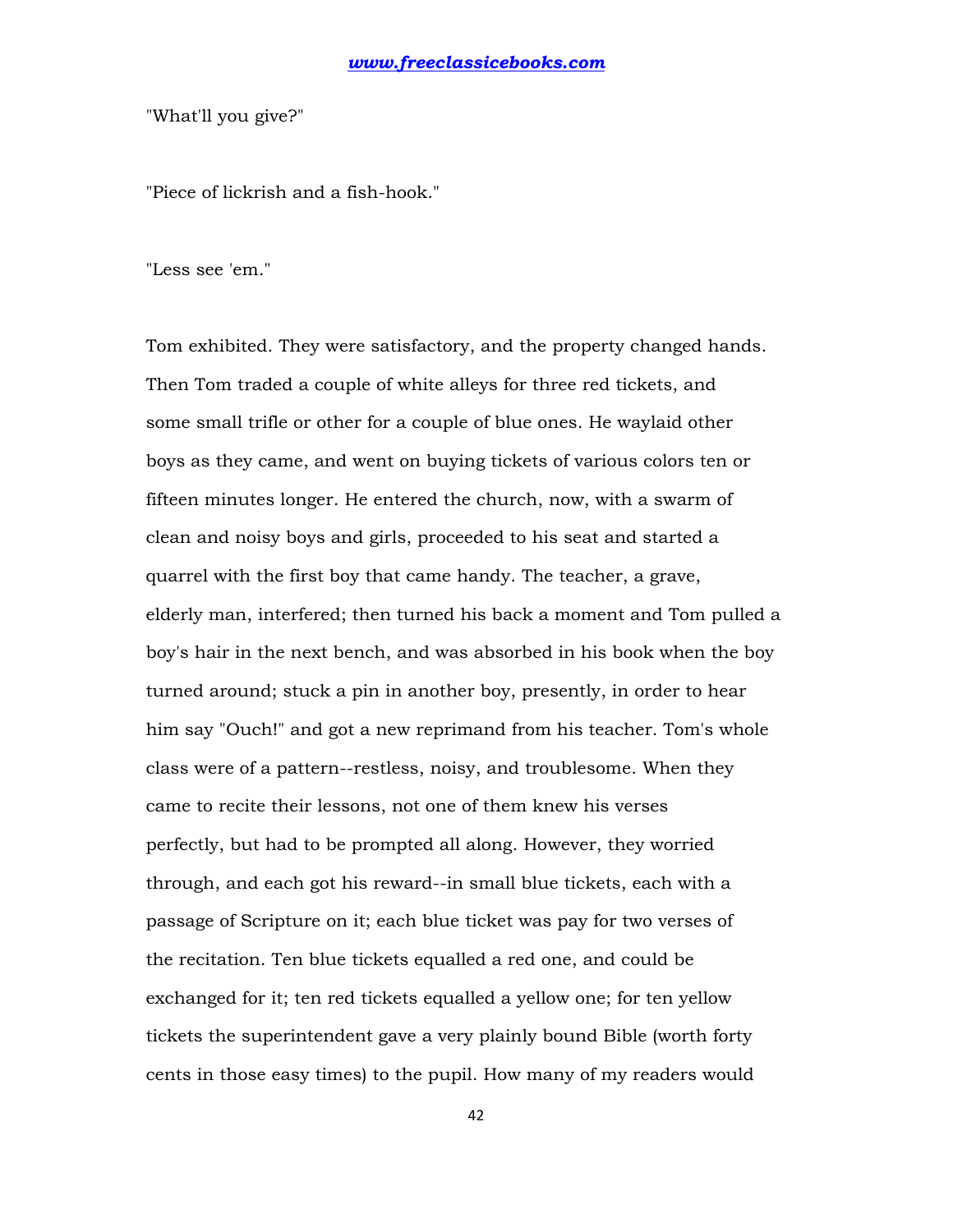have the industry and application to memorize two thousand verses, even for a Dore Bible? And yet Mary had acquired two Bibles in this way--it was the patient work of two years--and a boy of German parentage had won four or five. He once recited three thousand verses without stopping; but the strain upon his mental faculties was too great, and he was little better than an idiot from that day forth--a grievous misfortune for the school, for on great occasions, before company, the superintendent (as Tom expressed it) had always made this boy come out and "spread himself." Only the older pupils managed to keep their tickets and stick to their tedious work long enough to get a Bible, and so the delivery of one of these prizes was a rare and noteworthy circumstance; the successful pupil was so great and conspicuous for that day that on the spot every scholar's heart was fired with a fresh ambition that often lasted a couple of weeks. It is possible that Tom's mental stomach had never really hungered for one of those prizes, but unquestionably his entire being had for many a day longed for the glory and the eclat that came with it.

In due course the superintendent stood up in front of the pulpit, with a closed hymn-book in his hand and his forefinger inserted between its leaves, and commanded attention. When a Sunday-school superintendent makes his customary little speech, a hymn-book in the hand is as necessary as is the inevitable sheet of music in the hand of a singer who stands forward on the platform and sings a solo at a concert --though why, is a mystery: for neither the hymn-book nor the sheet of music is ever referred to by the sufferer. This superintendent was a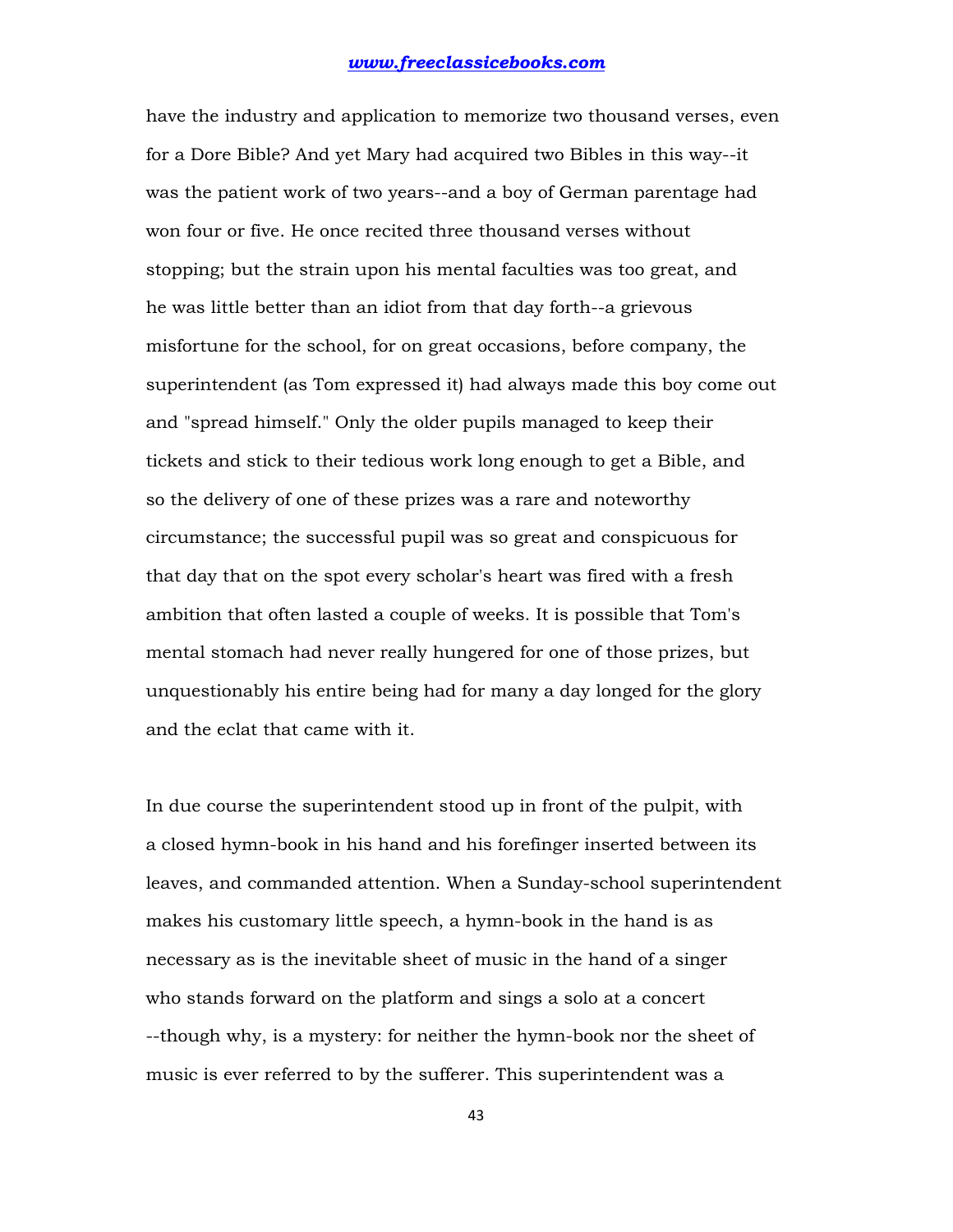slim creature of thirty-five, with a sandy goatee and short sandy hair; he wore a stiff standing-collar whose upper edge almost reached his ears and whose sharp points curved forward abreast the corners of his mouth--a fence that compelled a straight lookout ahead, and a turning of the whole body when a side view was required; his chin was propped on a spreading cravat which was as broad and as long as a bank-note, and had fringed ends; his boot toes were turned sharply up, in the fashion of the day, like sleigh-runners--an effect patiently and laboriously produced by the young men by sitting with their toes pressed against a wall for hours together. Mr. Walters was very earnest of mien, and very sincere and honest at heart; and he held sacred things and places in such reverence, and so separated them from worldly matters, that unconsciously to himself his Sunday-school voice had acquired a peculiar intonation which was wholly absent on week-days. He began after this fashion:

"Now, children, I want you all to sit up just as straight and pretty as you can and give me all your attention for a minute or two. There --that is it. That is the way good little boys and girls should do. I see one little girl who is looking out of the window--I am afraid she thinks I am out there somewhere--perhaps up in one of the trees making a speech to the little birds. [Applausive titter.] I want to tell you how good it makes me feel to see so many bright, clean little faces assembled in a place like this, learning to do right and be good." And so forth and so on. It is not necessary to set down the rest of the oration. It was of a pattern which does not vary, and so it is familiar

44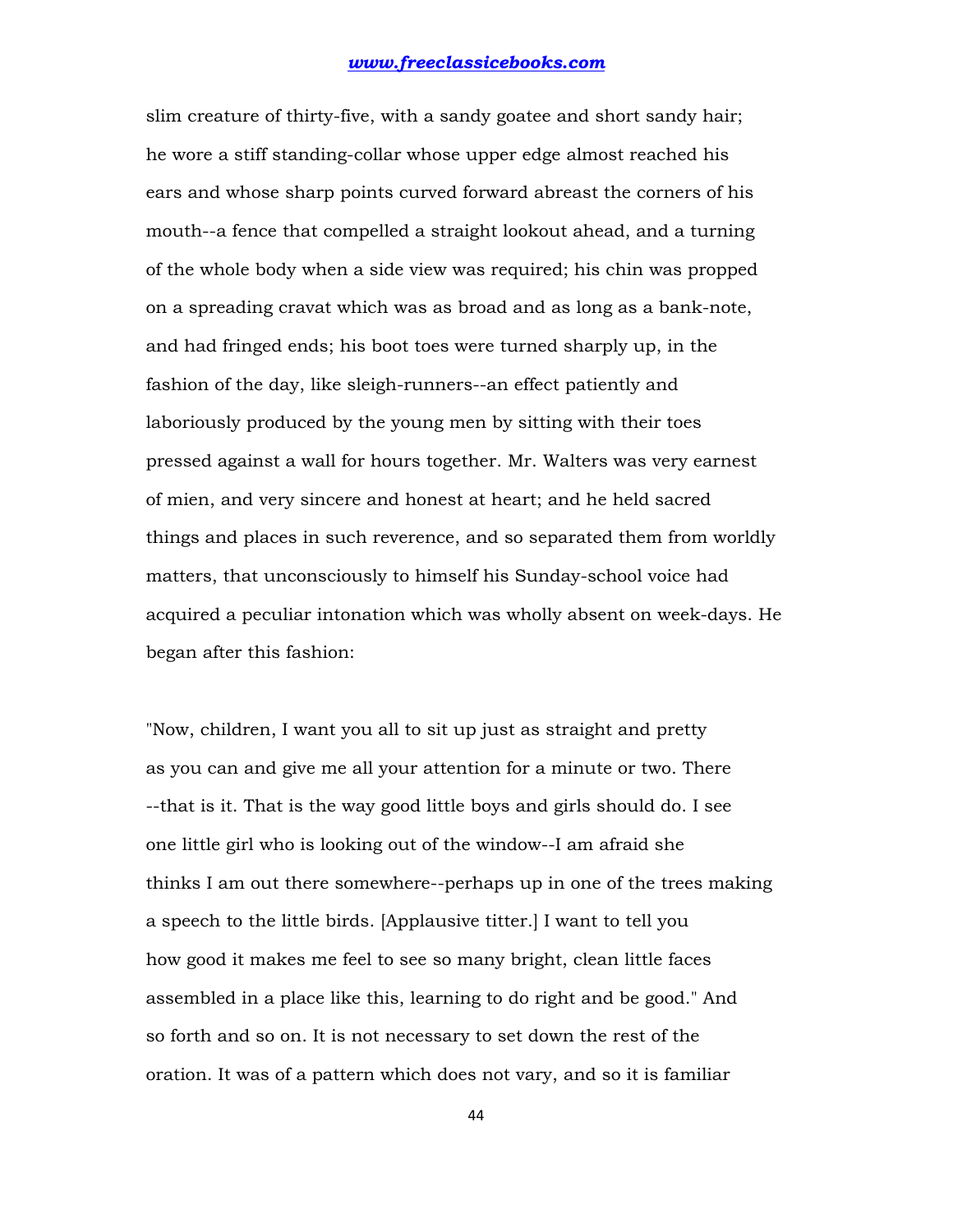to us all.

The latter third of the speech was marred by the resumption of fights and other recreations among certain of the bad boys, and by fidgetings and whisperings that extended far and wide, washing even to the bases of isolated and incorruptible rocks like Sid and Mary. But now every sound ceased suddenly, with the subsidence of Mr. Walters' voice, and the conclusion of the speech was received with a burst of silent gratitude.

A good part of the whispering had been occasioned by an event which was more or less rare--the entrance of visitors: lawyer Thatcher, accompanied by a very feeble and aged man; a fine, portly, middle-aged gentleman with iron-gray hair; and a dignified lady who was doubtless the latter's wife. The lady was leading a child. Tom had been restless and full of chafings and repinings; conscience-smitten, too--he could not meet Amy Lawrence's eye, he could not brook her loving gaze. But when he saw this small new-comer his soul was all ablaze with bliss in a moment. The next moment he was "showing off" with all his might --cuffing boys, pulling hair, making faces--in a word, using every art that seemed likely to fascinate a girl and win her applause. His exaltation had but one alloy--the memory of his humiliation in this angel's garden--and that record in sand was fast washing out, under the waves of happiness that were sweeping over it now.

The visitors were given the highest seat of honor, and as soon as Mr.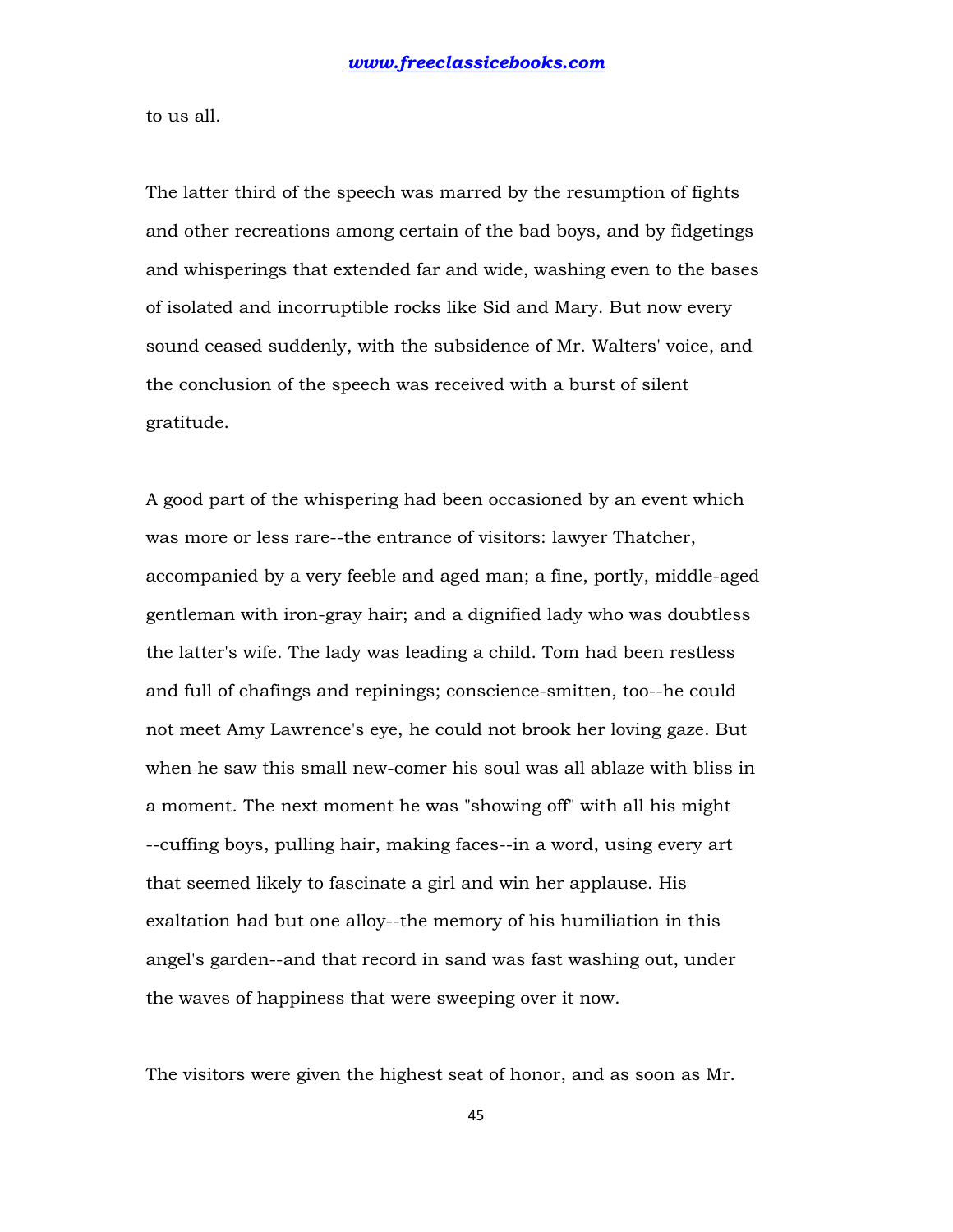Walters' speech was finished, he introduced them to the school. The middle-aged man turned out to be a prodigious personage--no less a one than the county judge--altogether the most august creation these children had ever looked upon--and they wondered what kind of material he was made of--and they half wanted to hear him roar, and were half afraid he might, too. He was from Constantinople, twelve miles away--so he had travelled, and seen the world--these very eyes had looked upon the county court-house--which was said to have a tin roof. The awe which these reflections inspired was attested by the impressive silence and the ranks of staring eyes. This was the great Judge Thatcher, brother of their own lawyer. Jeff Thatcher immediately went forward, to be familiar with the great man and be envied by the school. It would have been music to his soul to hear the whisperings:

"Look at him, Jim! He's a going up there. Say--look! he's a going to shake hands with him--he IS shaking hands with him! By jings, don't you wish you was Jeff?"

Mr. Walters fell to "showing off," with all sorts of official bustlings and activities, giving orders, delivering judgments, discharging directions here, there, everywhere that he could find a target. The librarian "showed off"--running hither and thither with his arms full of books and making a deal of the splutter and fuss that insect authority delights in. The young lady teachers "showed off" --bending sweetly over pupils that were lately being boxed, lifting pretty warning fingers at bad little boys and patting good ones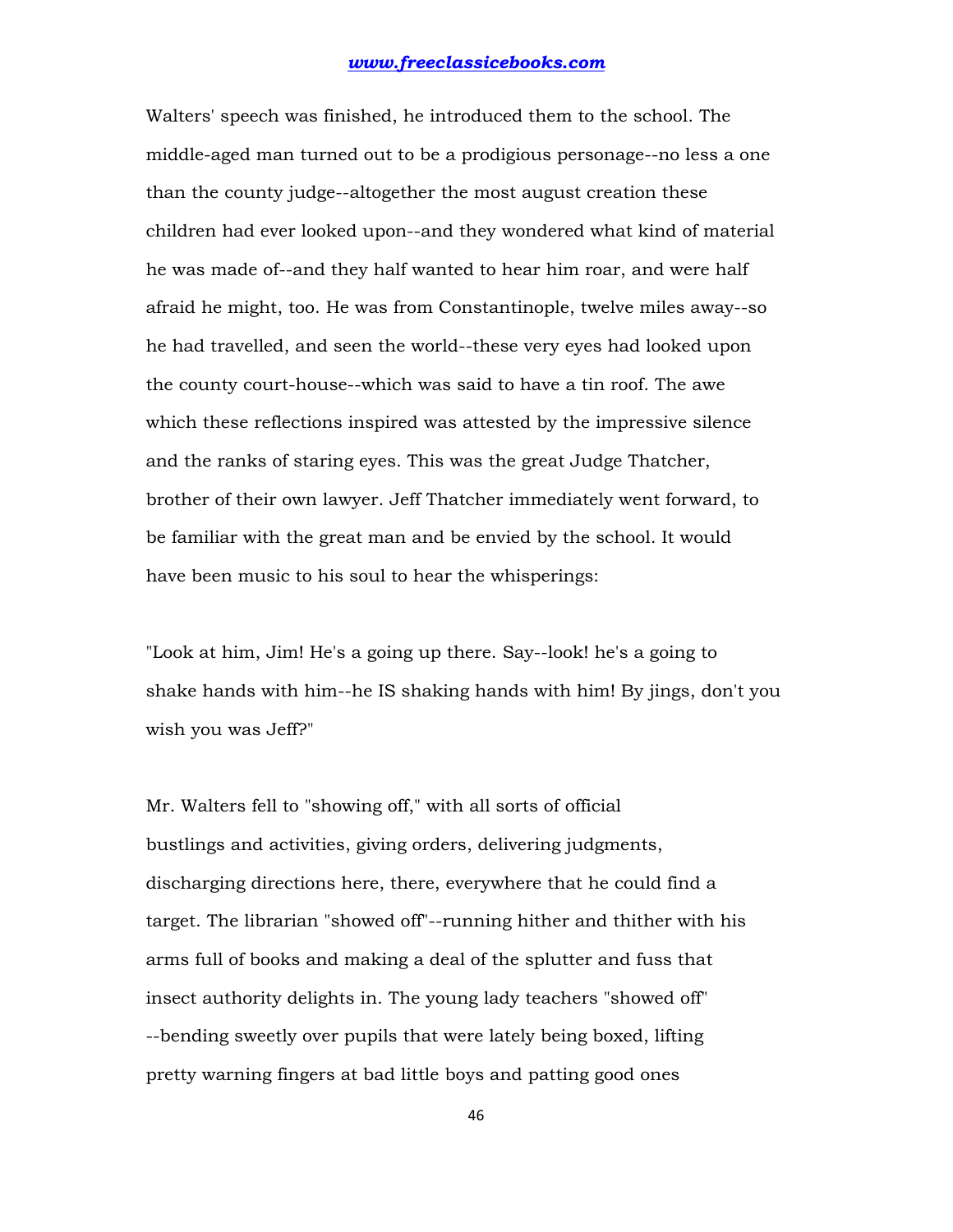lovingly. The young gentlemen teachers "showed off" with small scoldings and other little displays of authority and fine attention to discipline--and most of the teachers, of both sexes, found business up at the library, by the pulpit; and it was business that frequently had to be done over again two or three times (with much seeming vexation). The little girls "showed off" in various ways, and the little boys "showed off" with such diligence that the air was thick with paper wads and the murmur of scufflings. And above it all the great man sat and beamed a majestic judicial smile upon all the house, and warmed himself in the sun of his own grandeur--for he was "showing off," too.

There was only one thing wanting to make Mr. Walters' ecstasy complete, and that was a chance to deliver a Bible-prize and exhibit a prodigy. Several pupils had a few yellow tickets, but none had enough --he had been around among the star pupils inquiring. He would have given worlds, now, to have that German lad back again with a sound mind.

And now at this moment, when hope was dead, Tom Sawyer came forward with nine yellow tickets, nine red tickets, and ten blue ones, and demanded a Bible. This was a thunderbolt out of a clear sky. Walters was not expecting an application from this source for the next ten years. But there was no getting around it--here were the certified checks, and they were good for their face. Tom was therefore elevated to a place with the Judge and the other elect, and the great news was announced from headquarters. It was the most stunning surprise of the decade, and so profound was the sensation that it lifted the new hero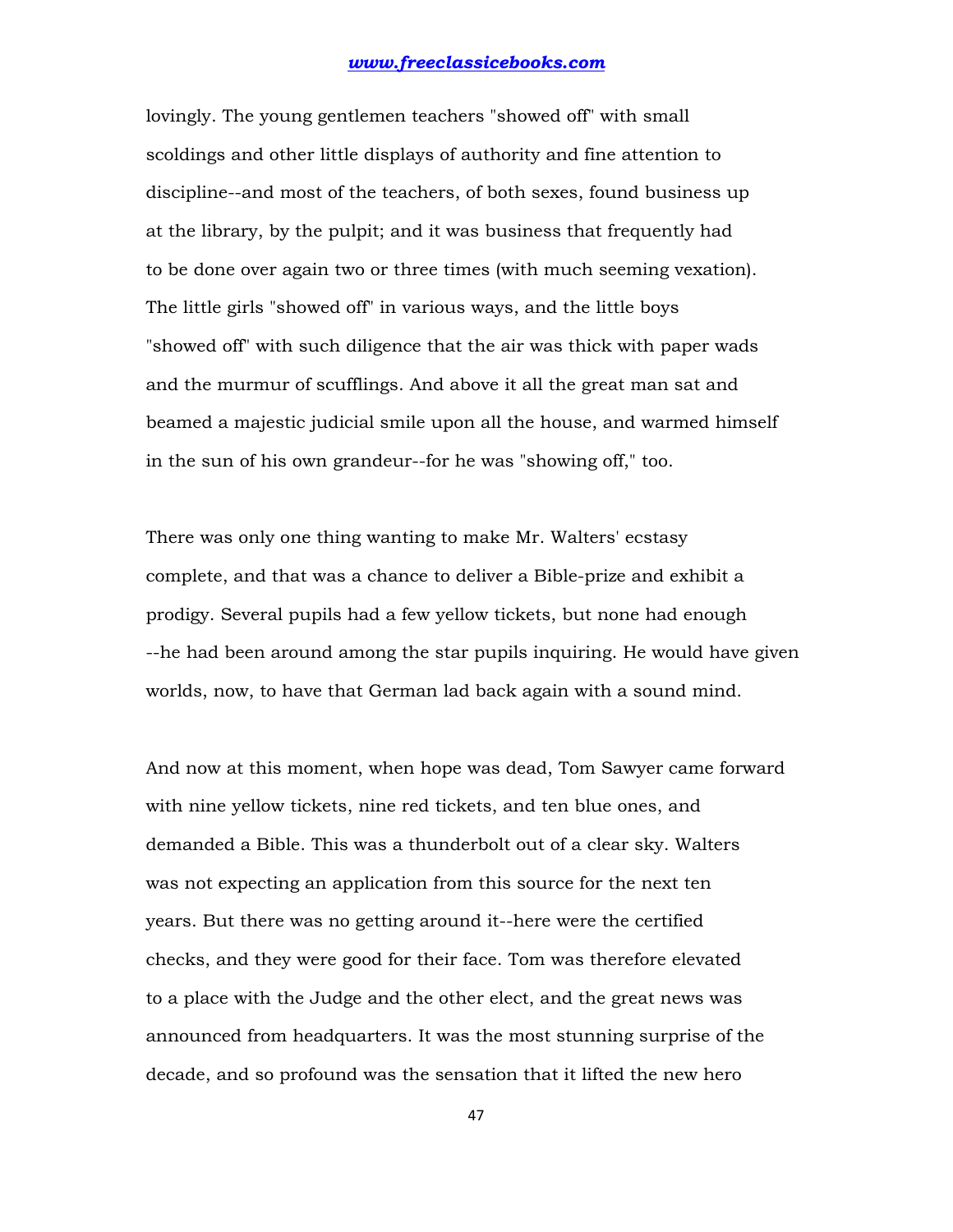up to the judicial one's altitude, and the school had two marvels to gaze upon in place of one. The boys were all eaten up with envy--but those that suffered the bitterest pangs were those who perceived too late that they themselves had contributed to this hated splendor by trading tickets to Tom for the wealth he had amassed in selling whitewashing privileges. These despised themselves, as being the dupes of a wily fraud, a guileful snake in the grass.

The prize was delivered to Tom with as much effusion as the superintendent could pump up under the circumstances; but it lacked somewhat of the true gush, for the poor fellow's instinct taught him that there was a mystery here that could not well bear the light, perhaps; it was simply preposterous that this boy had warehoused two thousand sheaves of Scriptural wisdom on his premises--a dozen would strain his capacity, without a doubt.

Amy Lawrence was proud and glad, and she tried to make Tom see it in her face--but he wouldn't look. She wondered; then she was just a grain troubled; next a dim suspicion came and went--came again; she watched; a furtive glance told her worlds--and then her heart broke, and she was jealous, and angry, and the tears came and she hated everybody. Tom most of all (she thought).

Tom was introduced to the Judge; but his tongue was tied, his breath would hardly come, his heart quaked--partly because of the awful greatness of the man, but mainly because he was her parent. He would

48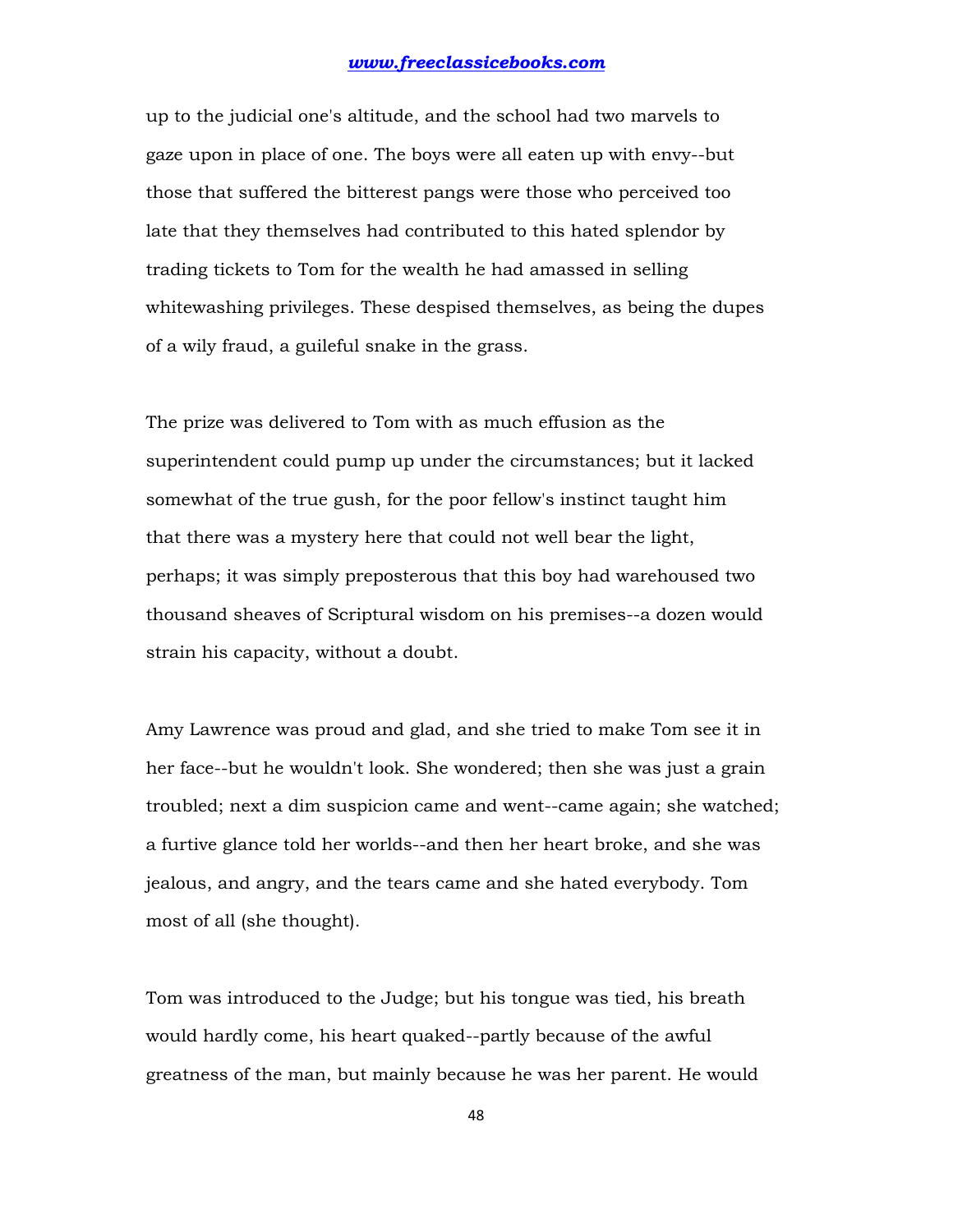have liked to fall down and worship him, if it were in the dark. The Judge put his hand on Tom's head and called him a fine little man, and asked him what his name was. The boy stammered, gasped, and got it out:

"Tom."

"Oh, no, not Tom--it is--"

"Thomas."

"Ah, that's it. I thought there was more to it, maybe. That's very well. But you've another one I daresay, and you'll tell it to me, won't you?"

"Tell the gentleman your other name, Thomas," said Walters, "and say sir. You mustn't forget your manners."

"Thomas Sawyer--sir."

"That's it! That's a good boy. Fine boy. Fine, manly little fellow. Two thousand verses is a great many--very, very great many. And you never can be sorry for the trouble you took to learn them; for knowledge is worth more than anything there is in the world; it's what makes great men and good men; you'll be a great man and a good man yourself, some day, Thomas, and then you'll look back and say, It's all owing to the precious Sunday-school privileges of my boyhood--it's all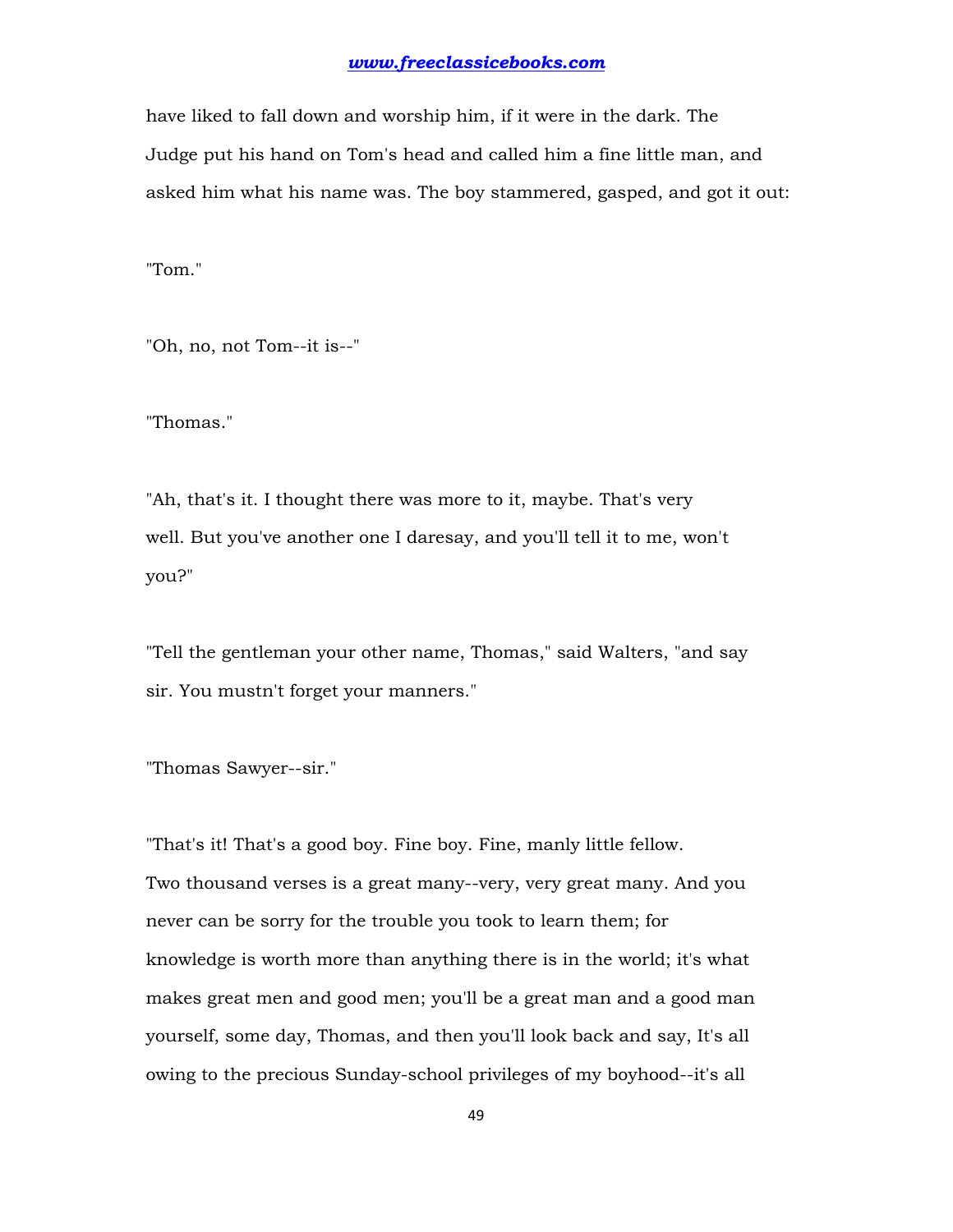owing to my dear teachers that taught me to learn--it's all owing to the good superintendent, who encouraged me, and watched over me, and gave me a beautiful Bible--a splendid elegant Bible--to keep and have it all for my own, always--it's all owing to right bringing up! That is what you will say, Thomas--and you wouldn't take any money for those two thousand verses--no indeed you wouldn't. And now you wouldn't mind telling me and this lady some of the things you've learned--no, I know you wouldn't--for we are proud of little boys that learn. Now, no doubt you know the names of all the twelve disciples. Won't you tell us the names of the first two that were appointed?"

Tom was tugging at a button-hole and looking sheepish. He blushed, now, and his eyes fell. Mr. Walters' heart sank within him. He said to himself, it is not possible that the boy can answer the simplest question--why DID the Judge ask him? Yet he felt obliged to speak up and say:

"Answer the gentleman, Thomas--don't be afraid."

Tom still hung fire.

"Now I know you'll tell me," said the lady. "The names of the first two disciples were--"

"DAVID AND GOLIAH!"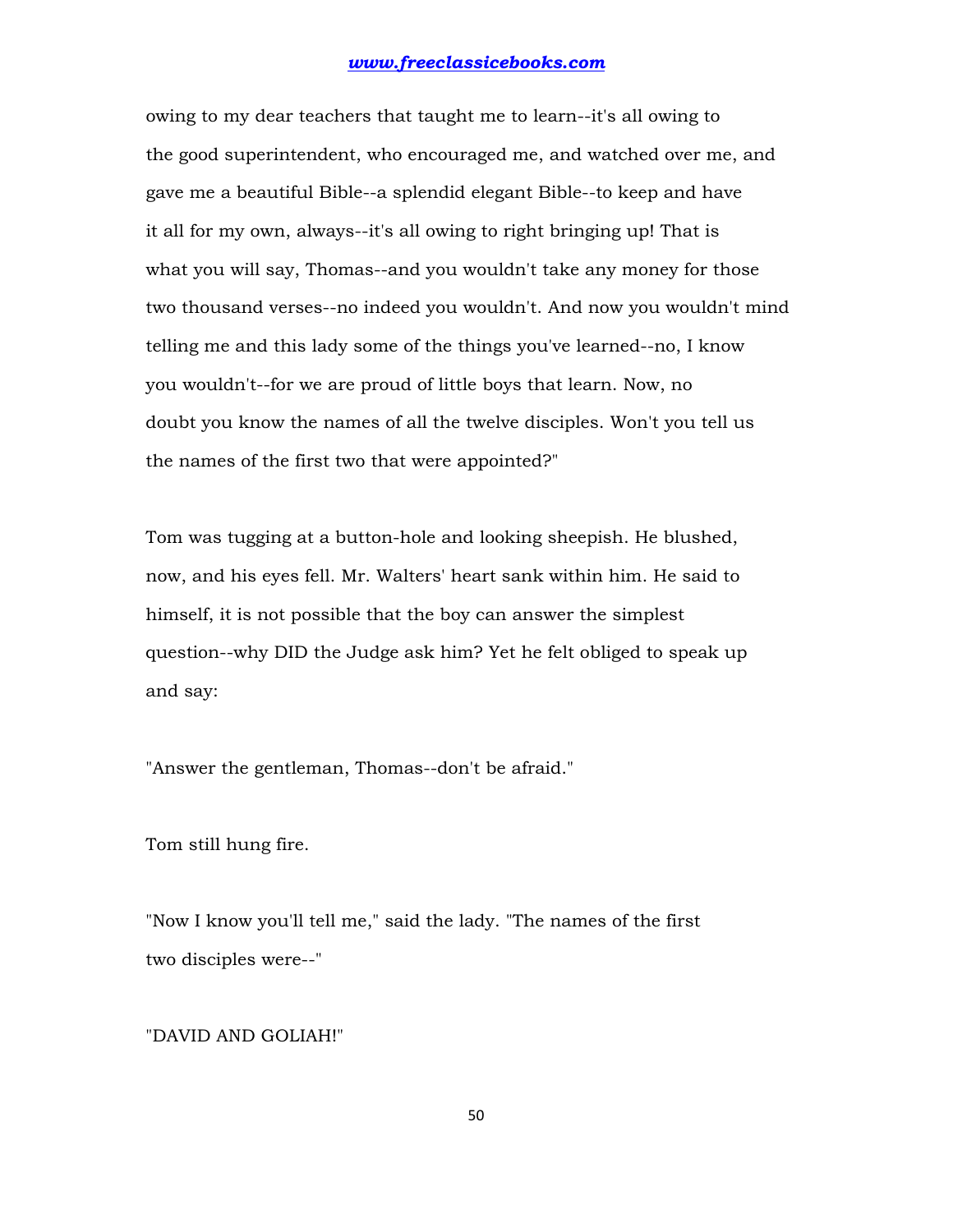Let us draw the curtain of charity over the rest of the scene.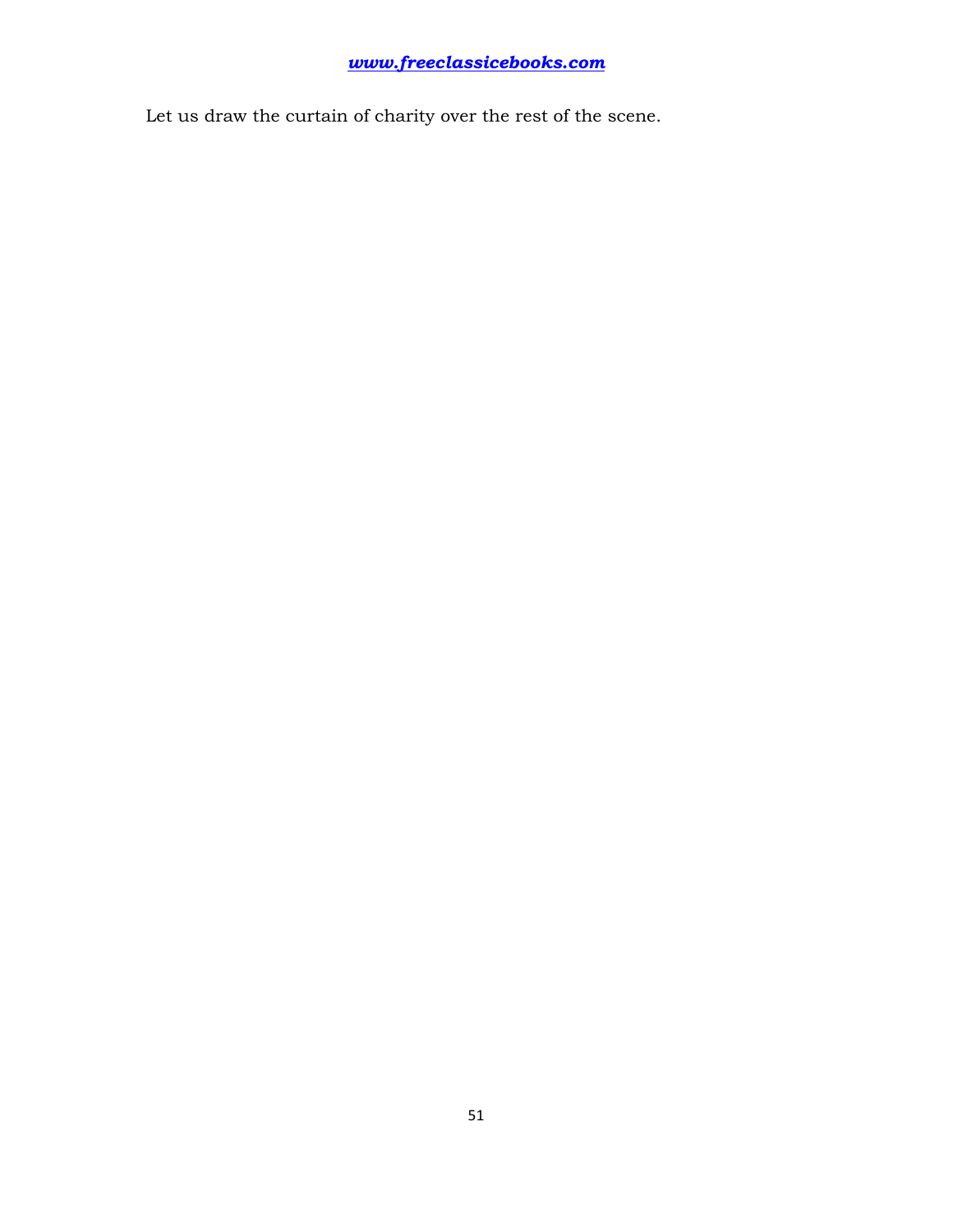#### **CHAPTER V**

ABOUT half-past ten the cracked bell of the small church began to ring, and presently the people began to gather for the morning sermon. The Sunday-school children distributed themselves about the house and occupied pews with their parents, so as to be under supervision. Aunt Polly came, and Tom and Sid and Mary sat with her--Tom being placed next the aisle, in order that he might be as far away from the open window and the seductive outside summer scenes as possible. The crowd filed up the aisles: the aged and needy postmaster, who had seen better days; the mayor and his wife--for they had a mayor there, among other unnecessaries; the justice of the peace; the widow Douglass, fair, smart, and forty, a generous, good-hearted soul and well-to-do, her hill mansion the only palace in the town, and the most hospitable and much the most lavish in the matter of festivities that St. Petersburg could boast; the bent and venerable Major and Mrs. Ward; lawyer Riverson, the new notable from a distance; next the belle of the village, followed by a troop of lawn-clad and ribbon-decked young heart-breakers; then all the young clerks in town in a body--for they had stood in the vestibule sucking their cane-heads, a circling wall of oiled and simpering admirers, till the last girl had run their gantlet; and last of all came the Model Boy, Willie Mufferson, taking as heedful care of his mother as if she were cut glass. He always brought his mother to church, and was the pride of all the matrons. The boys all hated him, he was so good. And besides, he had been "thrown up to them" so much. His white handkerchief was hanging out of his pocket behind, as

52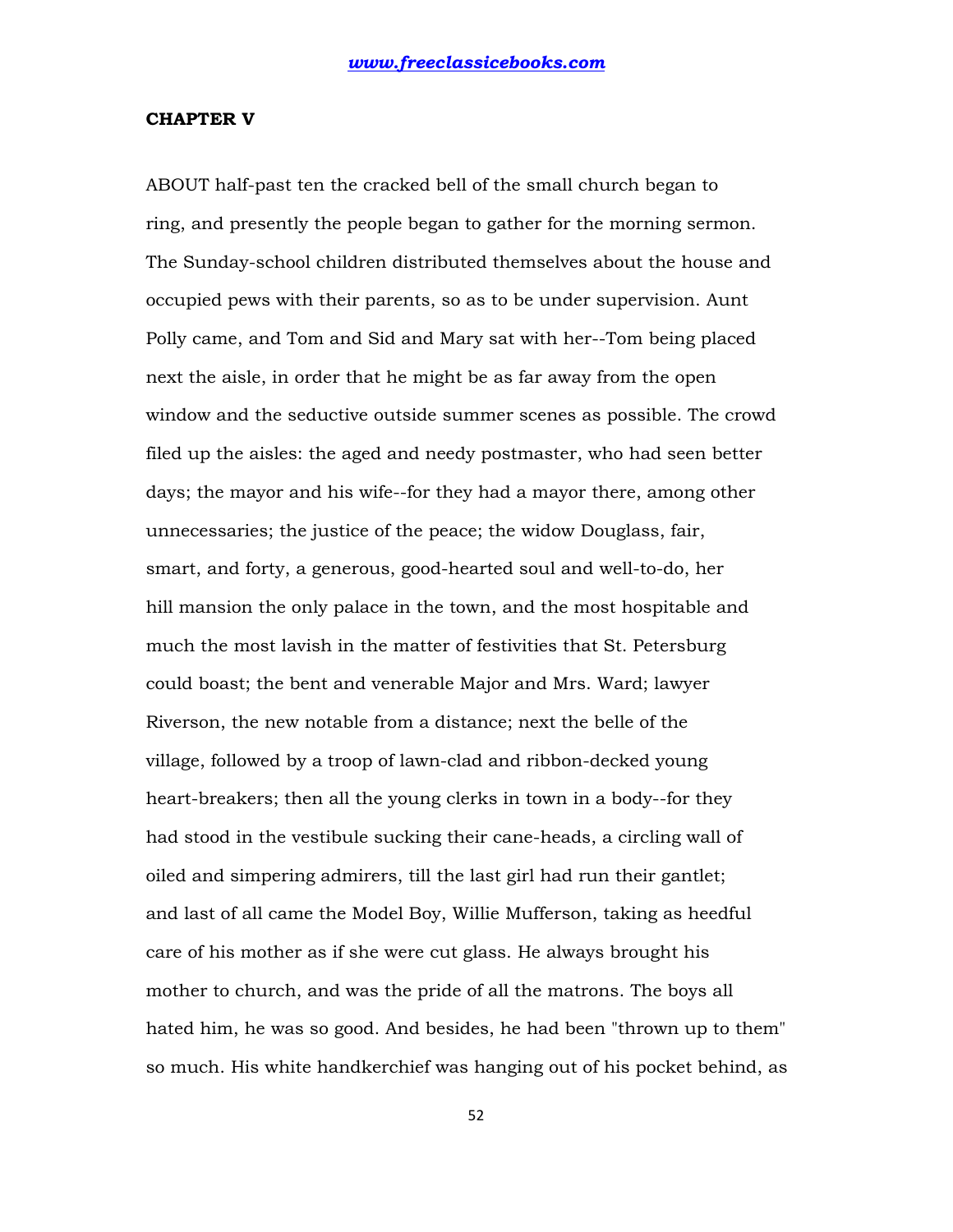usual on Sundays--accidentally. Tom had no handkerchief, and he looked upon boys who had as snobs.

The congregation being fully assembled, now, the bell rang once more, to warn laggards and stragglers, and then a solemn hush fell upon the church which was only broken by the tittering and whispering of the choir in the gallery. The choir always tittered and whispered all through service. There was once a church choir that was not ill-bred, but I have forgotten where it was, now. It was a great many years ago, and I can scarcely remember anything about it, but I think it was in some foreign country.

The minister gave out the hymn, and read it through with a relish, in a peculiar style which was much admired in that part of the country. His voice began on a medium key and climbed steadily up till it reached a certain point, where it bore with strong emphasis upon the topmost word and then plunged down as if from a spring-board:

Shall I be car-ri-ed toe the skies, on flow'ry BEDS of ease,

Whilst others fight to win the prize, and sail thro' BLOODY seas?

He was regarded as a wonderful reader. At church "sociables" he was always called upon to read poetry; and when he was through, the ladies would lift up their hands and let them fall helplessly in their laps, and "wall" their eyes, and shake their heads, as much as to say, "Words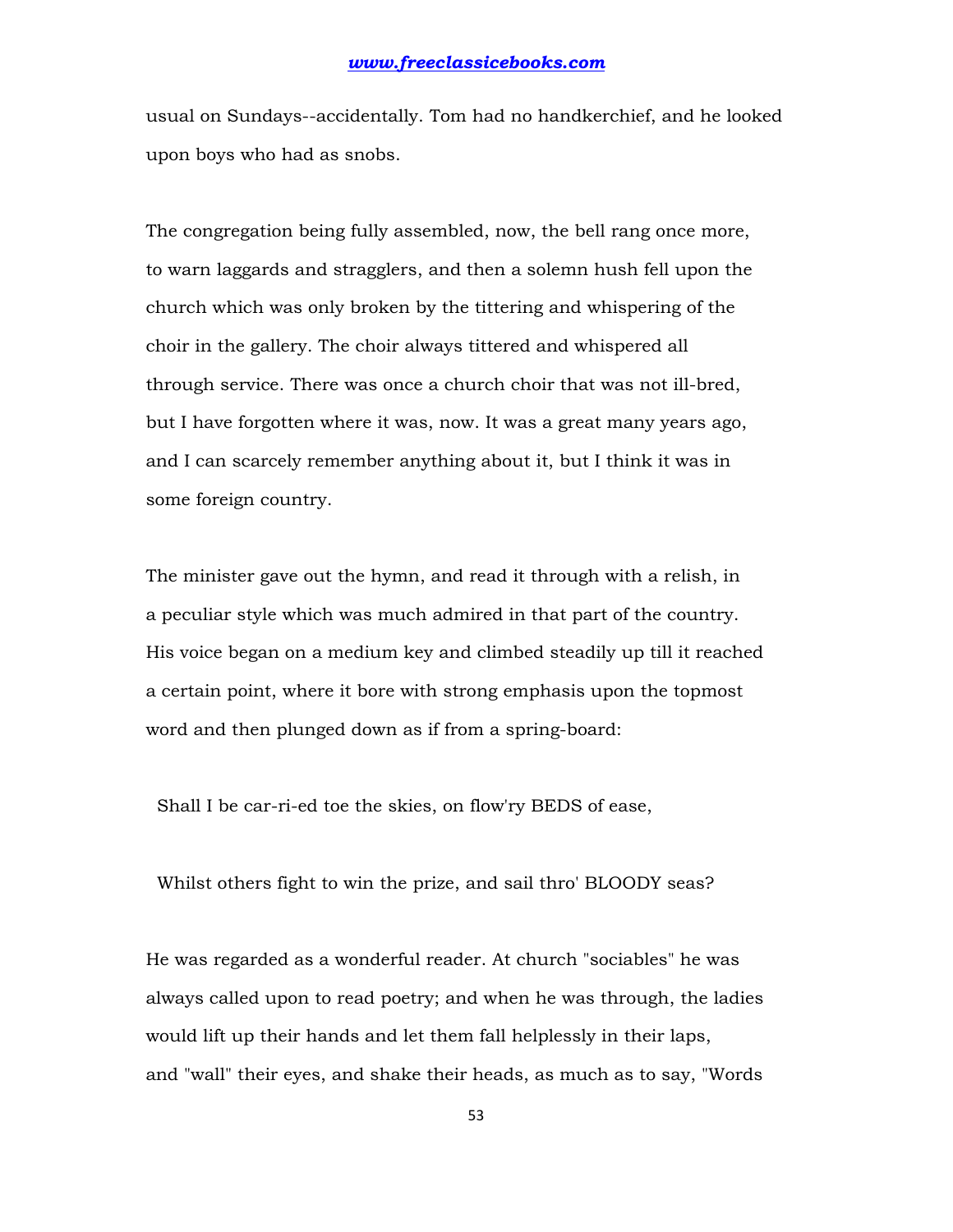cannot express it; it is too beautiful, TOO beautiful for this mortal earth."

After the hymn had been sung, the Rev. Mr. Sprague turned himself into a bulletin-board, and read off "notices" of meetings and societies and things till it seemed that the list would stretch out to the crack of doom--a queer custom which is still kept up in America, even in cities, away here in this age of abundant newspapers. Often, the less there is to justify a traditional custom, the harder it is to get rid of it.

And now the minister prayed. A good, generous prayer it was, and went into details: it pleaded for the church, and the little children of the church; for the other churches of the village; for the village itself; for the county; for the State; for the State officers; for the United States; for the churches of the United States; for Congress; for the President; for the officers of the Government; for poor sailors, tossed by stormy seas; for the oppressed millions groaning under the heel of European monarchies and Oriental despotisms; for such as have the light and the good tidings, and yet have not eyes to see nor ears to hear withal; for the heathen in the far islands of the sea; and closed with a supplication that the words he was about to speak might find grace and favor, and be as seed sown in fertile ground, yielding in time a grateful harvest of good. Amen.

There was a rustling of dresses, and the standing congregation sat down. The boy whose history this book relates did not enjoy the prayer,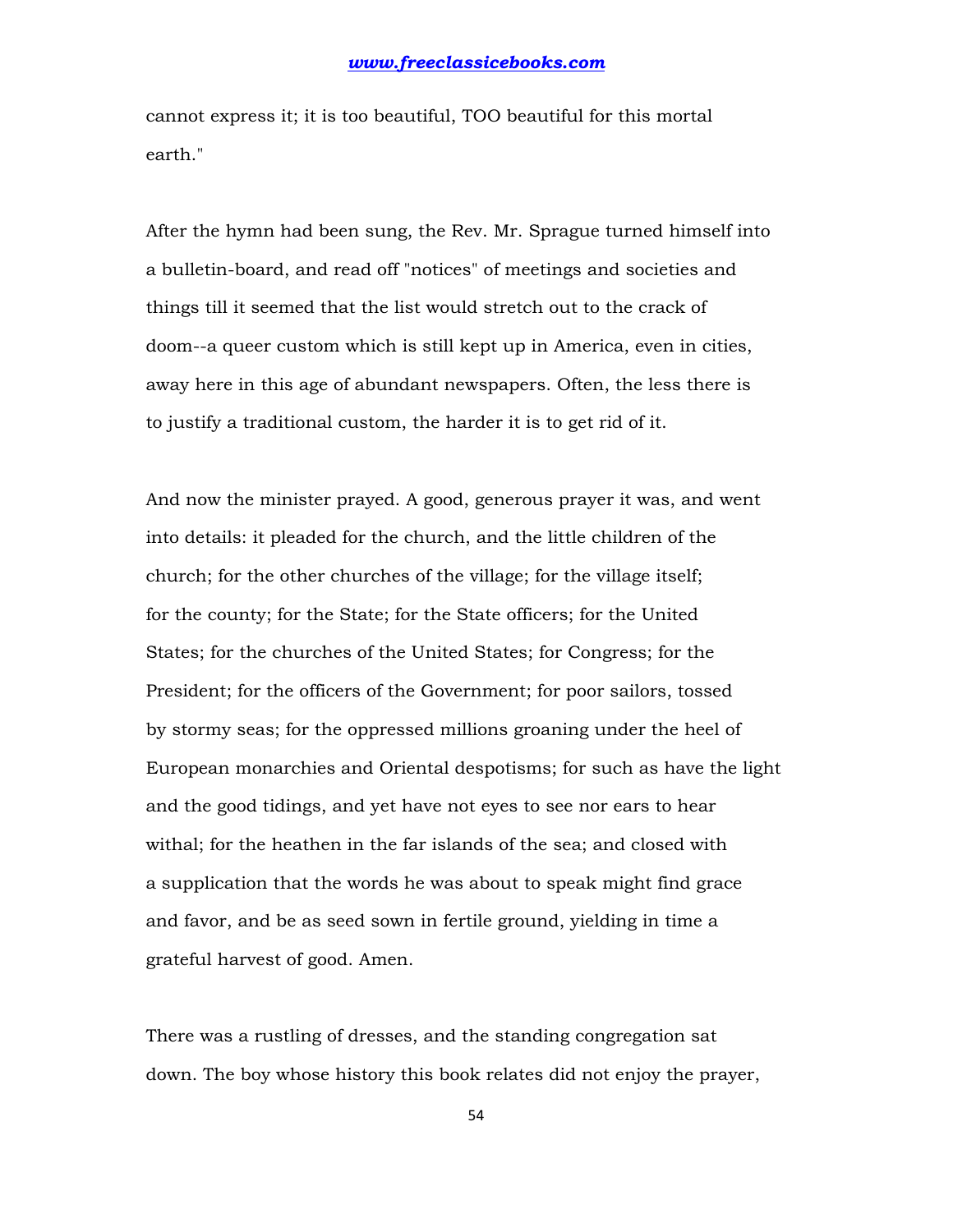he only endured it--if he even did that much. He was restive all through it; he kept tally of the details of the prayer, unconsciously --for he was not listening, but he knew the ground of old, and the clergyman's regular route over it--and when a little trifle of new matter was interlarded, his ear detected it and his whole nature resented it; he considered additions unfair, and scoundrelly. In the midst of the prayer a fly had lit on the back of the pew in front of him and tortured his spirit by calmly rubbing its hands together, embracing its head with its arms, and polishing it so vigorously that it seemed to almost part company with the body, and the slender thread of a neck was exposed to view; scraping its wings with its hind legs and smoothing them to its body as if they had been coat-tails; going through its whole toilet as tranquilly as if it knew it was perfectly safe. As indeed it was; for as sorely as Tom's hands itched to grab for it they did not dare--he believed his soul would be instantly destroyed if he did such a thing while the prayer was going on. But with the closing sentence his hand began to curve and steal forward; and the instant the "Amen" was out the fly was a prisoner of war. His aunt detected the act and made him let it go.

The minister gave out his text and droned along monotonously through an argument that was so prosy that many a head by and by began to nod --and yet it was an argument that dealt in limitless fire and brimstone and thinned the predestined elect down to a company so small as to be hardly worth the saving. Tom counted the pages of the sermon; after church he always knew how many pages there had been, but he seldom knew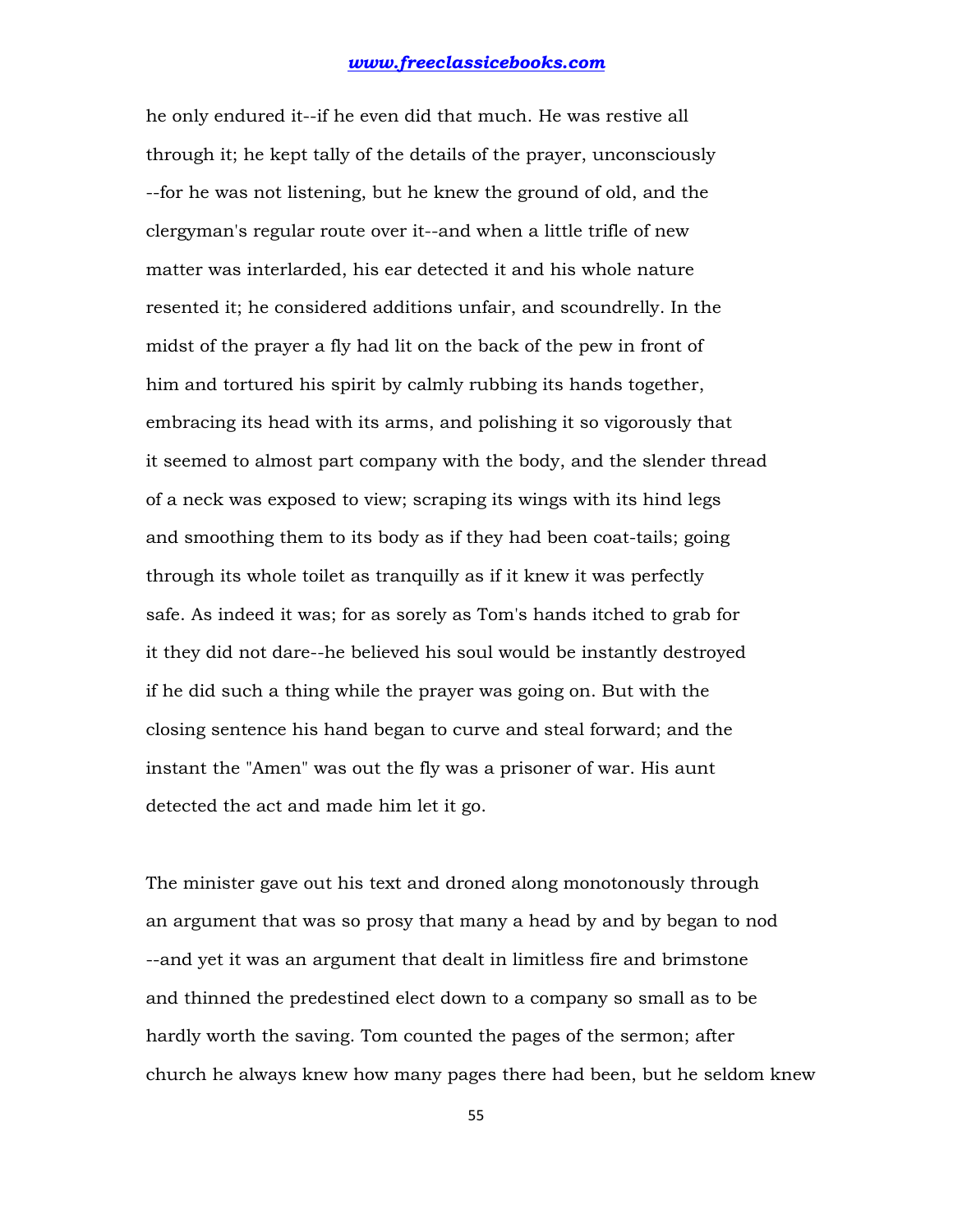anything else about the discourse. However, this time he was really interested for a little while. The minister made a grand and moving picture of the assembling together of the world's hosts at the millennium when the lion and the lamb should lie down together and a little child should lead them. But the pathos, the lesson, the moral of the great spectacle were lost upon the boy; he only thought of the conspicuousness of the principal character before the on-looking nations; his face lit with the thought, and he said to himself that he wished he could be that child, if it was a tame lion.

Now he lapsed into suffering again, as the dry argument was resumed. Presently he bethought him of a treasure he had and got it out. It was a large black beetle with formidable jaws--a "pinchbug," he called it. It was in a percussion-cap box. The first thing the beetle did was to take him by the finger. A natural fillip followed, the beetle went floundering into the aisle and lit on its back, and the hurt finger went into the boy's mouth. The beetle lay there working its helpless legs, unable to turn over. Tom eyed it, and longed for it; but it was safe out of his reach. Other people uninterested in the sermon found relief in the beetle, and they eyed it too. Presently a vagrant poodle dog came idling along, sad at heart, lazy with the summer softness and the quiet, weary of captivity, sighing for change. He spied the beetle; the drooping tail lifted and wagged. He surveyed the prize; walked around it; smelt at it from a safe distance; walked around it again; grew bolder, and took a closer smell; then lifted his lip and made a gingerly snatch at it, just missing it; made another, and another;

56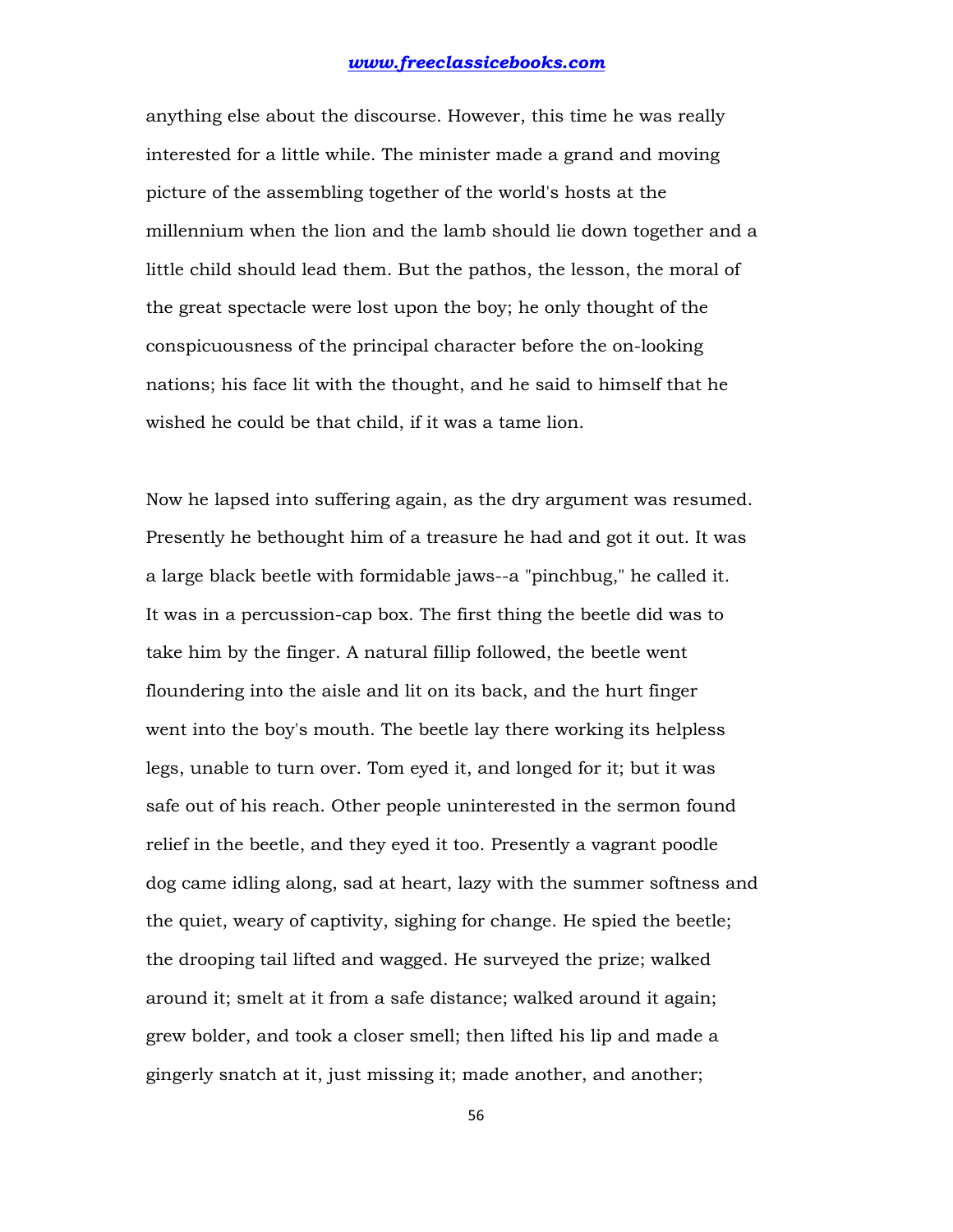began to enjoy the diversion; subsided to his stomach with the beetle between his paws, and continued his experiments; grew weary at last, and then indifferent and absent-minded. His head nodded, and little by little his chin descended and touched the enemy, who seized it. There was a sharp yelp, a flirt of the poodle's head, and the beetle fell a couple of yards away, and lit on its back once more. The neighboring spectators shook with a gentle inward joy, several faces went behind fans and handkerchiefs, and Tom was entirely happy. The dog looked foolish, and probably felt so; but there was resentment in his heart, too, and a craving for revenge. So he went to the beetle and began a wary attack on it again; jumping at it from every point of a circle, lighting with his fore-paws within an inch of the creature, making even closer snatches at it with his teeth, and jerking his head till his ears flapped again. But he grew tired once more, after a while; tried to amuse himself with a fly but found no relief; followed an ant around, with his nose close to the floor, and quickly wearied of that; yawned, sighed, forgot the beetle entirely, and sat down on it. Then there was a wild yelp of agony and the poodle went sailing up the aisle; the yelps continued, and so did the dog; he crossed the house in front of the altar; he flew down the other aisle; he crossed before the doors; he clamored up the home-stretch; his anguish grew with his progress, till presently he was but a woolly comet moving in its orbit with the gleam and the speed of light. At last the frantic sufferer sheered from its course, and sprang into its master's lap; he flung it out of the window, and the voice of distress quickly thinned away and died in the distance.

57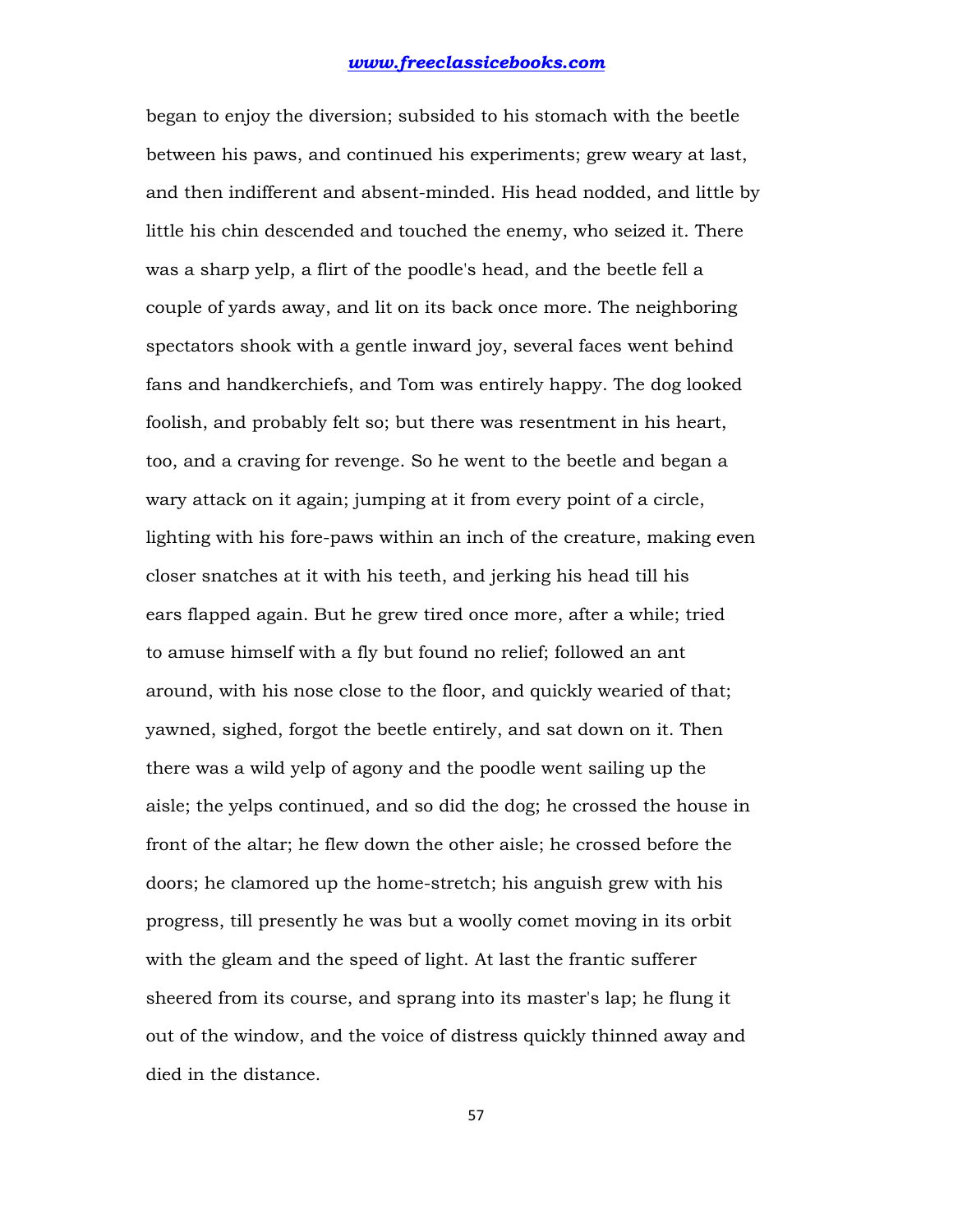By this time the whole church was red-faced and suffocating with suppressed laughter, and the sermon had come to a dead standstill. The discourse was resumed presently, but it went lame and halting, all possibility of impressiveness being at an end; for even the gravest sentiments were constantly being received with a smothered burst of unholy mirth, under cover of some remote pew-back, as if the poor parson had said a rarely facetious thing. It was a genuine relief to the whole congregation when the ordeal was over and the benediction pronounced.

Tom Sawyer went home quite cheerful, thinking to himself that there was some satisfaction about divine service when there was a bit of variety in it. He had but one marring thought; he was willing that the dog should play with his pinchbug, but he did not think it was upright in him to carry it off.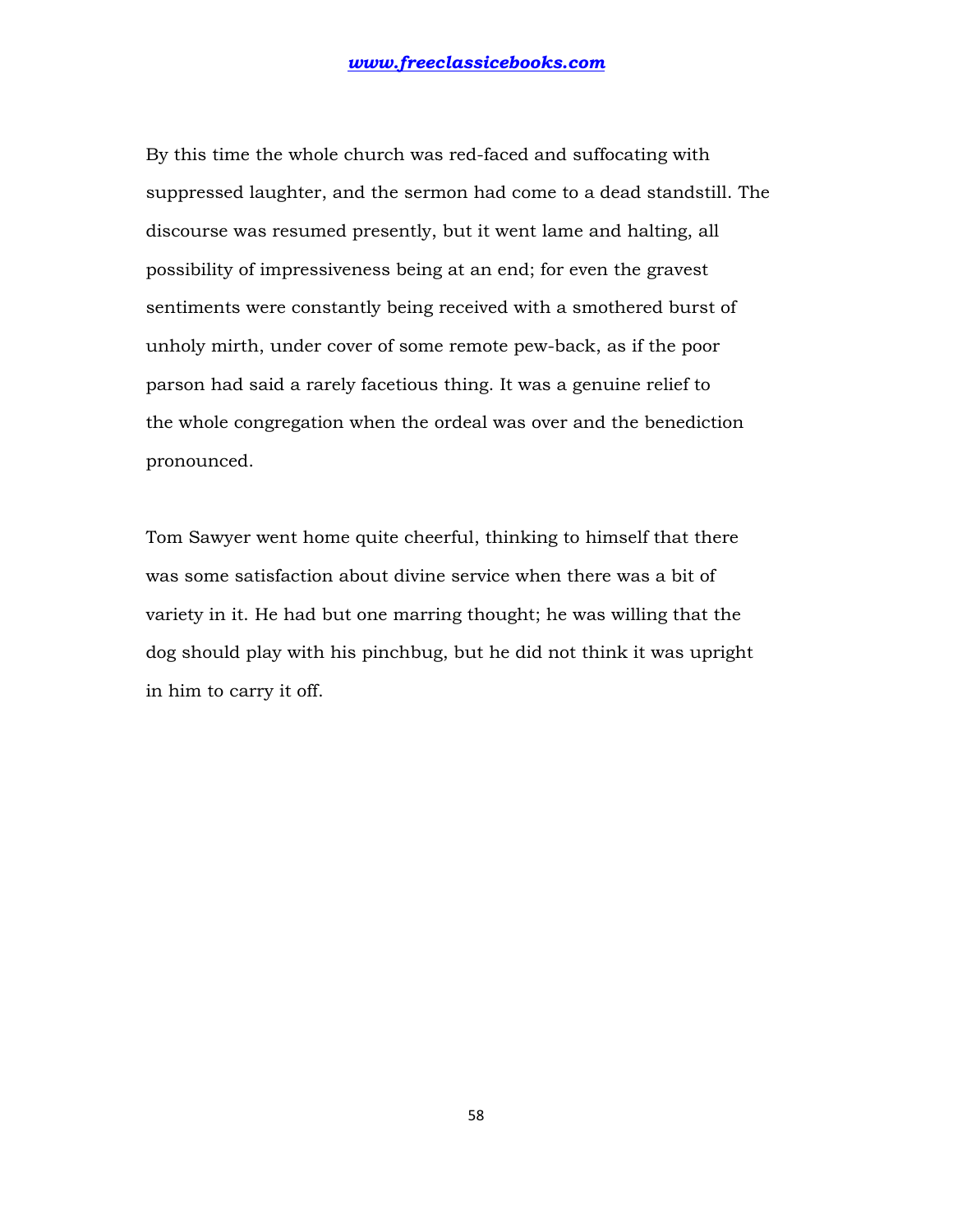#### **CHAPTER VI**

MONDAY morning found Tom Sawyer miserable. Monday morning always found him so--because it began another week's slow suffering in school. He generally began that day with wishing he had had no intervening holiday, it made the going into captivity and fetters again so much more odious.

Tom lay thinking. Presently it occurred to him that he wished he was sick; then he could stay home from school. Here was a vague possibility. He canvassed his system. No ailment was found, and he investigated again. This time he thought he could detect colicky symptoms, and he began to encourage them with considerable hope. But they soon grew feeble, and presently died wholly away. He reflected further. Suddenly he discovered something. One of his upper front teeth was loose. This was lucky; he was about to begin to groan, as a "starter," as he called it, when it occurred to him that if he came into court with that argument, his aunt would pull it out, and that would hurt. So he thought he would hold the tooth in reserve for the present, and seek further. Nothing offered for some little time, and then he remembered hearing the doctor tell about a certain thing that laid up a patient for two or three weeks and threatened to make him lose a finger. So the boy eagerly drew his sore toe from under the sheet and held it up for inspection. But now he did not know the necessary symptoms. However, it seemed well worth while to chance it, so he fell to groaning with considerable spirit.

59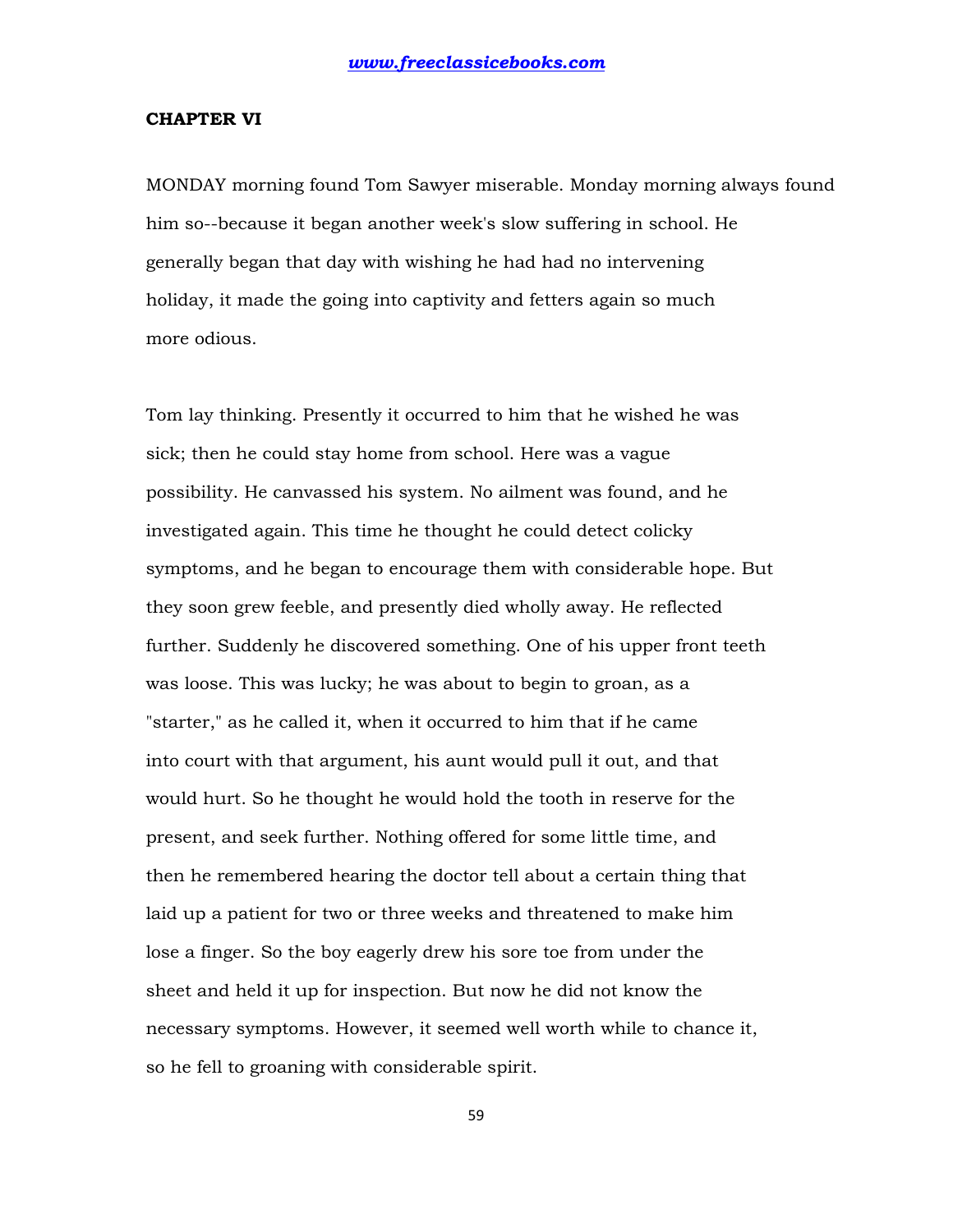But Sid slept on unconscious.

Tom groaned louder, and fancied that he began to feel pain in the toe.

No result from Sid.

Tom was panting with his exertions by this time. He took a rest and then swelled himself up and fetched a succession of admirable groans.

Sid snored on.

Tom was aggravated. He said, "Sid, Sid!" and shook him. This course worked well, and Tom began to groan again. Sid yawned, stretched, then brought himself up on his elbow with a snort, and began to stare at Tom. Tom went on groaning. Sid said:

"Tom! Say, Tom!" [No response.] "Here, Tom! TOM! What is the matter, Tom?" And he shook him and looked in his face anxiously.

Tom moaned out:

"Oh, don't, Sid. Don't joggle me."

"Why, what's the matter, Tom? I must call auntie."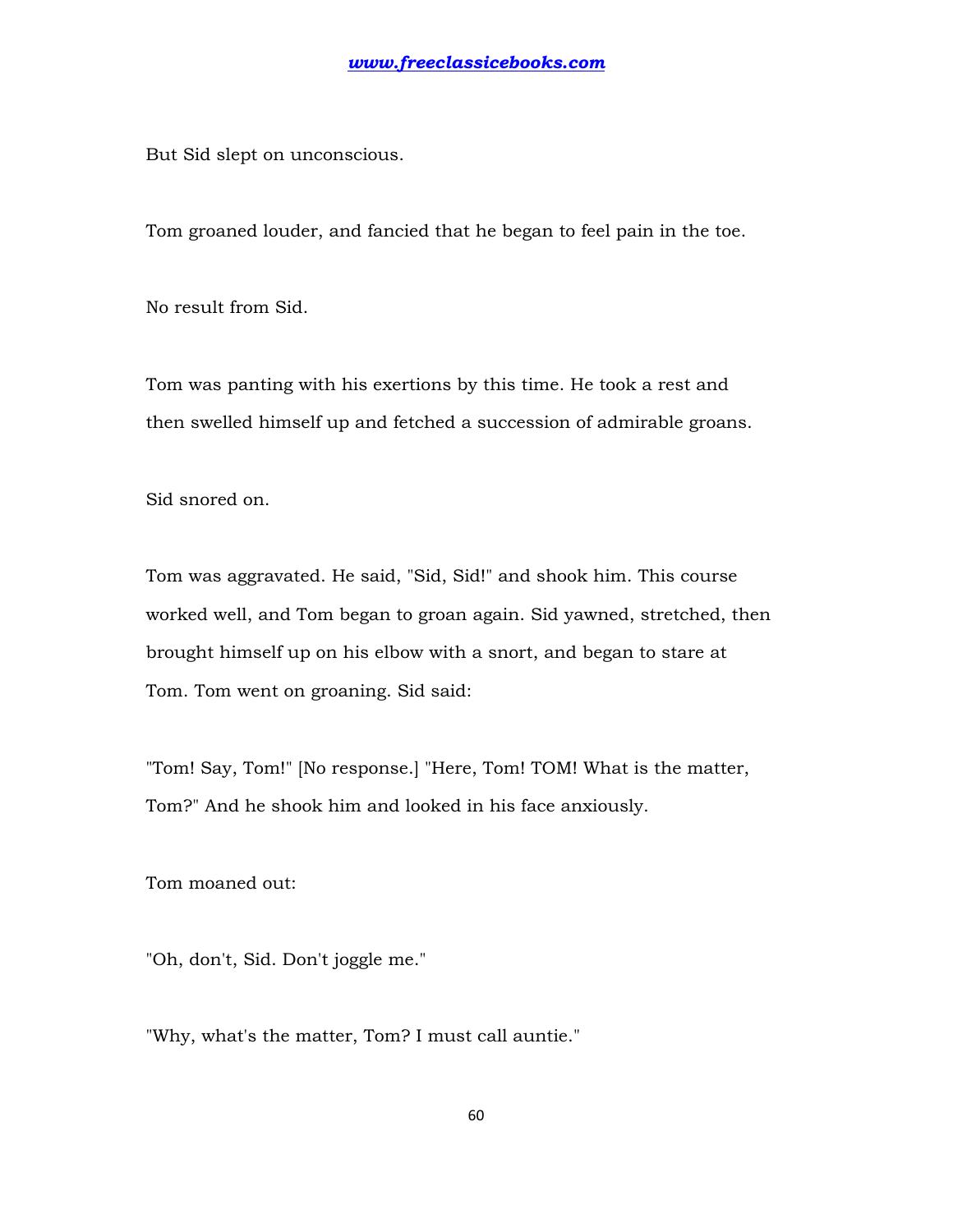"No--never mind. It'll be over by and by, maybe. Don't call anybody."

"But I must! DON'T groan so, Tom, it's awful. How long you been this way?"

"Hours. Ouch! Oh, don't stir so, Sid, you'll kill me."

"Tom, why didn't you wake me sooner? Oh, Tom, DON'T! It makes my flesh crawl to hear you. Tom, what is the matter?"

"I forgive you everything, Sid. [Groan.] Everything you've ever done to me. When I'm gone--"

"Oh, Tom, you ain't dying, are you? Don't, Tom--oh, don't. Maybe--"

"I forgive everybody, Sid. [Groan.] Tell 'em so, Sid. And Sid, you give my window-sash and my cat with one eye to that new girl that's come to town, and tell her--"

But Sid had snatched his clothes and gone. Tom was suffering in reality, now, so handsomely was his imagination working, and so his groans had gathered quite a genuine tone.

Sid flew down-stairs and said:

"Oh, Aunt Polly, come! Tom's dying!"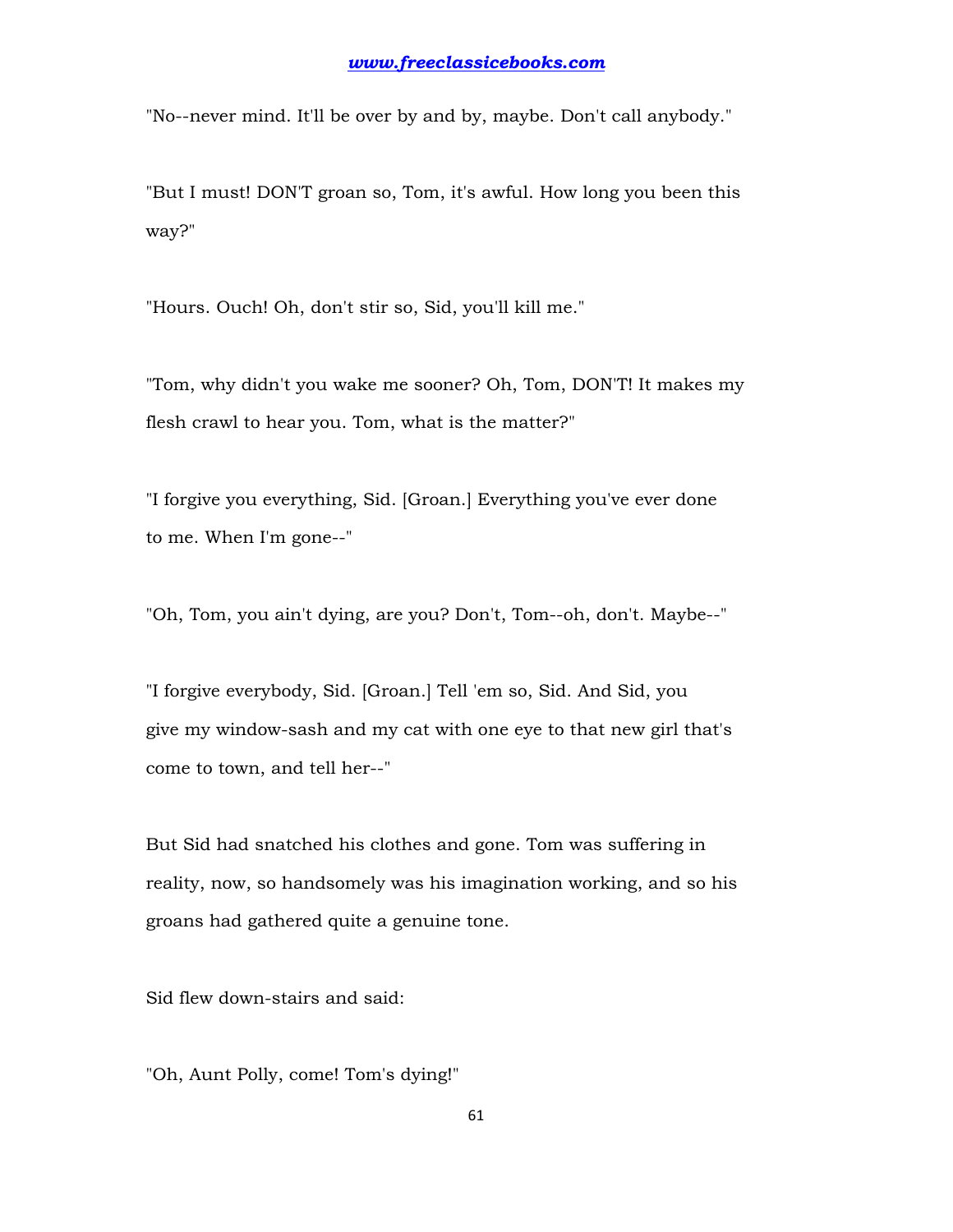"Dying!"

"Yes'm. Don't wait--come quick!"

"Rubbage! I don't believe it!"

But she fled up-stairs, nevertheless, with Sid and Mary at her heels. And her face grew white, too, and her lip trembled. When she reached the bedside she gasped out:

"You, Tom! Tom, what's the matter with you?"

"Oh, auntie, I'm--"

"What's the matter with you--what is the matter with you, child?"

"Oh, auntie, my sore toe's mortified!"

The old lady sank down into a chair and laughed a little, then cried a little, then did both together. This restored her and she said:

"Tom, what a turn you did give me. Now you shut up that nonsense and climb out of this."

The groans ceased and the pain vanished from the toe. The boy felt a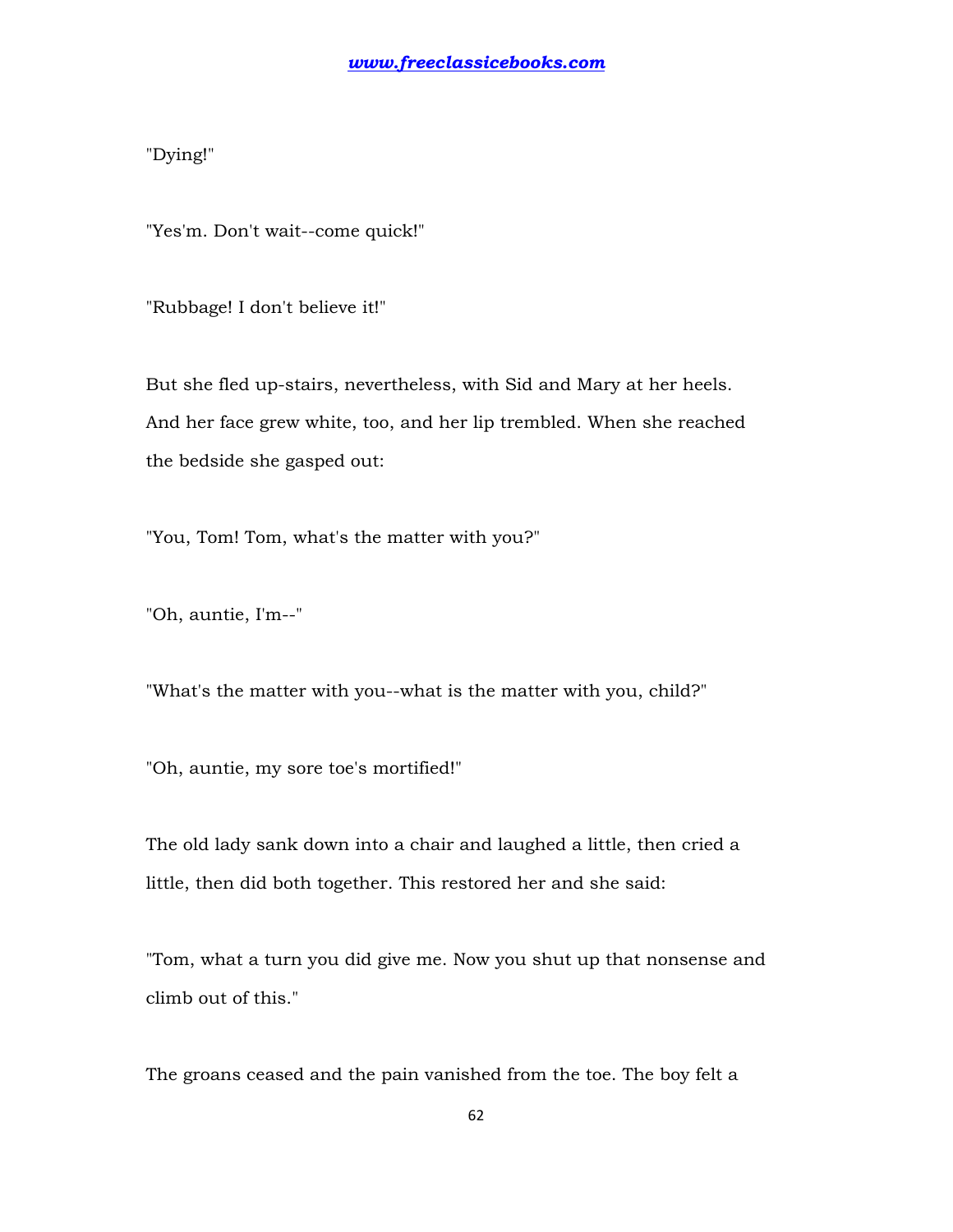little foolish, and he said:

"Aunt Polly, it SEEMED mortified, and it hurt so I never minded my tooth at all."

"Your tooth, indeed! What's the matter with your tooth?"

"One of them's loose, and it aches perfectly awful."

"There, there, now, don't begin that groaning again. Open your mouth. Well--your tooth IS loose, but you're not going to die about that. Mary, get me a silk thread, and a chunk of fire out of the kitchen."

Tom said:

"Oh, please, auntie, don't pull it out. It don't hurt any more. I wish I may never stir if it does. Please don't, auntie. I don't want to stay home from school."

"Oh, you don't, don't you? So all this row was because you thought you'd get to stay home from school and go a-fishing? Tom, Tom, I love you so, and you seem to try every way you can to break my old heart with your outrageousness." By this time the dental instruments were ready. The old lady made one end of the silk thread fast to Tom's tooth with a loop and tied the other to the bedpost. Then she seized the chunk of fire and suddenly thrust it almost into the boy's face. The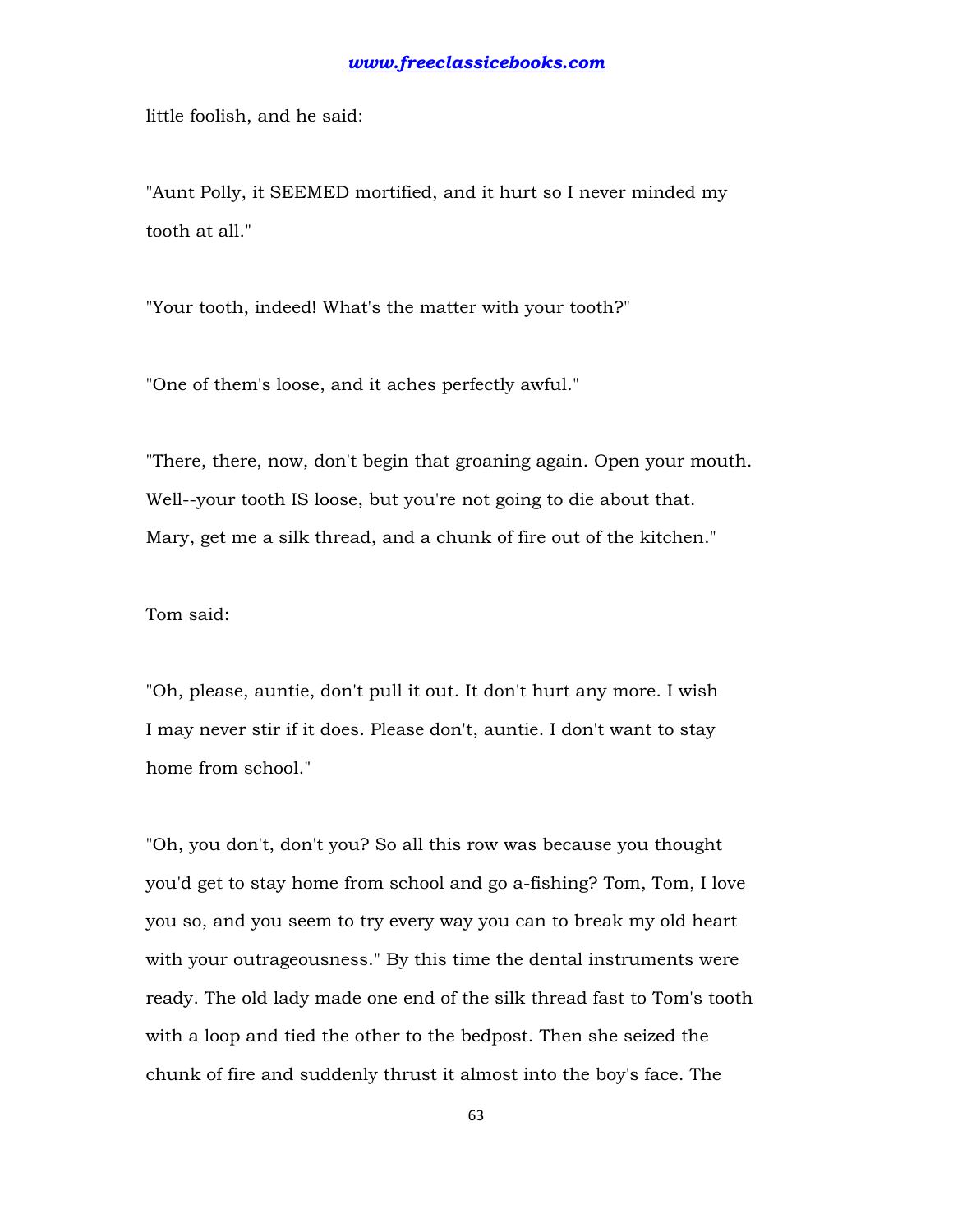tooth hung dangling by the bedpost, now.

But all trials bring their compensations. As Tom wended to school after breakfast, he was the envy of every boy he met because the gap in his upper row of teeth enabled him to expectorate in a new and admirable way. He gathered quite a following of lads interested in the exhibition; and one that had cut his finger and had been a centre of fascination and homage up to this time, now found himself suddenly without an adherent, and shorn of his glory. His heart was heavy, and he said with a disdain which he did not feel that it wasn't anything to spit like Tom Sawyer; but another boy said, "Sour grapes!" and he wandered away a dismantled hero.

Shortly Tom came upon the juvenile pariah of the village, Huckleberry Finn, son of the town drunkard. Huckleberry was cordially hated and dreaded by all the mothers of the town, because he was idle and lawless and vulgar and bad--and because all their children admired him so, and delighted in his forbidden society, and wished they dared to be like him. Tom was like the rest of the respectable boys, in that he envied Huckleberry his gaudy outcast condition, and was under strict orders not to play with him. So he played with him every time he got a chance. Huckleberry was always dressed in the cast-off clothes of full-grown men, and they were in perennial bloom and fluttering with rags. His hat was a vast ruin with a wide crescent lopped out of its brim; his coat, when he wore one, hung nearly to his heels and had the rearward buttons far down the back; but one suspender supported his trousers; the seat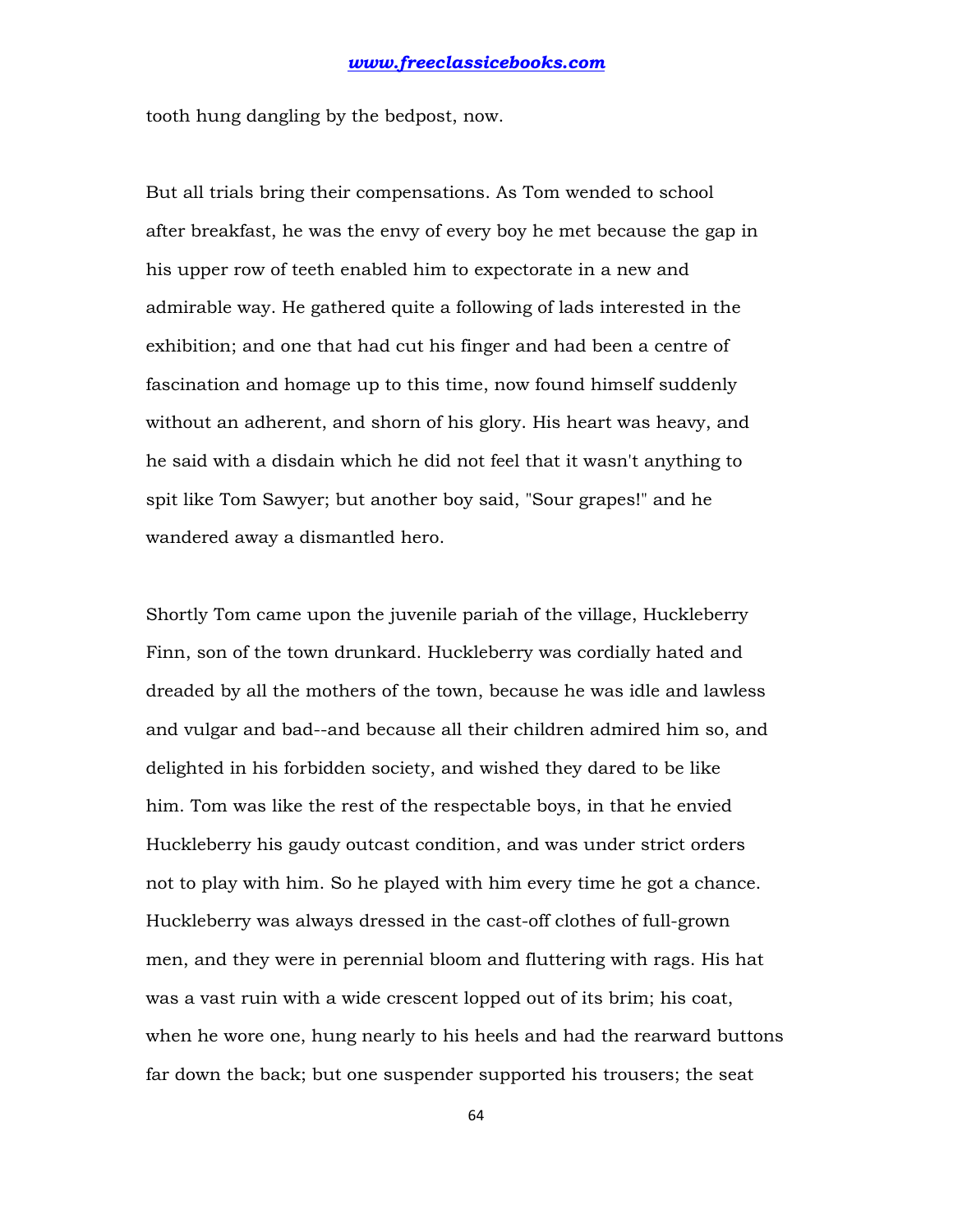of the trousers bagged low and contained nothing, the fringed legs dragged in the dirt when not rolled up.

Huckleberry came and went, at his own free will. He slept on doorsteps in fine weather and in empty hogsheads in wet; he did not have to go to school or to church, or call any being master or obey anybody; he could go fishing or swimming when and where he chose, and stay as long as it suited him; nobody forbade him to fight; he could sit up as late as he pleased; he was always the first boy that went barefoot in the spring and the last to resume leather in the fall; he never had to wash, nor put on clean clothes; he could swear wonderfully. In a word, everything that goes to make life precious that boy had. So thought every harassed, hampered, respectable boy in St. Petersburg.

Tom hailed the romantic outcast:

"Hello, Huckleberry!"

"Hello yourself, and see how you like it."

"What's that you got?"

"Dead cat."

"Lemme see him, Huck. My, he's pretty stiff. Where'd you get him?"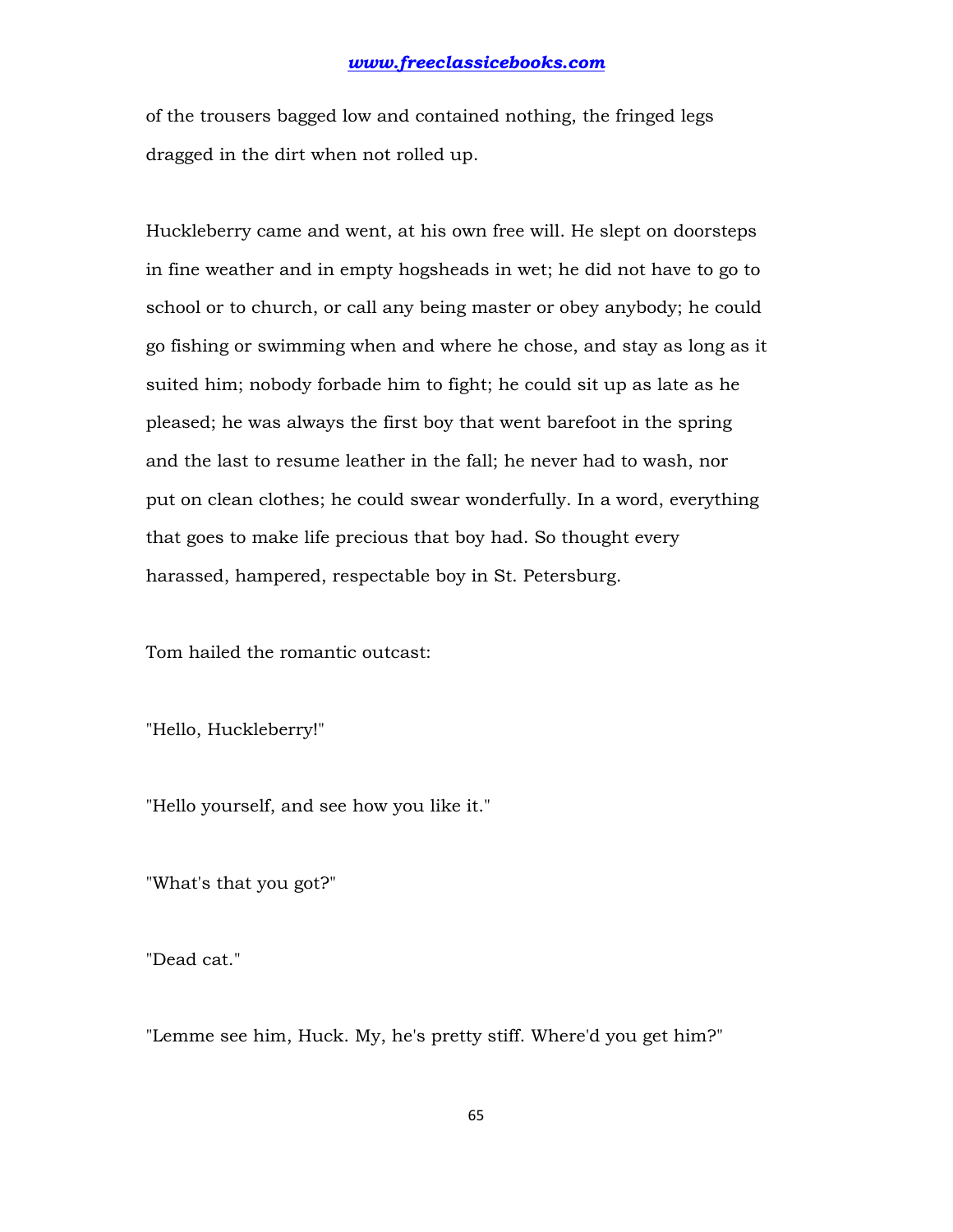"Bought him offn a boy."

"What did you give?"

"I give a blue ticket and a bladder that I got at the slaughter-house."

"Where'd you get the blue ticket?"

"Bought it off'n Ben Rogers two weeks ago for a hoop-stick."

"Say--what is dead cats good for, Huck?"

"Good for? Cure warts with."

"No! Is that so? I know something that's better."

"I bet you don't. What is it?"

"Why, spunk-water."

"Spunk-water! I wouldn't give a dern for spunk-water."

"You wouldn't, wouldn't you? D'you ever try it?"

"No, I hain't. But Bob Tanner did."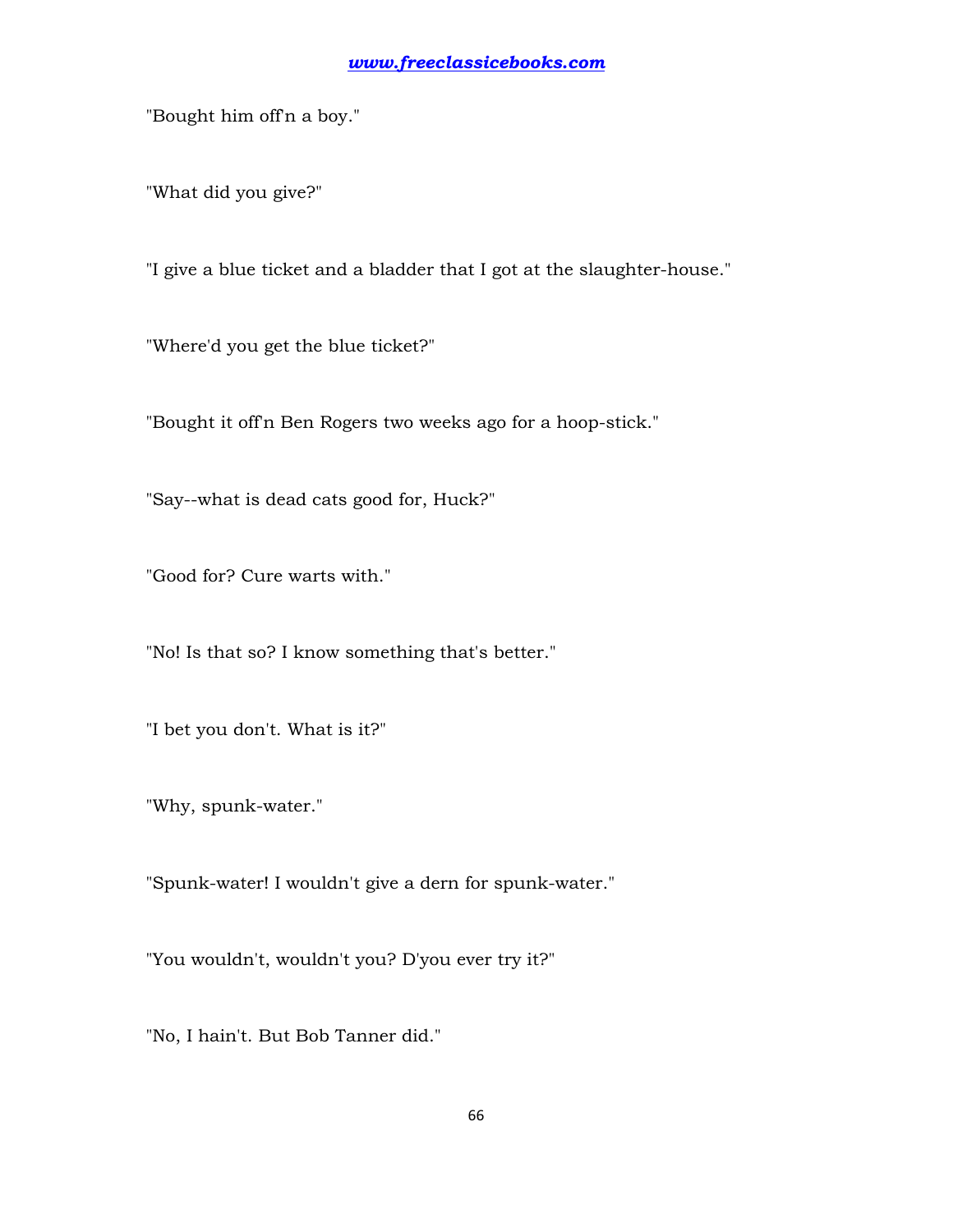"Who told you so!"

"Why, he told Jeff Thatcher, and Jeff told Johnny Baker, and Johnny told Jim Hollis, and Jim told Ben Rogers, and Ben told a nigger, and the nigger told me. There now!"

"Well, what of it? They'll all lie. Leastways all but the nigger. I don't know HIM. But I never see a nigger that WOULDN'T lie. Shucks! Now you tell me how Bob Tanner done it, Huck."

"Why, he took and dipped his hand in a rotten stump where the rain-water was."

"In the daytime?"

"Certainly."

"With his face to the stump?"

"Yes. Least I reckon so."

"Did he say anything?"

"I don't reckon he did. I don't know."

"Aha! Talk about trying to cure warts with spunk-water such a blame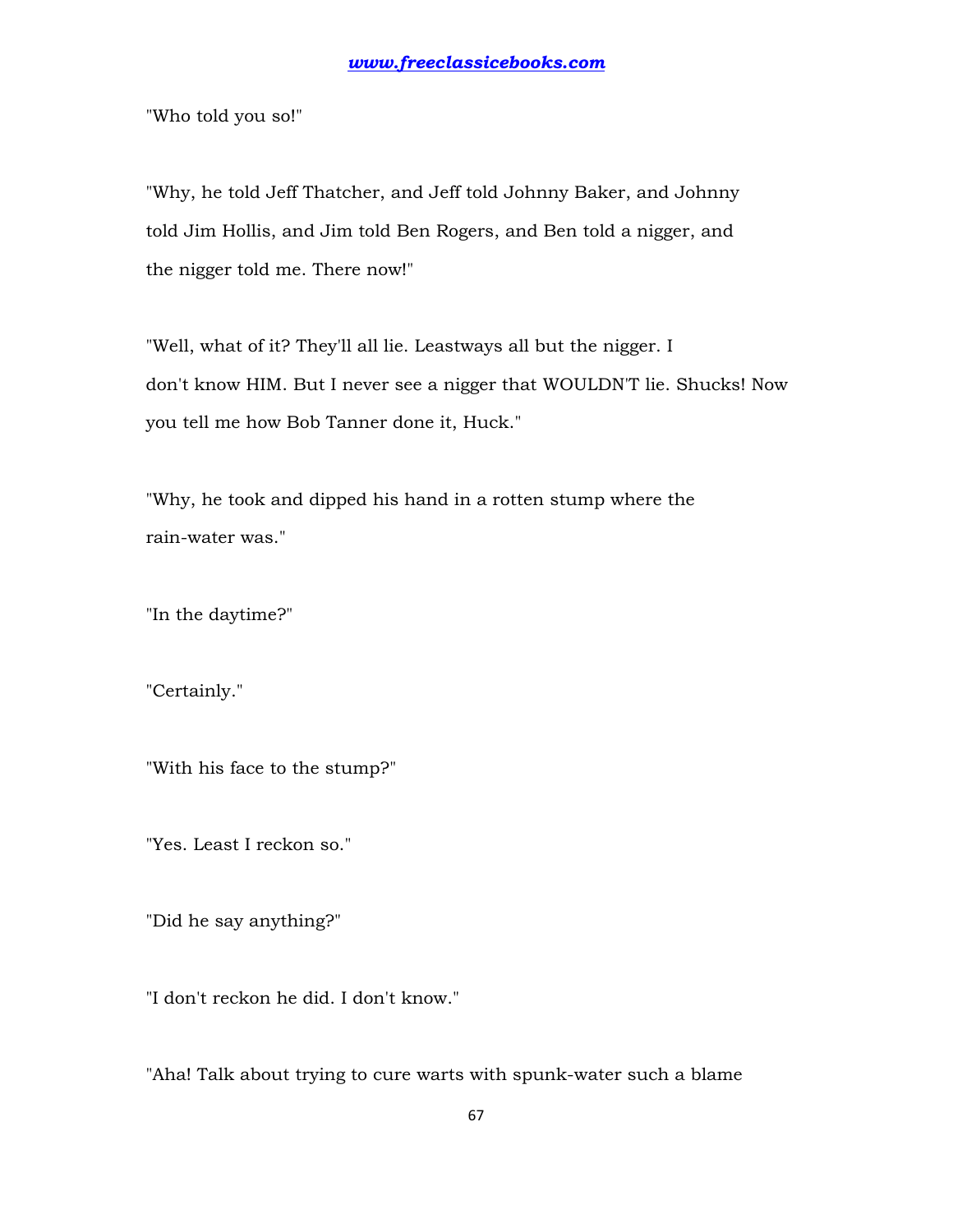fool way as that! Why, that ain't a-going to do any good. You got to go all by yourself, to the middle of the woods, where you know there's a spunk-water stump, and just as it's midnight you back up against the stump and jam your hand in and say:

 'Barley-corn, barley-corn, injun-meal shorts, Spunk-water, spunk-water, swaller these warts,'

and then walk away quick, eleven steps, with your eyes shut, and then turn around three times and walk home without speaking to anybody. Because if you speak the charm's busted."

"Well, that sounds like a good way; but that ain't the way Bob Tanner done."

"No, sir, you can bet he didn't, becuz he's the wartiest boy in this town; and he wouldn't have a wart on him if he'd knowed how to work spunk-water. I've took off thousands of warts off of my hands that way, Huck. I play with frogs so much that I've always got considerable many warts. Sometimes I take 'em off with a bean."

"Yes, bean's good. I've done that."

"Have you? What's your way?"

"You take and split the bean, and cut the wart so as to get some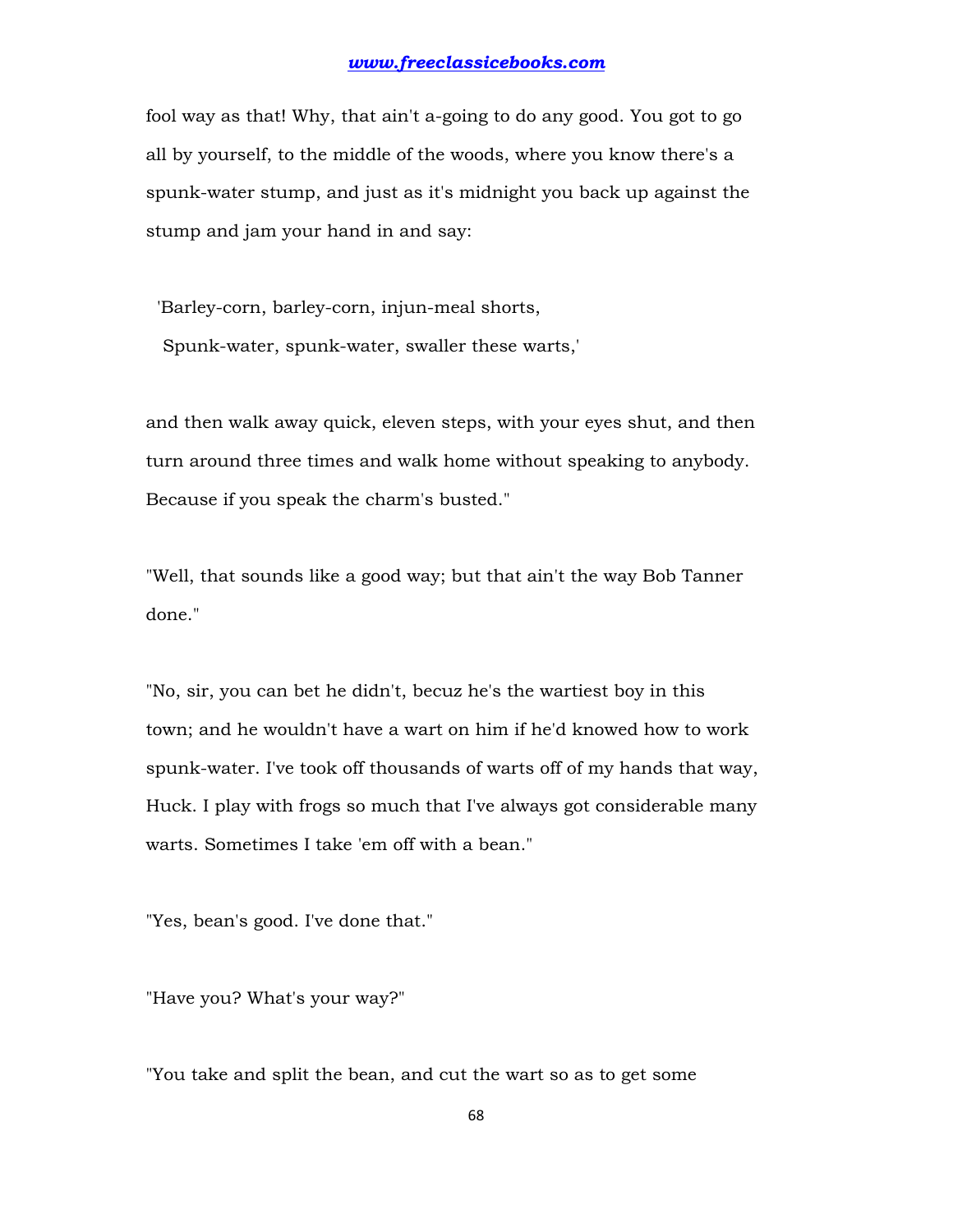blood, and then you put the blood on one piece of the bean and take and dig a hole and bury it 'bout midnight at the crossroads in the dark of the moon, and then you burn up the rest of the bean. You see that piece that's got the blood on it will keep drawing and drawing, trying to fetch the other piece to it, and so that helps the blood to draw the wart, and pretty soon off she comes."

"Yes, that's it, Huck--that's it; though when you're burying it if you say 'Down bean; off wart; come no more to bother me!' it's better. That's the way Joe Harper does, and he's been nearly to Coonville and most everywheres. But say--how do you cure 'em with dead cats?"

"Why, you take your cat and go and get in the graveyard 'long about midnight when somebody that was wicked has been buried; and when it's midnight a devil will come, or maybe two or three, but you can't see 'em, you can only hear something like the wind, or maybe hear 'em talk; and when they're taking that feller away, you heave your cat after 'em and say, 'Devil follow corpse, cat follow devil, warts follow cat, I'm done with ye!' That'll fetch ANY wart."

"Sounds right. D'you ever try it, Huck?"

"No, but old Mother Hopkins told me."

"Well, I reckon it's so, then. Becuz they say she's a witch."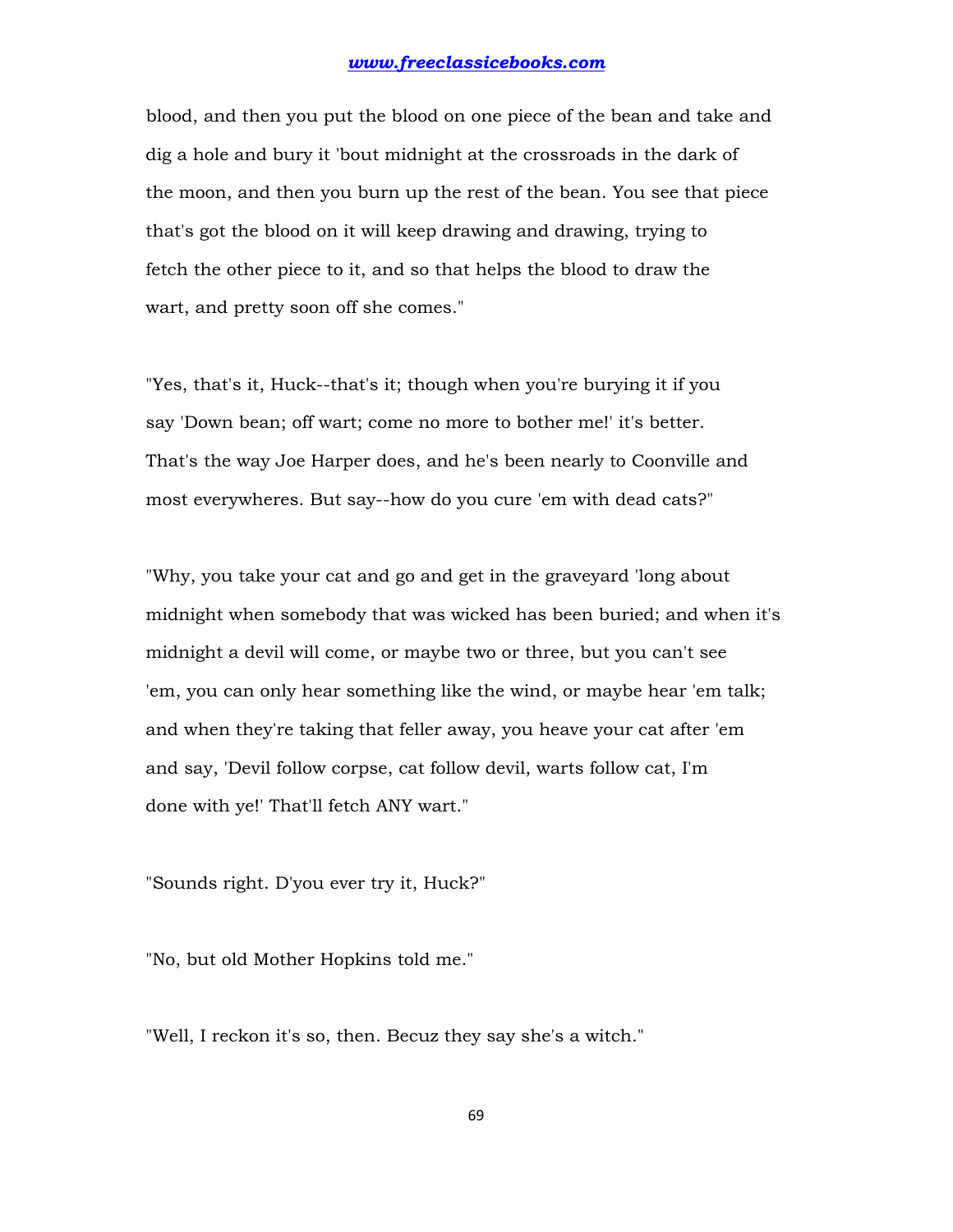"Say! Why, Tom, I KNOW she is. She witched pap. Pap says so his own self. He come along one day, and he see she was a-witching him, so he took up a rock, and if she hadn't dodged, he'd a got her. Well, that very night he rolled off'n a shed wher' he was a layin drunk, and broke his arm."

"Why, that's awful. How did he know she was a-witching him?"

"Lord, pap can tell, easy. Pap says when they keep looking at you right stiddy, they're a-witching you. Specially if they mumble. Becuz when they mumble they're saying the Lord's Prayer backards."

"Say, Hucky, when you going to try the cat?"

"To-night. I reckon they'll come after old Hoss Williams to-night."

"But they buried him Saturday. Didn't they get him Saturday night?"

"Why, how you talk! How could their charms work till midnight?--and THEN it's Sunday. Devils don't slosh around much of a Sunday, I don't reckon."

"I never thought of that. That's so. Lemme go with you?"

"Of course--if you ain't afeard."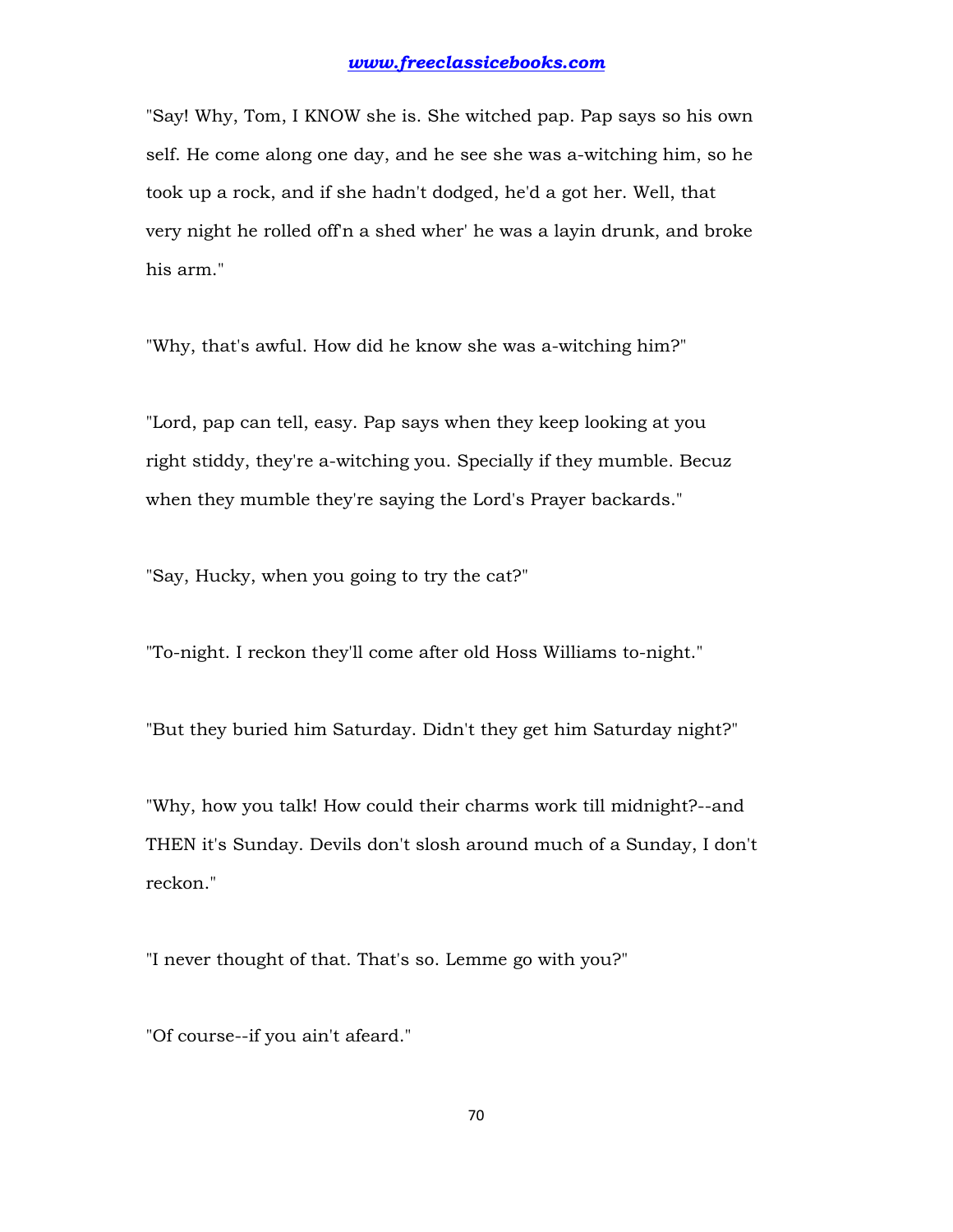"Afeard! 'Tain't likely. Will you meow?"

"Yes--and you meow back, if you get a chance. Last time, you kep' me a-meowing around till old Hays went to throwing rocks at me and says 'Dern that cat!' and so I hove a brick through his window--but don't you tell."

"I won't. I couldn't meow that night, becuz auntie was watching me, but I'll meow this time. Say--what's that?"

"Nothing but a tick."

"Where'd you get him?"

"Out in the woods."

"What'll you take for him?"

"I don't know. I don't want to sell him."

"All right. It's a mighty small tick, anyway."

"Oh, anybody can run a tick down that don't belong to them. I'm satisfied with it. It's a good enough tick for me."

"Sho, there's ticks a plenty. I could have a thousand of 'em if I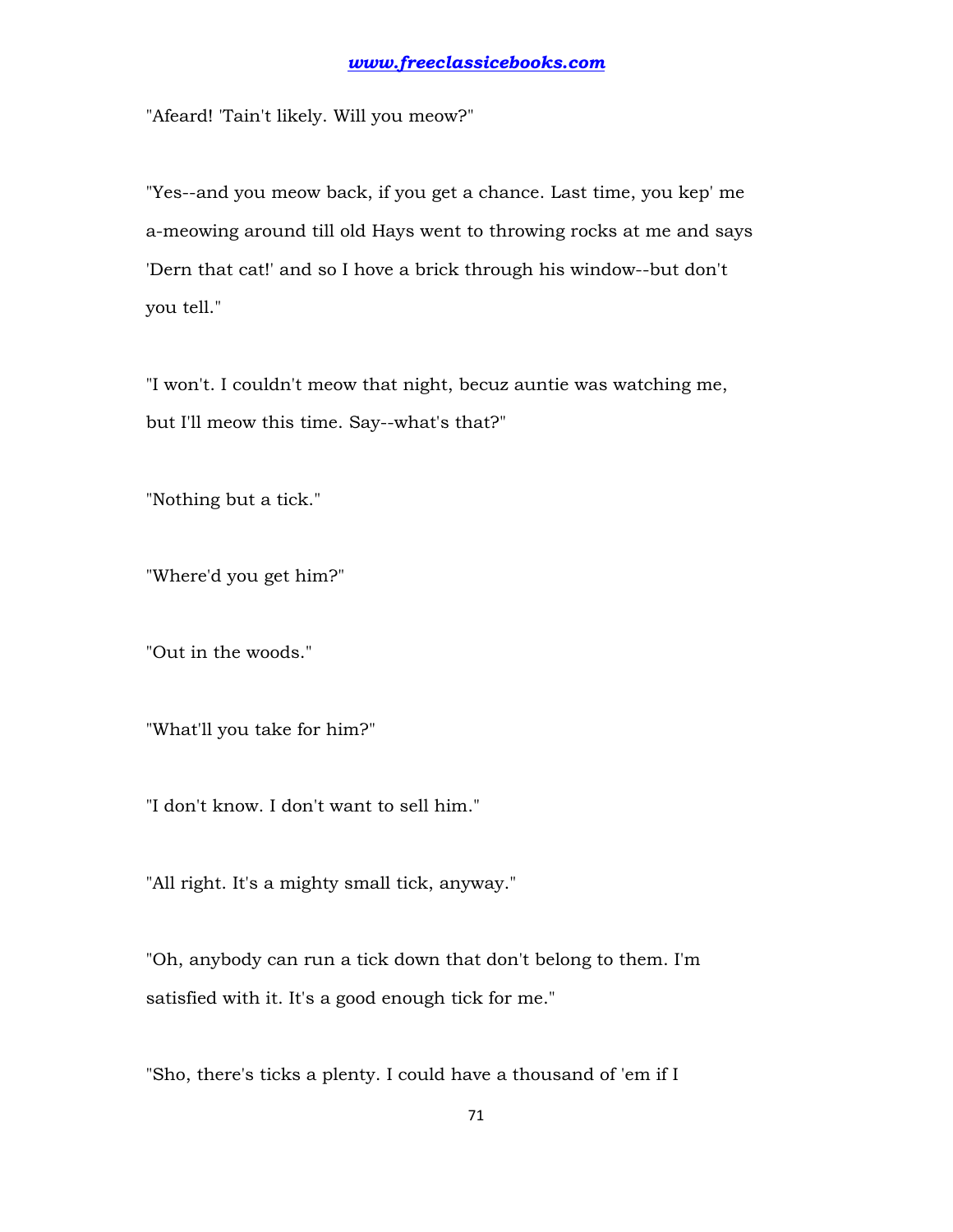wanted to."

"Well, why don't you? Becuz you know mighty well you can't. This is a pretty early tick, I reckon. It's the first one I've seen this year."

"Say, Huck--I'll give you my tooth for him."

"Less see it."

Tom got out a bit of paper and carefully unrolled it. Huckleberry viewed it wistfully. The temptation was very strong. At last he said:

"Is it genuwyne?"

Tom lifted his lip and showed the vacancy.

"Well, all right," said Huckleberry, "it's a trade."

Tom enclosed the tick in the percussion-cap box that had lately been the pinchbug's prison, and the boys separated, each feeling wealthier than before.

When Tom reached the little isolated frame schoolhouse, he strode in briskly, with the manner of one who had come with all honest speed. He hung his hat on a peg and flung himself into his seat with business-like alacrity. The master, throned on high in his great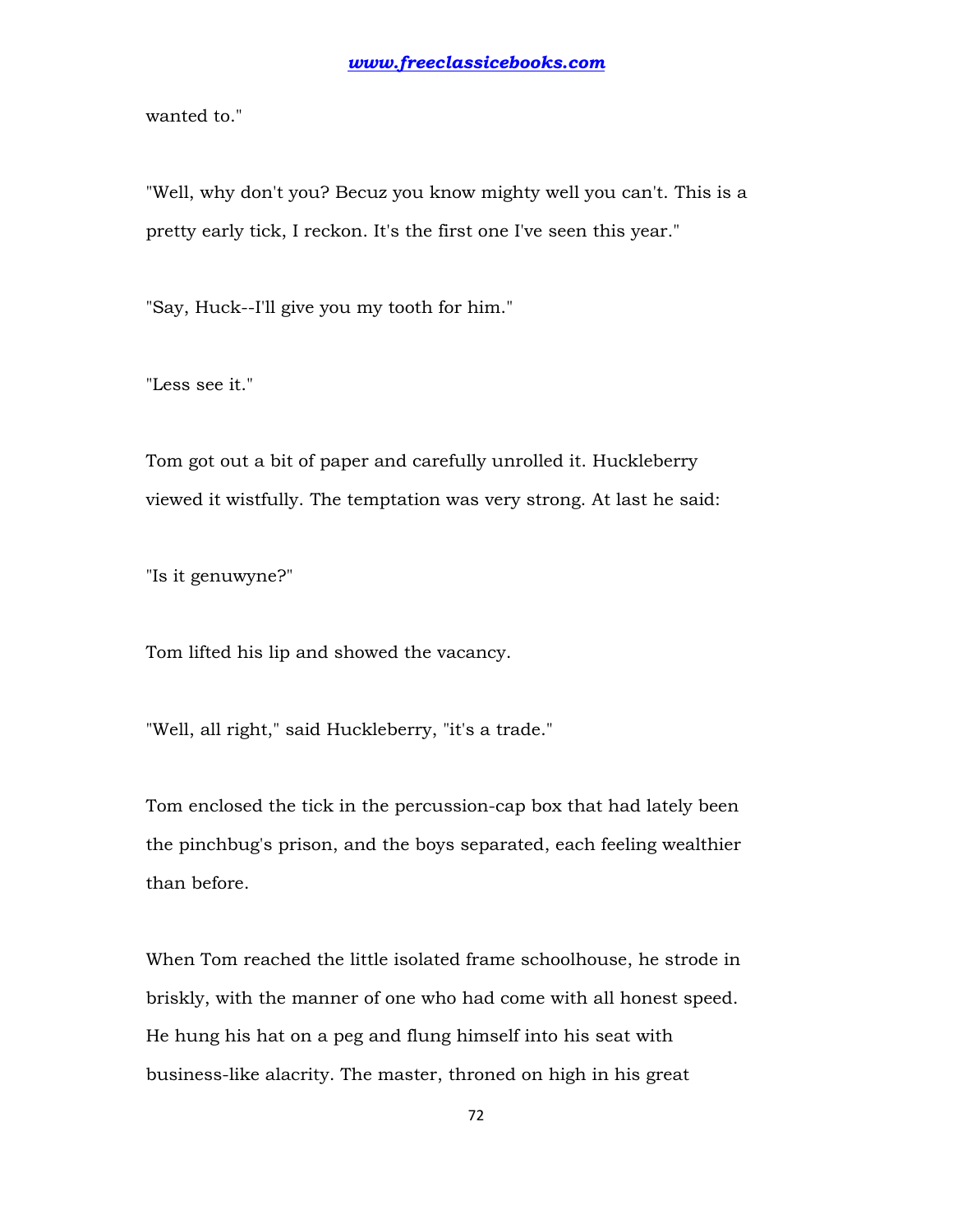splint-bottom arm-chair, was dozing, lulled by the drowsy hum of study. The interruption roused him.

"Thomas Sawyer!"

Tom knew that when his name was pronounced in full, it meant trouble.

"Sir!"

"Come up here. Now, sir, why are you late again, as usual?"

Tom was about to take refuge in a lie, when he saw two long tails of yellow hair hanging down a back that he recognized by the electric sympathy of love; and by that form was THE ONLY VACANT PLACE on the girls' side of the schoolhouse. He instantly said:

"I STOPPED TO TALK WITH HUCKLEBERRY FINN!"

The master's pulse stood still, and he stared helplessly. The buzz of study ceased. The pupils wondered if this foolhardy boy had lost his mind. The master said:

"You--you did what?"

"Stopped to talk with Huckleberry Finn."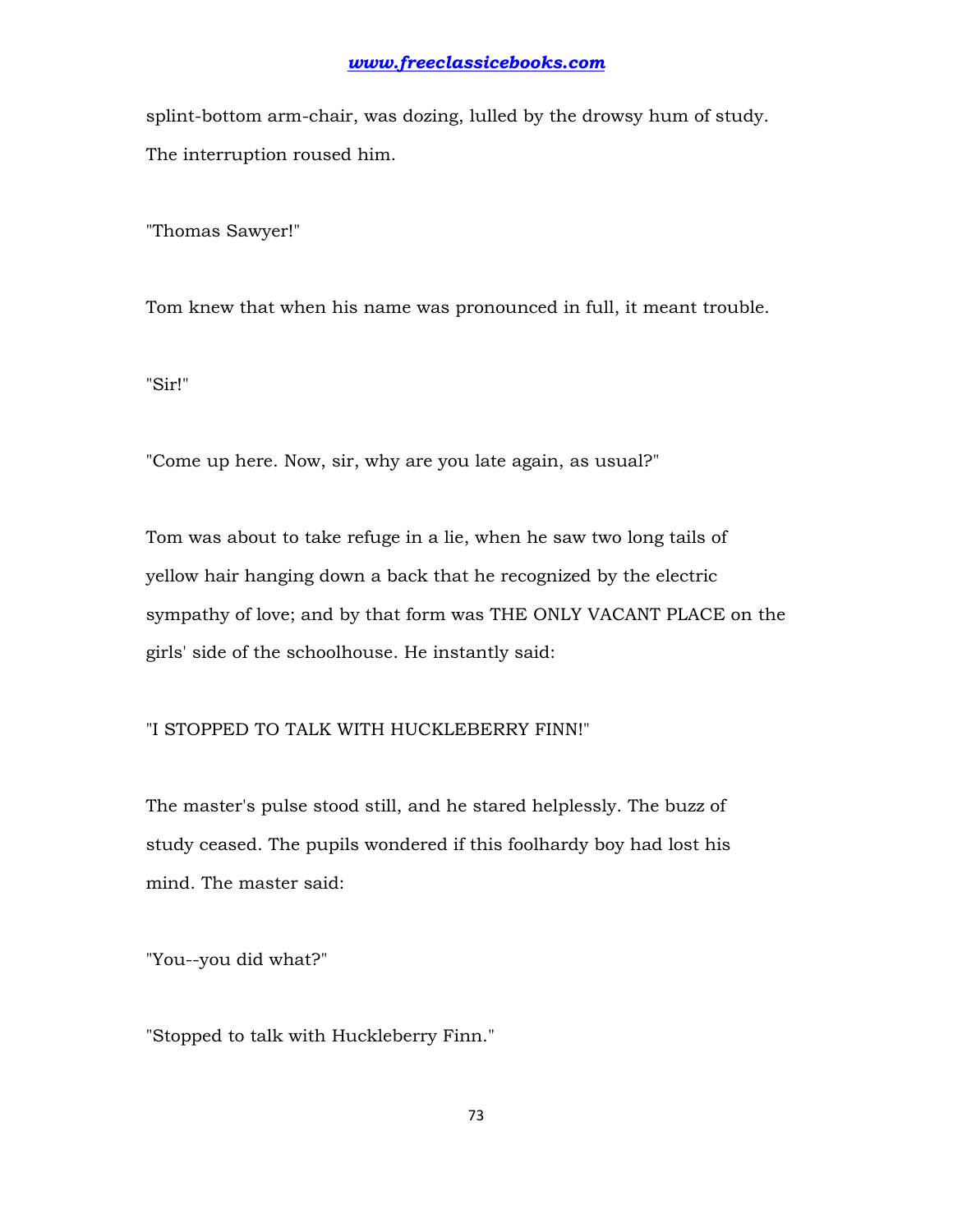There was no mistaking the words.

"Thomas Sawyer, this is the most astounding confession I have ever listened to. No mere ferule will answer for this offence. Take off your jacket."

The master's arm performed until it was tired and the stock of switches notably diminished. Then the order followed:

"Now, sir, go and sit with the girls! And let this be a warning to you."

The titter that rippled around the room appeared to abash the boy, but in reality that result was caused rather more by his worshipful awe of his unknown idol and the dread pleasure that lay in his high good fortune. He sat down upon the end of the pine bench and the girl hitched herself away from him with a toss of her head. Nudges and winks and whispers traversed the room, but Tom sat still, with his arms upon the long, low desk before him, and seemed to study his book.

By and by attention ceased from him, and the accustomed school murmur rose upon the dull air once more. Presently the boy began to steal furtive glances at the girl. She observed it, "made a mouth" at him and gave him the back of her head for the space of a minute. When she cautiously faced around again, a peach lay before her. She thrust it away. Tom gently put it back. She thrust it away again, but with less animosity. Tom patiently returned it to its place. Then she let it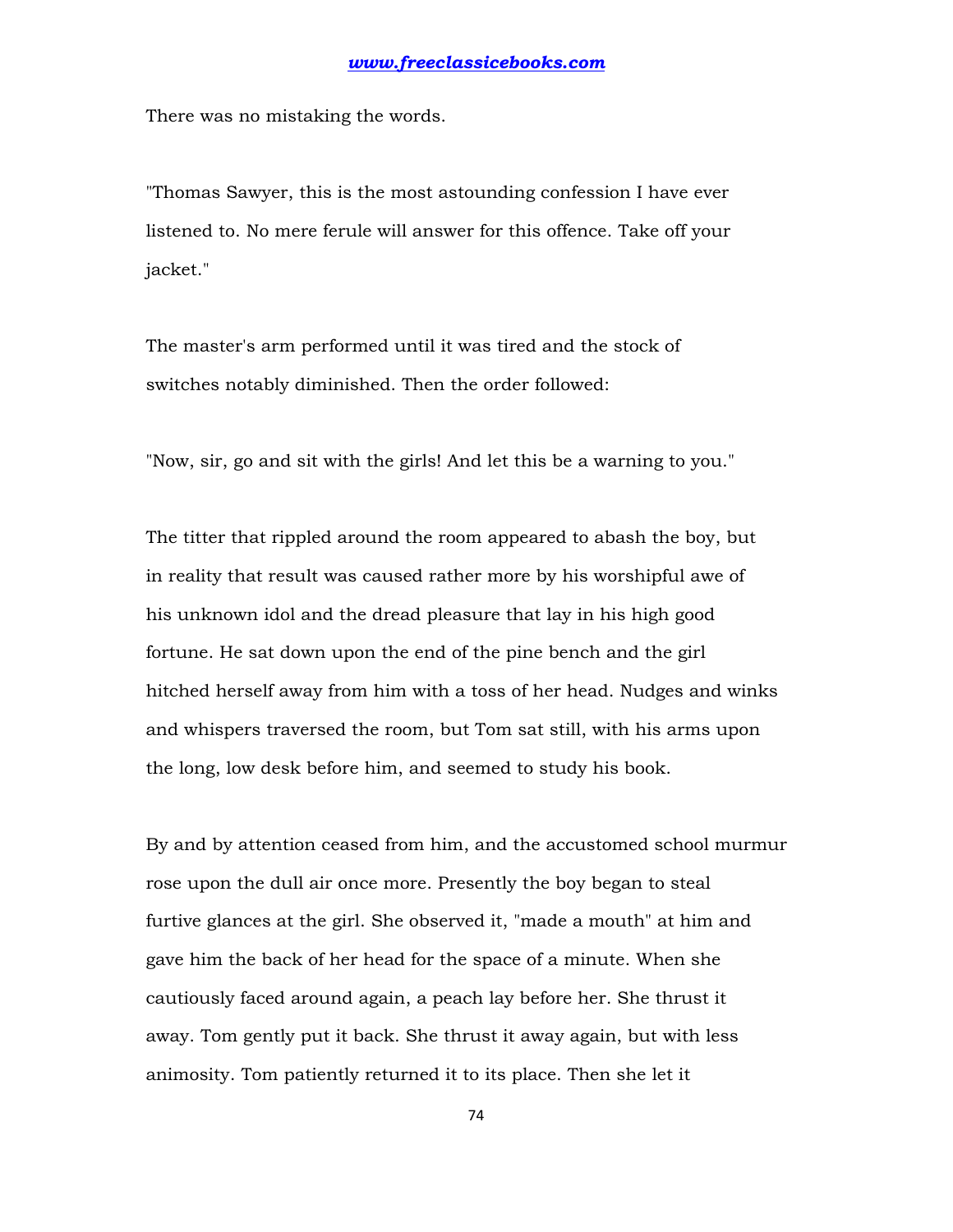remain. Tom scrawled on his slate, "Please take it--I got more." The girl glanced at the words, but made no sign. Now the boy began to draw something on the slate, hiding his work with his left hand. For a time the girl refused to notice; but her human curiosity presently began to manifest itself by hardly perceptible signs. The boy worked on, apparently unconscious. The girl made a sort of noncommittal attempt to see, but the boy did not betray that he was aware of it. At last she gave in and hesitatingly whispered:

"Let me see it."

Tom partly uncovered a dismal caricature of a house with two gable ends to it and a corkscrew of smoke issuing from the chimney. Then the girl's interest began to fasten itself upon the work and she forgot everything else. When it was finished, she gazed a moment, then whispered:

"It's nice--make a man."

The artist erected a man in the front yard, that resembled a derrick. He could have stepped over the house; but the girl was not hypercritical; she was satisfied with the monster, and whispered:

"It's a beautiful man--now make me coming along."

Tom drew an hour-glass with a full moon and straw limbs to it and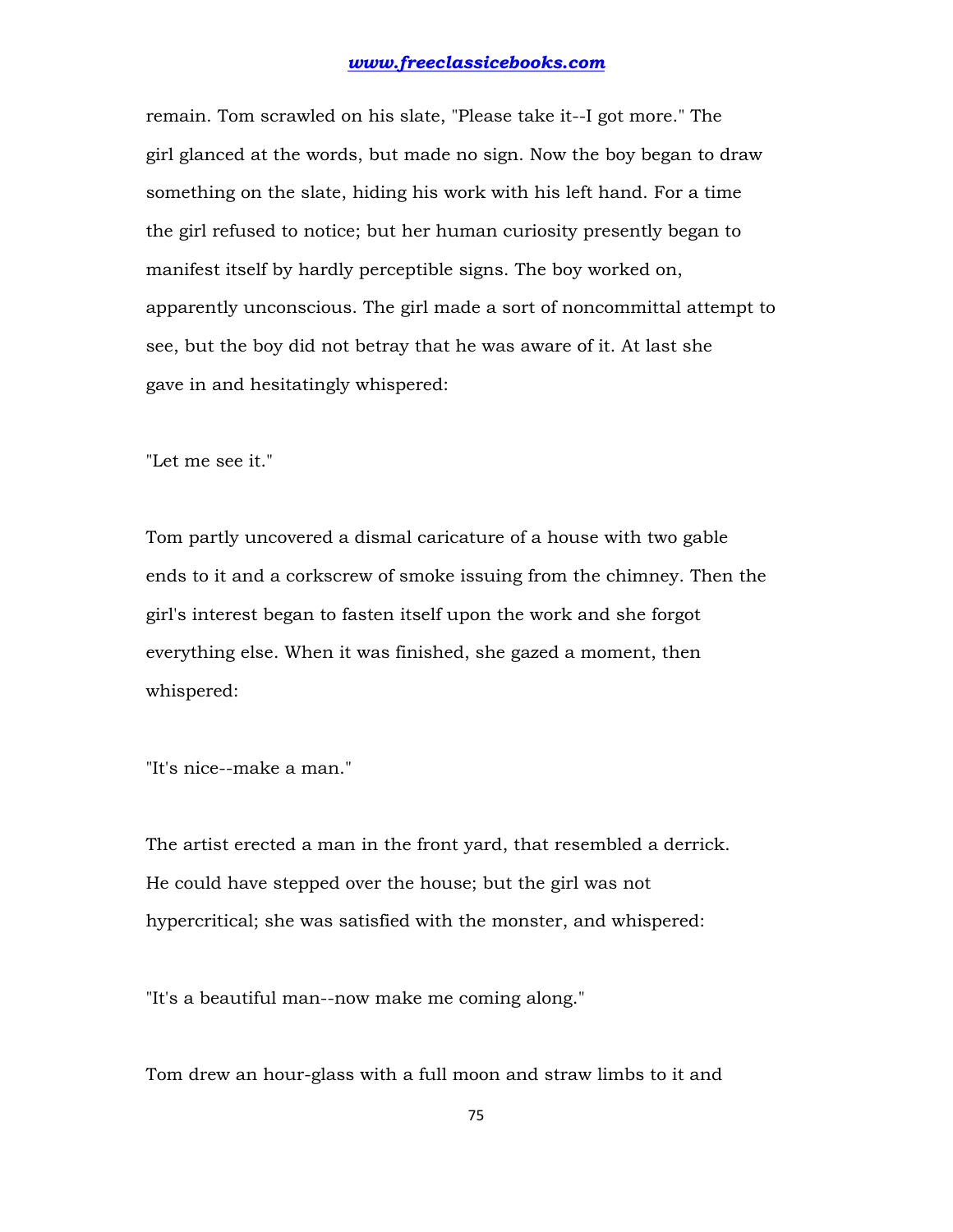armed the spreading fingers with a portentous fan. The girl said:

"It's ever so nice--I wish I could draw."

"It's easy," whispered Tom, "I'll learn you."

"Oh, will you? When?"

"At noon. Do you go home to dinner?"

"I'll stay if you will."

"Good--that's a whack. What's your name?"

"Becky Thatcher. What's yours? Oh, I know. It's Thomas Sawyer."

"That's the name they lick me by. I'm Tom when I'm good. You call me Tom, will you?"

"Yes."

Now Tom began to scrawl something on the slate, hiding the words from the girl. But she was not backward this time. She begged to see. Tom said:

"Oh, it ain't anything."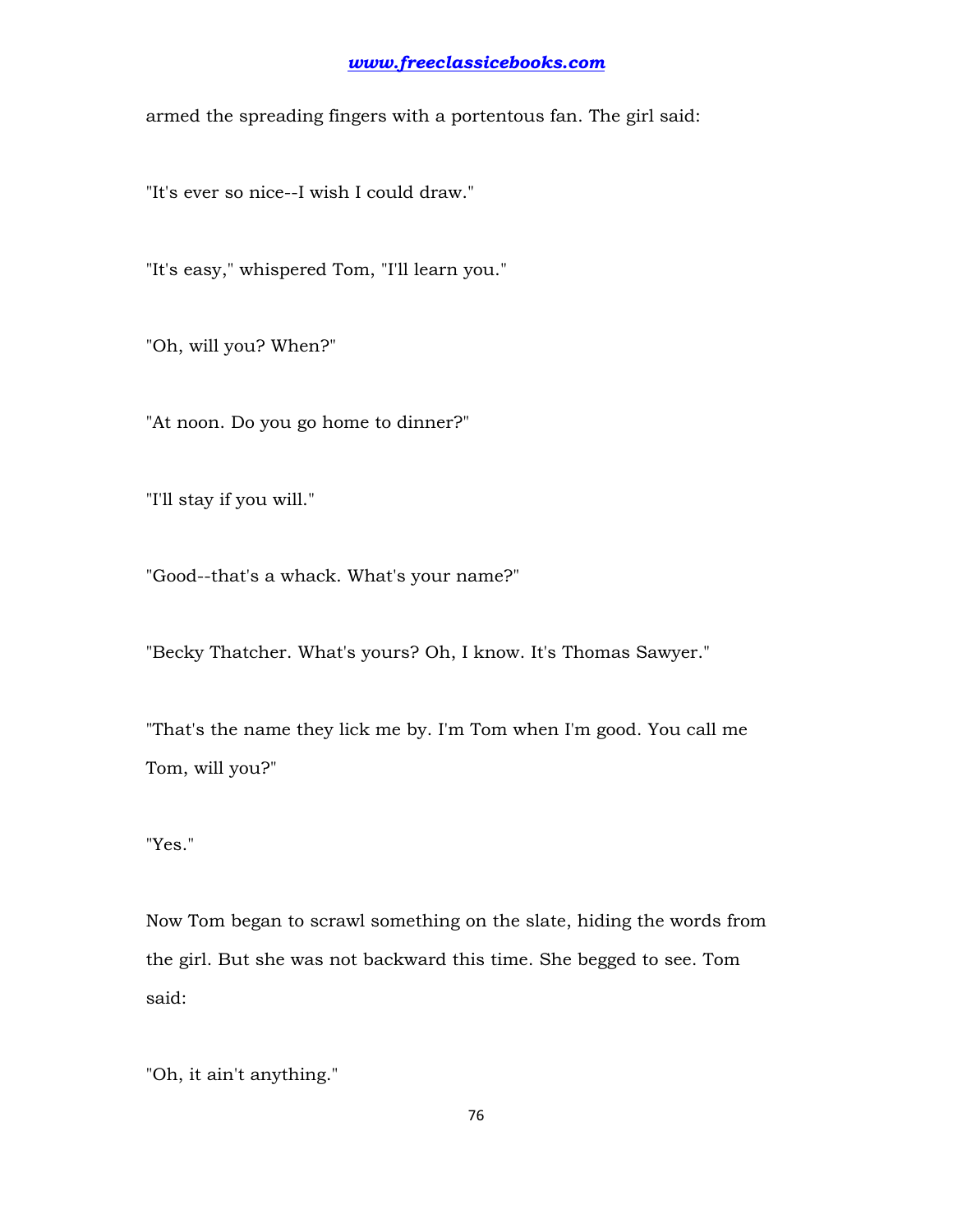"Yes it is."

"No it ain't. You don't want to see."

"Yes I do, indeed I do. Please let me."

"You'll tell."

"No I won't--deed and deed and double deed won't."

"You won't tell anybody at all? Ever, as long as you live?"

"No, I won't ever tell ANYbody. Now let me."

"Oh, YOU don't want to see!"

"Now that you treat me so, I WILL see." And she put her small hand upon his and a little scuffle ensued, Tom pretending to resist in earnest but letting his hand slip by degrees till these words were revealed: "I LOVE YOU."

"Oh, you bad thing!" And she hit his hand a smart rap, but reddened and looked pleased, nevertheless.

Just at this juncture the boy felt a slow, fateful grip closing on his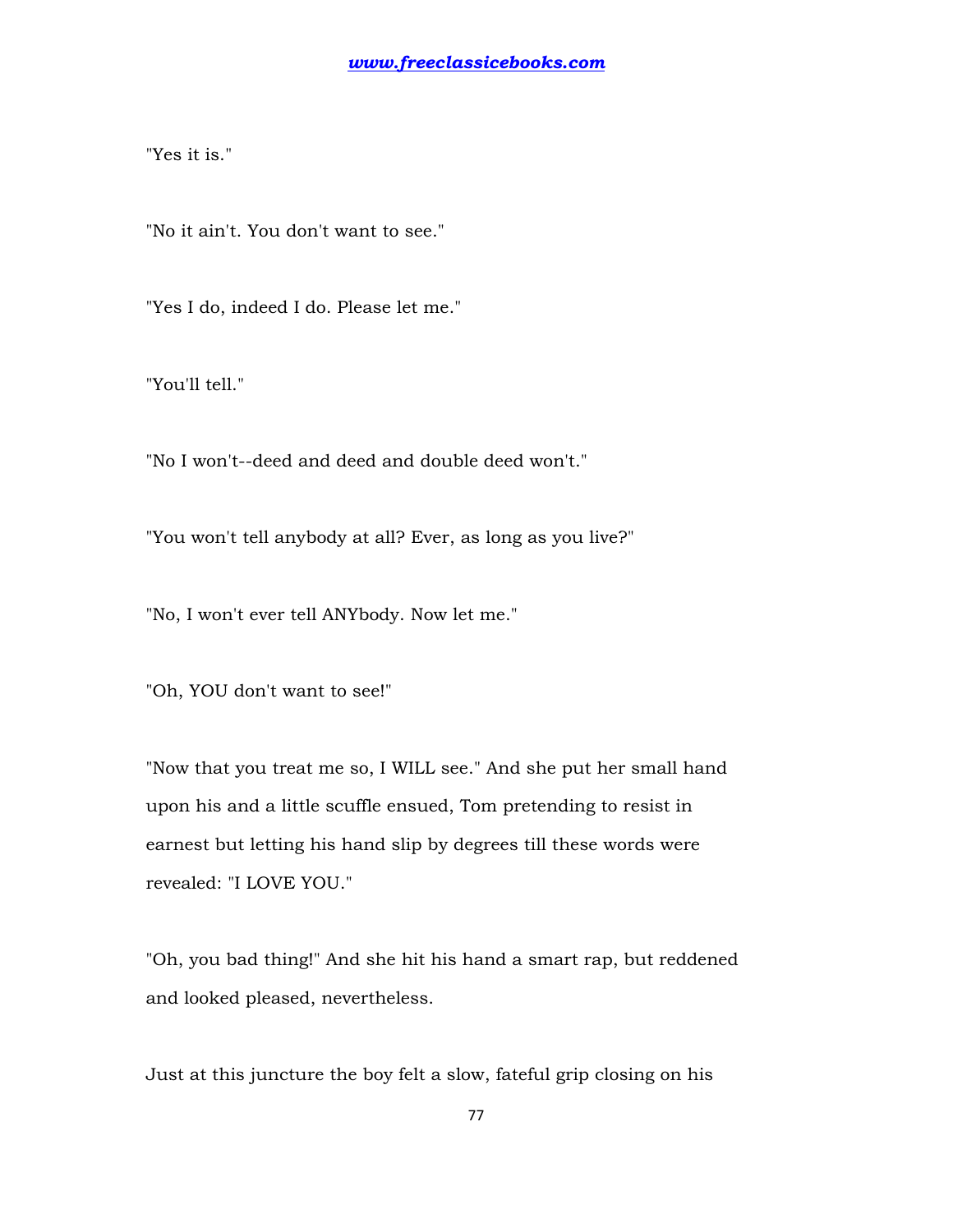ear, and a steady lifting impulse. In that wise he was borne across the house and deposited in his own seat, under a peppering fire of giggles from the whole school. Then the master stood over him during a few awful moments, and finally moved away to his throne without saying a word. But although Tom's ear tingled, his heart was jubilant.

As the school quieted down Tom made an honest effort to study, but the turmoil within him was too great. In turn he took his place in the reading class and made a botch of it; then in the geography class and turned lakes into mountains, mountains into rivers, and rivers into continents, till chaos was come again; then in the spelling class, and got "turned down," by a succession of mere baby words, till he brought up at the foot and yielded up the pewter medal which he had worn with ostentation for months.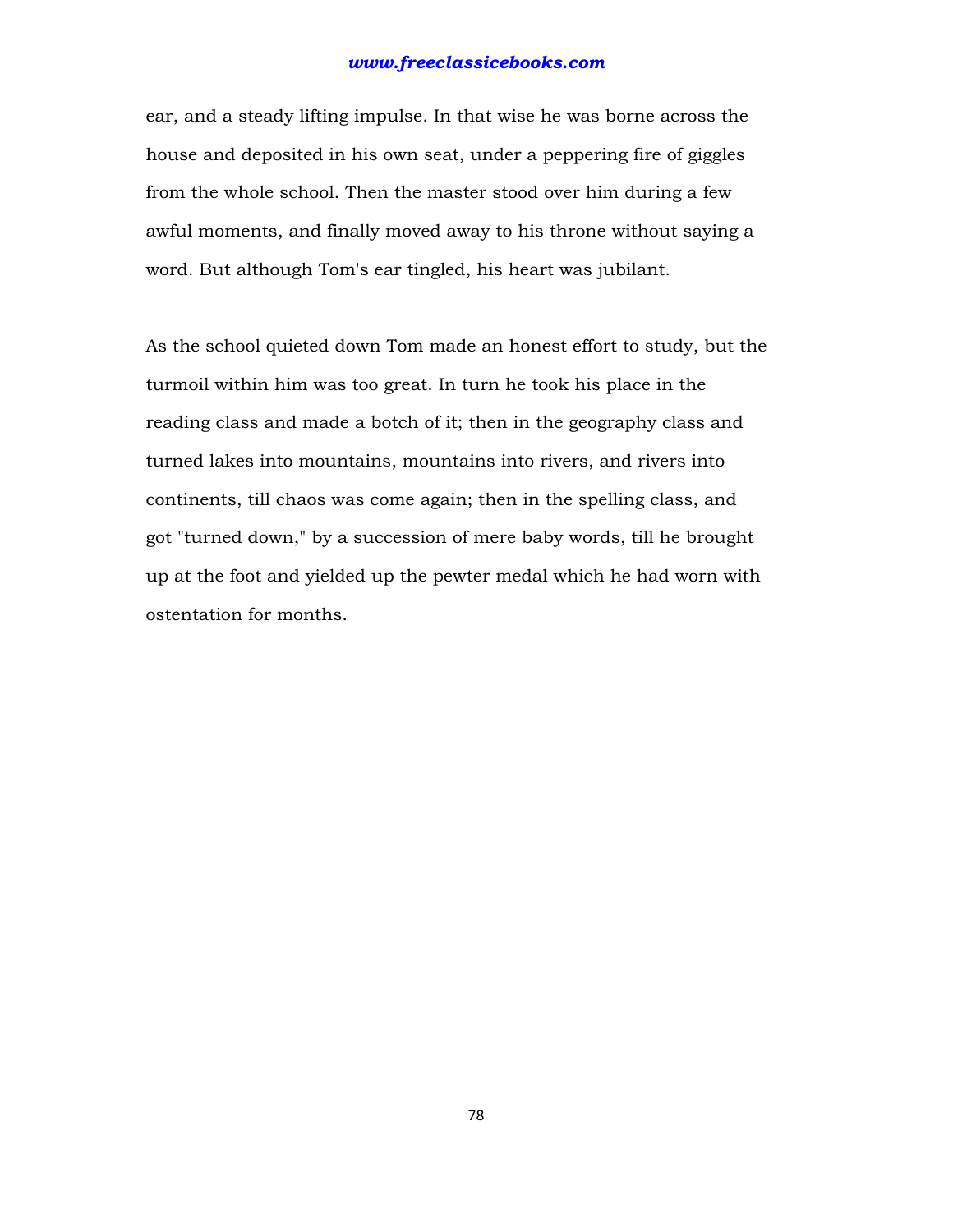#### **CHAPTER VII**

THE harder Tom tried to fasten his mind on his book, the more his ideas wandered. So at last, with a sigh and a yawn, he gave it up. It seemed to him that the noon recess would never come. The air was utterly dead. There was not a breath stirring. It was the sleepiest of sleepy days. The drowsing murmur of the five and twenty studying scholars soothed the soul like the spell that is in the murmur of bees. Away off in the flaming sunshine, Cardiff Hill lifted its soft green sides through a shimmering veil of heat, tinted with the purple of distance; a few birds floated on lazy wing high in the air; no other living thing was visible but some cows, and they were asleep. Tom's heart ached to be free, or else to have something of interest to do to pass the dreary time. His hand wandered into his pocket and his face lit up with a glow of gratitude that was prayer, though he did not know it. Then furtively the percussion-cap box came out. He released the tick and put him on the long flat desk. The creature probably glowed with a gratitude that amounted to prayer, too, at this moment, but it was premature: for when he started thankfully to travel off, Tom turned him aside with a pin and made him take a new direction.

Tom's bosom friend sat next him, suffering just as Tom had been, and now he was deeply and gratefully interested in this entertainment in an instant. This bosom friend was Joe Harper. The two boys were sworn friends all the week, and embattled enemies on Saturdays. Joe took a pin out of his lapel and began to assist in exercising the prisoner.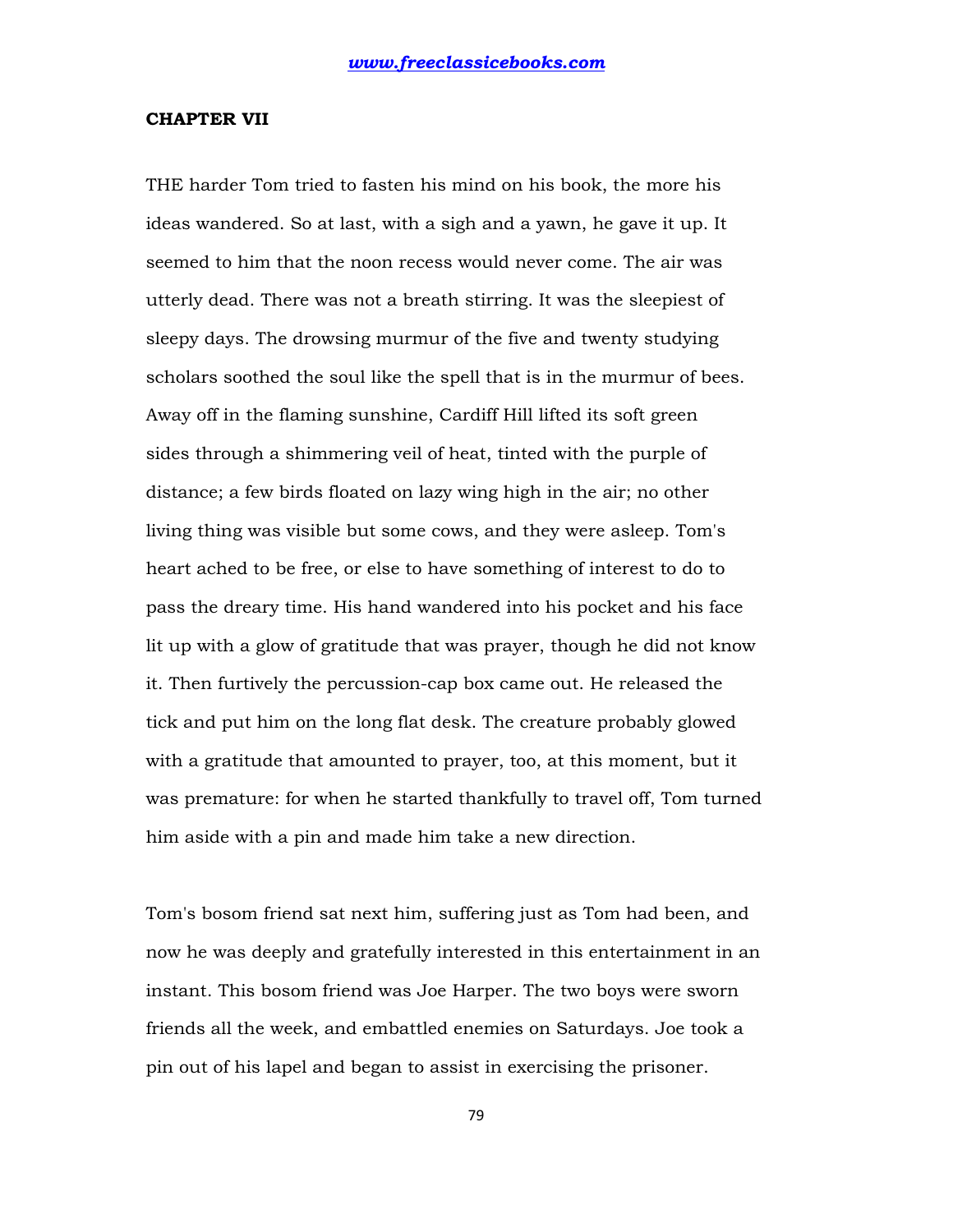The sport grew in interest momently. Soon Tom said that they were interfering with each other, and neither getting the fullest benefit of the tick. So he put Joe's slate on the desk and drew a line down the middle of it from top to bottom.

"Now," said he, "as long as he is on your side you can stir him up and I'll let him alone; but if you let him get away and get on my side, you're to leave him alone as long as I can keep him from crossing over."

"All right, go ahead; start him up."

The tick escaped from Tom, presently, and crossed the equator. Joe harassed him awhile, and then he got away and crossed back again. This change of base occurred often. While one boy was worrying the tick with absorbing interest, the other would look on with interest as strong, the two heads bowed together over the slate, and the two souls dead to all things else. At last luck seemed to settle and abide with Joe. The tick tried this, that, and the other course, and got as excited and as anxious as the boys themselves, but time and again just as he would have victory in his very grasp, so to speak, and Tom's fingers would be twitching to begin, Joe's pin would deftly head him off, and keep possession. At last Tom could stand it no longer. The temptation was too strong. So he reached out and lent a hand with his pin. Joe was angry in a moment. Said he:

"Tom, you let him alone."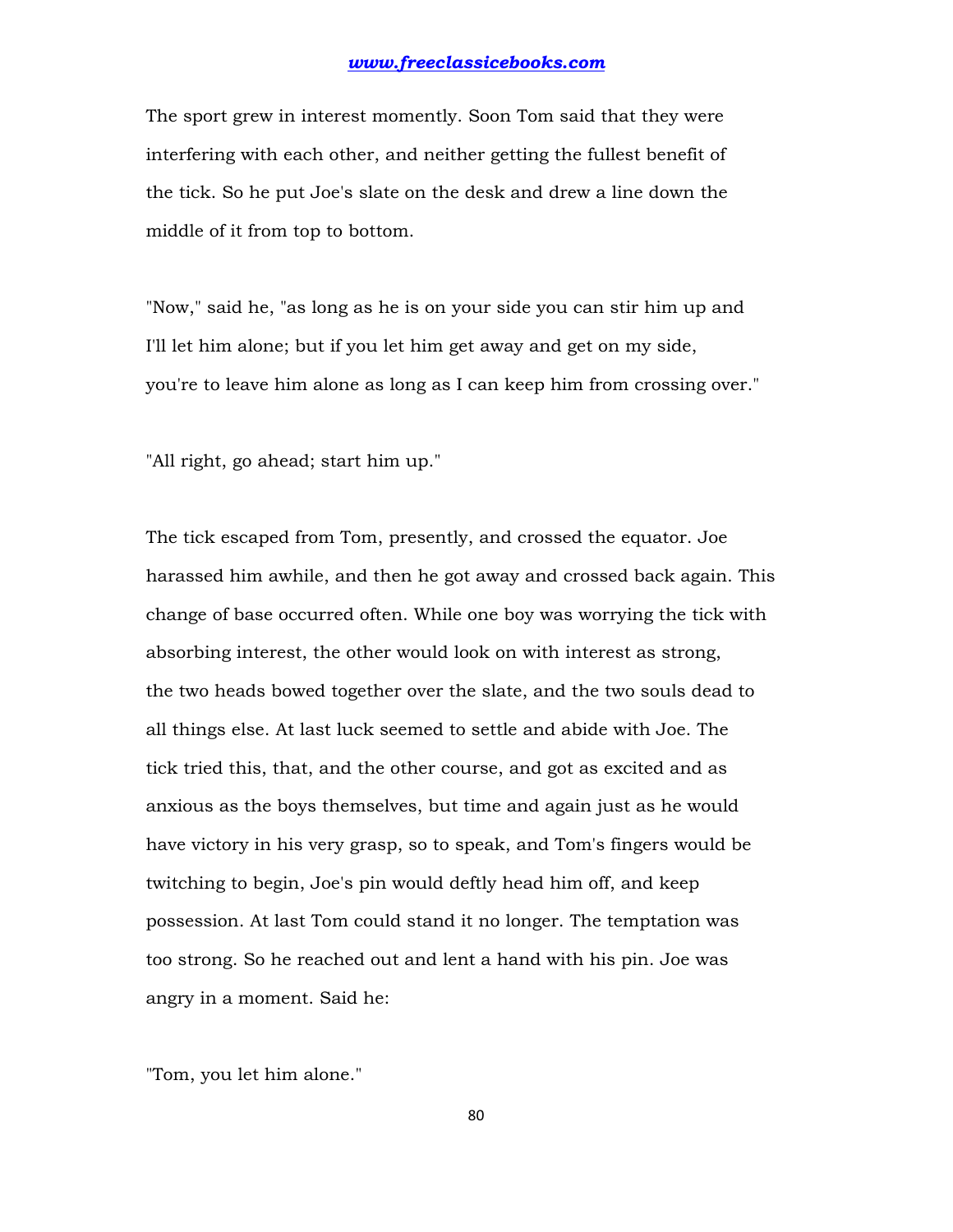"I only just want to stir him up a little, Joe."

"No, sir, it ain't fair; you just let him alone."

"Blame it, I ain't going to stir him much."

"Let him alone, I tell you."

"I won't!"

"You shall--he's on my side of the line."

"Look here, Joe Harper, whose is that tick?"

"I don't care whose tick he is--he's on my side of the line, and you sha'n't touch him."

"Well, I'll just bet I will, though. He's my tick and I'll do what I blame please with him, or die!"

A tremendous whack came down on Tom's shoulders, and its duplicate on Joe's; and for the space of two minutes the dust continued to fly from the two jackets and the whole school to enjoy it. The boys had been too absorbed to notice the hush that had stolen upon the school awhile before when the master came tiptoeing down the room and stood over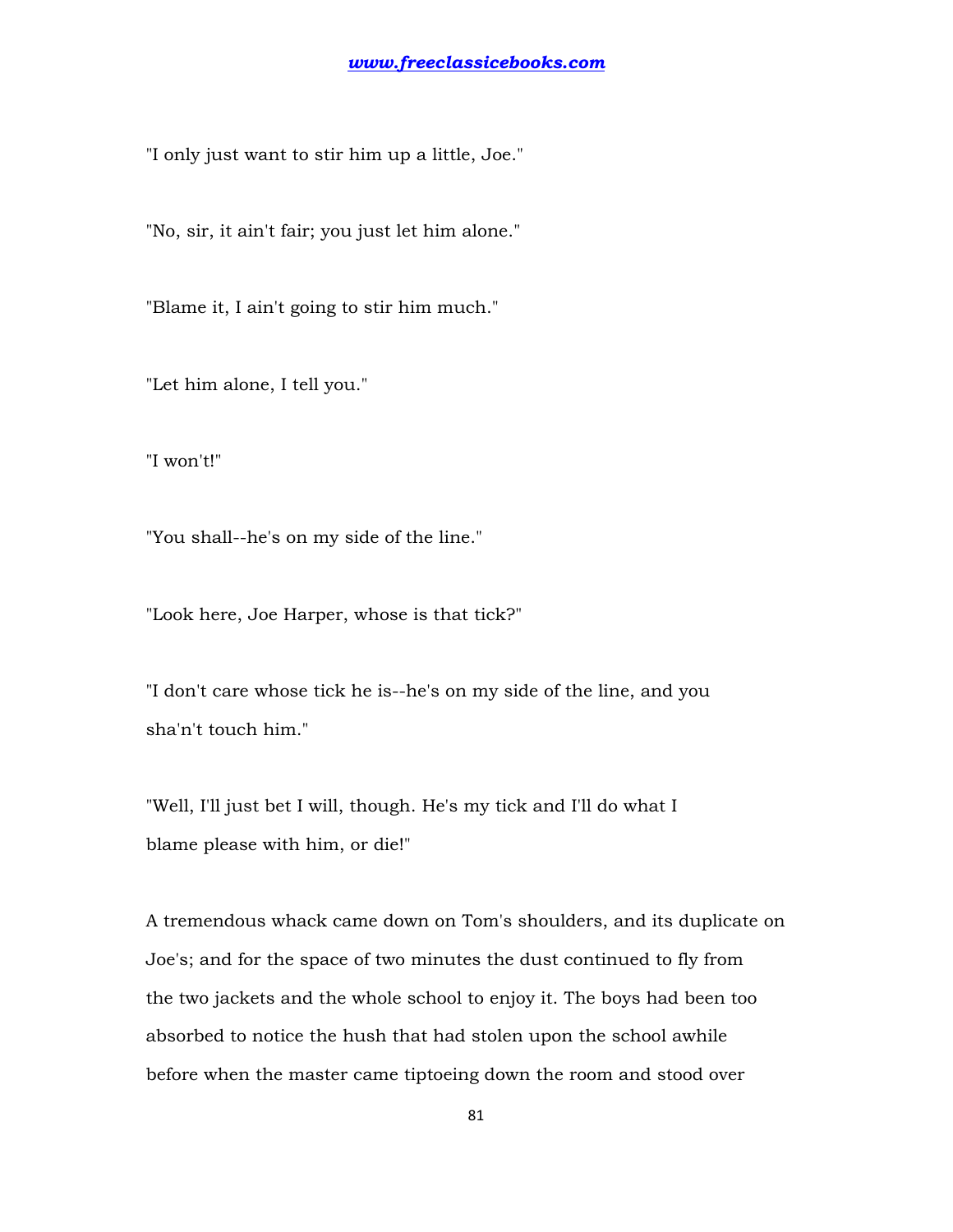them. He had contemplated a good part of the performance before he contributed his bit of variety to it.

When school broke up at noon, Tom flew to Becky Thatcher, and whispered in her ear:

"Put on your bonnet and let on you're going home; and when you get to the corner, give the rest of 'em the slip, and turn down through the lane and come back. I'll go the other way and come it over 'em the same way."

So the one went off with one group of scholars, and the other with another. In a little while the two met at the bottom of the lane, and when they reached the school they had it all to themselves. Then they sat together, with a slate before them, and Tom gave Becky the pencil and held her hand in his, guiding it, and so created another surprising house. When the interest in art began to wane, the two fell to talking. Tom was swimming in bliss. He said:

"Do you love rats?"

"No! I hate them!"

"Well, I do, too--LIVE ones. But I mean dead ones, to swing round your head with a string."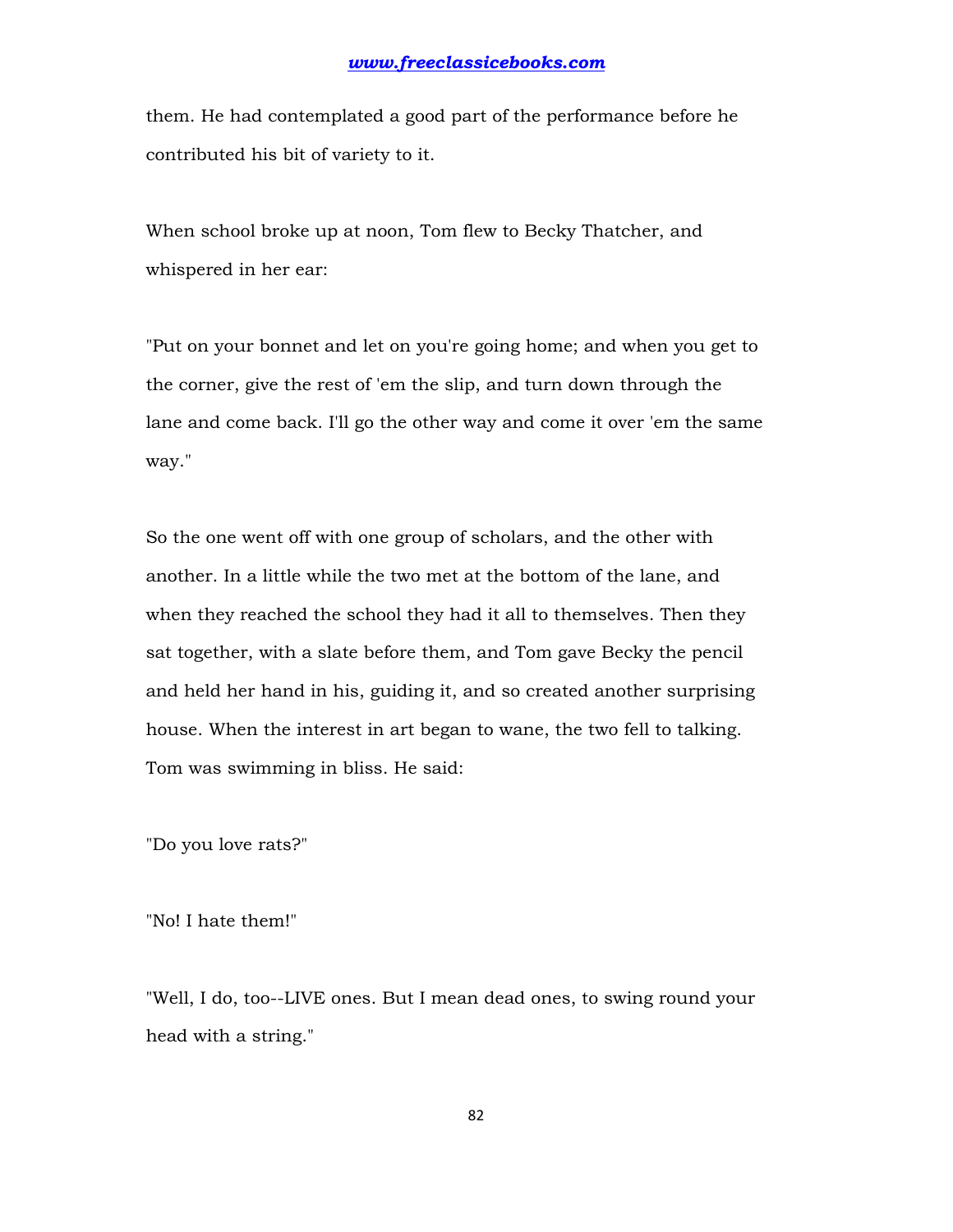"No, I don't care for rats much, anyway. What I like is chewing-gum."

"Oh, I should say so! I wish I had some now."

"Do you? I've got some. I'll let you chew it awhile, but you must give it back to me."

That was agreeable, so they chewed it turn about, and dangled their legs against the bench in excess of contentment.

"Was you ever at a circus?" said Tom.

"Yes, and my pa's going to take me again some time, if I'm good."

"I been to the circus three or four times--lots of times. Church ain't shucks to a circus. There's things going on at a circus all the time. I'm going to be a clown in a circus when I grow up."

"Oh, are you! That will be nice. They're so lovely, all spotted up."

"Yes, that's so. And they get slathers of money--most a dollar a day, Ben Rogers says. Say, Becky, was you ever engaged?"

"What's that?"

"Why, engaged to be married."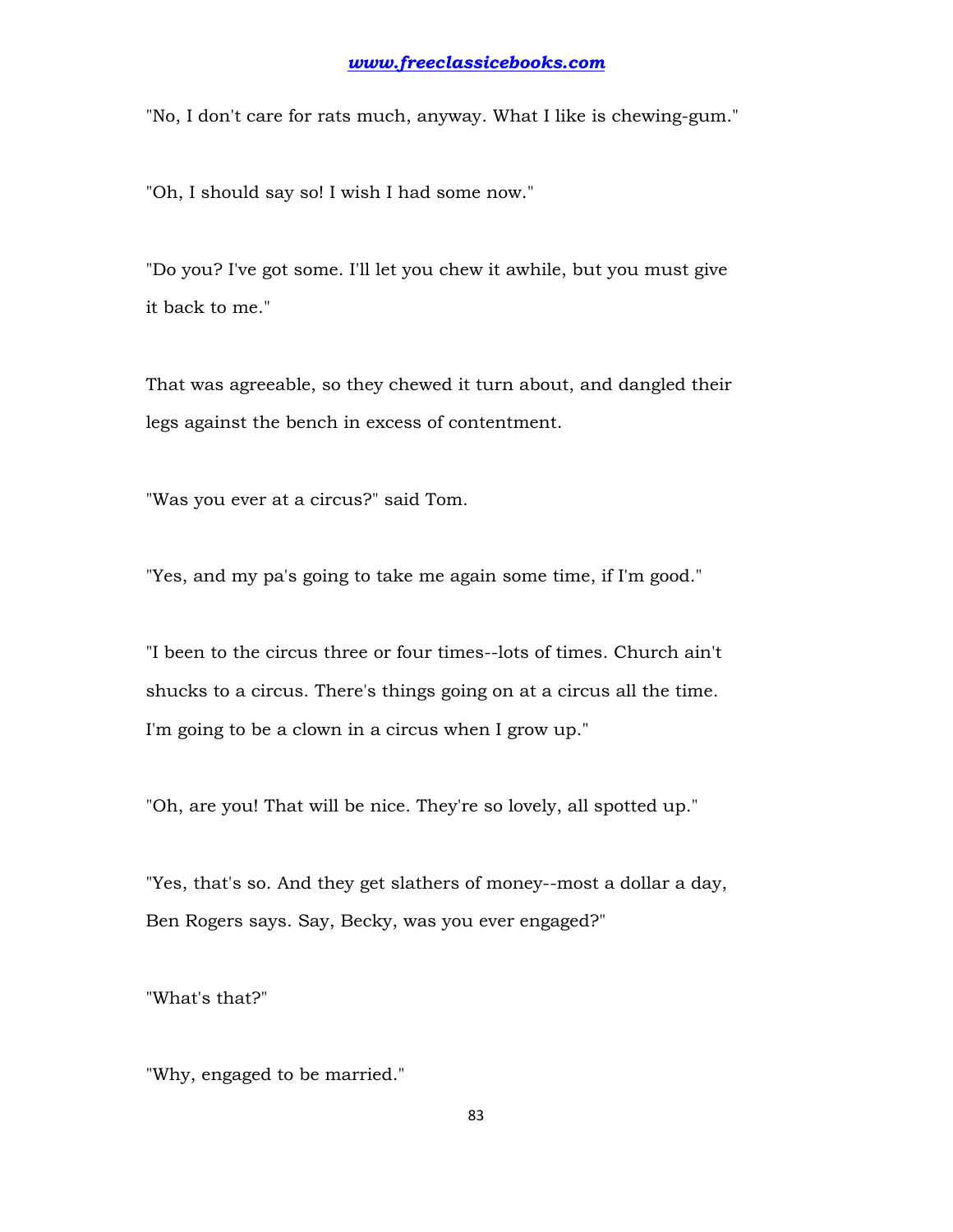"No."

"Would you like to?"

"I reckon so. I don't know. What is it like?"

"Like? Why it ain't like anything. You only just tell a boy you won't ever have anybody but him, ever ever ever, and then you kiss and that's all. Anybody can do it."

"Kiss? What do you kiss for?"

"Why, that, you know, is to--well, they always do that."

"Everybody?"

"Why, yes, everybody that's in love with each other. Do you remember what I wrote on the slate?"

"Ye--yes."

"What was it?"

"I sha'n't tell you."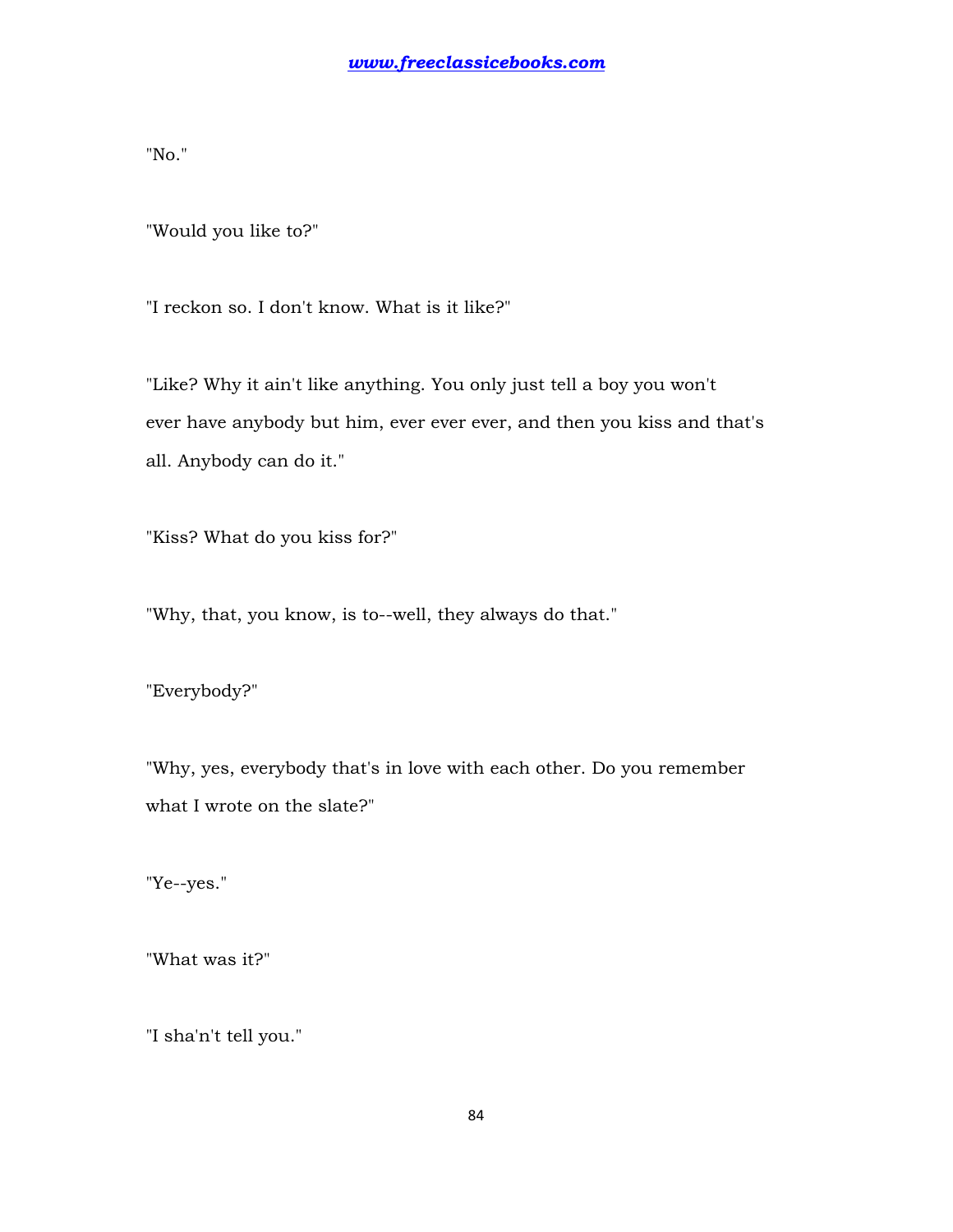"Shall I tell YOU?"

"Ye--yes--but some other time."

"No, now."

"No, not now--to-morrow."

"Oh, no, NOW. Please, Becky--I'll whisper it, I'll whisper it ever so easy."

Becky hesitating, Tom took silence for consent, and passed his arm about her waist and whispered the tale ever so softly, with his mouth close to her ear. And then he added:

"Now you whisper it to me--just the same."

She resisted, for a while, and then said:

"You turn your face away so you can't see, and then I will. But you mustn't ever tell anybody--WILL you, Tom? Now you won't, WILL you?"

"No, indeed, indeed I won't. Now, Becky."

He turned his face away. She bent timidly around till her breath stirred his curls and whispered, "I--love--you!"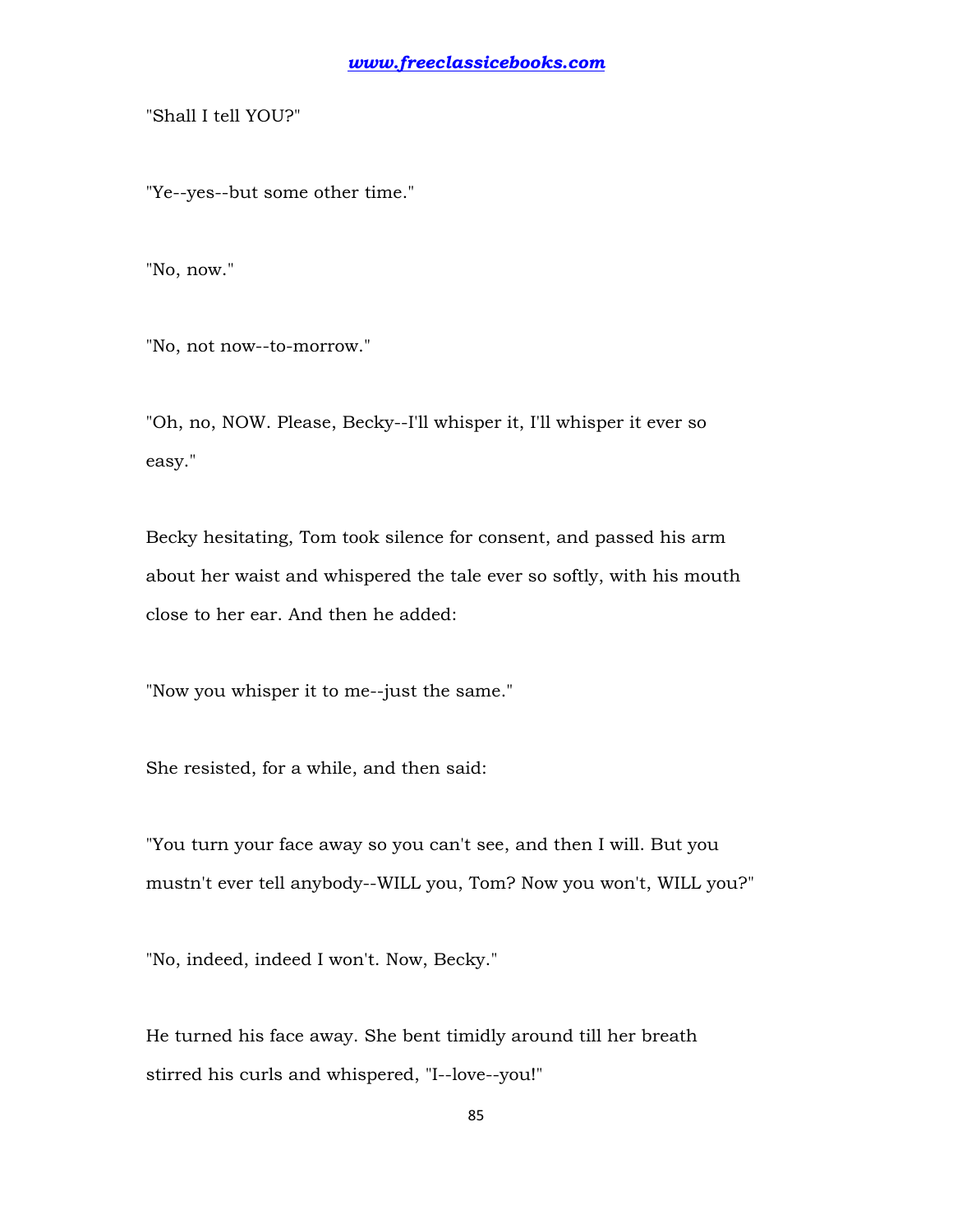Then she sprang away and ran around and around the desks and benches, with Tom after her, and took refuge in a corner at last, with her little white apron to her face. Tom clasped her about her neck and pleaded:

"Now, Becky, it's all done--all over but the kiss. Don't you be afraid of that--it ain't anything at all. Please, Becky." And he tugged at her apron and the hands.

By and by she gave up, and let her hands drop; her face, all glowing with the struggle, came up and submitted. Tom kissed the red lips and said:

"Now it's all done, Becky. And always after this, you know, you ain't ever to love anybody but me, and you ain't ever to marry anybody but me, ever never and forever. Will you?"

"No, I'll never love anybody but you, Tom, and I'll never marry anybody but you--and you ain't to ever marry anybody but me, either."

"Certainly. Of course. That's PART of it. And always coming to school or when we're going home, you're to walk with me, when there ain't anybody looking--and you choose me and I choose you at parties, because that's the way you do when you're engaged."

86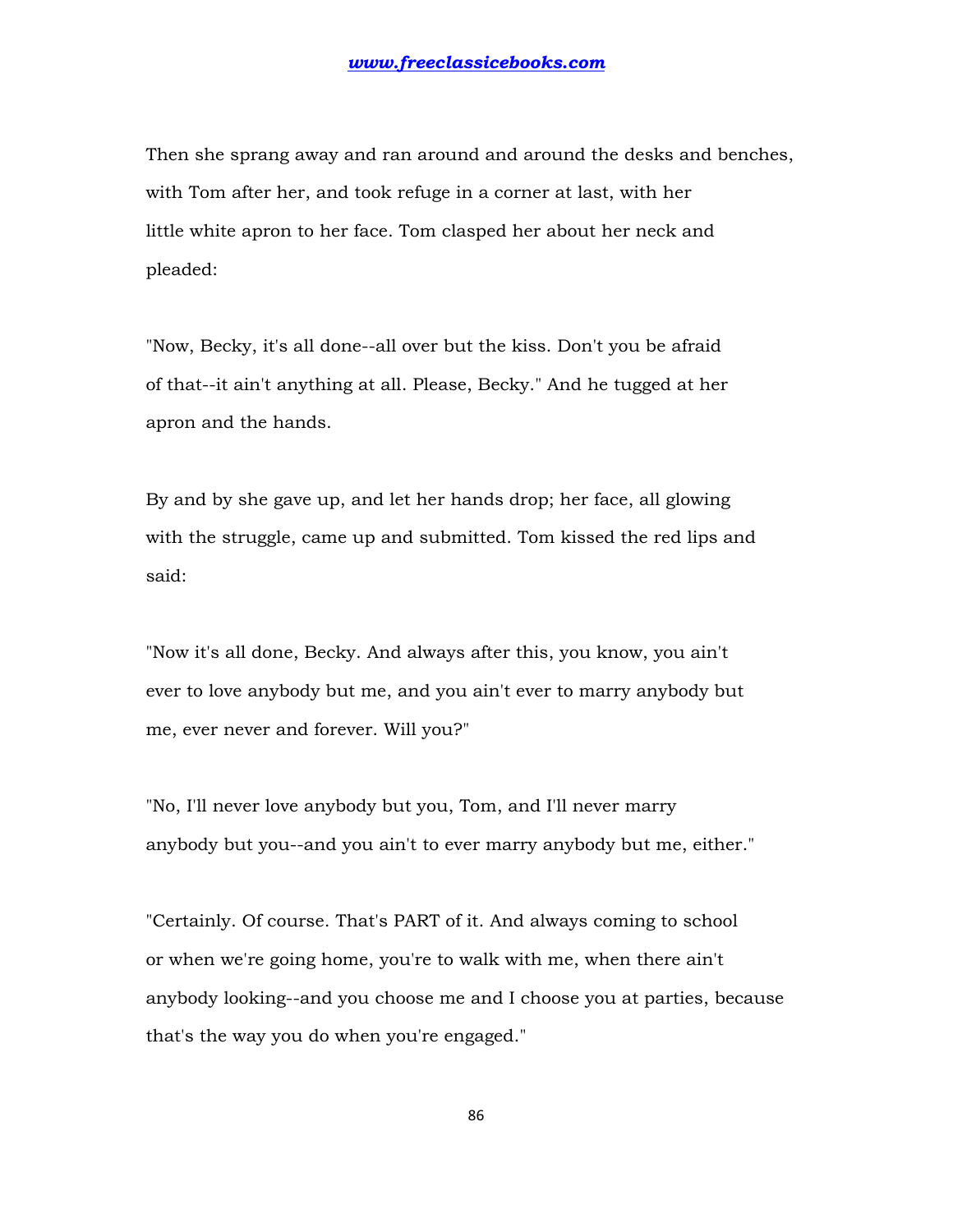"It's so nice. I never heard of it before."

"Oh, it's ever so gay! Why, me and Amy Lawrence--"

The big eyes told Tom his blunder and he stopped, confused.

"Oh, Tom! Then I ain't the first you've ever been engaged to!"

The child began to cry. Tom said:

"Oh, don't cry, Becky, I don't care for her any more."

"Yes, you do, Tom--you know you do."

Tom tried to put his arm about her neck, but she pushed him away and turned her face to the wall, and went on crying. Tom tried again, with soothing words in his mouth, and was repulsed again. Then his pride was up, and he strode away and went outside. He stood about, restless and uneasy, for a while, glancing at the door, every now and then, hoping she would repent and come to find him. But she did not. Then he began to feel badly and fear that he was in the wrong. It was a hard struggle with him to make new advances, now, but he nerved himself to it and entered. She was still standing back there in the corner, sobbing, with her face to the wall. Tom's heart smote him. He went to her and stood a moment, not knowing exactly how to proceed. Then he said hesitatingly: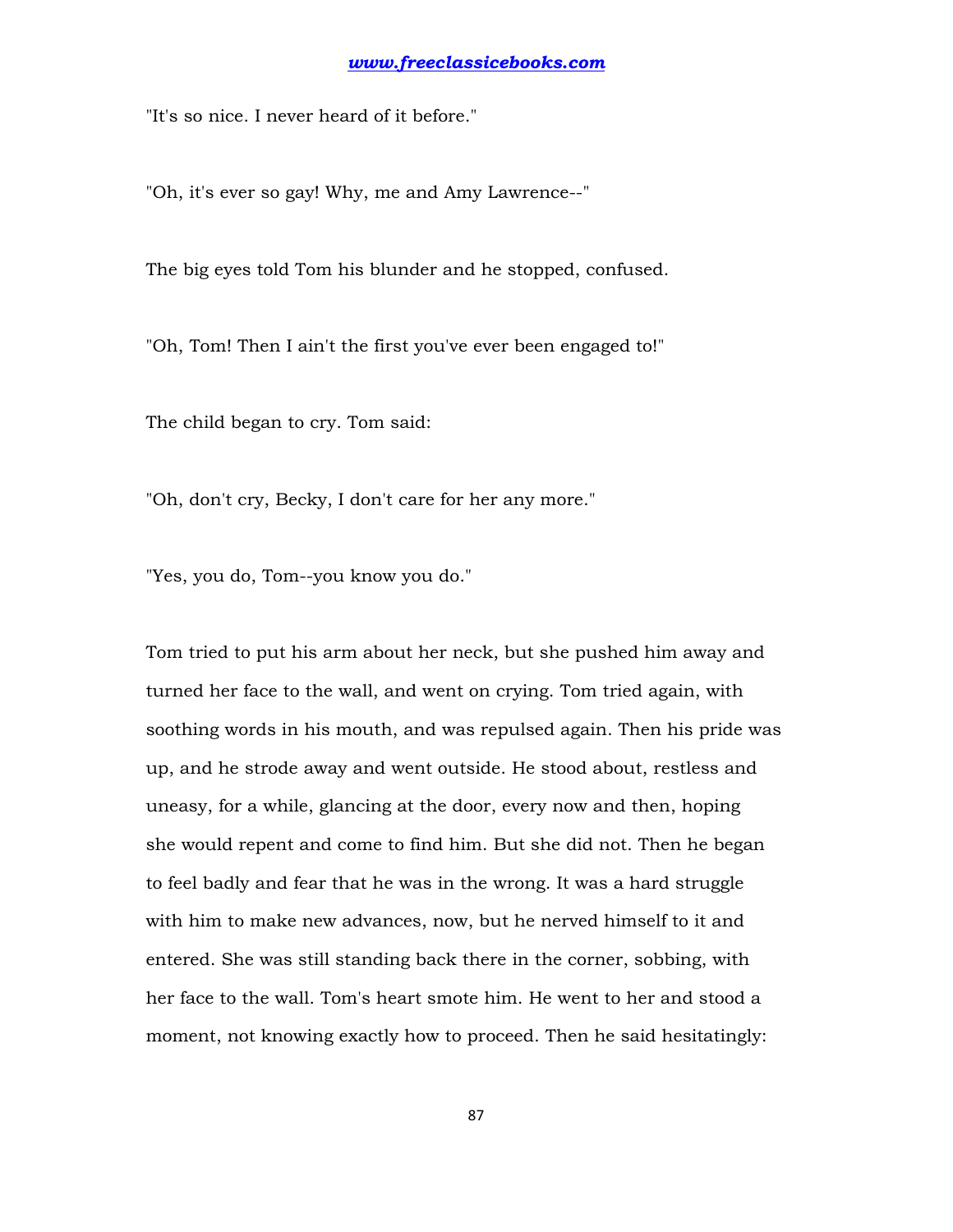"Becky, I--I don't care for anybody but you."

No reply--but sobs.

"Becky"--pleadingly. "Becky, won't you say something?"

More sobs.

Tom got out his chiefest jewel, a brass knob from the top of an andiron, and passed it around her so that she could see it, and said:

"Please, Becky, won't you take it?"

She struck it to the floor. Then Tom marched out of the house and over the hills and far away, to return to school no more that day. Presently Becky began to suspect. She ran to the door; he was not in sight; she flew around to the play-yard; he was not there. Then she called:

"Tom! Come back, Tom!"

She listened intently, but there was no answer. She had no companions but silence and loneliness. So she sat down to cry again and upbraid herself; and by this time the scholars began to gather again, and she had to hide her griefs and still her broken heart and take up the cross of a long, dreary, aching afternoon, with none among the strangers about her to exchange sorrows with.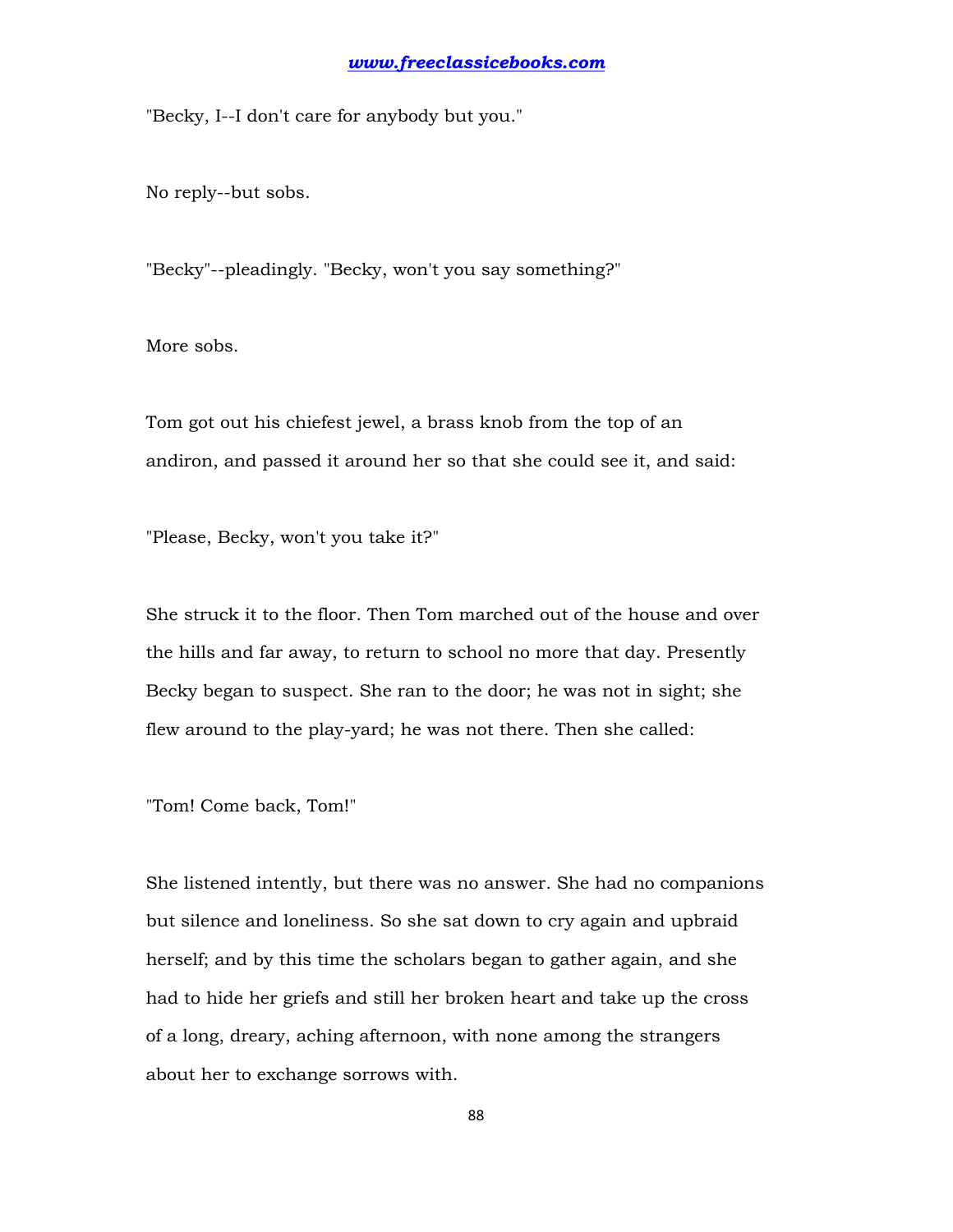### **CHAPTER VIII**

TOM dodged hither and thither through lanes until he was well out of the track of returning scholars, and then fell into a moody jog. He crossed a small "branch" two or three times, because of a prevailing juvenile superstition that to cross water baffled pursuit. Half an hour later he was disappearing behind the Douglas mansion on the summit of Cardiff Hill, and the schoolhouse was hardly distinguishable away off in the valley behind him. He entered a dense wood, picked his pathless way to the centre of it, and sat down on a mossy spot under a spreading oak. There was not even a zephyr stirring; the dead noonday heat had even stilled the songs of the birds; nature lay in a trance that was broken by no sound but the occasional far-off hammering of a woodpecker, and this seemed to render the pervading silence and sense of loneliness the more profound. The boy's soul was steeped in melancholy; his feelings were in happy accord with his surroundings. He sat long with his elbows on his knees and his chin in his hands, meditating. It seemed to him that life was but a trouble, at best, and he more than half envied Jimmy Hodges, so lately released; it must be very peaceful, he thought, to lie and slumber and dream forever and ever, with the wind whispering through the trees and caressing the grass and the flowers over the grave, and nothing to bother and grieve about, ever any more. If he only had a clean Sunday-school record he could be willing to go, and be done with it all. Now as to this girl. What had he done? Nothing. He had meant the best in the world, and been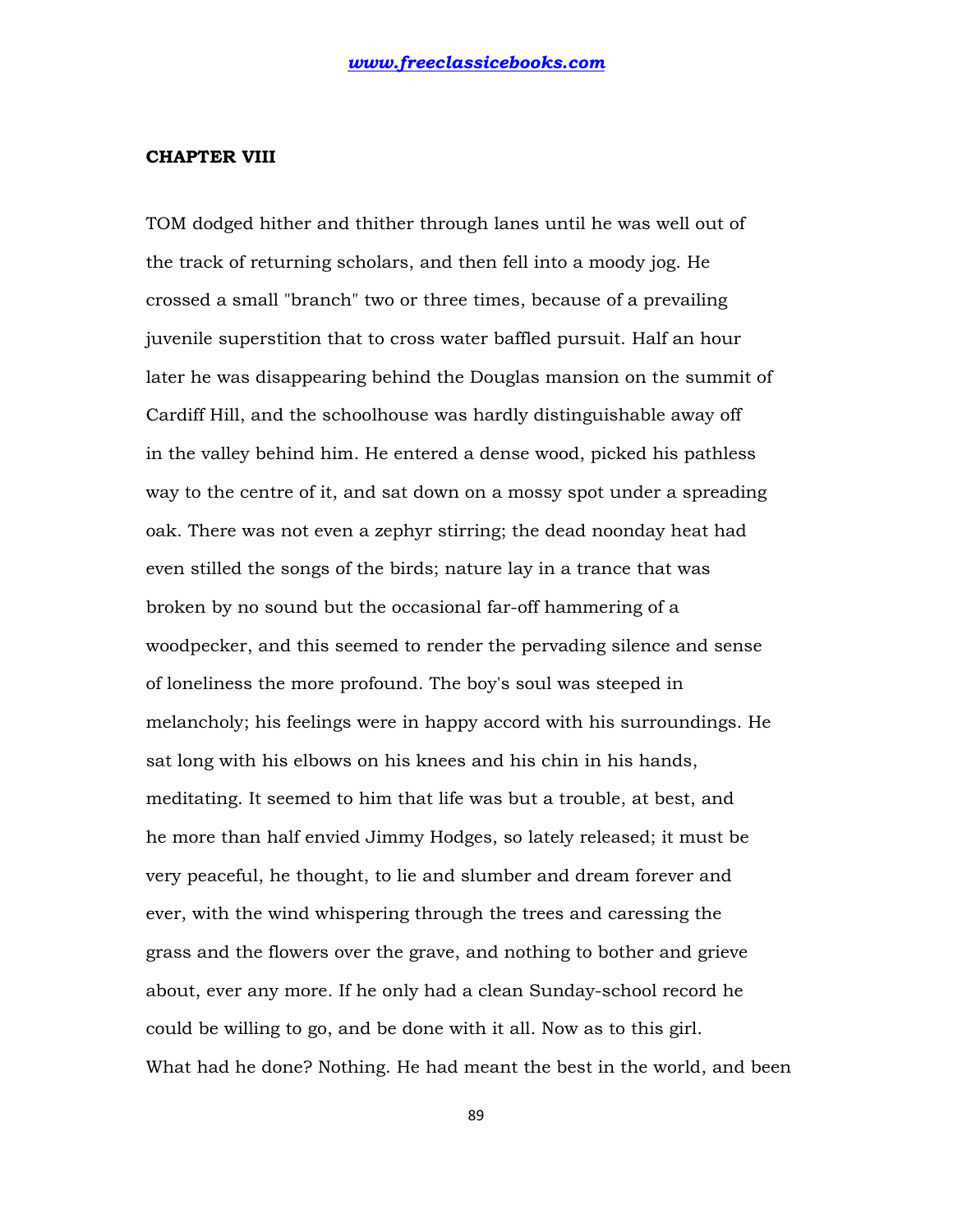treated like a dog--like a very dog. She would be sorry some day--maybe when it was too late. Ah, if he could only die TEMPORARILY!

But the elastic heart of youth cannot be compressed into one constrained shape long at a time. Tom presently began to drift insensibly back into the concerns of this life again. What if he turned his back, now, and disappeared mysteriously? What if he went away--ever so far away, into unknown countries beyond the seas--and never came back any more! How would she feel then! The idea of being a clown recurred to him now, only to fill him with disgust. For frivolity and jokes and spotted tights were an offense, when they intruded themselves upon a spirit that was exalted into the vague august realm of the romantic. No, he would be a soldier, and return after long years, all war-worn and illustrious. No--better still, he would join the Indians, and hunt buffaloes and go on the warpath in the mountain ranges and the trackless great plains of the Far West, and away in the future come back a great chief, bristling with feathers, hideous with paint, and prance into Sunday-school, some drowsy summer morning, with a bloodcurdling war-whoop, and sear the eyeballs of all his companions with unappeasable envy. But no, there was something gaudier even than this. He would be a pirate! That was it! NOW his future lay plain before him, and glowing with unimaginable splendor. How his name would fill the world, and make people shudder! How gloriously he would go plowing the dancing seas, in his long, low, black-hulled racer, the Spirit of the Storm, with his grisly flag flying at the fore! And at the zenith of his fame, how he would suddenly appear at the old village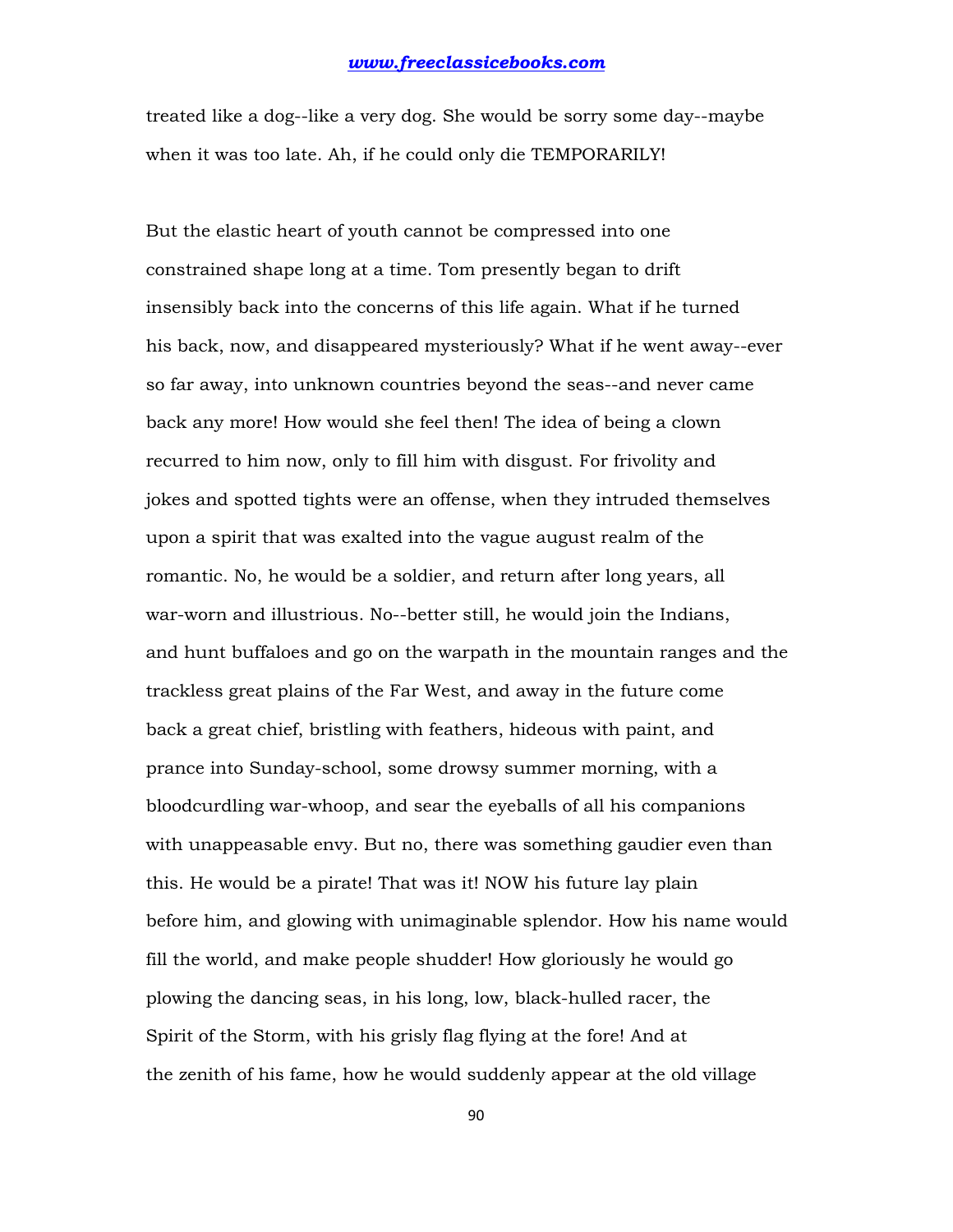and stalk into church, brown and weather-beaten, in his black velvet doublet and trunks, his great jack-boots, his crimson sash, his belt bristling with horse-pistols, his crime-rusted cutlass at his side, his slouch hat with waving plumes, his black flag unfurled, with the skull and crossbones on it, and hear with swelling ecstasy the whisperings, "It's Tom Sawyer the Pirate!--the Black Avenger of the Spanish Main!"

Yes, it was settled; his career was determined. He would run away from home and enter upon it. He would start the very next morning. Therefore he must now begin to get ready. He would collect his resources together. He went to a rotten log near at hand and began to dig under one end of it with his Barlow knife. He soon struck wood that sounded hollow. He put his hand there and uttered this incantation impressively:

"What hasn't come here, come! What's here, stay here!"

Then he scraped away the dirt, and exposed a pine shingle. He took it up and disclosed a shapely little treasure-house whose bottom and sides were of shingles. In it lay a marble. Tom's astonishment was boundless! He scratched his head with a perplexed air, and said:

"Well, that beats anything!"

Then he tossed the marble away pettishly, and stood cogitating. The truth was, that a superstition of his had failed, here, which he and all his comrades had always looked upon as infallible. If you buried a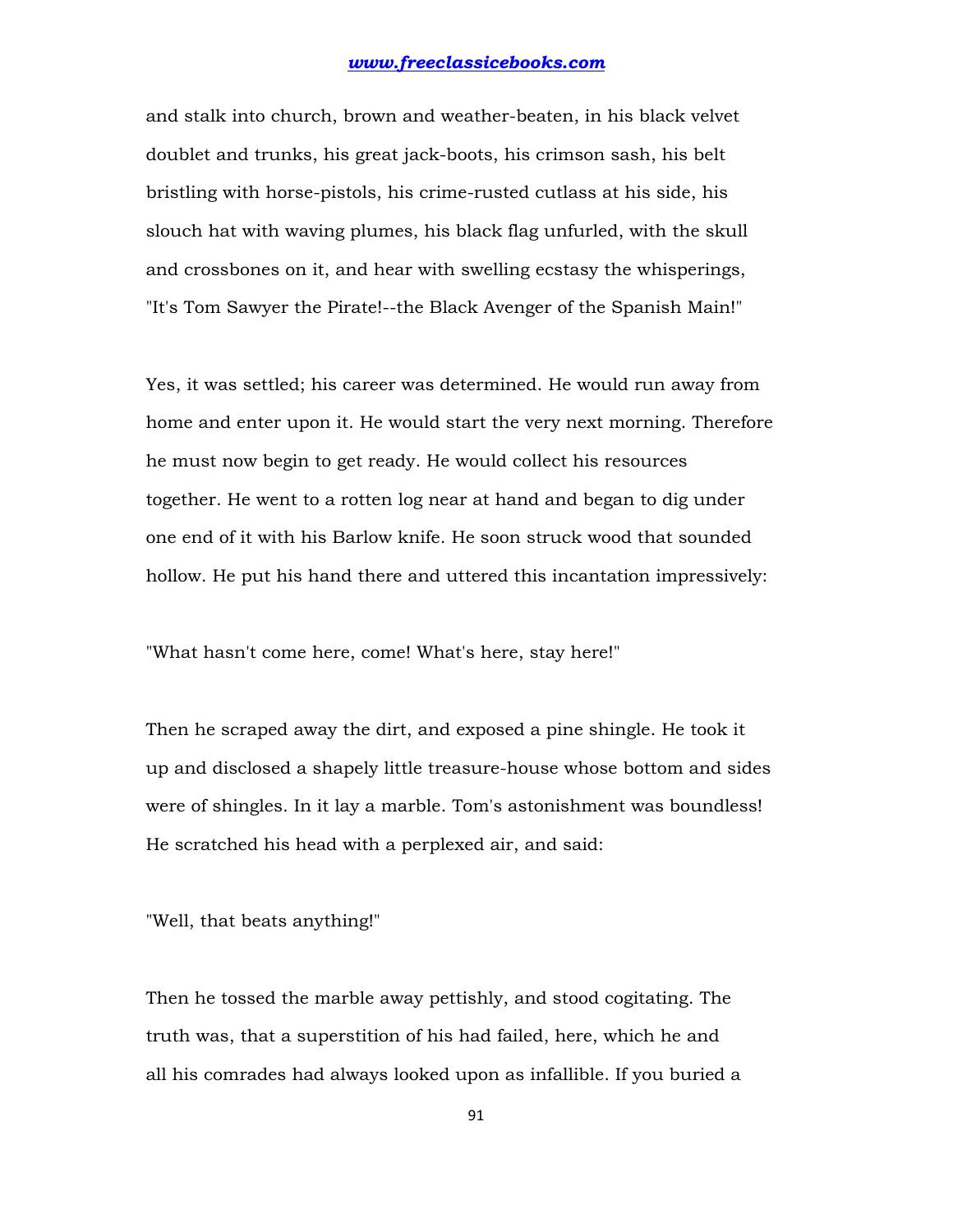marble with certain necessary incantations, and left it alone a fortnight, and then opened the place with the incantation he had just used, you would find that all the marbles you had ever lost had gathered themselves together there, meantime, no matter how widely they had been separated. But now, this thing had actually and unquestionably failed. Tom's whole structure of faith was shaken to its foundations. He had many a time heard of this thing succeeding but never of its failing before. It did not occur to him that he had tried it several times before, himself, but could never find the hiding-places afterward. He puzzled over the matter some time, and finally decided that some witch had interfered and broken the charm. He thought he would satisfy himself on that point; so he searched around till he found a small sandy spot with a little funnel-shaped depression in it. He laid himself down and put his mouth close to this depression and called--

"Doodle-bug, doodle-bug, tell me what I want to know! Doodle-bug, doodle-bug, tell me what I want to know!"

The sand began to work, and presently a small black bug appeared for a second and then darted under again in a fright.

"He dasn't tell! So it WAS a witch that done it. I just knowed it."

He well knew the futility of trying to contend against witches, so he gave up discouraged. But it occurred to him that he might as well have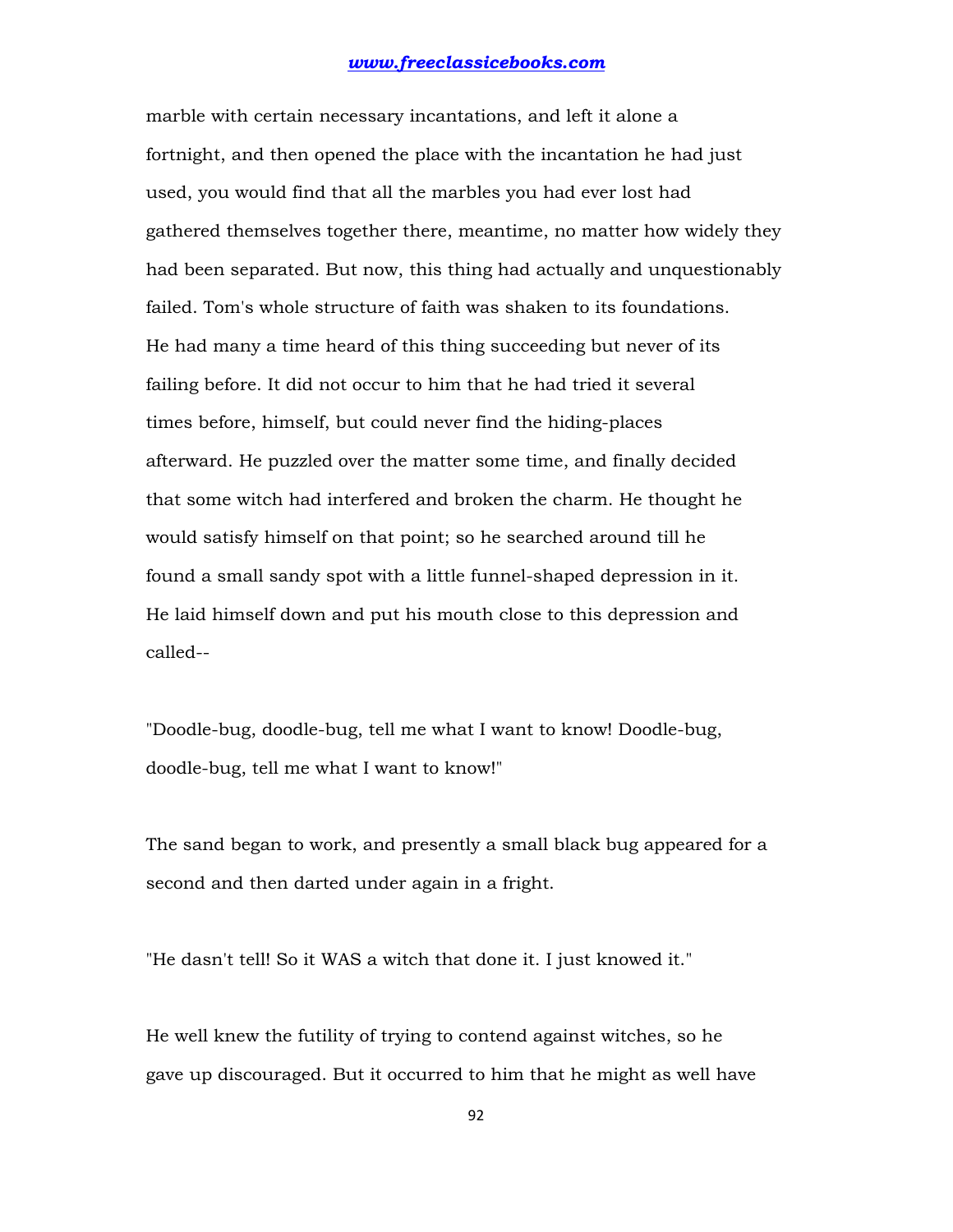the marble he had just thrown away, and therefore he went and made a patient search for it. But he could not find it. Now he went back to his treasure-house and carefully placed himself just as he had been standing when he tossed the marble away; then he took another marble from his pocket and tossed it in the same way, saying:

"Brother, go find your brother!"

He watched where it stopped, and went there and looked. But it must have fallen short or gone too far; so he tried twice more. The last repetition was successful. The two marbles lay within a foot of each other.

Just here the blast of a toy tin trumpet came faintly down the green aisles of the forest. Tom flung off his jacket and trousers, turned a suspender into a belt, raked away some brush behind the rotten log, disclosing a rude bow and arrow, a lath sword and a tin trumpet, and in a moment had seized these things and bounded away, barelegged, with fluttering shirt. He presently halted under a great elm, blew an answering blast, and then began to tiptoe and look warily out, this way and that. He said cautiously--to an imaginary company:

"Hold, my merry men! Keep hid till I blow."

Now appeared Joe Harper, as airily clad and elaborately armed as Tom. Tom called: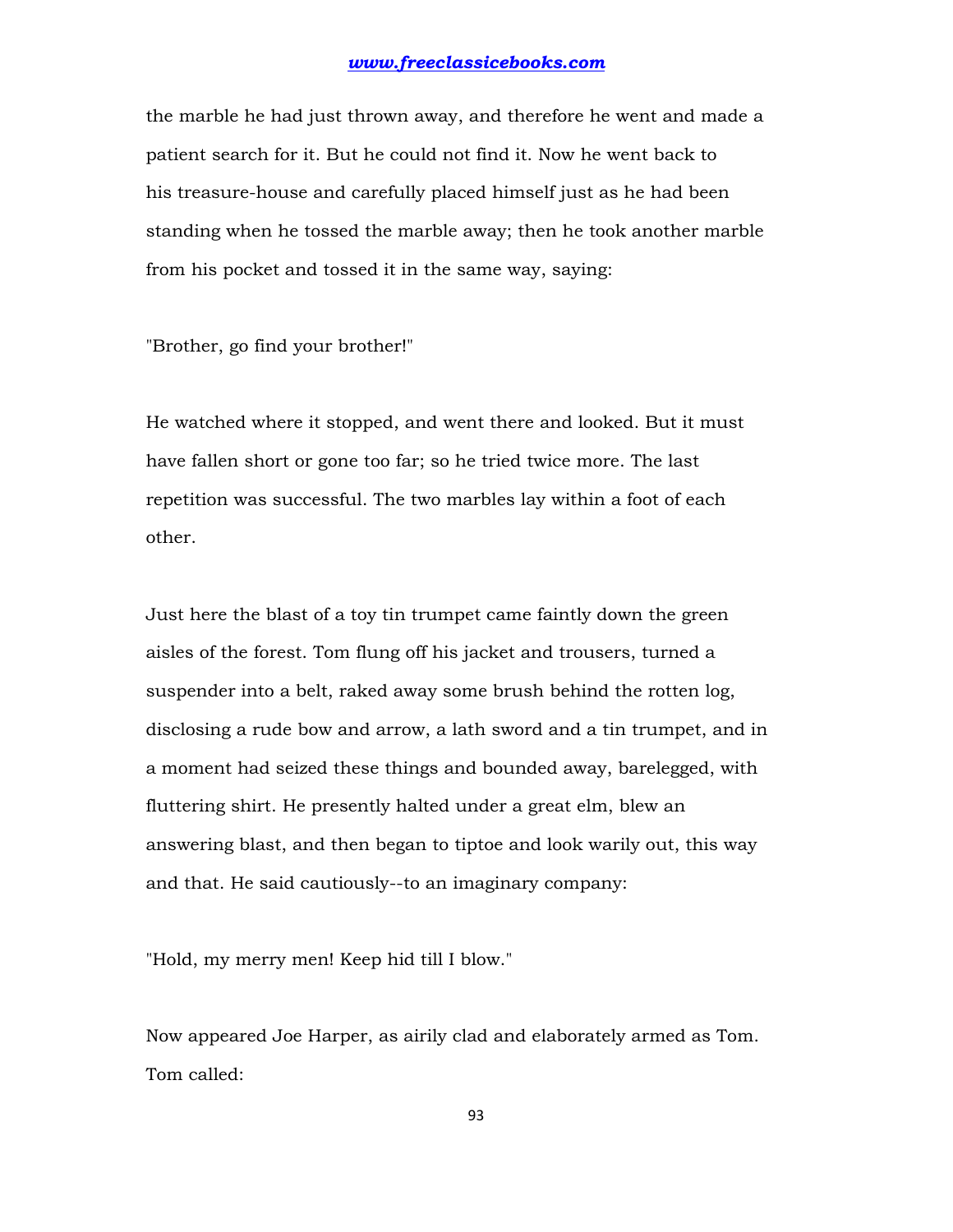"Hold! Who comes here into Sherwood Forest without my pass?"

"Guy of Guisborne wants no man's pass. Who art thou that--that--"

"Dares to hold such language," said Tom, prompting--for they talked "by the book," from memory.

"Who art thou that dares to hold such language?"

"I, indeed! I am Robin Hood, as thy caitiff carcase soon shall know."

"Then art thou indeed that famous outlaw? Right gladly will I dispute with thee the passes of the merry wood. Have at thee!"

They took their lath swords, dumped their other traps on the ground, struck a fencing attitude, foot to foot, and began a grave, careful combat, "two up and two down." Presently Tom said:

"Now, if you've got the hang, go it lively!"

So they "went it lively," panting and perspiring with the work. By and by Tom shouted:

"Fall! fall! Why don't you fall?"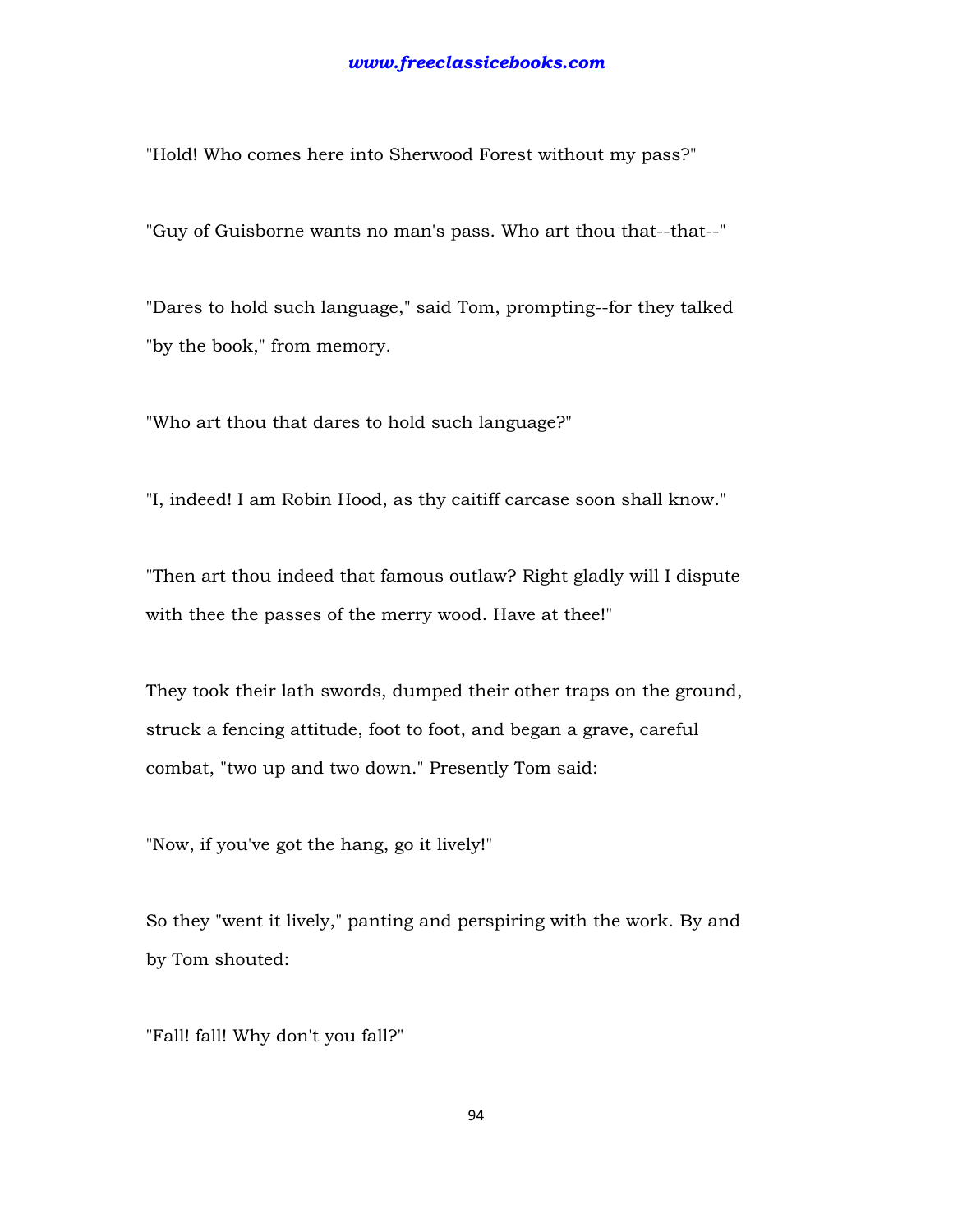"I sha'n't! Why don't you fall yourself? You're getting the worst of it."

"Why, that ain't anything. I can't fall; that ain't the way it is in the book. The book says, 'Then with one back-handed stroke he slew poor Guy of Guisborne.' You're to turn around and let me hit you in the back."

There was no getting around the authorities, so Joe turned, received the whack and fell.

"Now," said Joe, getting up, "you got to let me kill YOU. That's fair."

"Why, I can't do that, it ain't in the book."

"Well, it's blamed mean--that's all."

"Well, say, Joe, you can be Friar Tuck or Much the miller's son, and lam me with a quarter-staff; or I'll be the Sheriff of Nottingham and you be Robin Hood a little while and kill me."

This was satisfactory, and so these adventures were carried out. Then Tom became Robin Hood again, and was allowed by the treacherous nun to bleed his strength away through his neglected wound. And at last Joe, representing a whole tribe of weeping outlaws, dragged him sadly forth, gave his bow into his feeble hands, and Tom said, "Where this arrow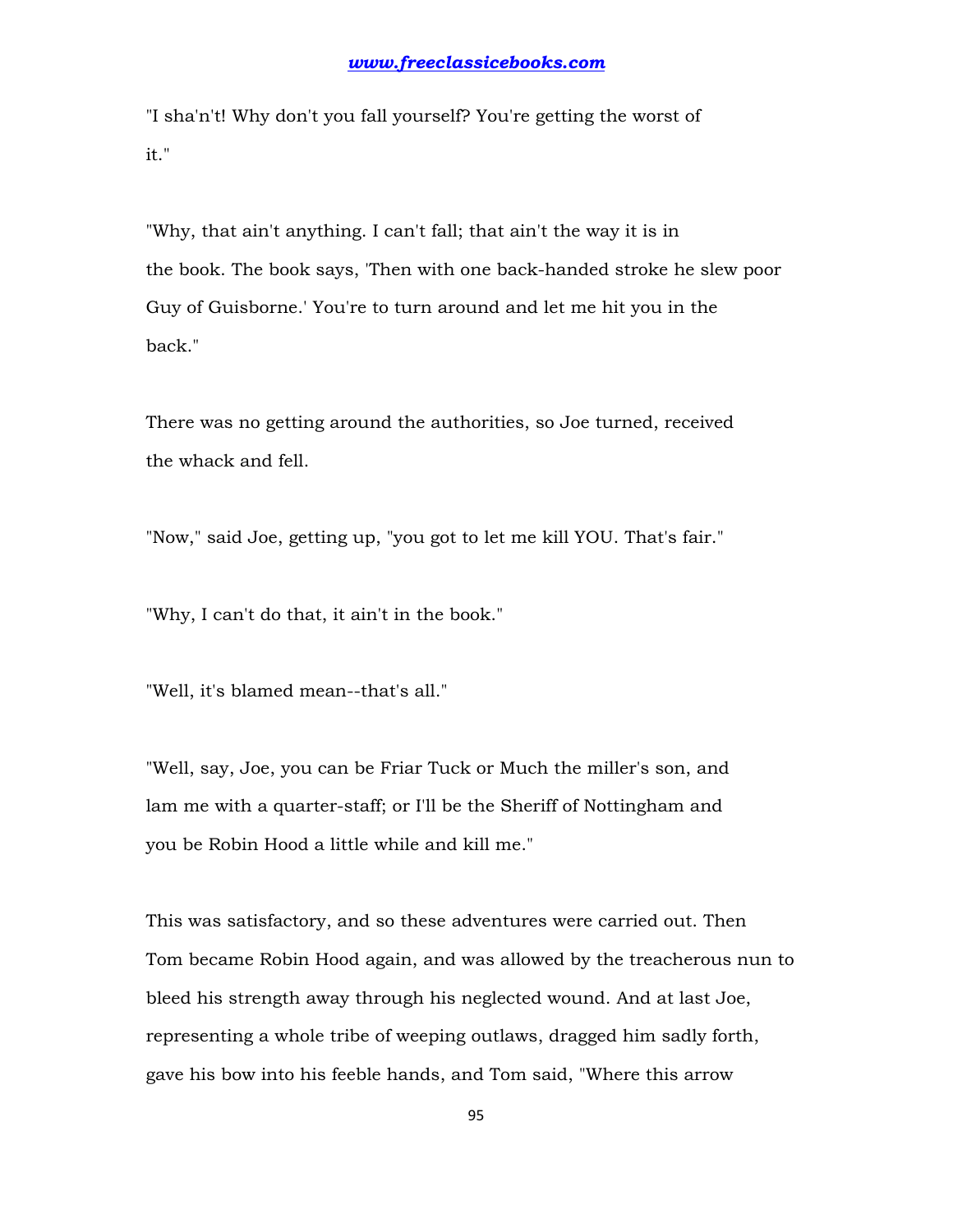falls, there bury poor Robin Hood under the greenwood tree." Then he shot the arrow and fell back and would have died, but he lit on a nettle and sprang up too gaily for a corpse.

The boys dressed themselves, hid their accoutrements, and went off grieving that there were no outlaws any more, and wondering what modern civilization could claim to have done to compensate for their loss. They said they would rather be outlaws a year in Sherwood Forest than President of the United States forever.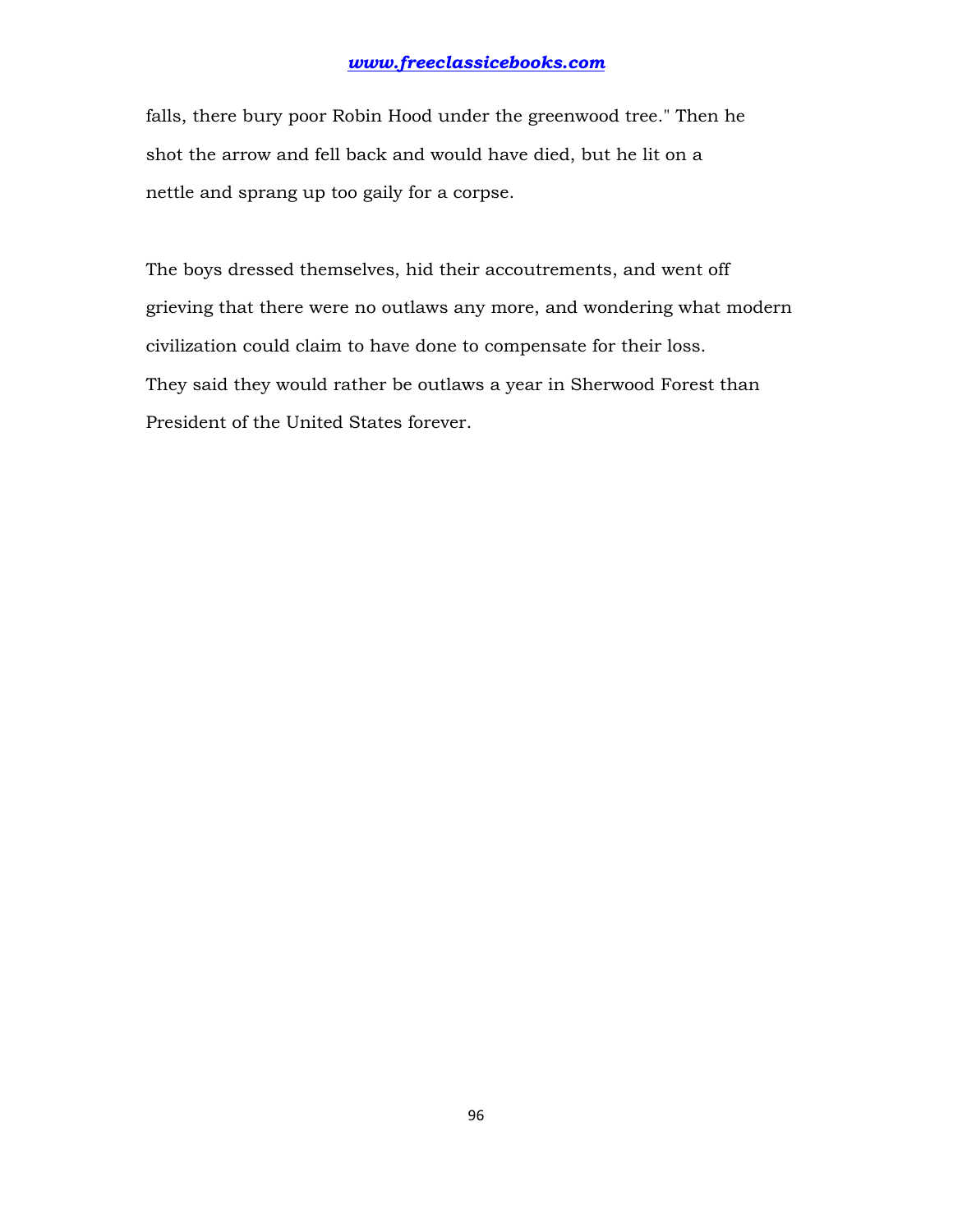#### **CHAPTER IX**

AT half-past nine, that night, Tom and Sid were sent to bed, as usual. They said their prayers, and Sid was soon asleep. Tom lay awake and waited, in restless impatience. When it seemed to him that it must be nearly daylight, he heard the clock strike ten! This was despair. He would have tossed and fidgeted, as his nerves demanded, but he was afraid he might wake Sid. So he lay still, and stared up into the dark. Everything was dismally still. By and by, out of the stillness, little, scarcely perceptible noises began to emphasize themselves. The ticking of the clock began to bring itself into notice. Old beams began to crack mysteriously. The stairs creaked faintly. Evidently spirits were abroad. A measured, muffled snore issued from Aunt Polly's chamber. And now the tiresome chirping of a cricket that no human ingenuity could locate, began. Next the ghastly ticking of a deathwatch in the wall at the bed's head made Tom shudder--it meant that somebody's days were numbered. Then the howl of a far-off dog rose on the night air, and was answered by a fainter howl from a remoter distance. Tom was in an agony. At last he was satisfied that time had ceased and eternity begun; he began to doze, in spite of himself; the clock chimed eleven, but he did not hear it. And then there came, mingling with his half-formed dreams, a most melancholy caterwauling. The raising of a neighboring window disturbed him. A cry of "Scat! you devil!" and the crash of an empty bottle against the back of his aunt's woodshed brought him wide awake, and a single minute later he was dressed and out of the window and creeping along the roof of the "ell" on all

97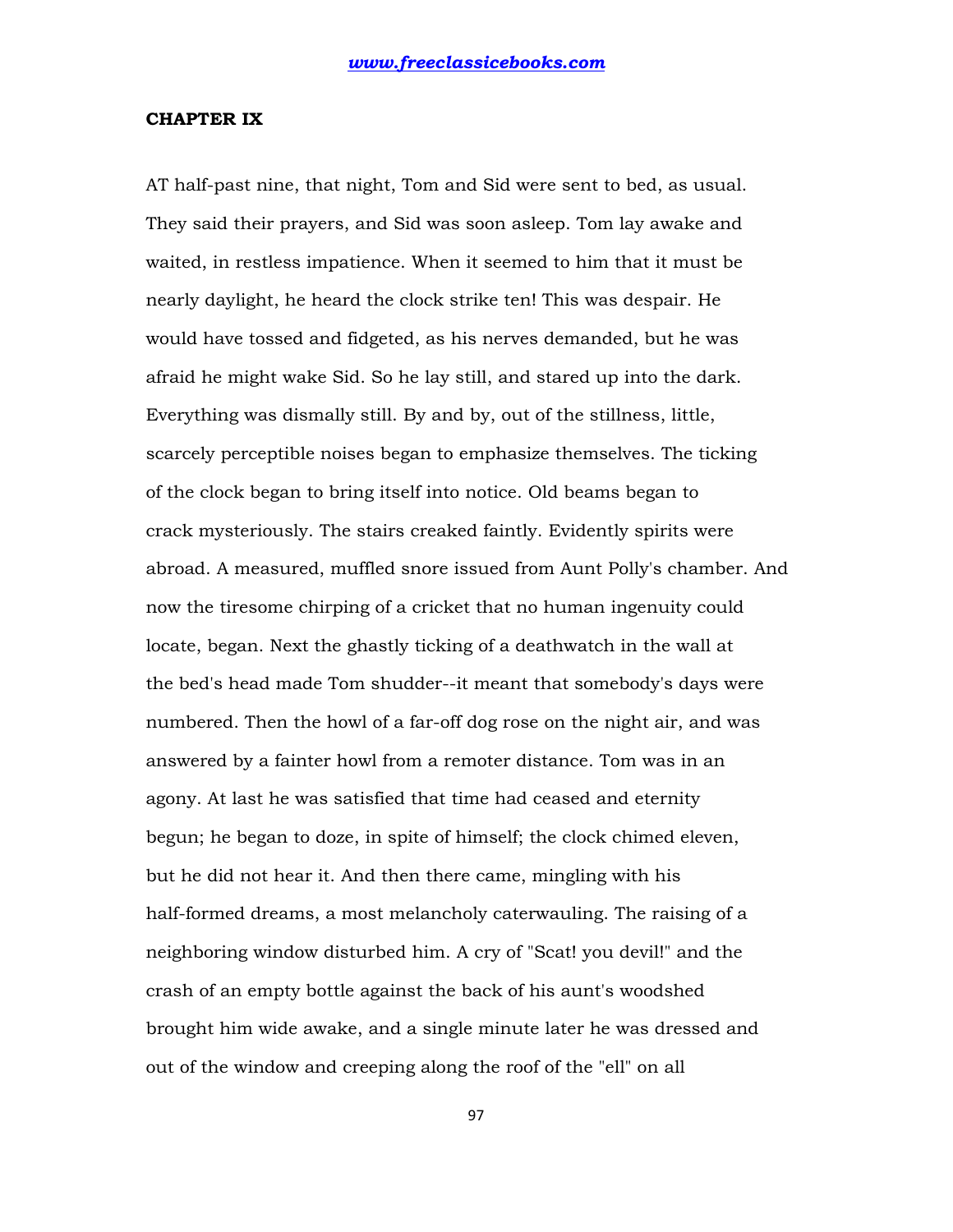fours. He "meow'd" with caution once or twice, as he went; then jumped to the roof of the woodshed and thence to the ground. Huckleberry Finn was there, with his dead cat. The boys moved off and disappeared in the gloom. At the end of half an hour they were wading through the tall grass of the graveyard.

It was a graveyard of the old-fashioned Western kind. It was on a hill, about a mile and a half from the village. It had a crazy board fence around it, which leaned inward in places, and outward the rest of the time, but stood upright nowhere. Grass and weeds grew rank over the whole cemetery. All the old graves were sunken in, there was not a tombstone on the place; round-topped, worm-eaten boards staggered over the graves, leaning for support and finding none. "Sacred to the memory of" So-and-So had been painted on them once, but it could no longer have been read, on the most of them, now, even if there had been light.

A faint wind moaned through the trees, and Tom feared it might be the spirits of the dead, complaining at being disturbed. The boys talked little, and only under their breath, for the time and the place and the pervading solemnity and silence oppressed their spirits. They found the sharp new heap they were seeking, and ensconced themselves within the protection of three great elms that grew in a bunch within a few feet of the grave.

Then they waited in silence for what seemed a long time. The hooting of a distant owl was all the sound that troubled the dead stillness.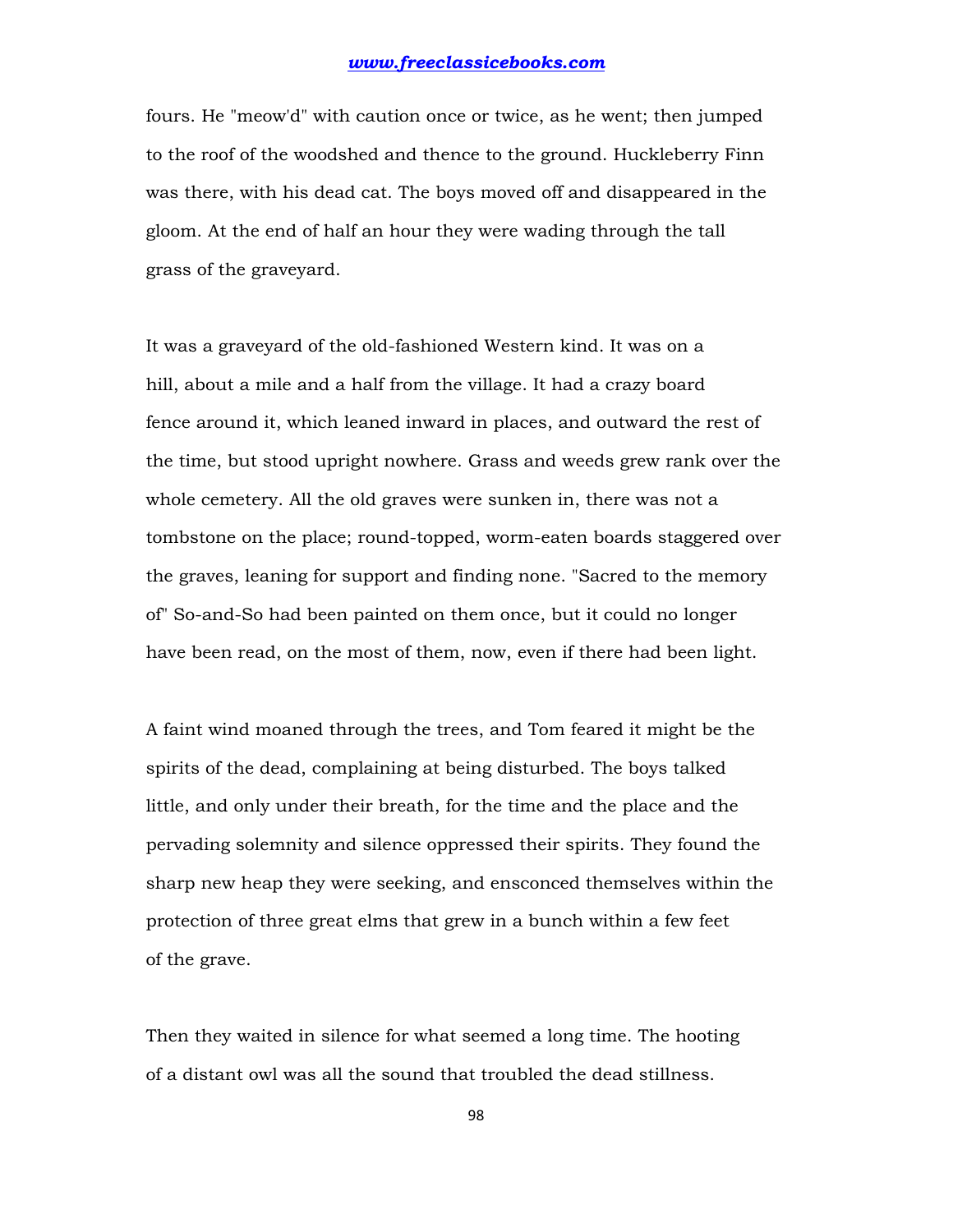Tom's reflections grew oppressive. He must force some talk. So he said in a whisper:

"Hucky, do you believe the dead people like it for us to be here?"

Huckleberry whispered:

"I wisht I knowed. It's awful solemn like, AIN'T it?"

"I bet it is."

There was a considerable pause, while the boys canvassed this matter inwardly. Then Tom whispered:

"Say, Hucky--do you reckon Hoss Williams hears us talking?"

"O' course he does. Least his sperrit does."

Tom, after a pause:

"I wish I'd said Mister Williams. But I never meant any harm. Everybody calls him Hoss."

"A body can't be too partic'lar how they talk 'bout these-yer dead people, Tom."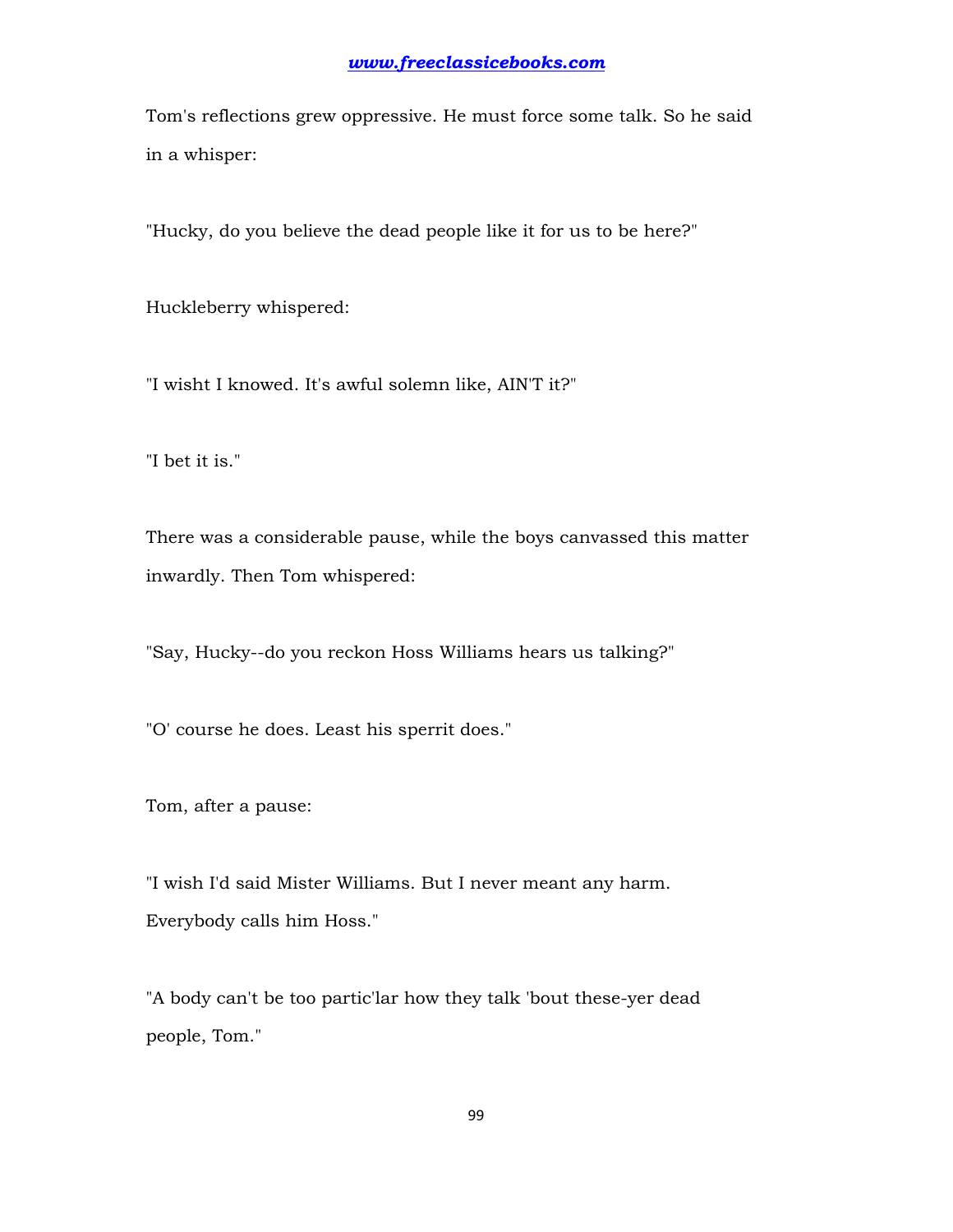This was a damper, and conversation died again.

Presently Tom seized his comrade's arm and said:

"Sh!"

"What is it, Tom?" And the two clung together with beating hearts.

"Sh! There 'tis again! Didn't you hear it?"

"I--"

"There! Now you hear it."

"Lord, Tom, they're coming! They're coming, sure. What'll we do?"

"I dono. Think they'll see us?"

"Oh, Tom, they can see in the dark, same as cats. I wisht I hadn't come."

"Oh, don't be afeard. I don't believe they'll bother us. We ain't doing any harm. If we keep perfectly still, maybe they won't notice us at all."

"I'll try to, Tom, but, Lord, I'm all of a shiver."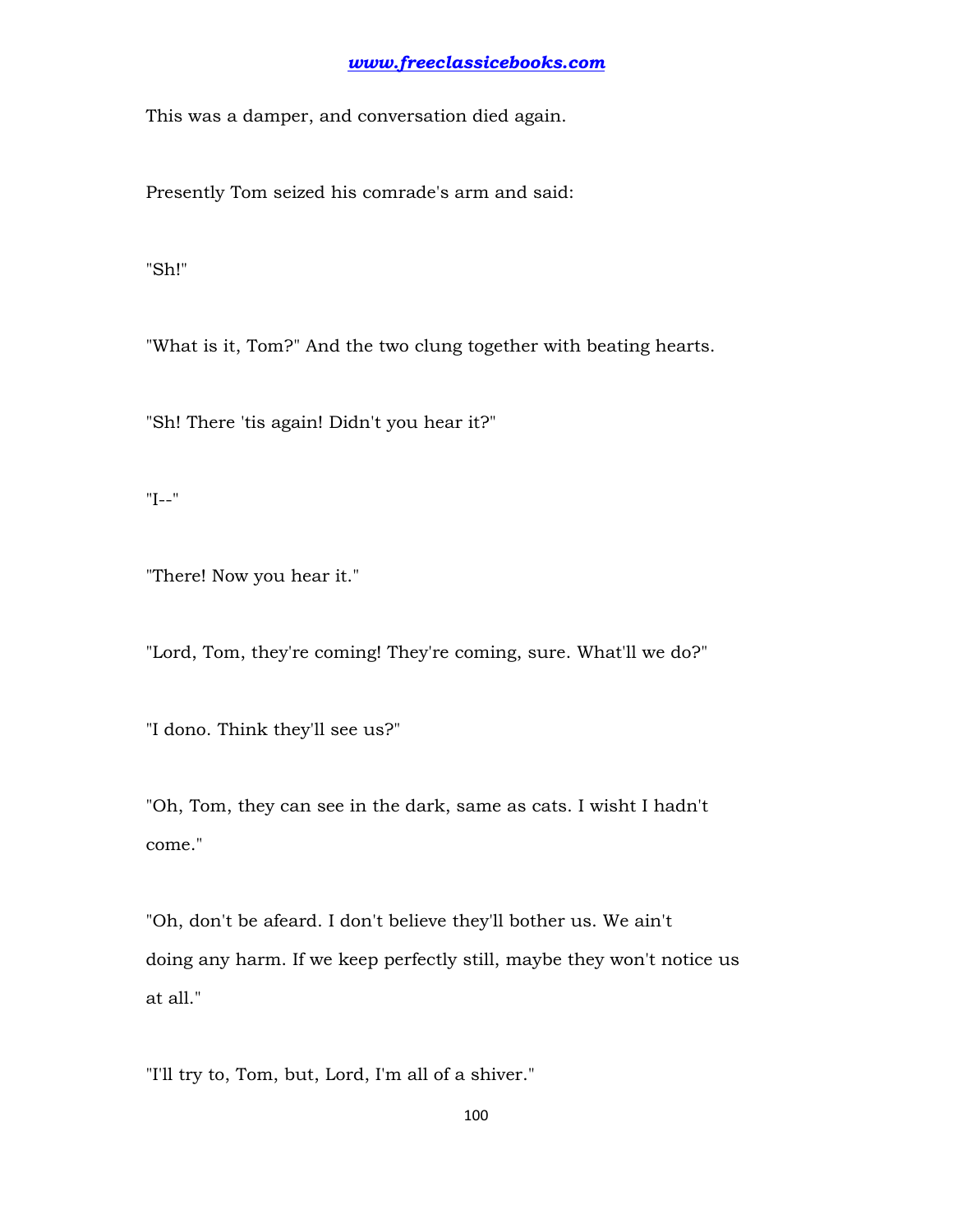"Listen!"

The boys bent their heads together and scarcely breathed. A muffled sound of voices floated up from the far end of the graveyard.

"Look! See there!" whispered Tom. "What is it?"

"It's devil-fire. Oh, Tom, this is awful."

Some vague figures approached through the gloom, swinging an old-fashioned tin lantern that freckled the ground with innumerable little spangles of light. Presently Huckleberry whispered with a shudder:

"It's the devils sure enough. Three of 'em! Lordy, Tom, we're goners! Can you pray?"

"I'll try, but don't you be afeard. They ain't going to hurt us. 'Now I lay me down to sleep, I--'"

"Sh!"

"What is it, Huck?"

"They're HUMANS! One of 'em is, anyway. One of 'em's old Muff Potter's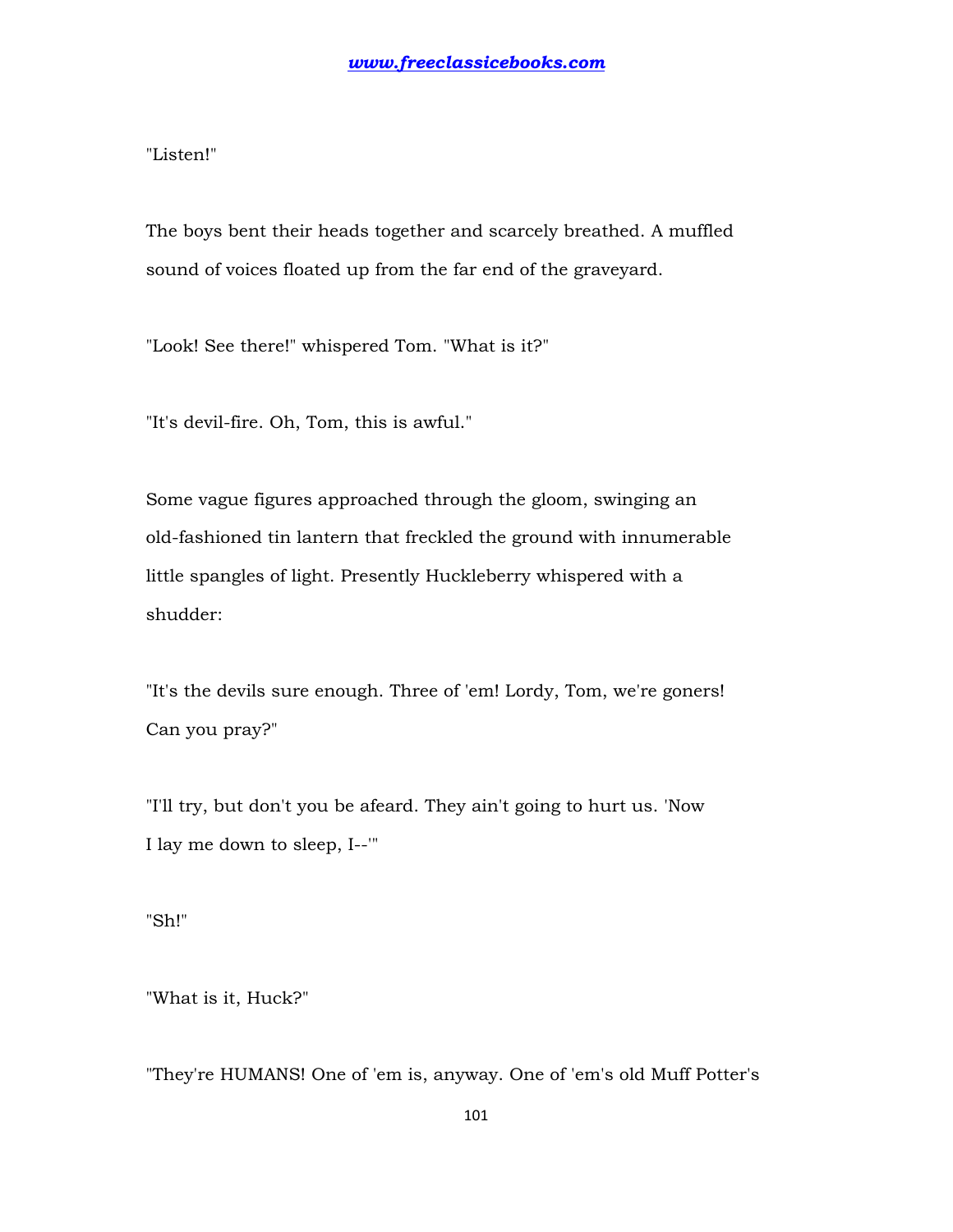voice."

"No--'tain't so, is it?"

"I bet I know it. Don't you stir nor budge. He ain't sharp enough to notice us. Drunk, the same as usual, likely--blamed old rip!"

"All right, I'll keep still. Now they're stuck. Can't find it. Here they come again. Now they're hot. Cold again. Hot again. Red hot! They're p'inted right, this time. Say, Huck, I know another o' them voices; it's Injun Joe."

"That's so--that murderin' half-breed! I'd druther they was devils a dern sight. What kin they be up to?"

The whisper died wholly out, now, for the three men had reached the grave and stood within a few feet of the boys' hiding-place.

"Here it is," said the third voice; and the owner of it held the lantern up and revealed the face of young Doctor Robinson.

Potter and Injun Joe were carrying a handbarrow with a rope and a couple of shovels on it. They cast down their load and began to open the grave. The doctor put the lantern at the head of the grave and came and sat down with his back against one of the elm trees. He was so close the boys could have touched him.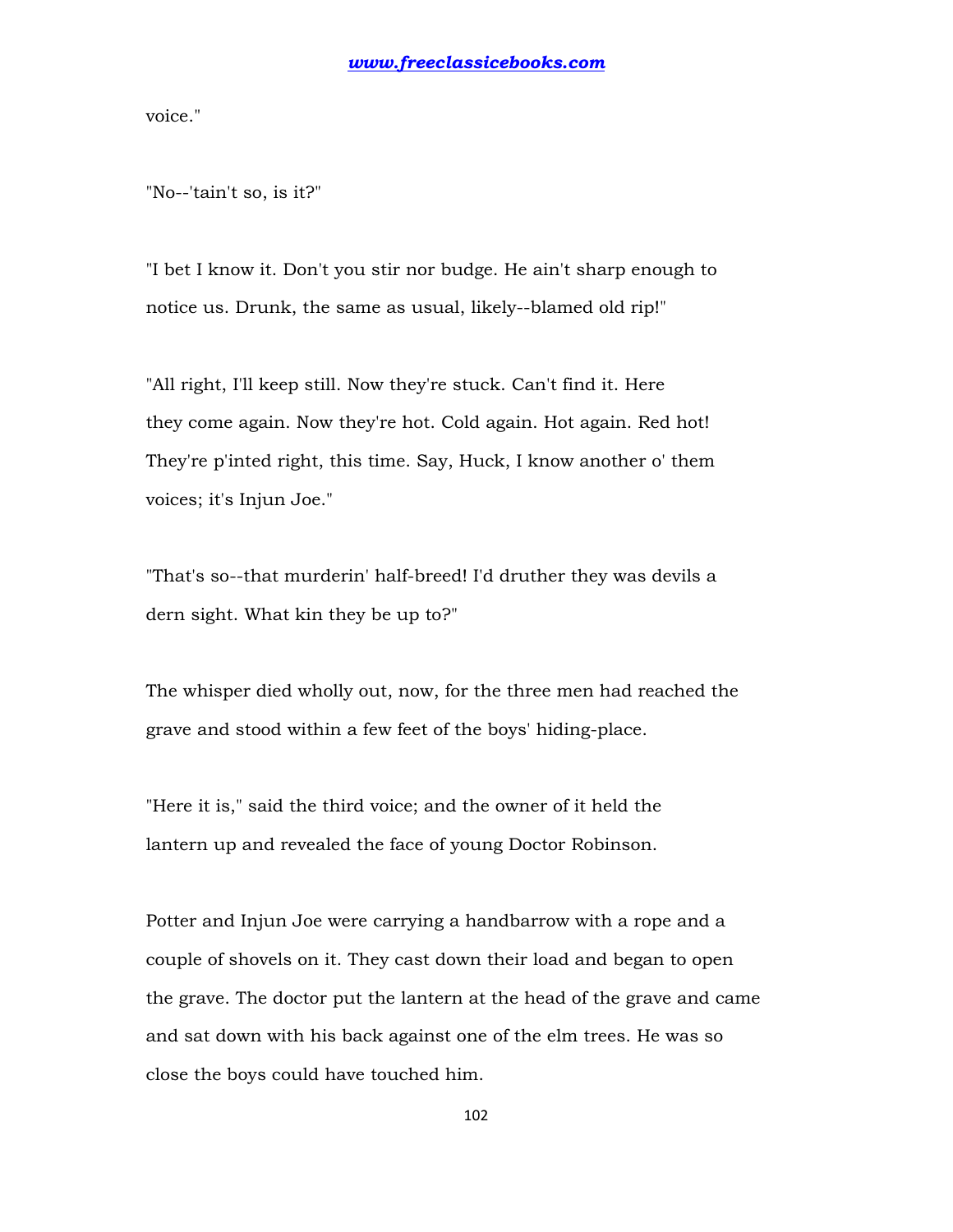"Hurry, men!" he said, in a low voice; "the moon might come out at any moment."

They growled a response and went on digging. For some time there was no noise but the grating sound of the spades discharging their freight of mould and gravel. It was very monotonous. Finally a spade struck upon the coffin with a dull woody accent, and within another minute or two the men had hoisted it out on the ground. They pried off the lid with their shovels, got out the body and dumped it rudely on the ground. The moon drifted from behind the clouds and exposed the pallid face. The barrow was got ready and the corpse placed on it, covered with a blanket, and bound to its place with the rope. Potter took out a large spring-knife and cut off the dangling end of the rope and then said:

"Now the cussed thing's ready, Sawbones, and you'll just out with another five, or here she stays."

"That's the talk!" said Injun Joe.

"Look here, what does this mean?" said the doctor. "You required your pay in advance, and I've paid you."

"Yes, and you done more than that," said Injun Joe, approaching the doctor, who was now standing. "Five years ago you drove me away from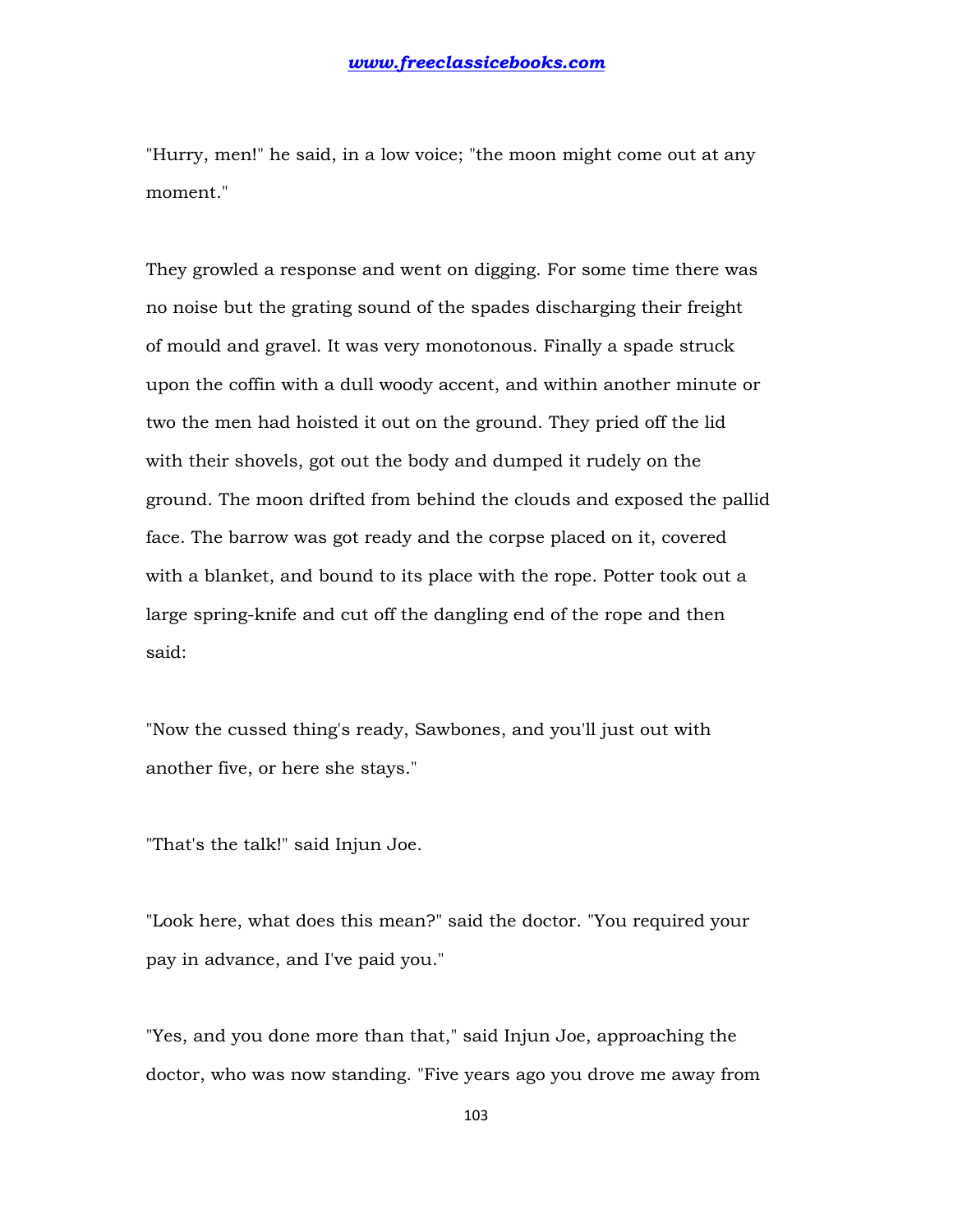your father's kitchen one night, when I come to ask for something to eat, and you said I warn't there for any good; and when I swore I'd get even with you if it took a hundred years, your father had me jailed for a vagrant. Did you think I'd forget? The Injun blood ain't in me for nothing. And now I've GOT you, and you got to SETTLE, you know!"

He was threatening the doctor, with his fist in his face, by this time. The doctor struck out suddenly and stretched the ruffian on the ground. Potter dropped his knife, and exclaimed:

"Here, now, don't you hit my pard!" and the next moment he had grappled with the doctor and the two were struggling with might and main, trampling the grass and tearing the ground with their heels. Injun Joe sprang to his feet, his eyes flaming with passion, snatched up Potter's knife, and went creeping, catlike and stooping, round and round about the combatants, seeking an opportunity. All at once the doctor flung himself free, seized the heavy headboard of Williams' grave and felled Potter to the earth with it--and in the same instant the half-breed saw his chance and drove the knife to the hilt in the young man's breast. He reeled and fell partly upon Potter, flooding him with his blood, and in the same moment the clouds blotted out the dreadful spectacle and the two frightened boys went speeding away in the dark.

Presently, when the moon emerged again, Injun Joe was standing over the two forms, contemplating them. The doctor murmured inarticulately,

104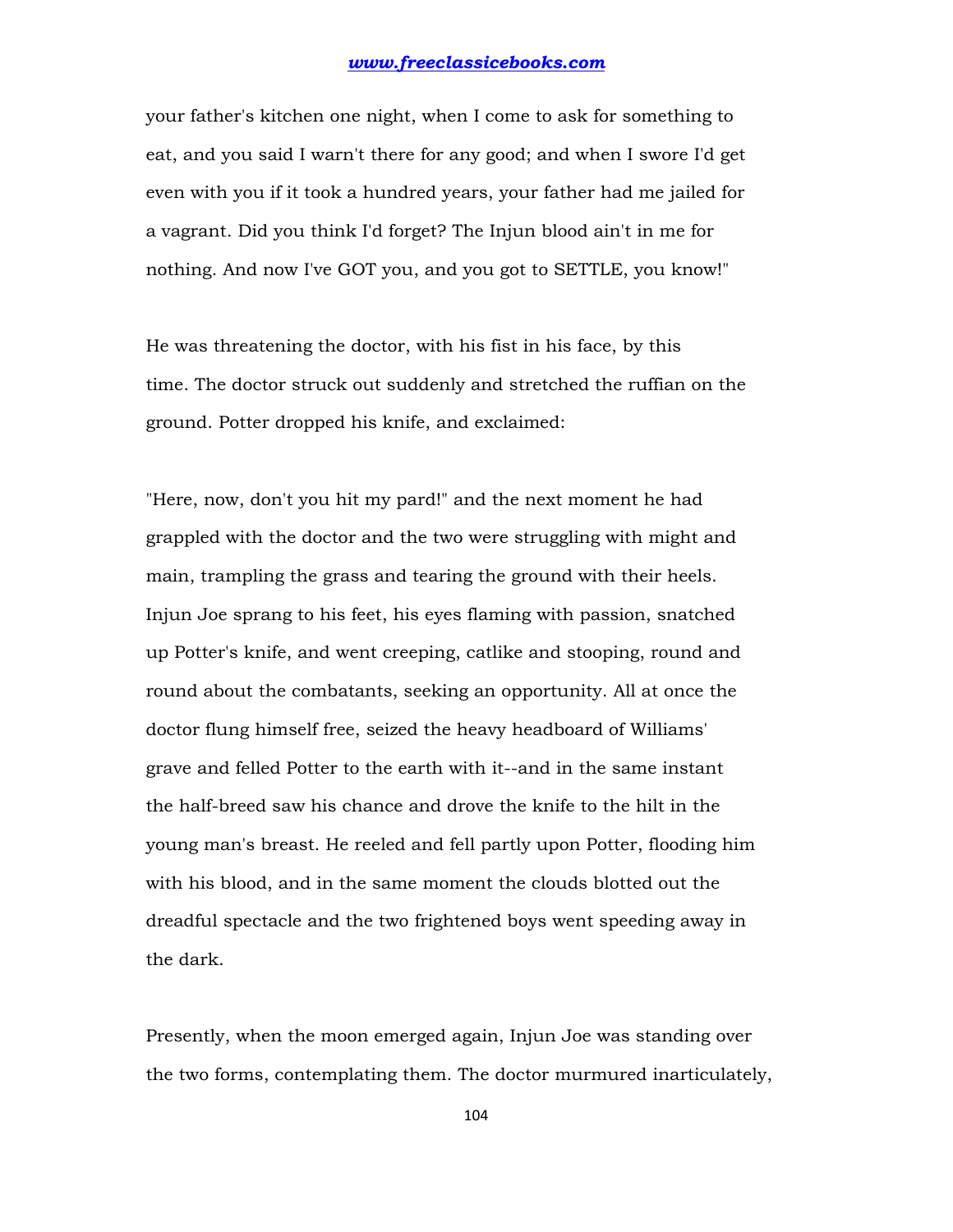gave a long gasp or two and was still. The half-breed muttered:

"THAT score is settled--damn you."

Then he robbed the body. After which he put the fatal knife in Potter's open right hand, and sat down on the dismantled coffin. Three --four--five minutes passed, and then Potter began to stir and moan. His hand closed upon the knife; he raised it, glanced at it, and let it fall, with a shudder. Then he sat up, pushing the body from him, and gazed at it, and then around him, confusedly. His eyes met Joe's.

"Lord, how is this, Joe?" he said.

"It's a dirty business," said Joe, without moving.

"What did you do it for?"

"I! I never done it!"

"Look here! That kind of talk won't wash."

Potter trembled and grew white.

"I thought I'd got sober. I'd no business to drink to-night. But it's in my head yet--worse'n when we started here. I'm all in a muddle; can't recollect anything of it, hardly. Tell me, Joe--HONEST, now, old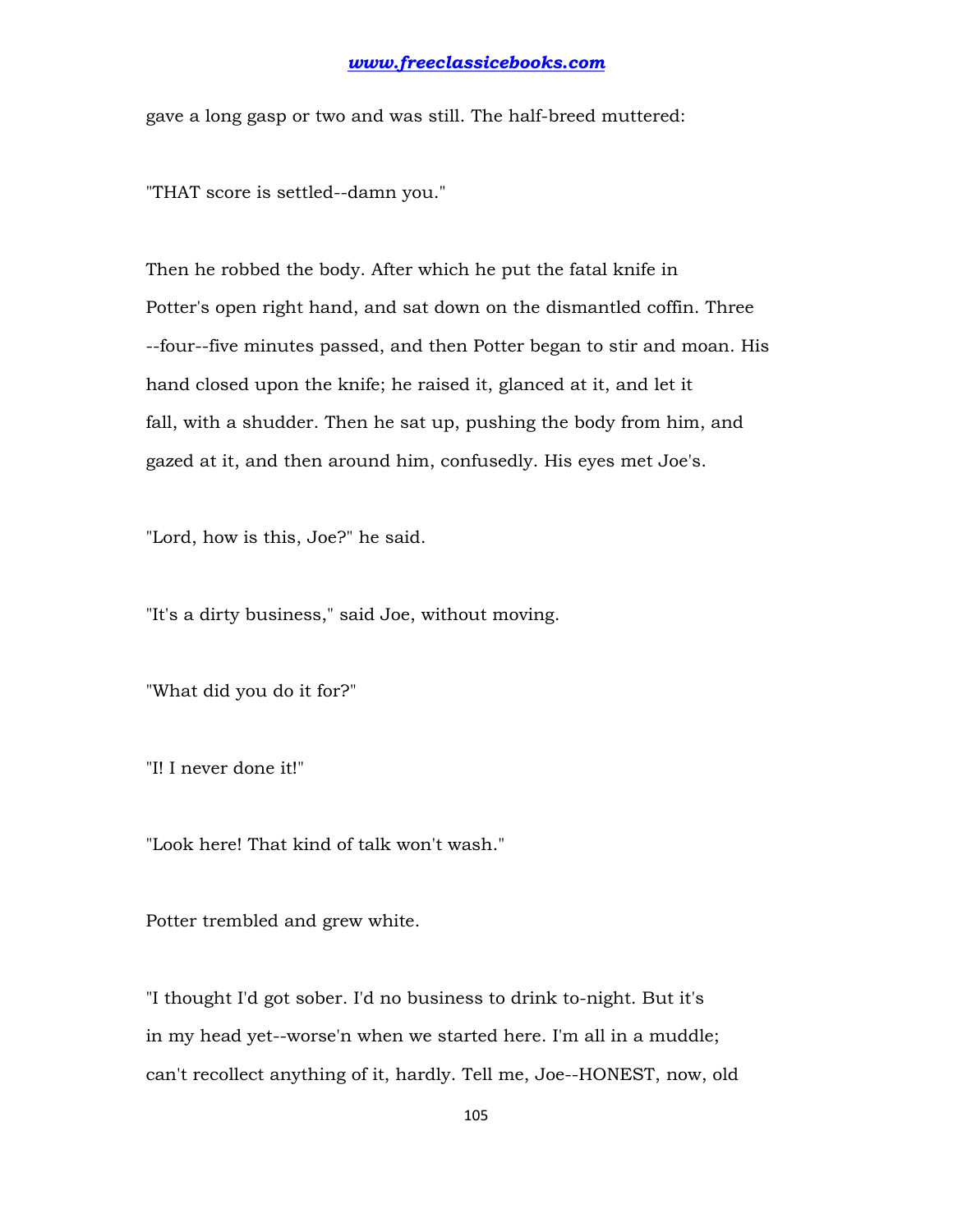feller--did I do it? Joe, I never meant to--'pon my soul and honor, I never meant to, Joe. Tell me how it was, Joe. Oh, it's awful--and him so young and promising."

"Why, you two was scuffling, and he fetched you one with the headboard and you fell flat; and then up you come, all reeling and staggering like, and snatched the knife and jammed it into him, just as he fetched you another awful clip--and here you've laid, as dead as a wedge til now."

"Oh, I didn't know what I was a-doing. I wish I may die this minute if I did. It was all on account of the whiskey and the excitement, I reckon. I never used a weepon in my life before, Joe. I've fought, but never with weepons. They'll all say that. Joe, don't tell! Say you won't tell, Joe--that's a good feller. I always liked you, Joe, and stood up for you, too. Don't you remember? You WON'T tell, WILL you, Joe?" And the poor creature dropped on his knees before the stolid murderer, and clasped his appealing hands.

"No, you've always been fair and square with me, Muff Potter, and I won't go back on you. There, now, that's as fair as a man can say."

"Oh, Joe, you're an angel. I'll bless you for this the longest day I live." And Potter began to cry.

"Come, now, that's enough of that. This ain't any time for blubbering.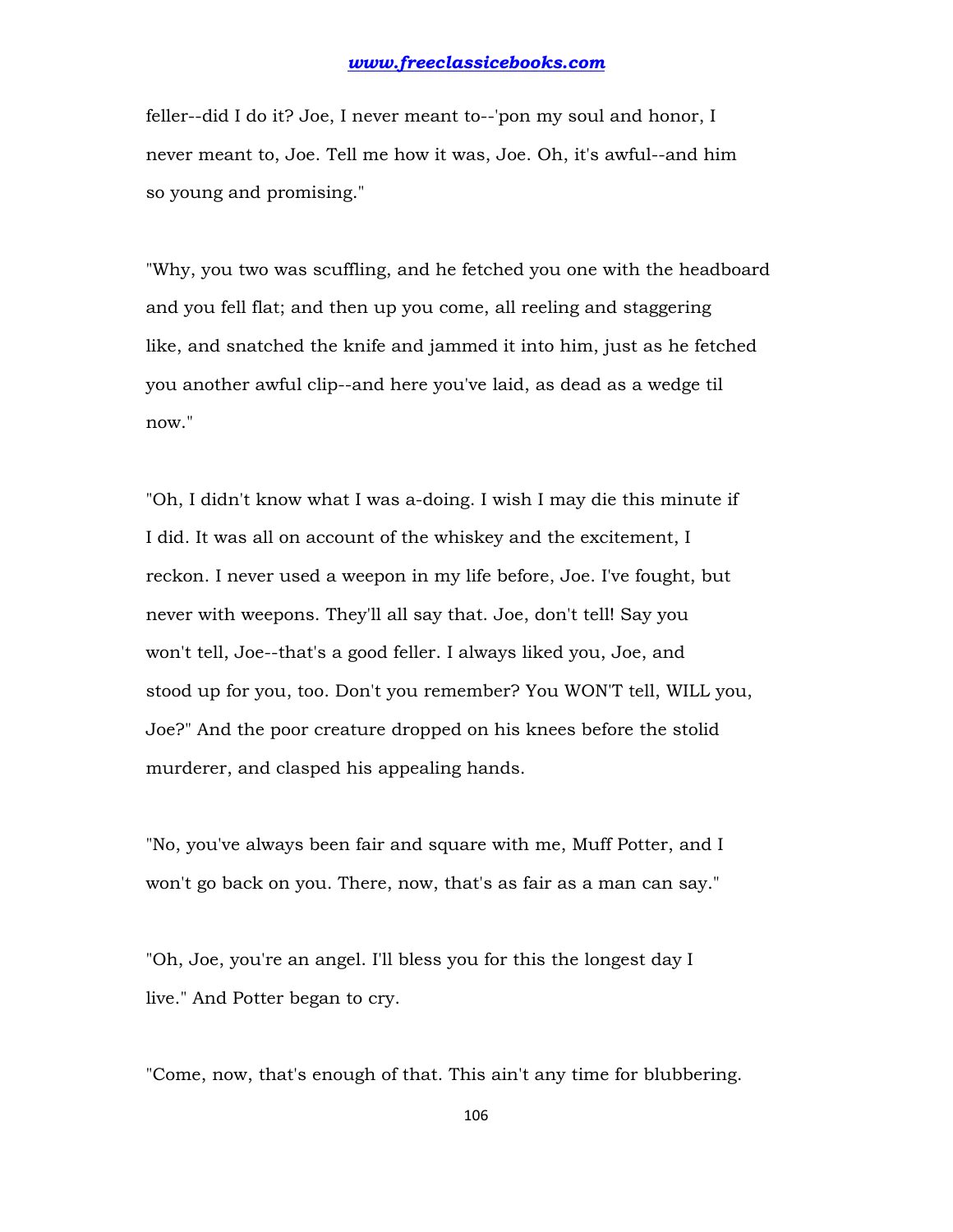You be off yonder way and I'll go this. Move, now, and don't leave any tracks behind you."

Potter started on a trot that quickly increased to a run. The half-breed stood looking after him. He muttered:

"If he's as much stunned with the lick and fuddled with the rum as he had the look of being, he won't think of the knife till he's gone so far he'll be afraid to come back after it to such a place by himself --chicken-heart!"

Two or three minutes later the murdered man, the blanketed corpse, the lidless coffin, and the open grave were under no inspection but the moon's. The stillness was complete again, too.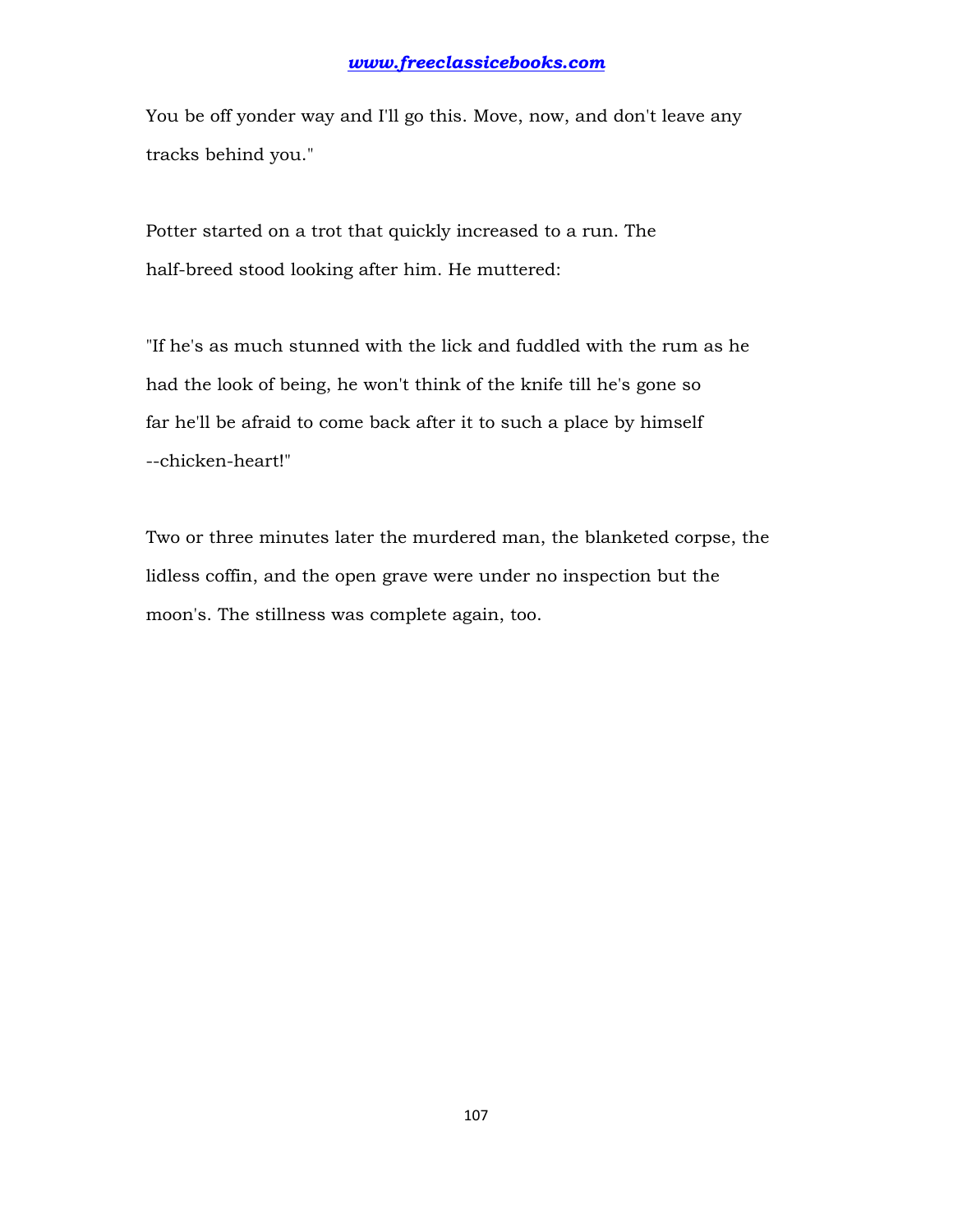#### **CHAPTER X**

THE two boys flew on and on, toward the village, speechless with horror. They glanced backward over their shoulders from time to time, apprehensively, as if they feared they might be followed. Every stump that started up in their path seemed a man and an enemy, and made them catch their breath; and as they sped by some outlying cottages that lay near the village, the barking of the aroused watch-dogs seemed to give wings to their feet.

"If we can only get to the old tannery before we break down!" whispered Tom, in short catches between breaths. "I can't stand it much longer."

Huckleberry's hard pantings were his only reply, and the boys fixed their eyes on the goal of their hopes and bent to their work to win it. They gained steadily on it, and at last, breast to breast, they burst through the open door and fell grateful and exhausted in the sheltering shadows beyond. By and by their pulses slowed down, and Tom whispered:

"Huckleberry, what do you reckon'll come of this?"

"If Doctor Robinson dies, I reckon hanging'll come of it."

"Do you though?"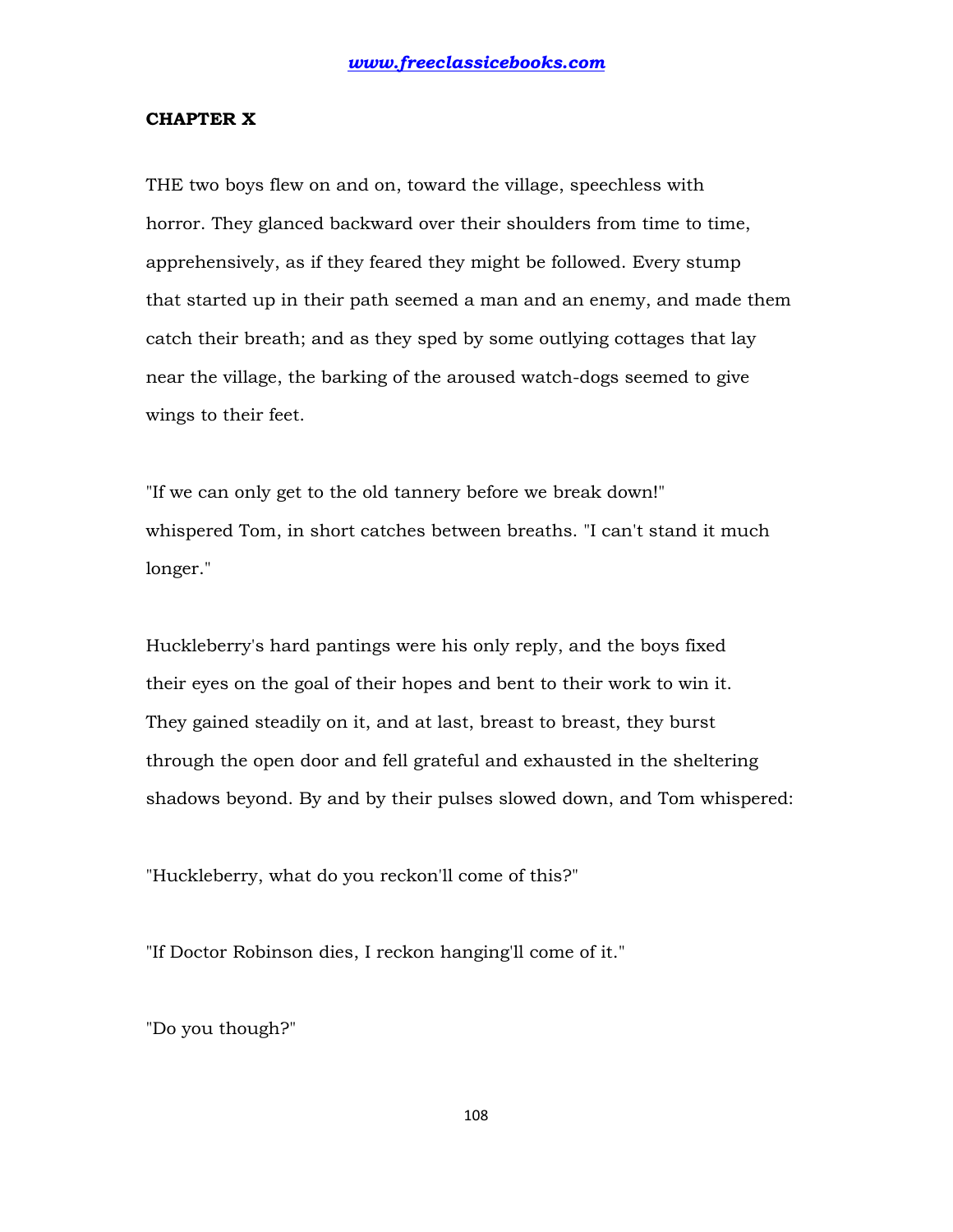"Why, I KNOW it, Tom."

Tom thought a while, then he said:

"Who'll tell? We?"

"What are you talking about? S'pose something happened and Injun Joe DIDN'T hang? Why, he'd kill us some time or other, just as dead sure as we're a laying here."

"That's just what I was thinking to myself, Huck."

"If anybody tells, let Muff Potter do it, if he's fool enough. He's generally drunk enough."

Tom said nothing--went on thinking. Presently he whispered:

"Huck, Muff Potter don't know it. How can he tell?"

"What's the reason he don't know it?"

"Because he'd just got that whack when Injun Joe done it. D'you reckon he could see anything? D'you reckon he knowed anything?"

"By hokey, that's so, Tom!"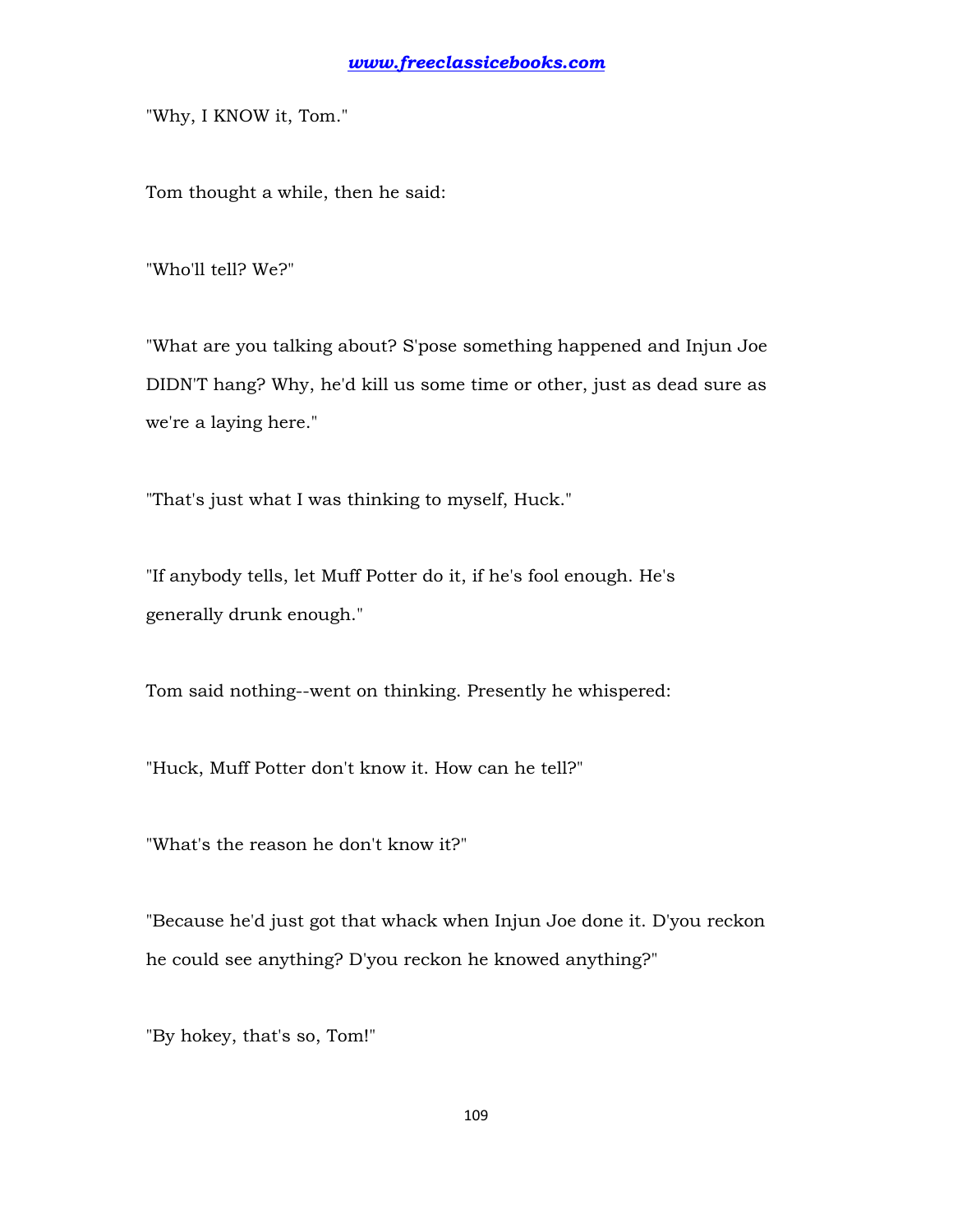"And besides, look-a-here--maybe that whack done for HIM!"

"No, 'taint likely, Tom. He had liquor in him; I could see that; and besides, he always has. Well, when pap's full, you might take and belt him over the head with a church and you couldn't phase him. He says so, his own self. So it's the same with Muff Potter, of course. But if a man was dead sober, I reckon maybe that whack might fetch him; I dono."

After another reflective silence, Tom said:

"Hucky, you sure you can keep mum?"

"Tom, we GOT to keep mum. You know that. That Injun devil wouldn't make any more of drownding us than a couple of cats, if we was to squeak 'bout this and they didn't hang him. Now, look-a-here, Tom, less take and swear to one another--that's what we got to do--swear to keep mum."

"I'm agreed. It's the best thing. Would you just hold hands and swear that we--"

"Oh no, that wouldn't do for this. That's good enough for little rubbishy common things--specially with gals, cuz THEY go back on you anyway, and blab if they get in a huff--but there orter be writing 'bout a big thing like this. And blood."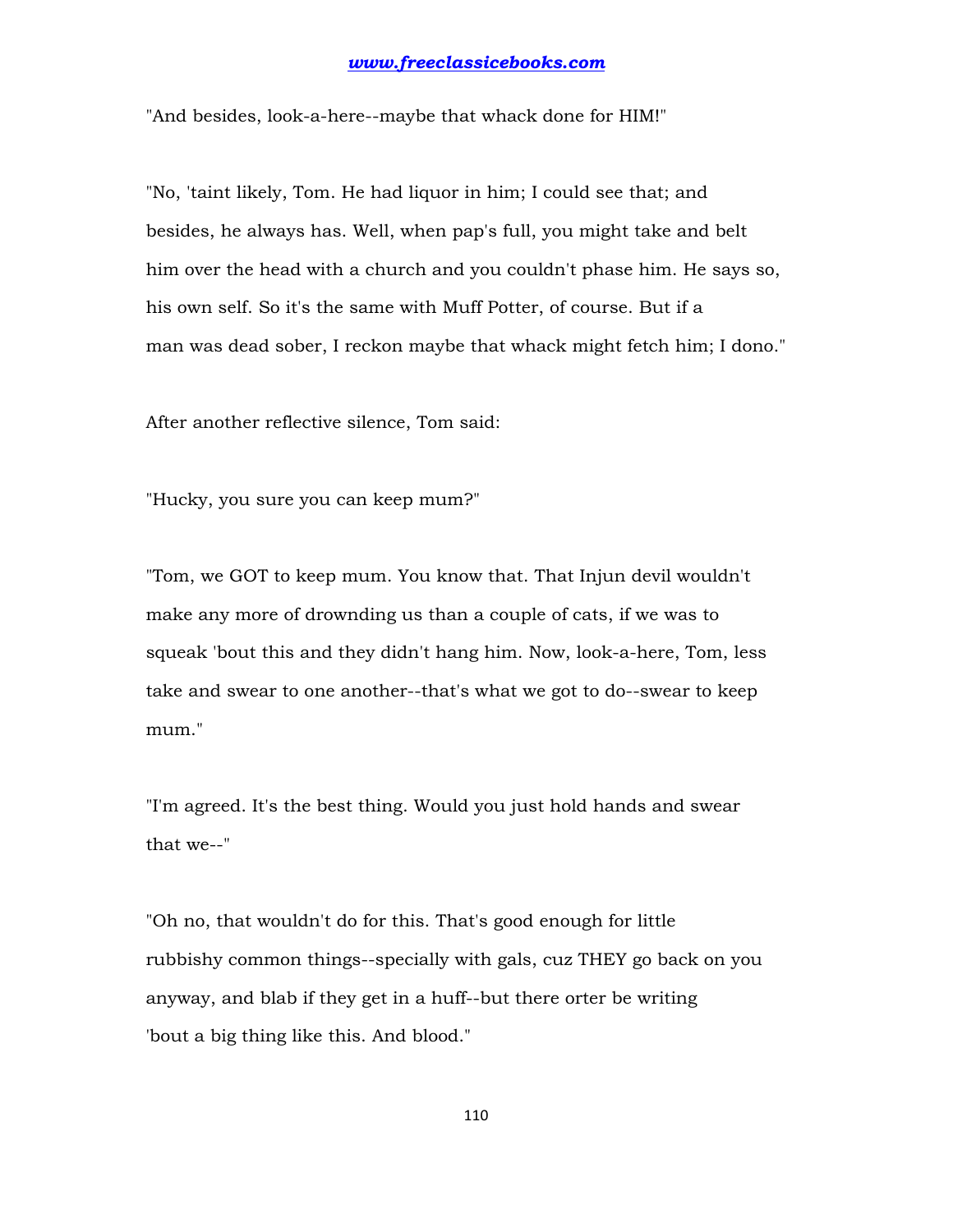Tom's whole being applauded this idea. It was deep, and dark, and awful; the hour, the circumstances, the surroundings, were in keeping with it. He picked up a clean pine shingle that lay in the moonlight, took a little fragment of "red keel" out of his pocket, got the moon on his work, and painfully scrawled these lines, emphasizing each slow down-stroke by clamping his tongue between his teeth, and letting up the pressure on the up-strokes. [See next page.]

 "Huck Finn and Tom Sawyer swears they will keep mum about This and They wish They may Drop down dead in Their Tracks if They ever Tell and Rot."

Huckleberry was filled with admiration of Tom's facility in writing, and the sublimity of his language. He at once took a pin from his lapel and was going to prick his flesh, but Tom said:

"Hold on! Don't do that. A pin's brass. It might have verdigrease on it."

"What's verdigrease?"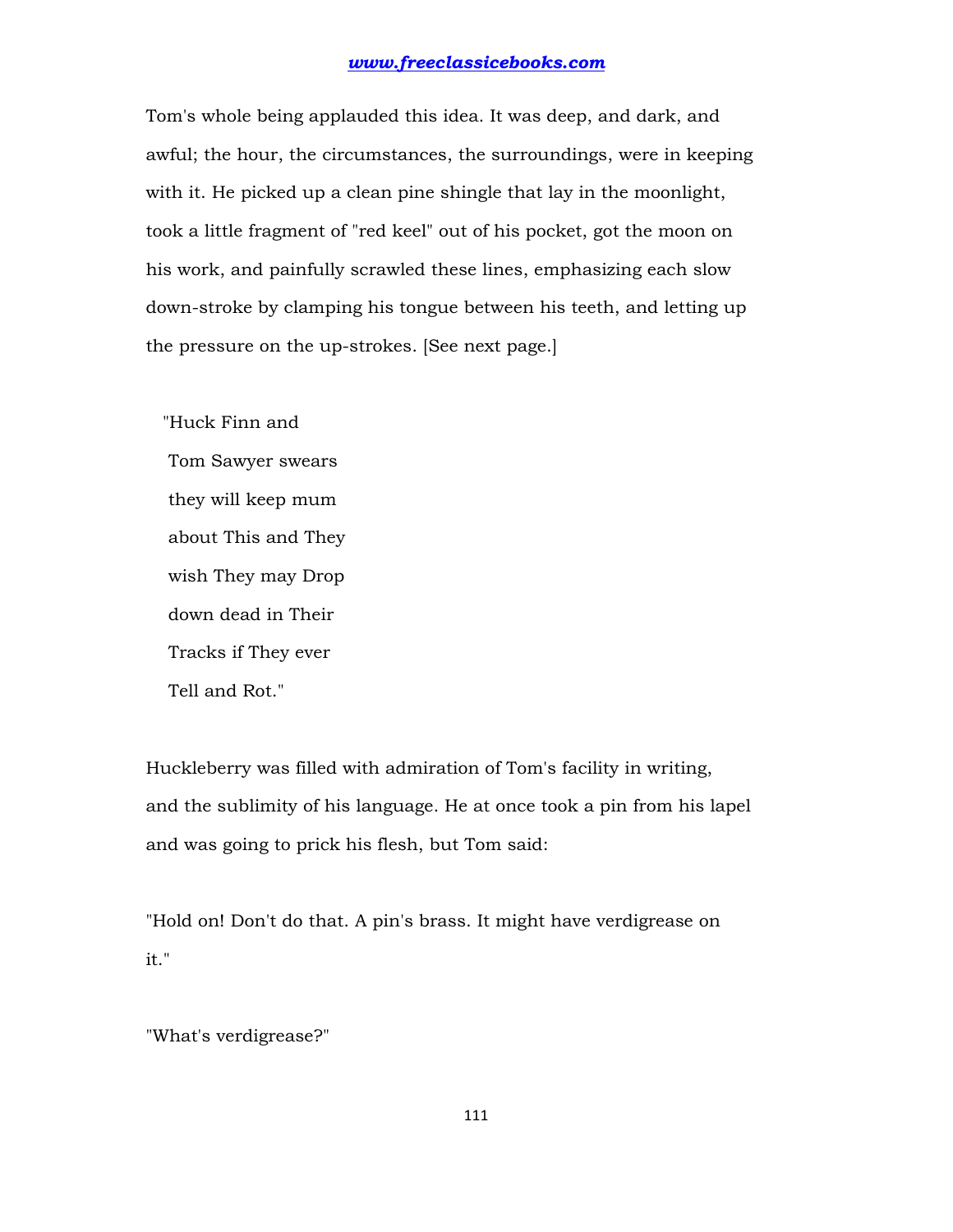"It's p'ison. That's what it is. You just swaller some of it once --you'll see."

So Tom unwound the thread from one of his needles, and each boy pricked the ball of his thumb and squeezed out a drop of blood. In time, after many squeezes, Tom managed to sign his initials, using the ball of his little finger for a pen. Then he showed Huckleberry how to make an H and an F, and the oath was complete. They buried the shingle close to the wall, with some dismal ceremonies and incantations, and the fetters that bound their tongues were considered to be locked and the key thrown away.

A figure crept stealthily through a break in the other end of the ruined building, now, but they did not notice it.

"Tom," whispered Huckleberry, "does this keep us from EVER telling --ALWAYS?"

"Of course it does. It don't make any difference WHAT happens, we got to keep mum. We'd drop down dead--don't YOU know that?"

"Yes, I reckon that's so."

They continued to whisper for some little time. Presently a dog set up a long, lugubrious howl just outside--within ten feet of them. The boys clasped each other suddenly, in an agony of fright.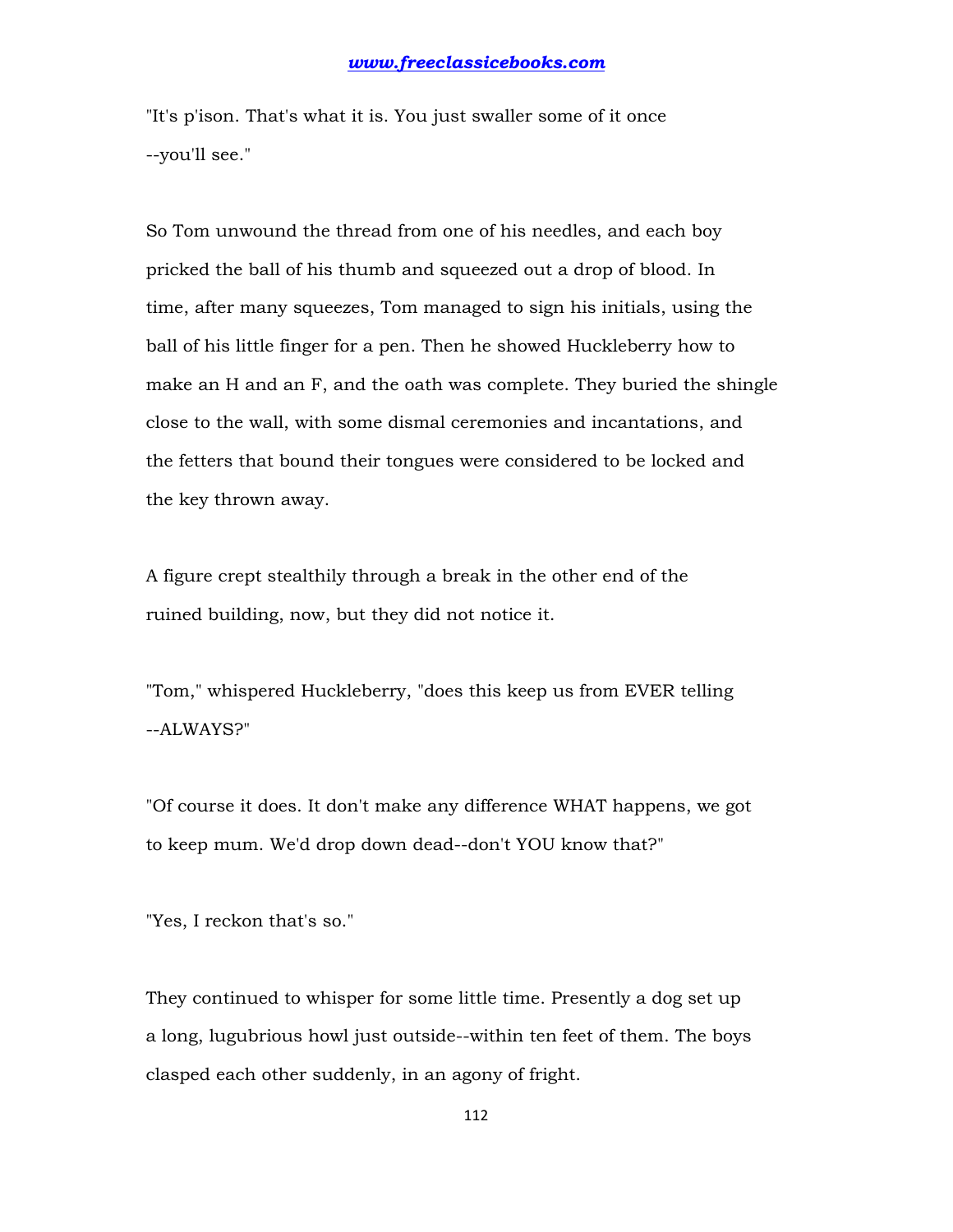"Which of us does he mean?" gasped Huckleberry.

"I dono--peep through the crack. Quick!"

"No, YOU, Tom!"

"I can't--I can't DO it, Huck!"

"Please, Tom. There 'tis again!"

"Oh, lordy, I'm thankful!" whispered Tom. "I know his voice. It's Bull Harbison." \*

[\* If Mr. Harbison owned a slave named Bull, Tom would have spoken of him as "Harbison's Bull," but a son or a dog of that name was "Bull Harbison."]

"Oh, that's good--I tell you, Tom, I was most scared to death; I'd a bet anything it was a STRAY dog."

The dog howled again. The boys' hearts sank once more.

"Oh, my! that ain't no Bull Harbison!" whispered Huckleberry. "DO, Tom!"

Tom, quaking with fear, yielded, and put his eye to the crack. His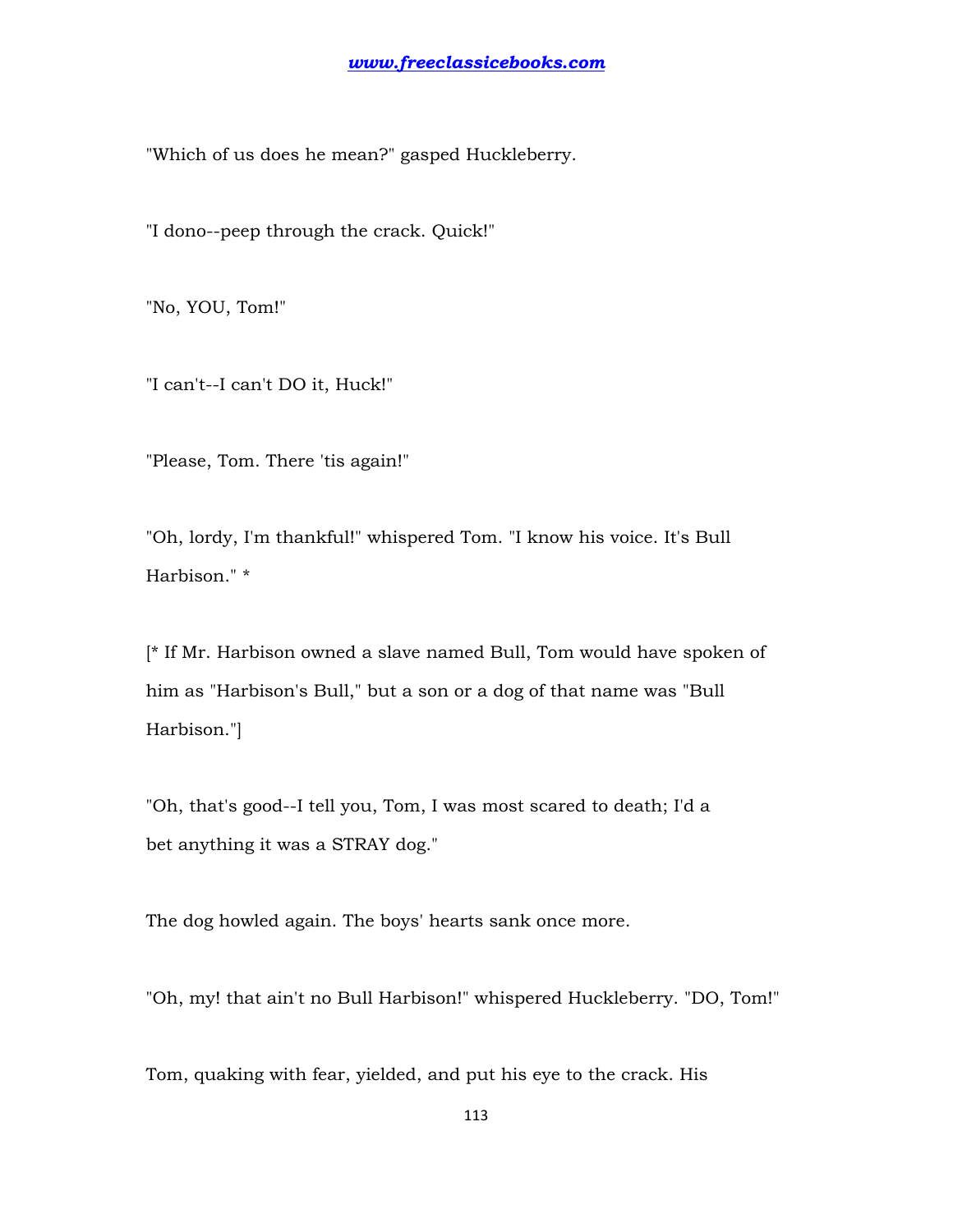whisper was hardly audible when he said:

"Oh, Huck, IT S A STRAY DOG!"

"Quick, Tom, quick! Who does he mean?"

"Huck, he must mean us both--we're right together."

"Oh, Tom, I reckon we're goners. I reckon there ain't no mistake 'bout where I'LL go to. I been so wicked."

"Dad fetch it! This comes of playing hookey and doing everything a feller's told NOT to do. I might a been good, like Sid, if I'd a tried --but no, I wouldn't, of course. But if ever I get off this time, I lay I'll just WALLER in Sunday-schools!" And Tom began to snuffle a little.

"YOU bad!" and Huckleberry began to snuffle too. "Consound it, Tom Sawyer, you're just old pie, 'longside o' what I am. Oh, LORDY, lordy, lordy, I wisht I only had half your chance."

Tom choked off and whispered:

"Look, Hucky, look! He's got his BACK to us!"

Hucky looked, with joy in his heart.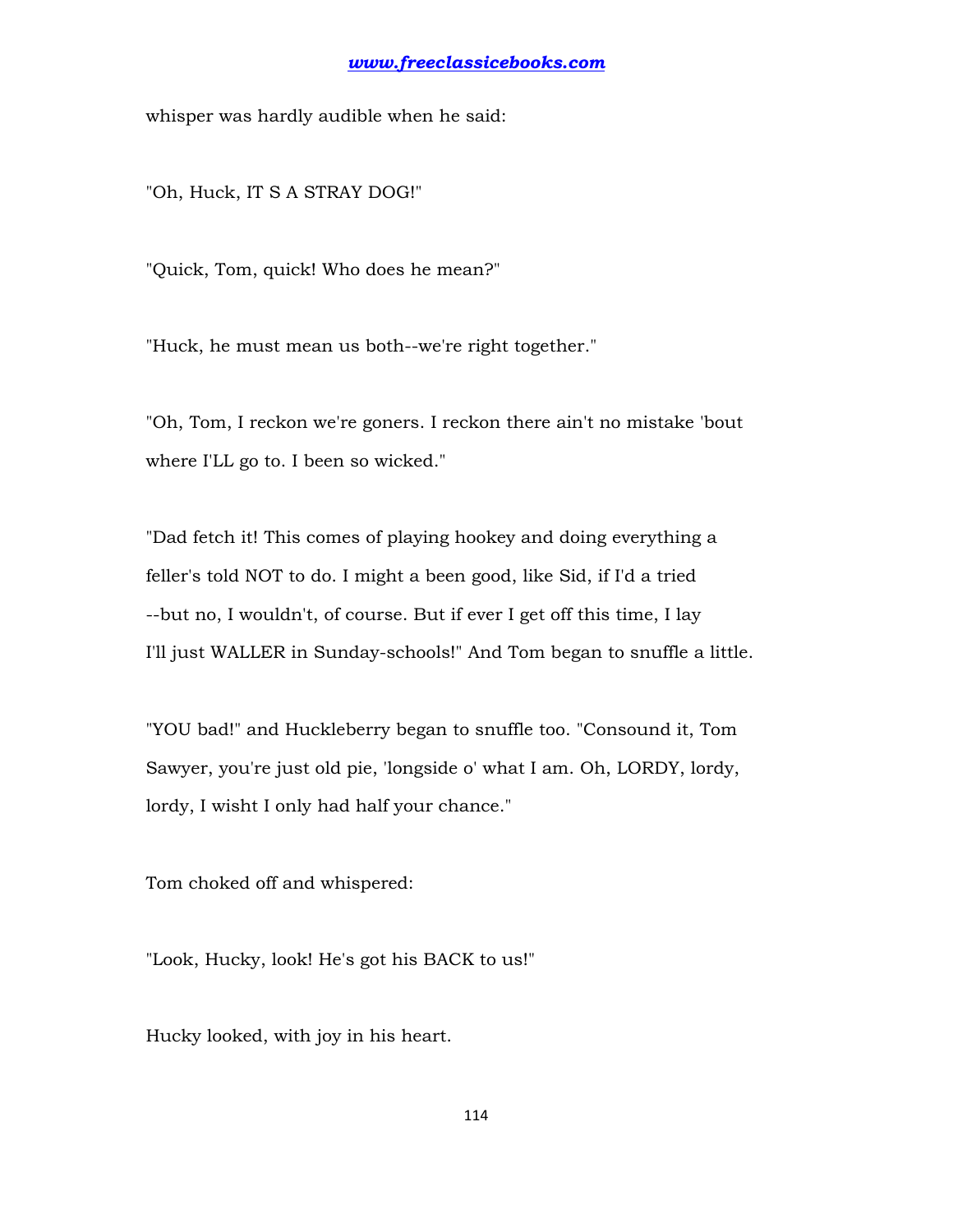"Well, he has, by jingoes! Did he before?"

"Yes, he did. But I, like a fool, never thought. Oh, this is bully, you know. NOW who can he mean?"

The howling stopped. Tom pricked up his ears.

"Sh! What's that?" he whispered.

"Sounds like--like hogs grunting. No--it's somebody snoring, Tom."

"That IS it! Where 'bouts is it, Huck?"

"I bleeve it's down at 'tother end. Sounds so, anyway. Pap used to sleep there, sometimes, 'long with the hogs, but laws bless you, he just lifts things when HE snores. Besides, I reckon he ain't ever coming back to this town any more."

The spirit of adventure rose in the boys' souls once more.

"Hucky, do you das't to go if I lead?"

"I don't like to, much. Tom, s'pose it's Injun Joe!"

Tom quailed. But presently the temptation rose up strong again and the boys agreed to try, with the understanding that they would take to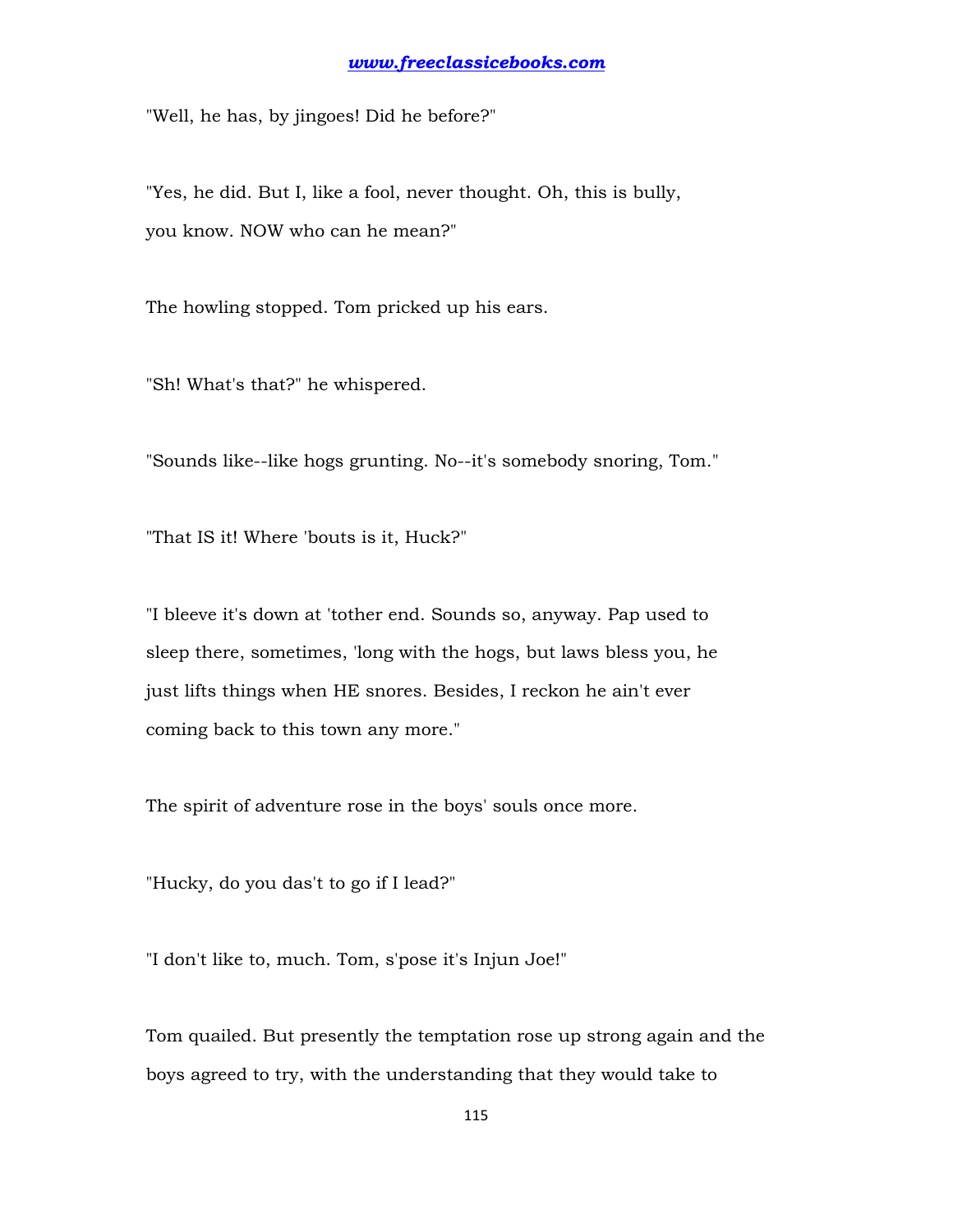their heels if the snoring stopped. So they went tiptoeing stealthily down, the one behind the other. When they had got to within five steps of the snorer, Tom stepped on a stick, and it broke with a sharp snap. The man moaned, writhed a little, and his face came into the moonlight. It was Muff Potter. The boys' hearts had stood still, and their hopes too, when the man moved, but their fears passed away now. They tiptoed out, through the broken weather-boarding, and stopped at a little distance to exchange a parting word. That long, lugubrious howl rose on the night air again! They turned and saw the strange dog standing within a few feet of where Potter was lying, and FACING Potter, with his nose pointing heavenward.

"Oh, geeminy, it's HIM!" exclaimed both boys, in a breath.

"Say, Tom--they say a stray dog come howling around Johnny Miller's house, 'bout midnight, as much as two weeks ago; and a whippoorwill come in and lit on the banisters and sung, the very same evening; and there ain't anybody dead there yet."

"Well, I know that. And suppose there ain't. Didn't Gracie Miller fall in the kitchen fire and burn herself terrible the very next Saturday?"

"Yes, but she ain't DEAD. And what's more, she's getting better, too."

"All right, you wait and see. She's a goner, just as dead sure as Muff Potter's a goner. That's what the niggers say, and they know all about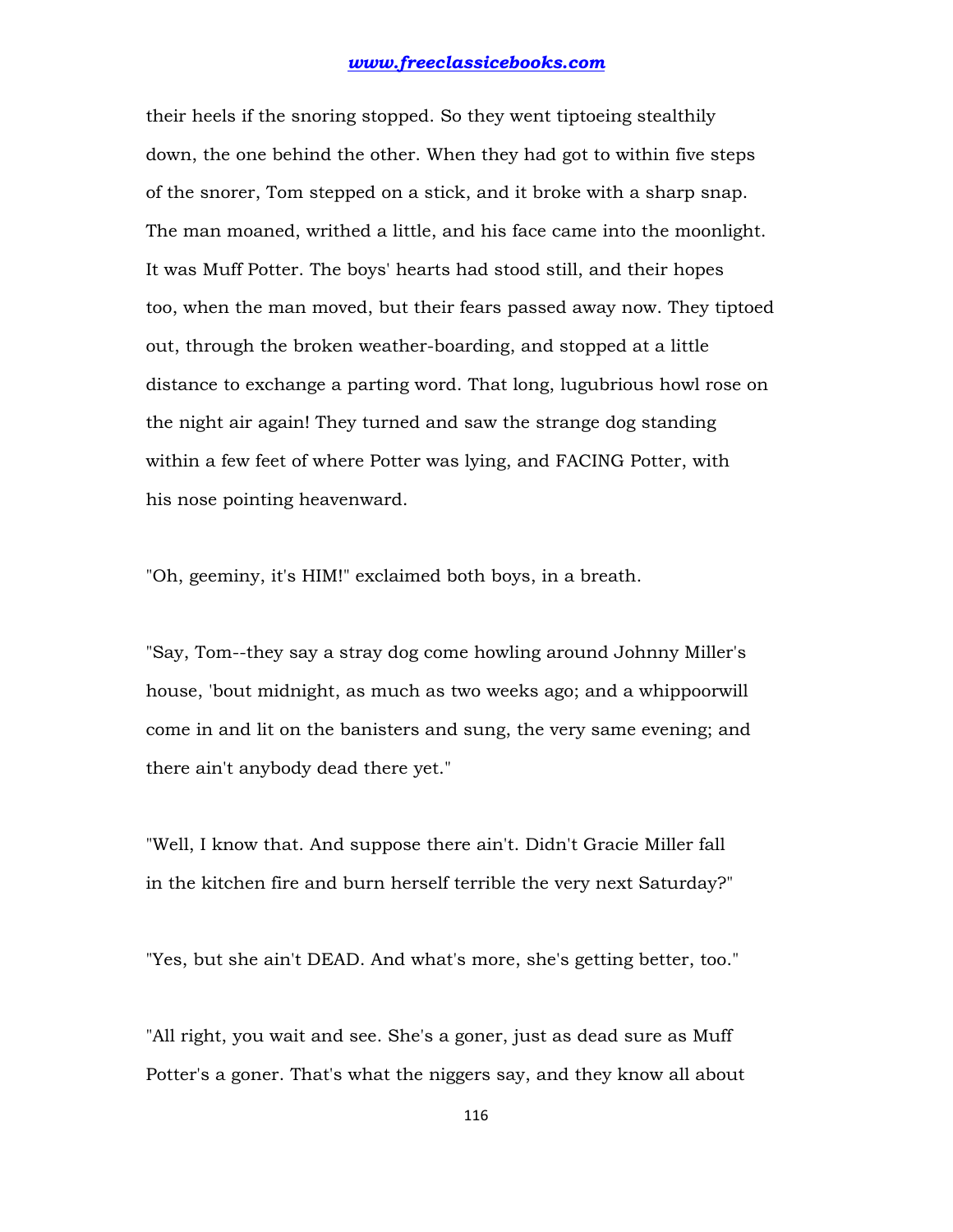these kind of things, Huck."

Then they separated, cogitating. When Tom crept in at his bedroom window the night was almost spent. He undressed with excessive caution, and fell asleep congratulating himself that nobody knew of his escapade. He was not aware that the gently-snoring Sid was awake, and had been so for an hour.

When Tom awoke, Sid was dressed and gone. There was a late look in the light, a late sense in the atmosphere. He was startled. Why had he not been called--persecuted till he was up, as usual? The thought filled him with bodings. Within five minutes he was dressed and down-stairs, feeling sore and drowsy. The family were still at table, but they had finished breakfast. There was no voice of rebuke; but there were averted eyes; there was a silence and an air of solemnity that struck a chill to the culprit's heart. He sat down and tried to seem gay, but it was up-hill work; it roused no smile, no response, and he lapsed into silence and let his heart sink down to the depths.

After breakfast his aunt took him aside, and Tom almost brightened in the hope that he was going to be flogged; but it was not so. His aunt wept over him and asked him how he could go and break her old heart so; and finally told him to go on, and ruin himself and bring her gray hairs with sorrow to the grave, for it was no use for her to try any more. This was worse than a thousand whippings, and Tom's heart was sorer now than his body. He cried, he pleaded for forgiveness, promised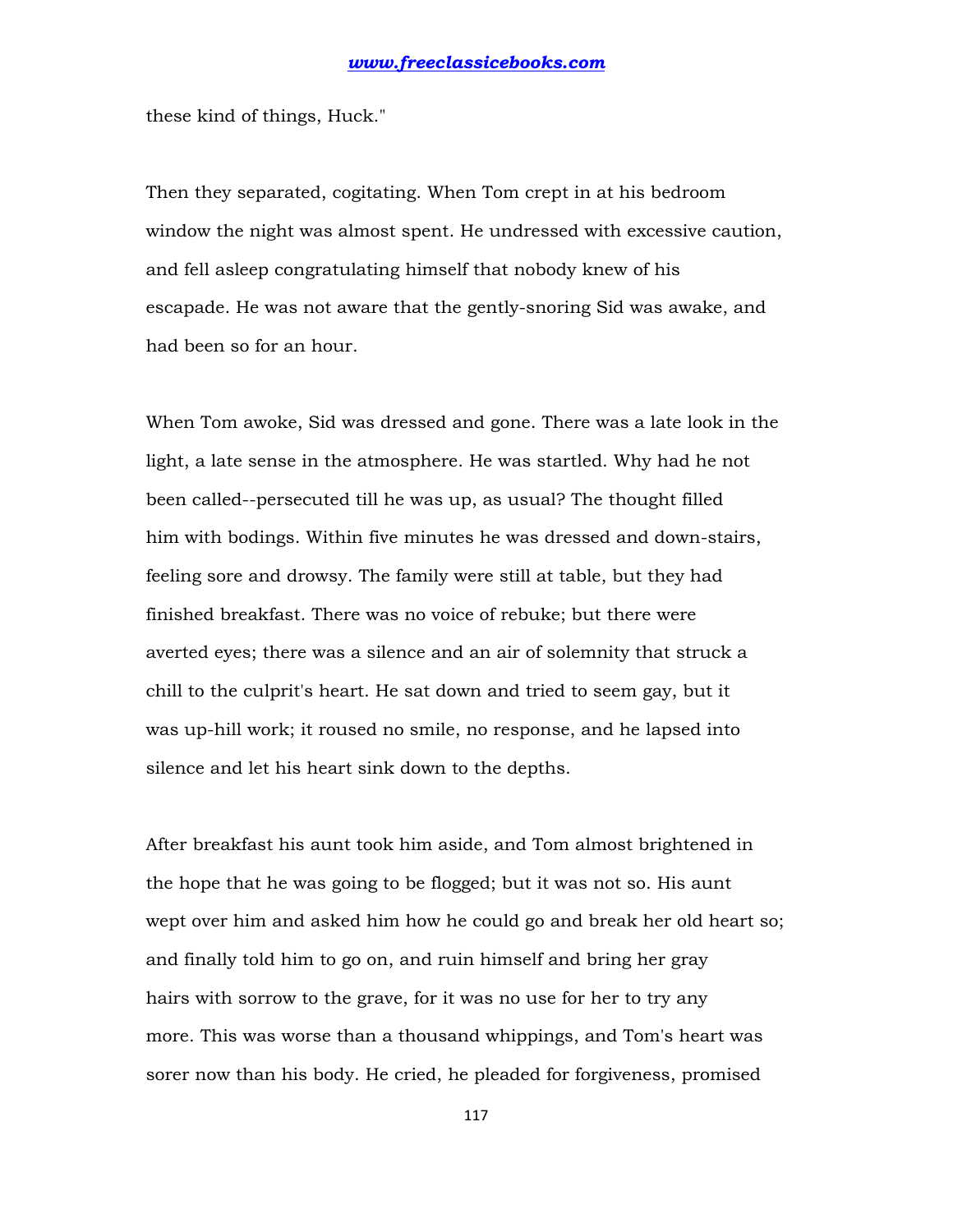to reform over and over again, and then received his dismissal, feeling that he had won but an imperfect forgiveness and established but a feeble confidence.

He left the presence too miserable to even feel revengeful toward Sid; and so the latter's prompt retreat through the back gate was unnecessary. He moped to school gloomy and sad, and took his flogging, along with Joe Harper, for playing hookey the day before, with the air of one whose heart was busy with heavier woes and wholly dead to trifles. Then he betook himself to his seat, rested his elbows on his desk and his jaws in his hands, and stared at the wall with the stony stare of suffering that has reached the limit and can no further go. His elbow was pressing against some hard substance. After a long time he slowly and sadly changed his position, and took up this object with a sigh. It was in a paper. He unrolled it. A long, lingering, colossal sigh followed, and his heart broke. It was his brass andiron knob!

This final feather broke the camel's back.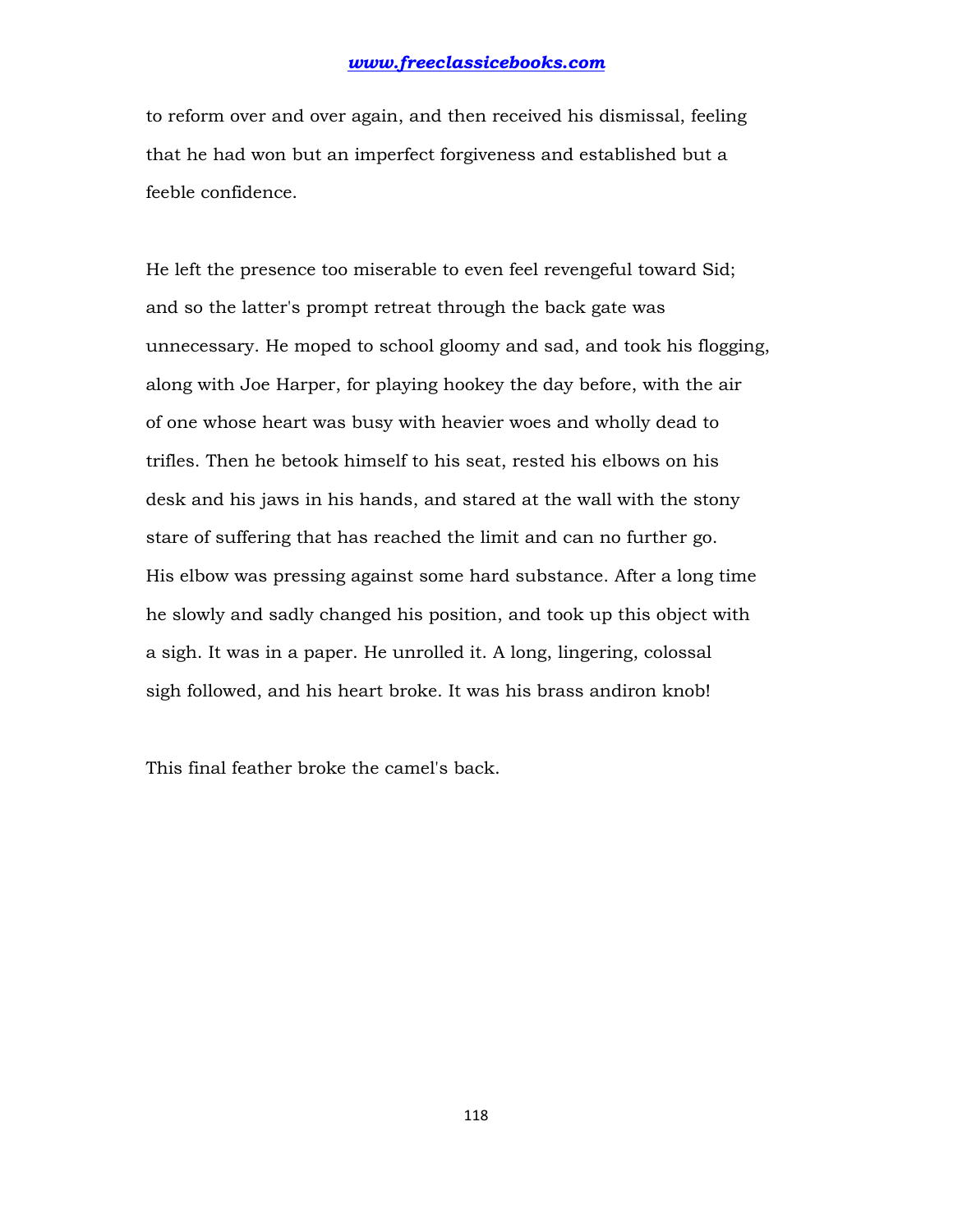#### **CHAPTER XI**

CLOSE upon the hour of noon the whole village was suddenly electrified with the ghastly news. No need of the as yet undreamed-of telegraph; the tale flew from man to man, from group to group, from house to house, with little less than telegraphic speed. Of course the schoolmaster gave holiday for that afternoon; the town would have thought strangely of him if he had not.

A gory knife had been found close to the murdered man, and it had been recognized by somebody as belonging to Muff Potter--so the story ran. And it was said that a belated citizen had come upon Potter washing himself in the "branch" about one or two o'clock in the morning, and that Potter had at once sneaked off--suspicious circumstances, especially the washing which was not a habit with Potter. It was also said that the town had been ransacked for this "murderer" (the public are not slow in the matter of sifting evidence and arriving at a verdict), but that he could not be found. Horsemen had departed down all the roads in every direction, and the Sheriff "was confident" that he would be captured before night.

All the town was drifting toward the graveyard. Tom's heartbreak vanished and he joined the procession, not because he would not a thousand times rather go anywhere else, but because an awful, unaccountable fascination drew him on. Arrived at the dreadful place, he wormed his small body through the crowd and saw the dismal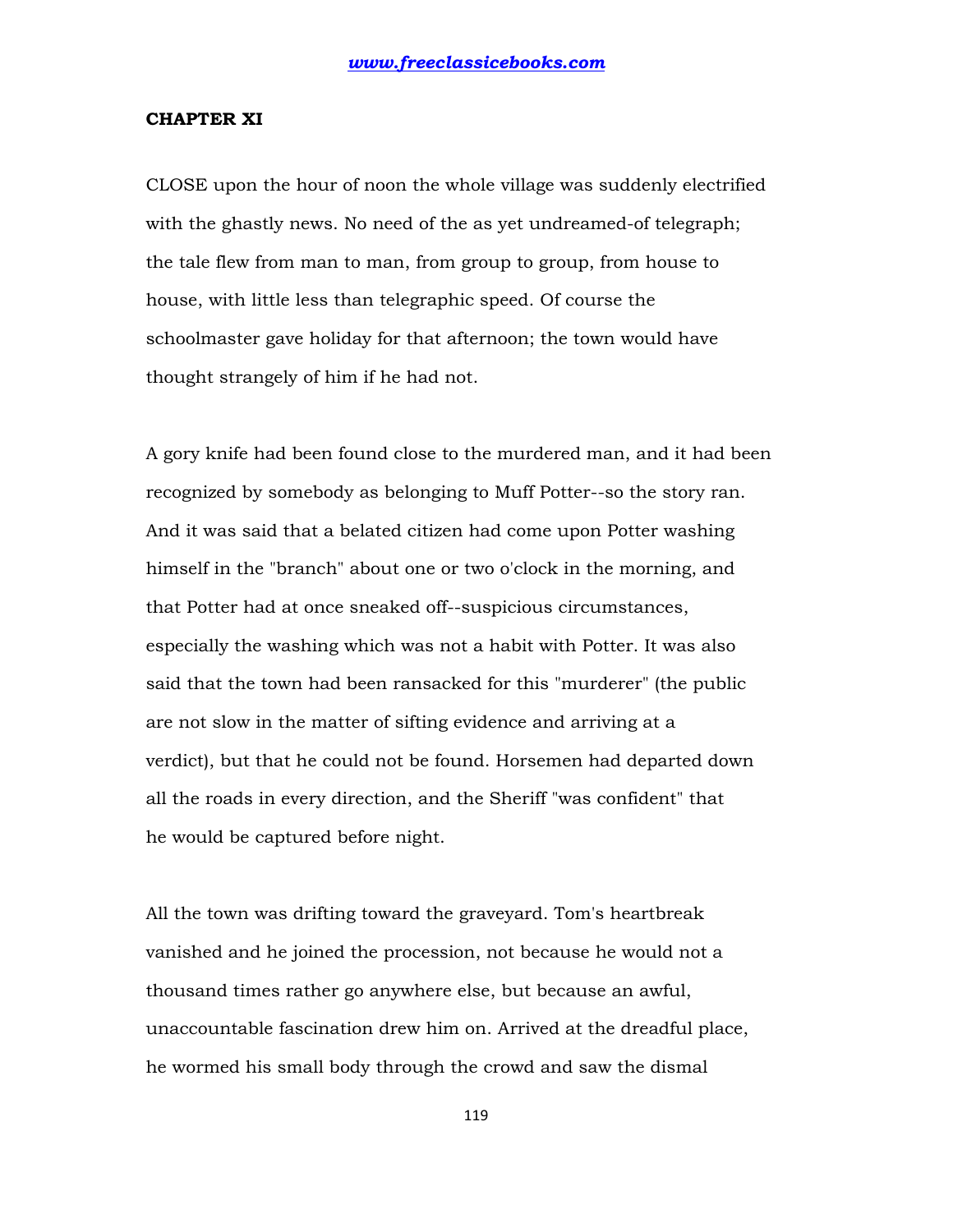spectacle. It seemed to him an age since he was there before. Somebody pinched his arm. He turned, and his eyes met Huckleberry's. Then both looked elsewhere at once, and wondered if anybody had noticed anything in their mutual glance. But everybody was talking, and intent upon the grisly spectacle before them.

"Poor fellow!" "Poor young fellow!" "This ought to be a lesson to grave robbers!" "Muff Potter'll hang for this if they catch him!" This was the drift of remark; and the minister said, "It was a judgment; His hand is here."

Now Tom shivered from head to heel; for his eye fell upon the stolid face of Injun Joe. At this moment the crowd began to sway and struggle, and voices shouted, "It's him! it's him! he's coming himself!"

"Who? Who?" from twenty voices.

"Muff Potter!"

"Hallo, he's stopped!--Look out, he's turning! Don't let him get away!"

People in the branches of the trees over Tom's head said he wasn't trying to get away--he only looked doubtful and perplexed.

"Infernal impudence!" said a bystander; "wanted to come and take a quiet look at his work, I reckon--didn't expect any company."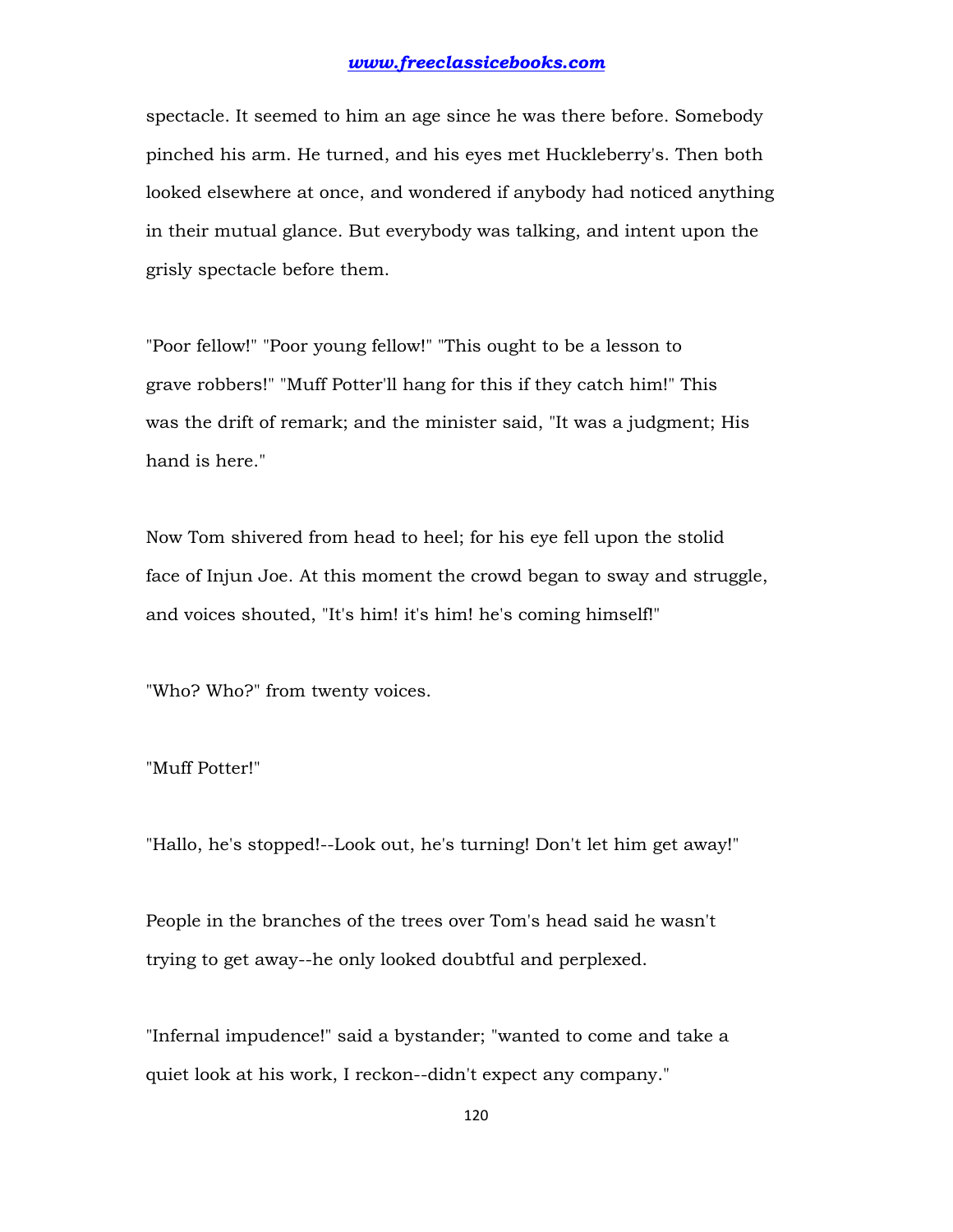The crowd fell apart, now, and the Sheriff came through, ostentatiously leading Potter by the arm. The poor fellow's face was haggard, and his eyes showed the fear that was upon him. When he stood before the murdered man, he shook as with a palsy, and he put his face in his hands and burst into tears.

"I didn't do it, friends," he sobbed; "'pon my word and honor I never done it."

"Who's accused you?" shouted a voice.

This shot seemed to carry home. Potter lifted his face and looked around him with a pathetic hopelessness in his eyes. He saw Injun Joe, and exclaimed:

"Oh, Injun Joe, you promised me you'd never--"

"Is that your knife?" and it was thrust before him by the Sheriff.

Potter would have fallen if they had not caught him and eased him to the ground. Then he said:

"Something told me 't if I didn't come back and get--" He shuddered; then waved his nerveless hand with a vanquished gesture and said, "Tell 'em, Joe, tell 'em--it ain't any use any more."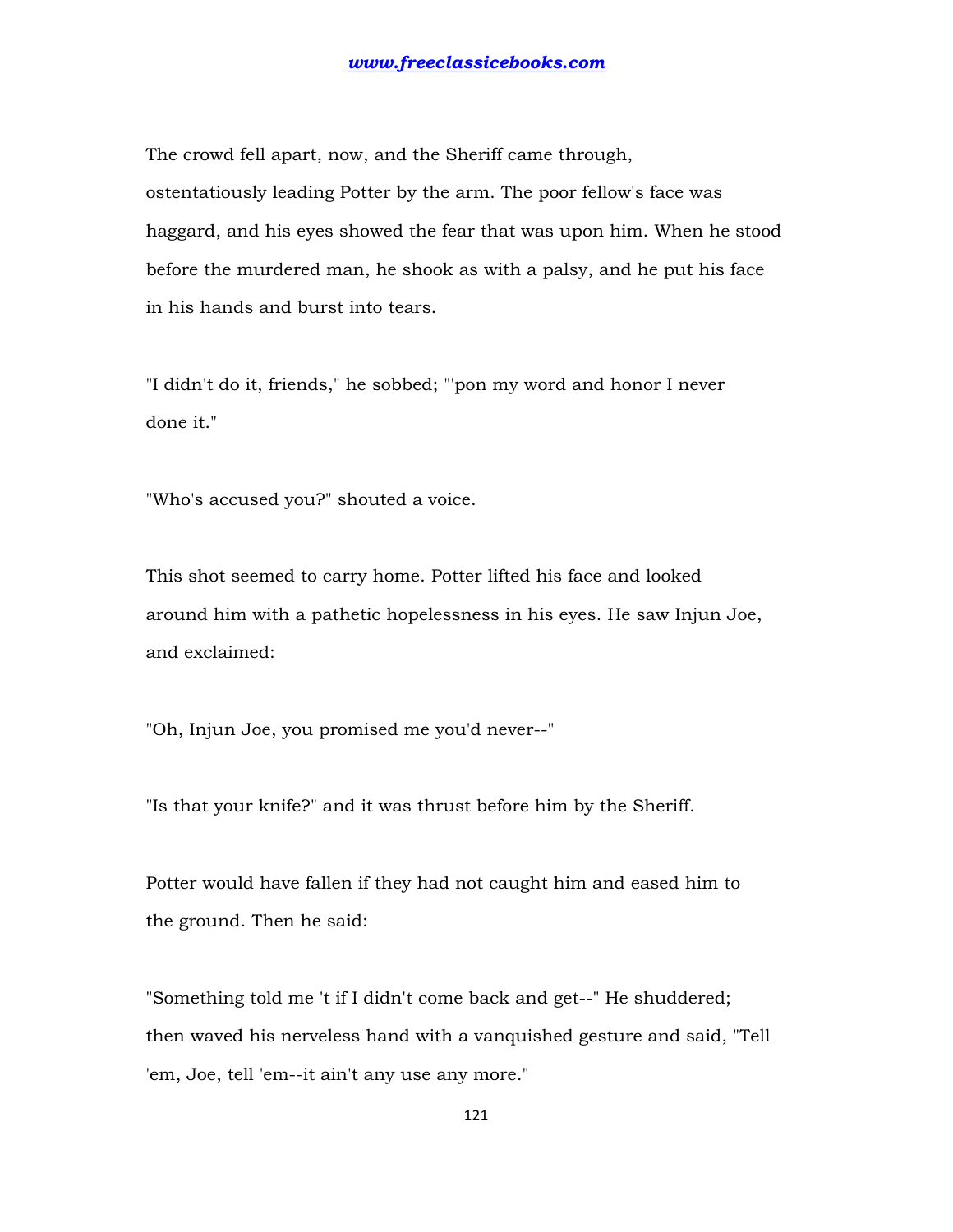Then Huckleberry and Tom stood dumb and staring, and heard the stony-hearted liar reel off his serene statement, they expecting every moment that the clear sky would deliver God's lightnings upon his head, and wondering to see how long the stroke was delayed. And when he had finished and still stood alive and whole, their wavering impulse to break their oath and save the poor betrayed prisoner's life faded and vanished away, for plainly this miscreant had sold himself to Satan and it would be fatal to meddle with the property of such a power as that.

"Why didn't you leave? What did you want to come here for?" somebody said.

"I couldn't help it--I couldn't help it," Potter moaned. "I wanted to run away, but I couldn't seem to come anywhere but here." And he fell to sobbing again.

Injun Joe repeated his statement, just as calmly, a few minutes afterward on the inquest, under oath; and the boys, seeing that the lightnings were still withheld, were confirmed in their belief that Joe had sold himself to the devil. He was now become, to them, the most balefully interesting object they had ever looked upon, and they could not take their fascinated eyes from his face.

They inwardly resolved to watch him nights, when opportunity should offer, in the hope of getting a glimpse of his dread master.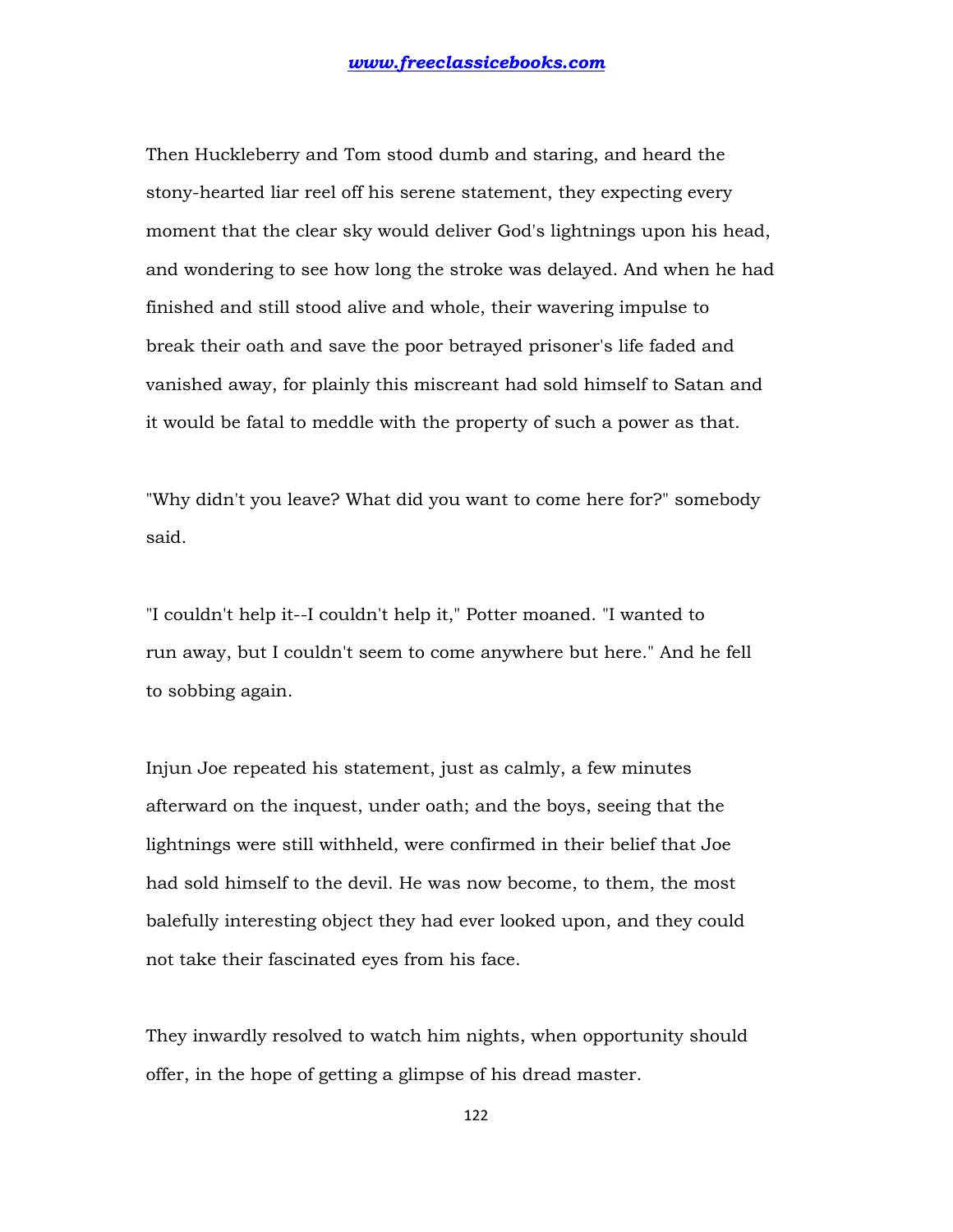Injun Joe helped to raise the body of the murdered man and put it in a wagon for removal; and it was whispered through the shuddering crowd that the wound bled a little! The boys thought that this happy circumstance would turn suspicion in the right direction; but they were disappointed, for more than one villager remarked:

"It was within three feet of Muff Potter when it done it."

Tom's fearful secret and gnawing conscience disturbed his sleep for as much as a week after this; and at breakfast one morning Sid said:

"Tom, you pitch around and talk in your sleep so much that you keep me awake half the time."

Tom blanched and dropped his eyes.

"It's a bad sign," said Aunt Polly, gravely. "What you got on your mind, Tom?"

"Nothing. Nothing 't I know of." But the boy's hand shook so that he spilled his coffee.

"And you do talk such stuff," Sid said. "Last night you said, 'It's blood, it's blood, that's what it is!' You said that over and over. And you said, 'Don't torment me so--I'll tell!' Tell WHAT? What is it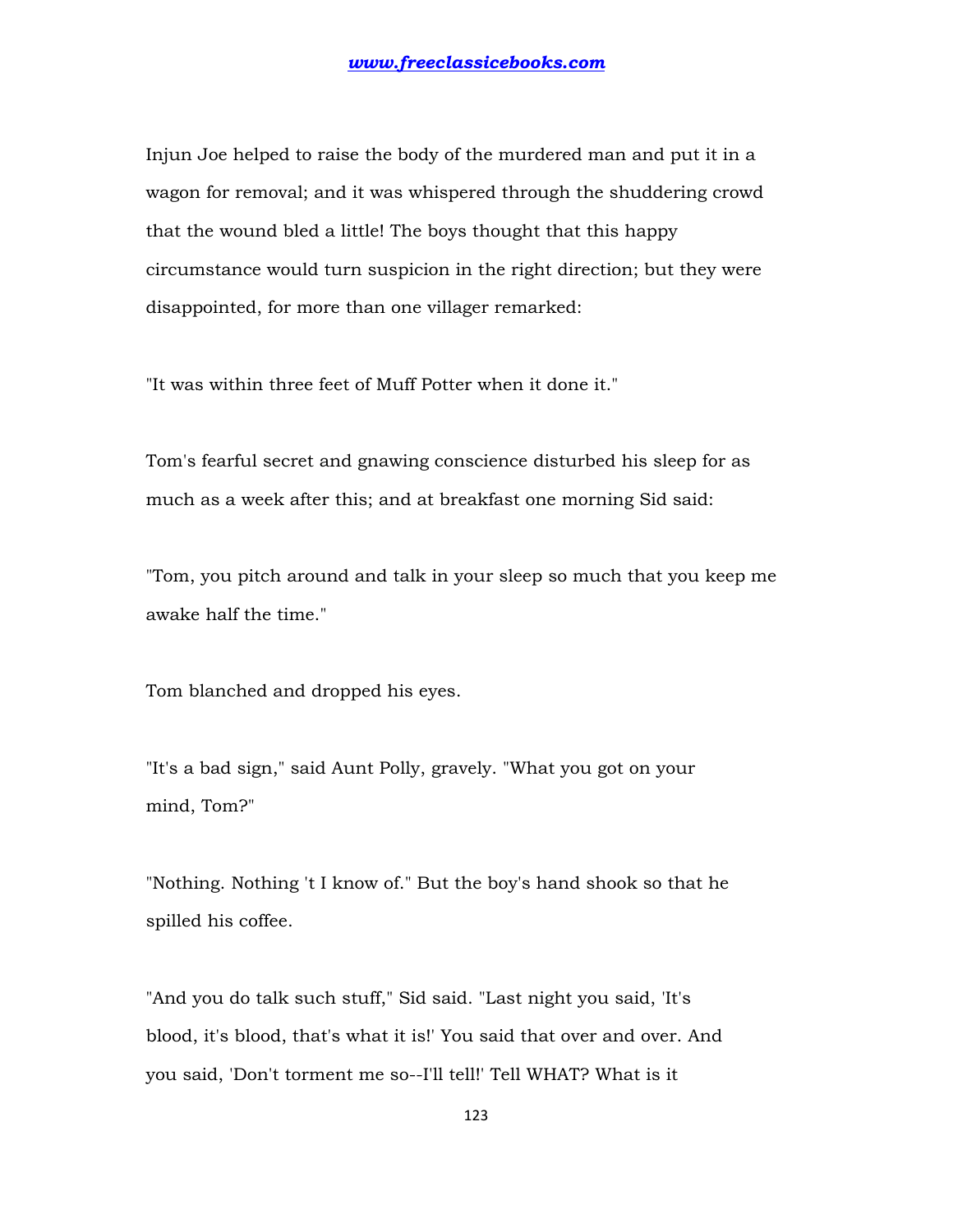you'll tell?"

Everything was swimming before Tom. There is no telling what might have happened, now, but luckily the concern passed out of Aunt Polly's face and she came to Tom's relief without knowing it. She said:

"Sho! It's that dreadful murder. I dream about it most every night myself. Sometimes I dream it's me that done it."

Mary said she had been affected much the same way. Sid seemed satisfied. Tom got out of the presence as quick as he plausibly could, and after that he complained of toothache for a week, and tied up his jaws every night. He never knew that Sid lay nightly watching, and frequently slipped the bandage free and then leaned on his elbow listening a good while at a time, and afterward slipped the bandage back to its place again. Tom's distress of mind wore off gradually and the toothache grew irksome and was discarded. If Sid really managed to make anything out of Tom's disjointed mutterings, he kept it to himself.

It seemed to Tom that his schoolmates never would get done holding inquests on dead cats, and thus keeping his trouble present to his mind. Sid noticed that Tom never was coroner at one of these inquiries, though it had been his habit to take the lead in all new enterprises; he noticed, too, that Tom never acted as a witness--and that was strange; and Sid did not overlook the fact that Tom even showed a marked aversion to these inquests, and always avoided them when he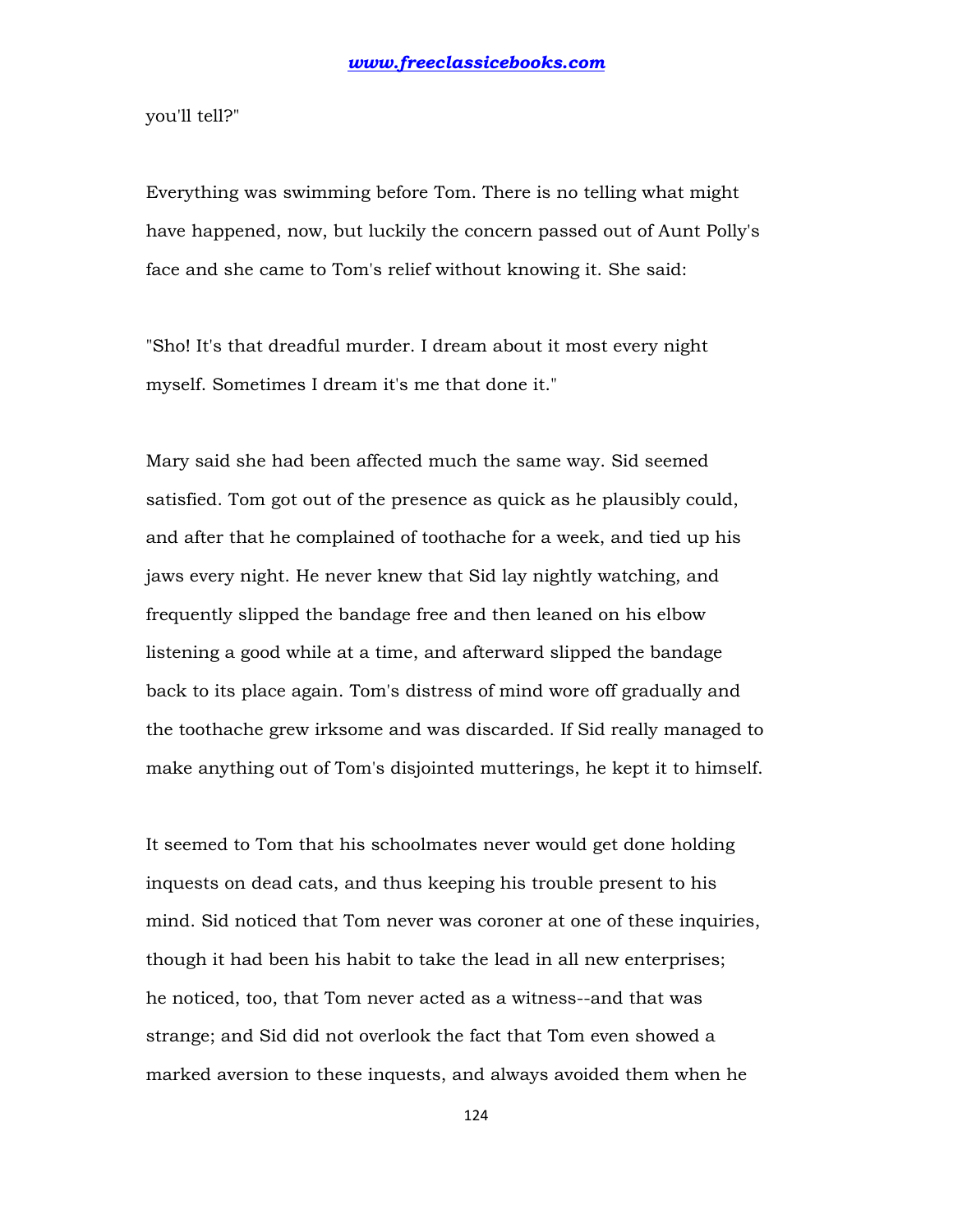could. Sid marvelled, but said nothing. However, even inquests went out of vogue at last, and ceased to torture Tom's conscience.

Every day or two, during this time of sorrow, Tom watched his opportunity and went to the little grated jail-window and smuggled such small comforts through to the "murderer" as he could get hold of. The jail was a trifling little brick den that stood in a marsh at the edge of the village, and no guards were afforded for it; indeed, it was seldom occupied. These offerings greatly helped to ease Tom's conscience.

The villagers had a strong desire to tar-and-feather Injun Joe and ride him on a rail, for body-snatching, but so formidable was his character that nobody could be found who was willing to take the lead in the matter, so it was dropped. He had been careful to begin both of his inquest-statements with the fight, without confessing the grave-robbery that preceded it; therefore it was deemed wisest not to try the case in the courts at present.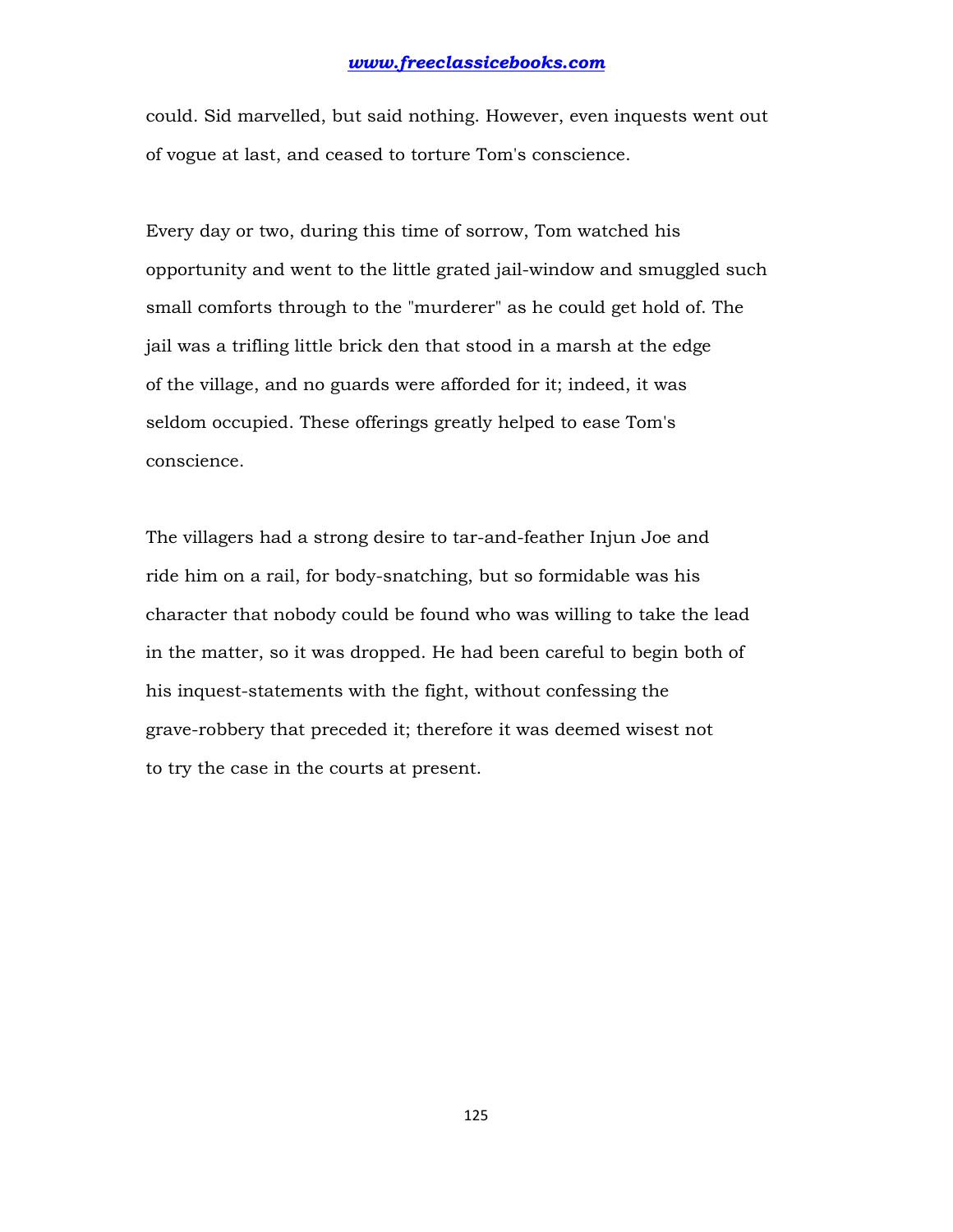#### **CHAPTER XII**

ONE of the reasons why Tom's mind had drifted away from its secret troubles was, that it had found a new and weighty matter to interest itself about. Becky Thatcher had stopped coming to school. Tom had struggled with his pride a few days, and tried to "whistle her down the wind," but failed. He began to find himself hanging around her father's house, nights, and feeling very miserable. She was ill. What if she should die! There was distraction in the thought. He no longer took an interest in war, nor even in piracy. The charm of life was gone; there was nothing but dreariness left. He put his hoop away, and his bat; there was no joy in them any more. His aunt was concerned. She began to try all manner of remedies on him. She was one of those people who are infatuated with patent medicines and all new-fangled methods of producing health or mending it. She was an inveterate experimenter in these things. When something fresh in this line came out she was in a fever, right away, to try it; not on herself, for she was never ailing, but on anybody else that came handy. She was a subscriber for all the "Health" periodicals and phrenological frauds; and the solemn ignorance they were inflated with was breath to her nostrils. All the "rot" they contained about ventilation, and how to go to bed, and how to get up, and what to eat, and what to drink, and how much exercise to take, and what frame of mind to keep one's self in, and what sort of clothing to wear, was all gospel to her, and she never observed that her health-journals of the current month customarily upset everything they had recommended the month before. She was as simple-hearted and honest

126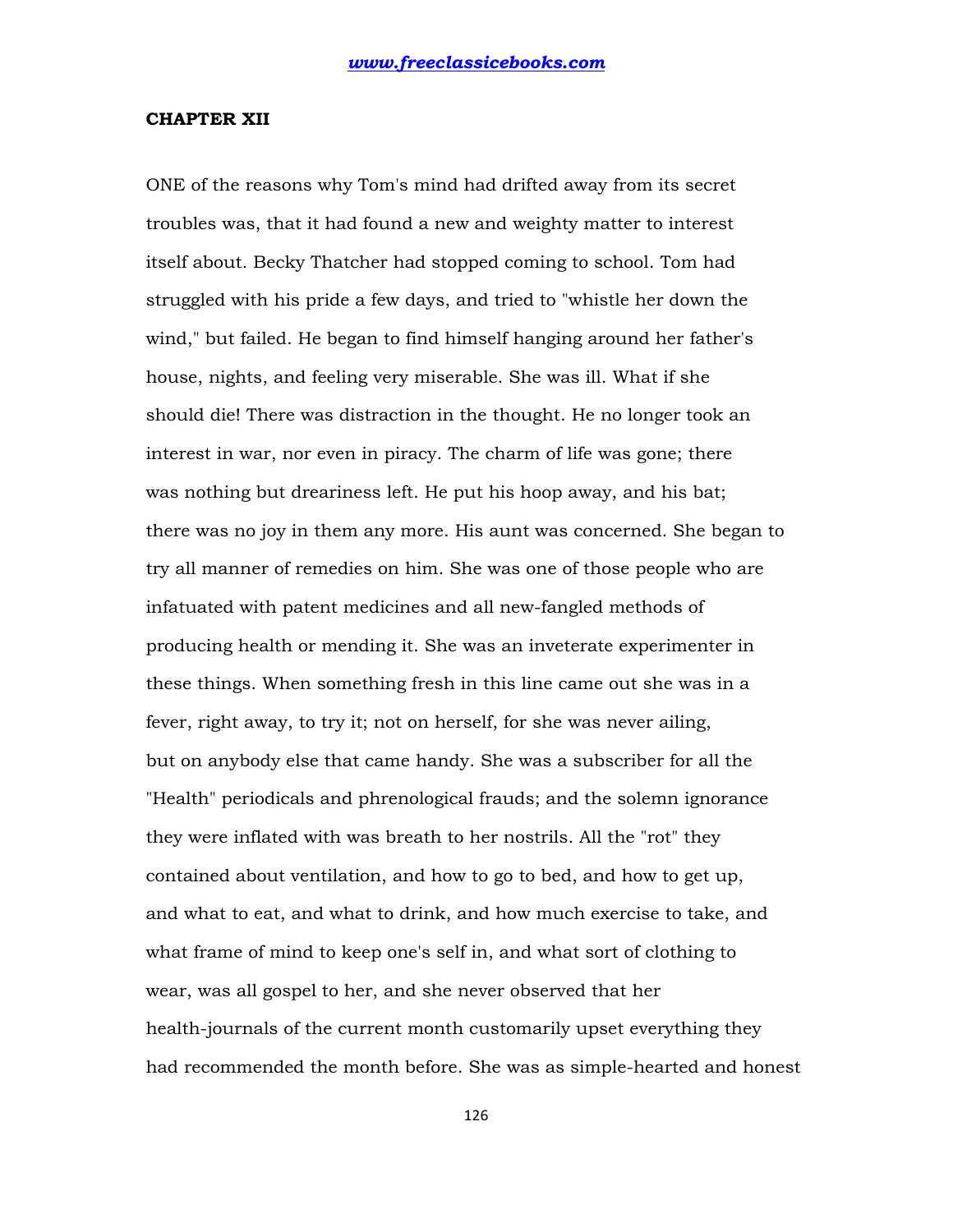as the day was long, and so she was an easy victim. She gathered together her quack periodicals and her quack medicines, and thus armed with death, went about on her pale horse, metaphorically speaking, with "hell following after." But she never suspected that she was not an angel of healing and the balm of Gilead in disguise, to the suffering neighbors.

The water treatment was new, now, and Tom's low condition was a windfall to her. She had him out at daylight every morning, stood him up in the woodshed and drowned him with a deluge of cold water; then she scrubbed him down with a towel like a file, and so brought him to; then she rolled him up in a wet sheet and put him away under blankets till she sweated his soul clean and "the yellow stains of it came through his pores"--as Tom said.

Yet notwithstanding all this, the boy grew more and more melancholy and pale and dejected. She added hot baths, sitz baths, shower baths, and plunges. The boy remained as dismal as a hearse. She began to assist the water with a slim oatmeal diet and blister-plasters. She calculated his capacity as she would a jug's, and filled him up every day with quack cure-alls.

Tom had become indifferent to persecution by this time. This phase filled the old lady's heart with consternation. This indifference must be broken up at any cost. Now she heard of Pain-killer for the first time. She ordered a lot at once. She tasted it and was filled with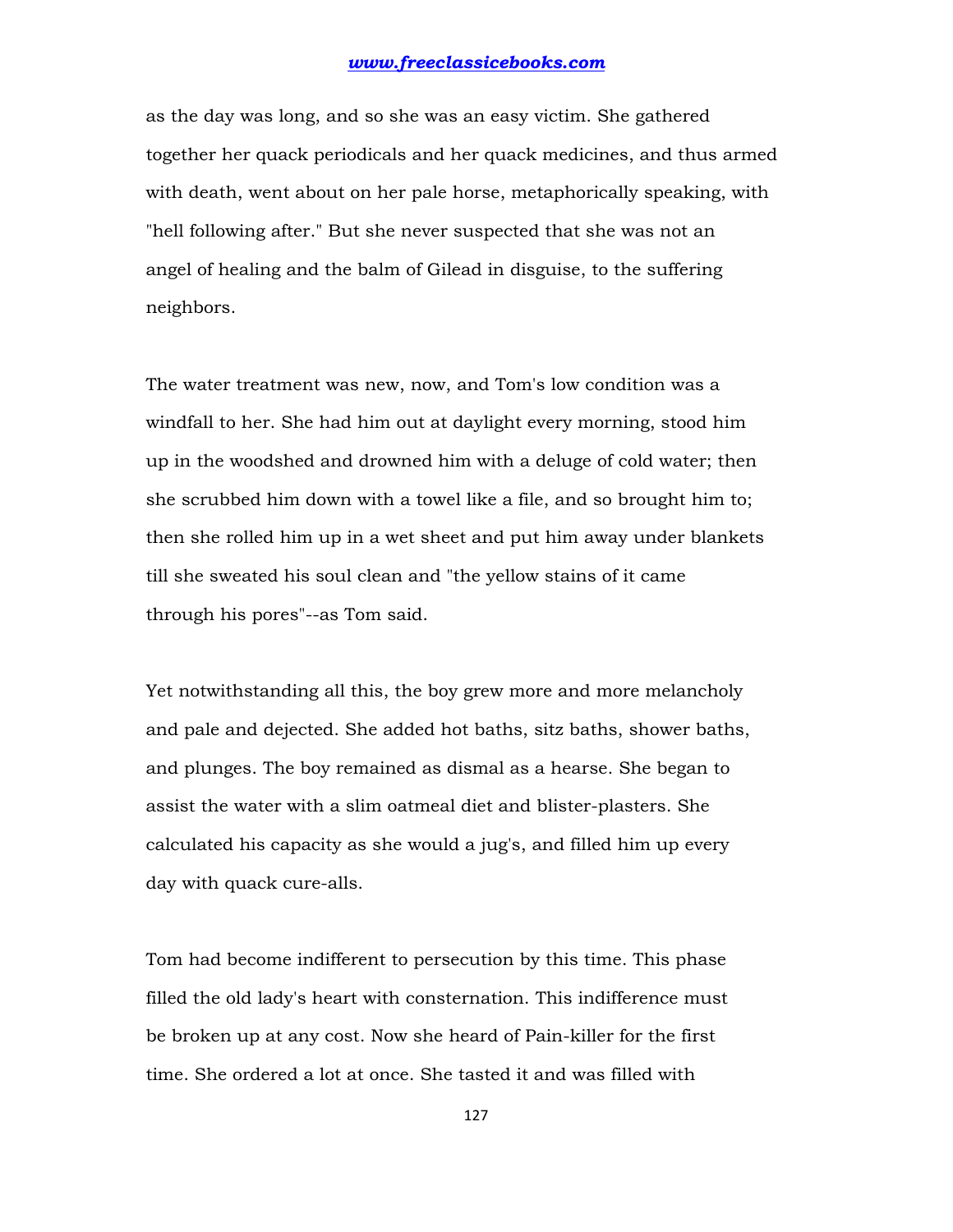gratitude. It was simply fire in a liquid form. She dropped the water treatment and everything else, and pinned her faith to Pain-killer. She gave Tom a teaspoonful and watched with the deepest anxiety for the result. Her troubles were instantly at rest, her soul at peace again; for the "indifference" was broken up. The boy could not have shown a wilder, heartier interest, if she had built a fire under him.

Tom felt that it was time to wake up; this sort of life might be romantic enough, in his blighted condition, but it was getting to have too little sentiment and too much distracting variety about it. So he thought over various plans for relief, and finally hit pon that of professing to be fond of Pain-killer. He asked for it so often that he became a nuisance, and his aunt ended by telling him to help himself and quit bothering her. If it had been Sid, she would have had no misgivings to alloy her delight; but since it was Tom, she watched the bottle clandestinely. She found that the medicine did really diminish, but it did not occur to her that the boy was mending the health of a crack in the sitting-room floor with it.

One day Tom was in the act of dosing the crack when his aunt's yellow cat came along, purring, eying the teaspoon avariciously, and begging for a taste. Tom said:

"Don't ask for it unless you want it, Peter."

But Peter signified that he did want it.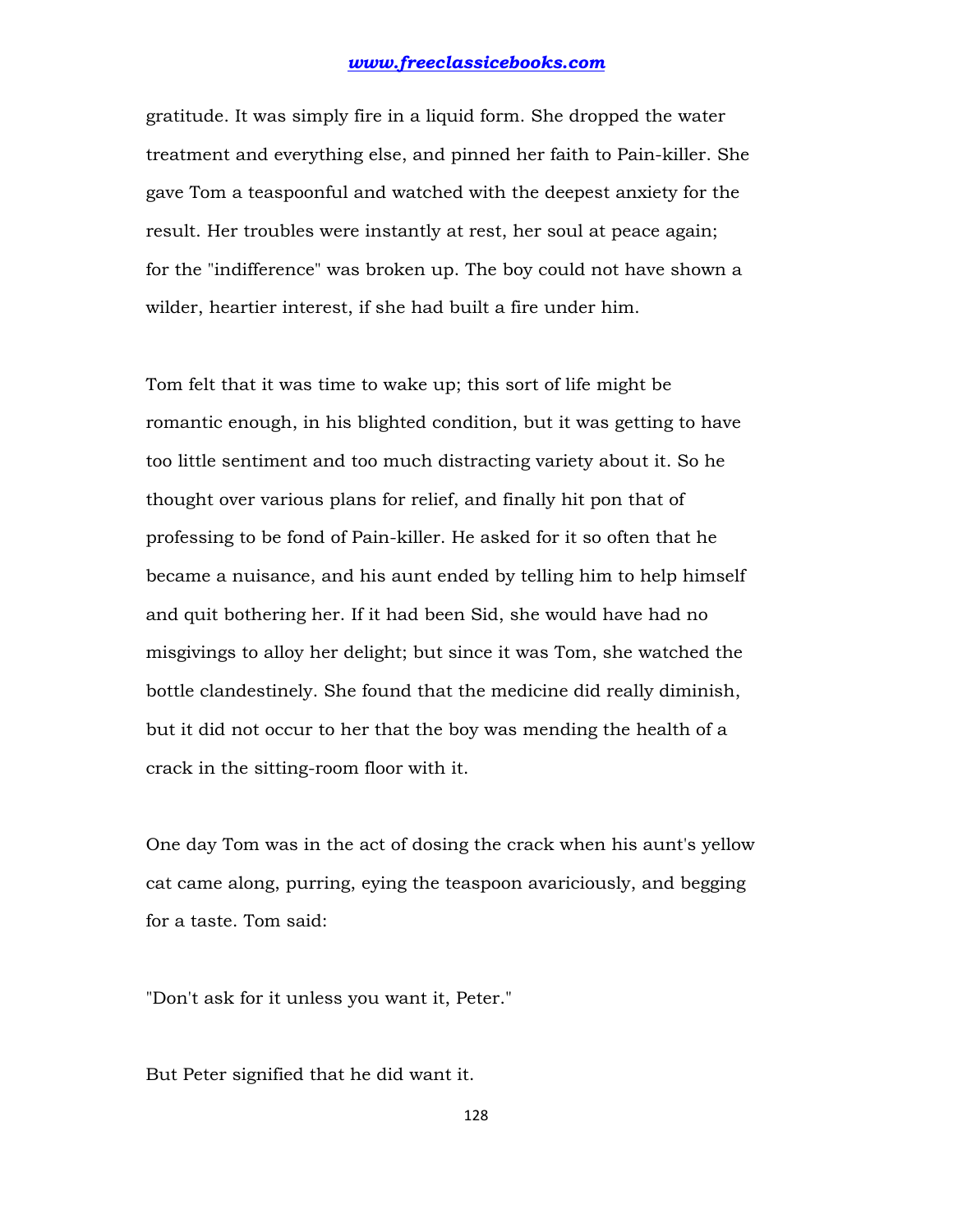"You better make sure."

Peter was sure.

"Now you've asked for it, and I'll give it to you, because there ain't anything mean about me; but if you find you don't like it, you mustn't blame anybody but your own self."

Peter was agreeable. So Tom pried his mouth open and poured down the Pain-killer. Peter sprang a couple of yards in the air, and then delivered a war-whoop and set off round and round the room, banging against furniture, upsetting flower-pots, and making general havoc. Next he rose on his hind feet and pranced around, in a frenzy of enjoyment, with his head over his shoulder and his voice proclaiming his unappeasable happiness. Then he went tearing around the house again spreading chaos and destruction in his path. Aunt Polly entered in time to see him throw a few double summersets, deliver a final mighty hurrah, and sail through the open window, carrying the rest of the flower-pots with him. The old lady stood petrified with astonishment, peering over her glasses; Tom lay on the floor expiring with laughter.

"Tom, what on earth ails that cat?"

"I don't know, aunt," gasped the boy.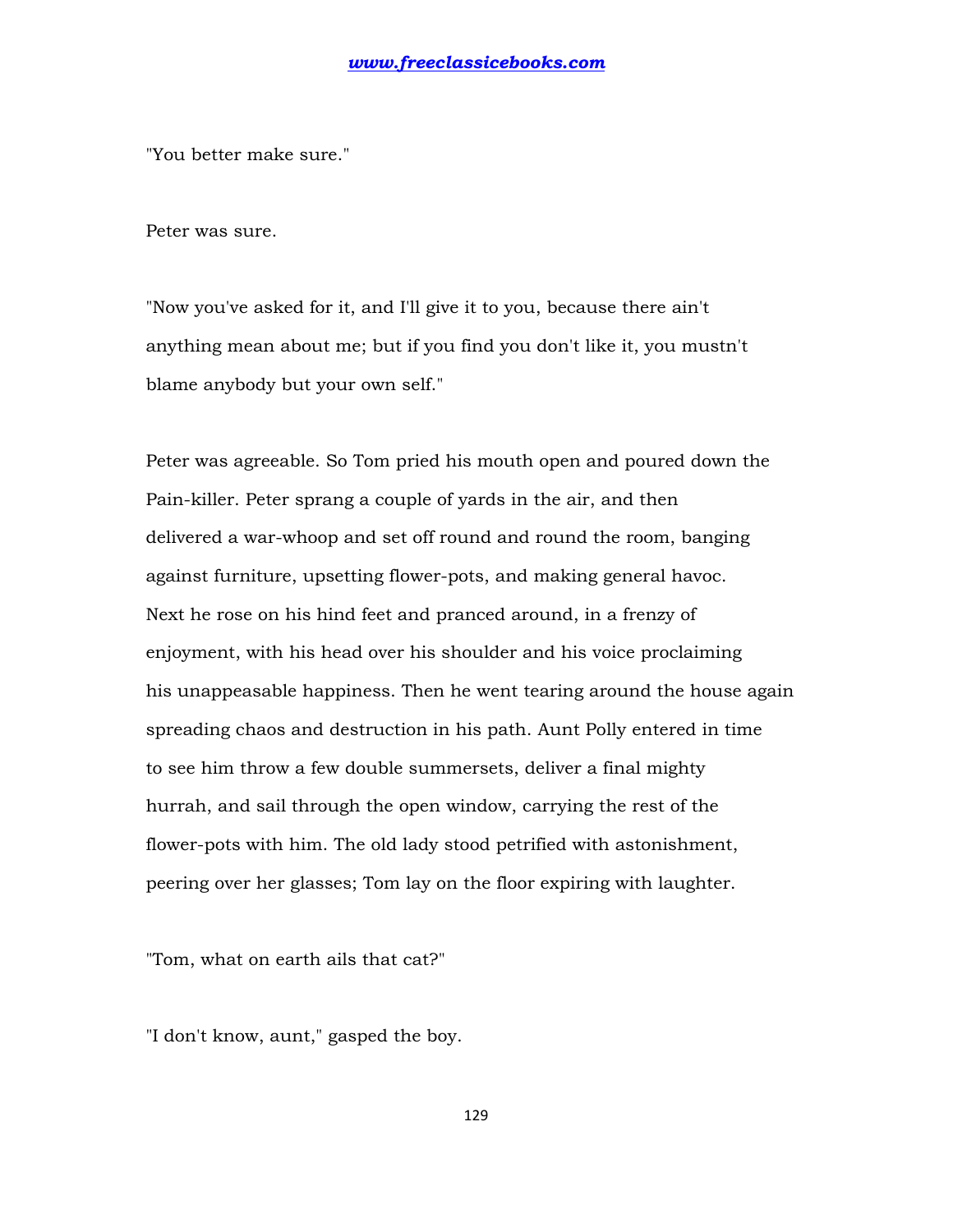"Why, I never see anything like it. What did make him act so?"

"Deed I don't know, Aunt Polly; cats always act so when they're having a good time."

"They do, do they?" There was something in the tone that made Tom apprehensive.

"Yes'm. That is, I believe they do."

"You DO?"

"Yes'm."

The old lady was bending down, Tom watching, with interest emphasized by anxiety. Too late he divined her "drift." The handle of the telltale teaspoon was visible under the bed-valance. Aunt Polly took it, held it up. Tom winced, and dropped his eyes. Aunt Polly raised him by the usual handle--his ear--and cracked his head soundly with her thimble.

"Now, sir, what did you want to treat that poor dumb beast so, for?"

"I done it out of pity for him--because he hadn't any aunt."

"Hadn't any aunt!--you numskull. What has that got to do with it?"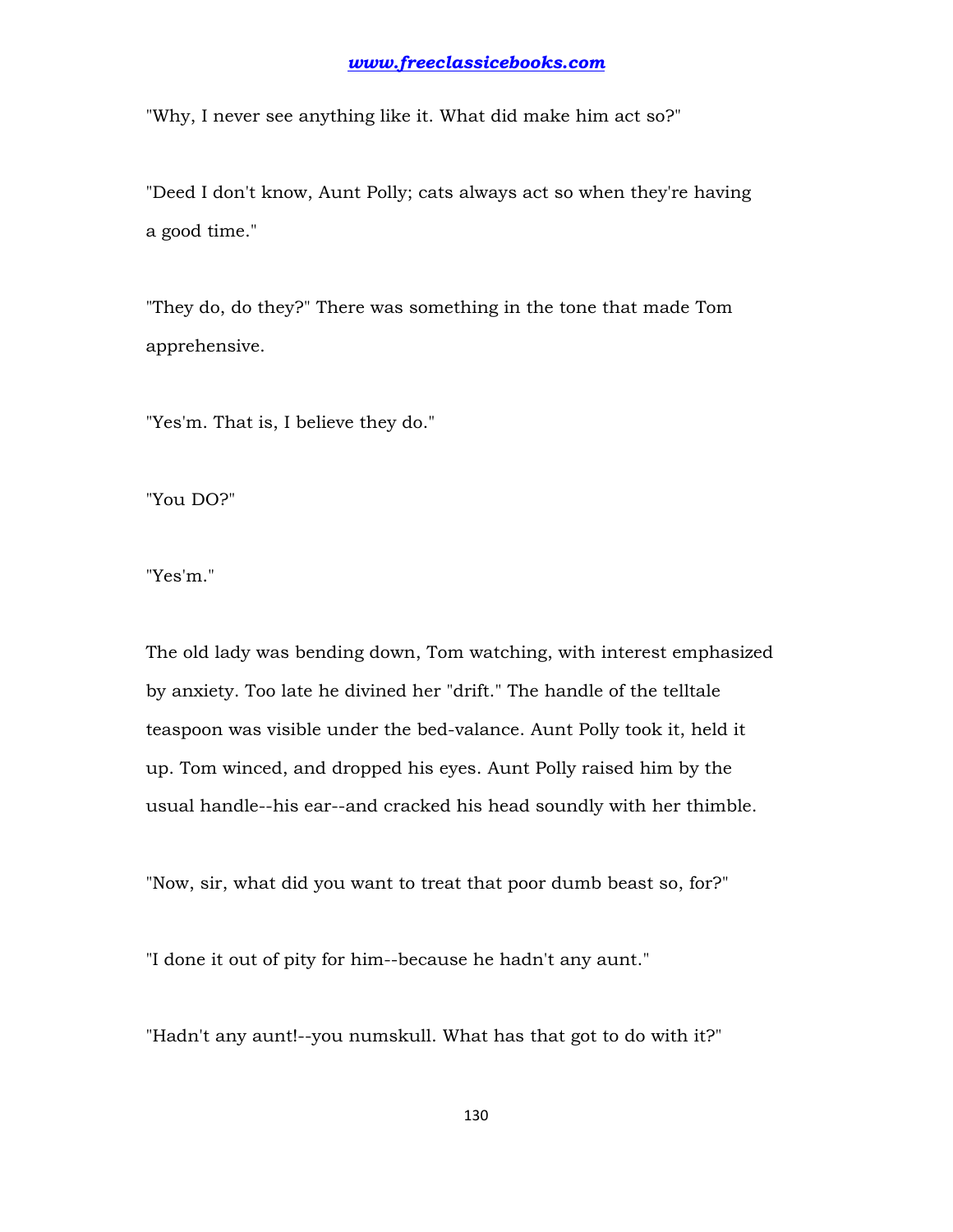"Heaps. Because if he'd had one she'd a burnt him out herself! She'd a roasted his bowels out of him 'thout any more feeling than if he was a human!"

Aunt Polly felt a sudden pang of remorse. This was putting the thing in a new light; what was cruelty to a cat MIGHT be cruelty to a boy, too. She began to soften; she felt sorry. Her eyes watered a little, and she put her hand on Tom's head and said gently:

"I was meaning for the best, Tom. And, Tom, it DID do you good."

Tom looked up in her face with just a perceptible twinkle peeping through his gravity.

"I know you was meaning for the best, aunty, and so was I with Peter. It done HIM good, too. I never see him get around so since--"

"Oh, go 'long with you, Tom, before you aggravate me again. And you try and see if you can't be a good boy, for once, and you needn't take any more medicine."

Tom reached school ahead of time. It was noticed that this strange thing had been occurring every day latterly. And now, as usual of late, he hung about the gate of the schoolyard instead of playing with his comrades. He was sick, he said, and he looked it. He tried to seem to be looking everywhere but whither he really was looking--down the road.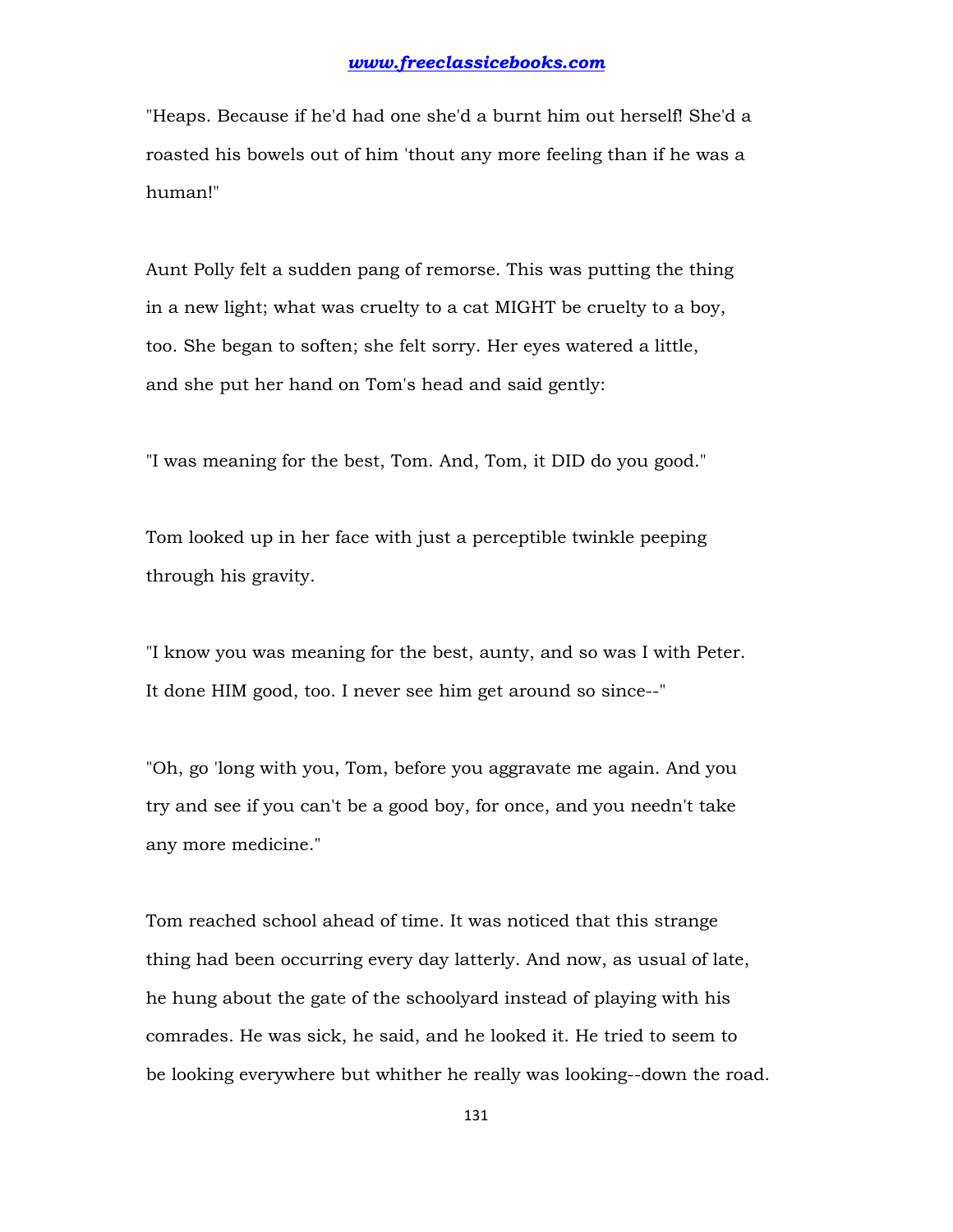Presently Jeff Thatcher hove in sight, and Tom's face lighted; he gazed a moment, and then turned sorrowfully away. When Jeff arrived, Tom accosted him; and "led up" warily to opportunities for remark about Becky, but the giddy lad never could see the bait. Tom watched and watched, hoping whenever a frisking frock came in sight, and hating the owner of it as soon as he saw she was not the right one. At last frocks ceased to appear, and he dropped hopelessly into the dumps; he entered the empty schoolhouse and sat down to suffer. Then one more frock passed in at the gate, and Tom's heart gave a great bound. The next instant he was out, and "going on" like an Indian; yelling, laughing, chasing boys, jumping over the fence at risk of life and limb, throwing handsprings, standing on his head--doing all the heroic things he could conceive of, and keeping a furtive eye out, all the while, to see if Becky Thatcher was noticing. But she seemed to be unconscious of it all; she never looked. Could it be possible that she was not aware that he was there? He carried his exploits to her immediate vicinity; came war-whooping around, snatched a boy's cap, hurled it to the roof of the schoolhouse, broke through a group of boys, tumbling them in every direction, and fell sprawling, himself, under Becky's nose, almost upsetting her--and she turned, with her nose in the air, and he heard her say: "Mf! some people think they're mighty smart--always showing off!"

Tom's cheeks burned. He gathered himself up and sneaked off, crushed and crestfallen.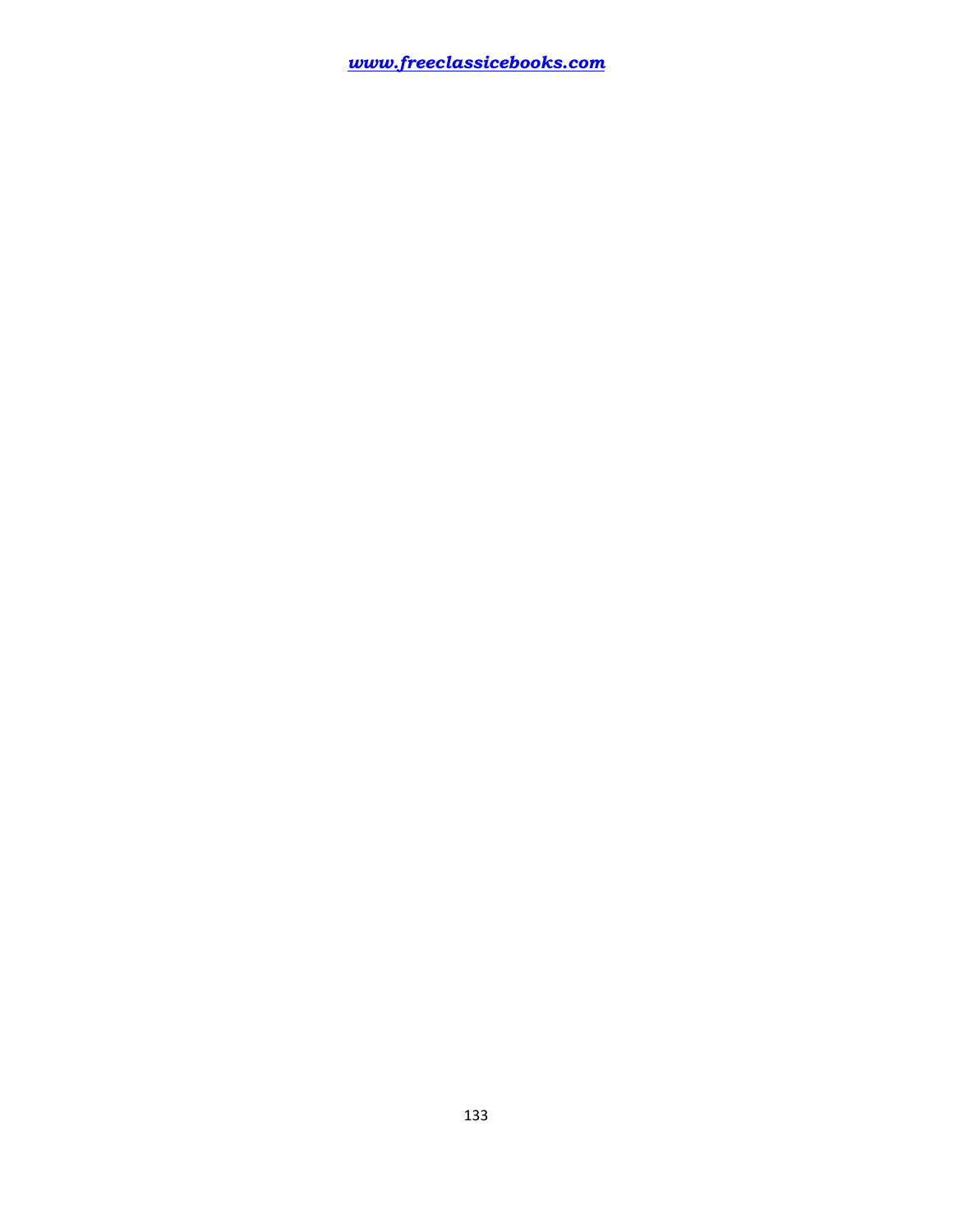#### **CHAPTER XIII**

TOM'S mind was made up now. He was gloomy and desperate. He was a forsaken, friendless boy, he said; nobody loved him; when they found out what they had driven him to, perhaps they would be sorry; he had tried to do right and get along, but they would not let him; since nothing would do them but to be rid of him, let it be so; and let them blame HIM for the consequences--why shouldn't they? What right had the friendless to complain? Yes, they had forced him to it at last: he would lead a life of crime. There was no choice.

By this time he was far down Meadow Lane, and the bell for school to "take up" tinkled faintly upon his ear. He sobbed, now, to think he should never, never hear that old familiar sound any more--it was very hard, but it was forced on him; since he was driven out into the cold world, he must submit--but he forgave them. Then the sobs came thick and fast.

Just at this point he met his soul's sworn comrade, Joe Harper --hard-eyed, and with evidently a great and dismal purpose in his heart. Plainly here were "two souls with but a single thought." Tom, wiping his eyes with his sleeve, began to blubber out something about a resolution to escape from hard usage and lack of sympathy at home by roaming abroad into the great world never to return; and ended by hoping that Joe would not forget him.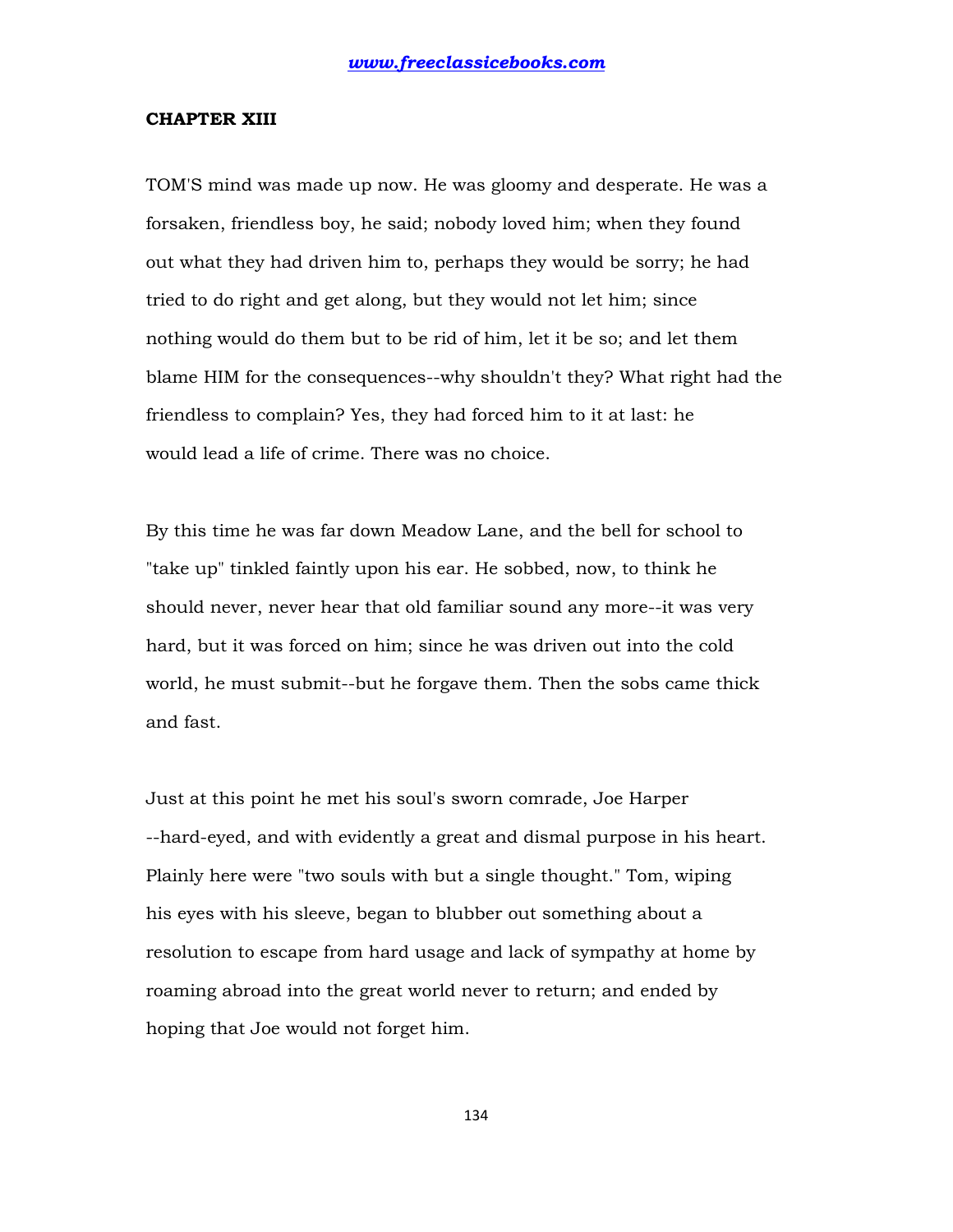But it transpired that this was a request which Joe had just been going to make of Tom, and had come to hunt him up for that purpose. His mother had whipped him for drinking some cream which he had never tasted and knew nothing about; it was plain that she was tired of him and wished him to go; if she felt that way, there was nothing for him to do but succumb; he hoped she would be happy, and never regret having driven her poor boy out into the unfeeling world to suffer and die.

As the two boys walked sorrowing along, they made a new compact to stand by each other and be brothers and never separate till death relieved them of their troubles. Then they began to lay their plans. Joe was for being a hermit, and living on crusts in a remote cave, and dying, some time, of cold and want and grief; but after listening to Tom, he conceded that there were some conspicuous advantages about a life of crime, and so he consented to be a pirate.

Three miles below St. Petersburg, at a point where the Mississippi River was a trifle over a mile wide, there was a long, narrow, wooded island, with a shallow bar at the head of it, and this offered well as a rendezvous. It was not inhabited; it lay far over toward the further shore, abreast a dense and almost wholly unpeopled forest. So Jackson's Island was chosen. Who were to be the subjects of their piracies was a matter that did not occur to them. Then they hunted up Huckleberry Finn, and he joined them promptly, for all careers were one to him; he was indifferent. They presently separated to meet at a lonely spot on the river-bank two miles above the village at the favorite hour--which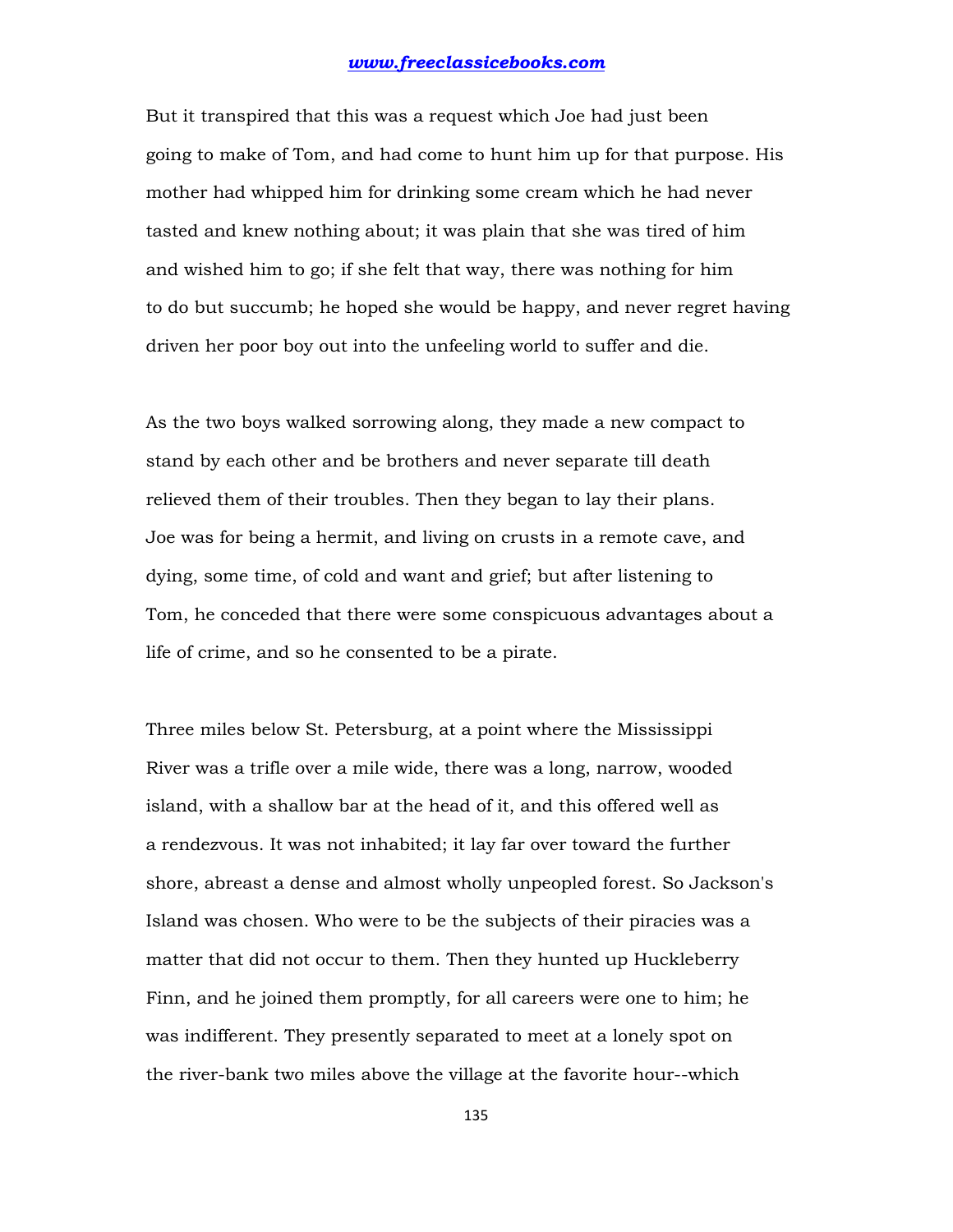was midnight. There was a small log raft there which they meant to capture. Each would bring hooks and lines, and such provision as he could steal in the most dark and mysterious way--as became outlaws. And before the afternoon was done, they had all managed to enjoy the sweet glory of spreading the fact that pretty soon the town would "hear something." All who got this vague hint were cautioned to "be mum and wait."

About midnight Tom arrived with a boiled ham and a few trifles, and stopped in a dense undergrowth on a small bluff overlooking the meeting-place. It was starlight, and very still. The mighty river lay like an ocean at rest. Tom listened a moment, but no sound disturbed the quiet. Then he gave a low, distinct whistle. It was answered from under the bluff. Tom whistled twice more; these signals were answered in the same way. Then a guarded voice said:

"Who goes there?"

"Tom Sawyer, the Black Avenger of the Spanish Main. Name your names."

"Huck Finn the Red-Handed, and Joe Harper the Terror of the Seas." Tom had furnished these titles, from his favorite literature.

"'Tis well. Give the countersign."

Two hoarse whispers delivered the same awful word simultaneously to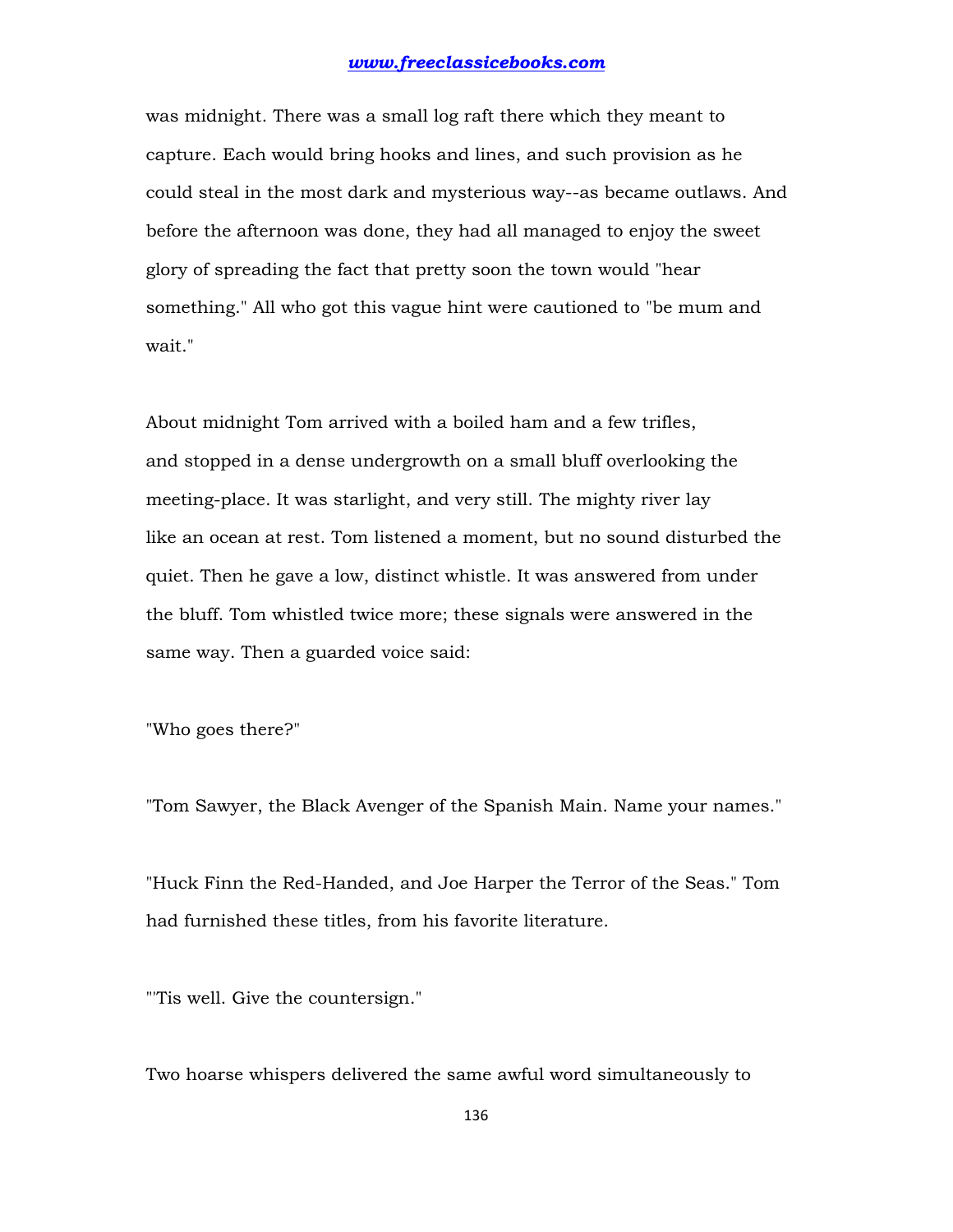the brooding night:

#### "BLOOD!"

Then Tom tumbled his ham over the bluff and let himself down after it, tearing both skin and clothes to some extent in the effort. There was an easy, comfortable path along the shore under the bluff, but it lacked the advantages of difficulty and danger so valued by a pirate.

The Terror of the Seas had brought a side of bacon, and had about worn himself out with getting it there. Finn the Red-Handed had stolen a skillet and a quantity of half-cured leaf tobacco, and had also brought a few corn-cobs to make pipes with. But none of the pirates smoked or "chewed" but himself. The Black Avenger of the Spanish Main said it would never do to start without some fire. That was a wise thought; matches were hardly known there in that day. They saw a fire smouldering upon a great raft a hundred yards above, and they went stealthily thither and helped themselves to a chunk. They made an imposing adventure of it, saying, "Hist!" every now and then, and suddenly halting with finger on lip; moving with hands on imaginary dagger-hilts; and giving orders in dismal whispers that if "the foe" stirred, to "let him have it to the hilt," because "dead men tell no tales." They knew well enough that the raftsmen were all down at the village laying in stores or having a spree, but still that was no excuse for their conducting this thing in an unpiratical way.

137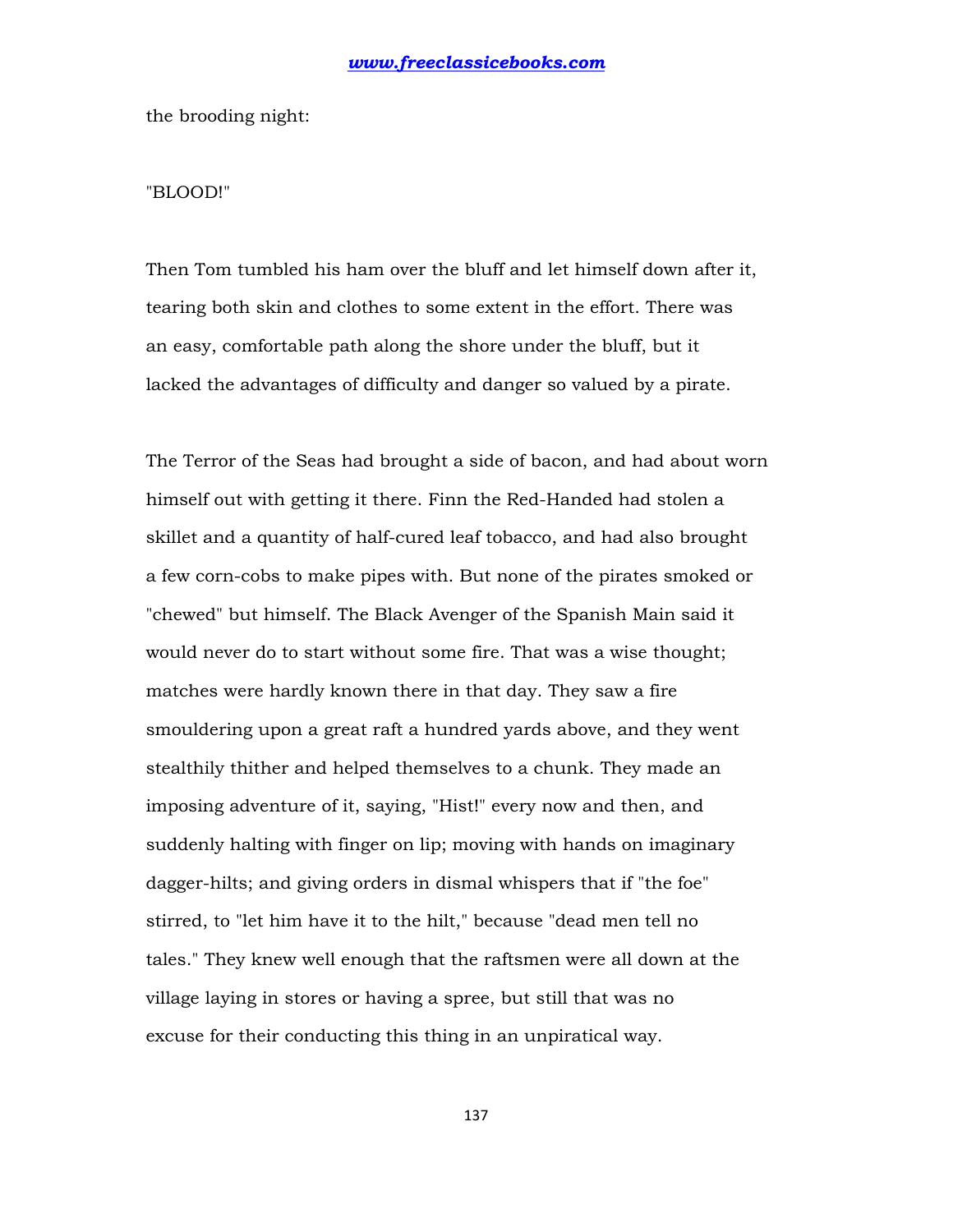They shoved off, presently, Tom in command, Huck at the after oar and Joe at the forward. Tom stood amidships, gloomy-browed, and with folded arms, and gave his orders in a low, stern whisper:

"Luff, and bring her to the wind!"

"Aye-aye, sir!"

"Steady, steady-y-y-y!"

"Steady it is, sir!"

"Let her go off a point!"

"Point it is, sir!"

As the boys steadily and monotonously drove the raft toward mid-stream it was no doubt understood that these orders were given only for "style," and were not intended to mean anything in particular.

"What sail's she carrying?"

"Courses, tops'ls, and flying-jib, sir."

"Send the r'yals up! Lay out aloft, there, half a dozen of ye --foretopmaststuns'l! Lively, now!"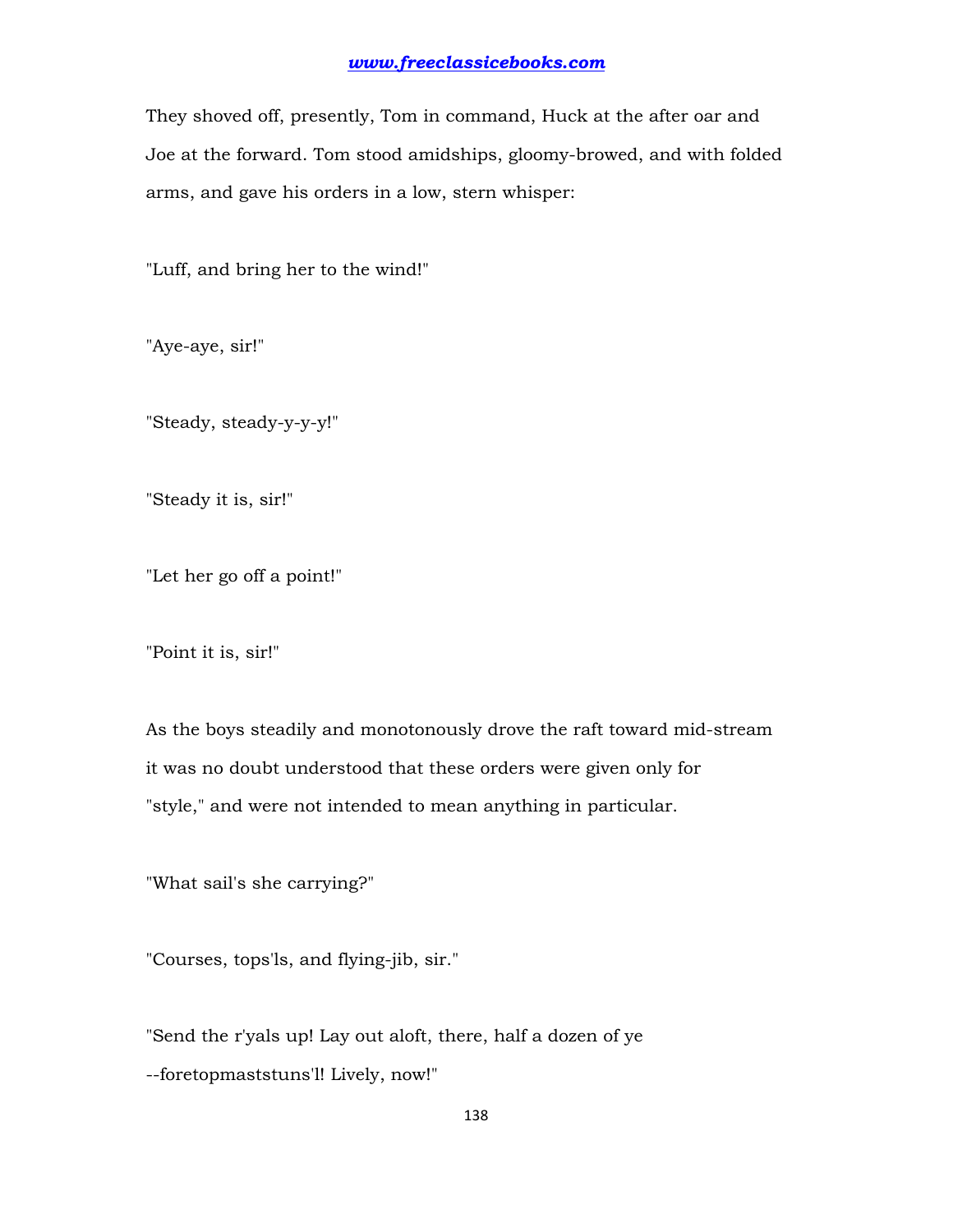"Aye-aye, sir!"

"Shake out that maintogalans'l! Sheets and braces! NOW my hearties!"

"Aye-aye, sir!"

"Hellum-a-lee--hard a port! Stand by to meet her when she comes! Port, port! NOW, men! With a will! Stead-y-y-y!"

"Steady it is, sir!"

The raft drew beyond the middle of the river; the boys pointed her head right, and then lay on their oars. The river was not high, so there was not more than a two or three mile current. Hardly a word was said during the next three-quarters of an hour. Now the raft was passing before the distant town. Two or three glimmering lights showed where it lay, peacefully sleeping, beyond the vague vast sweep of star-gemmed water, unconscious of the tremendous event that was happening. The Black Avenger stood still with folded arms, "looking his last" upon the scene of his former joys and his later sufferings, and wishing "she" could see him now, abroad on the wild sea, facing peril and death with dauntless heart, going to his doom with a grim smile on his lips. It was but a small strain on his imagination to remove Jackson's Island beyond eyeshot of the village, and so he "looked his last" with a broken and satisfied heart. The other pirates were looking their last,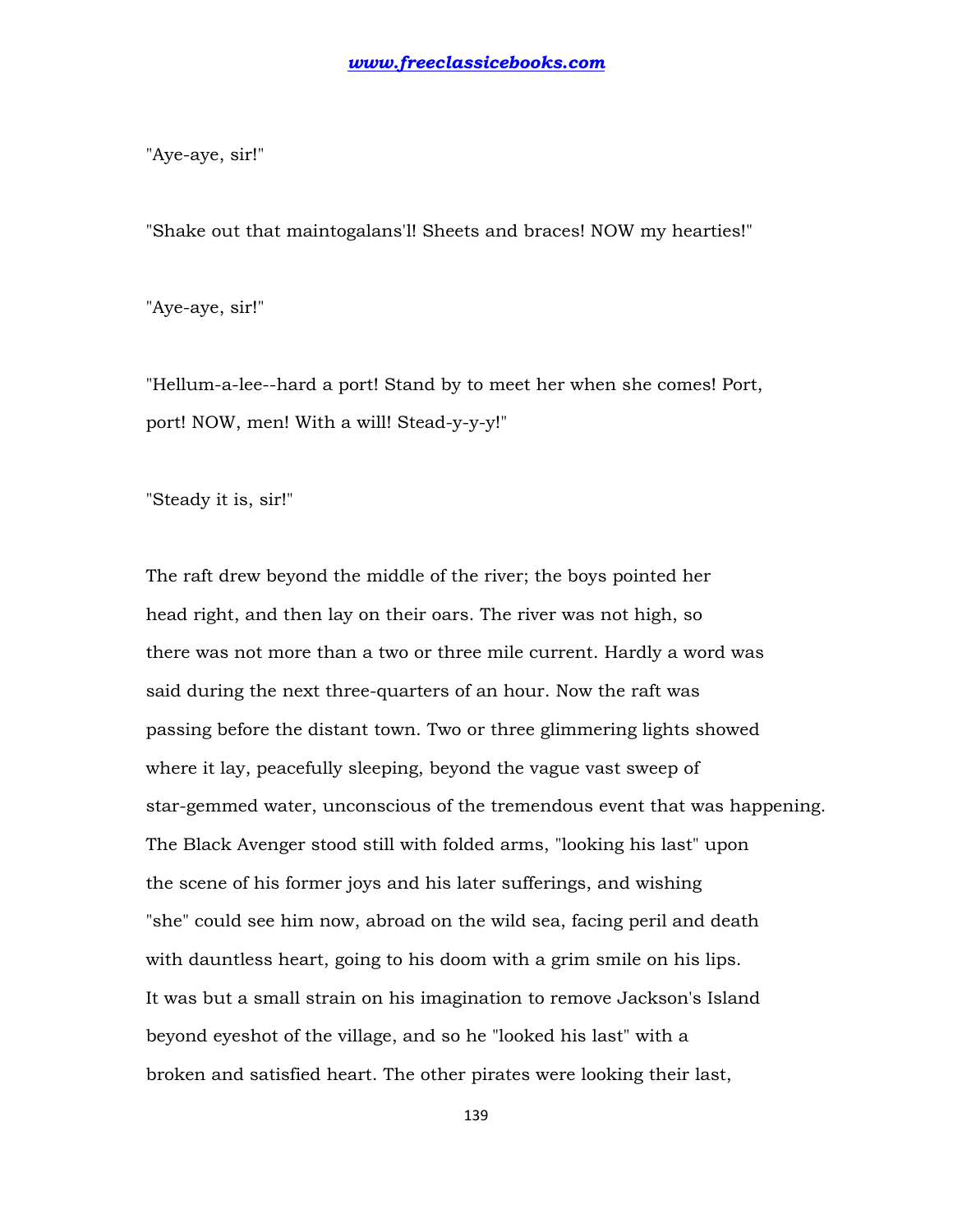too; and they all looked so long that they came near letting the current drift them out of the range of the island. But they discovered the danger in time, and made shift to avert it. About two o'clock in the morning the raft grounded on the bar two hundred yards above the head of the island, and they waded back and forth until they had landed their freight. Part of the little raft's belongings consisted of an old sail, and this they spread over a nook in the bushes for a tent to shelter their provisions; but they themselves would sleep in the open air in good weather, as became outlaws.

They built a fire against the side of a great log twenty or thirty steps within the sombre depths of the forest, and then cooked some bacon in the frying-pan for supper, and used up half of the corn "pone" stock they had brought. It seemed glorious sport to be feasting in that wild, free way in the virgin forest of an unexplored and uninhabited island, far from the haunts of men, and they said they never would return to civilization. The climbing fire lit up their faces and threw its ruddy glare upon the pillared tree-trunks of their forest temple, and upon the varnished foliage and festooning vines.

When the last crisp slice of bacon was gone, and the last allowance of corn pone devoured, the boys stretched themselves out on the grass, filled with contentment. They could have found a cooler place, but they would not deny themselves such a romantic feature as the roasting camp-fire.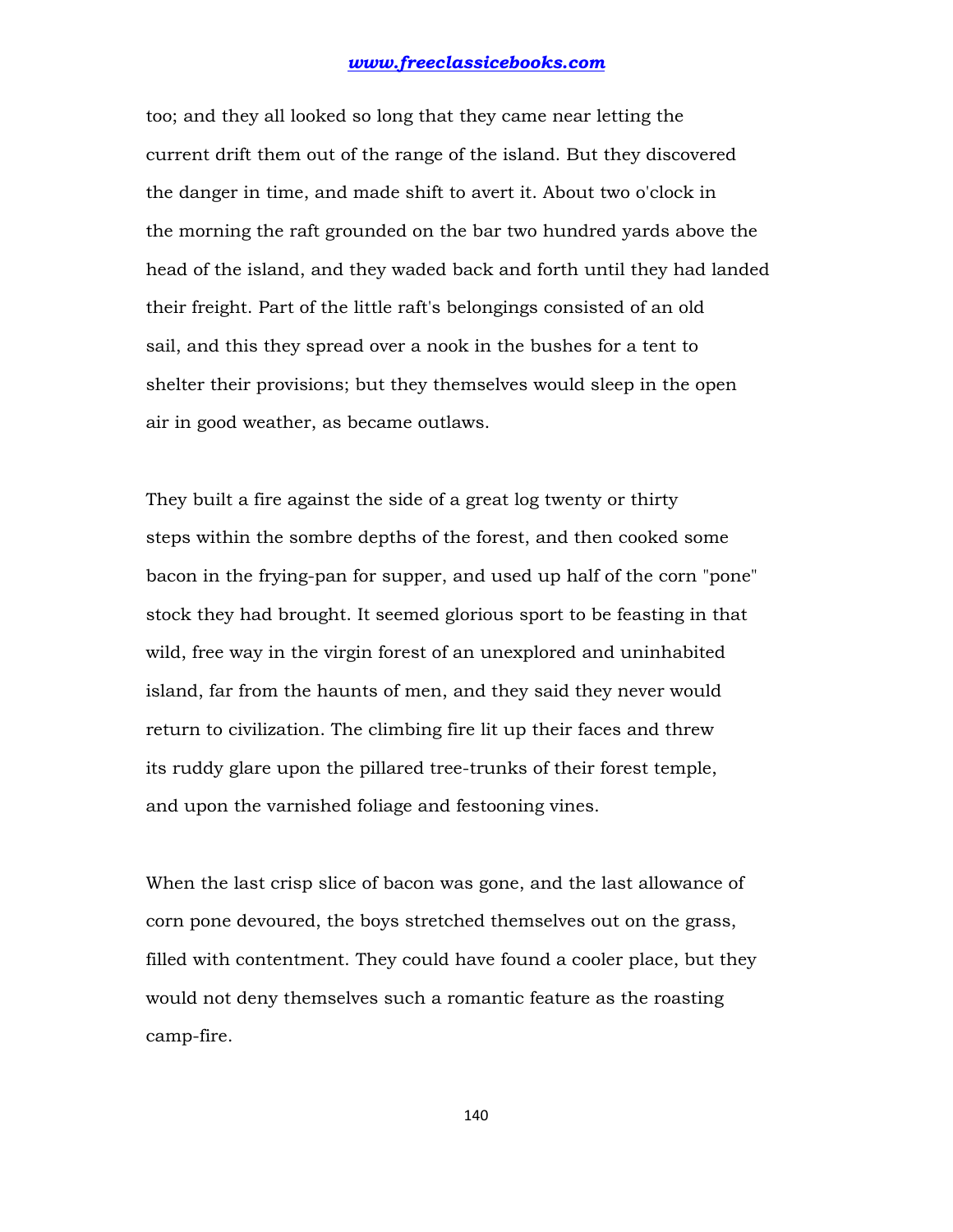"AIN'T it gay?" said Joe.

"It's NUTS!" said Tom. "What would the boys say if they could see us?"

"Say? Well, they'd just die to be here--hey, Hucky!"

"I reckon so," said Huckleberry; "anyways, I'm suited. I don't want nothing better'n this. I don't ever get enough to eat, gen'ally--and here they can't come and pick at a feller and bullyrag him so."

"It's just the life for me," said Tom. "You don't have to get up, mornings, and you don't have to go to school, and wash, and all that blame foolishness. You see a pirate don't have to do ANYTHING, Joe, when he's ashore, but a hermit HE has to be praying considerable, and then he don't have any fun, anyway, all by himself that way."

"Oh yes, that's so," said Joe, "but I hadn't thought much about it, you know. I'd a good deal rather be a pirate, now that I've tried it."

"You see," said Tom, "people don't go much on hermits, nowadays, like they used to in old times, but a pirate's always respected. And a hermit's got to sleep on the hardest place he can find, and put sackcloth and ashes on his head, and stand out in the rain, and--"

"What does he put sackcloth and ashes on his head for?" inquired Huck.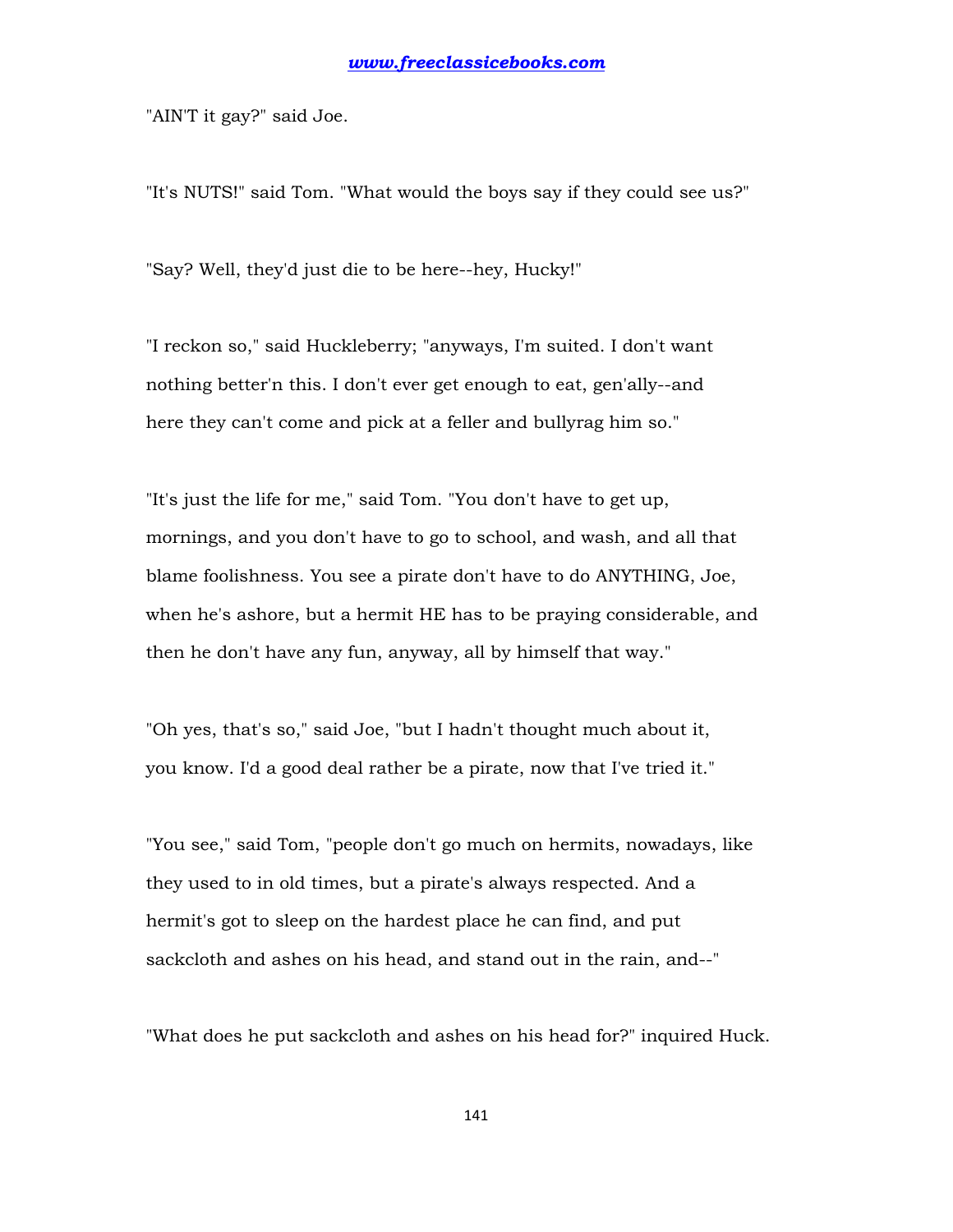"I dono. But they've GOT to do it. Hermits always do. You'd have to do that if you was a hermit."

"Dern'd if I would," said Huck.

"Well, what would you do?"

"I dono. But I wouldn't do that."

"Why, Huck, you'd HAVE to. How'd you get around it?"

"Why, I just wouldn't stand it. I'd run away."

"Run away! Well, you WOULD be a nice old slouch of a hermit. You'd be a disgrace."

The Red-Handed made no response, being better employed. He had finished gouging out a cob, and now he fitted a weed stem to it, loaded it with tobacco, and was pressing a coal to the charge and blowing a cloud of fragrant smoke--he was in the full bloom of luxurious contentment. The other pirates envied him this majestic vice, and secretly resolved to acquire it shortly. Presently Huck said:

"What does pirates have to do?"

Tom said: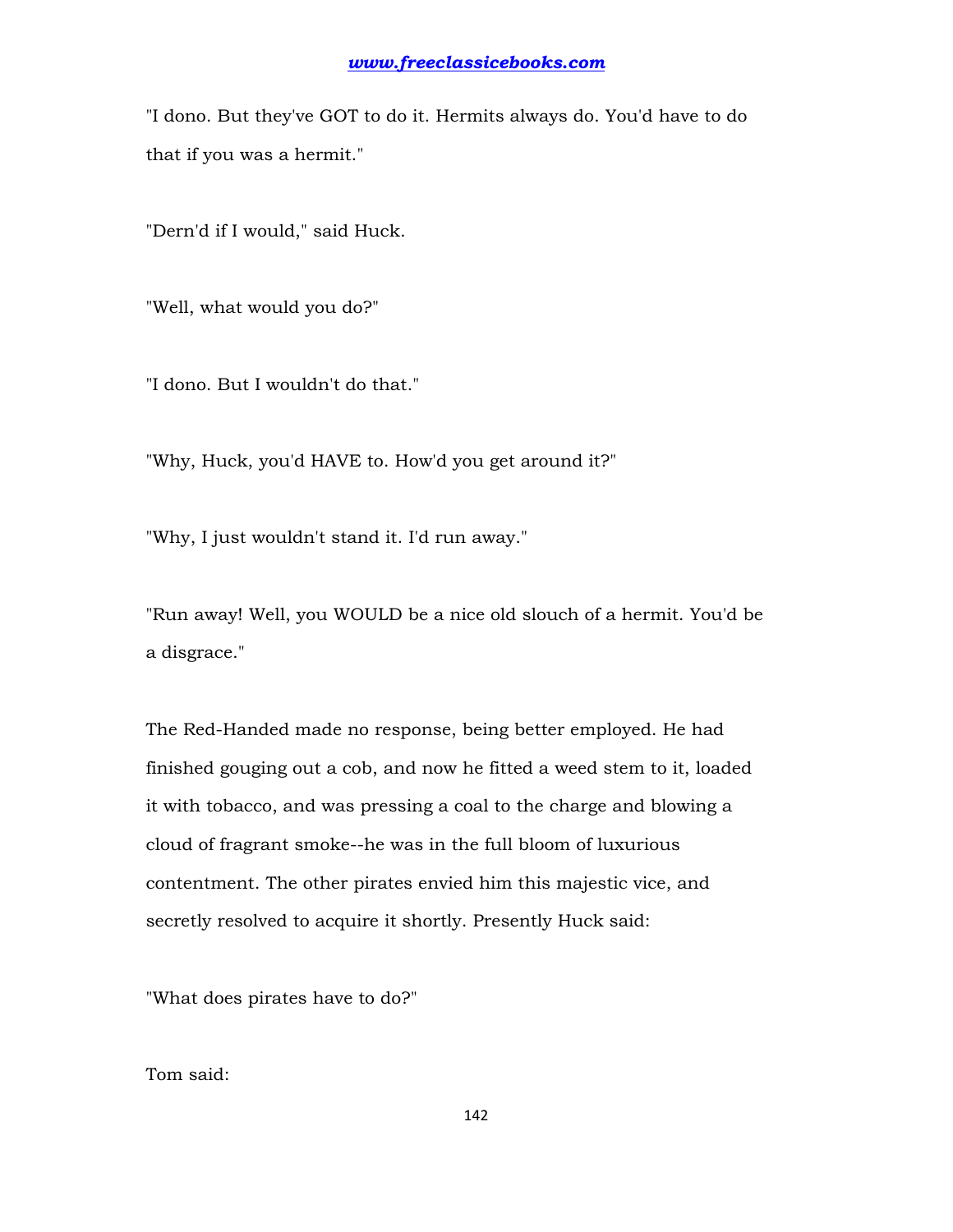"Oh, they have just a bully time--take ships and burn them, and get the money and bury it in awful places in their island where there's ghosts and things to watch it, and kill everybody in the ships--make 'em walk a plank."

"And they carry the women to the island," said Joe; "they don't kill the women."

"No," assented Tom, "they don't kill the women--they're too noble. And the women's always beautiful, too.

"And don't they wear the bulliest clothes! Oh no! All gold and silver and di'monds," said Joe, with enthusiasm.

"Who?" said Huck.

"Why, the pirates."

Huck scanned his own clothing forlornly.

"I reckon I ain't dressed fitten for a pirate," said he, with a regretful pathos in his voice; "but I ain't got none but these."

But the other boys told him the fine clothes would come fast enough, after they should have begun their adventures. They made him understand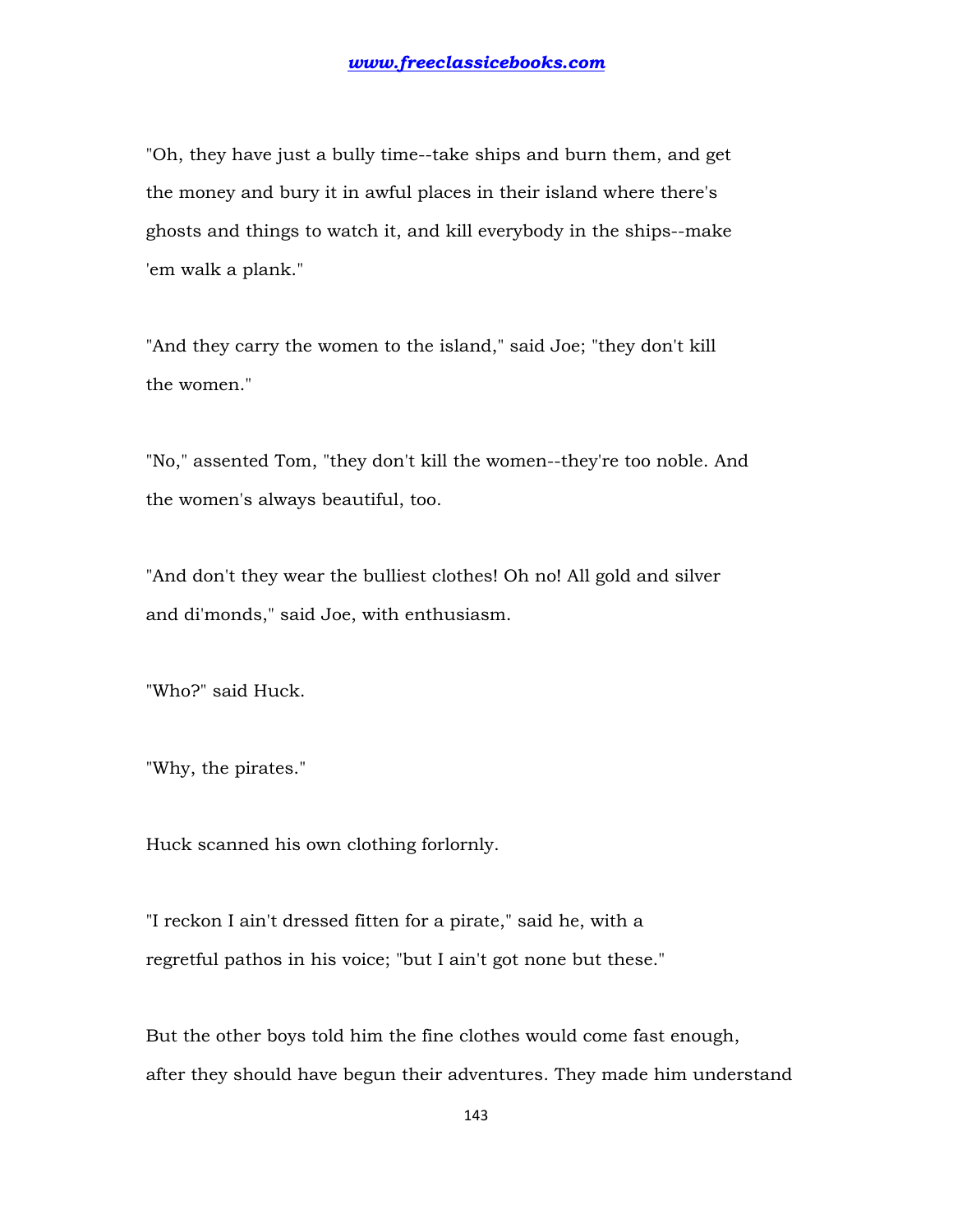that his poor rags would do to begin with, though it was customary for wealthy pirates to start with a proper wardrobe.

Gradually their talk died out and drowsiness began to steal upon the eyelids of the little waifs. The pipe dropped from the fingers of the Red-Handed, and he slept the sleep of the conscience-free and the weary. The Terror of the Seas and the Black Avenger of the Spanish Main had more difficulty in getting to sleep. They said their prayers inwardly, and lying down, since there was nobody there with authority to make them kneel and recite aloud; in truth, they had a mind not to say them at all, but they were afraid to proceed to such lengths as that, lest they might call down a sudden and special thunderbolt from heaven. Then at once they reached and hovered upon the imminent verge of sleep--but an intruder came, now, that would not "down." It was conscience. They began to feel a vague fear that they had been doing wrong to run away; and next they thought of the stolen meat, and then the real torture came. They tried to argue it away by reminding conscience that they had purloined sweetmeats and apples scores of times; but conscience was not to be appeased by such thin plausibilities; it seemed to them, in the end, that there was no getting around the stubborn fact that taking sweetmeats was only "hooking," while taking bacon and hams and such valuables was plain simple stealing--and there was a command against that in the Bible. So they inwardly resolved that so long as they remained in the business, their piracies should not again be sullied with the crime of stealing. Then conscience granted a truce, and these curiously inconsistent

144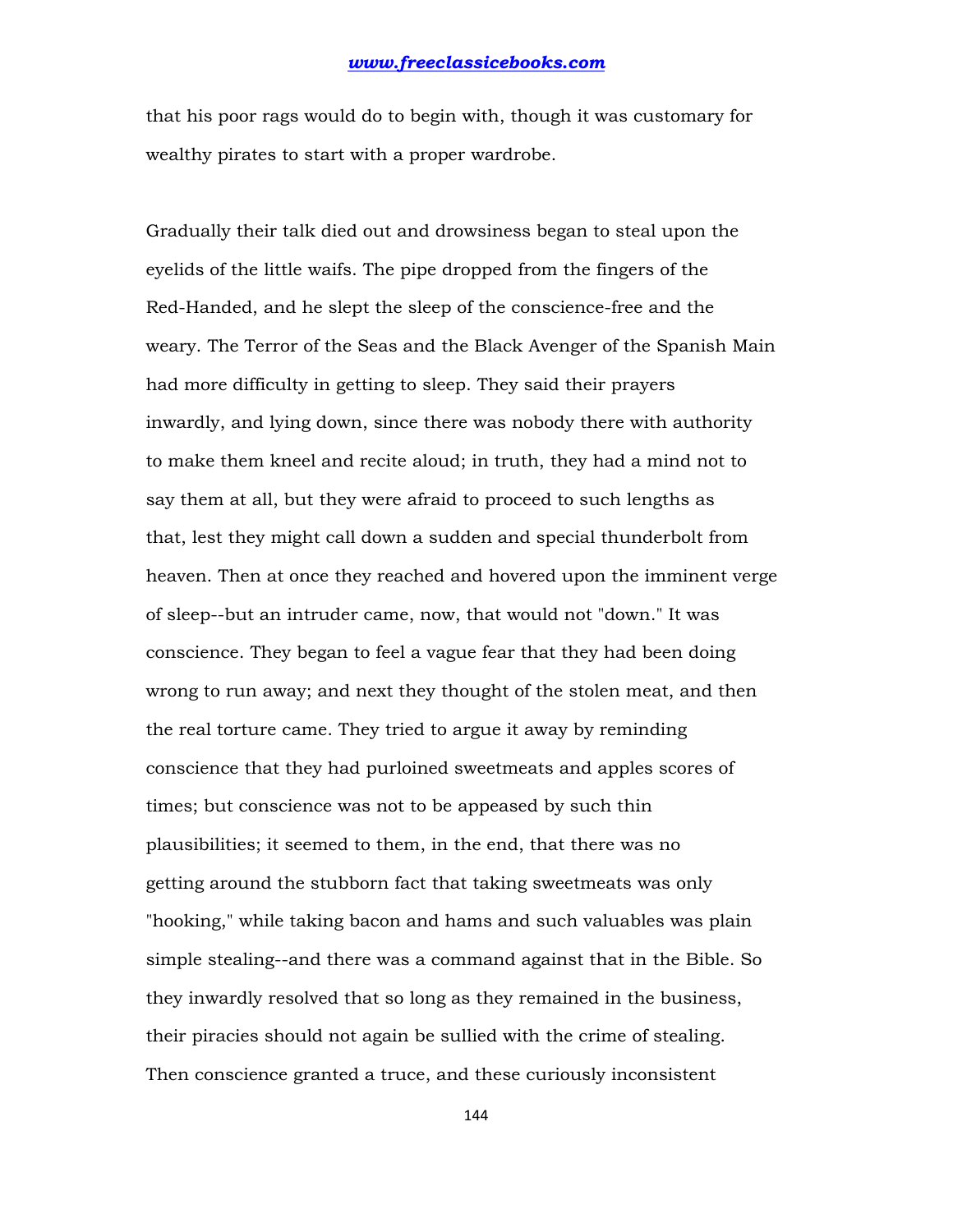pirates fell peacefully to sleep.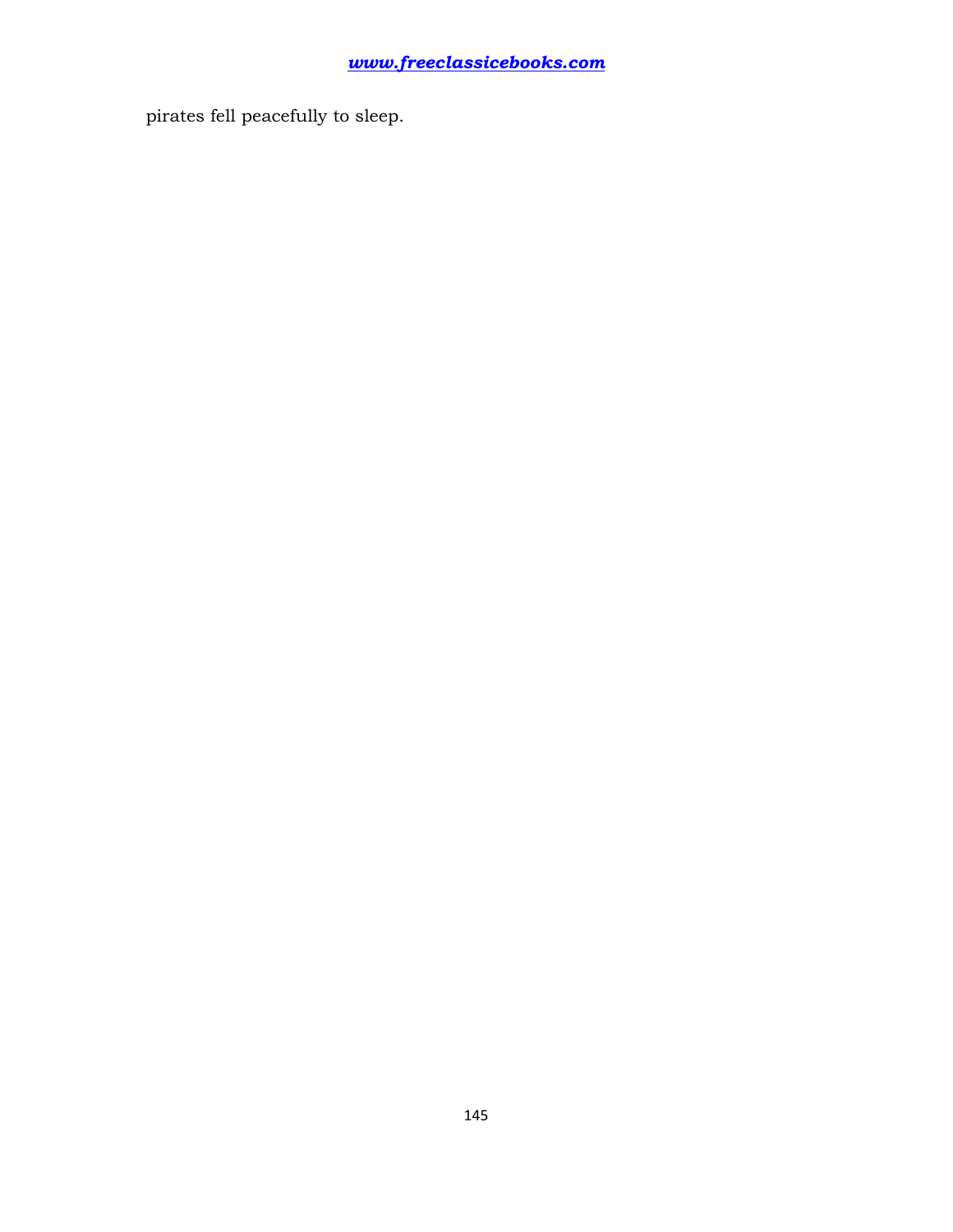#### **CHAPTER XIV**

WHEN Tom awoke in the morning, he wondered where he was. He sat up and rubbed his eyes and looked around. Then he comprehended. It was the cool gray dawn, and there was a delicious sense of repose and peace in the deep pervading calm and silence of the woods. Not a leaf stirred; not a sound obtruded upon great Nature's meditation. Beaded dewdrops stood upon the leaves and grasses. A white layer of ashes covered the fire, and a thin blue breath of smoke rose straight into the air. Joe and Huck still slept.

Now, far away in the woods a bird called; another answered; presently the hammering of a woodpecker was heard. Gradually the cool dim gray of the morning whitened, and as gradually sounds multiplied and life manifested itself. The marvel of Nature shaking off sleep and going to work unfolded itself to the musing boy. A little green worm came crawling over a dewy leaf, lifting two-thirds of his body into the air from time to time and "sniffing around," then proceeding again--for he was measuring, Tom said; and when the worm approached him, of its own accord, he sat as still as a stone, with his hopes rising and falling, by turns, as the creature still came toward him or seemed inclined to go elsewhere; and when at last it considered a painful moment with its curved body in the air and then came decisively down upon Tom's leg and began a journey over him, his whole heart was glad--for that meant that he was going to have a new suit of clothes--without the shadow of a doubt a gaudy piratical uniform. Now a procession of ants appeared,

146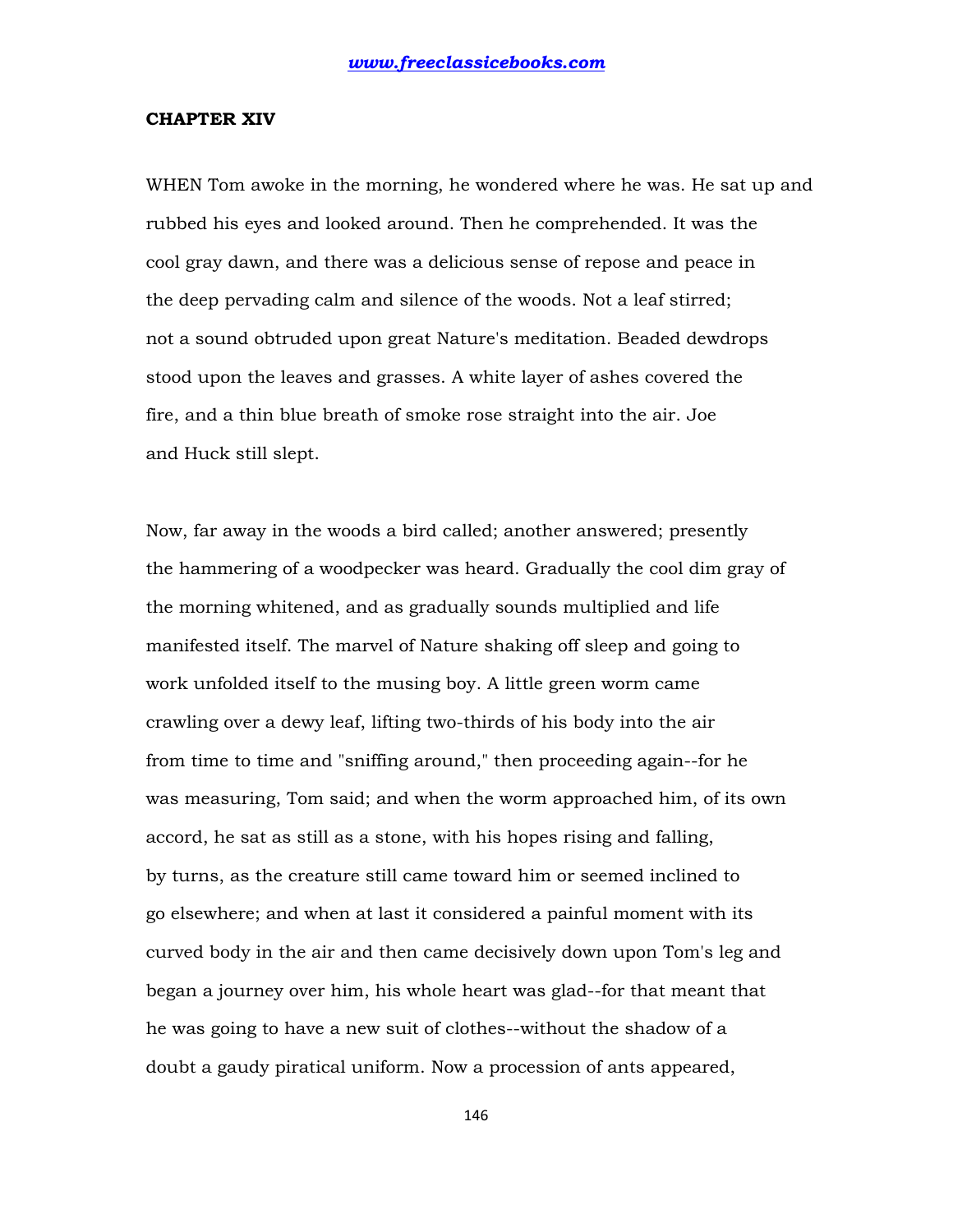from nowhere in particular, and went about their labors; one struggled manfully by with a dead spider five times as big as itself in its arms, and lugged it straight up a tree-trunk. A brown spotted lady-bug climbed the dizzy height of a grass blade, and Tom bent down close to it and said, "Lady-bug, lady-bug, fly away home, your house is on fire, your children's alone," and she took wing and went off to see about it --which did not surprise the boy, for he knew of old that this insect was credulous about conflagrations, and he had practised upon its simplicity more than once. A tumblebug came next, heaving sturdily at its ball, and Tom touched the creature, to see it shut its legs against its body and pretend to be dead. The birds were fairly rioting by this time. A catbird, the Northern mocker, lit in a tree over Tom's head, and trilled out her imitations of her neighbors in a rapture of enjoyment; then a shrill jay swept down, a flash of blue flame, and stopped on a twig almost within the boy's reach, cocked his head to one side and eyed the strangers with a consuming curiosity; a gray squirrel and a big fellow of the "fox" kind came skurrying along, sitting up at intervals to inspect and chatter at the boys, for the wild things had probably never seen a human being before and scarcely knew whether to be afraid or not. All Nature was wide awake and stirring, now; long lances of sunlight pierced down through the dense foliage far and near, and a few butterflies came fluttering upon the scene.

Tom stirred up the other pirates and they all clattered away with a shout, and in a minute or two were stripped and chasing after and tumbling over each other in the shallow limpid water of the white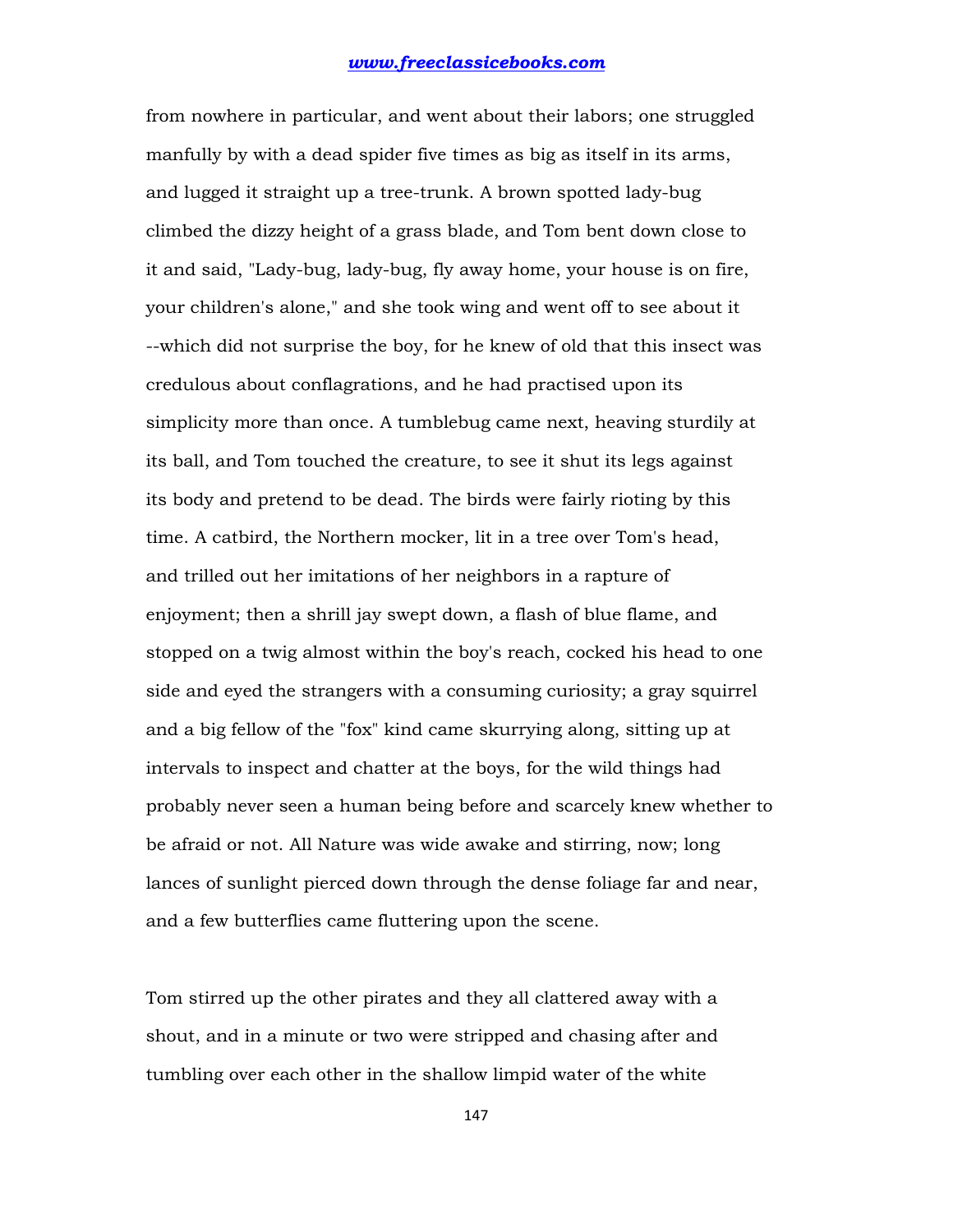sandbar. They felt no longing for the little village sleeping in the distance beyond the majestic waste of water. A vagrant current or a slight rise in the river had carried off their raft, but this only gratified them, since its going was something like burning the bridge between them and civilization.

They came back to camp wonderfully refreshed, glad-hearted, and ravenous; and they soon had the camp-fire blazing up again. Huck found a spring of clear cold water close by, and the boys made cups of broad oak or hickory leaves, and felt that water, sweetened with such a wildwood charm as that, would be a good enough substitute for coffee. While Joe was slicing bacon for breakfast, Tom and Huck asked him to hold on a minute; they stepped to a promising nook in the river-bank and threw in their lines; almost immediately they had reward. Joe had not had time to get impatient before they were back again with some handsome bass, a couple of sun-perch and a small catfish--provisions enough for quite a family. They fried the fish with the bacon, and were astonished; for no fish had ever seemed so delicious before. They did not know that the quicker a fresh-water fish is on the fire after he is caught the better he is; and they reflected little upon what a sauce open-air sleeping, open-air exercise, bathing, and a large ingredient of hunger make, too.

They lay around in the shade, after breakfast, while Huck had a smoke, and then went off through the woods on an exploring expedition. They tramped gayly along, over decaying logs, through tangled underbrush,

148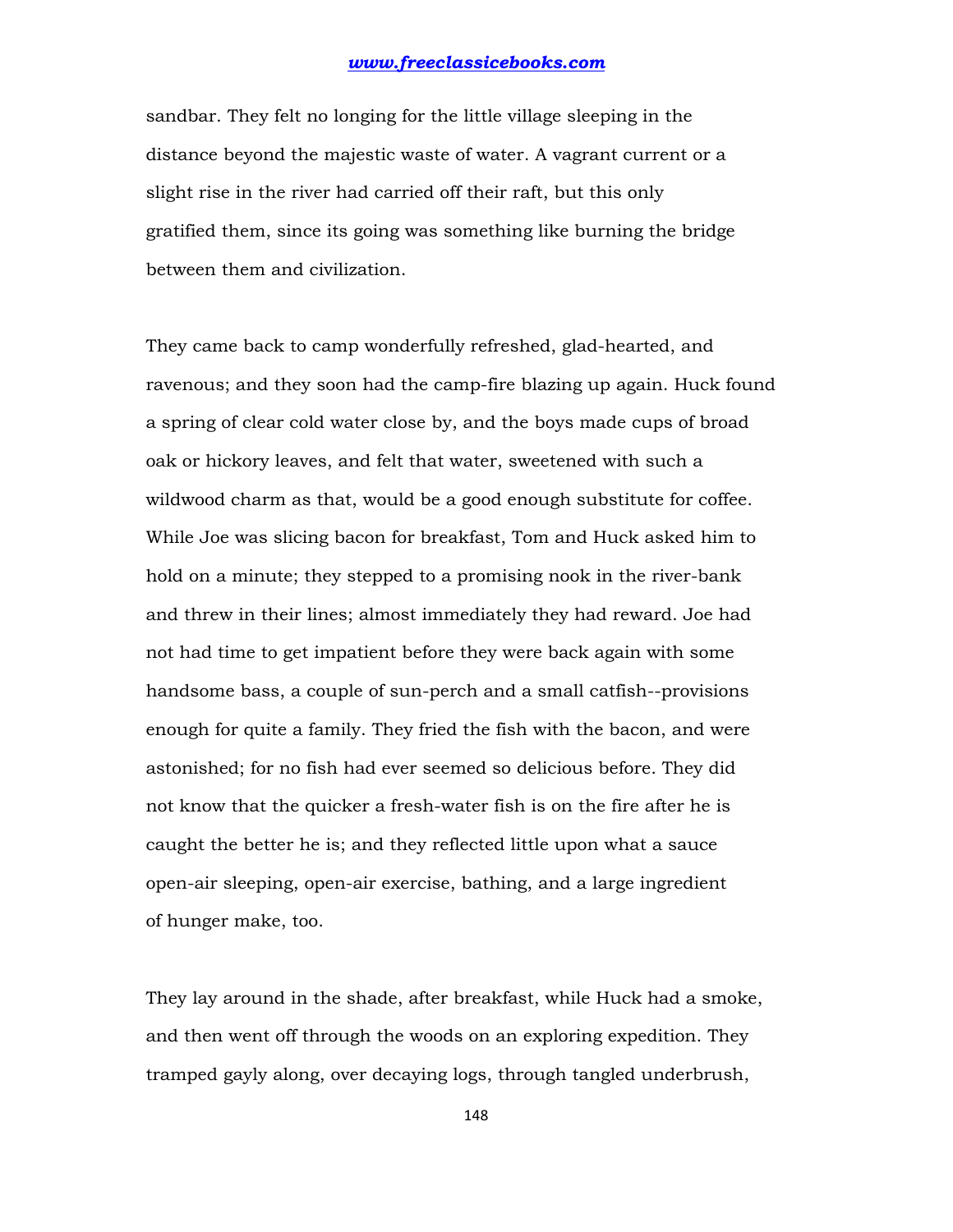among solemn monarchs of the forest, hung from their crowns to the ground with a drooping regalia of grape-vines. Now and then they came upon snug nooks carpeted with grass and jeweled with flowers.

They found plenty of things to be delighted with, but nothing to be astonished at. They discovered that the island was about three miles long and a quarter of a mile wide, and that the shore it lay closest to was only separated from it by a narrow channel hardly two hundred yards wide. They took a swim about every hour, so it was close upon the middle of the afternoon when they got back to camp. They were too hungry to stop to fish, but they fared sumptuously upon cold ham, and then threw themselves down in the shade to talk. But the talk soon began to drag, and then died. The stillness, the solemnity that brooded in the woods, and the sense of loneliness, began to tell upon the spirits of the boys. They fell to thinking. A sort of undefined longing crept upon them. This took dim shape, presently--it was budding homesickness. Even Finn the Red-Handed was dreaming of his doorsteps and empty hogsheads. But they were all ashamed of their weakness, and none was brave enough to speak his thought.

For some time, now, the boys had been dully conscious of a peculiar sound in the distance, just as one sometimes is of the ticking of a clock which he takes no distinct note of. But now this mysterious sound became more pronounced, and forced a recognition. The boys started, glanced at each other, and then each assumed a listening attitude. There was a long silence, profound and unbroken; then a deep, sullen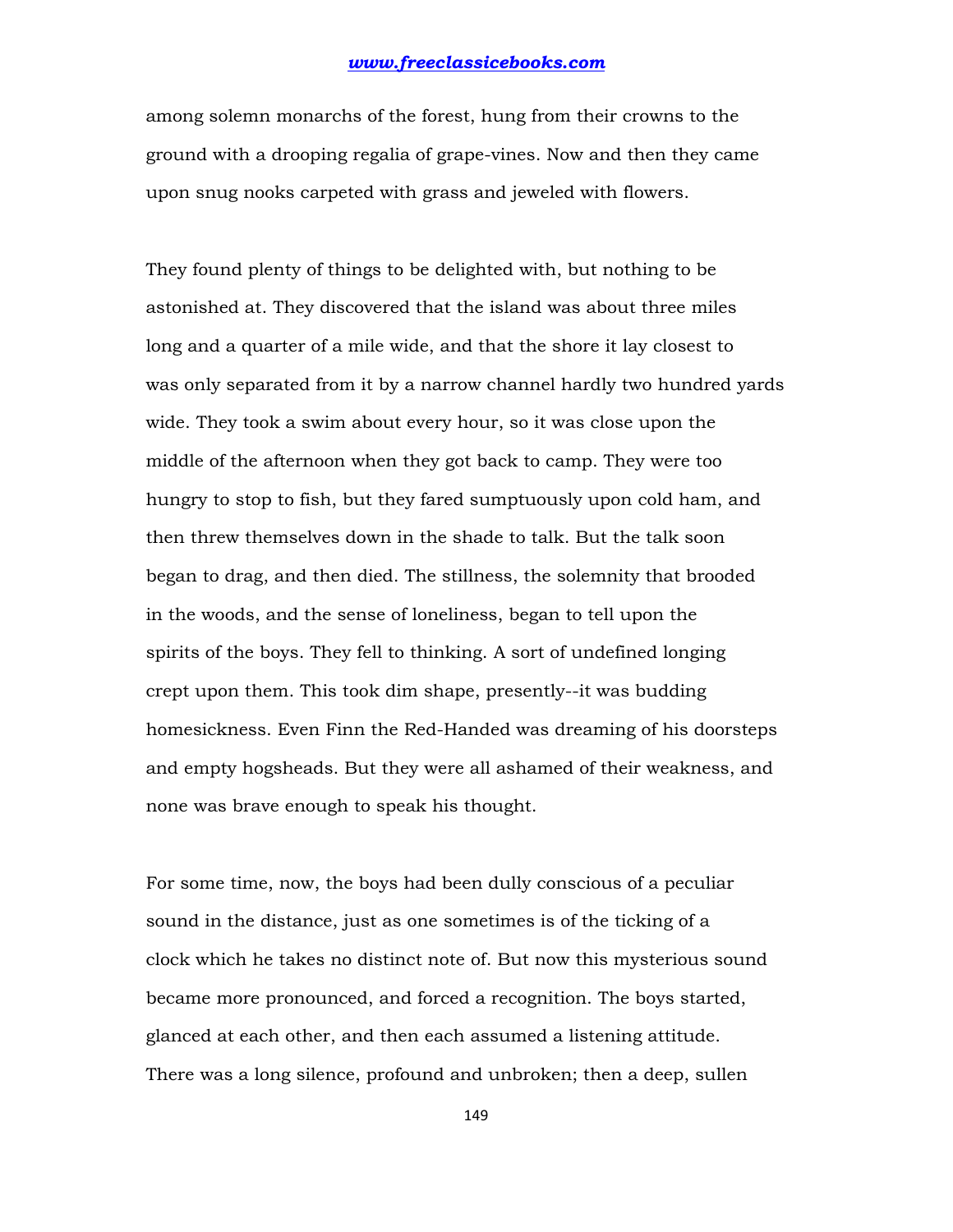boom came floating down out of the distance.

"What is it!" exclaimed Joe, under his breath.

"I wonder," said Tom in a whisper.

"'Tain't thunder," said Huckleberry, in an awed tone, "becuz thunder--"

"Hark!" said Tom. "Listen--don't talk."

They waited a time that seemed an age, and then the same muffled boom troubled the solemn hush.

"Let's go and see."

They sprang to their feet and hurried to the shore toward the town. They parted the bushes on the bank and peered out over the water. The little steam ferryboat was about a mile below the village, drifting with the current. Her broad deck seemed crowded with people. There were a great many skiffs rowing about or floating with the stream in the neighborhood of the ferryboat, but the boys could not determine what the men in them were doing. Presently a great jet of white smoke burst from the ferryboat's side, and as it expanded and rose in a lazy cloud, that same dull throb of sound was borne to the listeners again.

"I know now!" exclaimed Tom; "somebody's drownded!"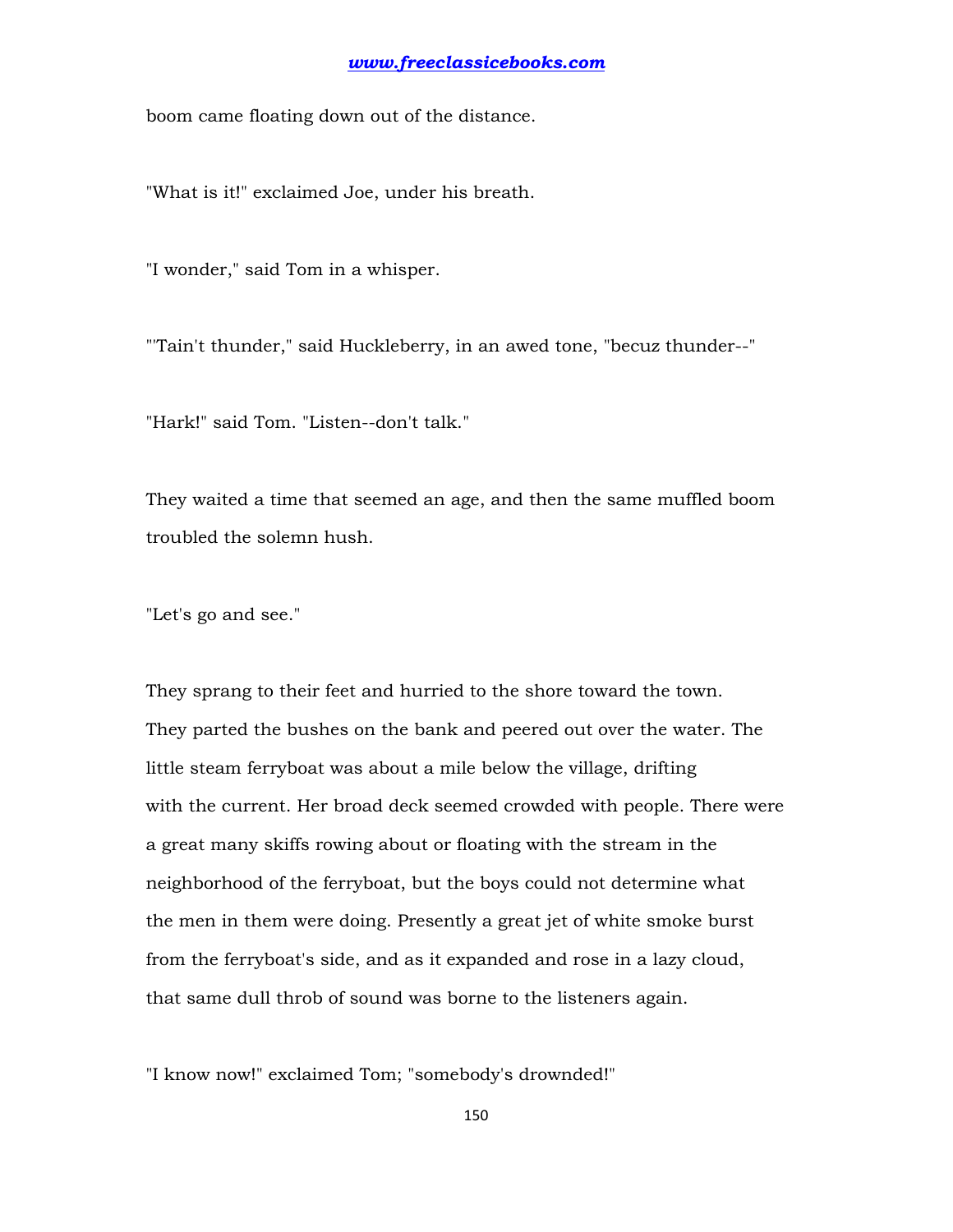"That's it!" said Huck; "they done that last summer, when Bill Turner got drownded; they shoot a cannon over the water, and that makes him come up to the top. Yes, and they take loaves of bread and put quicksilver in 'em and set 'em afloat, and wherever there's anybody that's drownded, they'll float right there and stop."

"Yes, I've heard about that," said Joe. "I wonder what makes the bread do that."

"Oh, it ain't the bread, so much," said Tom; "I reckon it's mostly what they SAY over it before they start it out."

"But they don't say anything over it," said Huck. "I've seen 'em and they don't."

"Well, that's funny," said Tom. "But maybe they say it to themselves. Of COURSE they do. Anybody might know that."

The other boys agreed that there was reason in what Tom said, because an ignorant lump of bread, uninstructed by an incantation, could not be expected to act very intelligently when set upon an errand of such gravity.

"By jings, I wish I was over there, now," said Joe.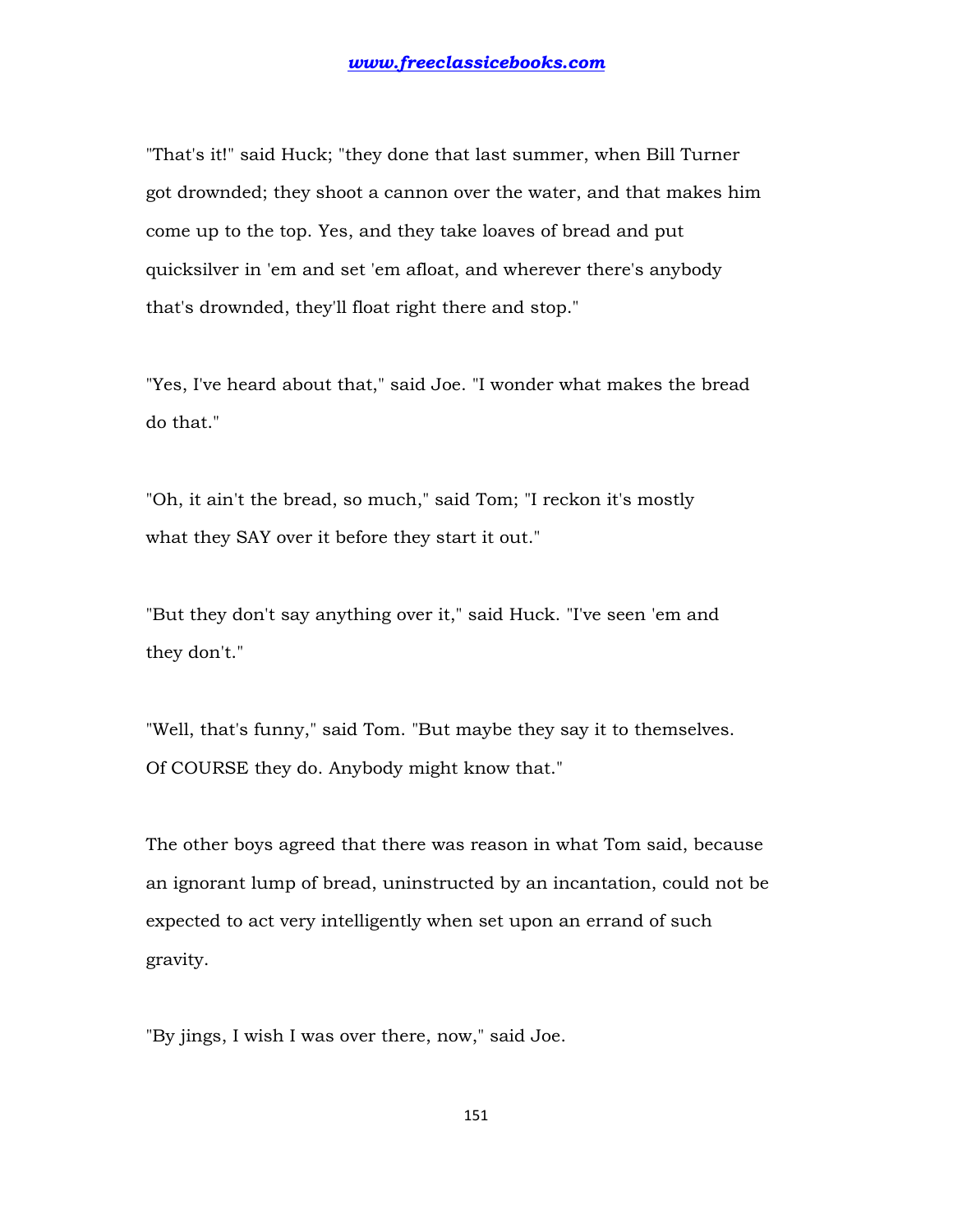"I do too" said Huck "I'd give heaps to know who it is."

The boys still listened and watched. Presently a revealing thought flashed through Tom's mind, and he exclaimed:

"Boys, I know who's drownded--it's us!"

They felt like heroes in an instant. Here was a gorgeous triumph; they were missed; they were mourned; hearts were breaking on their account; tears were being shed; accusing memories of unkindness to these poor lost lads were rising up, and unavailing regrets and remorse were being indulged; and best of all, the departed were the talk of the whole town, and the envy of all the boys, as far as this dazzling notoriety was concerned. This was fine. It was worth while to be a pirate, after all.

As twilight drew on, the ferryboat went back to her accustomed business and the skiffs disappeared. The pirates returned to camp. They were jubilant with vanity over their new grandeur and the illustrious trouble they were making. They caught fish, cooked supper and ate it, and then fell to guessing at what the village was thinking and saying about them; and the pictures they drew of the public distress on their account were gratifying to look upon--from their point of view. But when the shadows of night closed them in, they gradually ceased to talk, and sat gazing into the fire, with their minds evidently wandering elsewhere. The excitement was gone, now, and Tom and Joe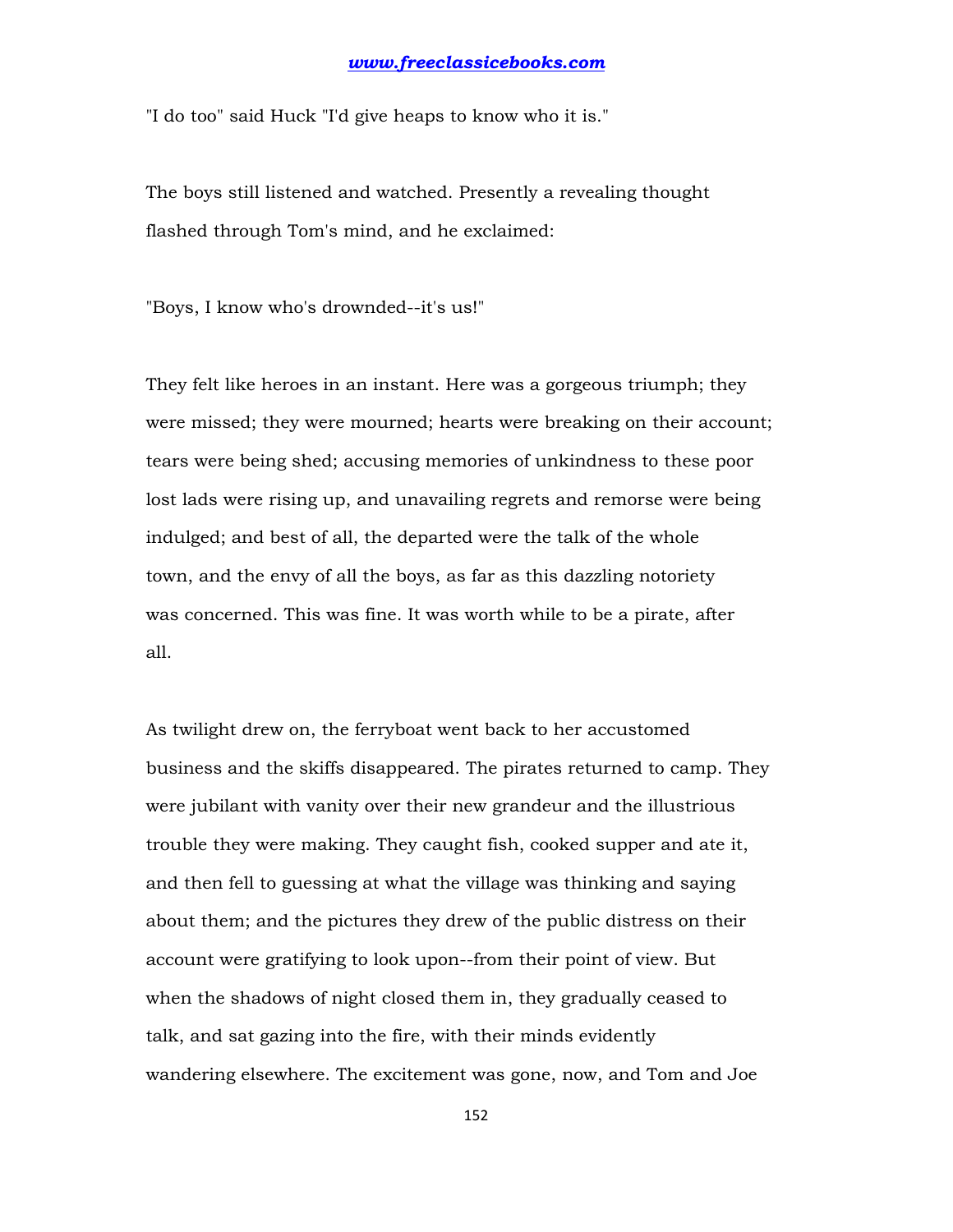could not keep back thoughts of certain persons at home who were not enjoying this fine frolic as much as they were. Misgivings came; they grew troubled and unhappy; a sigh or two escaped, unawares. By and by Joe timidly ventured upon a roundabout "feeler" as to how the others might look upon a return to civilization--not right now, but--

Tom withered him with derision! Huck, being uncommitted as yet, joined in with Tom, and the waverer quickly "explained," and was glad to get out of the scrape with as little taint of chicken-hearted homesickness clinging to his garments as he could. Mutiny was effectually laid to rest for the moment.

As the night deepened, Huck began to nod, and presently to snore. Joe followed next. Tom lay upon his elbow motionless, for some time, watching the two intently. At last he got up cautiously, on his knees, and went searching among the grass and the flickering reflections flung by the camp-fire. He picked up and inspected several large semi-cylinders of the thin white bark of a sycamore, and finally chose two which seemed to suit him. Then he knelt by the fire and painfully wrote something upon each of these with his "red keel"; one he rolled up and put in his jacket pocket, and the other he put in Joe's hat and removed it to a little distance from the owner. And he also put into the hat certain schoolboy treasures of almost inestimable value--among them a lump of chalk, an India-rubber ball, three fishhooks, and one of that kind of marbles known as a "sure 'nough crystal." Then he tiptoed his way cautiously among the trees till he felt that he was out of hearing,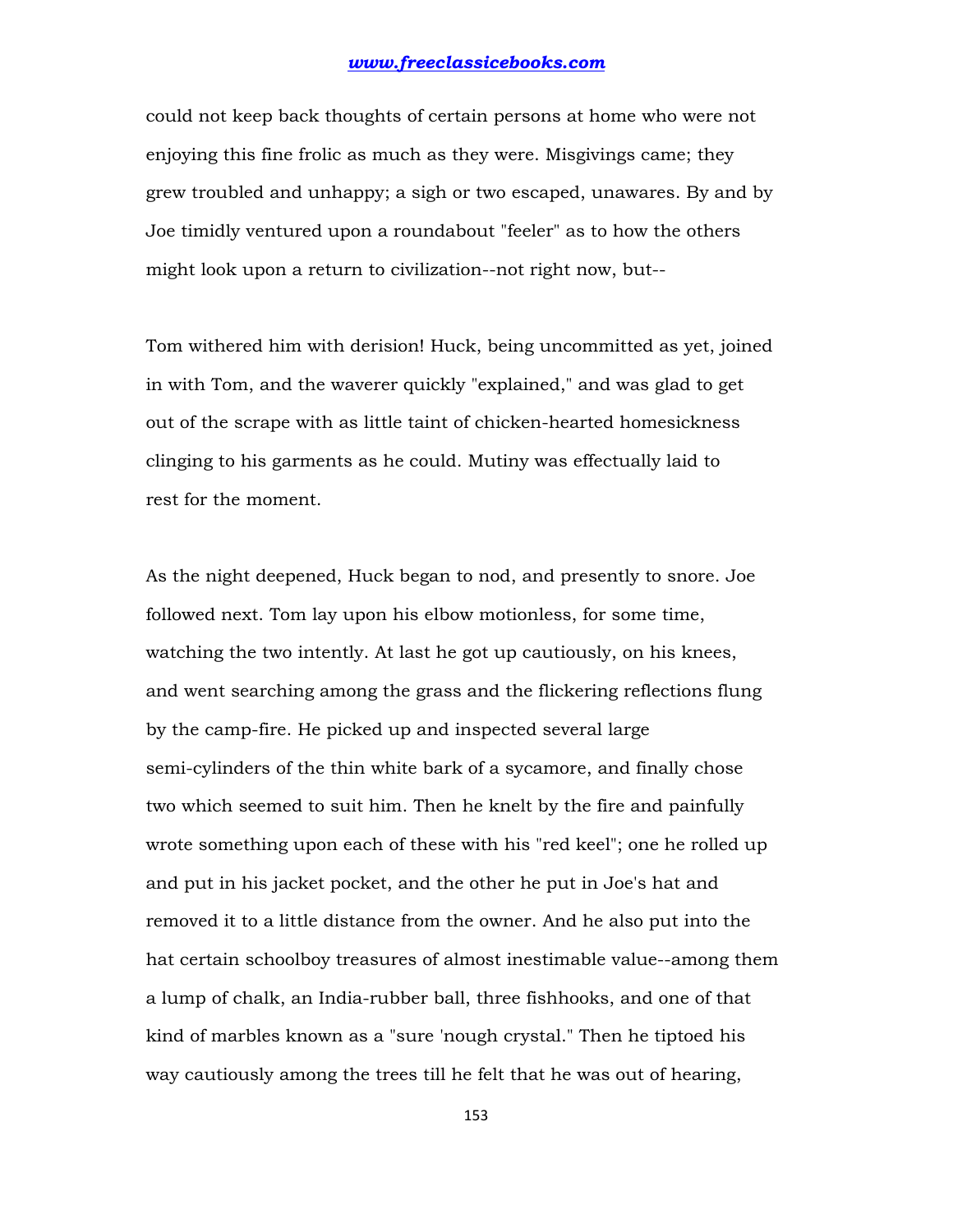and straightway broke into a keen run in the direction of the sandbar.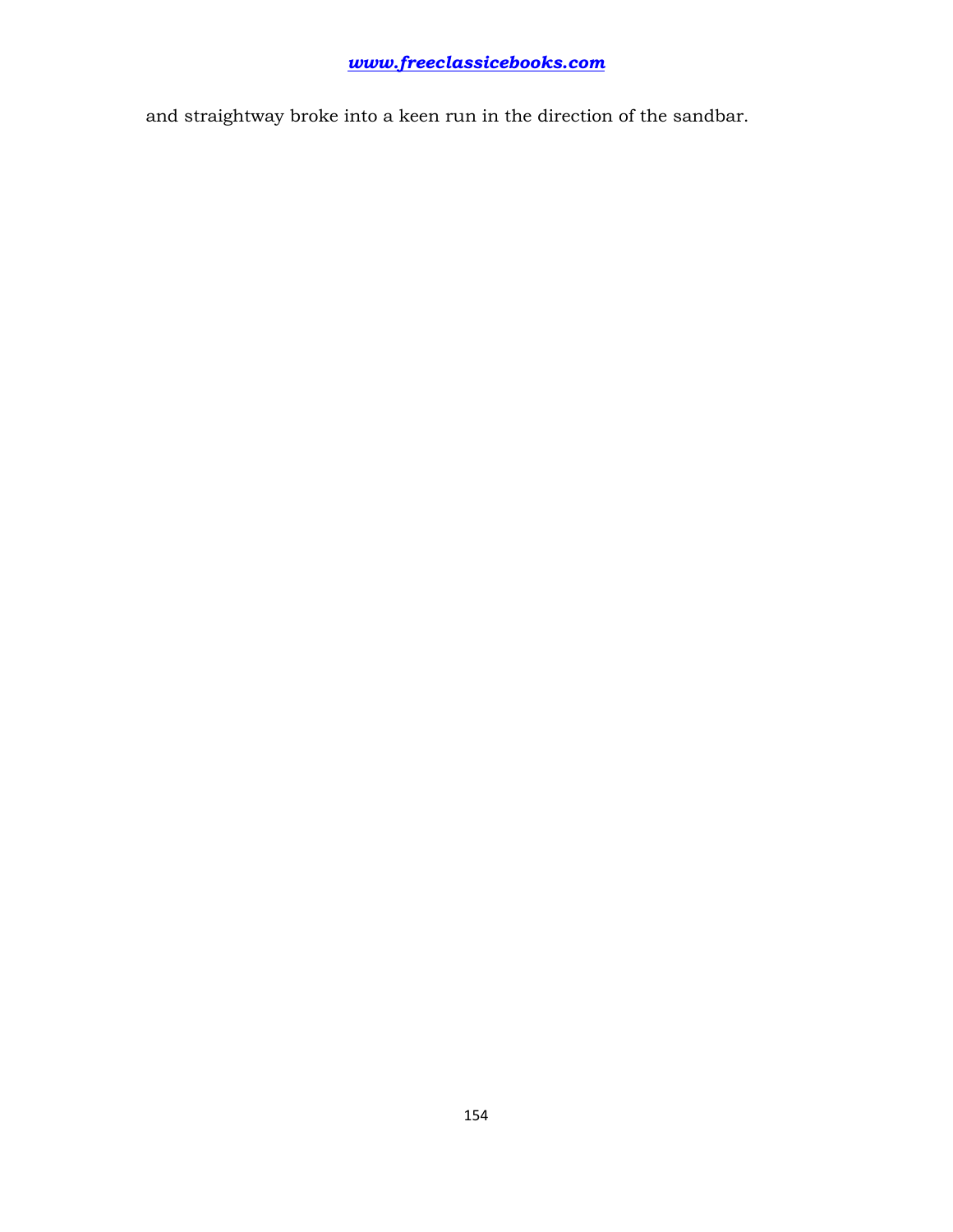#### **CHAPTER XV**

A FEW minutes later Tom was in the shoal water of the bar, wading toward the Illinois shore. Before the depth reached his middle he was half-way over; the current would permit no more wading, now, so he struck out confidently to swim the remaining hundred yards. He swam quartering upstream, but still was swept downward rather faster than he had expected. However, he reached the shore finally, and drifted along till he found a low place and drew himself out. He put his hand on his jacket pocket, found his piece of bark safe, and then struck through the woods, following the shore, with streaming garments. Shortly before ten o'clock he came out into an open place opposite the village, and saw the ferryboat lying in the shadow of the trees and the high bank. Everything was quiet under the blinking stars. He crept down the bank, watching with all his eyes, slipped into the water, swam three or four strokes and climbed into the skiff that did "yawl" duty at the boat's stern. He laid himself down under the thwarts and waited, panting.

Presently the cracked bell tapped and a voice gave the order to "cast off." A minute or two later the skiff's head was standing high up, against the boat's swell, and the voyage was begun. Tom felt happy in his success, for he knew it was the boat's last trip for the night. At the end of a long twelve or fifteen minutes the wheels stopped, and Tom slipped overboard and swam ashore in the dusk, landing fifty yards downstream, out of danger of possible stragglers.

155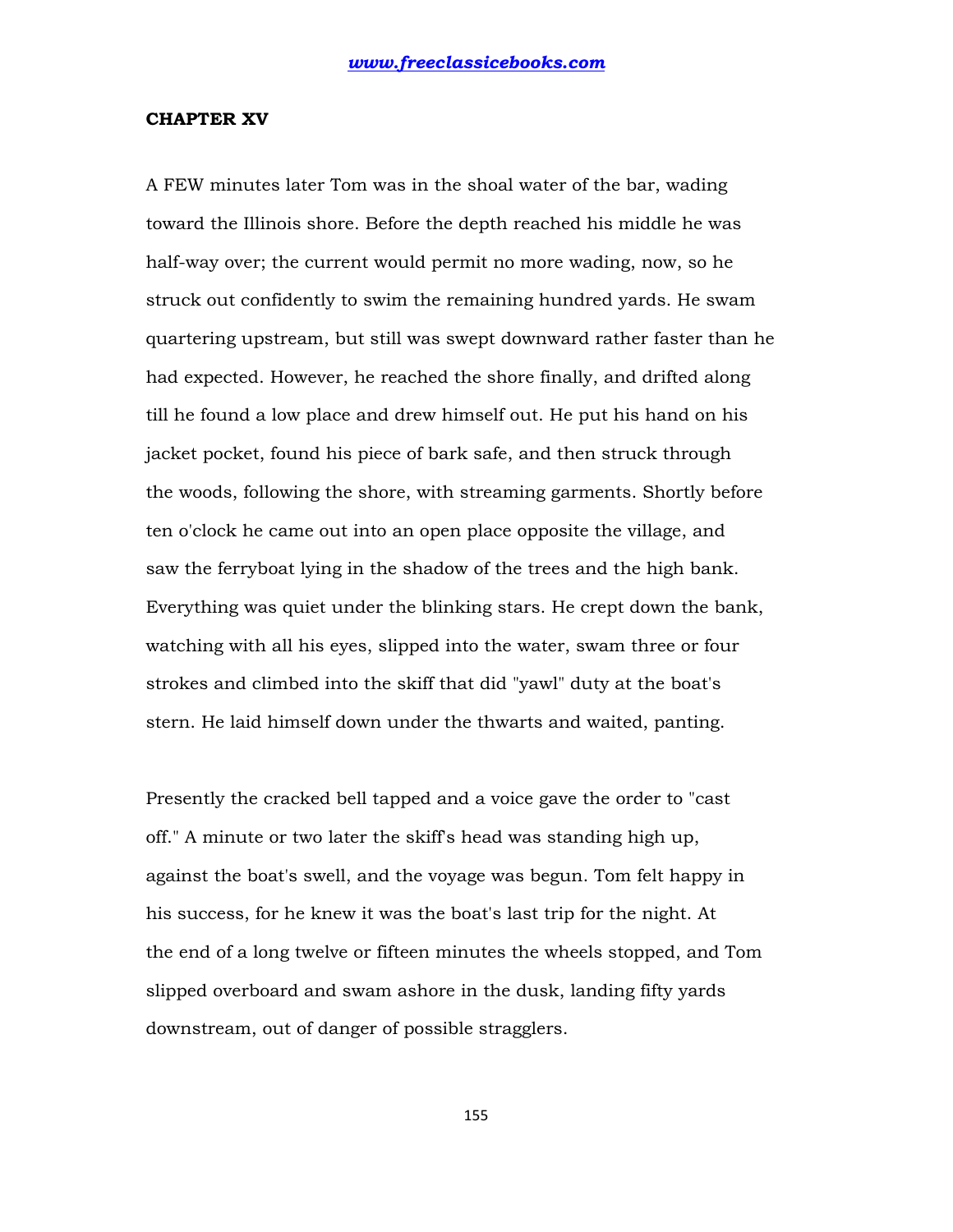He flew along unfrequented alleys, and shortly found himself at his aunt's back fence. He climbed over, approached the "ell," and looked in at the sitting-room window, for a light was burning there. There sat Aunt Polly, Sid, Mary, and Joe Harper's mother, grouped together, talking. They were by the bed, and the bed was between them and the door. Tom went to the door and began to softly lift the latch; then he pressed gently and the door yielded a crack; he continued pushing cautiously, and quaking every time it creaked, till he judged he might squeeze through on his knees; so he put his head through and began, warily.

"What makes the candle blow so?" said Aunt Polly. Tom hurried up. "Why, that door's open, I believe. Why, of course it is. No end of strange things now. Go 'long and shut it, Sid."

Tom disappeared under the bed just in time. He lay and "breathed" himself for a time, and then crept to where he could almost touch his aunt's foot.

"But as I was saying," said Aunt Polly, "he warn't BAD, so to say --only mischEEvous. Only just giddy, and harum-scarum, you know. He warn't any more responsible than a colt. HE never meant any harm, and he was the best-hearted boy that ever was"--and she began to cry.

"It was just so with my Joe--always full of his devilment, and up to every kind of mischief, but he was just as unselfish and kind as he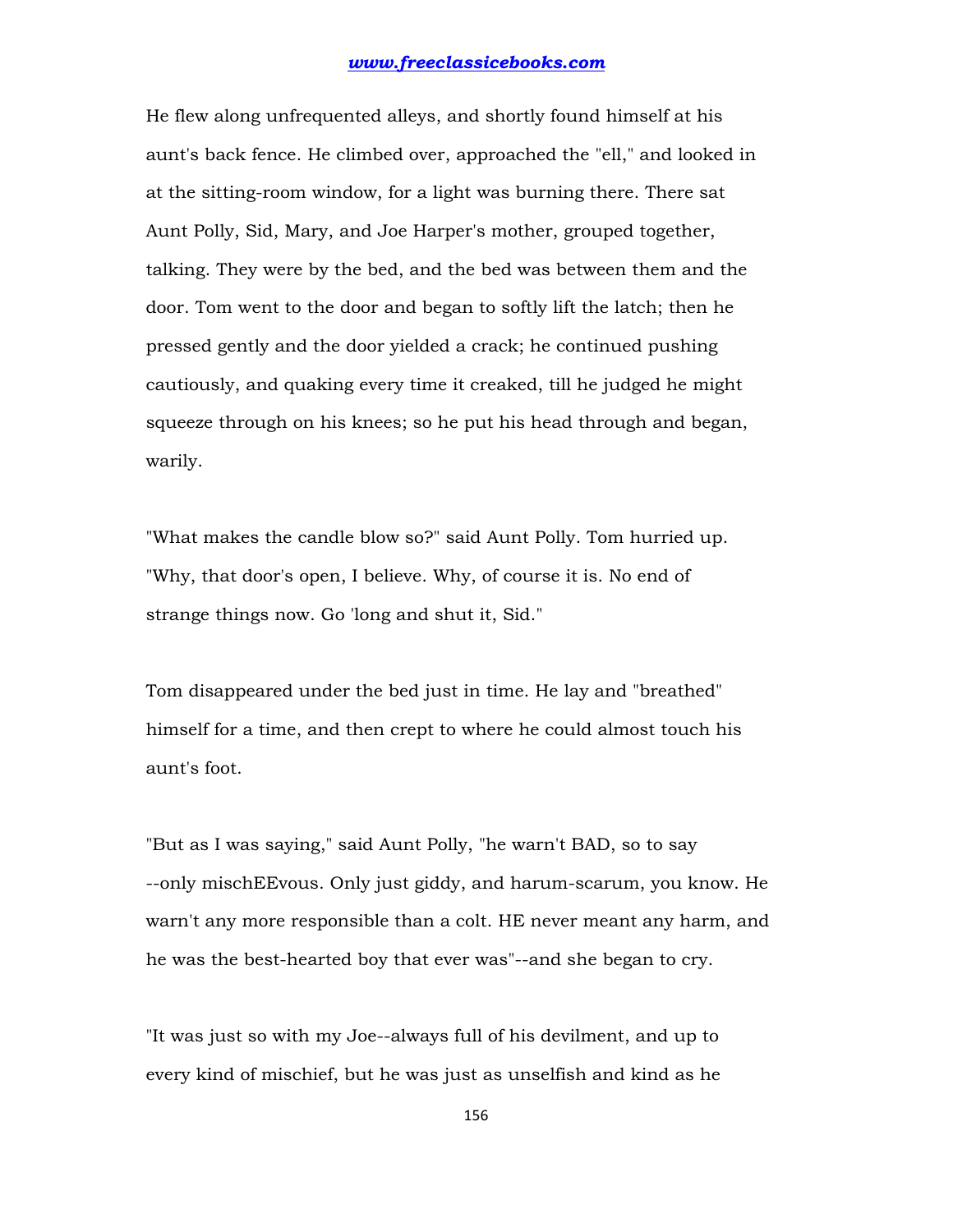could be--and laws bless me, to think I went and whipped him for taking that cream, never once recollecting that I throwed it out myself because it was sour, and I never to see him again in this world, never, never, never, poor abused boy!" And Mrs. Harper sobbed as if her heart would break.

"I hope Tom's better off where he is," said Sid, "but if he'd been better in some ways--"

"SID!" Tom felt the glare of the old lady's eye, though he could not see it. "Not a word against my Tom, now that he's gone! God'll take care of HIM--never you trouble YOURself, sir! Oh, Mrs. Harper, I don't know how to give him up! I don't know how to give him up! He was such a comfort to me, although he tormented my old heart out of me, 'most."

"The Lord giveth and the Lord hath taken away--Blessed be the name of the Lord! But it's so hard--Oh, it's so hard! Only last Saturday my Joe busted a firecracker right under my nose and I knocked him sprawling. Little did I know then, how soon--Oh, if it was to do over again I'd hug him and bless him for it."

"Yes, yes, yes, I know just how you feel, Mrs. Harper, I know just exactly how you feel. No longer ago than yesterday noon, my Tom took and filled the cat full of Pain-killer, and I did think the cretur would tear the house down. And God forgive me, I cracked Tom's head with my thimble, poor boy, poor dead boy. But he's out of all his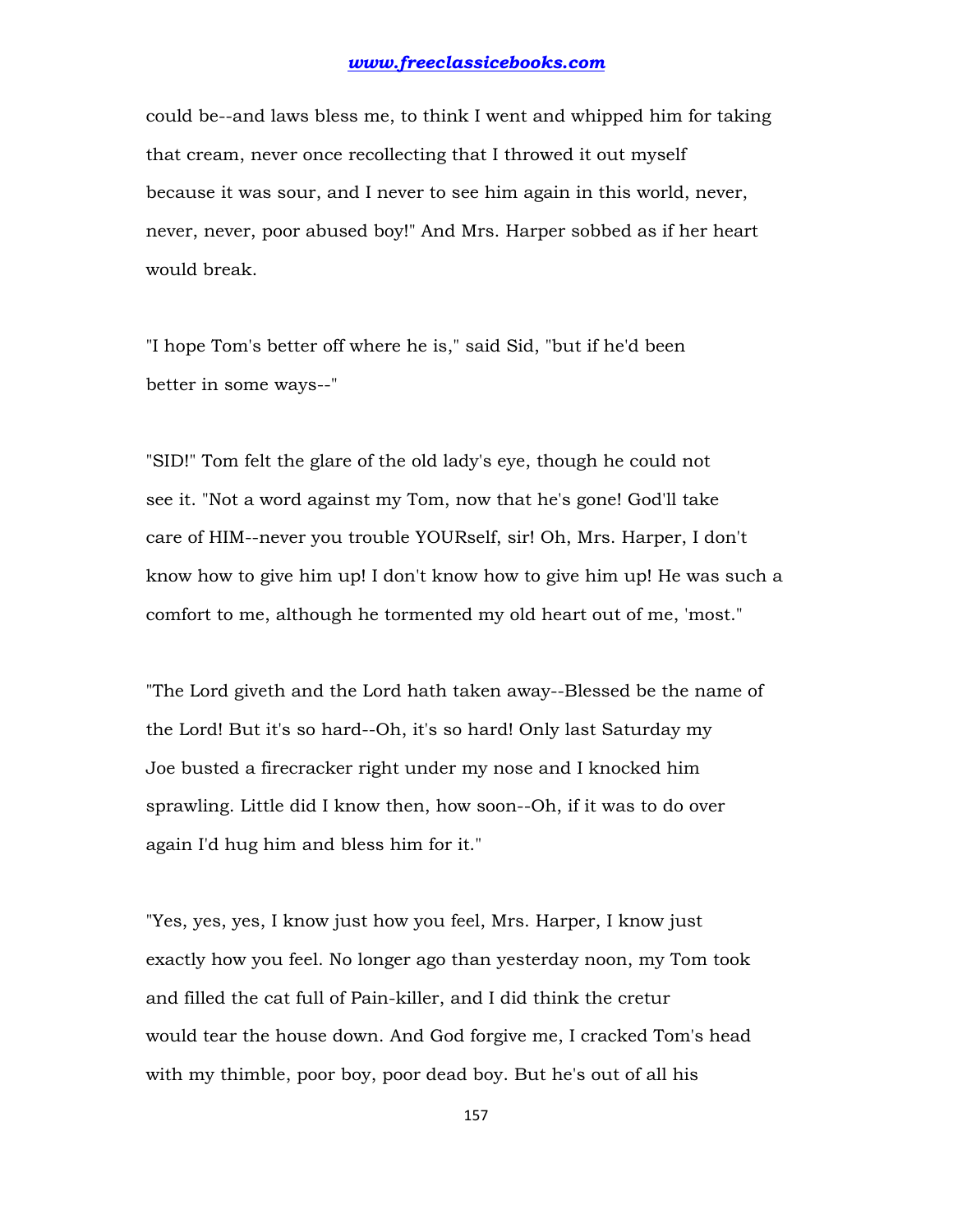troubles now. And the last words I ever heard him say was to reproach--"

But this memory was too much for the old lady, and she broke entirely down. Tom was snuffling, now, himself--and more in pity of himself than anybody else. He could hear Mary crying, and putting in a kindly word for him from time to time. He began to have a nobler opinion of himself than ever before. Still, he was sufficiently touched by his aunt's grief to long to rush out from under the bed and overwhelm her with joy--and the theatrical gorgeousness of the thing appealed strongly to his nature, too, but he resisted and lay still.

He went on listening, and gathered by odds and ends that it was conjectured at first that the boys had got drowned while taking a swim; then the small raft had been missed; next, certain boys said the missing lads had promised that the village should "hear something" soon; the wise-heads had "put this and that together" and decided that the lads had gone off on that raft and would turn up at the next town below, presently; but toward noon the raft had been found, lodged against the Missouri shore some five or six miles below the village --and then hope perished; they must be drowned, else hunger would have driven them home by nightfall if not sooner. It was believed that the search for the bodies had been a fruitless effort merely because the drowning must have occurred in mid-channel, since the boys, being good swimmers, would otherwise have escaped to shore. This was Wednesday night. If the bodies continued missing until Sunday, all hope would be given over, and the funerals would be preached on that morning. Tom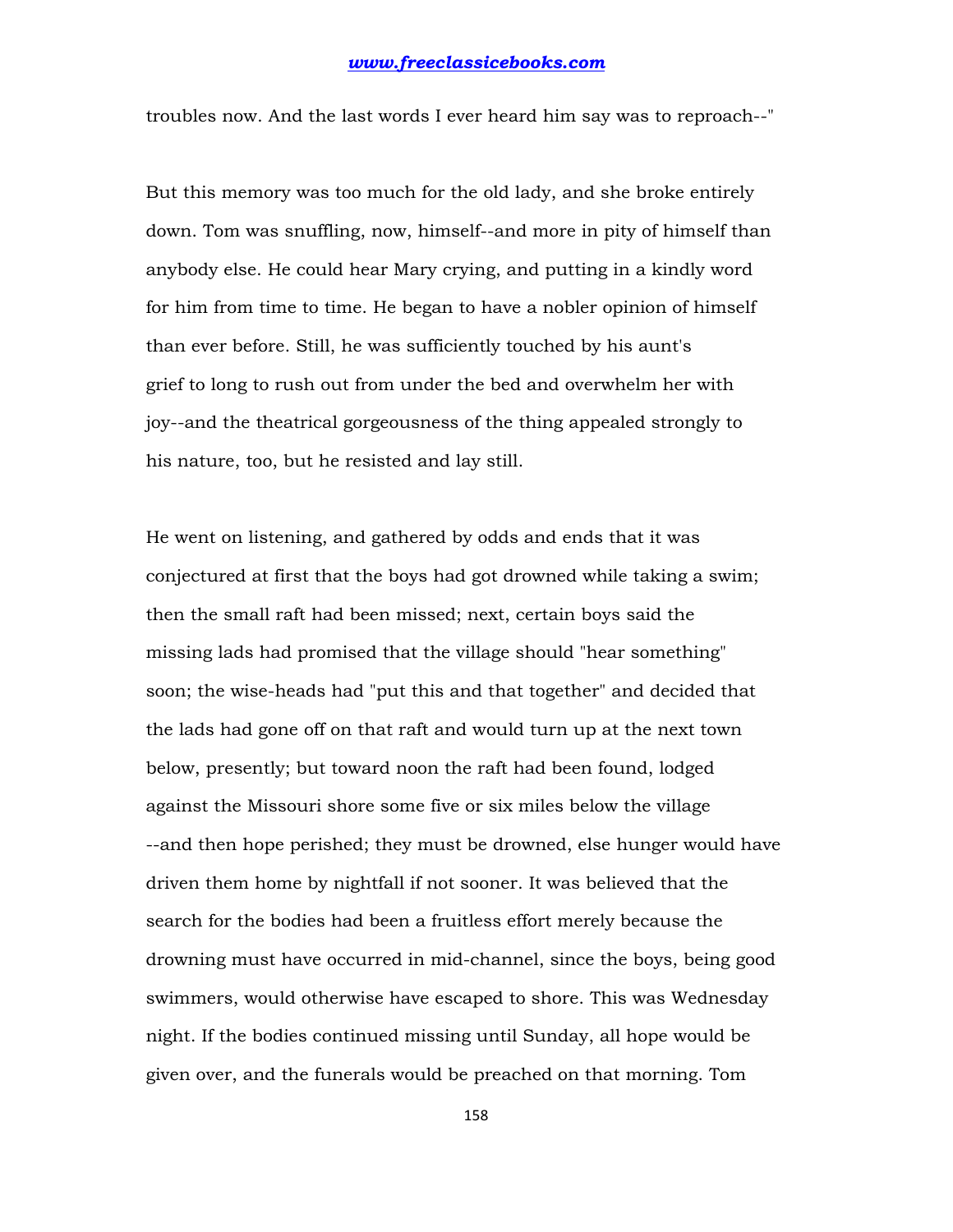shuddered.

Mrs. Harper gave a sobbing good-night and turned to go. Then with a mutual impulse the two bereaved women flung themselves into each other's arms and had a good, consoling cry, and then parted. Aunt Polly was tender far beyond her wont, in her good-night to Sid and Mary. Sid snuffled a bit and Mary went off crying with all her heart.

Aunt Polly knelt down and prayed for Tom so touchingly, so appealingly, and with such measureless love in her words and her old trembling voice, that he was weltering in tears again, long before she was through.

He had to keep still long after she went to bed, for she kept making broken-hearted ejaculations from time to time, tossing unrestfully, and turning over. But at last she was still, only moaning a little in her sleep. Now the boy stole out, rose gradually by the bedside, shaded the candle-light with his hand, and stood regarding her. His heart was full of pity for her. He took out his sycamore scroll and placed it by the candle. But something occurred to him, and he lingered considering. His face lighted with a happy solution of his thought; he put the bark hastily in his pocket. Then he bent over and kissed the faded lips, and straightway made his stealthy exit, latching the door behind him.

He threaded his way back to the ferry landing, found nobody at large there, and walked boldly on board the boat, for he knew she was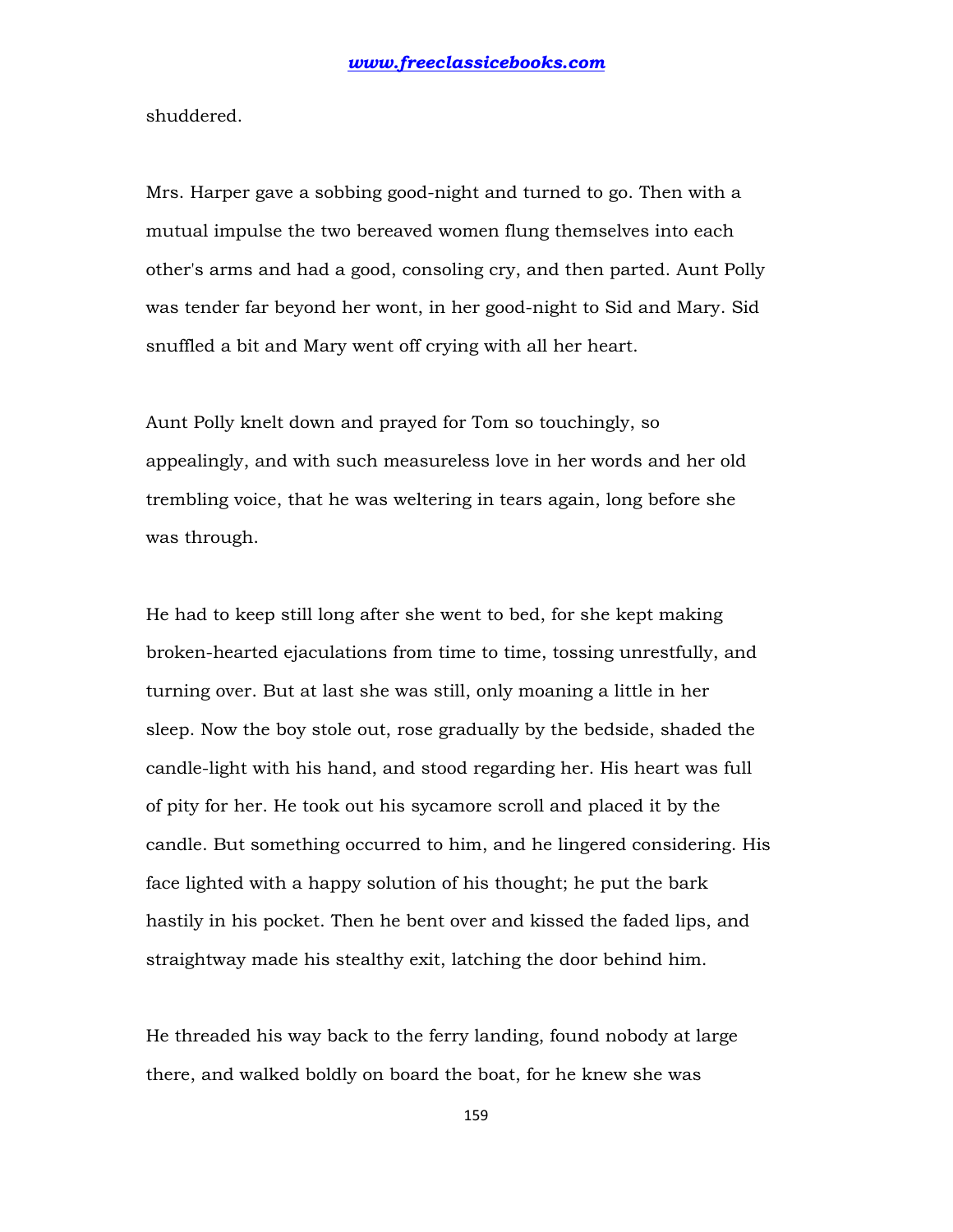tenantless except that there was a watchman, who always turned in and slept like a graven image. He untied the skiff at the stern, slipped into it, and was soon rowing cautiously upstream. When he had pulled a mile above the village, he started quartering across and bent himself stoutly to his work. He hit the landing on the other side neatly, for this was a familiar bit of work to him. He was moved to capture the skiff, arguing that it might be considered a ship and therefore legitimate prey for a pirate, but he knew a thorough search would be made for it and that might end in revelations. So he stepped ashore and entered the woods.

He sat down and took a long rest, torturing himself meanwhile to keep awake, and then started warily down the home-stretch. The night was far spent. It was broad daylight before he found himself fairly abreast the island bar. He rested again until the sun was well up and gilding the great river with its splendor, and then he plunged into the stream. A little later he paused, dripping, upon the threshold of the camp, and heard Joe say:

"No, Tom's true-blue, Huck, and he'll come back. He won't desert. He knows that would be a disgrace to a pirate, and Tom's too proud for that sort of thing. He's up to something or other. Now I wonder what?"

"Well, the things is ours, anyway, ain't they?"

"Pretty near, but not yet, Huck. The writing says they are if he ain't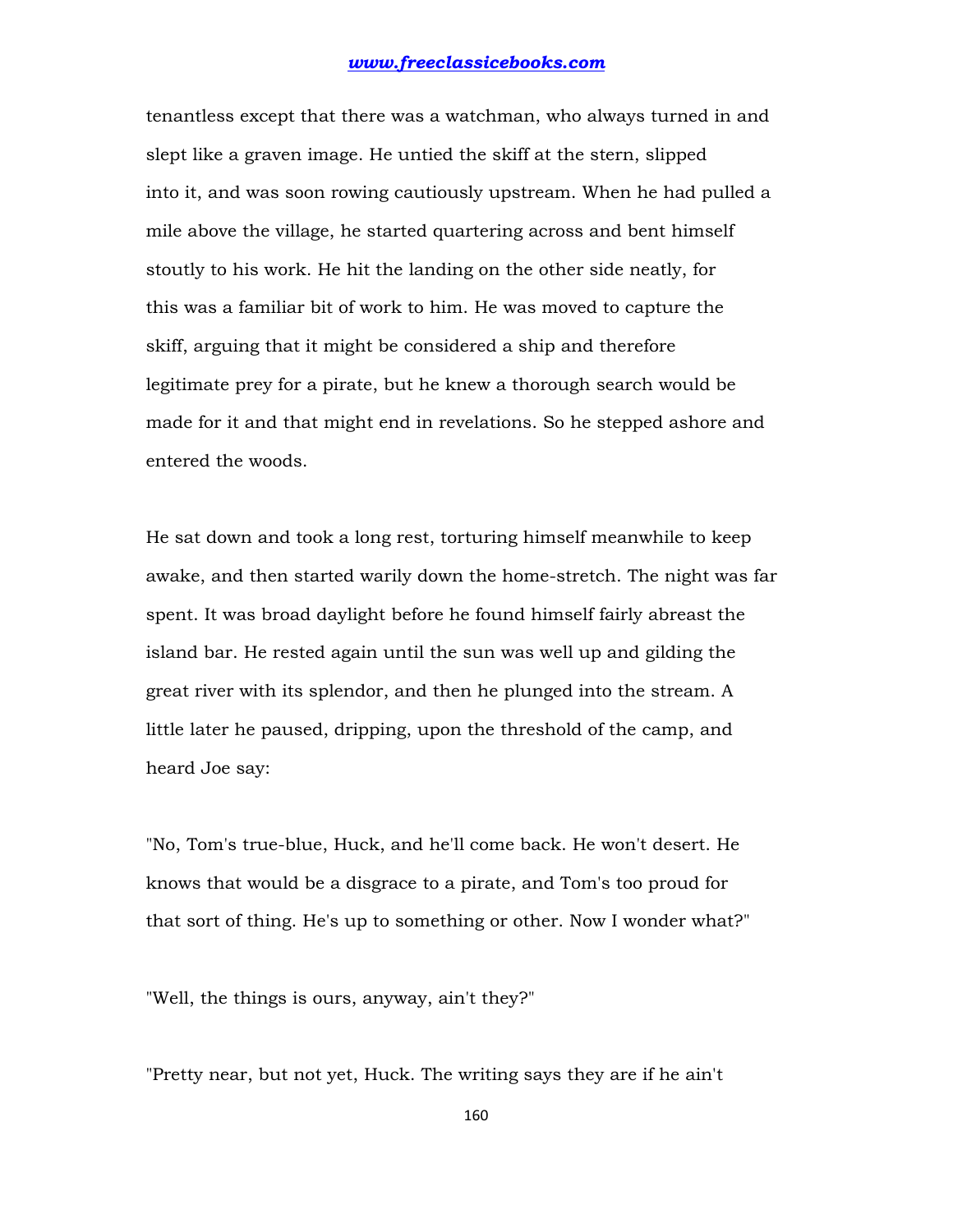back here to breakfast."

"Which he is!" exclaimed Tom, with fine dramatic effect, stepping grandly into camp.

A sumptuous breakfast of bacon and fish was shortly provided, and as the boys set to work upon it, Tom recounted (and adorned) his adventures. They were a vain and boastful company of heroes when the tale was done. Then Tom hid himself away in a shady nook to sleep till noon, and the other pirates got ready to fish and explore.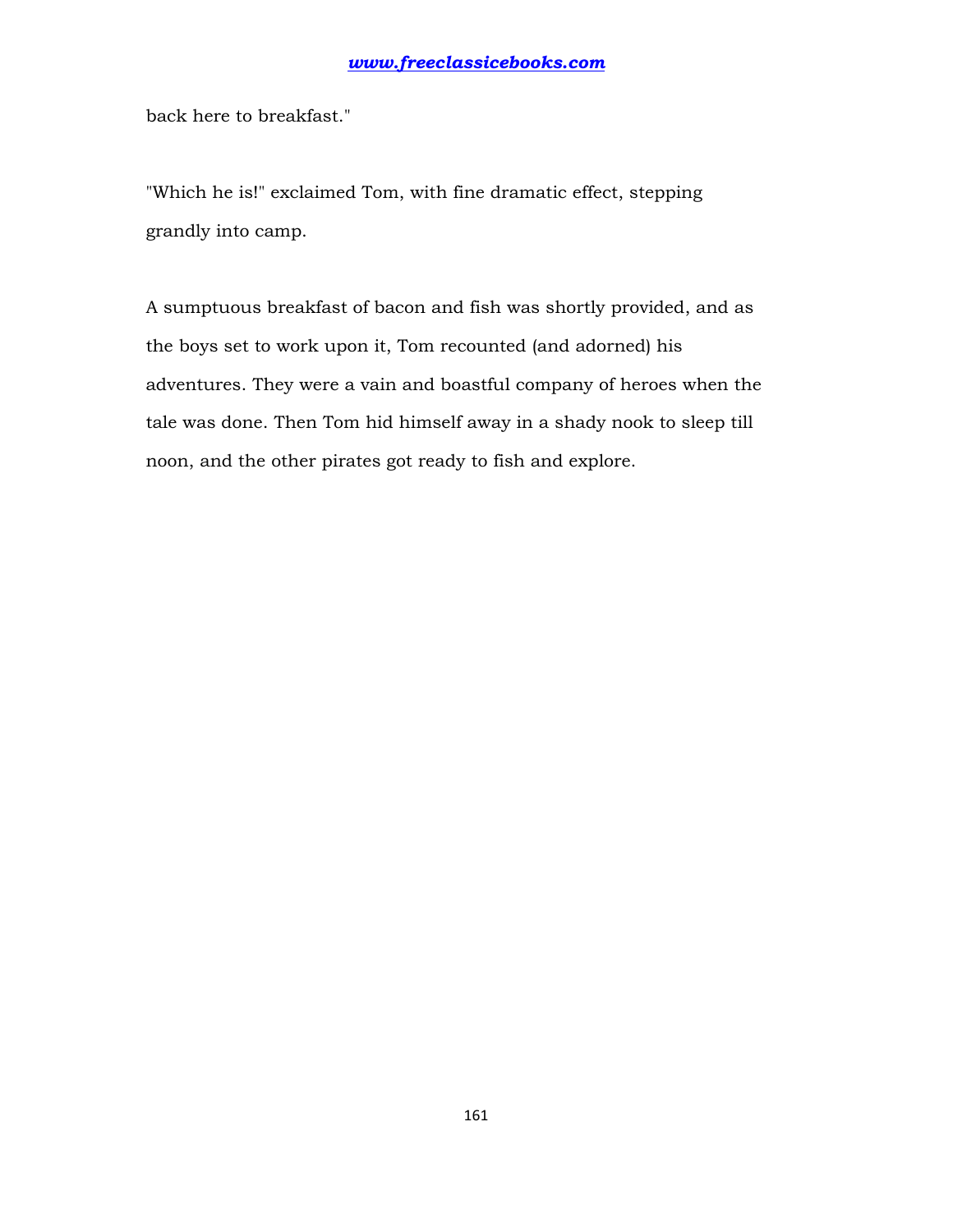#### **CHAPTER XVI**

AFTER dinner all the gang turned out to hunt for turtle eggs on the bar. They went about poking sticks into the sand, and when they found a soft place they went down on their knees and dug with their hands. Sometimes they would take fifty or sixty eggs out of one hole. They were perfectly round white things a trifle smaller than an English walnut. They had a famous fried-egg feast that night, and another on Friday morning.

After breakfast they went whooping and prancing out on the bar, and chased each other round and round, shedding clothes as they went, until they were naked, and then continued the frolic far away up the shoal water of the bar, against the stiff current, which latter tripped their legs from under them from time to time and greatly increased the fun. And now and then they stooped in a group and splashed water in each other's faces with their palms, gradually approaching each other, with averted faces to avoid the strangling sprays, and finally gripping and struggling till the best man ducked his neighbor, and then they all went under in a tangle of white legs and arms and came up blowing, sputtering, laughing, and gasping for breath at one and the same time.

When they were well exhausted, they would run out and sprawl on the dry, hot sand, and lie there and cover themselves up with it, and by and by break for the water again and go through the original performance once more. Finally it occurred to them that their naked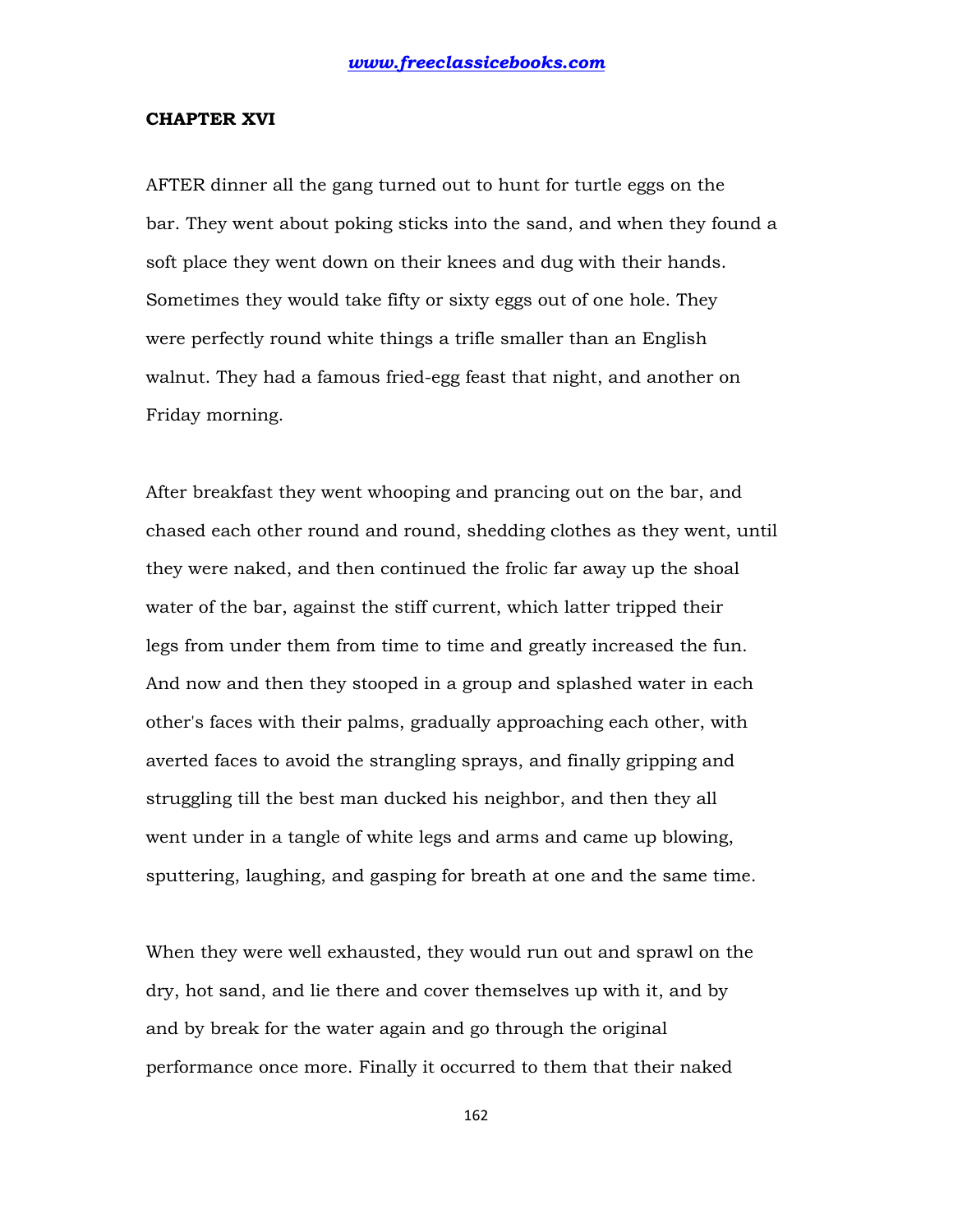skin represented flesh-colored "tights" very fairly; so they drew a ring in the sand and had a circus--with three clowns in it, for none would yield this proudest post to his neighbor.

Next they got their marbles and played "knucks" and "ring-taw" and "keeps" till that amusement grew stale. Then Joe and Huck had another swim, but Tom would not venture, because he found that in kicking off his trousers he had kicked his string of rattlesnake rattles off his ankle, and he wondered how he had escaped cramp so long without the protection of this mysterious charm. He did not venture again until he had found it, and by that time the other boys were tired and ready to rest. They gradually wandered apart, dropped into the "dumps," and fell to gazing longingly across the wide river to where the village lay drowsing in the sun. Tom found himself writing "BECKY" in the sand with his big toe; he scratched it out, and was angry with himself for his weakness. But he wrote it again, nevertheless; he could not help it. He erased it once more and then took himself out of temptation by driving the other boys together and joining them.

But Joe's spirits had gone down almost beyond resurrection. He was so homesick that he could hardly endure the misery of it. The tears lay very near the surface. Huck was melancholy, too. Tom was downhearted, but tried hard not to show it. He had a secret which he was not ready to tell, yet, but if this mutinous depression was not broken up soon, he would have to bring it out. He said, with a great show of cheerfulness:

163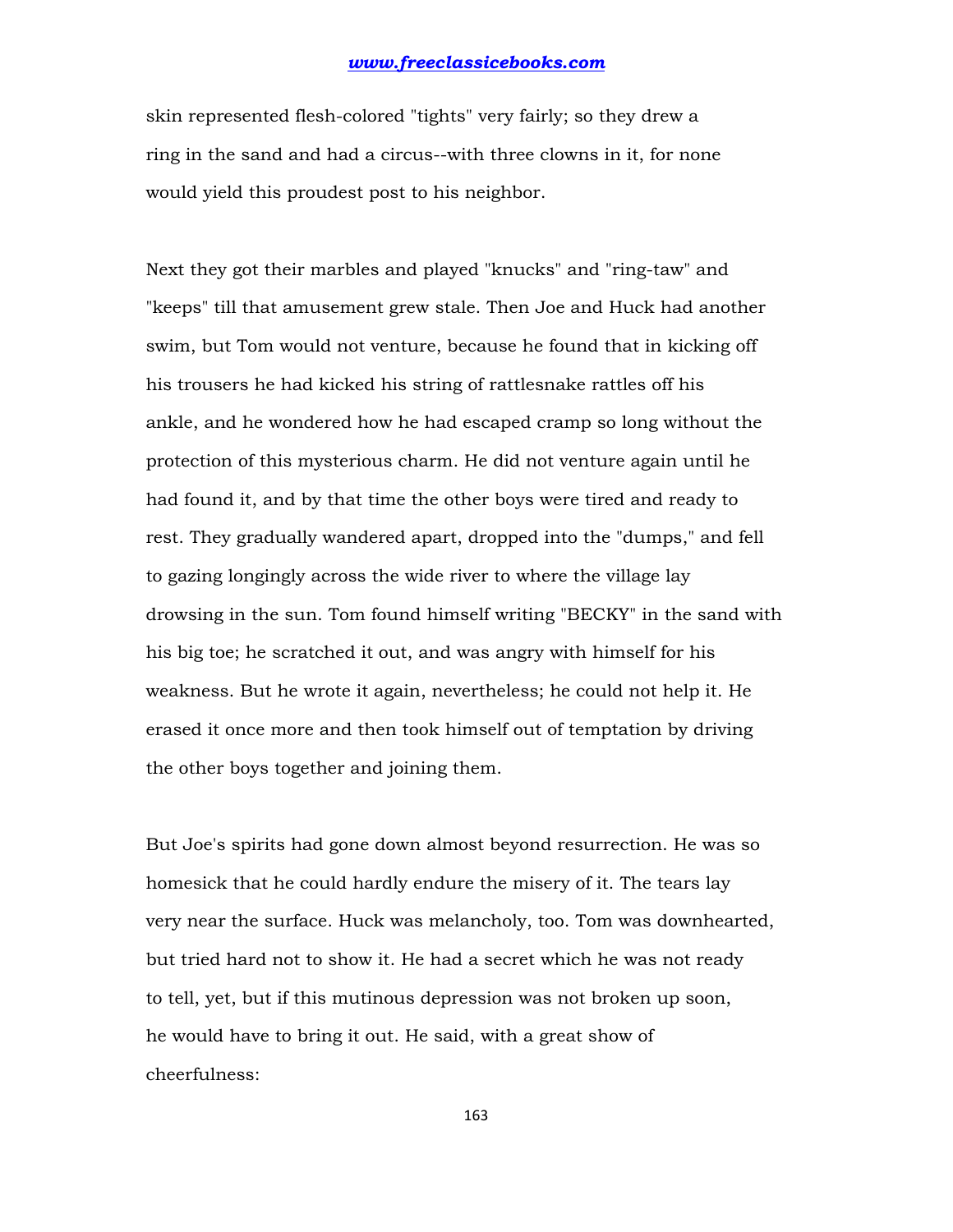"I bet there's been pirates on this island before, boys. We'll explore it again. They've hid treasures here somewhere. How'd you feel to light on a rotten chest full of gold and silver--hey?"

But it roused only faint enthusiasm, which faded out, with no reply. Tom tried one or two other seductions; but they failed, too. It was discouraging work. Joe sat poking up the sand with a stick and looking very gloomy. Finally he said:

"Oh, boys, let's give it up. I want to go home. It's so lonesome."

"Oh no, Joe, you'll feel better by and by," said Tom. "Just think of the fishing that's here."

"I don't care for fishing. I want to go home."

"But, Joe, there ain't such another swimming-place anywhere."

"Swimming's no good. I don't seem to care for it, somehow, when there ain't anybody to say I sha'n't go in. I mean to go home."

"Oh, shucks! Baby! You want to see your mother, I reckon."

"Yes, I DO want to see my mother--and you would, too, if you had one. I ain't any more baby than you are." And Joe snuffled a little.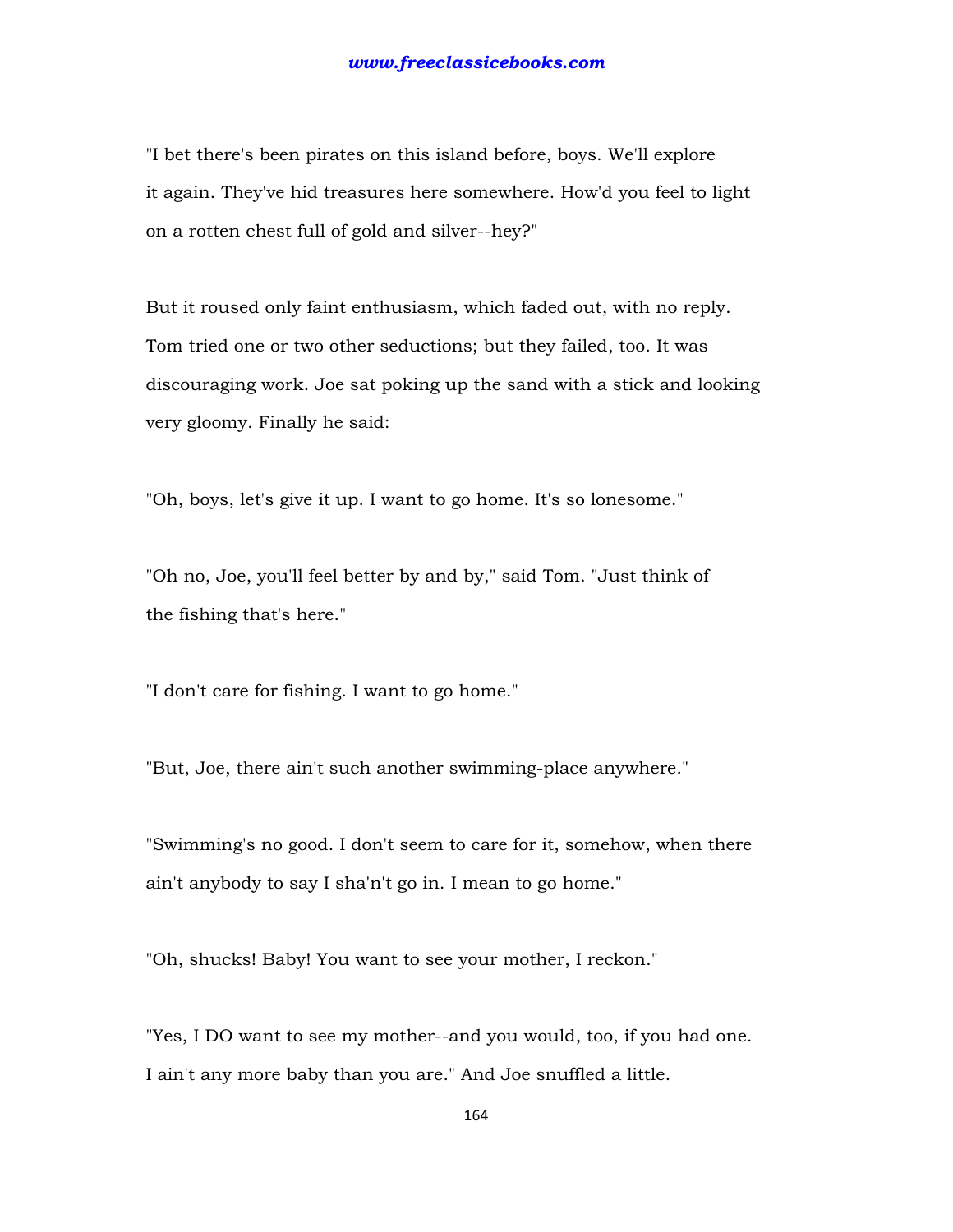"Well, we'll let the cry-baby go home to his mother, won't we, Huck? Poor thing--does it want to see its mother? And so it shall. You like it here, don't you, Huck? We'll stay, won't we?"

Huck said, "Y-e-s"--without any heart in it.

"I'll never speak to you again as long as I live," said Joe, rising. "There now!" And he moved moodily away and began to dress himself.

"Who cares!" said Tom. "Nobody wants you to. Go 'long home and get laughed at. Oh, you're a nice pirate. Huck and me ain't cry-babies. We'll stay, won't we, Huck? Let him go if he wants to. I reckon we can get along without him, per'aps."

But Tom was uneasy, nevertheless, and was alarmed to see Joe go sullenly on with his dressing. And then it was discomforting to see Huck eying Joe's preparations so wistfully, and keeping up such an ominous silence. Presently, without a parting word, Joe began to wade off toward the Illinois shore. Tom's heart began to sink. He glanced at Huck. Huck could not bear the look, and dropped his eyes. Then he said:

"I want to go, too, Tom. It was getting so lonesome anyway, and now it'll be worse. Let's us go, too, Tom."

"I won't! You can all go, if you want to. I mean to stay."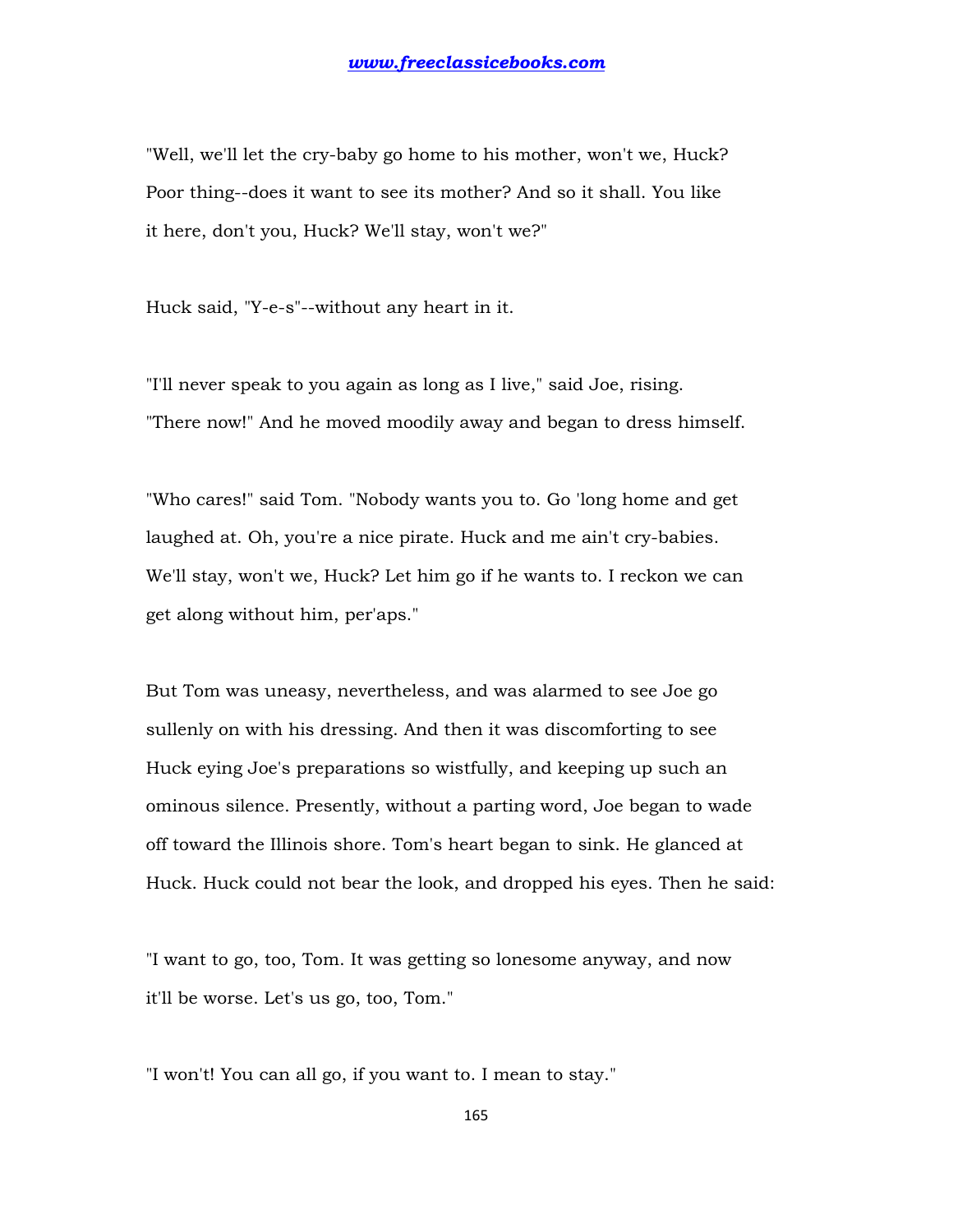"Tom, I better go."

"Well, go 'long--who's hendering you."

Huck began to pick up his scattered clothes. He said:

"Tom, I wisht you'd come, too. Now you think it over. We'll wait for you when we get to shore."

"Well, you'll wait a blame long time, that's all."

Huck started sorrowfully away, and Tom stood looking after him, with a strong desire tugging at his heart to yield his pride and go along too. He hoped the boys would stop, but they still waded slowly on. It suddenly dawned on Tom that it was become very lonely and still. He made one final struggle with his pride, and then darted after his comrades, yelling:

"Wait! Wait! I want to tell you something!"

They presently stopped and turned around. When he got to where they were, he began unfolding his secret, and they listened moodily till at last they saw the "point" he was driving at, and then they set up a war-whoop of applause and said it was "splendid!" and said if he had told them at first, they wouldn't have started away. He made a plausible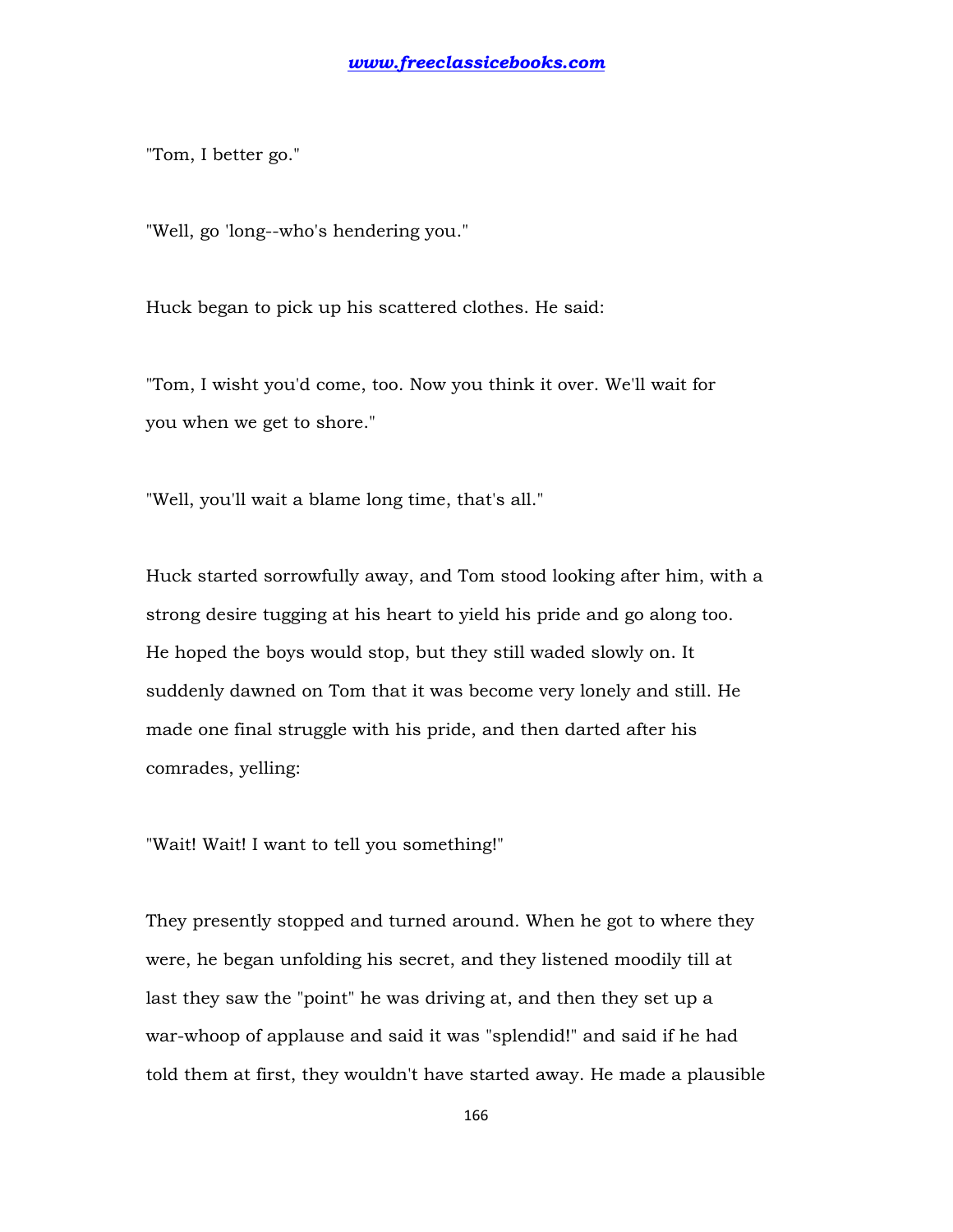excuse; but his real reason had been the fear that not even the secret would keep them with him any very great length of time, and so he had meant to hold it in reserve as a last seduction.

The lads came gayly back and went at their sports again with a will, chattering all the time about Tom's stupendous plan and admiring the genius of it. After a dainty egg and fish dinner, Tom said he wanted to learn to smoke, now. Joe caught at the idea and said he would like to try, too. So Huck made pipes and filled them. These novices had never smoked anything before but cigars made of grape-vine, and they "bit" the tongue, and were not considered manly anyway.

Now they stretched themselves out on their elbows and began to puff, charily, and with slender confidence. The smoke had an unpleasant taste, and they gagged a little, but Tom said:

"Why, it's just as easy! If I'd a knowed this was all, I'd a learnt long ago."

"So would I," said Joe. "It's just nothing."

"Why, many a time I've looked at people smoking, and thought well I wish I could do that; but I never thought I could," said Tom.

"That's just the way with me, hain't it, Huck? You've heard me talk just that way--haven't you, Huck? I'll leave it to Huck if I haven't."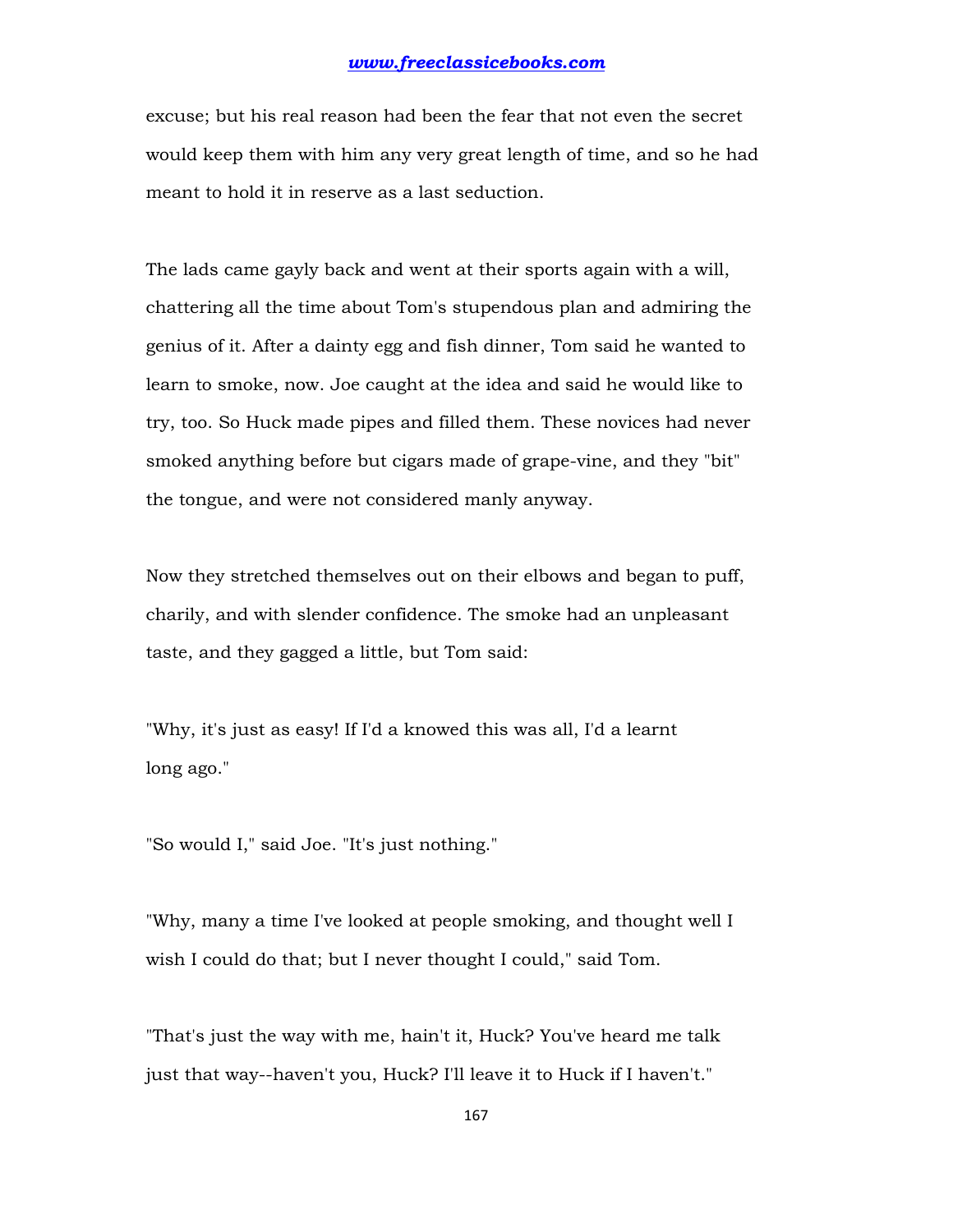"Yes--heaps of times," said Huck.

"Well, I have too," said Tom; "oh, hundreds of times. Once down by the slaughter-house. Don't you remember, Huck? Bob Tanner was there, and Johnny Miller, and Jeff Thatcher, when I said it. Don't you remember, Huck, 'bout me saying that?"

"Yes, that's so," said Huck. "That was the day after I lost a white alley. No, 'twas the day before."

"There--I told you so," said Tom. "Huck recollects it."

"I bleeve I could smoke this pipe all day," said Joe. "I don't feel sick."

"Neither do I," said Tom. "I could smoke it all day. But I bet you Jeff Thatcher couldn't."

"Jeff Thatcher! Why, he'd keel over just with two draws. Just let him try it once. HE'D see!"

"I bet he would. And Johnny Miller--I wish could see Johnny Miller tackle it once."

"Oh, don't I!" said Joe. "Why, I bet you Johnny Miller couldn't any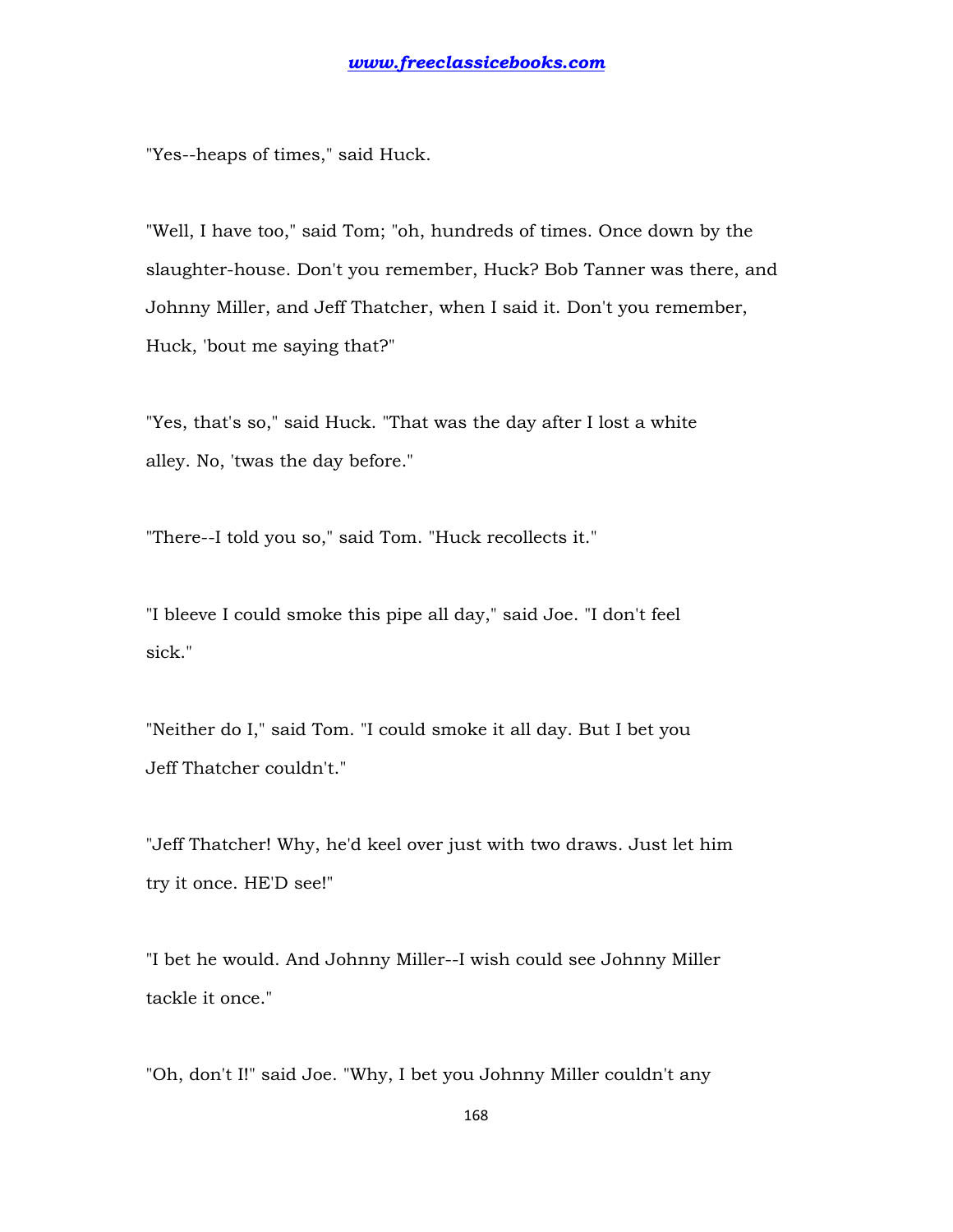more do this than nothing. Just one little snifter would fetch HIM."

"'Deed it would, Joe. Say--I wish the boys could see us now."

"So do I."

"Say--boys, don't say anything about it, and some time when they're around, I'll come up to you and say, 'Joe, got a pipe? I want a smoke.' And you'll say, kind of careless like, as if it warn't anything, you'll say, 'Yes, I got my OLD pipe, and another one, but my tobacker ain't very good.' And I'll say, 'Oh, that's all right, if it's STRONG enough.' And then you'll out with the pipes, and we'll light up just as ca'm, and then just see 'em look!"

"By jings, that'll be gay, Tom! I wish it was NOW!"

"So do I! And when we tell 'em we learned when we was off pirating, won't they wish they'd been along?"

"Oh, I reckon not! I'll just BET they will!"

So the talk ran on. But presently it began to flag a trifle, and grow disjointed. The silences widened; the expectoration marvellously increased. Every pore inside the boys' cheeks became a spouting fountain; they could scarcely bail out the cellars under their tongues fast enough to prevent an inundation; little overflowings down their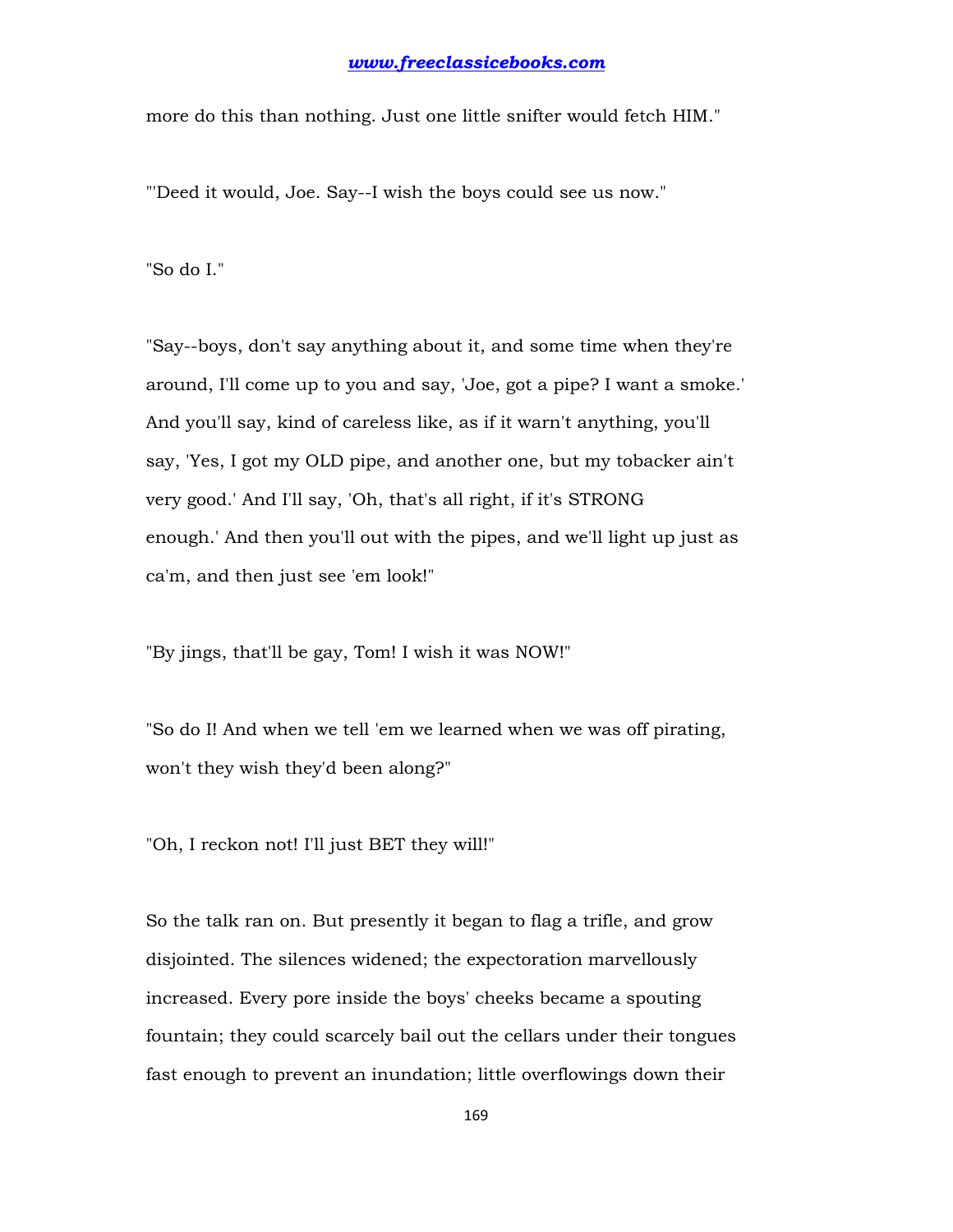throats occurred in spite of all they could do, and sudden retchings followed every time. Both boys were looking very pale and miserable, now. Joe's pipe dropped from his nerveless fingers. Tom's followed. Both fountains were going furiously and both pumps bailing with might and main. Joe said feebly:

"I've lost my knife. I reckon I better go and find it."

Tom said, with quivering lips and halting utterance:

"I'll help you. You go over that way and I'll hunt around by the spring. No, you needn't come, Huck--we can find it."

So Huck sat down again, and waited an hour. Then he found it lonesome, and went to find his comrades. They were wide apart in the woods, both very pale, both fast asleep. But something informed him that if they had had any trouble they had got rid of it.

They were not talkative at supper that night. They had a humble look, and when Huck prepared his pipe after the meal and was going to prepare theirs, they said no, they were not feeling very well--something they ate at dinner had disagreed with them.

About midnight Joe awoke, and called the boys. There was a brooding oppressiveness in the air that seemed to bode something. The boys huddled themselves together and sought the friendly companionship of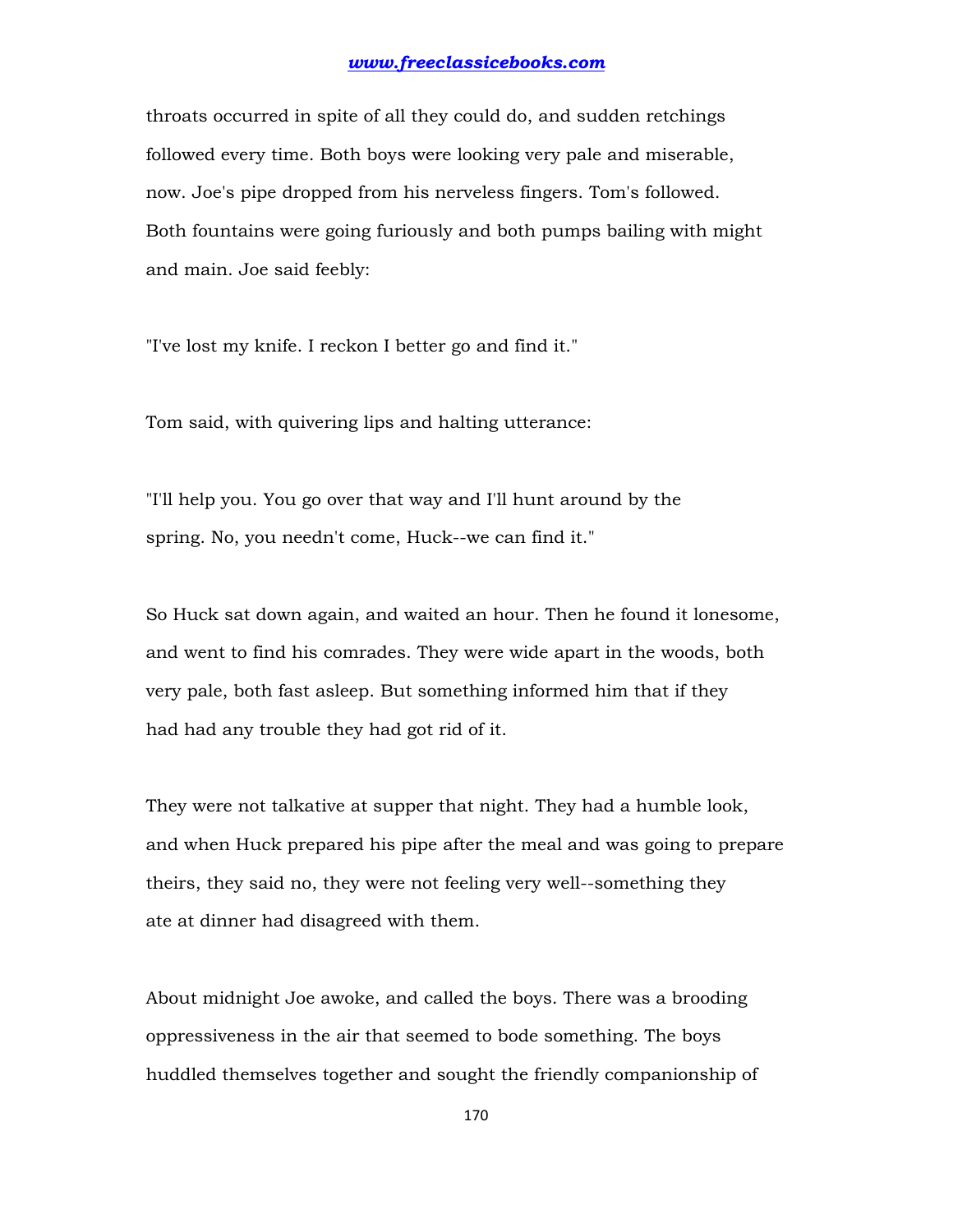the fire, though the dull dead heat of the breathless atmosphere was stifling. They sat still, intent and waiting. The solemn hush continued. Beyond the light of the fire everything was swallowed up in the blackness of darkness. Presently there came a quivering glow that vaguely revealed the foliage for a moment and then vanished. By and by another came, a little stronger. Then another. Then a faint moan came sighing through the branches of the forest and the boys felt a fleeting breath upon their cheeks, and shuddered with the fancy that the Spirit of the Night had gone by. There was a pause. Now a weird flash turned night into day and showed every little grass-blade, separate and distinct, that grew about their feet. And it showed three white, startled faces, too. A deep peal of thunder went rolling and tumbling down the heavens and lost itself in sullen rumblings in the distance. A sweep of chilly air passed by, rustling all the leaves and snowing the flaky ashes broadcast about the fire. Another fierce glare lit up the forest and an instant crash followed that seemed to rend the tree-tops right over the boys' heads. They clung together in terror, in the thick gloom that followed. A few big rain-drops fell pattering upon the leaves.

"Quick! boys, go for the tent!" exclaimed Tom.

They sprang away, stumbling over roots and among vines in the dark, no two plunging in the same direction. A furious blast roared through the trees, making everything sing as it went. One blinding flash after another came, and peal on peal of deafening thunder. And now a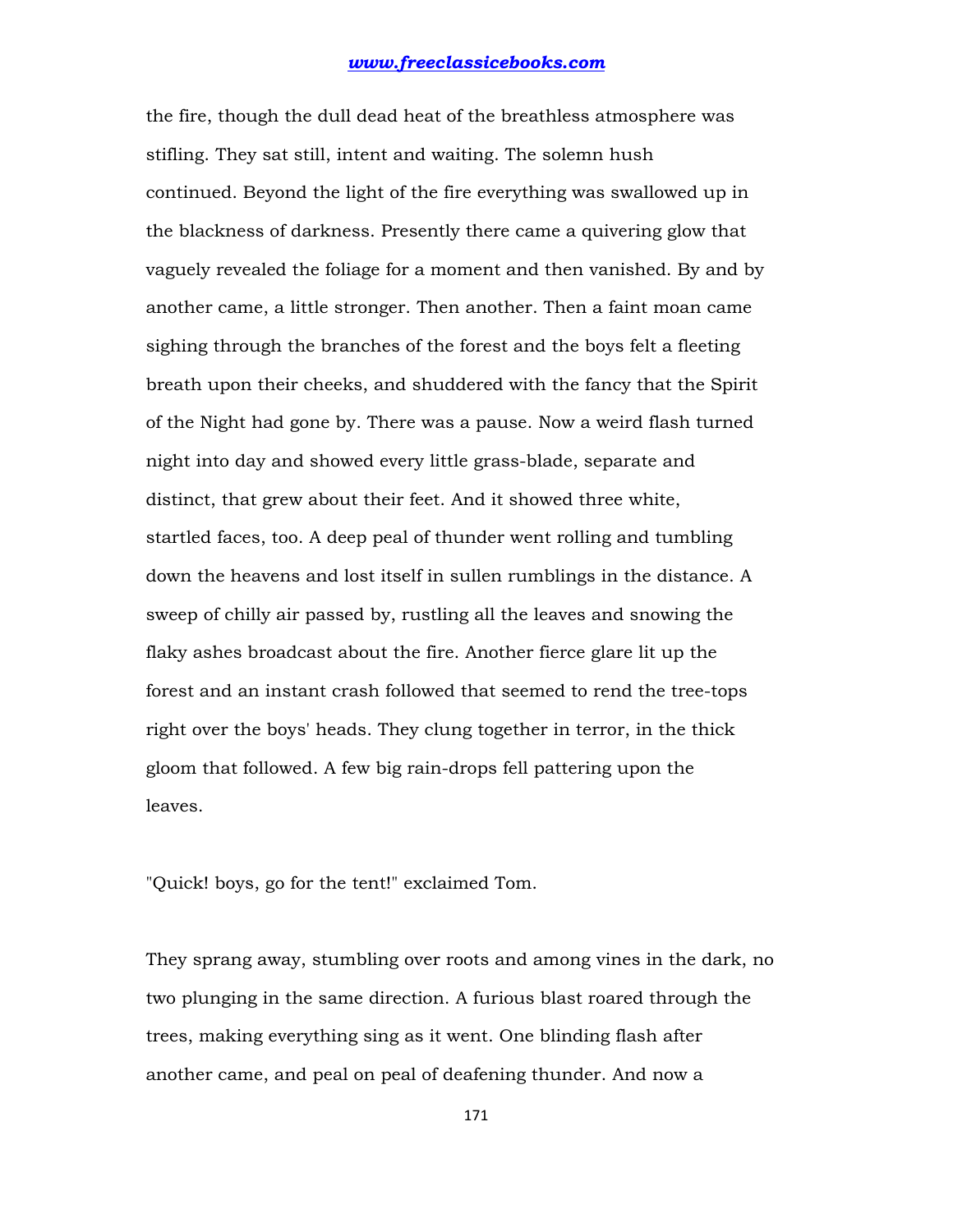drenching rain poured down and the rising hurricane drove it in sheets along the ground. The boys cried out to each other, but the roaring wind and the booming thunder-blasts drowned their voices utterly. However, one by one they straggled in at last and took shelter under the tent, cold, scared, and streaming with water; but to have company in misery seemed something to be grateful for. They could not talk, the old sail flapped so furiously, even if the other noises would have allowed them. The tempest rose higher and higher, and presently the sail tore loose from its fastenings and went winging away on the blast. The boys seized each others' hands and fled, with many tumblings and bruises, to the shelter of a great oak that stood upon the river-bank. Now the battle was at its highest. Under the ceaseless conflagration of lightning that flamed in the skies, everything below stood out in clean-cut and shadowless distinctness: the bending trees, the billowy river, white with foam, the driving spray of spume-flakes, the dim outlines of the high bluffs on the other side, glimpsed through the drifting cloud-rack and the slanting veil of rain. Every little while some giant tree yielded the fight and fell crashing through the younger growth; and the unflagging thunder-peals came now in ear-splitting explosive bursts, keen and sharp, and unspeakably appalling. The storm culminated in one matchless effort that seemed likely to tear the island to pieces, burn it up, drown it to the tree-tops, blow it away, and deafen every creature in it, all at one and the same moment. It was a wild night for homeless young heads to be out in.

But at last the battle was done, and the forces retired with weaker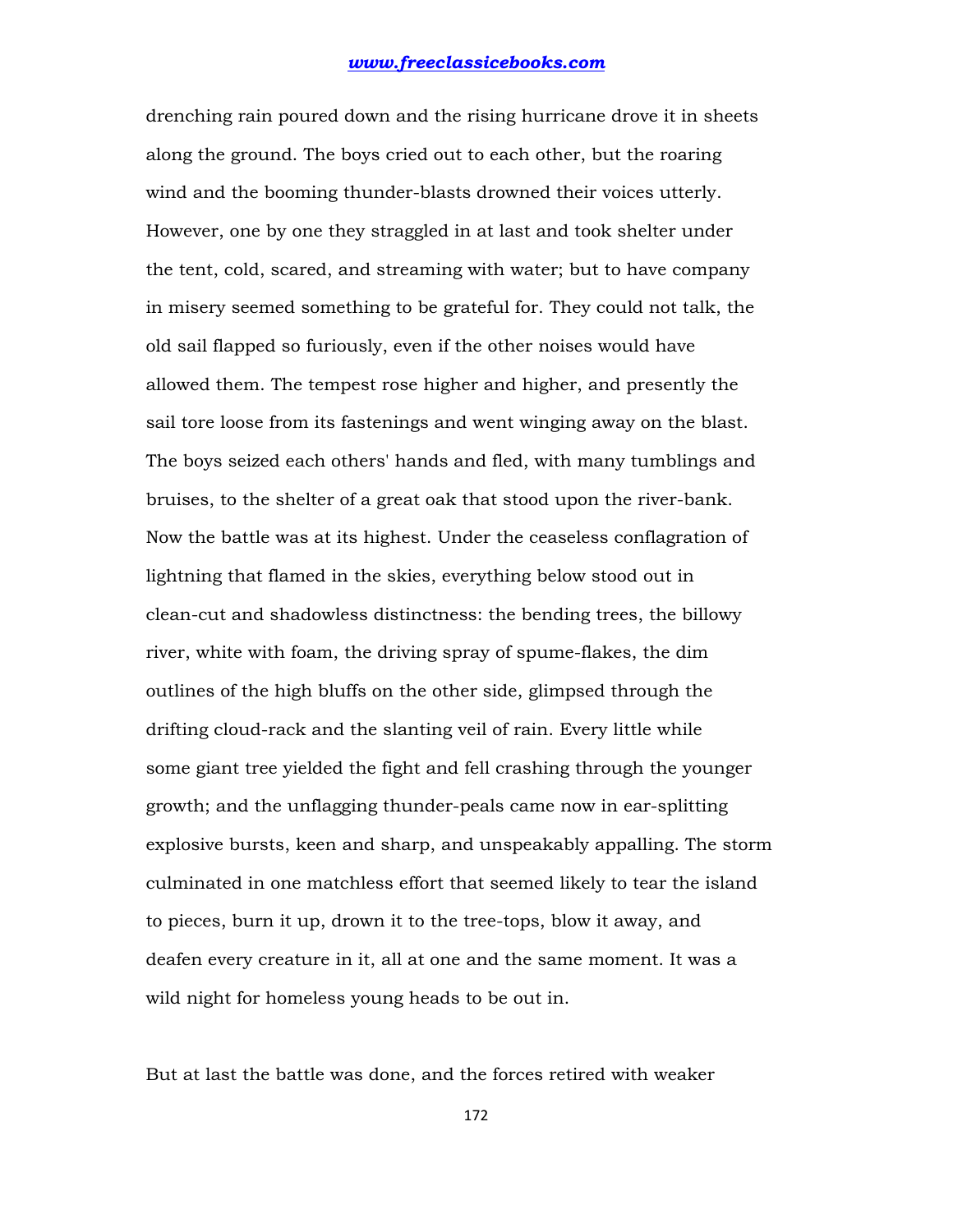and weaker threatenings and grumblings, and peace resumed her sway. The boys went back to camp, a good deal awed; but they found there was still something to be thankful for, because the great sycamore, the shelter of their beds, was a ruin, now, blasted by the lightnings, and they were not under it when the catastrophe happened.

Everything in camp was drenched, the camp-fire as well; for they were but heedless lads, like their generation, and had made no provision against rain. Here was matter for dismay, for they were soaked through and chilled. They were eloquent in their distress; but they presently discovered that the fire had eaten so far up under the great log it had been built against (where it curved upward and separated itself from the ground), that a handbreadth or so of it had escaped wetting; so they patiently wrought until, with shreds and bark gathered from the under sides of sheltered logs, they coaxed the fire to burn again. Then they piled on great dead boughs till they had a roaring furnace, and were glad-hearted once more. They dried their boiled ham and had a feast, and after that they sat by the fire and expanded and glorified their midnight adventure until morning, for there was not a dry spot to sleep on, anywhere around.

As the sun began to steal in upon the boys, drowsiness came over them, and they went out on the sandbar and lay down to sleep. They got scorched out by and by, and drearily set about getting breakfast. After the meal they felt rusty, and stiff-jointed, and a little homesick once more. Tom saw the signs, and fell to cheering up the pirates as well as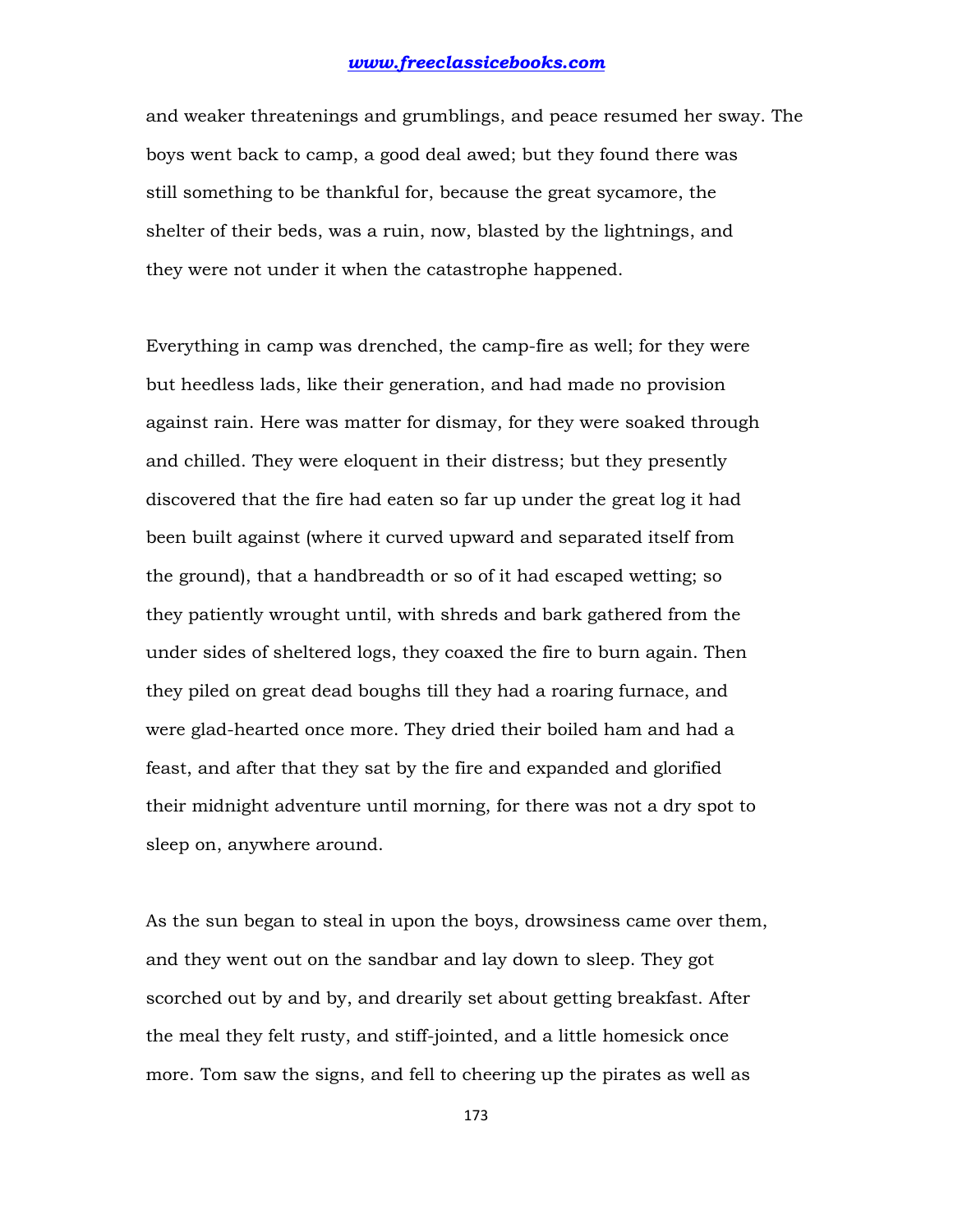he could. But they cared nothing for marbles, or circus, or swimming, or anything. He reminded them of the imposing secret, and raised a ray of cheer. While it lasted, he got them interested in a new device. This was to knock off being pirates, for a while, and be Indians for a change. They were attracted by this idea; so it was not long before they were stripped, and striped from head to heel with black mud, like so many zebras--all of them chiefs, of course--and then they went tearing through the woods to attack an English settlement.

By and by they separated into three hostile tribes, and darted upon each other from ambush with dreadful war-whoops, and killed and scalped each other by thousands. It was a gory day. Consequently it was an extremely satisfactory one.

They assembled in camp toward supper-time, hungry and happy; but now a difficulty arose--hostile Indians could not break the bread of hospitality together without first making peace, and this was a simple impossibility without smoking a pipe of peace. There was no other process that ever they had heard of. Two of the savages almost wished they had remained pirates. However, there was no other way; so with such show of cheerfulness as they could muster they called for the pipe and took their whiff as it passed, in due form.

And behold, they were glad they had gone into savagery, for they had gained something; they found that they could now smoke a little without having to go and hunt for a lost knife; they did not get sick enough to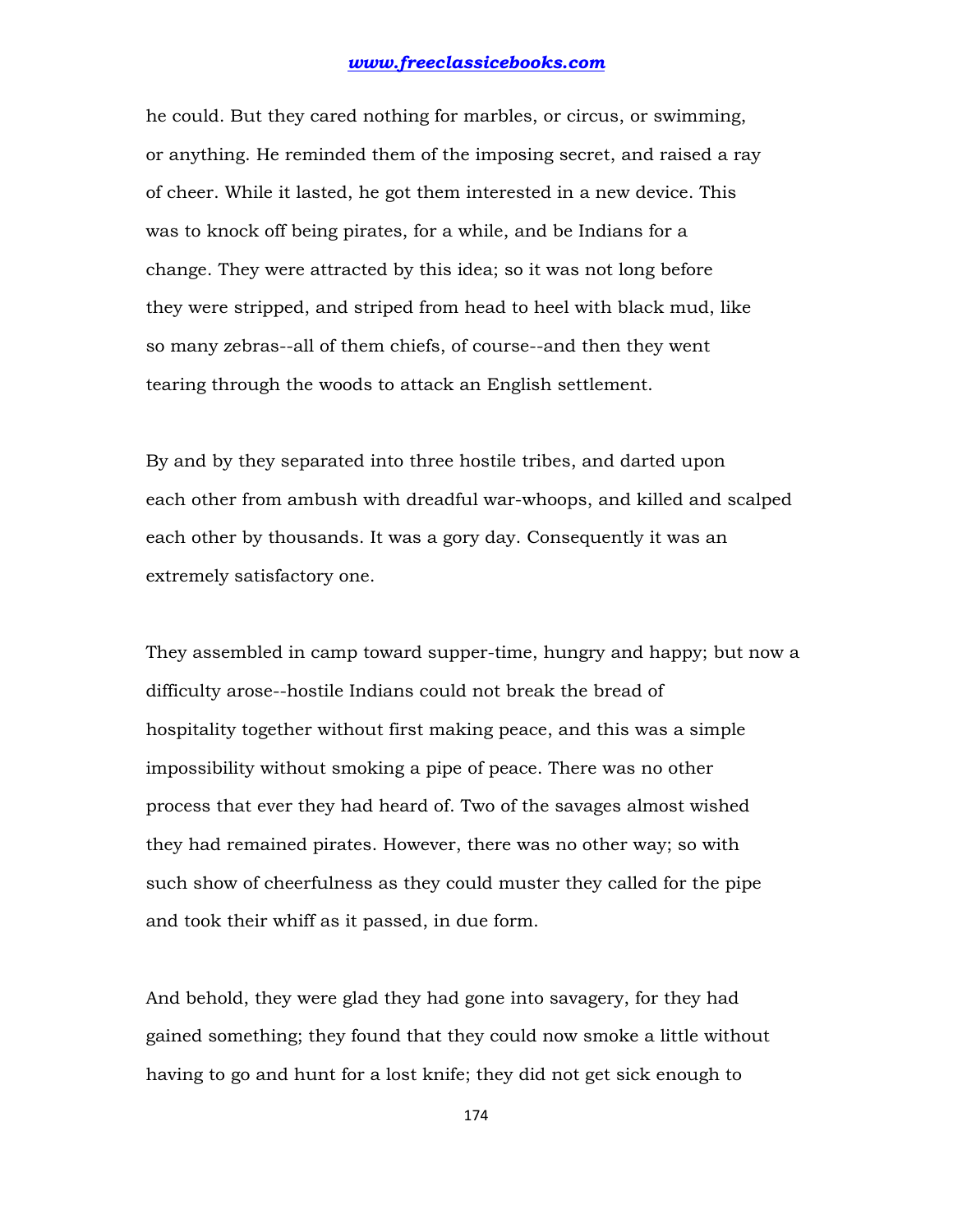be seriously uncomfortable. They were not likely to fool away this high promise for lack of effort. No, they practised cautiously, after supper, with right fair success, and so they spent a jubilant evening. They were prouder and happier in their new acquirement than they would have been in the scalping and skinning of the Six Nations. We will leave them to smoke and chatter and brag, since we have no further use for them at present.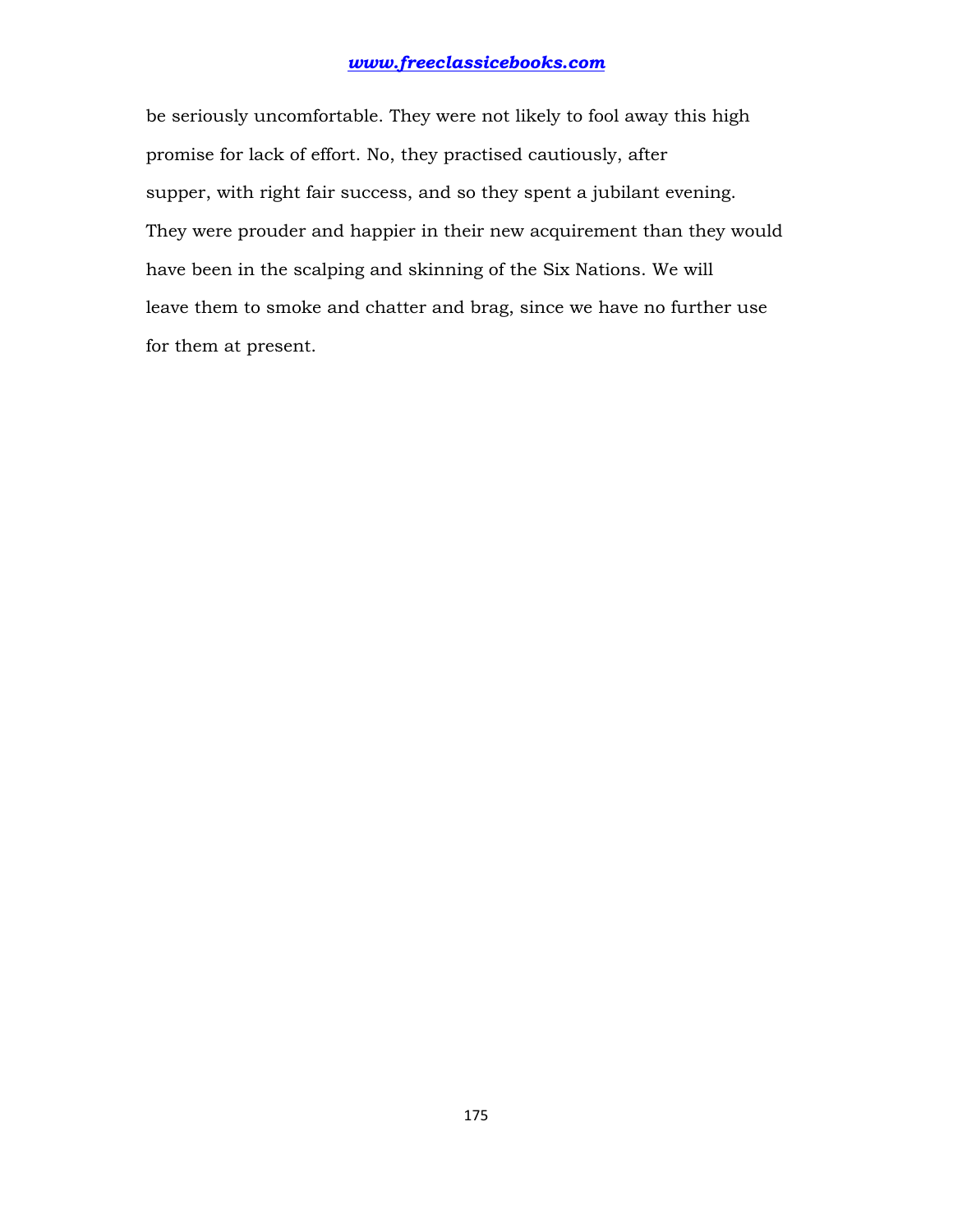### **CHAPTER XVII**

BUT there was no hilarity in the little town that same tranquil Saturday afternoon. The Harpers, and Aunt Polly's family, were being put into mourning, with great grief and many tears. An unusual quiet possessed the village, although it was ordinarily quiet enough, in all conscience. The villagers conducted their concerns with an absent air, and talked little; but they sighed often. The Saturday holiday seemed a burden to the children. They had no heart in their sports, and gradually gave them up.

In the afternoon Becky Thatcher found herself moping about the deserted schoolhouse yard, and feeling very melancholy. But she found nothing there to comfort her. She soliloquized:

"Oh, if I only had a brass andiron-knob again! But I haven't got anything now to remember him by." And she choked back a little sob.

Presently she stopped, and said to herself:

"It was right here. Oh, if it was to do over again, I wouldn't say that--I wouldn't say it for the whole world. But he's gone now; I'll never, never, never see him any more."

This thought broke her down, and she wandered away, with tears rolling down her cheeks. Then quite a group of boys and girls--playmates of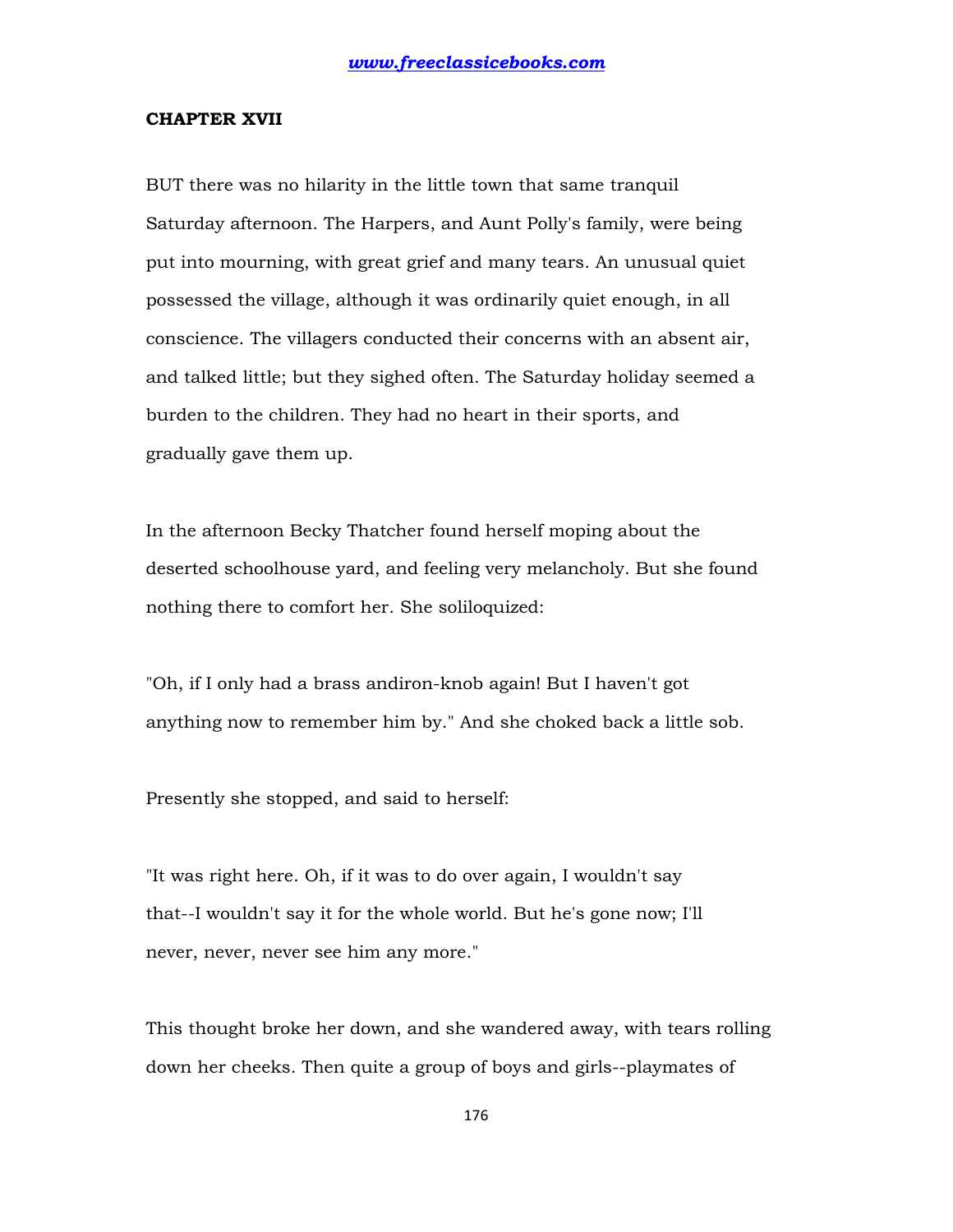Tom's and Joe's--came by, and stood looking over the paling fence and talking in reverent tones of how Tom did so-and-so the last time they saw him, and how Joe said this and that small trifle (pregnant with awful prophecy, as they could easily see now!)--and each speaker pointed out the exact spot where the lost lads stood at the time, and then added something like "and I was a-standing just so--just as I am now, and as if you was him--I was as close as that--and he smiled, just this way--and then something seemed to go all over me, like--awful, you know--and I never thought what it meant, of course, but I can see now!"

Then there was a dispute about who saw the dead boys last in life, and many claimed that dismal distinction, and offered evidences, more or less tampered with by the witness; and when it was ultimately decided who DID see the departed last, and exchanged the last words with them, the lucky parties took upon themselves a sort of sacred importance, and were gaped at and envied by all the rest. One poor chap, who had no other grandeur to offer, said with tolerably manifest pride in the remembrance:

"Well, Tom Sawyer he licked me once."

But that bid for glory was a failure. Most of the boys could say that, and so that cheapened the distinction too much. The group loitered away, still recalling memories of the lost heroes, in awed voices.

When the Sunday-school hour was finished, the next morning, the bell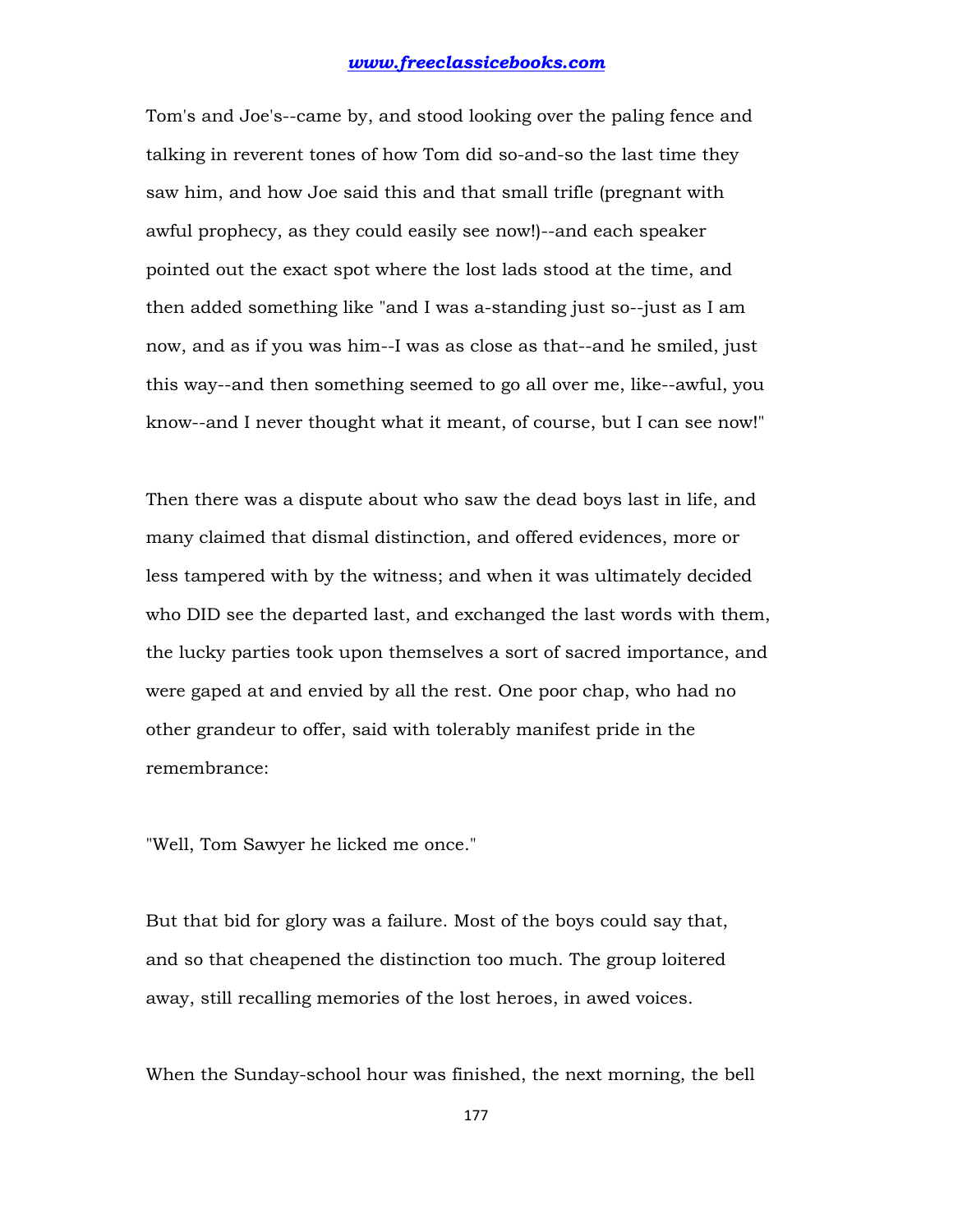began to toll, instead of ringing in the usual way. It was a very still Sabbath, and the mournful sound seemed in keeping with the musing hush that lay upon nature. The villagers began to gather, loitering a moment in the vestibule to converse in whispers about the sad event. But there was no whispering in the house; only the funereal rustling of dresses as the women gathered to their seats disturbed the silence there. None could remember when the little church had been so full before. There was finally a waiting pause, an expectant dumbness, and then Aunt Polly entered, followed by Sid and Mary, and they by the Harper family, all in deep black, and the whole congregation, the old minister as well, rose reverently and stood until the mourners were seated in the front pew. There was another communing silence, broken at intervals by muffled sobs, and then the minister spread his hands abroad and prayed. A moving hymn was sung, and the text followed: "I am the Resurrection and the Life."

As the service proceeded, the clergyman drew such pictures of the graces, the winning ways, and the rare promise of the lost lads that every soul there, thinking he recognized these pictures, felt a pang in remembering that he had persistently blinded himself to them always before, and had as persistently seen only faults and flaws in the poor boys. The minister related many a touching incident in the lives of the departed, too, which illustrated their sweet, generous natures, and the people could easily see, now, how noble and beautiful those episodes were, and remembered with grief that at the time they occurred they had seemed rank rascalities, well deserving of the cowhide. The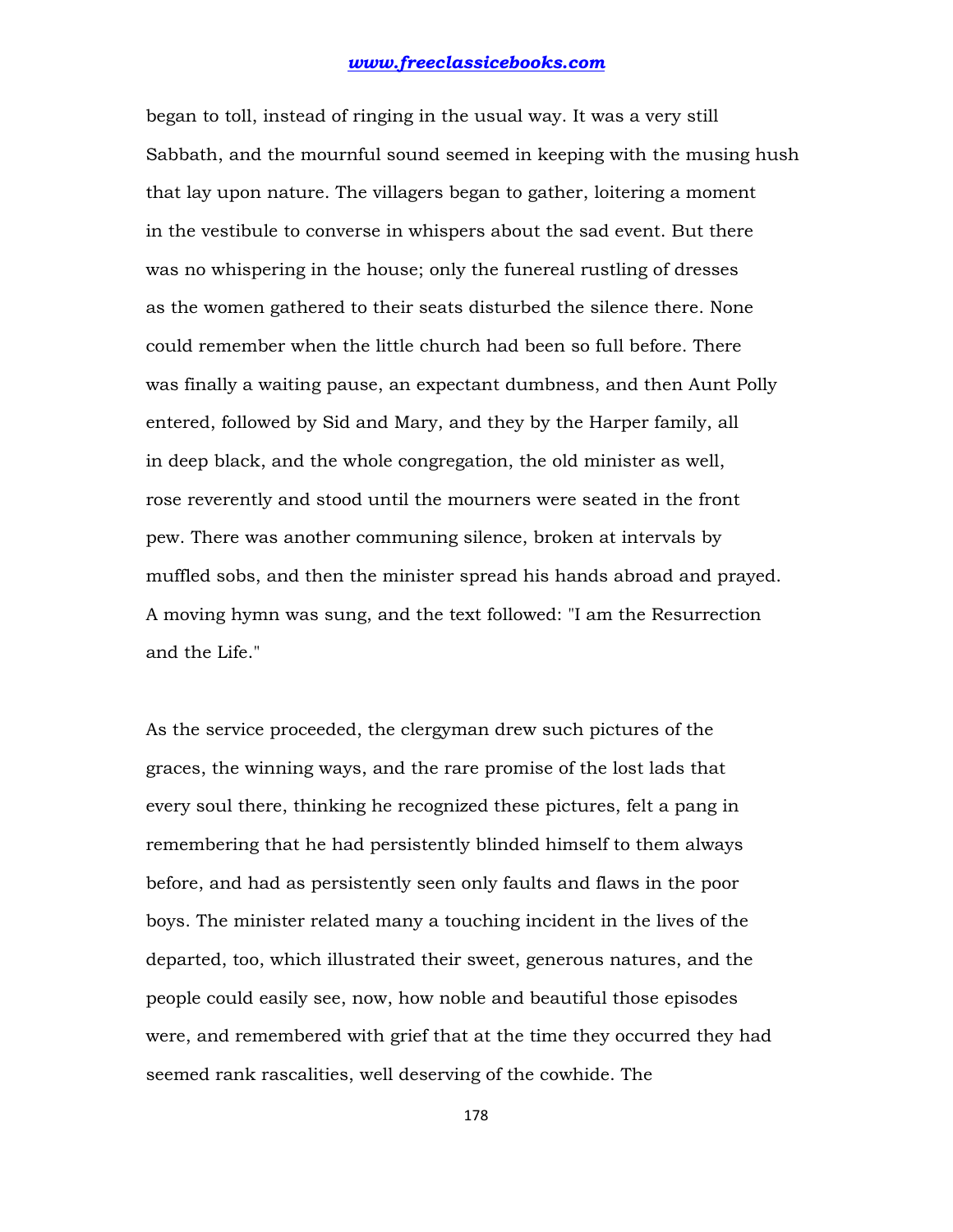congregation became more and more moved, as the pathetic tale went on, till at last the whole company broke down and joined the weeping mourners in a chorus of anguished sobs, the preacher himself giving way to his feelings, and crying in the pulpit.

There was a rustle in the gallery, which nobody noticed; a moment later the church door creaked; the minister raised his streaming eyes above his handkerchief, and stood transfixed! First one and then another pair of eyes followed the minister's, and then almost with one impulse the congregation rose and stared while the three dead boys came marching up the aisle, Tom in the lead, Joe next, and Huck, a ruin of drooping rags, sneaking sheepishly in the rear! They had been hid in the unused gallery listening to their own funeral sermon!

Aunt Polly, Mary, and the Harpers threw themselves upon their restored ones, smothered them with kisses and poured out thanksgivings, while poor Huck stood abashed and uncomfortable, not knowing exactly what to do or where to hide from so many unwelcoming eyes. He wavered, and started to slink away, but Tom seized him and said:

"Aunt Polly, it ain't fair. Somebody's got to be glad to see Huck."

"And so they shall. I'm glad to see him, poor motherless thing!" And the loving attentions Aunt Polly lavished upon him were the one thing capable of making him more uncomfortable than he was before.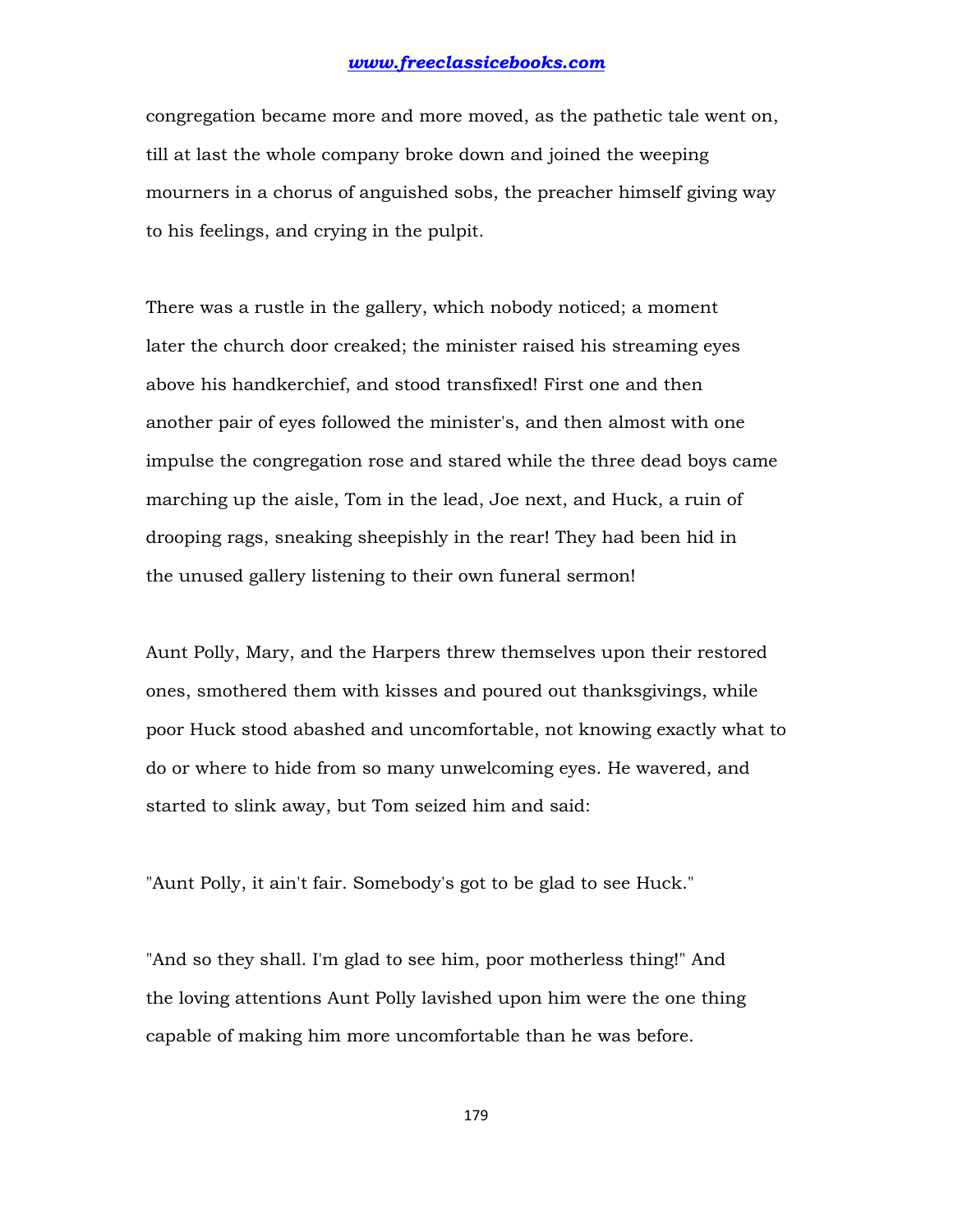Suddenly the minister shouted at the top of his voice: "Praise God from whom all blessings flow--SING!--and put your hearts in it!"

And they did. Old Hundred swelled up with a triumphant burst, and while it shook the rafters Tom Sawyer the Pirate looked around upon the envying juveniles about him and confessed in his heart that this was the proudest moment of his life.

As the "sold" congregation trooped out they said they would almost be willing to be made ridiculous again to hear Old Hundred sung like that once more.

Tom got more cuffs and kisses that day--according to Aunt Polly's varying moods--than he had earned before in a year; and he hardly knew which expressed the most gratefulness to God and affection for himself.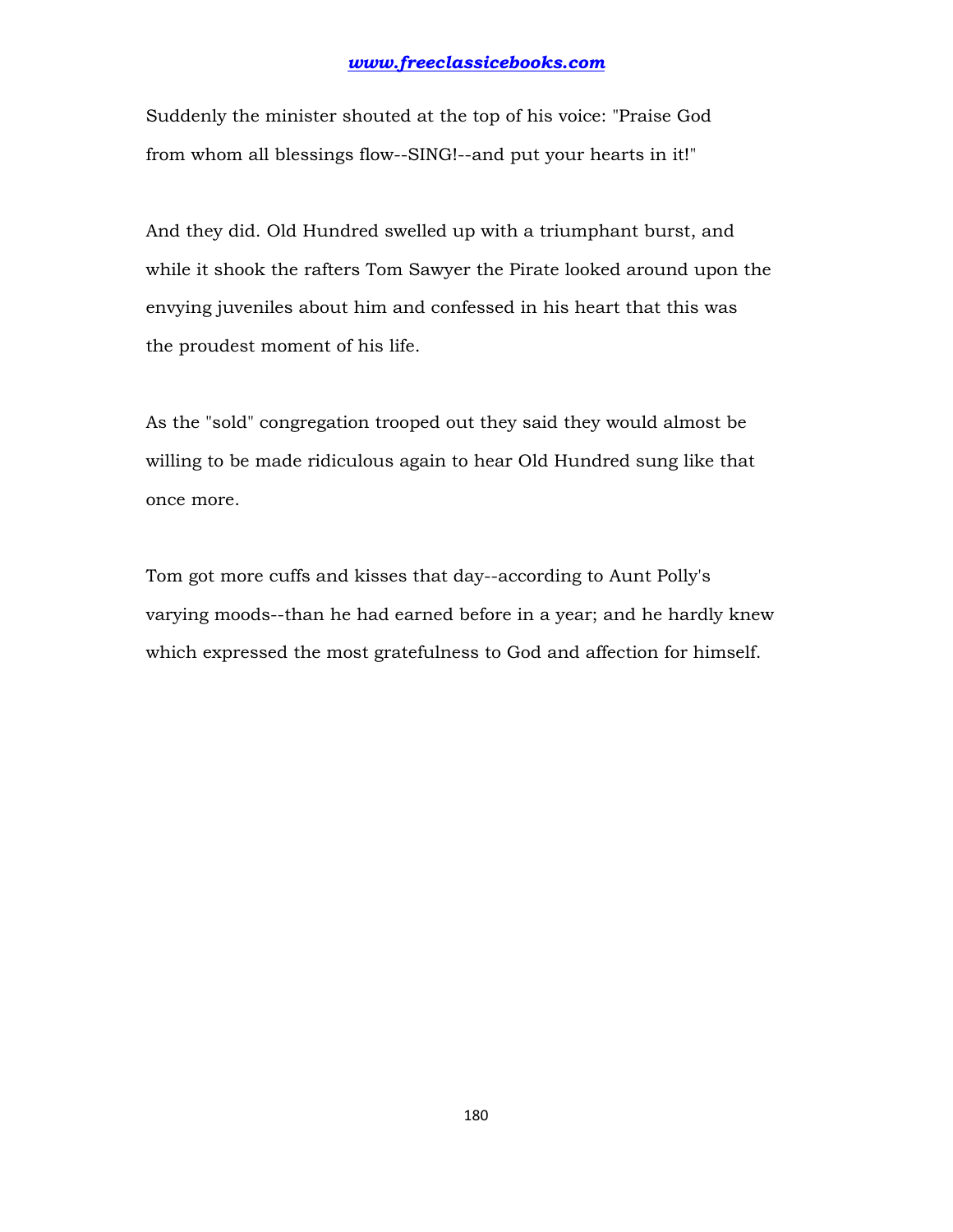#### **CHAPTER XVIII**

THAT was Tom's great secret--the scheme to return home with his brother pirates and attend their own funerals. They had paddled over to the Missouri shore on a log, at dusk on Saturday, landing five or six miles below the village; they had slept in the woods at the edge of the town till nearly daylight, and had then crept through back lanes and alleys and finished their sleep in the gallery of the church among a chaos of invalided benches.

At breakfast, Monday morning, Aunt Polly and Mary were very loving to Tom, and very attentive to his wants. There was an unusual amount of talk. In the course of it Aunt Polly said:

"Well, I don't say it wasn't a fine joke, Tom, to keep everybody suffering 'most a week so you boys had a good time, but it is a pity you could be so hard-hearted as to let me suffer so. If you could come over on a log to go to your funeral, you could have come over and give me a hint some way that you warn't dead, but only run off."

"Yes, you could have done that, Tom," said Mary; "and I believe you would if you had thought of it."

"Would you, Tom?" said Aunt Polly, her face lighting wistfully. "Say, now, would you, if you'd thought of it?"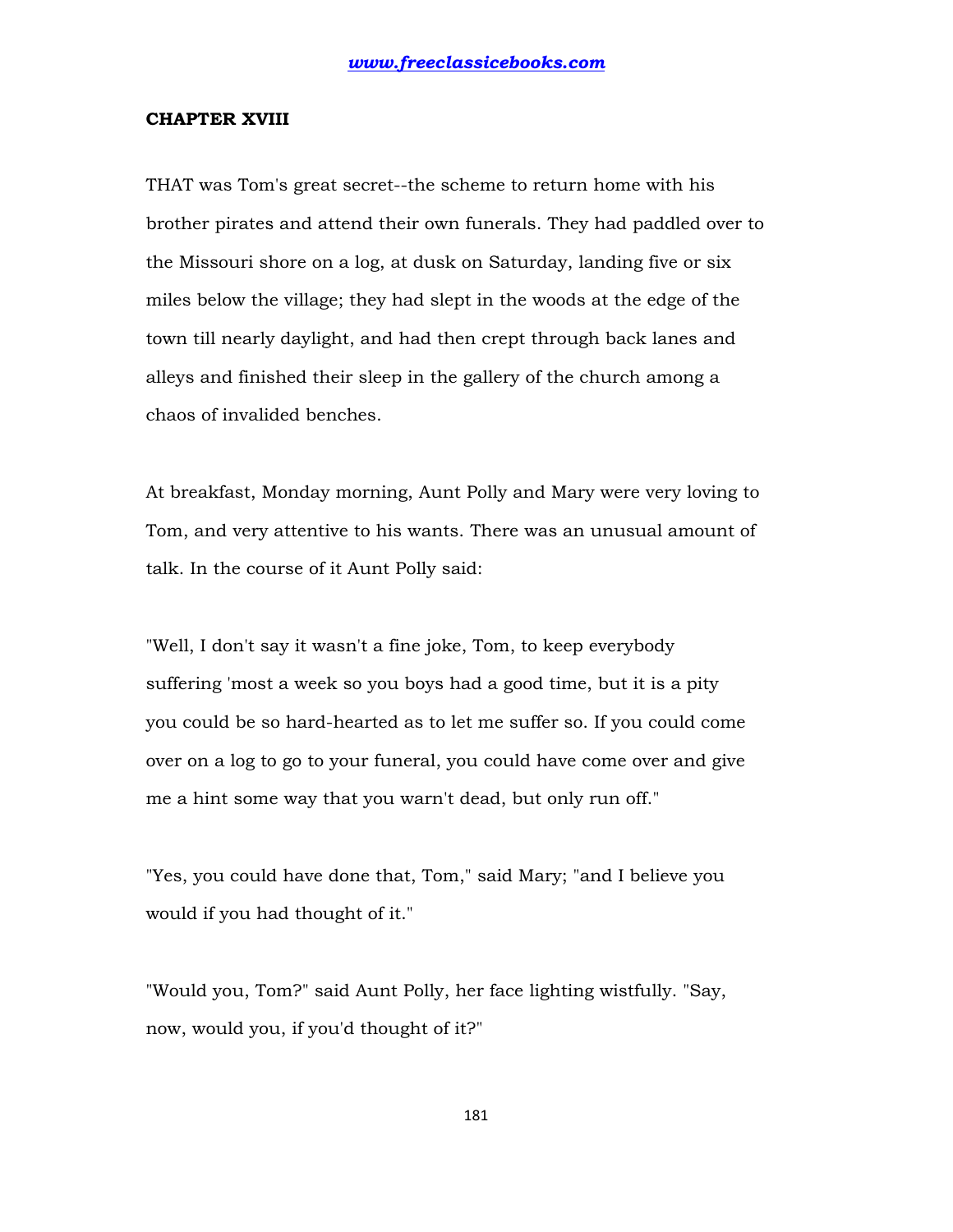"I--well, I don't know. 'Twould 'a' spoiled everything."

"Tom, I hoped you loved me that much," said Aunt Polly, with a grieved tone that discomforted the boy. "It would have been something if you'd cared enough to THINK of it, even if you didn't DO it."

"Now, auntie, that ain't any harm," pleaded Mary; "it's only Tom's giddy way--he is always in such a rush that he never thinks of anything."

"More's the pity. Sid would have thought. And Sid would have come and DONE it, too. Tom, you'll look back, some day, when it's too late, and wish you'd cared a little more for me when it would have cost you so little."

"Now, auntie, you know I do care for you," said Tom.

"I'd know it better if you acted more like it."

"I wish now I'd thought," said Tom, with a repentant tone; "but I dreamt about you, anyway. That's something, ain't it?"

"It ain't much--a cat does that much--but it's better than nothing. What did you dream?"

"Why, Wednesday night I dreamt that you was sitting over there by the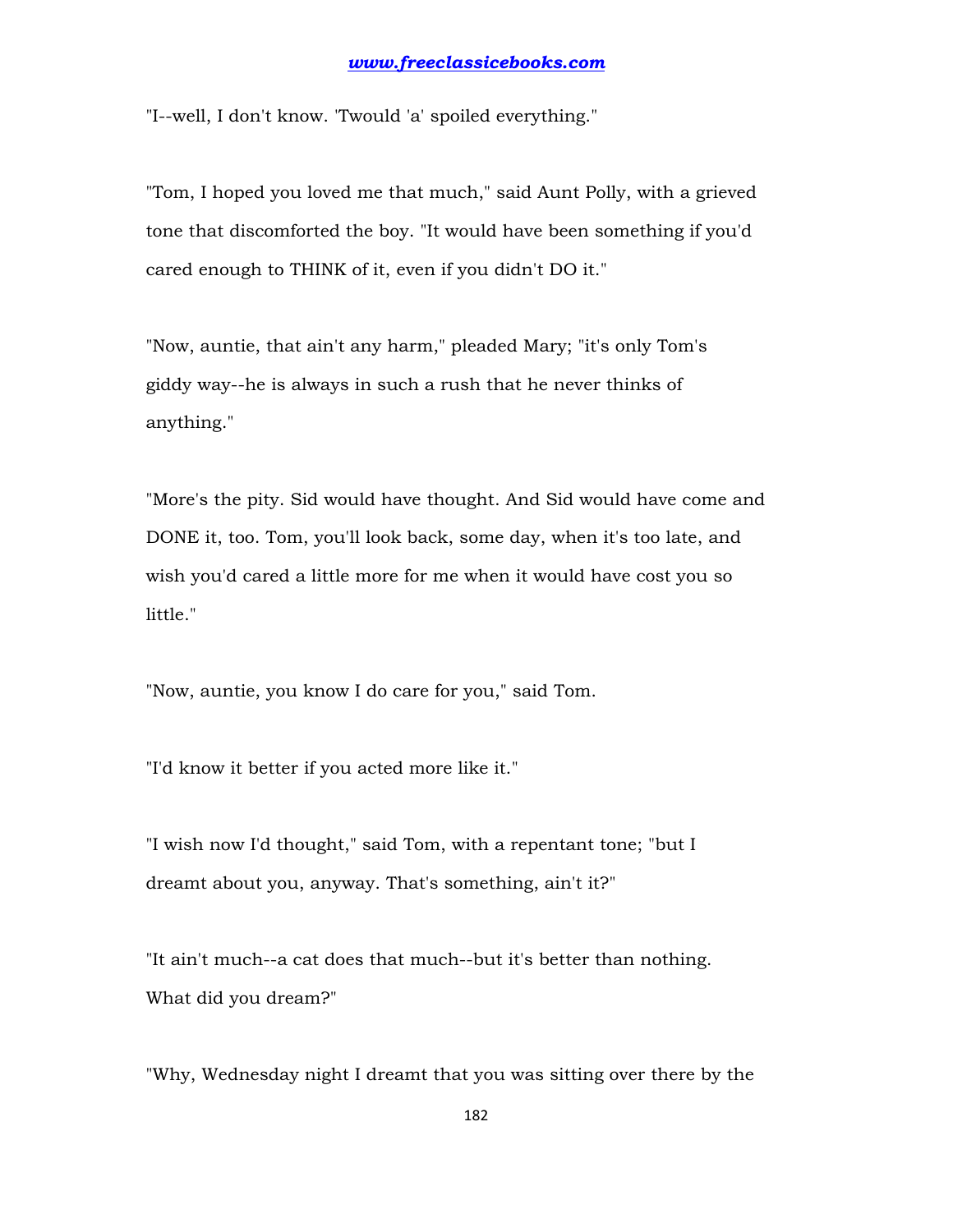bed, and Sid was sitting by the woodbox, and Mary next to him."

"Well, so we did. So we always do. I'm glad your dreams could take even that much trouble about us."

"And I dreamt that Joe Harper's mother was here."

"Why, she was here! Did you dream any more?"

"Oh, lots. But it's so dim, now."

"Well, try to recollect--can't you?"

"Somehow it seems to me that the wind--the wind blowed the--the--"

"Try harder, Tom! The wind did blow something. Come!"

Tom pressed his fingers on his forehead an anxious minute, and then said:

"I've got it now! I've got it now! It blowed the candle!"

"Mercy on us! Go on, Tom--go on!"

"And it seems to me that you said, 'Why, I believe that that door--"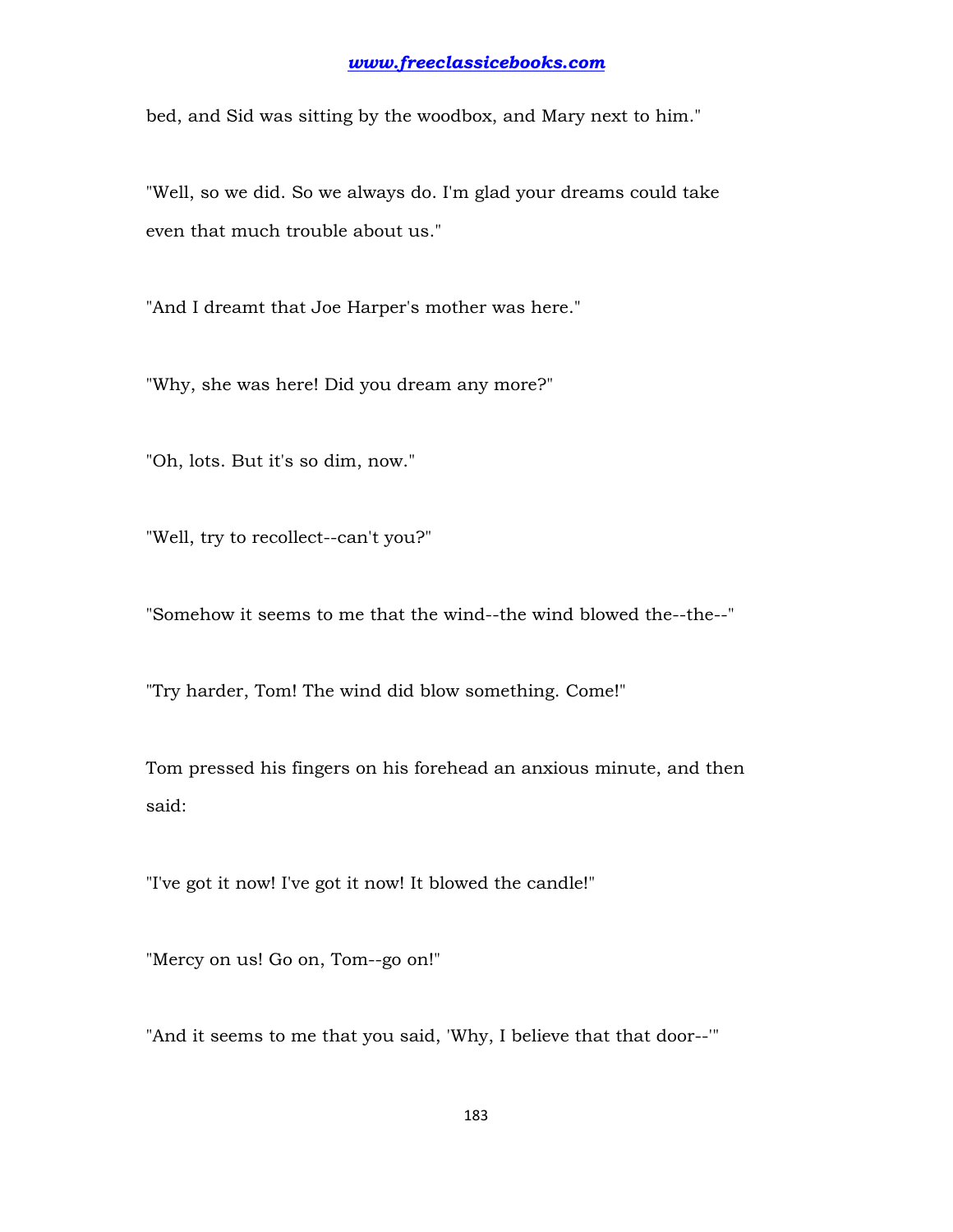"Go ON, Tom!"

"Just let me study a moment--just a moment. Oh, yes--you said you believed the door was open."

"As I'm sitting here, I did! Didn't I, Mary! Go on!"

"And then--and then--well I won't be certain, but it seems like as if you made Sid go and--and--"

"Well? Well? What did I make him do, Tom? What did I make him do?"

"You made him--you--Oh, you made him shut it."

"Well, for the land's sake! I never heard the beat of that in all my days! Don't tell ME there ain't anything in dreams, any more. Sereny Harper shall know of this before I'm an hour older. I'd like to see her get around THIS with her rubbage 'bout superstition. Go on, Tom!"

"Oh, it's all getting just as bright as day, now. Next you said I warn't BAD, only mischeevous and harum-scarum, and not any more responsible than--than--I think it was a colt, or something."

"And so it was! Well, goodness gracious! Go on, Tom!"

"And then you began to cry."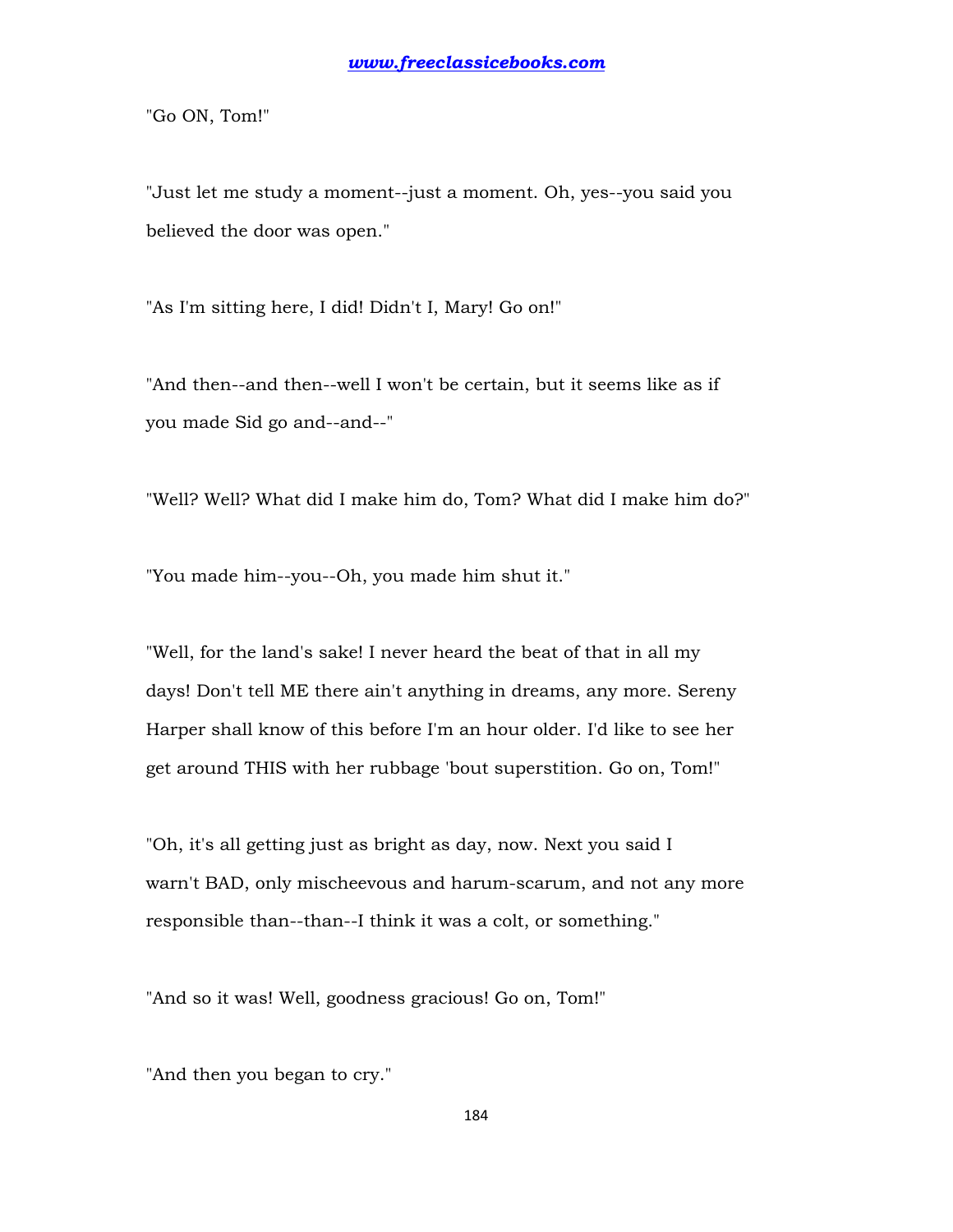"So I did. So I did. Not the first time, neither. And then--"

"Then Mrs. Harper she began to cry, and said Joe was just the same, and she wished she hadn't whipped him for taking cream when she'd throwed it out her own self--"

"Tom! The sperrit was upon you! You was a prophesying--that's what you was doing! Land alive, go on, Tom!"

"Then Sid he said--he said--"

"I don't think I said anything," said Sid.

"Yes you did, Sid," said Mary.

"Shut your heads and let Tom go on! What did he say, Tom?"

"He said--I THINK he said he hoped I was better off where I was gone to, but if I'd been better sometimes--"

"THERE, d'you hear that! It was his very words!"

"And you shut him up sharp."

"I lay I did! There must 'a' been an angel there. There WAS an angel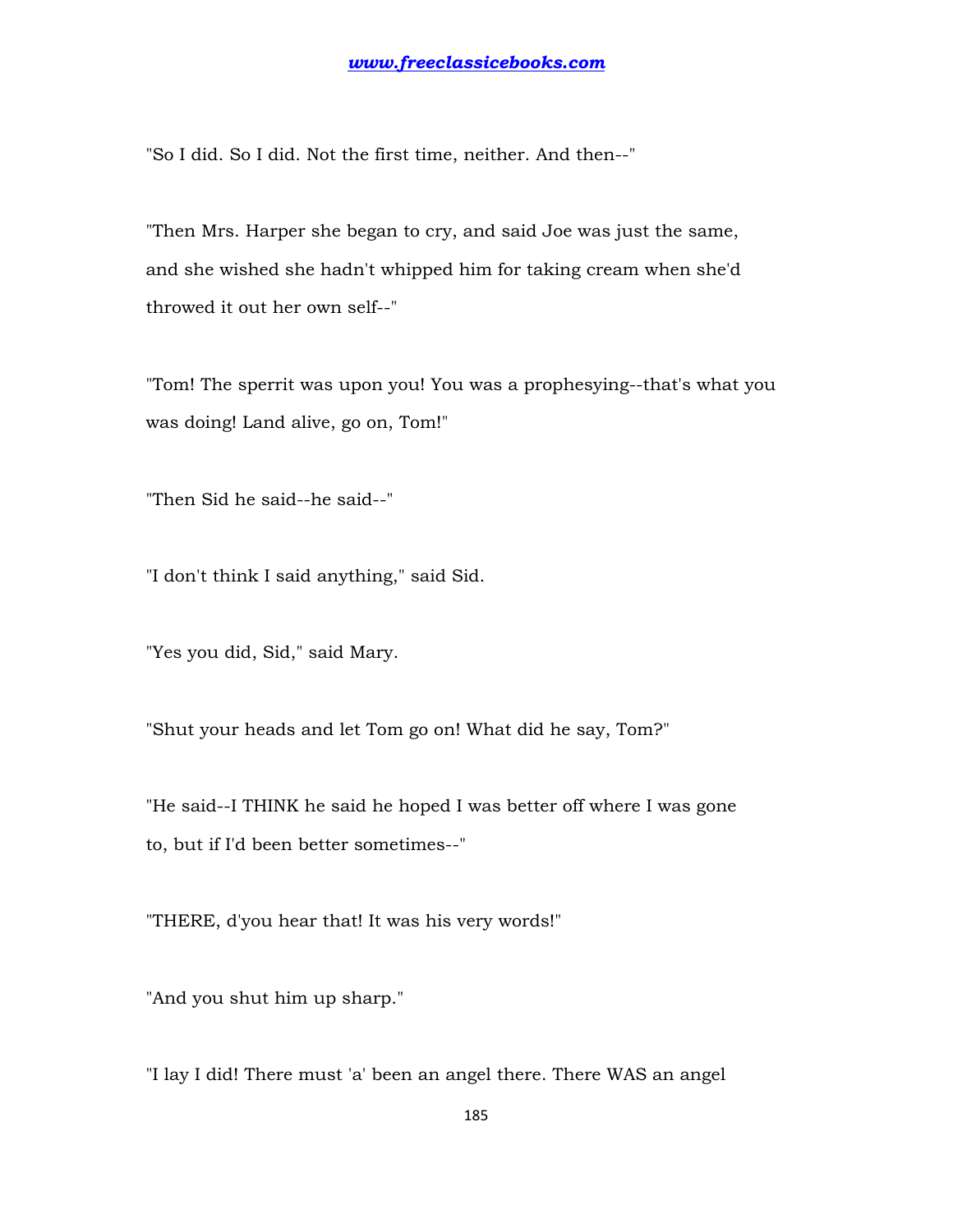there, somewheres!"

"And Mrs. Harper told about Joe scaring her with a firecracker, and you told about Peter and the Painkiller--"

"Just as true as I live!"

"And then there was a whole lot of talk 'bout dragging the river for us, and 'bout having the funeral Sunday, and then you and old Miss Harper hugged and cried, and she went."

"It happened just so! It happened just so, as sure as I'm a-sitting in these very tracks. Tom, you couldn't told it more like if you'd 'a' seen it! And then what? Go on, Tom!"

"Then I thought you prayed for me--and I could see you and hear every word you said. And you went to bed, and I was so sorry that I took and wrote on a piece of sycamore bark, 'We ain't dead--we are only off being pirates,' and put it on the table by the candle; and then you looked so good, laying there asleep, that I thought I went and leaned over and kissed you on the lips."

"Did you, Tom, DID you! I just forgive you everything for that!" And she seized the boy in a crushing embrace that made him feel like the guiltiest of villains.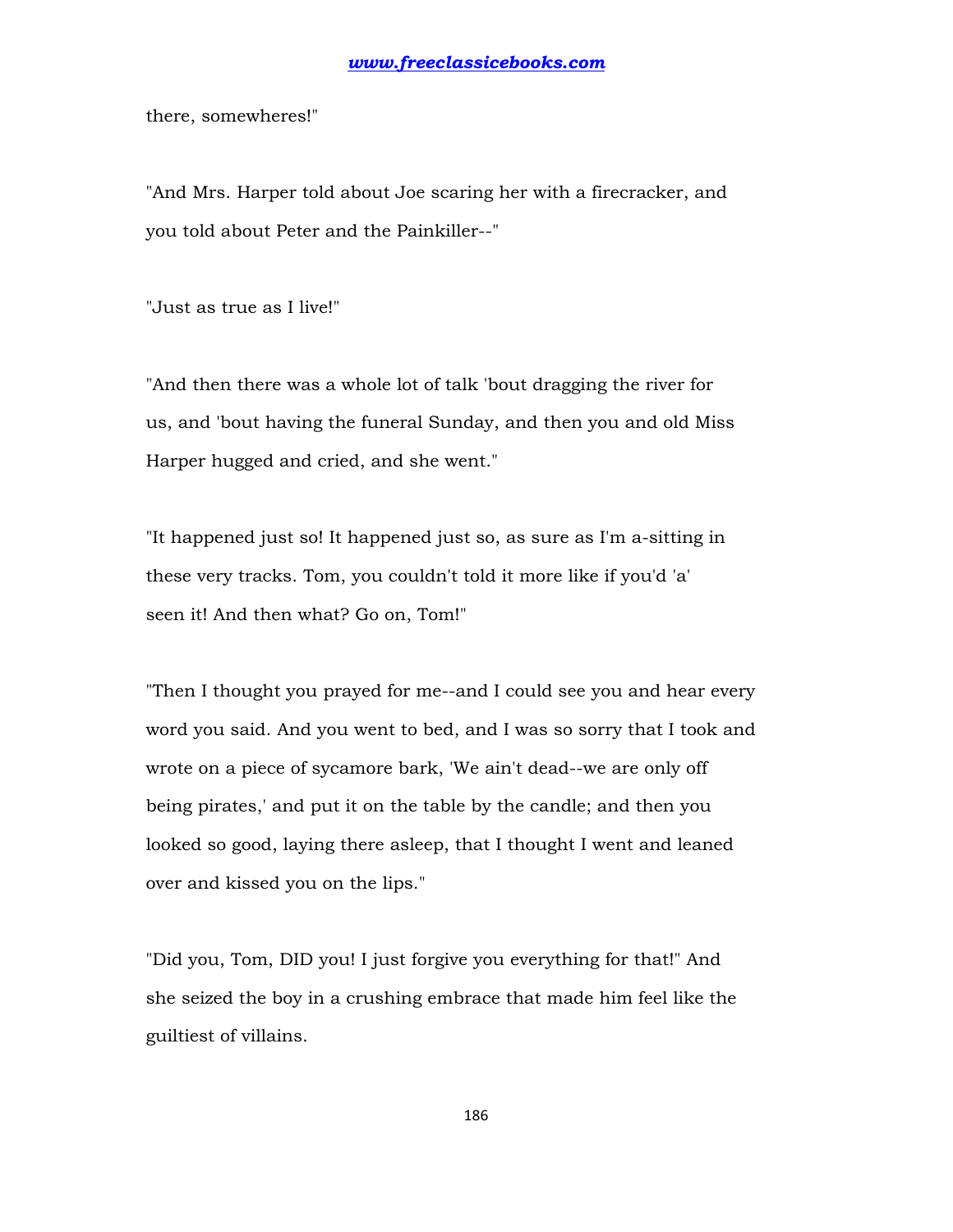"It was very kind, even though it was only a--dream," Sid soliloquized just audibly.

"Shut up, Sid! A body does just the same in a dream as he'd do if he was awake. Here's a big Milum apple I've been saving for you, Tom, if you was ever found again--now go 'long to school. I'm thankful to the good God and Father of us all I've got you back, that's long-suffering and merciful to them that believe on Him and keep His word, though goodness knows I'm unworthy of it, but if only the worthy ones got His blessings and had His hand to help them over the rough places, there's few enough would smile here or ever enter into His rest when the long night comes. Go 'long Sid, Mary, Tom--take yourselves off--you've hendered me long enough."

The children left for school, and the old lady to call on Mrs. Harper and vanquish her realism with Tom's marvellous dream. Sid had better judgment than to utter the thought that was in his mind as he left the house. It was this: "Pretty thin--as long a dream as that, without any mistakes in it!"

What a hero Tom was become, now! He did not go skipping and prancing, but moved with a dignified swagger as became a pirate who felt that the public eye was on him. And indeed it was; he tried not to seem to see the looks or hear the remarks as he passed along, but they were food and drink to him. Smaller boys than himself flocked at his heels, as proud to be seen with him, and tolerated by him, as if he had been the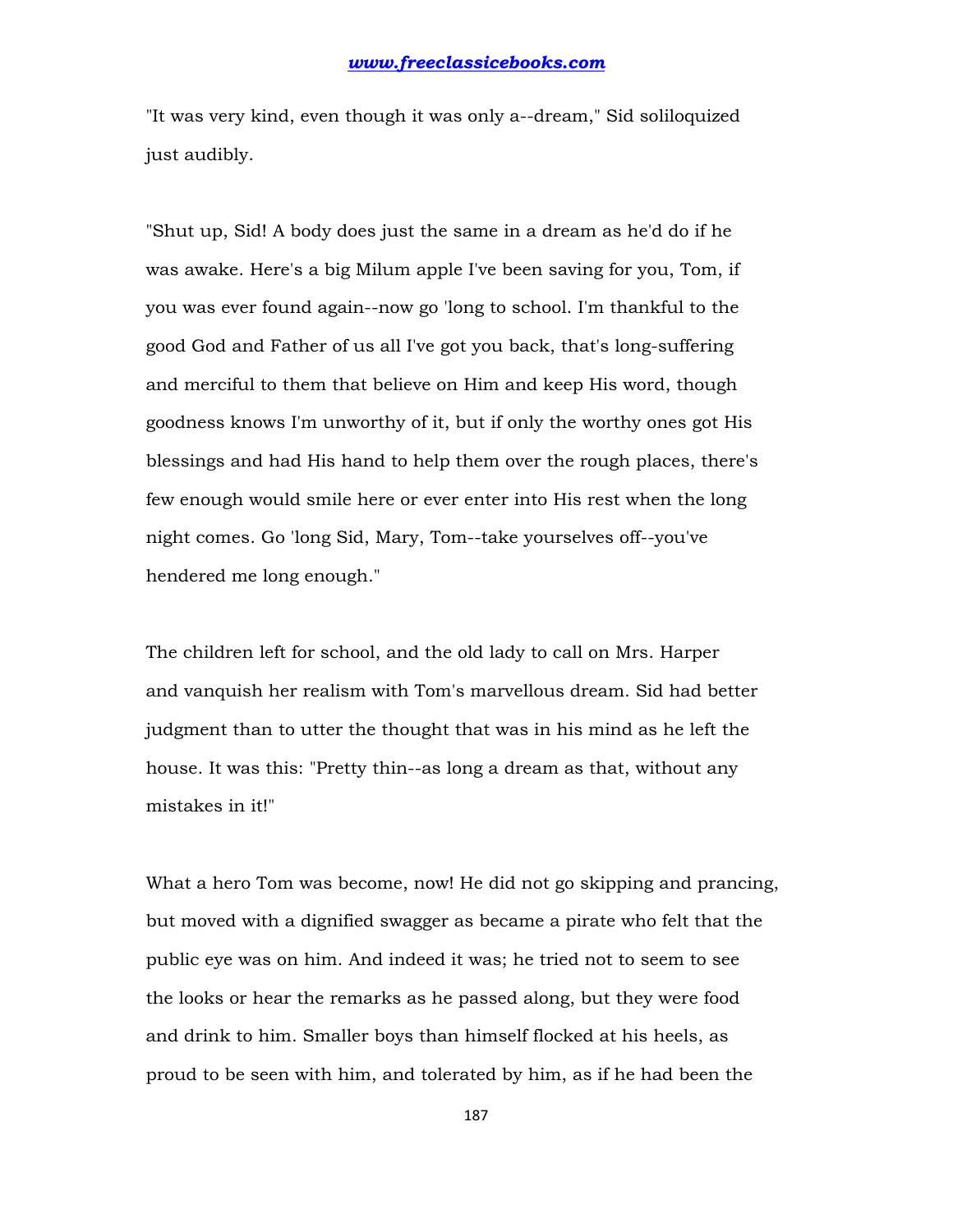drummer at the head of a procession or the elephant leading a menagerie into town. Boys of his own size pretended not to know he had been away at all; but they were consuming with envy, nevertheless. They would have given anything to have that swarthy suntanned skin of his, and his glittering notoriety; and Tom would not have parted with either for a circus.

At school the children made so much of him and of Joe, and delivered such eloquent admiration from their eyes, that the two heroes were not long in becoming insufferably "stuck-up." They began to tell their adventures to hungry listeners--but they only began; it was not a thing likely to have an end, with imaginations like theirs to furnish material. And finally, when they got out their pipes and went serenely puffing around, the very summit of glory was reached.

Tom decided that he could be independent of Becky Thatcher now. Glory was sufficient. He would live for glory. Now that he was distinguished, maybe she would be wanting to "make up." Well, let her--she should see that he could be as indifferent as some other people. Presently she arrived. Tom pretended not to see her. He moved away and joined a group of boys and girls and began to talk. Soon he observed that she was tripping gayly back and forth with flushed face and dancing eyes, pretending to be busy chasing schoolmates, and screaming with laughter when she made a capture; but he noticed that she always made her captures in his vicinity, and that she seemed to cast a conscious eye in his direction at such times, too. It gratified all the vicious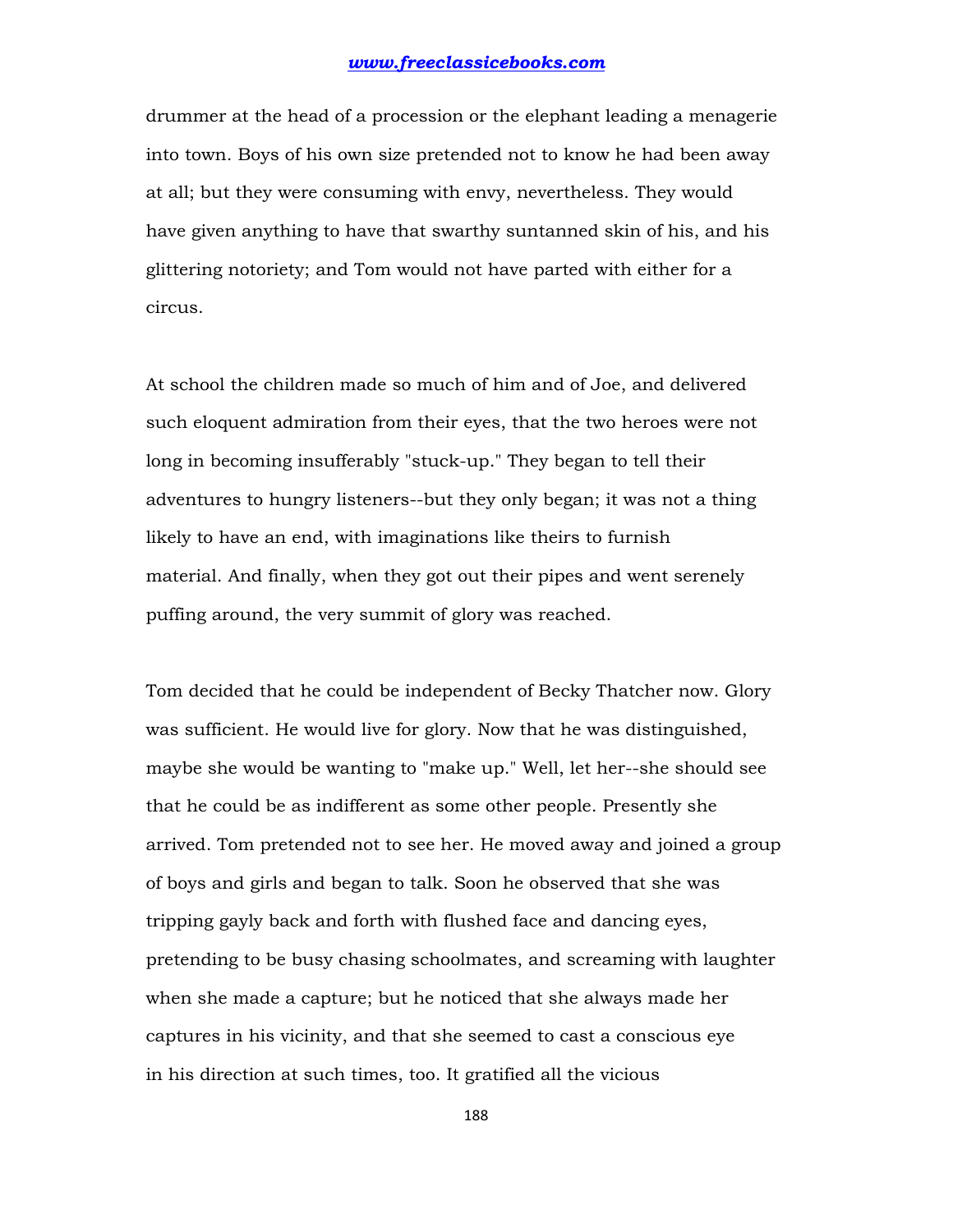vanity that was in him; and so, instead of winning him, it only "set him up" the more and made him the more diligent to avoid betraying that he knew she was about. Presently she gave over skylarking, and moved irresolutely about, sighing once or twice and glancing furtively and wistfully toward Tom. Then she observed that now Tom was talking more particularly to Amy Lawrence than to any one else. She felt a sharp pang and grew disturbed and uneasy at once. She tried to go away, but her feet were treacherous, and carried her to the group instead. She said to a girl almost at Tom's elbow--with sham vivacity:

"Why, Mary Austin! you bad girl, why didn't you come to Sunday-school?"

"I did come--didn't you see me?"

"Why, no! Did you? Where did you sit?"

"I was in Miss Peters' class, where I always go. I saw YOU."

"Did you? Why, it's funny I didn't see you. I wanted to tell you about the picnic."

"Oh, that's jolly. Who's going to give it?"

"My ma's going to let me have one."

"Oh, goody; I hope she'll let ME come."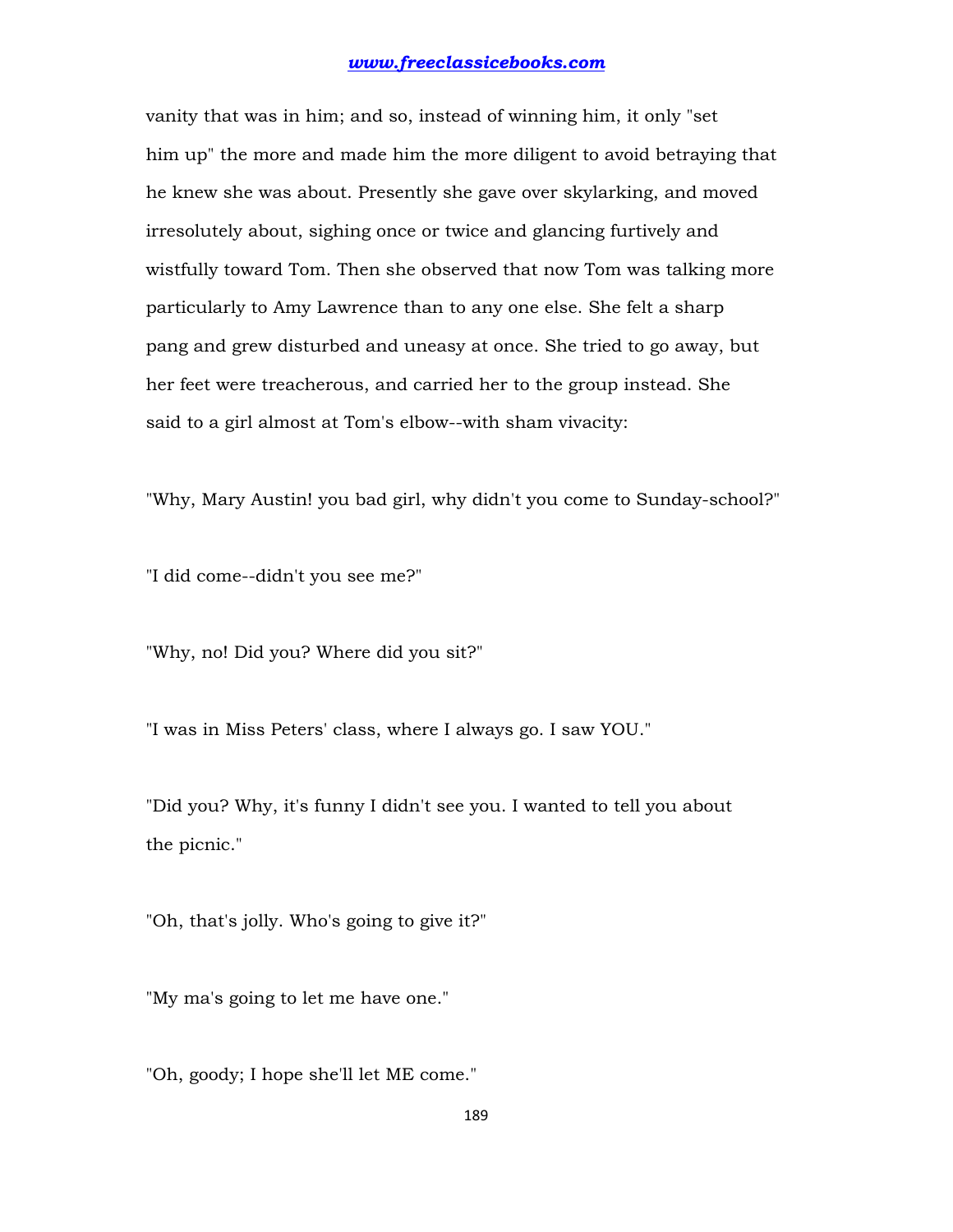"Well, she will. The picnic's for me. She'll let anybody come that I want, and I want you."

"That's ever so nice. When is it going to be?"

"By and by. Maybe about vacation."

"Oh, won't it be fun! You going to have all the girls and boys?"

"Yes, every one that's friends to me--or wants to be"; and she glanced ever so furtively at Tom, but he talked right along to Amy Lawrence about the terrible storm on the island, and how the lightning tore the great sycamore tree "all to flinders" while he was "standing within three feet of it."

"Oh, may I come?" said Grace Miller.

"Yes."

"And me?" said Sally Rogers.

"Yes."

"And me, too?" said Susy Harper. "And Joe?"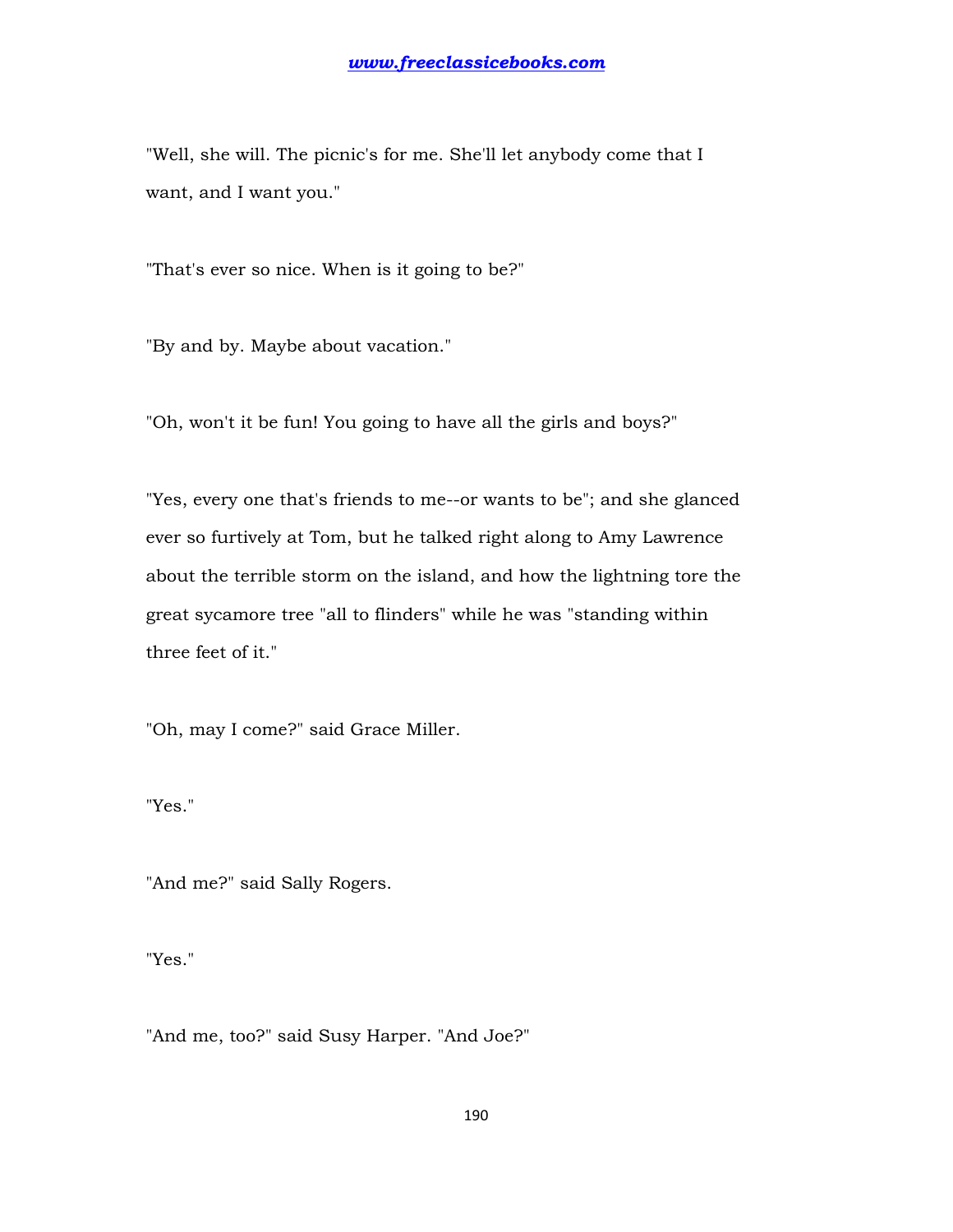"Yes."

And so on, with clapping of joyful hands till all the group had begged for invitations but Tom and Amy. Then Tom turned coolly away, still talking, and took Amy with him. Becky's lips trembled and the tears came to her eyes; she hid these signs with a forced gayety and went on chattering, but the life had gone out of the picnic, now, and out of everything else; she got away as soon as she could and hid herself and had what her sex call "a good cry." Then she sat moody, with wounded pride, till the bell rang. She roused up, now, with a vindictive cast in her eye, and gave her plaited tails a shake and said she knew what SHE'D do.

At recess Tom continued his flirtation with Amy with jubilant self-satisfaction. And he kept drifting about to find Becky and lacerate her with the performance. At last he spied her, but there was a sudden falling of his mercury. She was sitting cosily on a little bench behind the schoolhouse looking at a picture-book with Alfred Temple--and so absorbed were they, and their heads so close together over the book, that they did not seem to be conscious of anything in the world besides. Jealousy ran red-hot through Tom's veins. He began to hate himself for throwing away the chance Becky had offered for a reconciliation. He called himself a fool, and all the hard names he could think of. He wanted to cry with vexation. Amy chatted happily along, as they walked, for her heart was singing, but Tom's tongue had lost its function. He did not hear what Amy was saying, and whenever she paused expectantly he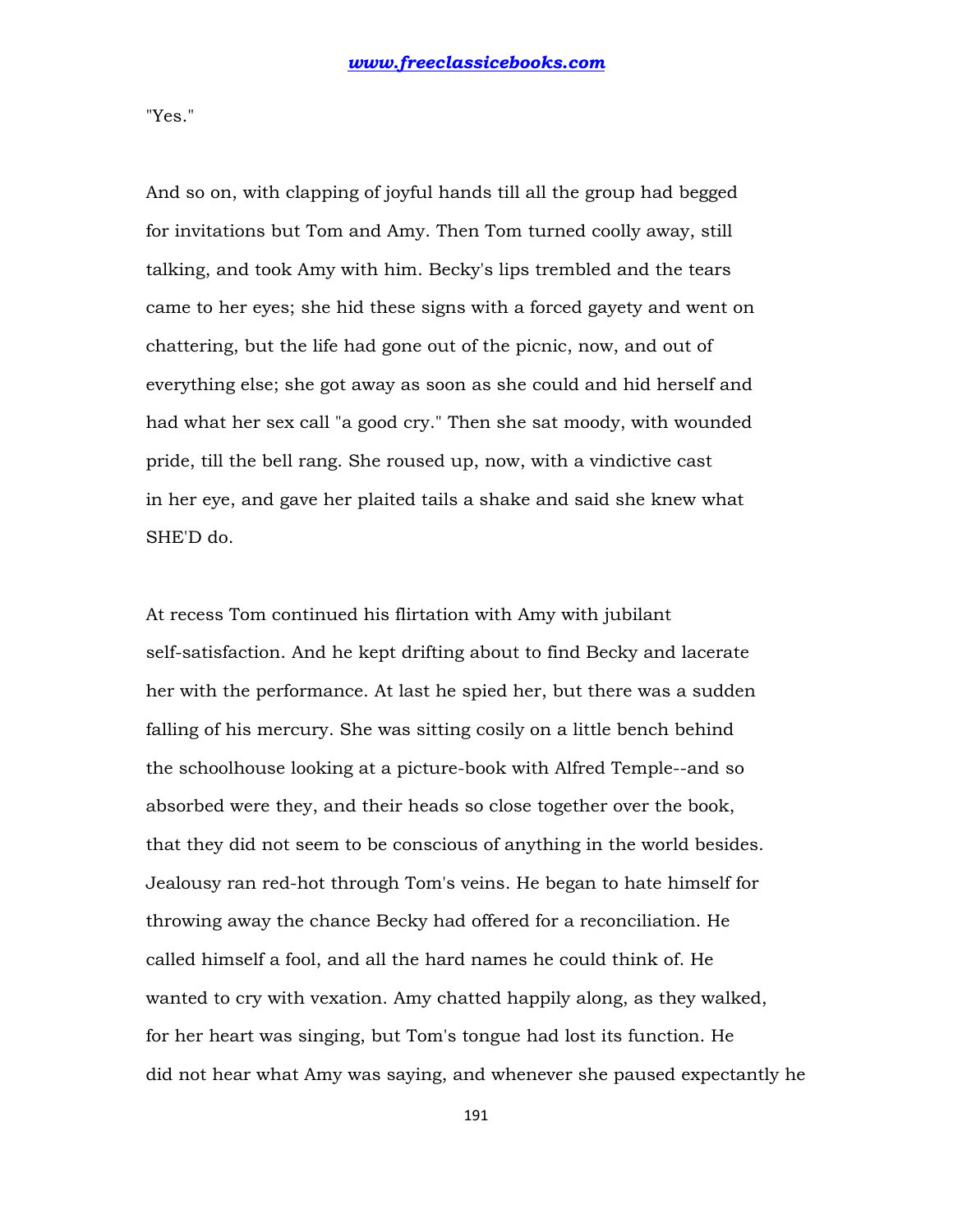could only stammer an awkward assent, which was as often misplaced as otherwise. He kept drifting to the rear of the schoolhouse, again and again, to sear his eyeballs with the hateful spectacle there. He could not help it. And it maddened him to see, as he thought he saw, that Becky Thatcher never once suspected that he was even in the land of the living. But she did see, nevertheless; and she knew she was winning her fight, too, and was glad to see him suffer as she had suffered.

Amy's happy prattle became intolerable. Tom hinted at things he had to attend to; things that must be done; and time was fleeting. But in vain--the girl chirped on. Tom thought, "Oh, hang her, ain't I ever going to get rid of her?" At last he must be attending to those things--and she said artlessly that she would be "around" when school let out. And he hastened away, hating her for it.

"Any other boy!" Tom thought, grating his teeth. "Any boy in the whole town but that Saint Louis smarty that thinks he dresses so fine and is aristocracy! Oh, all right, I licked you the first day you ever saw this town, mister, and I'll lick you again! You just wait till I catch you out! I'll just take and--"

And he went through the motions of thrashing an imaginary boy --pummelling the air, and kicking and gouging. "Oh, you do, do you? You holler 'nough, do you? Now, then, let that learn you!" And so the imaginary flogging was finished to his satisfaction.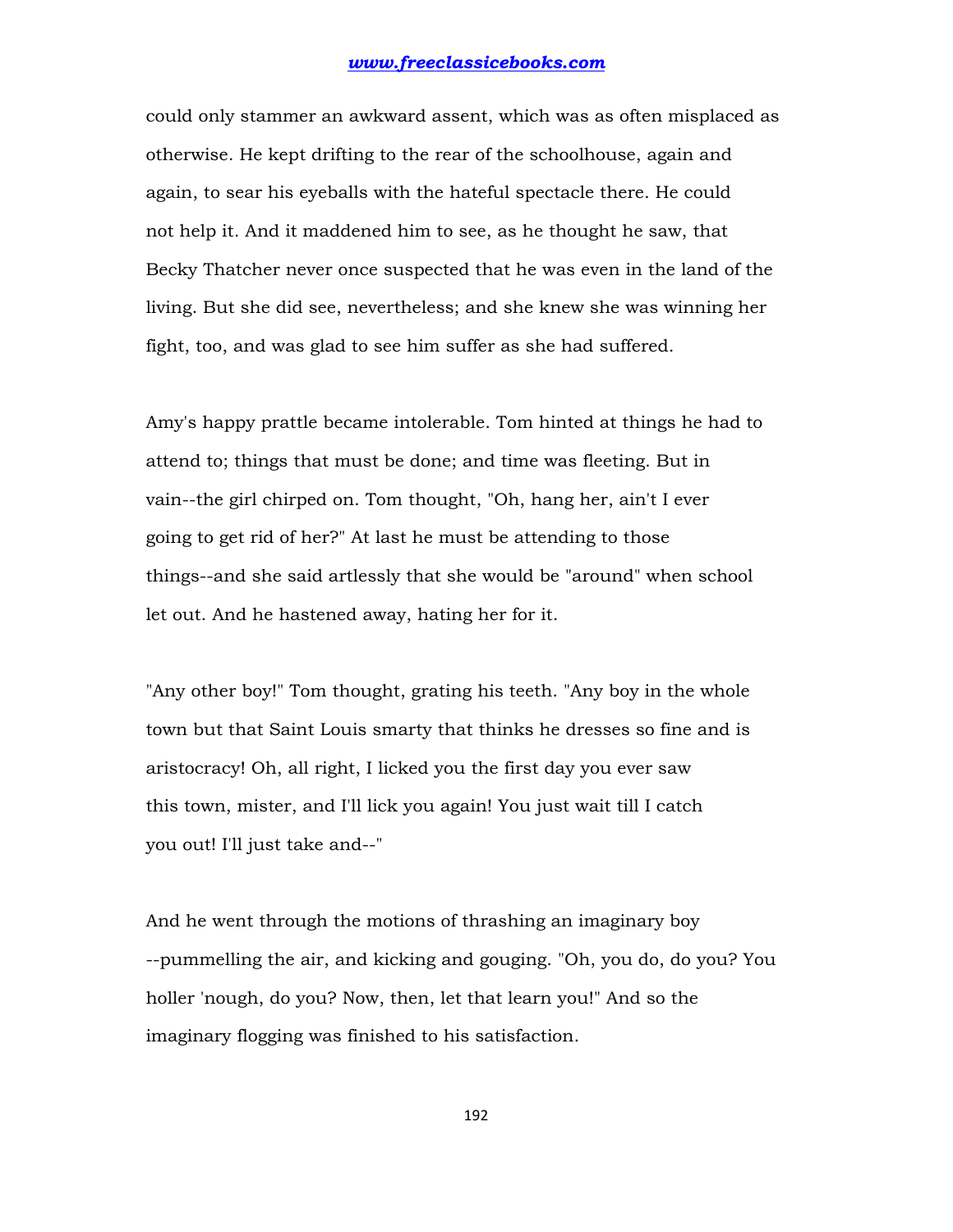Tom fled home at noon. His conscience could not endure any more of Amy's grateful happiness, and his jealousy could bear no more of the other distress. Becky resumed her picture inspections with Alfred, but as the minutes dragged along and no Tom came to suffer, her triumph began to cloud and she lost interest; gravity and absent-mindedness followed, and then melancholy; two or three times she pricked up her ear at a footstep, but it was a false hope; no Tom came. At last she grew entirely miserable and wished she hadn't carried it so far. When poor Alfred, seeing that he was losing her, he did not know how, kept exclaiming: "Oh, here's a jolly one! look at this!" she lost patience at last, and said, "Oh, don't bother me! I don't care for them!" and burst into tears, and got up and walked away.

Alfred dropped alongside and was going to try to comfort her, but she said:

"Go away and leave me alone, can't you! I hate you!"

So the boy halted, wondering what he could have done--for she had said she would look at pictures all through the nooning--and she walked on, crying. Then Alfred went musing into the deserted schoolhouse. He was humiliated and angry. He easily guessed his way to the truth--the girl had simply made a convenience of him to vent her spite upon Tom Sawyer. He was far from hating Tom the less when this thought occurred to him. He wished there was some way to get that boy into trouble without much risk to himself. Tom's spelling-book fell under his eye. Here was his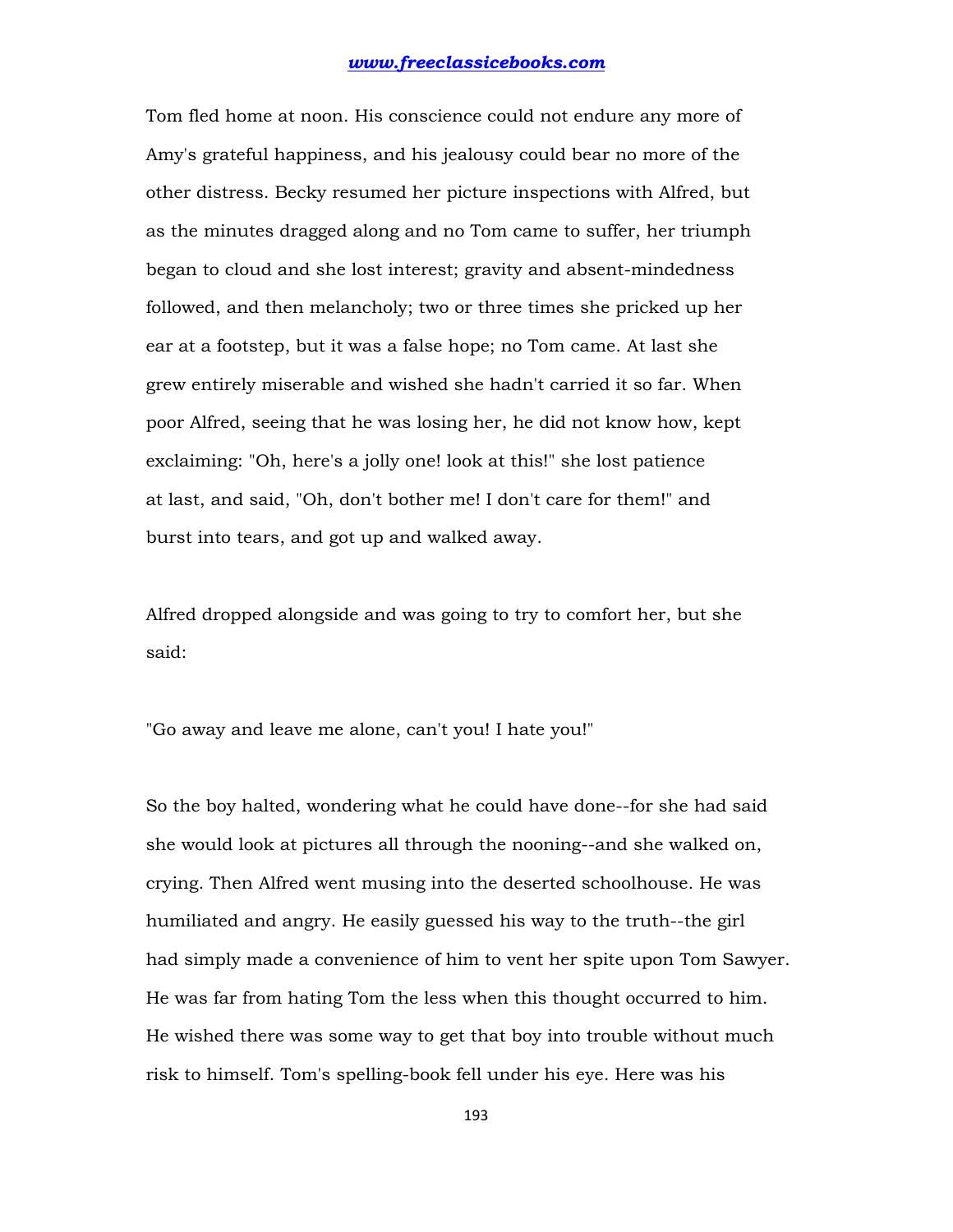opportunity. He gratefully opened to the lesson for the afternoon and poured ink upon the page.

Becky, glancing in at a window behind him at the moment, saw the act, and moved on, without discovering herself. She started homeward, now, intending to find Tom and tell him; Tom would be thankful and their troubles would be healed. Before she was half way home, however, she had changed her mind. The thought of Tom's treatment of her when she was talking about her picnic came scorching back and filled her with shame. She resolved to let him get whipped on the damaged spelling-book's account, and to hate him forever, into the bargain.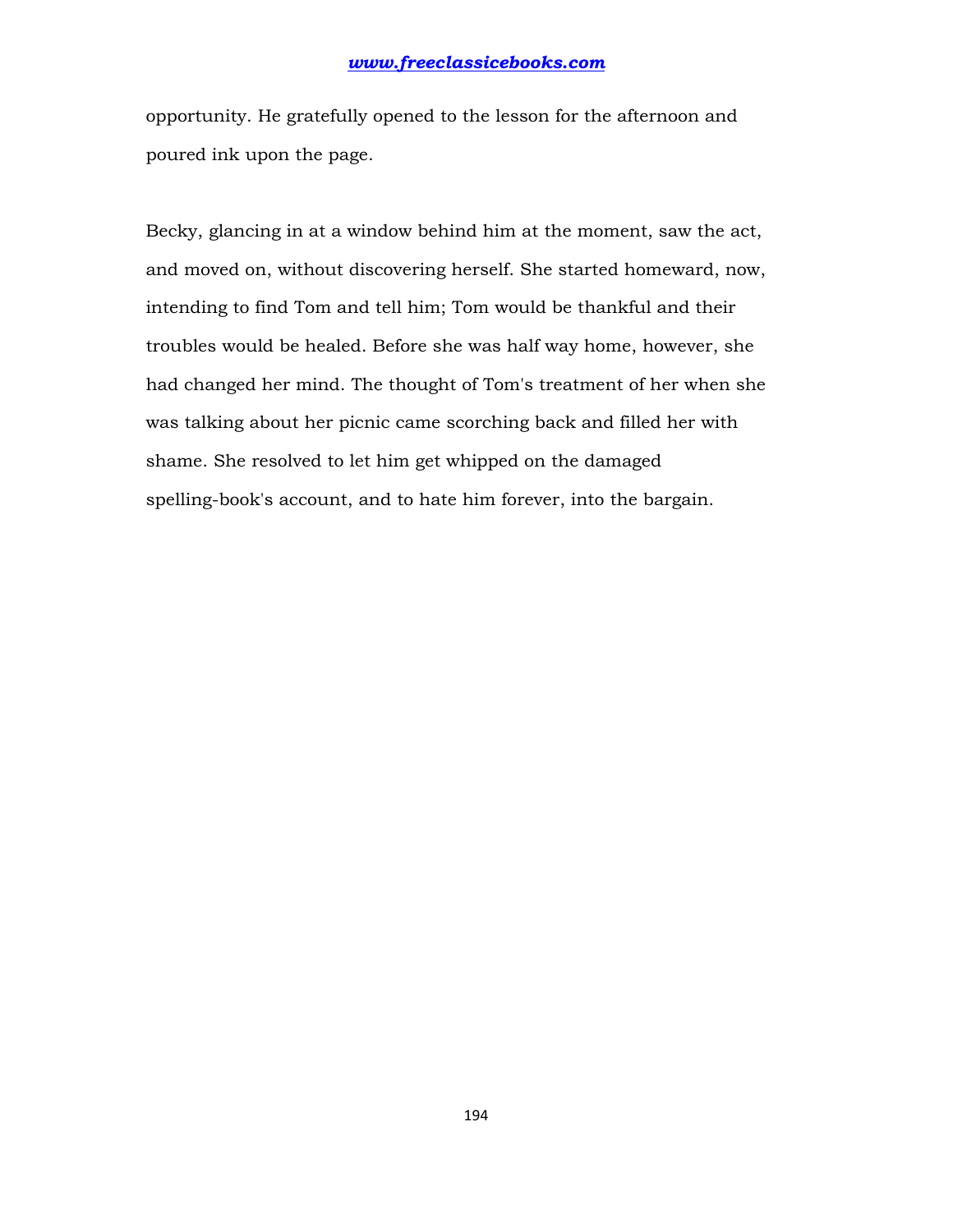#### **CHAPTER XIX**

TOM arrived at home in a dreary mood, and the first thing his aunt said to him showed him that he had brought his sorrows to an unpromising market:

"Tom, I've a notion to skin you alive!"

"Auntie, what have I done?"

"Well, you've done enough. Here I go over to Sereny Harper, like an old softy, expecting I'm going to make her believe all that rubbage about that dream, when lo and behold you she'd found out from Joe that you was over here and heard all the talk we had that night. Tom, I don't know what is to become of a boy that will act like that. It makes me feel so bad to think you could let me go to Sereny Harper and make such a fool of myself and never say a word."

This was a new aspect of the thing. His smartness of the morning had seemed to Tom a good joke before, and very ingenious. It merely looked mean and shabby now. He hung his head and could not think of anything to say for a moment. Then he said:

"Auntie, I wish I hadn't done it--but I didn't think."

"Oh, child, you never think. You never think of anything but your own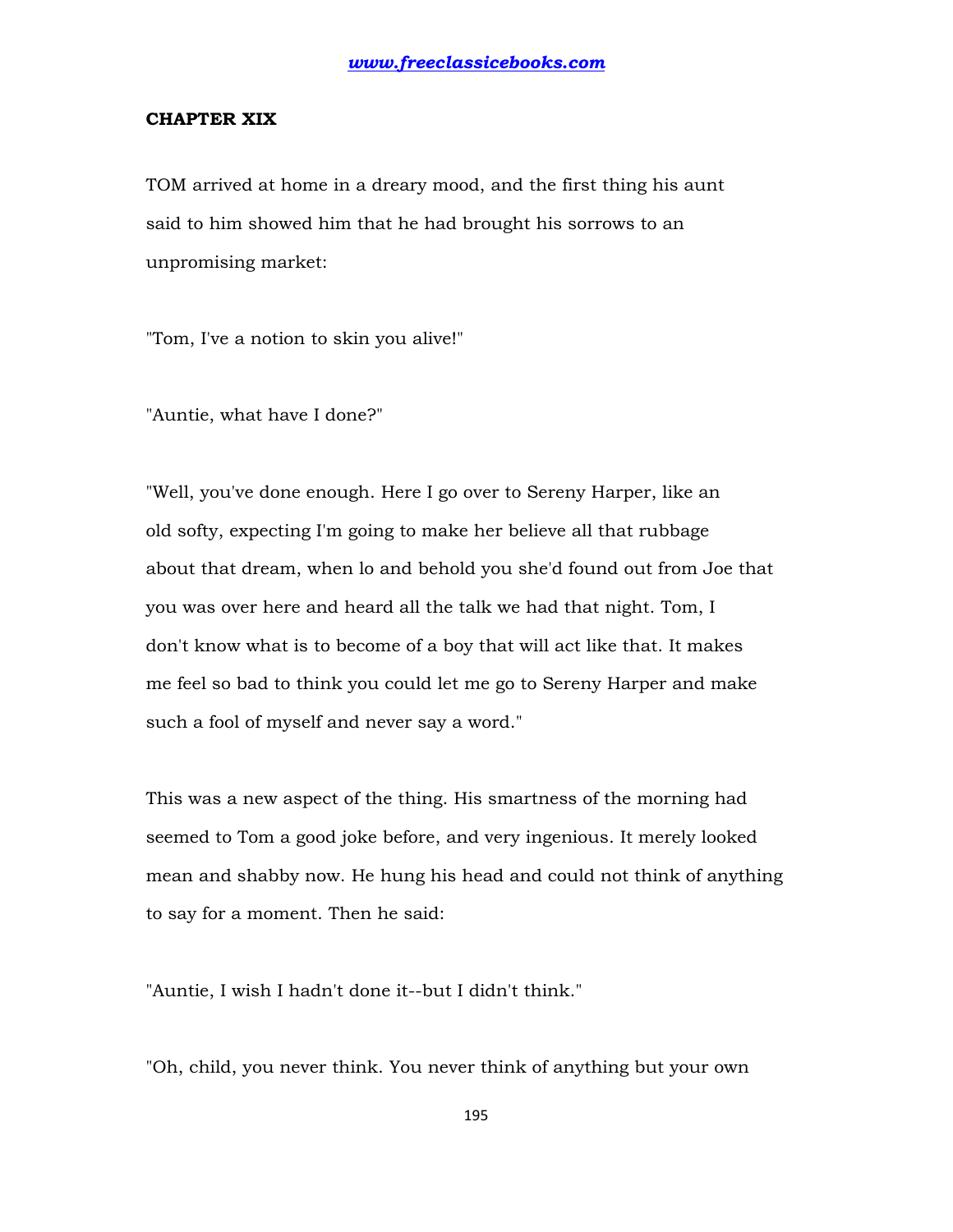selfishness. You could think to come all the way over here from Jackson's Island in the night to laugh at our troubles, and you could think to fool me with a lie about a dream; but you couldn't ever think to pity us and save us from sorrow."

"Auntie, I know now it was mean, but I didn't mean to be mean. I didn't, honest. And besides, I didn't come over here to laugh at you that night."

"What did you come for, then?"

"It was to tell you not to be uneasy about us, because we hadn't got drownded."

"Tom, Tom, I would be the thankfullest soul in this world if I could believe you ever had as good a thought as that, but you know you never did--and I know it, Tom."

"Indeed and 'deed I did, auntie--I wish I may never stir if I didn't."

"Oh, Tom, don't lie--don't do it. It only makes things a hundred times worse."

"It ain't a lie, auntie; it's the truth. I wanted to keep you from grieving--that was all that made me come."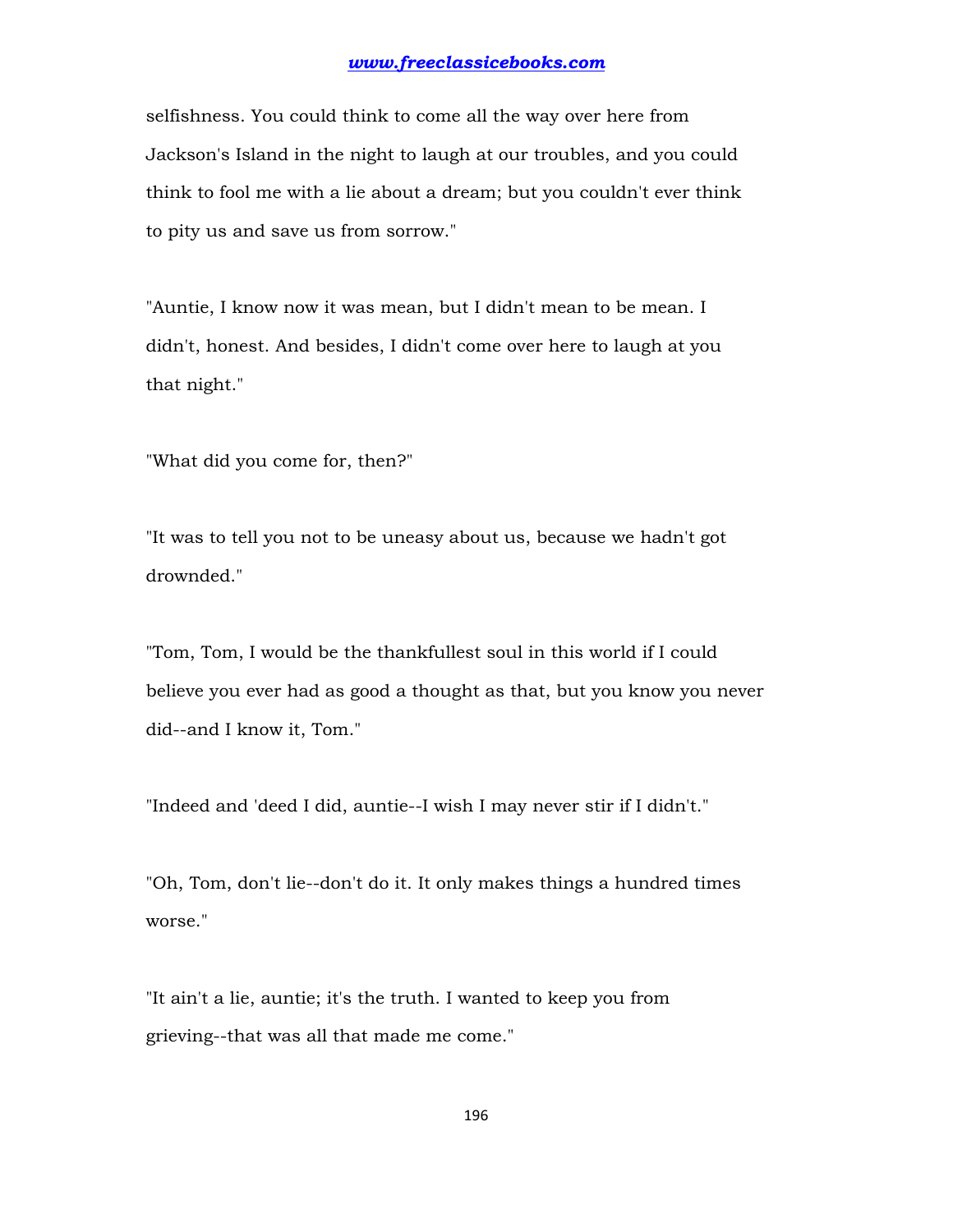"I'd give the whole world to believe that--it would cover up a power of sins, Tom. I'd 'most be glad you'd run off and acted so bad. But it ain't reasonable; because, why didn't you tell me, child?"

"Why, you see, when you got to talking about the funeral, I just got all full of the idea of our coming and hiding in the church, and I couldn't somehow bear to spoil it. So I just put the bark back in my pocket and kept mum."

"What bark?"

"The bark I had wrote on to tell you we'd gone pirating. I wish, now, you'd waked up when I kissed you--I do, honest."

The hard lines in his aunt's face relaxed and a sudden tenderness dawned in her eyes.

"DID you kiss me, Tom?"

"Why, yes, I did."

"Are you sure you did, Tom?"

"Why, yes, I did, auntie--certain sure."

"What did you kiss me for, Tom?"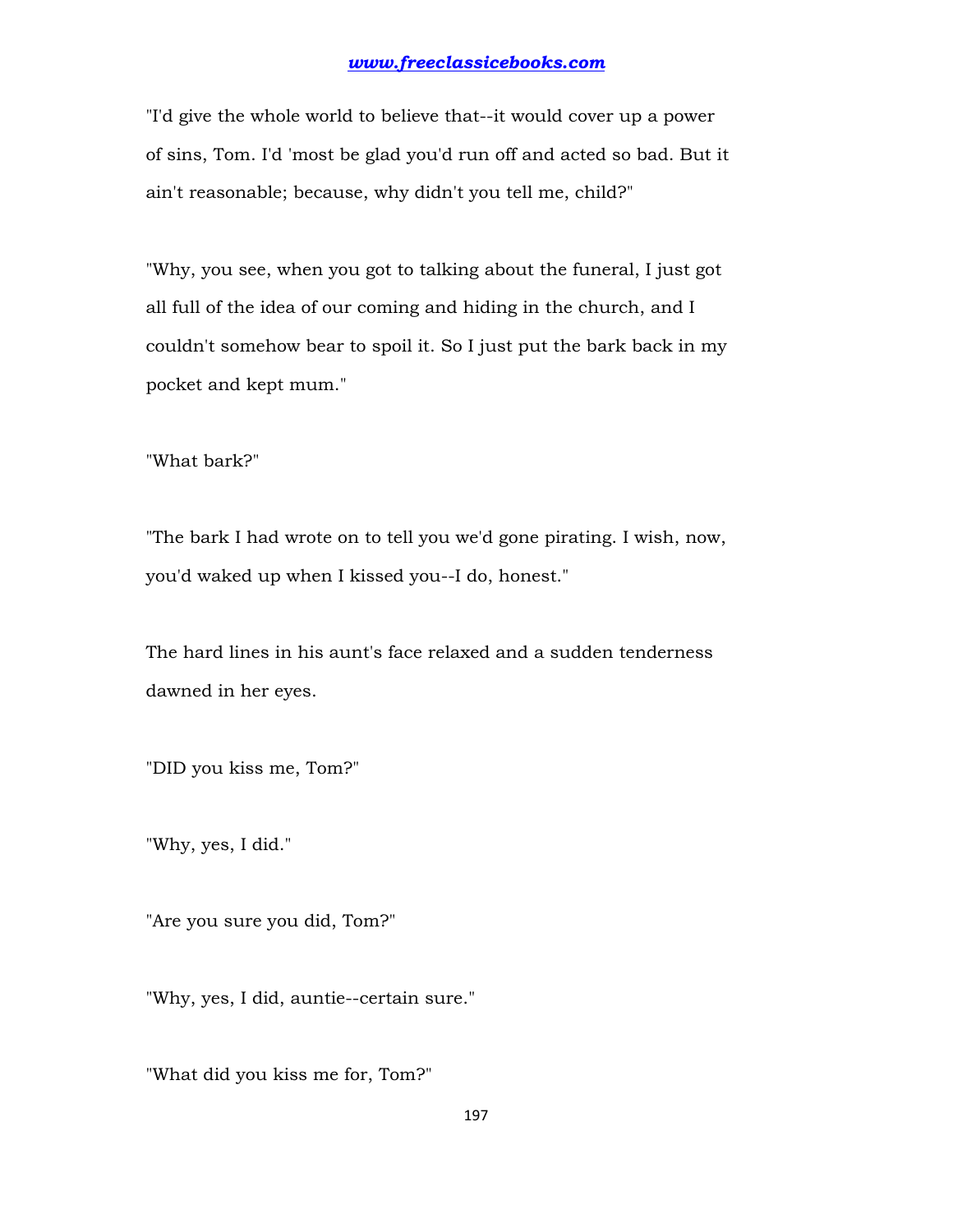"Because I loved you so, and you laid there moaning and I was so sorry."

The words sounded like truth. The old lady could not hide a tremor in her voice when she said:

"Kiss me again, Tom!--and be off with you to school, now, and don't bother me any more."

The moment he was gone, she ran to a closet and got out the ruin of a jacket which Tom had gone pirating in. Then she stopped, with it in her hand, and said to herself:

"No, I don't dare. Poor boy, I reckon he's lied about it--but it's a blessed, blessed lie, there's such a comfort come from it. I hope the Lord--I KNOW the Lord will forgive him, because it was such goodheartedness in him to tell it. But I don't want to find out it's a lie. I won't look."

She put the jacket away, and stood by musing a minute. Twice she put out her hand to take the garment again, and twice she refrained. Once more she ventured, and this time she fortified herself with the thought: "It's a good lie--it's a good lie--I won't let it grieve me." So she sought the jacket pocket. A moment later she was reading Tom's piece of bark through flowing tears and saying: "I could forgive the boy, now, if he'd committed a million sins!"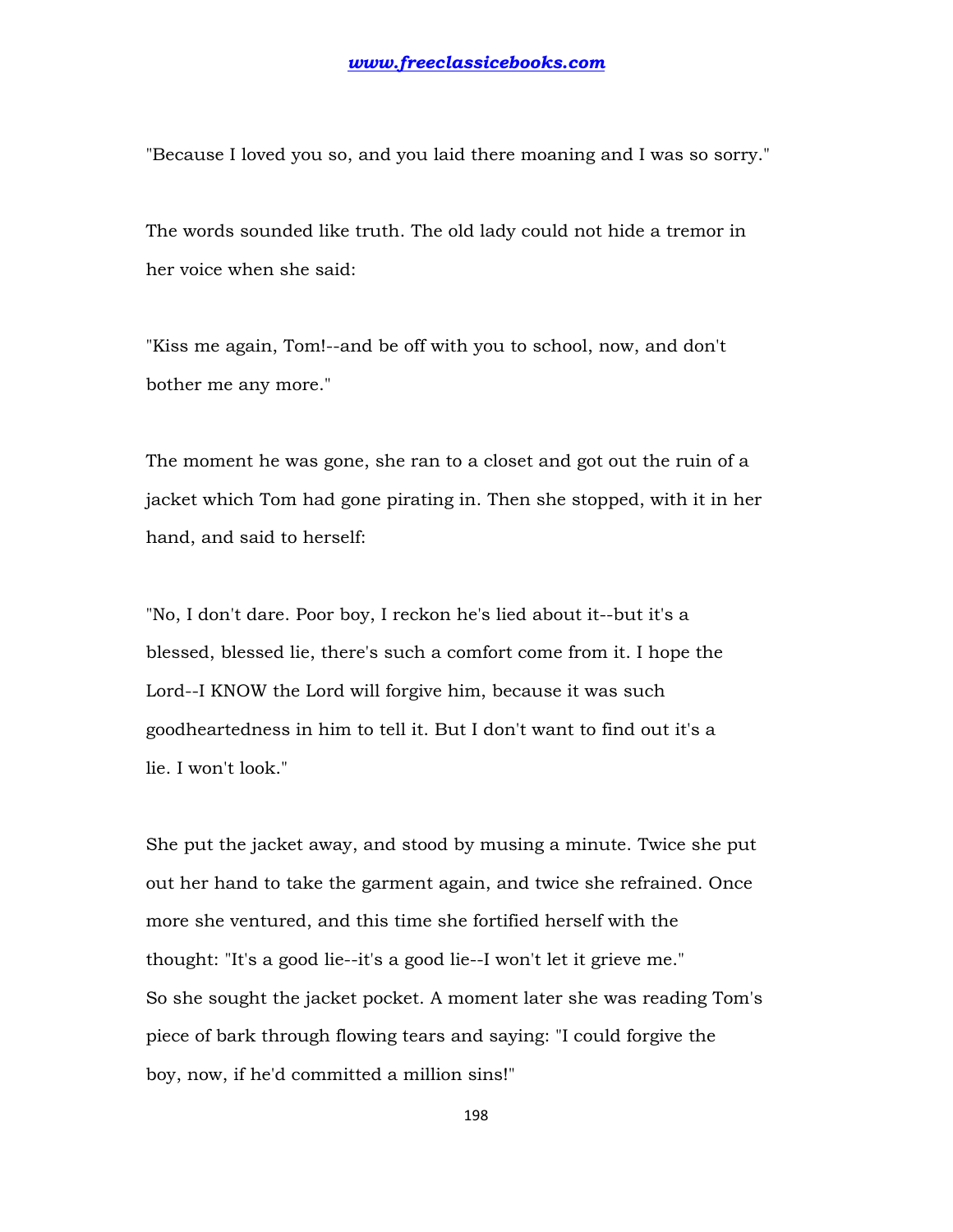#### **CHAPTER XX**

THERE was something about Aunt Polly's manner, when she kissed Tom, that swept away his low spirits and made him lighthearted and happy again. He started to school and had the luck of coming upon Becky Thatcher at the head of Meadow Lane. His mood always determined his manner. Without a moment's hesitation he ran to her and said:

"I acted mighty mean to-day, Becky, and I'm so sorry. I won't ever, ever do that way again, as long as ever I live--please make up, won't you?"

The girl stopped and looked him scornfully in the face:

"I'll thank you to keep yourself TO yourself, Mr. Thomas Sawyer. I'll never speak to you again."

She tossed her head and passed on. Tom was so stunned that he had not even presence of mind enough to say "Who cares, Miss Smarty?" until the right time to say it had gone by. So he said nothing. But he was in a fine rage, nevertheless. He moped into the schoolyard wishing she were a boy, and imagining how he would trounce her if she were. He presently encountered her and delivered a stinging remark as he passed. She hurled one in return, and the angry breach was complete. It seemed to Becky, in her hot resentment, that she could hardly wait for school to "take in," she was so impatient to see Tom flogged for the injured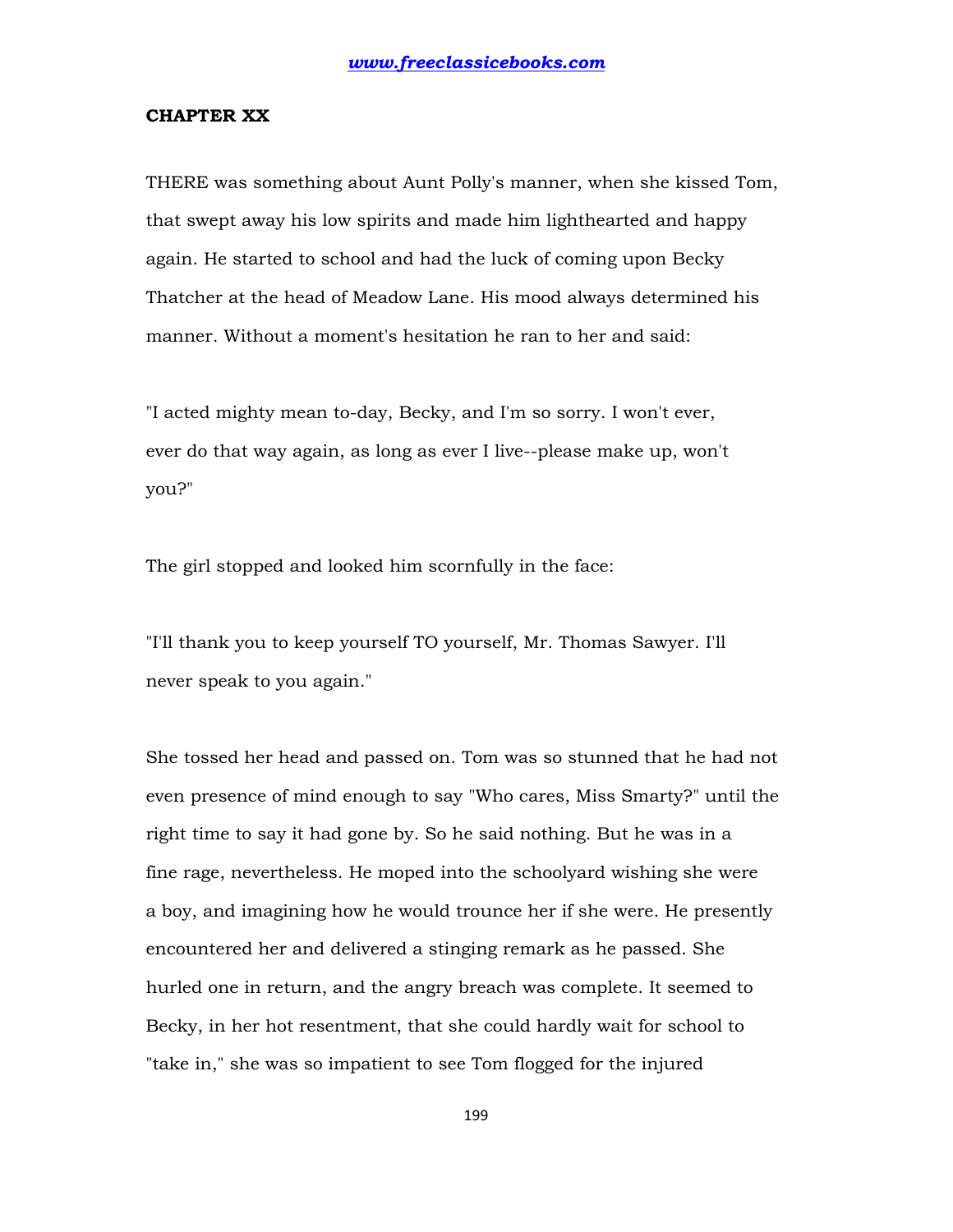spelling-book. If she had had any lingering notion of exposing Alfred Temple, Tom's offensive fling had driven it entirely away.

Poor girl, she did not know how fast she was nearing trouble herself. The master, Mr. Dobbins, had reached middle age with an unsatisfied ambition. The darling of his desires was, to be a doctor, but poverty had decreed that he should be nothing higher than a village schoolmaster. Every day he took a mysterious book out of his desk and absorbed himself in it at times when no classes were reciting. He kept that book under lock and key. There was not an urchin in school but was perishing to have a glimpse of it, but the chance never came. Every boy and girl had a theory about the nature of that book; but no two theories were alike, and there was no way of getting at the facts in the case. Now, as Becky was passing by the desk, which stood near the door, she noticed that the key was in the lock! It was a precious moment. She glanced around; found herself alone, and the next instant she had the book in her hands. The title-page--Professor Somebody's ANATOMY--carried no information to her mind; so she began to turn the leaves. She came at once upon a handsomely engraved and colored frontispiece--a human figure, stark naked. At that moment a shadow fell on the page and Tom Sawyer stepped in at the door and caught a glimpse of the picture. Becky snatched at the book to close it, and had the hard luck to tear the pictured page half down the middle. She thrust the volume into the desk, turned the key, and burst out crying with shame and vexation.

200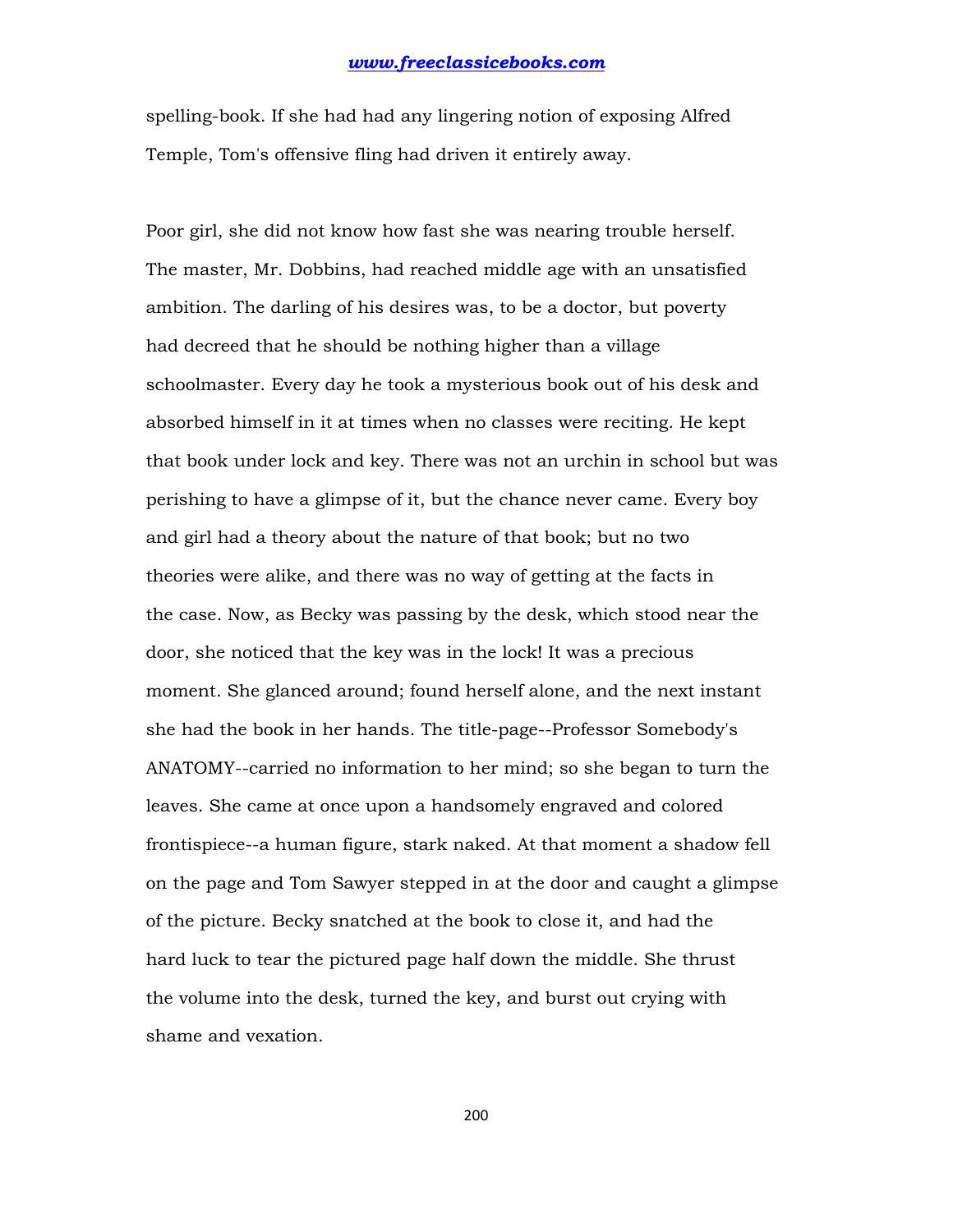"Tom Sawyer, you are just as mean as you can be, to sneak up on a person and look at what they're looking at."

"How could I know you was looking at anything?"

"You ought to be ashamed of yourself, Tom Sawyer; you know you're going to tell on me, and oh, what shall I do, what shall I do! I'll be whipped, and I never was whipped in school."

Then she stamped her little foot and said:

"BE so mean if you want to! I know something that's going to happen. You just wait and you'll see! Hateful, hateful, hateful!"--and she flung out of the house with a new explosion of crying.

Tom stood still, rather flustered by this onslaught. Presently he said to himself:

"What a curious kind of a fool a girl is! Never been licked in school! Shucks! What's a licking! That's just like a girl--they're so thin-skinned and chicken-hearted. Well, of course I ain't going to tell old Dobbins on this little fool, because there's other ways of getting even on her, that ain't so mean; but what of it? Old Dobbins will ask who it was tore his book. Nobody'll answer. Then he'll do just the way he always does--ask first one and then t'other, and when he comes to the right girl he'll know it, without any telling. Girls' faces always tell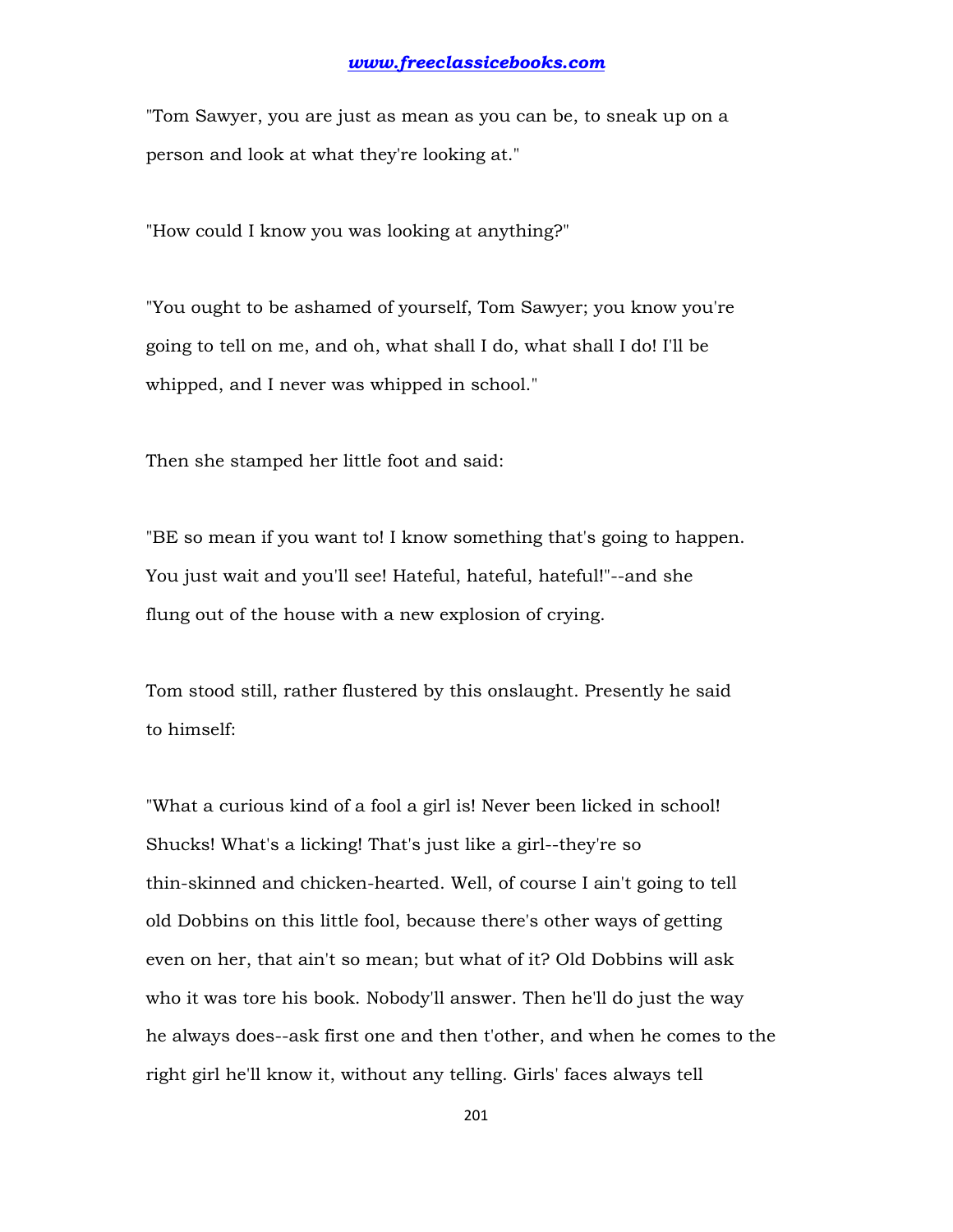on them. They ain't got any backbone. She'll get licked. Well, it's a kind of a tight place for Becky Thatcher, because there ain't any way out of it." Tom conned the thing a moment longer, and then added: "All right, though; she'd like to see me in just such a fix--let her sweat it out!"

Tom joined the mob of skylarking scholars outside. In a few moments the master arrived and school "took in." Tom did not feel a strong interest in his studies. Every time he stole a glance at the girls' side of the room Becky's face troubled him. Considering all things, he did not want to pity her, and yet it was all he could do to help it. He could get up no exultation that was really worthy the name. Presently the spelling-book discovery was made, and Tom's mind was entirely full of his own matters for a while after that. Becky roused up from her lethargy of distress and showed good interest in the proceedings. She did not expect that Tom could get out of his trouble by denying that he spilt the ink on the book himself; and she was right. The denial only seemed to make the thing worse for Tom. Becky supposed she would be glad of that, and she tried to believe she was glad of it, but she found she was not certain. When the worst came to the worst, she had an impulse to get up and tell on Alfred Temple, but she made an effort and forced herself to keep still--because, said she to herself, "he'll tell about me tearing the picture sure. I wouldn't say a word, not to save his life!"

Tom took his whipping and went back to his seat not at all

202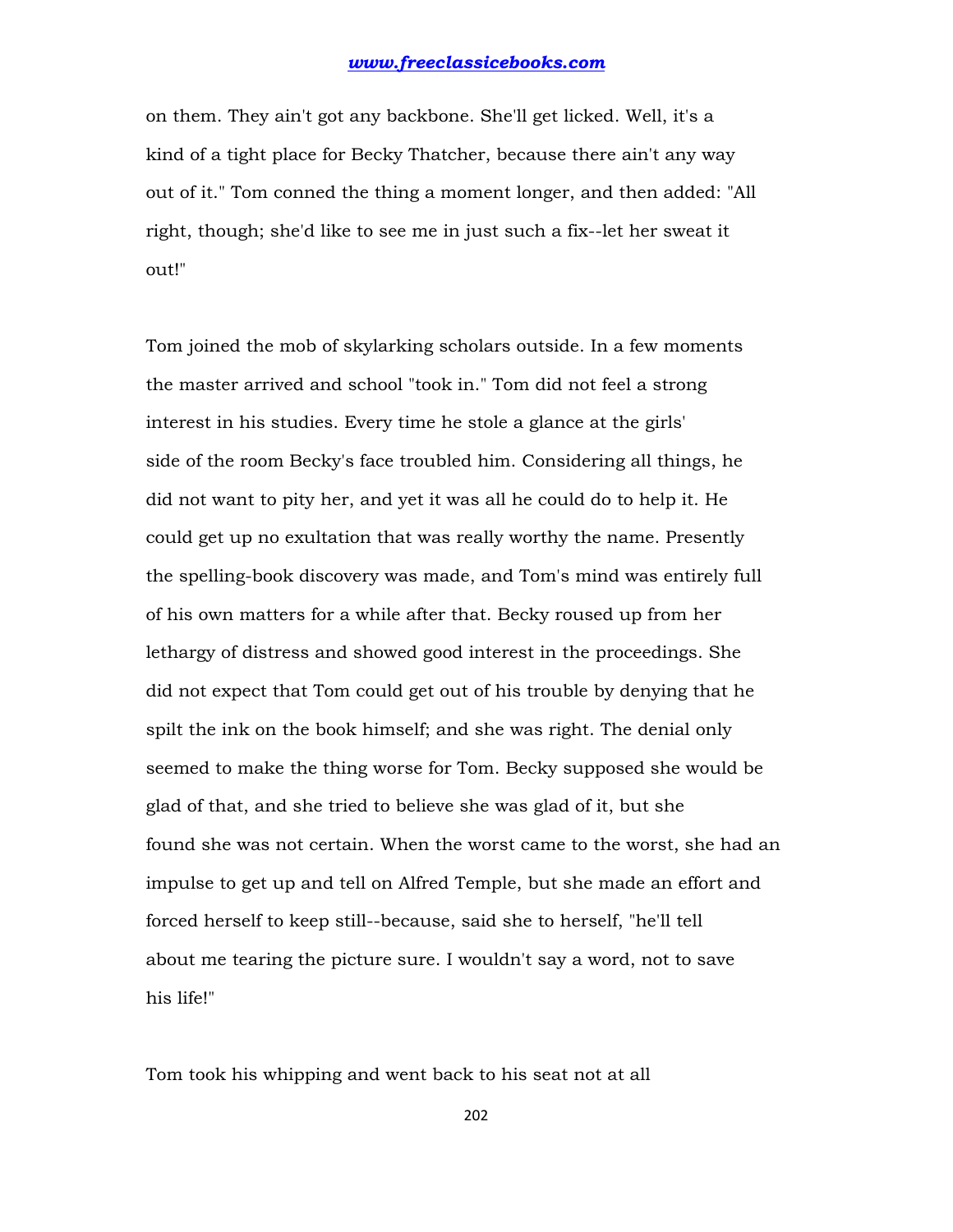broken-hearted, for he thought it was possible that he had unknowingly upset the ink on the spelling-book himself, in some skylarking bout--he had denied it for form's sake and because it was custom, and had stuck to the denial from principle.

A whole hour drifted by, the master sat nodding in his throne, the air was drowsy with the hum of study. By and by, Mr. Dobbins straightened himself up, yawned, then unlocked his desk, and reached for his book, but seemed undecided whether to take it out or leave it. Most of the pupils glanced up languidly, but there were two among them that watched his movements with intent eyes. Mr. Dobbins fingered his book absently for a while, then took it out and settled himself in his chair to read! Tom shot a glance at Becky. He had seen a hunted and helpless rabbit look as she did, with a gun levelled at its head. Instantly he forgot his quarrel with her. Quick--something must be done! done in a flash, too! But the very imminence of the emergency paralyzed his invention. Good!--he had an inspiration! He would run and snatch the book, spring through the door and fly. But his resolution shook for one little instant, and the chance was lost--the master opened the volume. If Tom only had the wasted opportunity back again! Too late. There was no help for Becky now, he said. The next moment the master faced the school. Every eye sank under his gaze. There was that in it which smote even the innocent with fear. There was silence while one might count ten --the master was gathering his wrath. Then he spoke: "Who tore this book?"

There was not a sound. One could have heard a pin drop. The stillness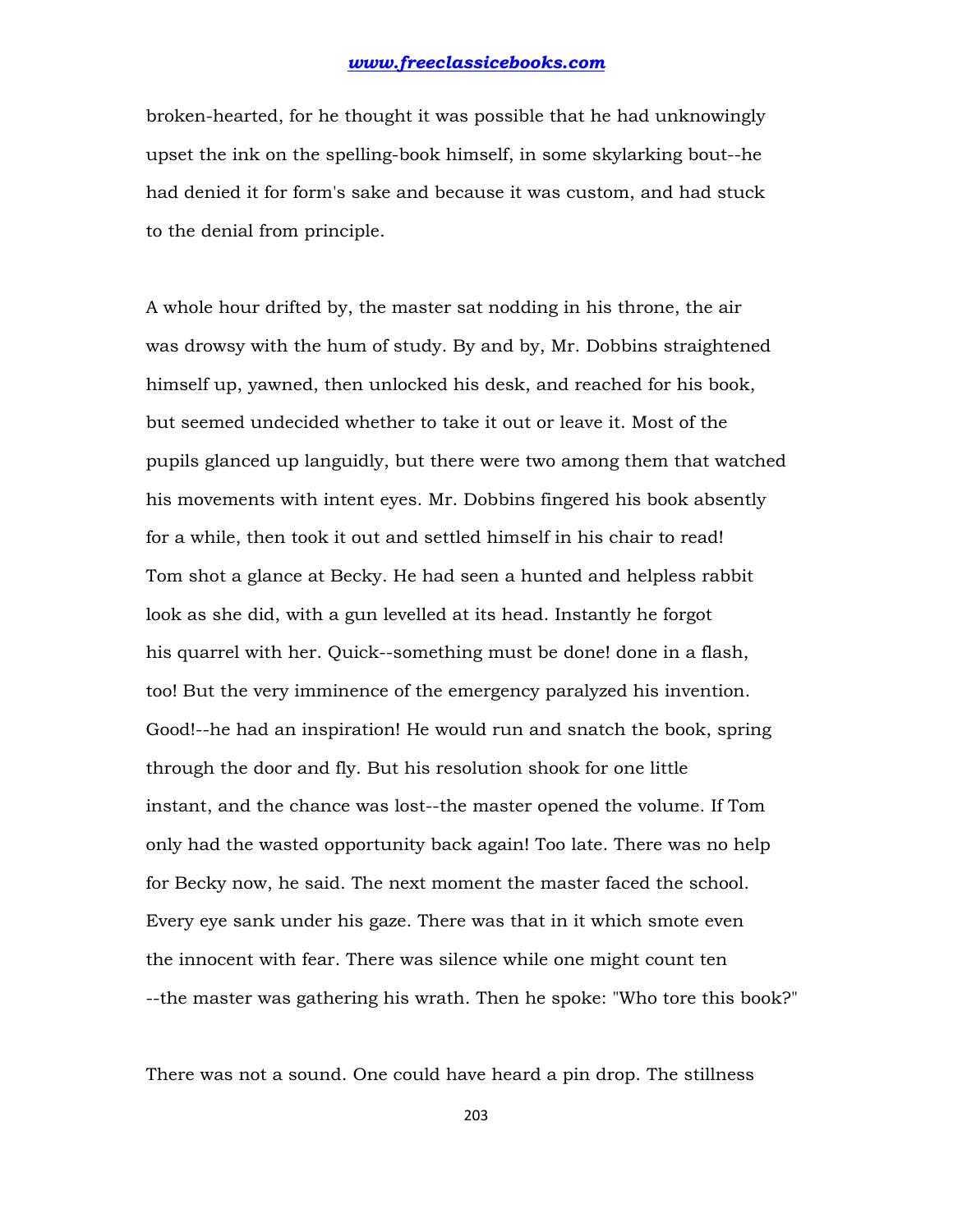continued; the master searched face after face for signs of guilt.

"Benjamin Rogers, did you tear this book?"

A denial. Another pause.

"Joseph Harper, did you?"

Another denial. Tom's uneasiness grew more and more intense under the slow torture of these proceedings. The master scanned the ranks of boys--considered a while, then turned to the girls:

"Amy Lawrence?"

A shake of the head.

"Gracie Miller?"

The same sign.

"Susan Harper, did you do this?"

Another negative. The next girl was Becky Thatcher. Tom was trembling from head to foot with excitement and a sense of the hopelessness of the situation.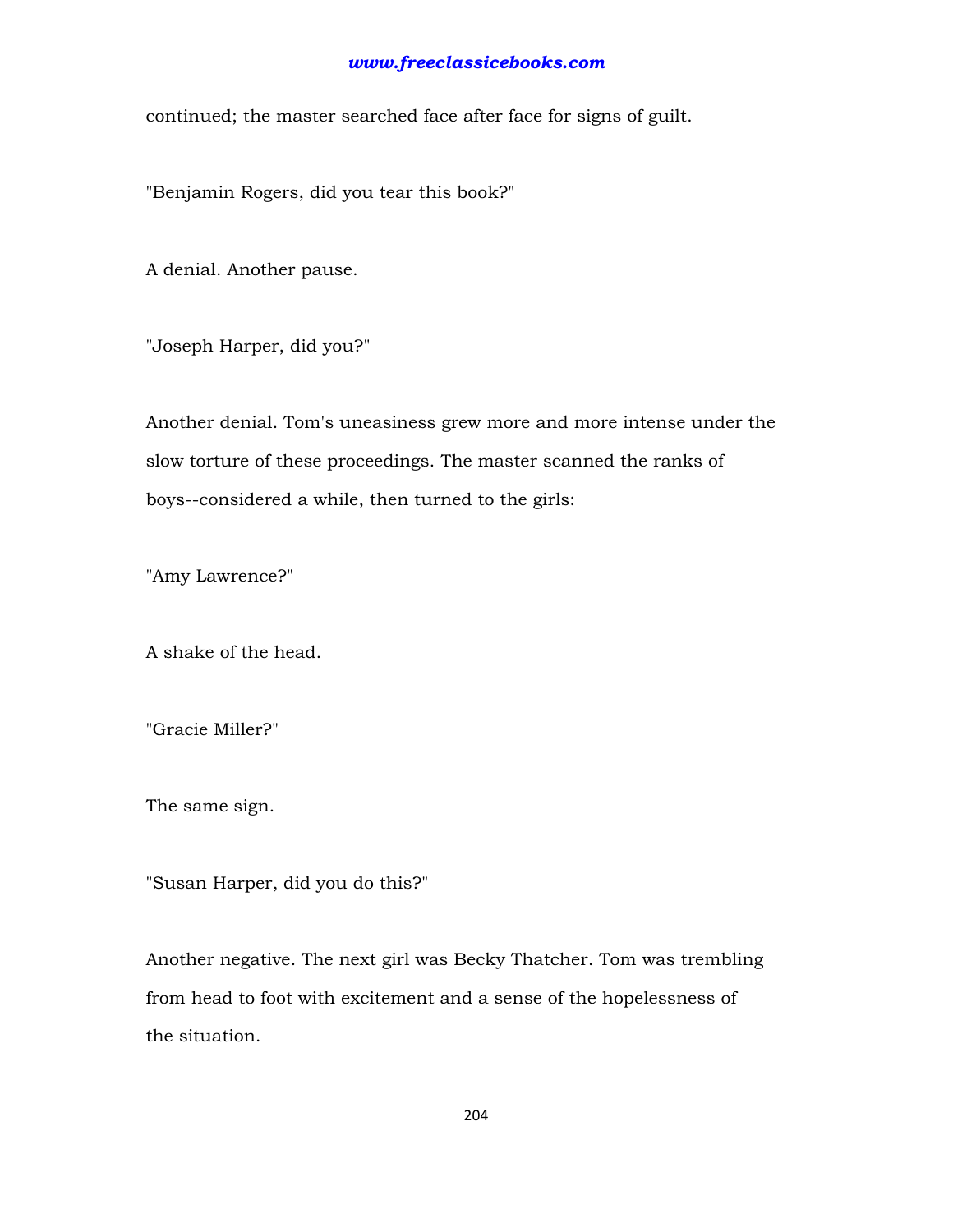"Rebecca Thatcher" [Tom glanced at her face--it was white with terror] --"did you tear--no, look me in the face" [her hands rose in appeal] --"did you tear this book?"

A thought shot like lightning through Tom's brain. He sprang to his feet and shouted--"I done it!"

The school stared in perplexity at this incredible folly. Tom stood a moment, to gather his dismembered faculties; and when he stepped forward to go to his punishment the surprise, the gratitude, the adoration that shone upon him out of poor Becky's eyes seemed pay enough for a hundred floggings. Inspired by the splendor of his own act, he took without an outcry the most merciless flaying that even Mr. Dobbins had ever administered; and also received with indifference the added cruelty of a command to remain two hours after school should be dismissed--for he knew who would wait for him outside till his captivity was done, and not count the tedious time as loss, either.

Tom went to bed that night planning vengeance against Alfred Temple; for with shame and repentance Becky had told him all, not forgetting her own treachery; but even the longing for vengeance had to give way, soon, to pleasanter musings, and he fell asleep at last with Becky's latest words lingering dreamily in his ear--

"Tom, how COULD you be so noble!"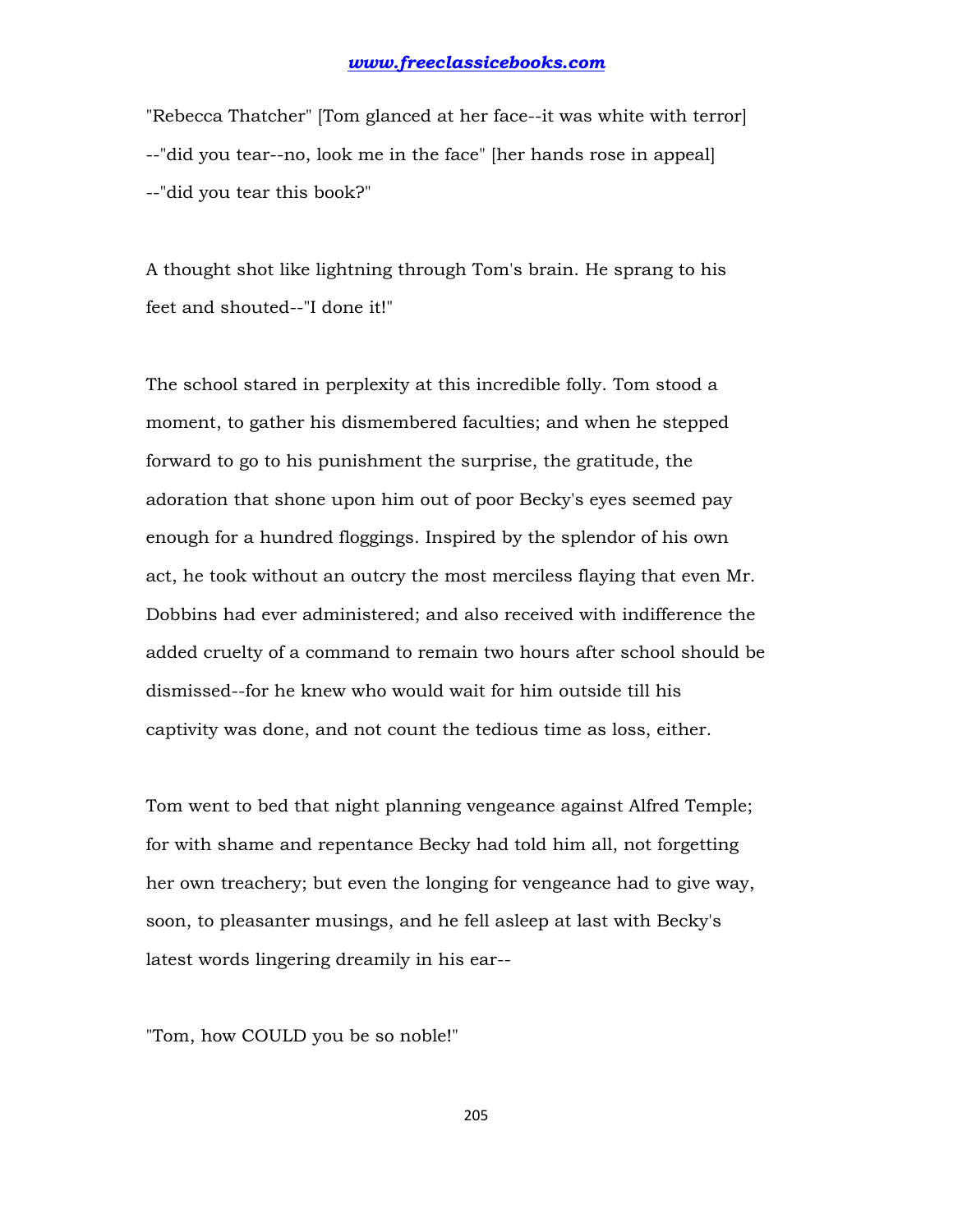#### **CHAPTER XXI**

VACATION was approaching. The schoolmaster, always severe, grew severer and more exacting than ever, for he wanted the school to make a good showing on "Examination" day. His rod and his ferule were seldom idle now--at least among the smaller pupils. Only the biggest boys, and young ladies of eighteen and twenty, escaped lashing. Mr. Dobbins' lashings were very vigorous ones, too; for although he carried, under his wig, a perfectly bald and shiny head, he had only reached middle age, and there was no sign of feebleness in his muscle. As the great day approached, all the tyranny that was in him came to the surface; he seemed to take a vindictive pleasure in punishing the least shortcomings. The consequence was, that the smaller boys spent their days in terror and suffering and their nights in plotting revenge. They threw away no opportunity to do the master a mischief. But he kept ahead all the time. The retribution that followed every vengeful success was so sweeping and majestic that the boys always retired from the field badly worsted. At last they conspired together and hit upon a plan that promised a dazzling victory. They swore in the sign-painter's boy, told him the scheme, and asked his help. He had his own reasons for being delighted, for the master boarded in his father's family and had given the boy ample cause to hate him. The master's wife would go on a visit to the country in a few days, and there would be nothing to interfere with the plan; the master always prepared himself for great occasions by getting pretty well fuddled, and the sign-painter's boy said that when the dominie had reached the proper condition on

206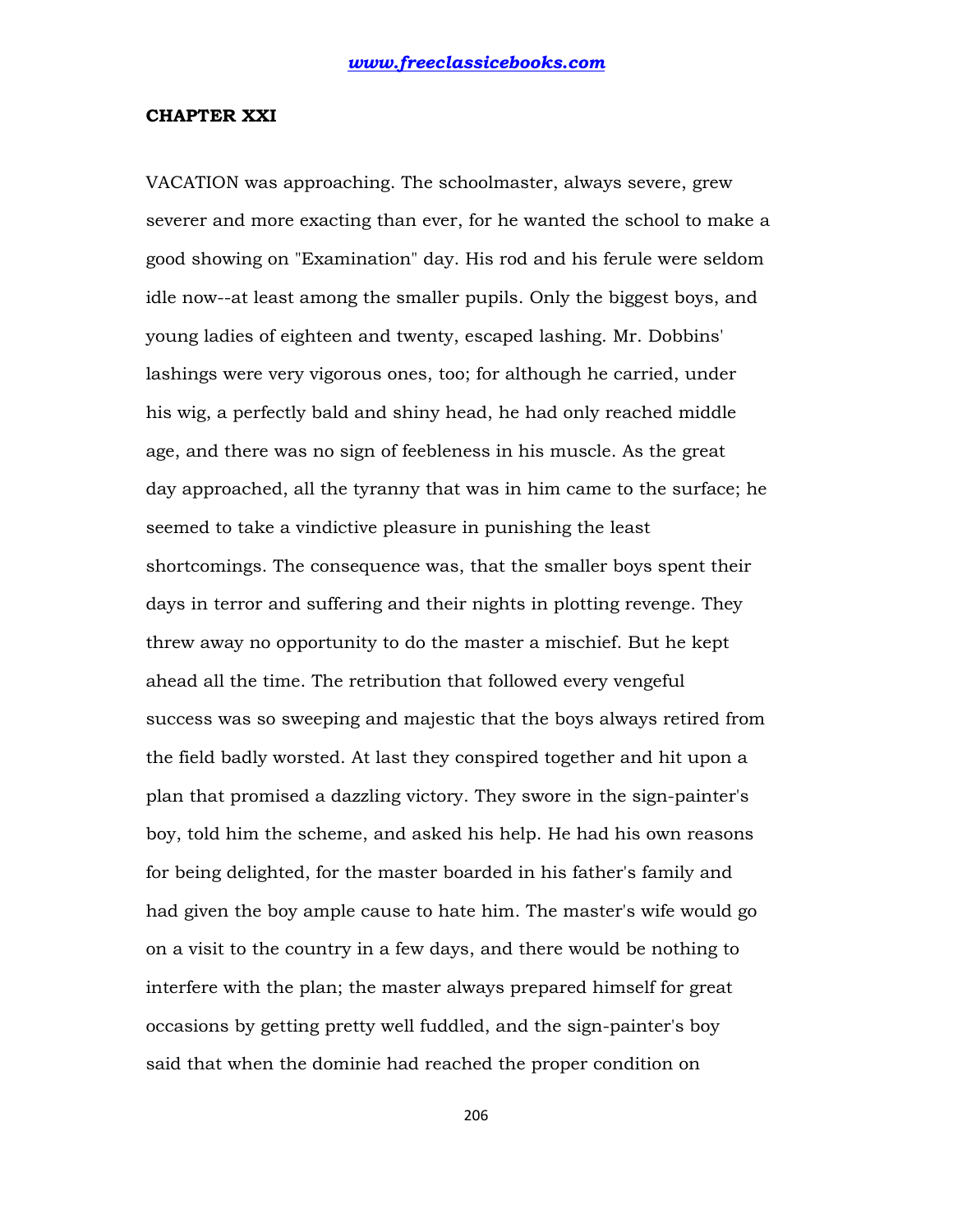Examination Evening he would "manage the thing" while he napped in his chair; then he would have him awakened at the right time and hurried away to school.

In the fulness of time the interesting occasion arrived. At eight in the evening the schoolhouse was brilliantly lighted, and adorned with wreaths and festoons of foliage and flowers. The master sat throned in his great chair upon a raised platform, with his blackboard behind him. He was looking tolerably mellow. Three rows of benches on each side and six rows in front of him were occupied by the dignitaries of the town and by the parents of the pupils. To his left, back of the rows of citizens, was a spacious temporary platform upon which were seated the scholars who were to take part in the exercises of the evening; rows of small boys, washed and dressed to an intolerable state of discomfort; rows of gawky big boys; snowbanks of girls and young ladies clad in lawn and muslin and conspicuously conscious of their bare arms, their grandmothers' ancient trinkets, their bits of pink and blue ribbon and the flowers in their hair. All the rest of the house was filled with non-participating scholars.

The exercises began. A very little boy stood up and sheepishly recited, "You'd scarce expect one of my age to speak in public on the stage," etc.--accompanying himself with the painfully exact and spasmodic gestures which a machine might have used--supposing the machine to be a trifle out of order. But he got through safely, though cruelly scared, and got a fine round of applause when he made his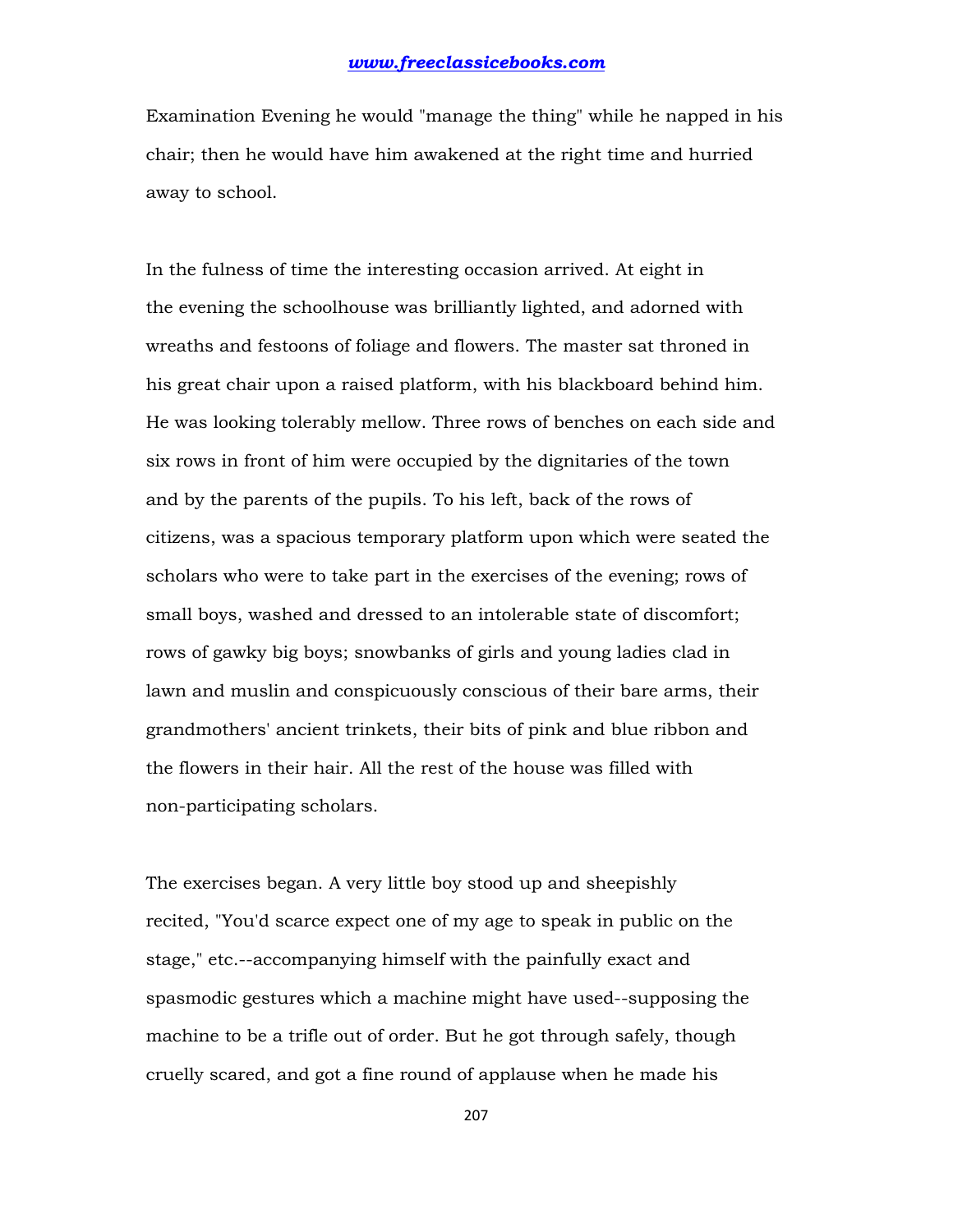manufactured bow and retired.

A little shamefaced girl lisped, "Mary had a little lamb," etc., performed a compassion-inspiring curtsy, got her meed of applause, and sat down flushed and happy.

Tom Sawyer stepped forward with conceited confidence and soared into the unquenchable and indestructible "Give me liberty or give me death" speech, with fine fury and frantic gesticulation, and broke down in the middle of it. A ghastly stage-fright seized him, his legs quaked under him and he was like to choke. True, he had the manifest sympathy of the house but he had the house's silence, too, which was even worse than its sympathy. The master frowned, and this completed the disaster. Tom struggled awhile and then retired, utterly defeated. There was a weak attempt at applause, but it died early.

"The Boy Stood on the Burning Deck" followed; also "The Assyrian Came Down," and other declamatory gems. Then there were reading exercises, and a spelling fight. The meagre Latin class recited with honor. The prime feature of the evening was in order, now--original "compositions" by the young ladies. Each in her turn stepped forward to the edge of the platform, cleared her throat, held up her manuscript (tied with dainty ribbon), and proceeded to read, with labored attention to "expression" and punctuation. The themes were the same that had been illuminated upon similar occasions by their mothers before them, their grandmothers, and doubtless all their ancestors in the female line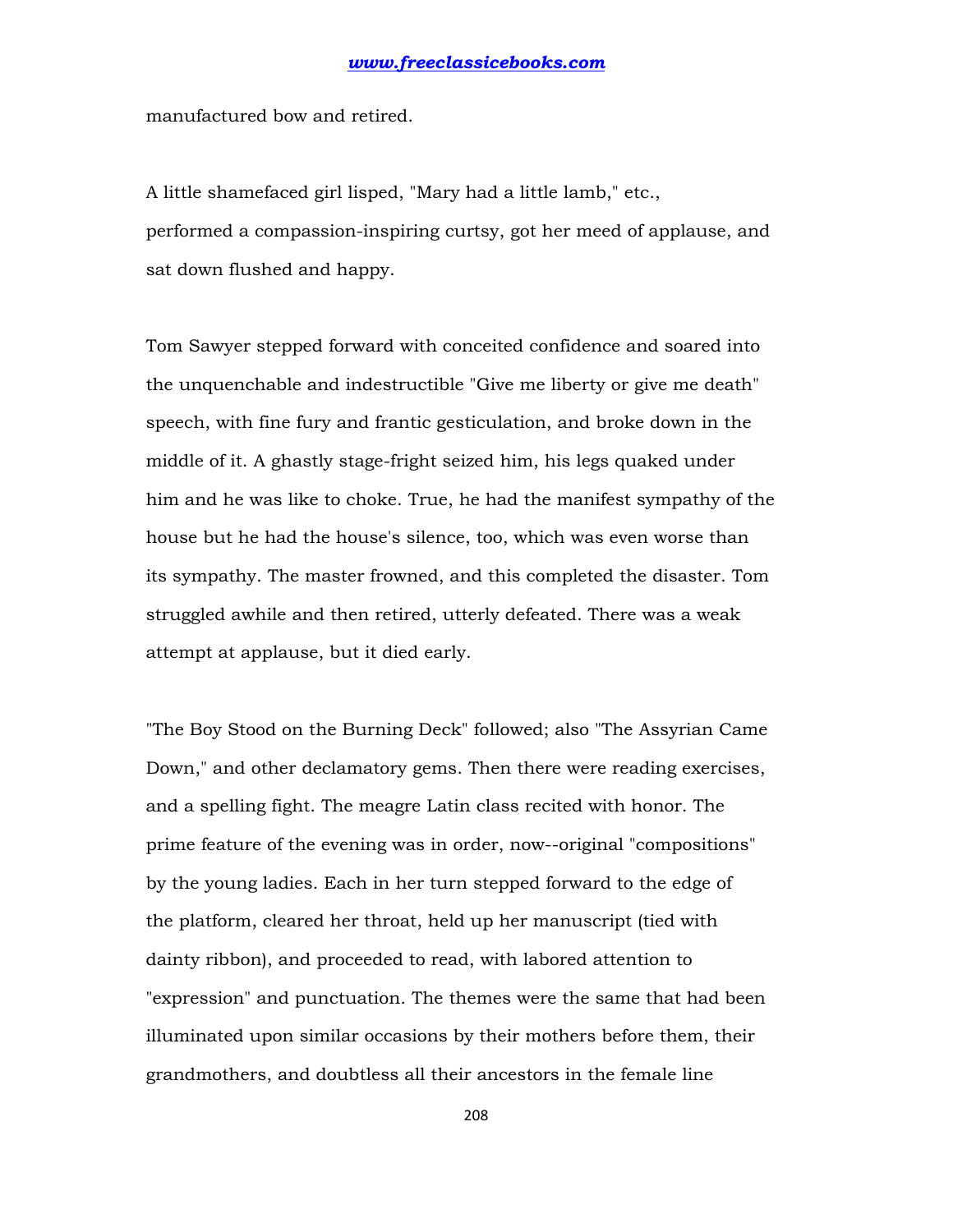clear back to the Crusades. "Friendship" was one; "Memories of Other Days"; "Religion in History"; "Dream Land"; "The Advantages of Culture"; "Forms of Political Government Compared and Contrasted"; "Melancholy"; "Filial Love"; "Heart Longings," etc., etc.

A prevalent feature in these compositions was a nursed and petted melancholy; another was a wasteful and opulent gush of "fine language"; another was a tendency to lug in by the ears particularly prized words and phrases until they were worn entirely out; and a peculiarity that conspicuously marked and marred them was the inveterate and intolerable sermon that wagged its crippled tail at the end of each and every one of them. No matter what the subject might be, a brain-racking effort was made to squirm it into some aspect or other that the moral and religious mind could contemplate with edification. The glaring insincerity of these sermons was not sufficient to compass the banishment of the fashion from the schools, and it is not sufficient to-day; it never will be sufficient while the world stands, perhaps. There is no school in all our land where the young ladies do not feel obliged to close their compositions with a sermon; and you will find that the sermon of the most frivolous and the least religious girl in the school is always the longest and the most relentlessly pious. But enough of this. Homely truth is unpalatable.

Let us return to the "Examination." The first composition that was read was one entitled "Is this, then, Life?" Perhaps the reader can endure an extract from it: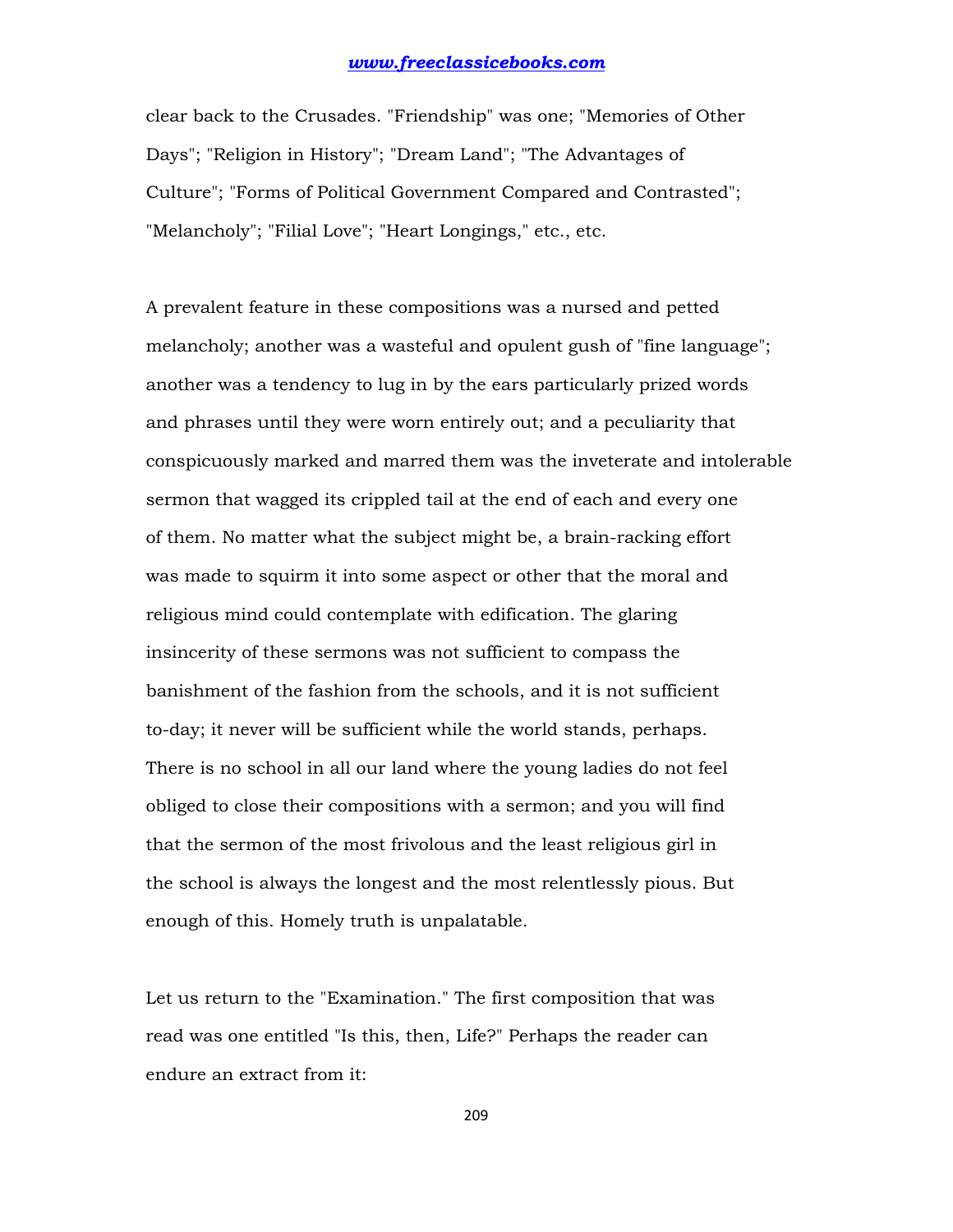"In the common walks of life, with what delightful emotions does the youthful mind look forward to some anticipated scene of festivity! Imagination is busy sketching rose-tinted pictures of joy. In fancy, the voluptuous votary of fashion sees herself amid the festive throng, 'the observed of all observers.' Her graceful form, arrayed in snowy robes, is whirling through the mazes of the joyous dance; her eye is brightest, her step is lightest in the gay assembly.

 "In such delicious fancies time quickly glides by, and the welcome hour arrives for her entrance into the Elysian world, of which she has had such bright dreams. How fairy-like does everything appear to her enchanted vision! Each new scene is more charming than the last. But after a while she finds that beneath this goodly exterior, all is vanity, the flattery which once charmed her soul, now grates harshly upon her ear; the ball-room has lost its charms; and with wasted health and imbittered heart, she turns away with the conviction that earthly pleasures cannot satisfy the longings of the soul!"

And so forth and so on. There was a buzz of gratification from time to time during the reading, accompanied by whispered ejaculations of "How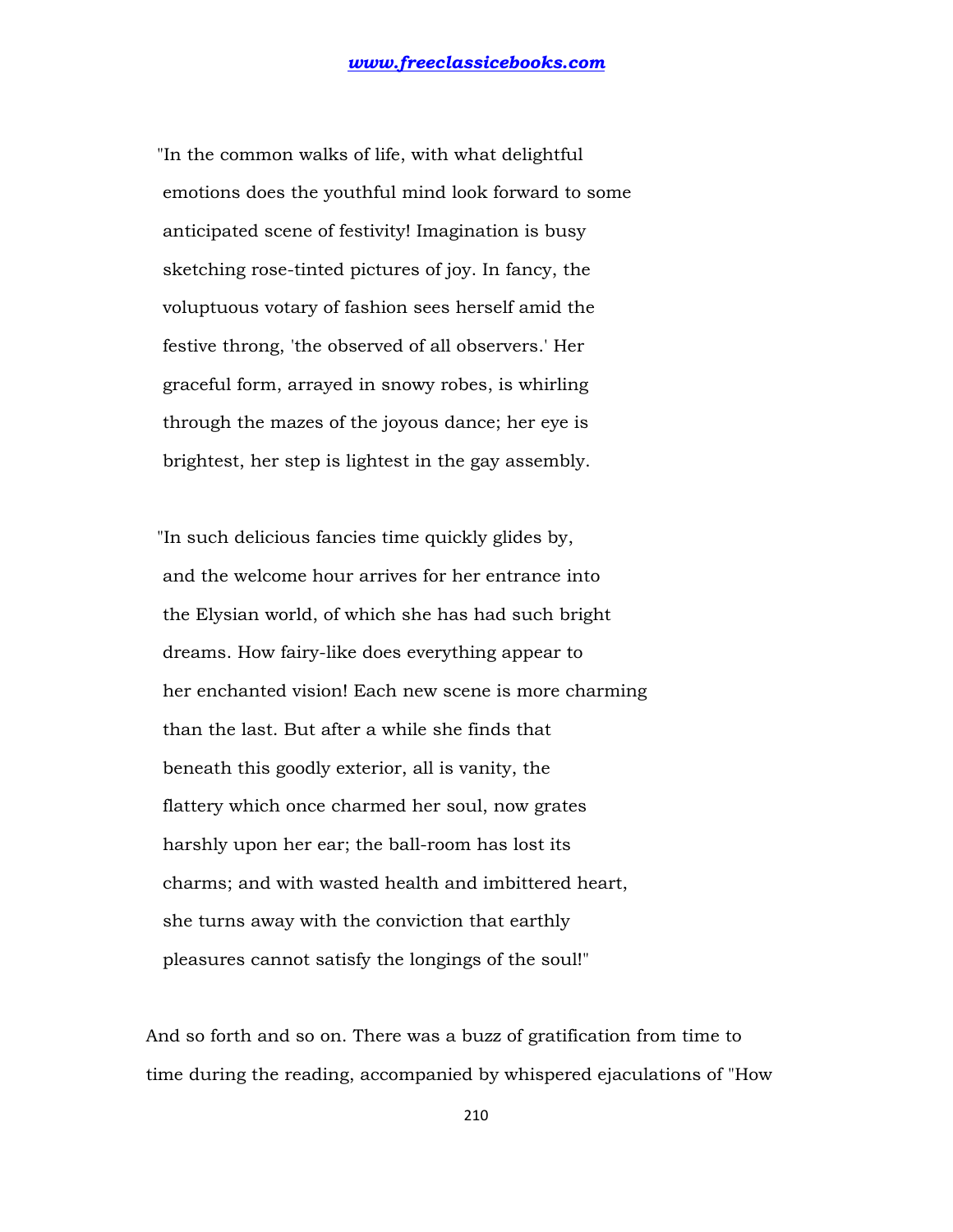sweet!" "How eloquent!" "So true!" etc., and after the thing had closed with a peculiarly afflicting sermon the applause was enthusiastic.

Then arose a slim, melancholy girl, whose face had the "interesting" paleness that comes of pills and indigestion, and read a "poem." Two stanzas of it will do:

# "A MISSOURI MAIDEN'S FAREWELL TO ALABAMA

 "Alabama, good-bye! I love thee well! But yet for a while do I leave thee now! Sad, yes, sad thoughts of thee my heart doth swell, And burning recollections throng my brow! For I have wandered through thy flowery woods; Have roamed and read near Tallapoosa's stream; Have listened to Tallassee's warring floods, And wooed on Coosa's side Aurora's beam.

 "Yet shame I not to bear an o'er-full heart, Nor blush to turn behind my tearful eyes; 'Tis from no stranger land I now must part, 'Tis to no strangers left I yield these sighs. Welcome and home were mine within this State, Whose vales I leave--whose spires fade fast from me And cold must be mine eyes, and heart, and tete, When, dear Alabama! they turn cold on thee!"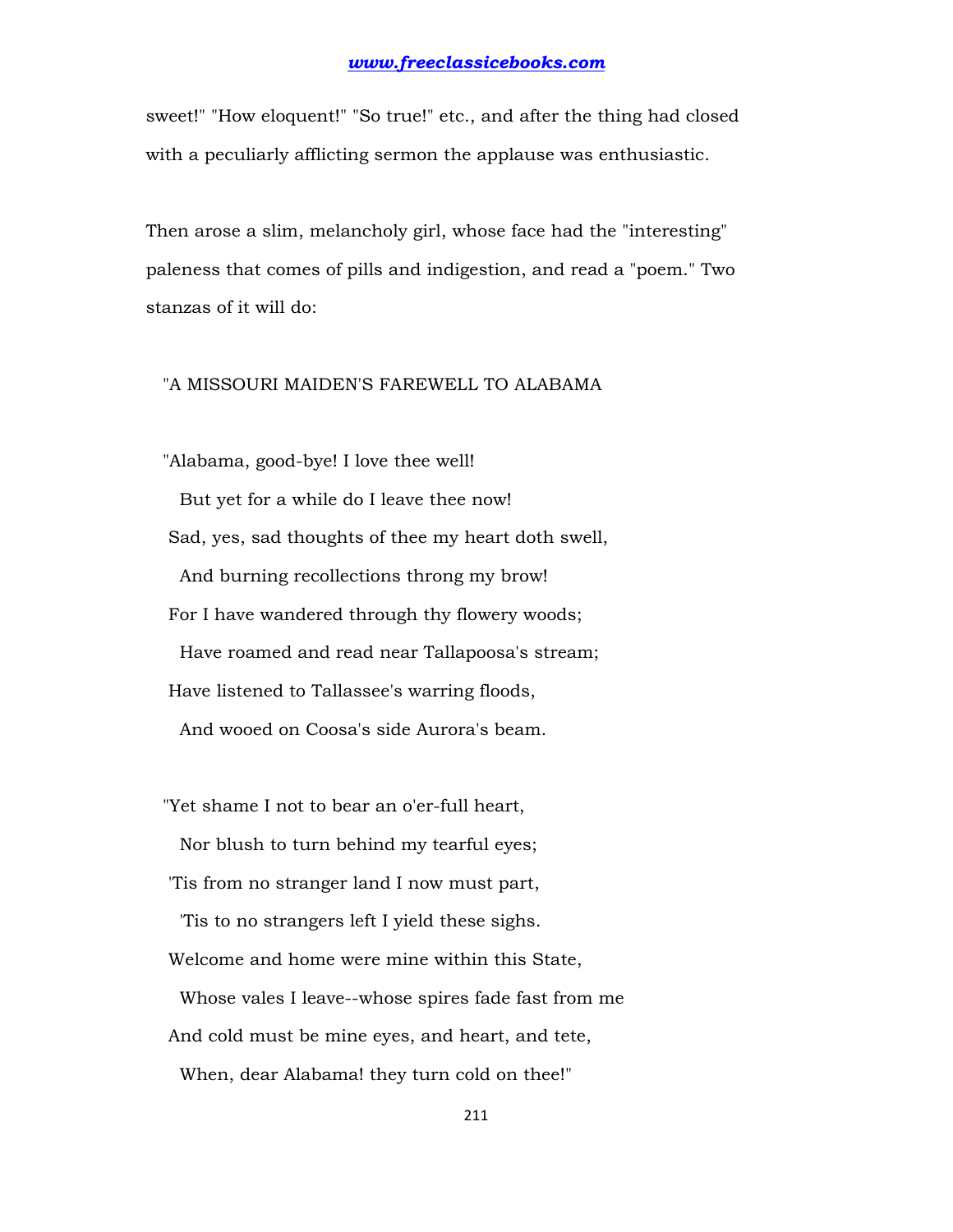There were very few there who knew what "tete" meant, but the poem was very satisfactory, nevertheless.

Next appeared a dark-complexioned, black-eyed, black-haired young lady, who paused an impressive moment, assumed a tragic expression, and began to read in a measured, solemn tone:

"A VISION

 "Dark and tempestuous was night. Around the throne on high not a single star quivered; but the deep intonations of the heavy thunder constantly vibrated upon the ear; whilst the terrific lightning revelled in angry mood through the cloudy chambers of heaven, seeming to scorn the power exerted over its terror by the illustrious Franklin! Even the boisterous winds unanimously came forth from their mystic homes, and blustered about as if to enhance by their aid the wildness of the scene.

 "At such a time, so dark, so dreary, for human sympathy my very spirit sighed; but instead thereof,

 <sup>&</sup>quot;'My dearest friend, my counsellor, my comforter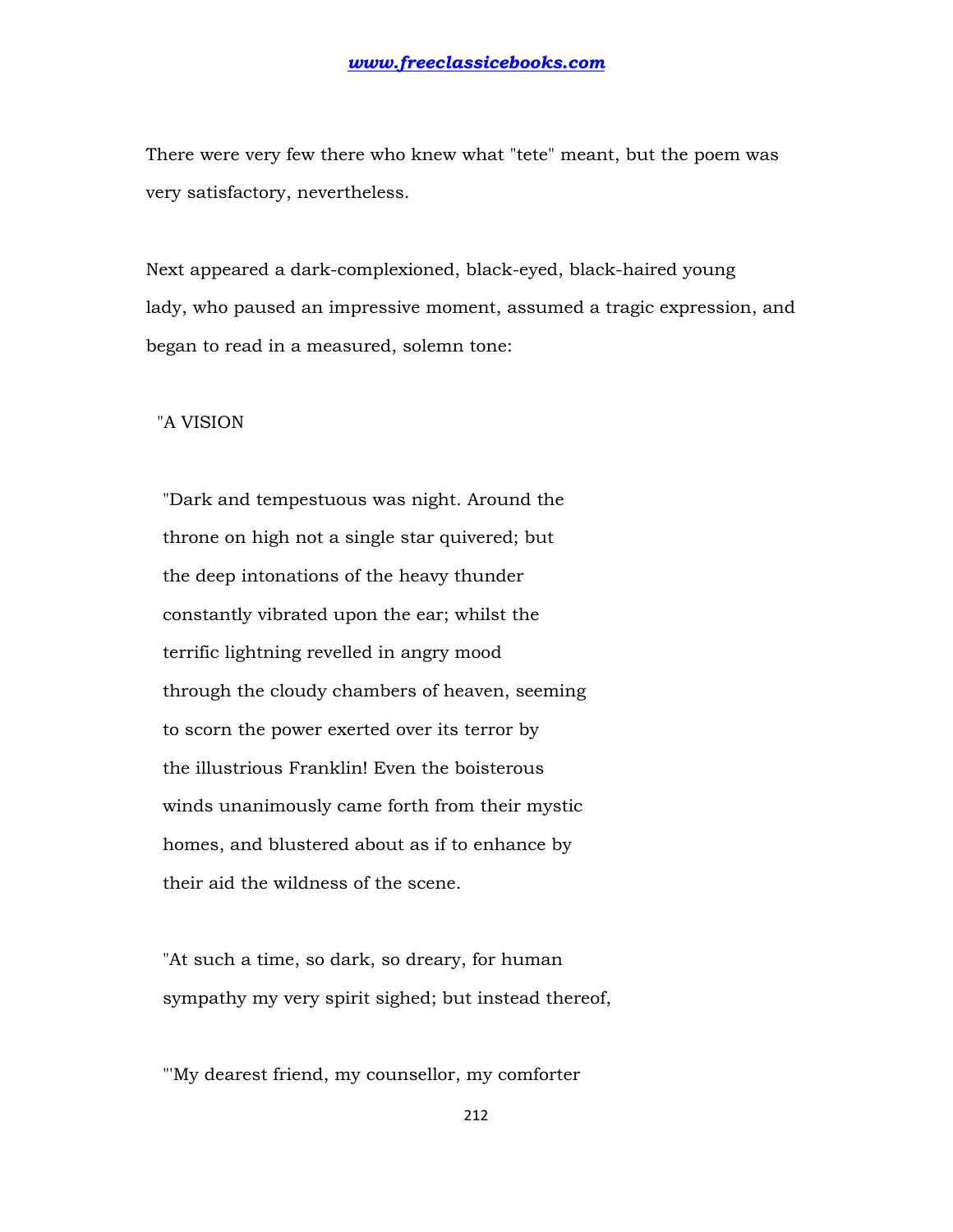and guide--My joy in grief, my second bliss in joy,' came to my side. She moved like one of those bright beings pictured in the sunny walks of fancy's Eden by the romantic and young, a queen of beauty unadorned save by her own transcendent loveliness. So soft was her step, it failed to make even a sound, and but for the magical thrill imparted by her genial touch, as other unobtrusive beauties, she would have glided away un-perceived--unsought. A strange sadness rested upon her features, like icy tears upon the robe of December, as she pointed to the contending elements without, and bade me contemplate the two beings presented."

This nightmare occupied some ten pages of manuscript and wound up with a sermon so destructive of all hope to non-Presbyterians that it took the first prize. This composition was considered to be the very finest effort of the evening. The mayor of the village, in delivering the prize to the author of it, made a warm speech in which he said that it was by far the most "eloquent" thing he had ever listened to, and that Daniel Webster himself might well be proud of it.

It may be remarked, in passing, that the number of compositions in which the word "beauteous" was over-fondled, and human experience referred to as "life's page," was up to the usual average.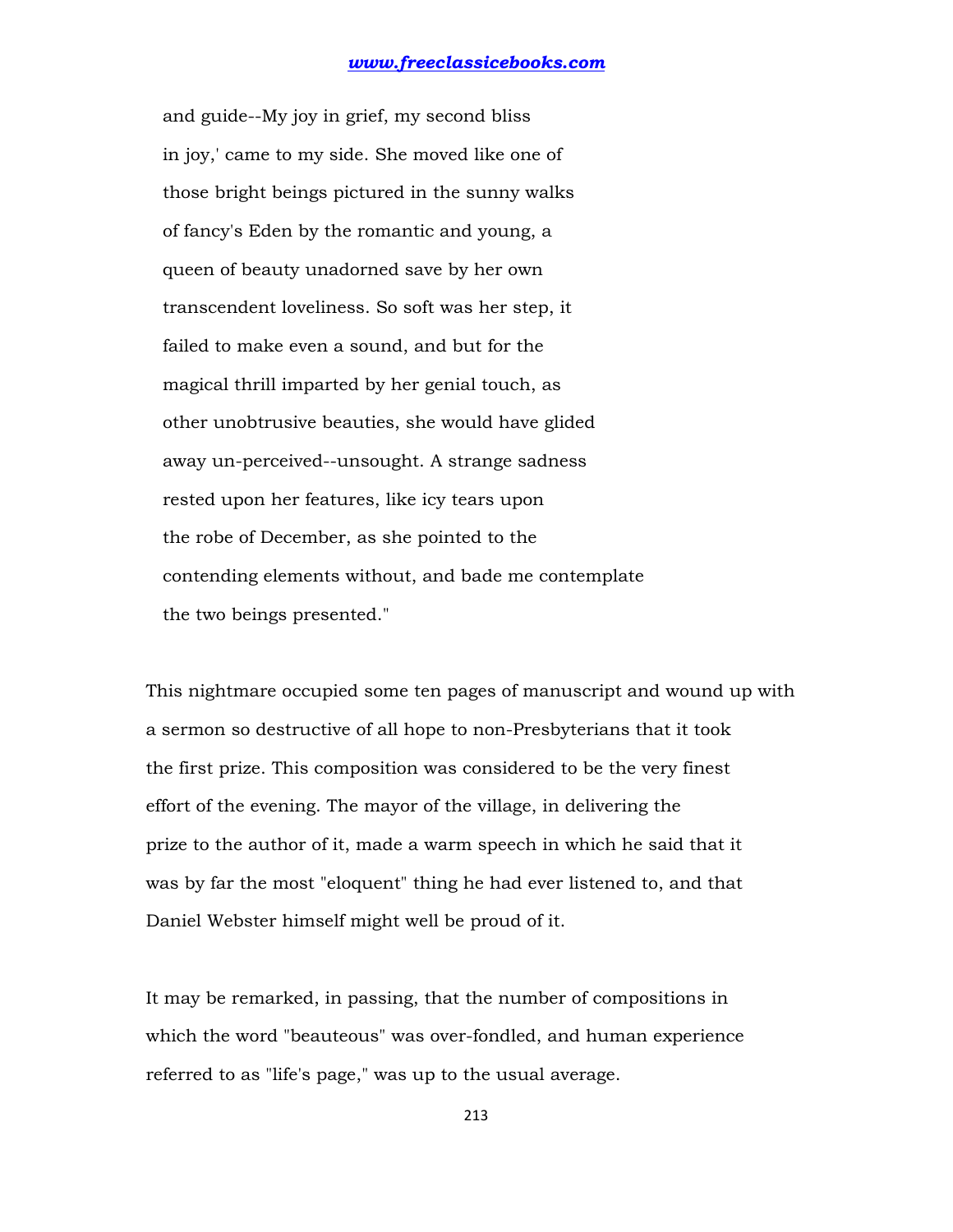Now the master, mellow almost to the verge of geniality, put his chair aside, turned his back to the audience, and began to draw a map of America on the blackboard, to exercise the geography class upon. But he made a sad business of it with his unsteady hand, and a smothered titter rippled over the house. He knew what the matter was, and set himself to right it. He sponged out lines and remade them; but he only distorted them more than ever, and the tittering was more pronounced. He threw his entire attention upon his work, now, as if determined not to be put down by the mirth. He felt that all eyes were fastened upon him; he imagined he was succeeding, and yet the tittering continued; it even manifestly increased. And well it might. There was a garret above, pierced with a scuttle over his head; and down through this scuttle came a cat, suspended around the haunches by a string; she had a rag tied about her head and jaws to keep her from mewing; as she slowly descended she curved upward and clawed at the string, she swung downward and clawed at the intangible air. The tittering rose higher and higher--the cat was within six inches of the absorbed teacher's head--down, down, a little lower, and she grabbed his wig with her desperate claws, clung to it, and was snatched up into the garret in an instant with her trophy still in her possession! And how the light did blaze abroad from the master's bald pate--for the sign-painter's boy had GILDED it!

That broke up the meeting. The boys were avenged. Vacation had come.

214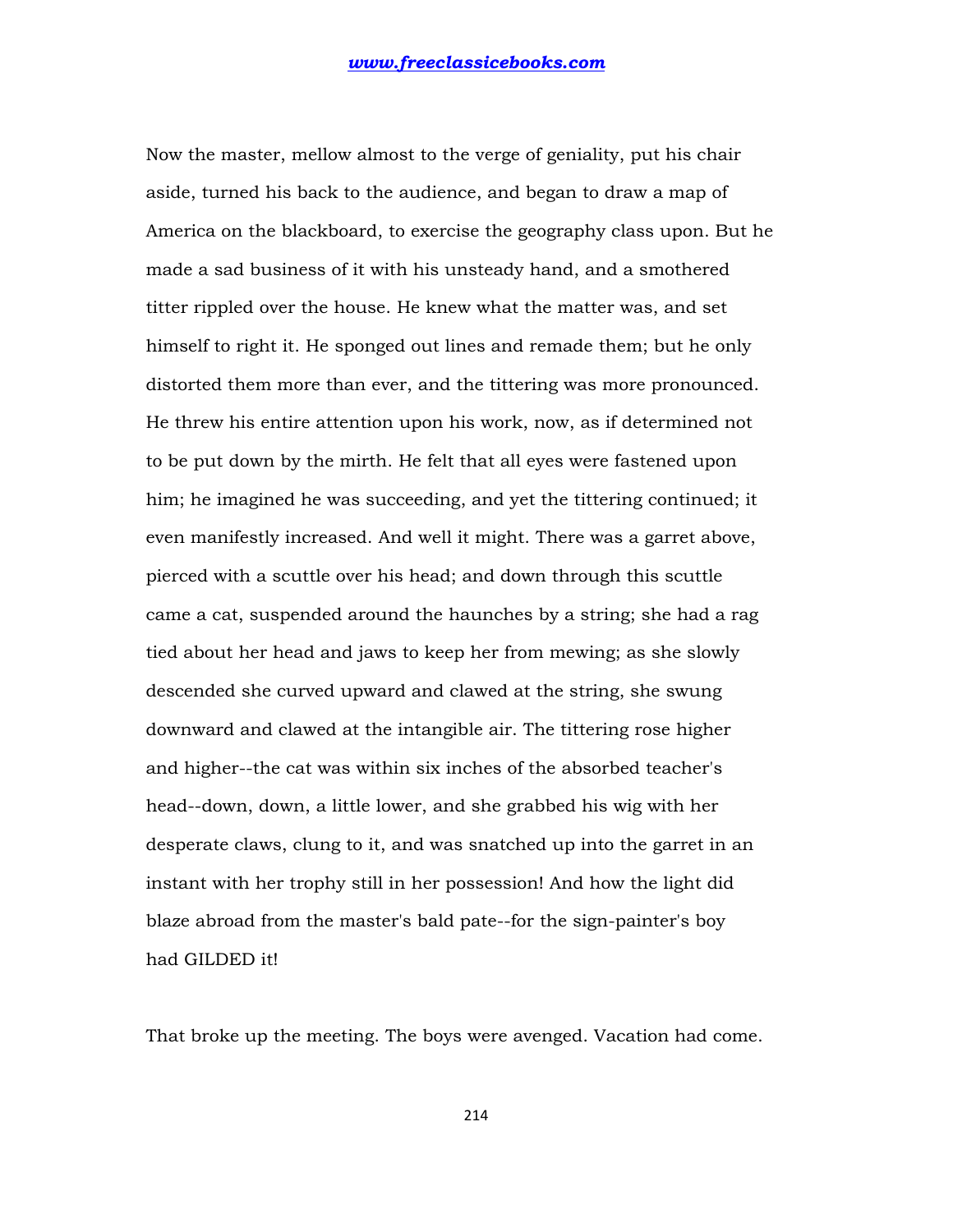NOTE:--The pretended "compositions" quoted in this chapter are taken without alteration from a volume entitled "Prose and Poetry, by a Western Lady"--but they are exactly and precisely after the schoolgirl pattern, and hence are much happier than any mere imitations could be.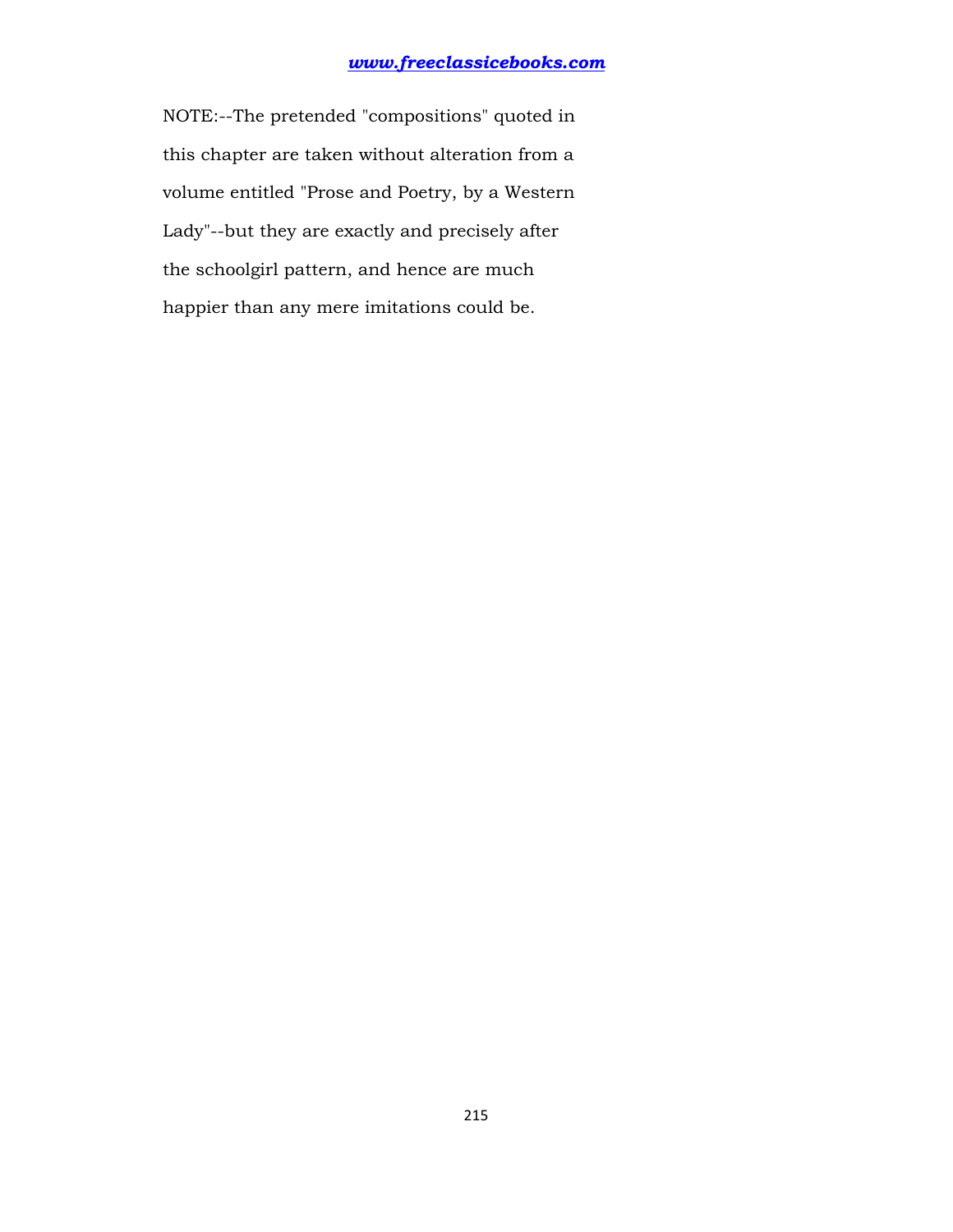#### **CHAPTER XXII**

TOM joined the new order of Cadets of Temperance, being attracted by the showy character of their "regalia." He promised to abstain from smoking, chewing, and profanity as long as he remained a member. Now he found out a new thing--namely, that to promise not to do a thing is the surest way in the world to make a body want to go and do that very thing. Tom soon found himself tormented with a desire to drink and swear; the desire grew to be so intense that nothing but the hope of a chance to display himself in his red sash kept him from withdrawing from the order. Fourth of July was coming; but he soon gave that up --gave it up before he had worn his shackles over forty-eight hours--and fixed his hopes upon old Judge Frazer, justice of the peace, who was apparently on his deathbed and would have a big public funeral, since he was so high an official. During three days Tom was deeply concerned about the Judge's condition and hungry for news of it. Sometimes his hopes ran high--so high that he would venture to get out his regalia and practise before the looking-glass. But the Judge had a most discouraging way of fluctuating. At last he was pronounced upon the mend--and then convalescent. Tom was disgusted; and felt a sense of injury, too. He handed in his resignation at once--and that night the Judge suffered a relapse and died. Tom resolved that he would never trust a man like that again.

The funeral was a fine thing. The Cadets paraded in a style calculated to kill the late member with envy. Tom was a free boy again, however

216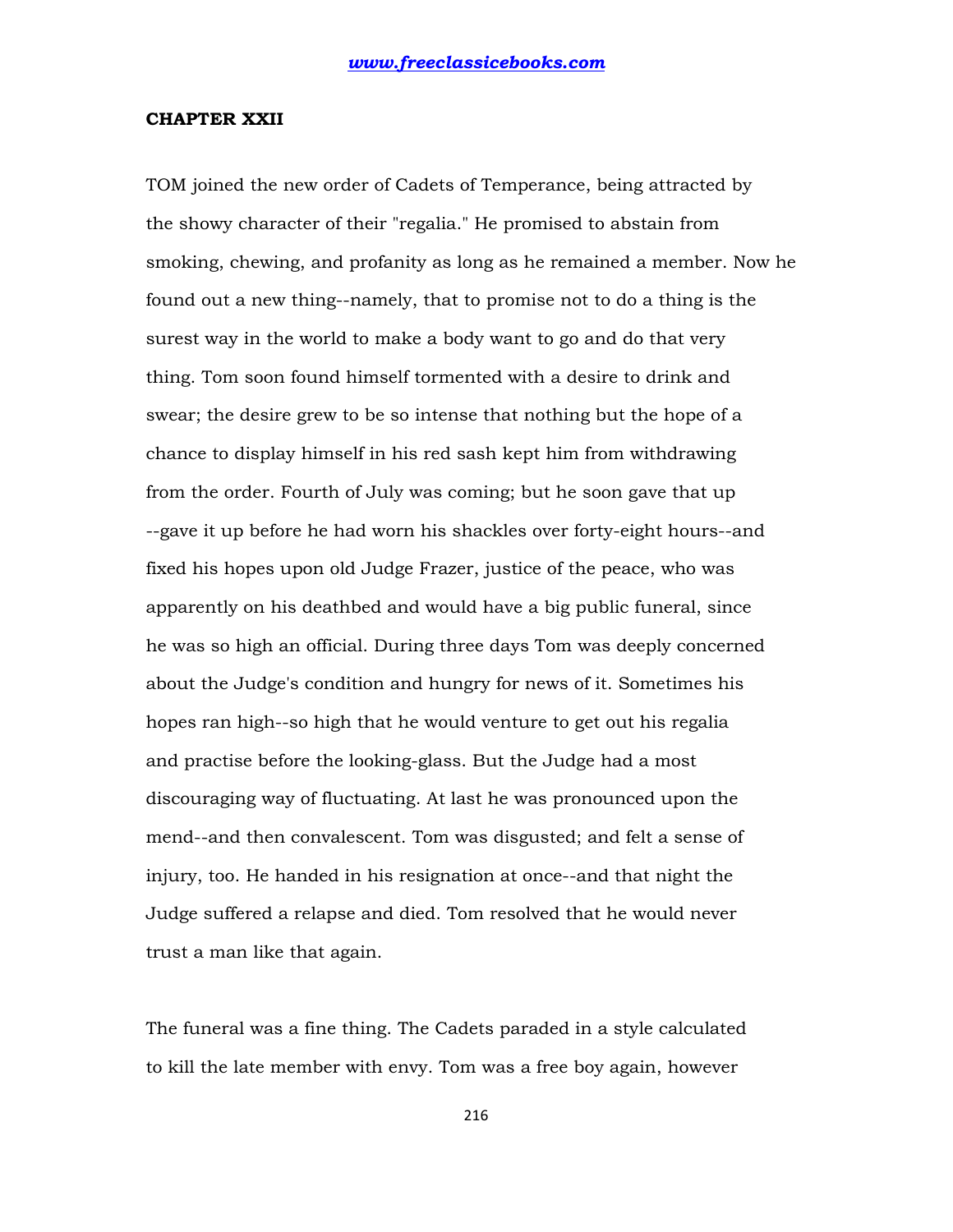--there was something in that. He could drink and swear, now--but found to his surprise that he did not want to. The simple fact that he could, took the desire away, and the charm of it.

Tom presently wondered to find that his coveted vacation was beginning to hang a little heavily on his hands.

He attempted a diary--but nothing happened during three days, and so he abandoned it.

The first of all the negro minstrel shows came to town, and made a sensation. Tom and Joe Harper got up a band of performers and were happy for two days.

Even the Glorious Fourth was in some sense a failure, for it rained hard, there was no procession in consequence, and the greatest man in the world (as Tom supposed), Mr. Benton, an actual United States Senator, proved an overwhelming disappointment--for he was not twenty-five feet high, nor even anywhere in the neighborhood of it.

A circus came. The boys played circus for three days afterward in tents made of rag carpeting--admission, three pins for boys, two for girls--and then circusing was abandoned.

A phrenologist and a mesmerizer came--and went again and left the village duller and drearier than ever.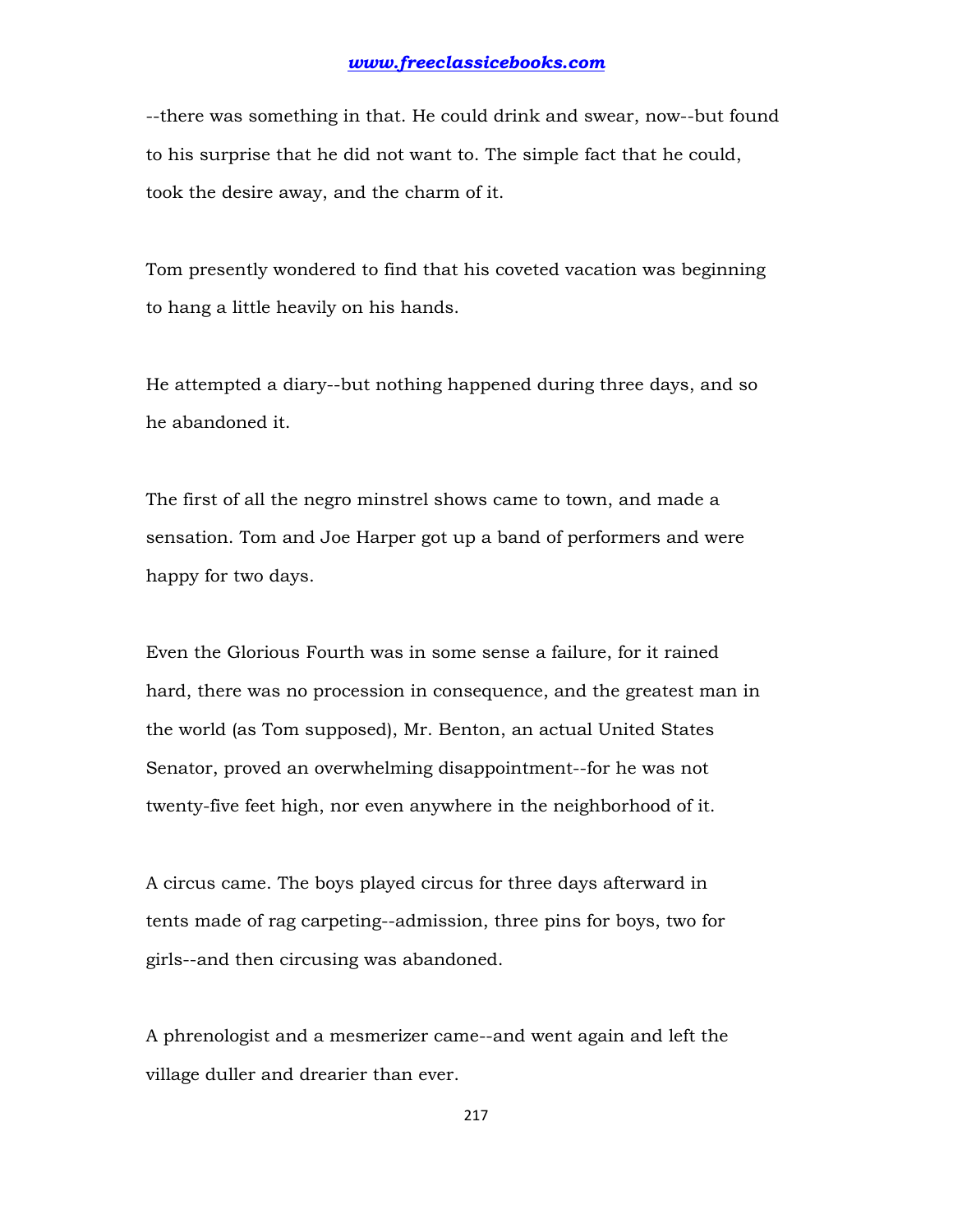There were some boys-and-girls' parties, but they were so few and so delightful that they only made the aching voids between ache the harder.

Becky Thatcher was gone to her Constantinople home to stay with her parents during vacation--so there was no bright side to life anywhere.

The dreadful secret of the murder was a chronic misery. It was a very cancer for permanency and pain.

Then came the measles.

During two long weeks Tom lay a prisoner, dead to the world and its happenings. He was very ill, he was interested in nothing. When he got upon his feet at last and moved feebly down-town, a melancholy change had come over everything and every creature. There had been a "revival," and everybody had "got religion," not only the adults, but even the boys and girls. Tom went about, hoping against hope for the sight of one blessed sinful face, but disappointment crossed him everywhere. He found Joe Harper studying a Testament, and turned sadly away from the depressing spectacle. He sought Ben Rogers, and found him visiting the poor with a basket of tracts. He hunted up Jim Hollis, who called his attention to the precious blessing of his late measles as a warning. Every boy he encountered added another ton to his depression; and when, in desperation, he flew for refuge at last to the bosom of Huckleberry Finn and was received with a Scriptural quotation, his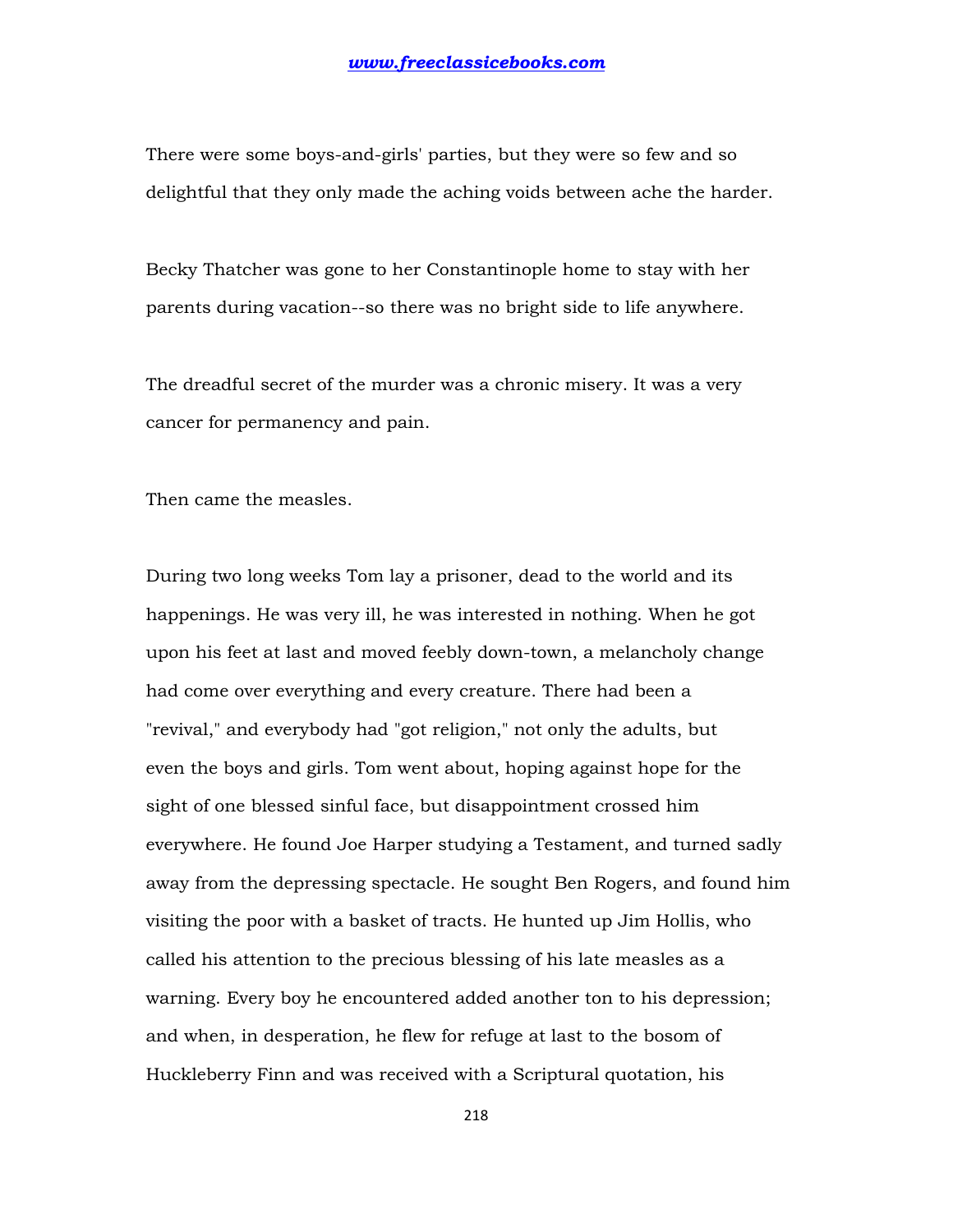heart broke and he crept home and to bed realizing that he alone of all the town was lost, forever and forever.

And that night there came on a terrific storm, with driving rain, awful claps of thunder and blinding sheets of lightning. He covered his head with the bedclothes and waited in a horror of suspense for his doom; for he had not the shadow of a doubt that all this hubbub was about him. He believed he had taxed the forbearance of the powers above to the extremity of endurance and that this was the result. It might have seemed to him a waste of pomp and ammunition to kill a bug with a battery of artillery, but there seemed nothing incongruous about the getting up such an expensive thunderstorm as this to knock the turf from under an insect like himself.

By and by the tempest spent itself and died without accomplishing its object. The boy's first impulse was to be grateful, and reform. His second was to wait--for there might not be any more storms.

The next day the doctors were back; Tom had relapsed. The three weeks he spent on his back this time seemed an entire age. When he got abroad at last he was hardly grateful that he had been spared, remembering how lonely was his estate, how companionless and forlorn he was. He drifted listlessly down the street and found Jim Hollis acting as judge in a juvenile court that was trying a cat for murder, in the presence of her victim, a bird. He found Joe Harper and Huck Finn up an alley eating a stolen melon. Poor lads! they--like Tom--had suffered a relapse.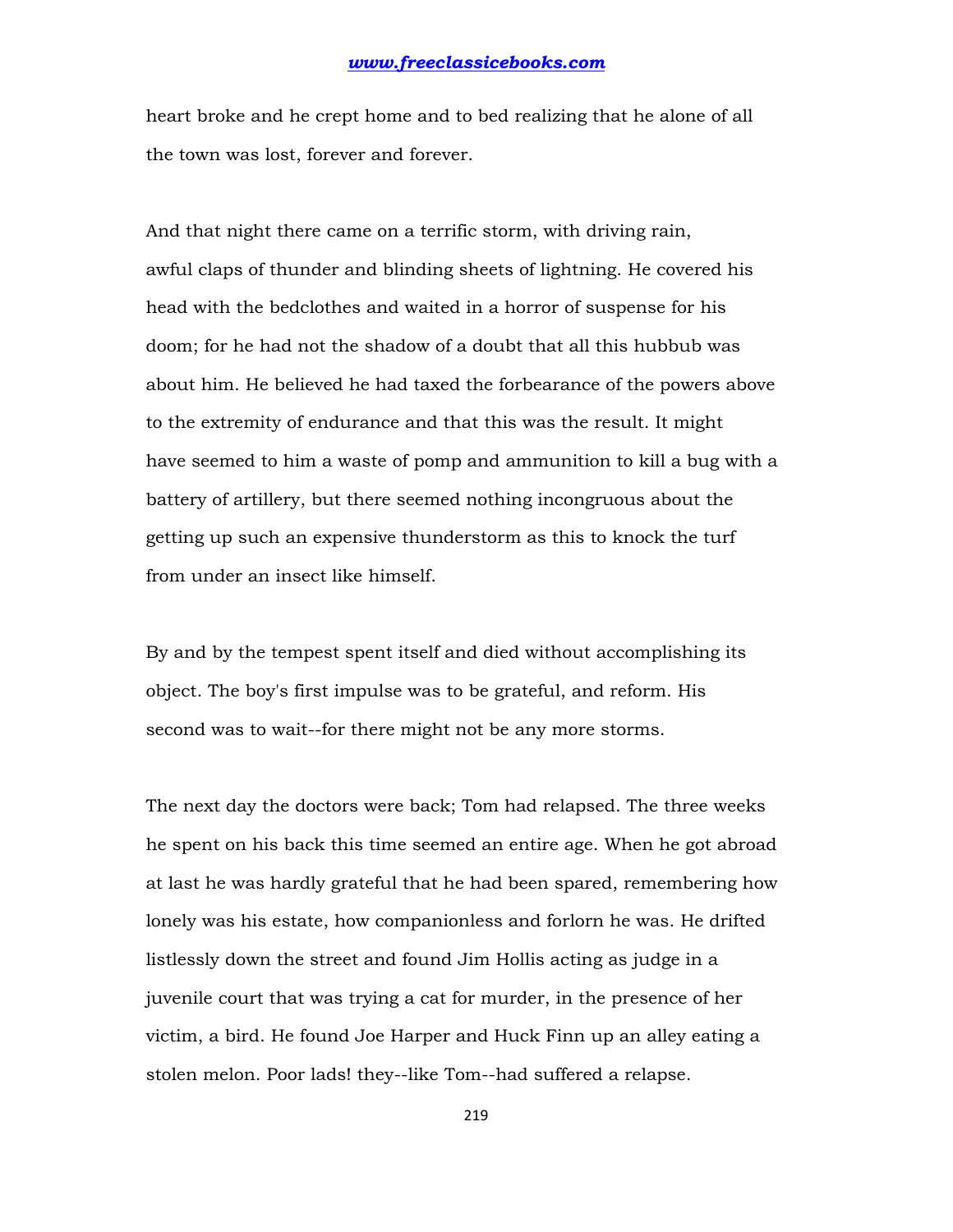### **CHAPTER XXIII**

AT last the sleepy atmosphere was stirred--and vigorously: the murder trial came on in the court. It became the absorbing topic of village talk immediately. Tom could not get away from it. Every reference to the murder sent a shudder to his heart, for his troubled conscience and fears almost persuaded him that these remarks were put forth in his hearing as "feelers"; he did not see how he could be suspected of knowing anything about the murder, but still he could not be comfortable in the midst of this gossip. It kept him in a cold shiver all the time. He took Huck to a lonely place to have a talk with him. It would be some relief to unseal his tongue for a little while; to divide his burden of distress with another sufferer. Moreover, he wanted to assure himself that Huck had remained discreet.

"Huck, have you ever told anybody about--that?"

"'Bout what?"

"You know what."

"Oh--'course I haven't."

"Never a word?"

"Never a solitary word, so help me. What makes you ask?"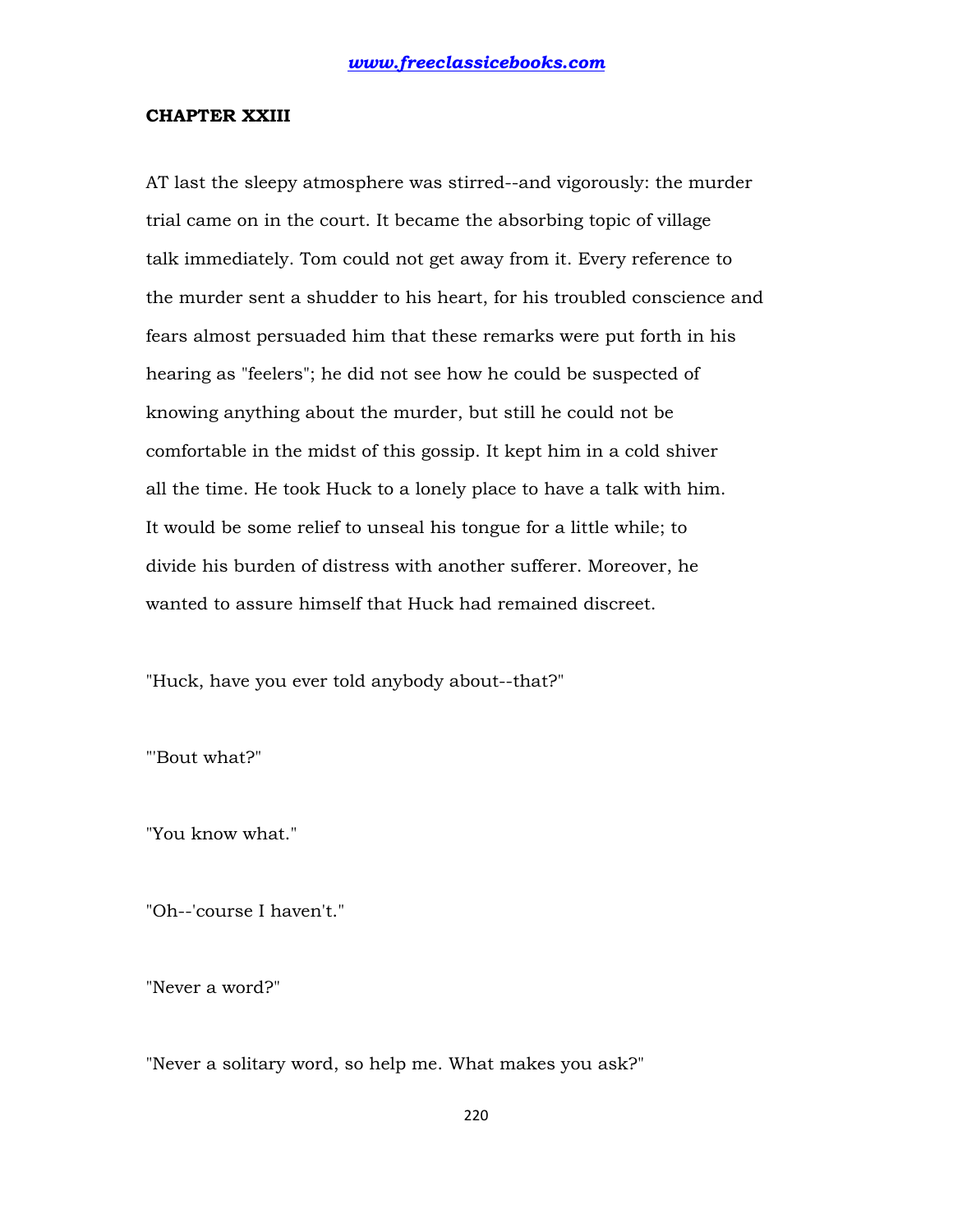"Well, I was afeard."

"Why, Tom Sawyer, we wouldn't be alive two days if that got found out. YOU know that."

Tom felt more comfortable. After a pause:

"Huck, they couldn't anybody get you to tell, could they?"

"Get me to tell? Why, if I wanted that half-breed devil to drownd me they could get me to tell. They ain't no different way."

"Well, that's all right, then. I reckon we're safe as long as we keep mum. But let's swear again, anyway. It's more surer."

"I'm agreed."

So they swore again with dread solemnities.

"What is the talk around, Huck? I've heard a power of it."

"Talk? Well, it's just Muff Potter, Muff Potter, Muff Potter all the time. It keeps me in a sweat, constant, so's I want to hide som'ers."

"That's just the same way they go on round me. I reckon he's a goner.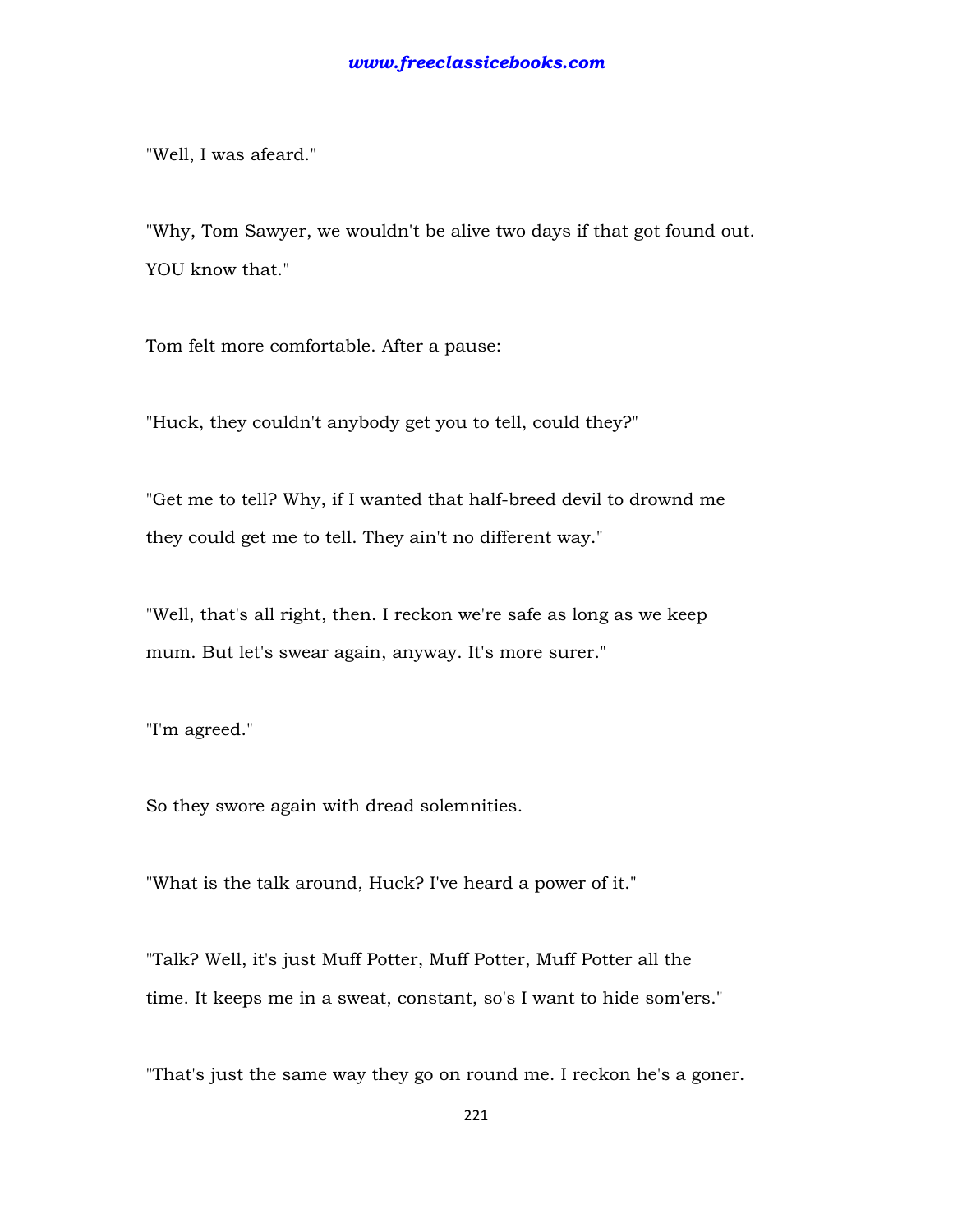Don't you feel sorry for him, sometimes?"

"Most always--most always. He ain't no account; but then he hain't ever done anything to hurt anybody. Just fishes a little, to get money to get drunk on--and loafs around considerable; but lord, we all do that--leastways most of us--preachers and such like. But he's kind of good--he give me half a fish, once, when there warn't enough for two; and lots of times he's kind of stood by me when I was out of luck."

"Well, he's mended kites for me, Huck, and knitted hooks on to my line. I wish we could get him out of there."

"My! we couldn't get him out, Tom. And besides, 'twouldn't do any good; they'd ketch him again."

"Yes--so they would. But I hate to hear 'em abuse him so like the dickens when he never done--that."

"I do too, Tom. Lord, I hear 'em say he's the bloodiest looking villain in this country, and they wonder he wasn't ever hung before."

"Yes, they talk like that, all the time. I've heard 'em say that if he was to get free they'd lynch him."

"And they'd do it, too."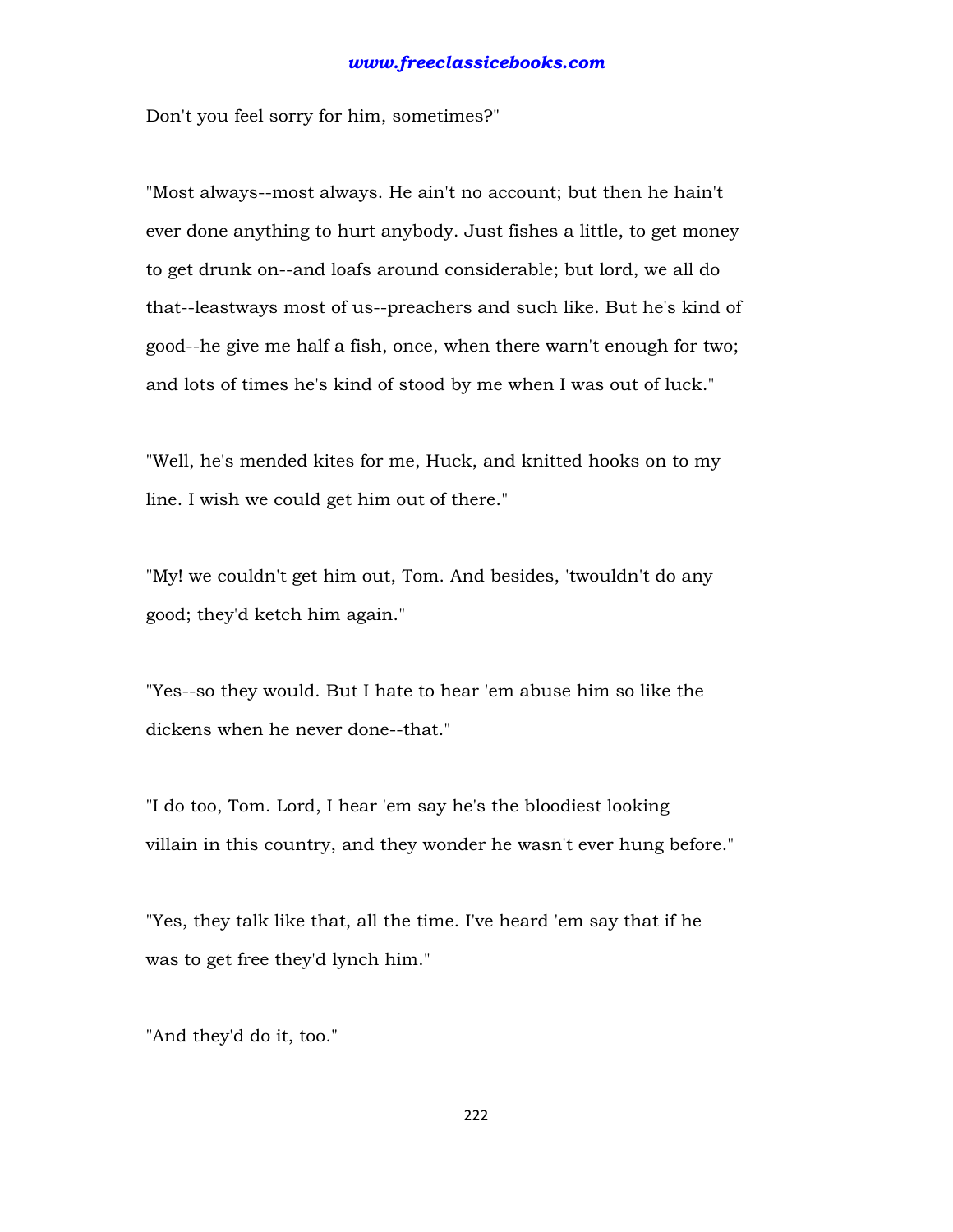The boys had a long talk, but it brought them little comfort. As the twilight drew on, they found themselves hanging about the neighborhood of the little isolated jail, perhaps with an undefined hope that something would happen that might clear away their difficulties. But nothing happened; there seemed to be no angels or fairies interested in this luckless captive.

The boys did as they had often done before--went to the cell grating and gave Potter some tobacco and matches. He was on the ground floor and there were no guards.

His gratitude for their gifts had always smote their consciences before--it cut deeper than ever, this time. They felt cowardly and treacherous to the last degree when Potter said:

"You've been mighty good to me, boys--better'n anybody else in this town. And I don't forget it, I don't. Often I says to myself, says I, 'I used to mend all the boys' kites and things, and show 'em where the good fishin' places was, and befriend 'em what I could, and now they've all forgot old Muff when he's in trouble; but Tom don't, and Huck don't--THEY don't forget him, says I, 'and I don't forget them.' Well, boys, I done an awful thing--drunk and crazy at the time--that's the only way I account for it--and now I got to swing for it, and it's right. Right, and BEST, too, I reckon--hope so, anyway. Well, we won't talk about that. I don't want to make YOU feel bad; you've befriended me. But what I want to say, is, don't YOU ever get drunk--then you won't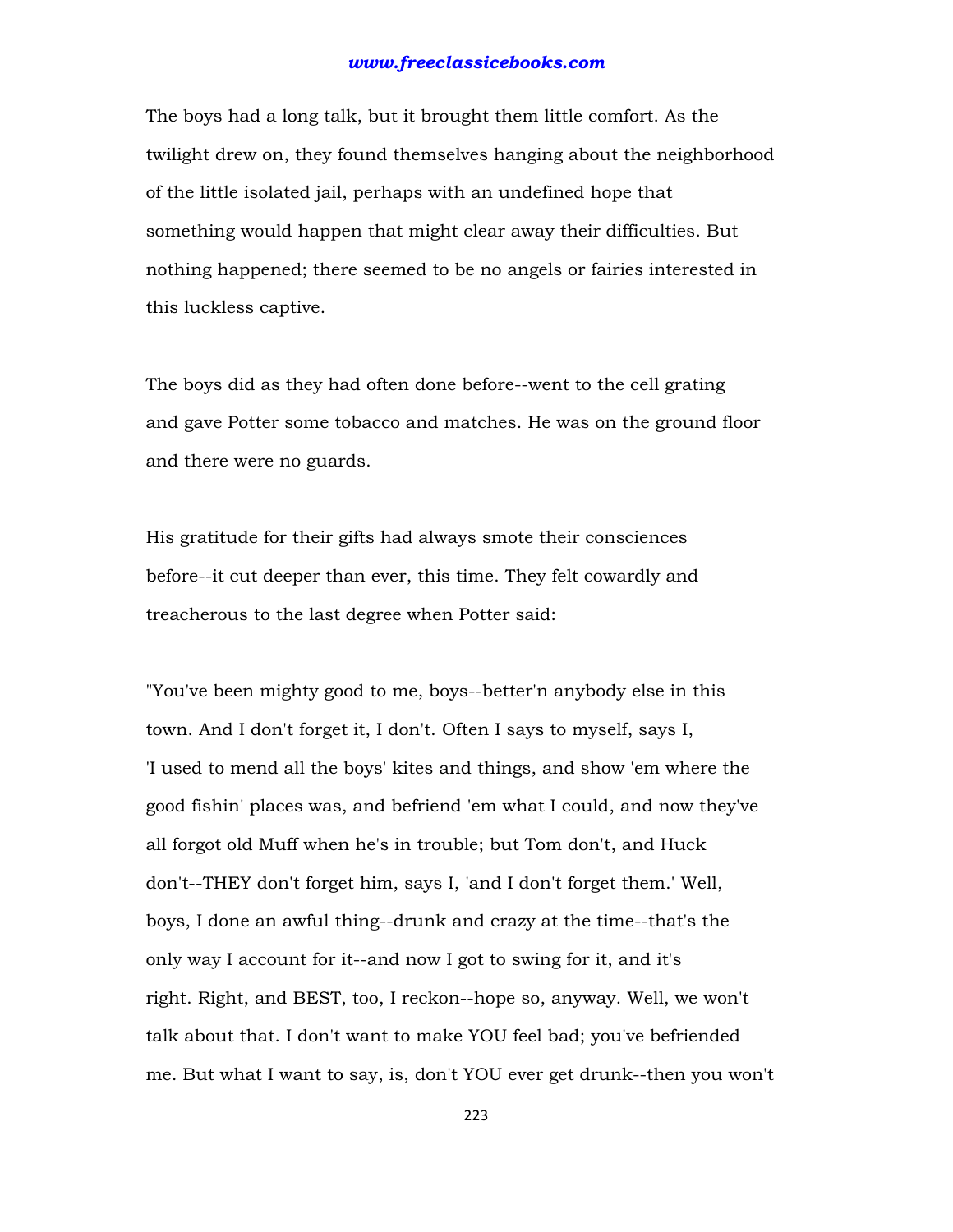ever get here. Stand a litter furder west--so--that's it; it's a prime comfort to see faces that's friendly when a body's in such a muck of trouble, and there don't none come here but yourn. Good friendly faces--good friendly faces. Git up on one another's backs and let me touch 'em. That's it. Shake hands--yourn'll come through the bars, but mine's too big. Little hands, and weak--but they've helped Muff Potter a power, and they'd help him more if they could."

Tom went home miserable, and his dreams that night were full of horrors. The next day and the day after, he hung about the court-room, drawn by an almost irresistible impulse to go in, but forcing himself to stay out. Huck was having the same experience. They studiously avoided each other. Each wandered away, from time to time, but the same dismal fascination always brought them back presently. Tom kept his ears open when idlers sauntered out of the court-room, but invariably heard distressing news--the toils were closing more and more relentlessly around poor Potter. At the end of the second day the village talk was to the effect that Injun Joe's evidence stood firm and unshaken, and that there was not the slightest question as to what the jury's verdict would be.

Tom was out late, that night, and came to bed through the window. He was in a tremendous state of excitement. It was hours before he got to sleep. All the village flocked to the court-house the next morning, for this was to be the great day. Both sexes were about equally represented in the packed audience. After a long wait the jury filed in and took

224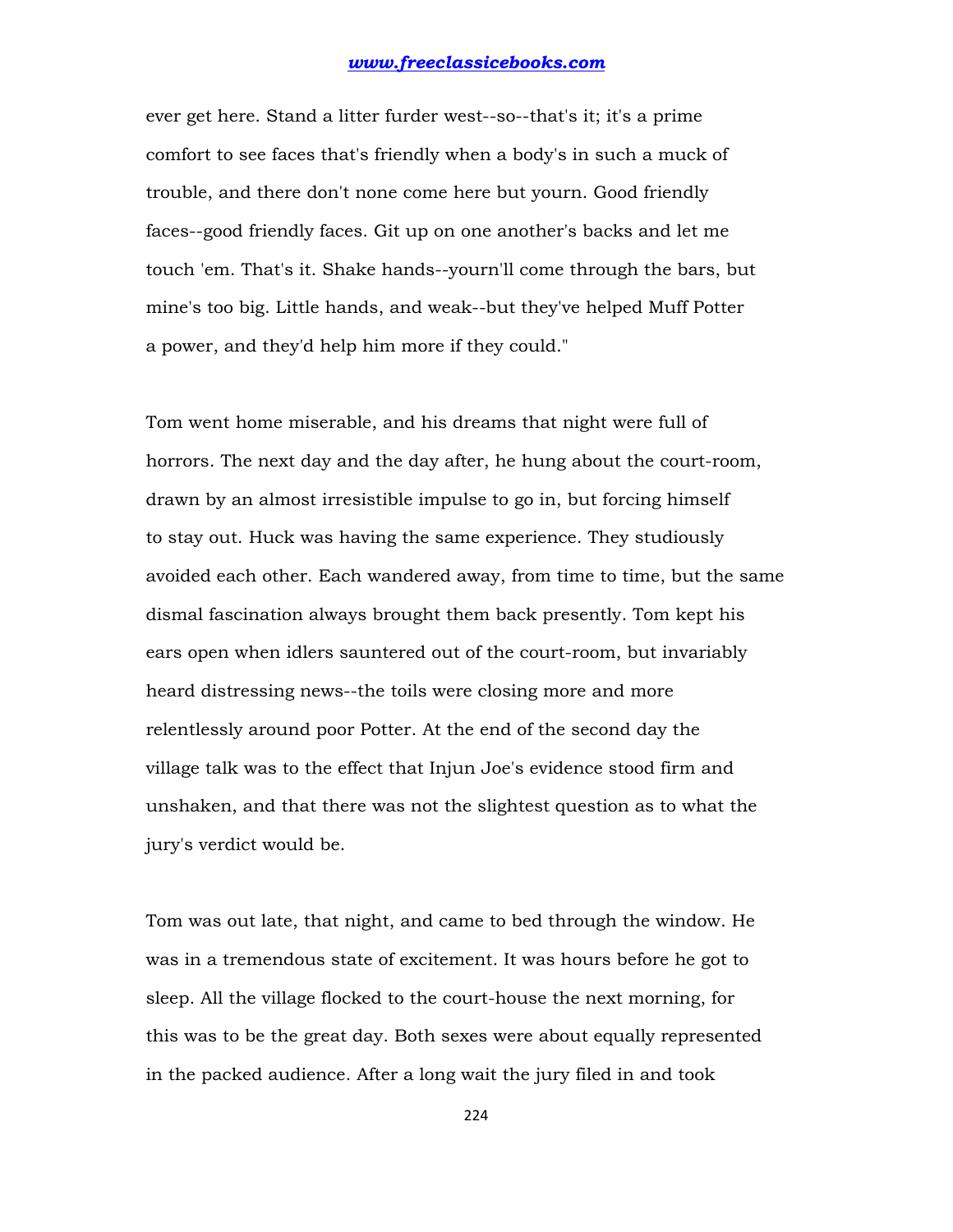their places; shortly afterward, Potter, pale and haggard, timid and hopeless, was brought in, with chains upon him, and seated where all the curious eyes could stare at him; no less conspicuous was Injun Joe, stolid as ever. There was another pause, and then the judge arrived and the sheriff proclaimed the opening of the court. The usual whisperings among the lawyers and gathering together of papers followed. These details and accompanying delays worked up an atmosphere of preparation that was as impressive as it was fascinating.

Now a witness was called who testified that he found Muff Potter washing in the brook, at an early hour of the morning that the murder was discovered, and that he immediately sneaked away. After some further questioning, counsel for the prosecution said:

"Take the witness."

The prisoner raised his eyes for a moment, but dropped them again when his own counsel said:

"I have no questions to ask him."

The next witness proved the finding of the knife near the corpse. Counsel for the prosecution said:

"Take the witness."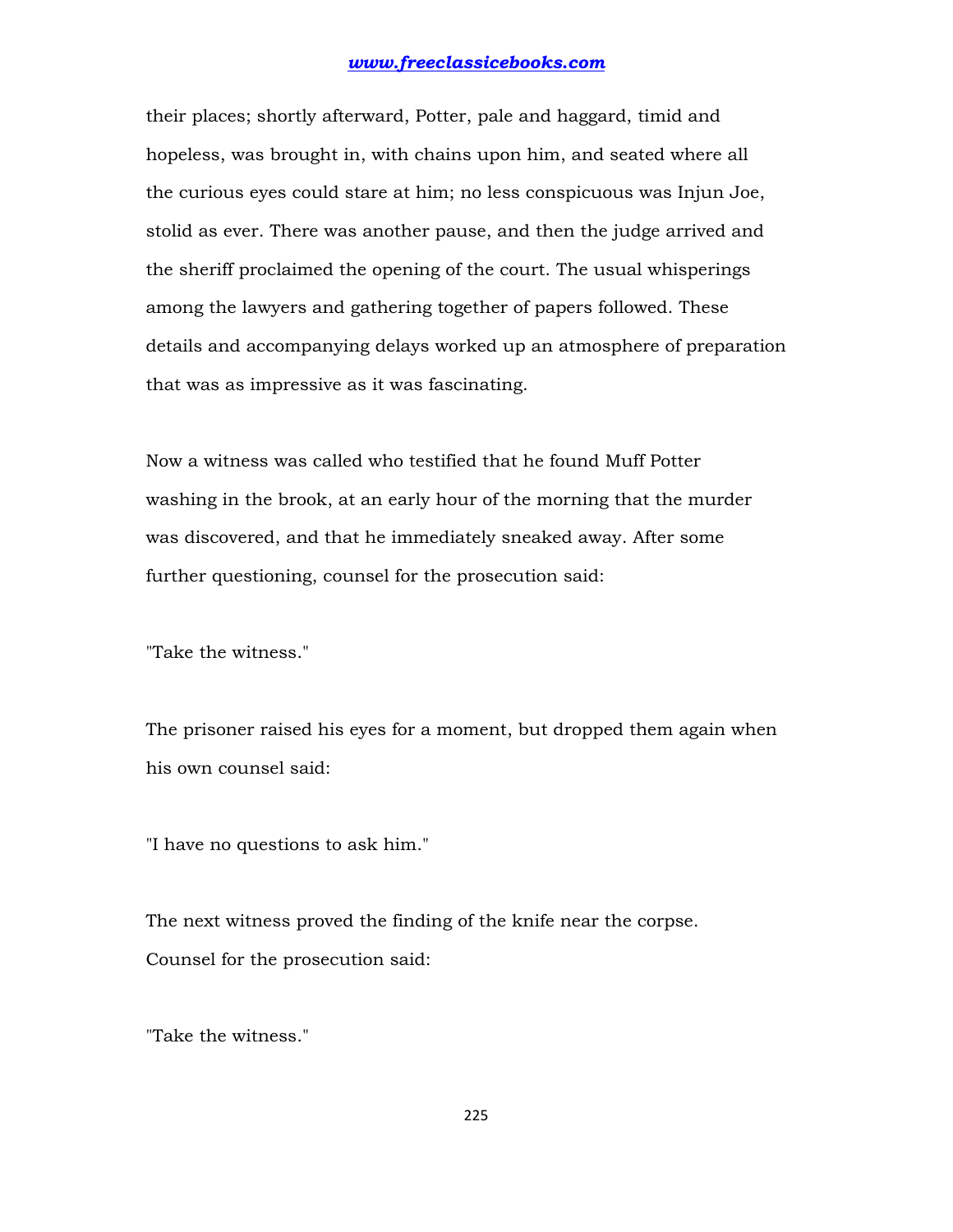"I have no questions to ask him," Potter's lawyer replied.

A third witness swore he had often seen the knife in Potter's possession.

"Take the witness."

Counsel for Potter declined to question him. The faces of the audience began to betray annoyance. Did this attorney mean to throw away his client's life without an effort?

Several witnesses deposed concerning Potter's guilty behavior when brought to the scene of the murder. They were allowed to leave the stand without being cross-questioned.

Every detail of the damaging circumstances that occurred in the graveyard upon that morning which all present remembered so well was brought out by credible witnesses, but none of them were cross-examined by Potter's lawyer. The perplexity and dissatisfaction of the house expressed itself in murmurs and provoked a reproof from the bench. Counsel for the prosecution now said:

"By the oaths of citizens whose simple word is above suspicion, we have fastened this awful crime, beyond all possibility of question, upon the unhappy prisoner at the bar. We rest our case here."

226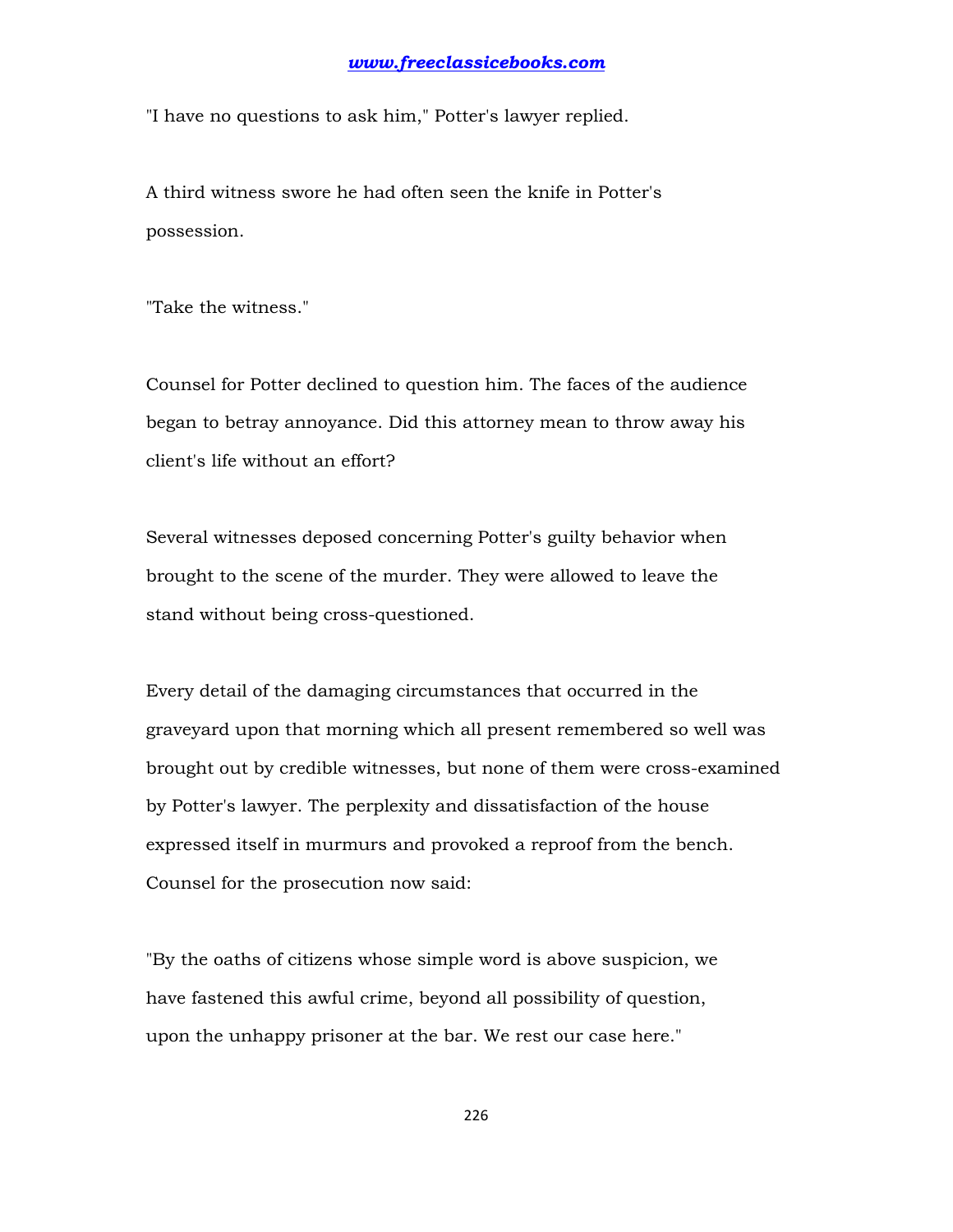A groan escaped from poor Potter, and he put his face in his hands and rocked his body softly to and fro, while a painful silence reigned in the court-room. Many men were moved, and many women's compassion testified itself in tears. Counsel for the defence rose and said:

"Your honor, in our remarks at the opening of this trial, we foreshadowed our purpose to prove that our client did this fearful deed while under the influence of a blind and irresponsible delirium produced by drink. We have changed our mind. We shall not offer that plea." [Then to the clerk:] "Call Thomas Sawyer!"

A puzzled amazement awoke in every face in the house, not even excepting Potter's. Every eye fastened itself with wondering interest upon Tom as he rose and took his place upon the stand. The boy looked wild enough, for he was badly scared. The oath was administered.

"Thomas Sawyer, where were you on the seventeenth of June, about the hour of midnight?"

Tom glanced at Injun Joe's iron face and his tongue failed him. The audience listened breathless, but the words refused to come. After a few moments, however, the boy got a little of his strength back, and managed to put enough of it into his voice to make part of the house hear:

"In the graveyard!"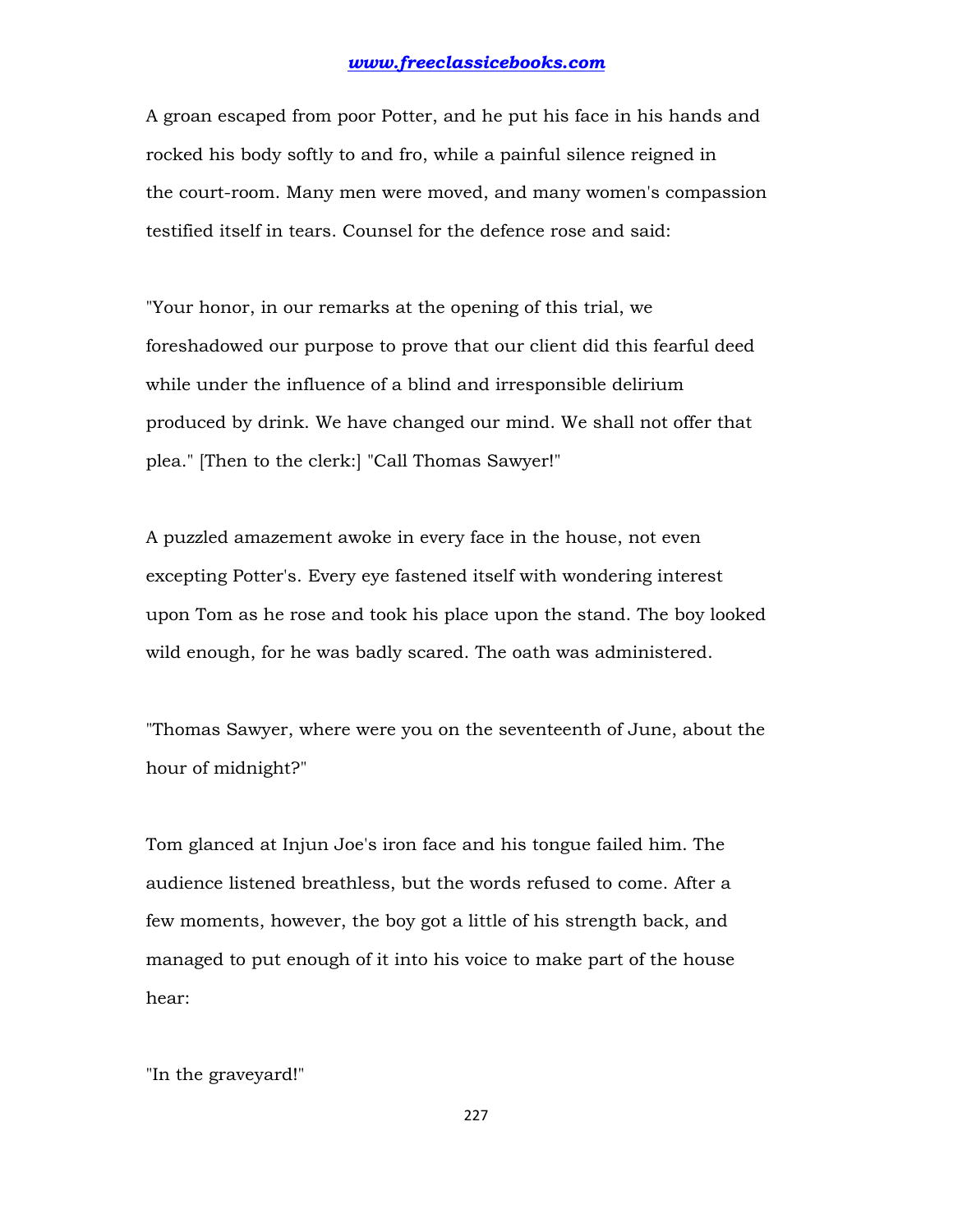"A little bit louder, please. Don't be afraid. You were--"

"In the graveyard."

A contemptuous smile flitted across Injun Joe's face.

"Were you anywhere near Horse Williams' grave?"

"Yes, sir."

"Speak up--just a trifle louder. How near were you?"

"Near as I am to you."

"Were you hidden, or not?"

"I was hid."

"Where?"

"Behind the elms that's on the edge of the grave."

Injun Joe gave a barely perceptible start.

"Any one with you?"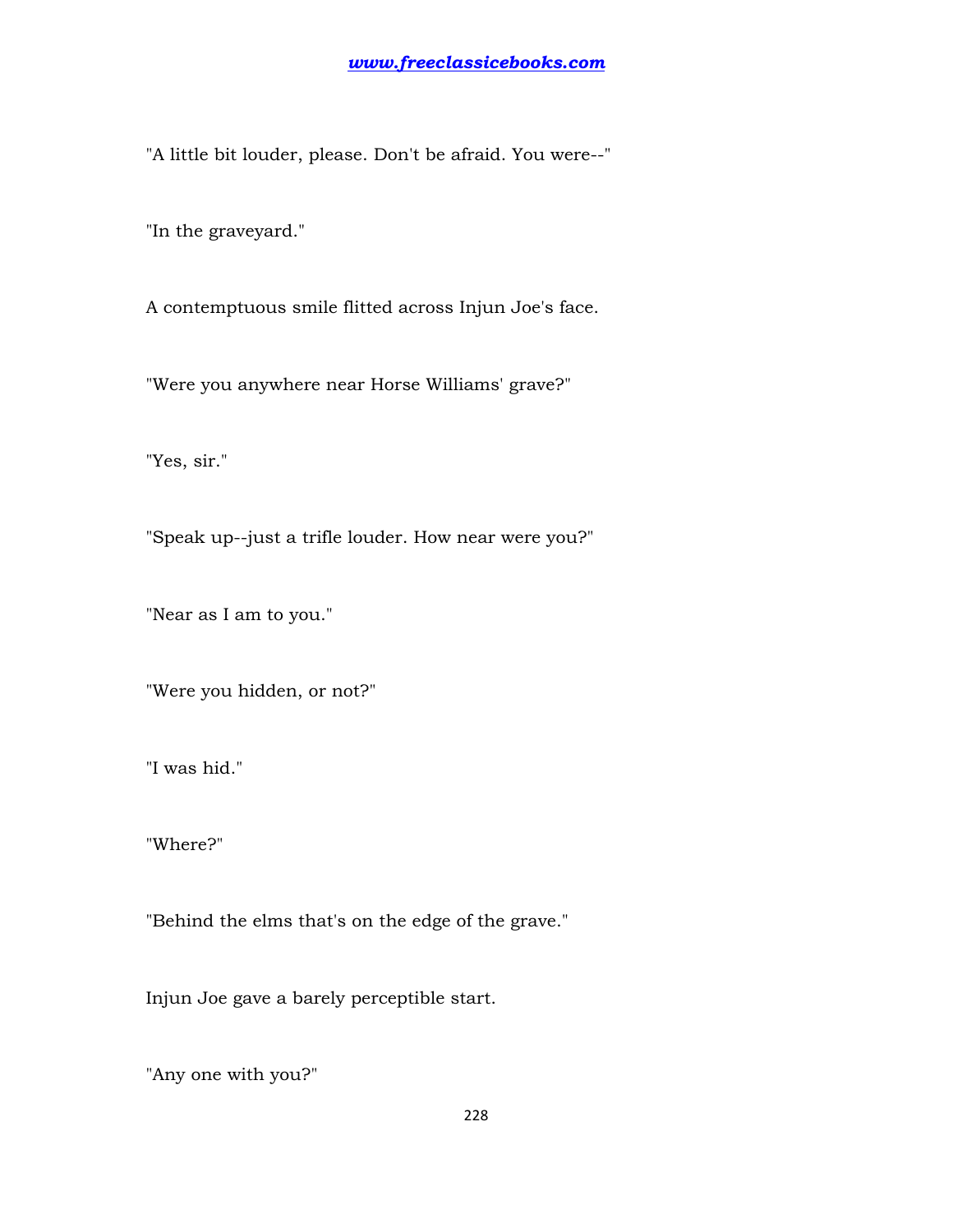"Yes, sir. I went there with--"

"Wait--wait a moment. Never mind mentioning your companion's name. We will produce him at the proper time. Did you carry anything there with you."

Tom hesitated and looked confused.

"Speak out, my boy--don't be diffident. The truth is always respectable. What did you take there?"

"Only a--a--dead cat."

There was a ripple of mirth, which the court checked.

"We will produce the skeleton of that cat. Now, my boy, tell us everything that occurred--tell it in your own way--don't skip anything, and don't be afraid."

Tom began--hesitatingly at first, but as he warmed to his subject his words flowed more and more easily; in a little while every sound ceased but his own voice; every eye fixed itself upon him; with parted lips and bated breath the audience hung upon his words, taking no note of time, rapt in the ghastly fascinations of the tale. The strain upon pent emotion reached its climax when the boy said: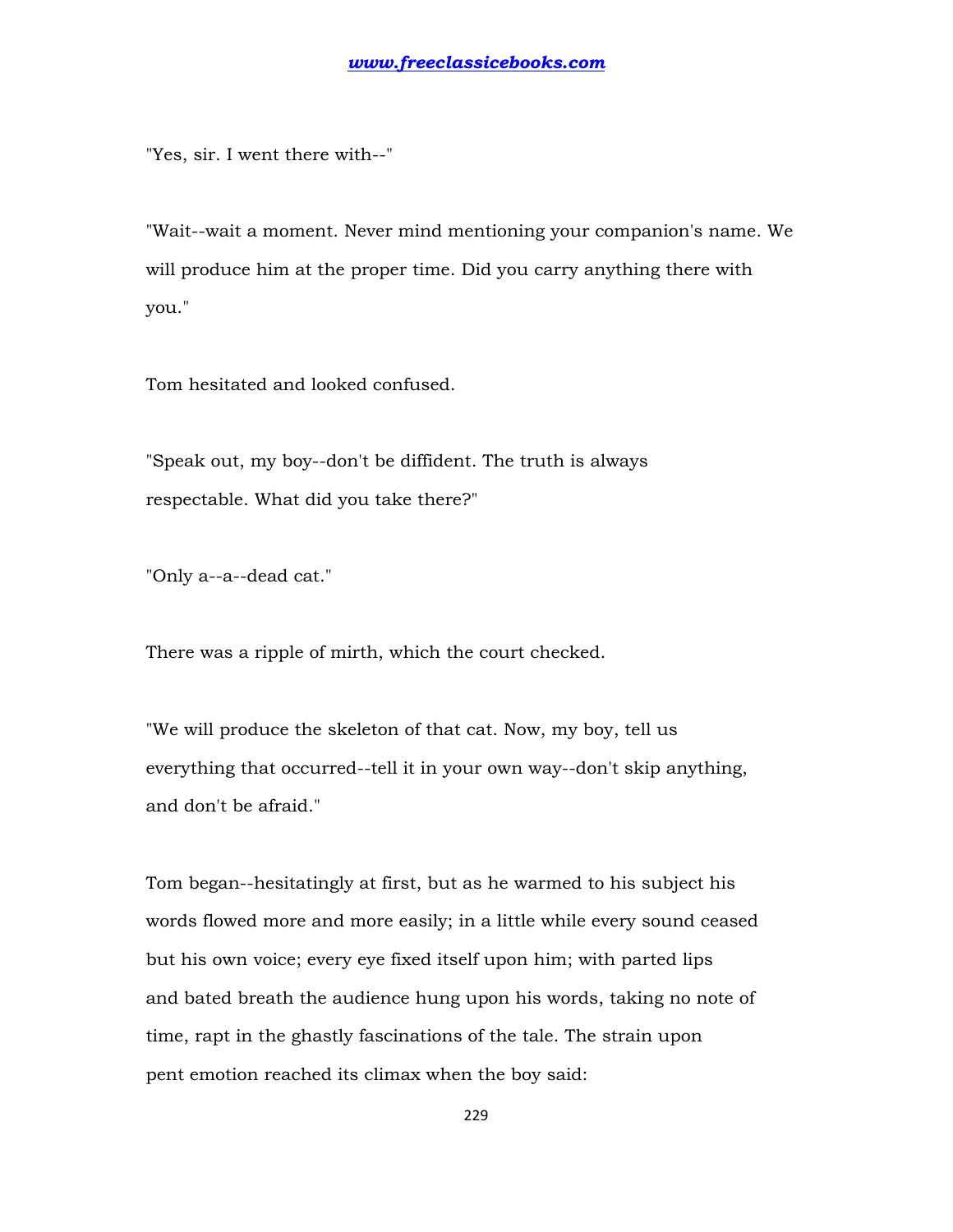"--and as the doctor fetched the board around and Muff Potter fell, Injun Joe jumped with the knife and--"

Crash! Quick as lightning the half-breed sprang for a window, tore his way through all opposers, and was gone!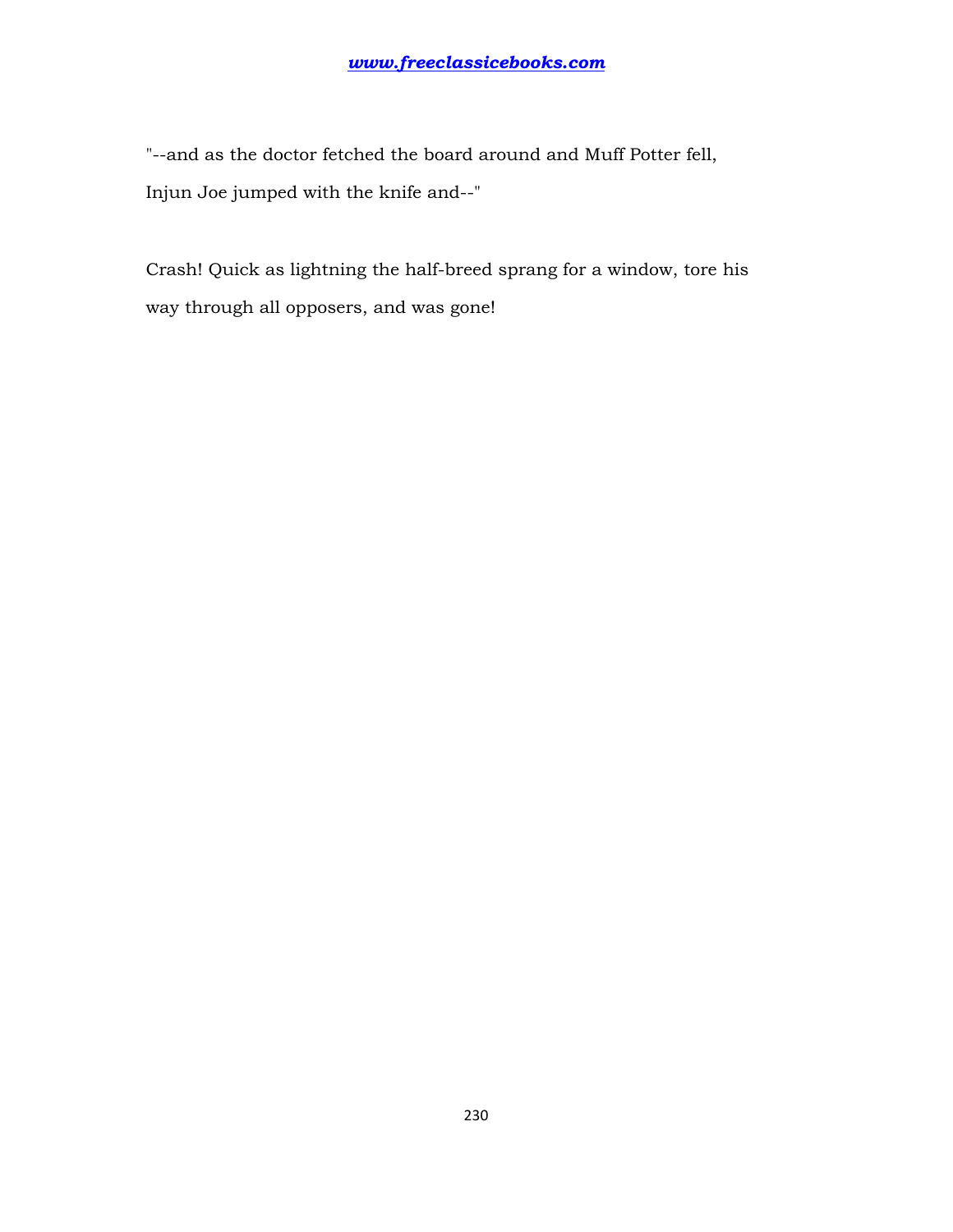#### **CHAPTER XXIV**

TOM was a glittering hero once more--the pet of the old, the envy of the young. His name even went into immortal print, for the village paper magnified him. There were some that believed he would be President, yet, if he escaped hanging.

As usual, the fickle, unreasoning world took Muff Potter to its bosom and fondled him as lavishly as it had abused him before. But that sort of conduct is to the world's credit; therefore it is not well to find fault with it.

Tom's days were days of splendor and exultation to him, but his nights were seasons of horror. Injun Joe infested all his dreams, and always with doom in his eye. Hardly any temptation could persuade the boy to stir abroad after nightfall. Poor Huck was in the same state of wretchedness and terror, for Tom had told the whole story to the lawyer the night before the great day of the trial, and Huck was sore afraid that his share in the business might leak out, yet, notwithstanding Injun Joe's flight had saved him the suffering of testifying in court. The poor fellow had got the attorney to promise secrecy, but what of that? Since Tom's harassed conscience had managed to drive him to the lawyer's house by night and wring a dread tale from lips that had been sealed with the dismalest and most formidable of oaths, Huck's confidence in the human race was well-nigh obliterated.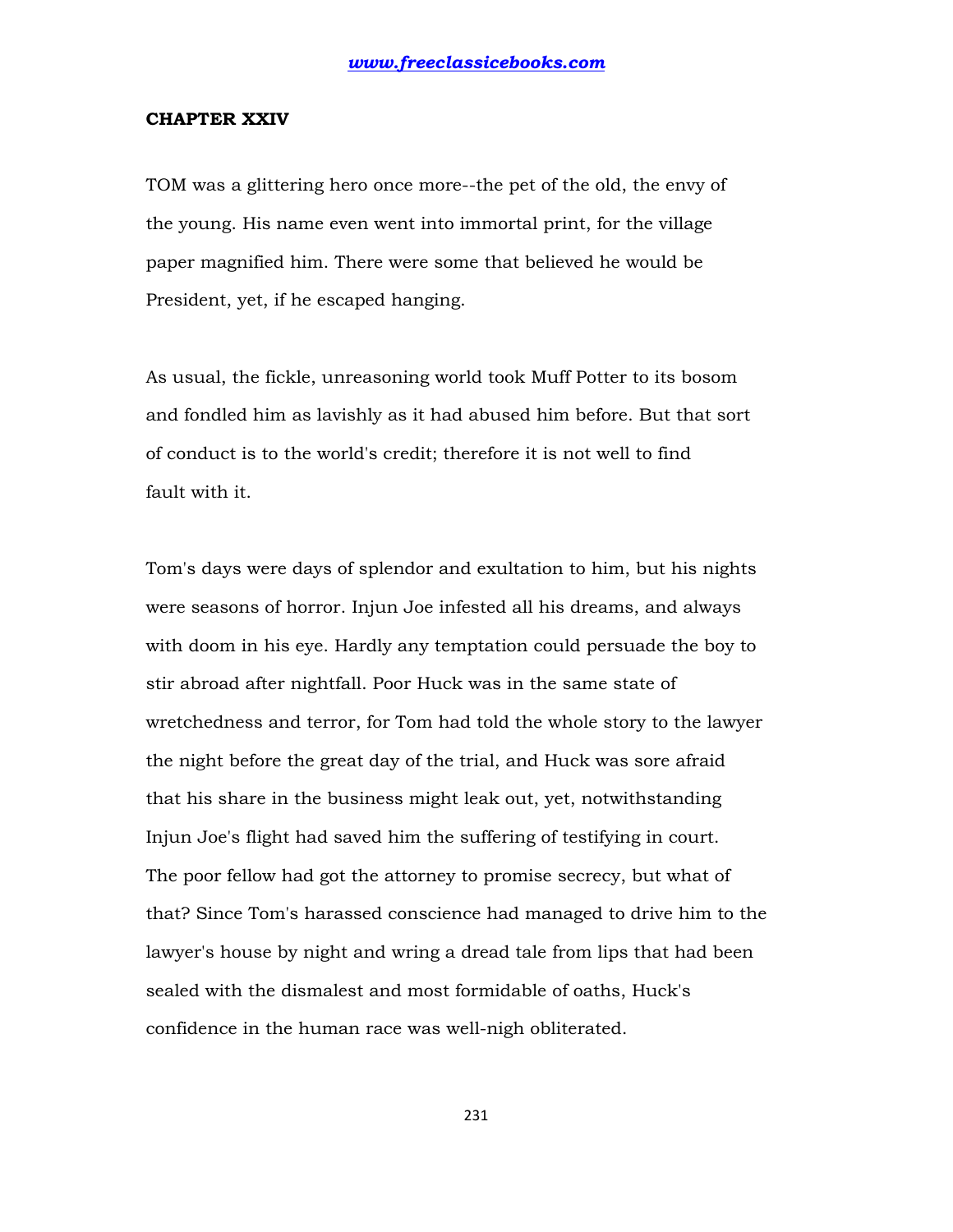Daily Muff Potter's gratitude made Tom glad he had spoken; but nightly he wished he had sealed up his tongue.

Half the time Tom was afraid Injun Joe would never be captured; the other half he was afraid he would be. He felt sure he never could draw a safe breath again until that man was dead and he had seen the corpse.

Rewards had been offered, the country had been scoured, but no Injun Joe was found. One of those omniscient and awe-inspiring marvels, a detective, came up from St. Louis, moused around, shook his head, looked wise, and made that sort of astounding success which members of that craft usually achieve. That is to say, he "found a clew." But you can't hang a "clew" for murder, and so after that detective had got through and gone home, Tom felt just as insecure as he was before.

The slow days drifted on, and each left behind it a slightly lightened weight of apprehension.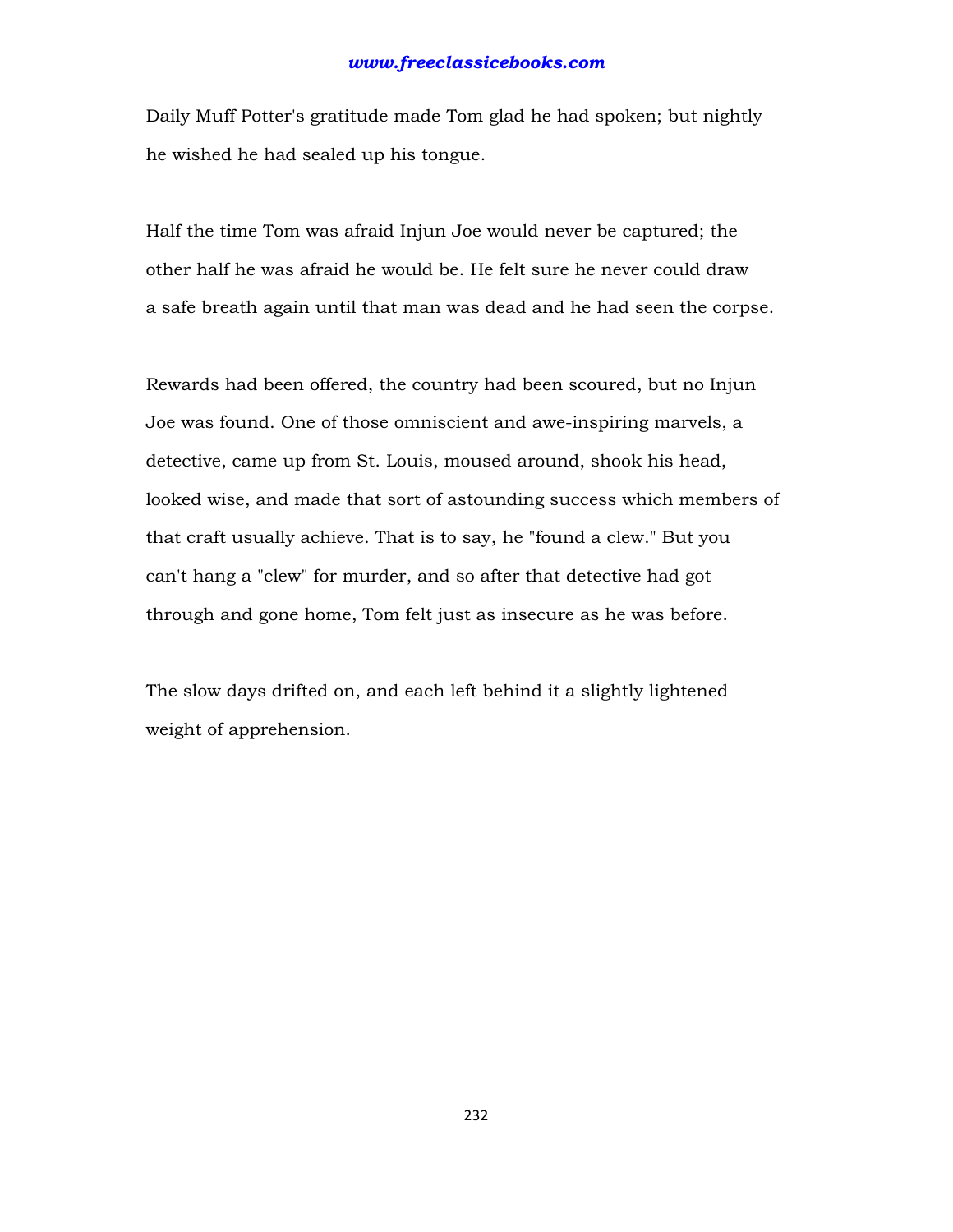#### **CHAPTER XXV**

THERE comes a time in every rightly-constructed boy's life when he has a raging desire to go somewhere and dig for hidden treasure. This desire suddenly came upon Tom one day. He sallied out to find Joe Harper, but failed of success. Next he sought Ben Rogers; he had gone fishing. Presently he stumbled upon Huck Finn the Red-Handed. Huck would answer. Tom took him to a private place and opened the matter to him confidentially. Huck was willing. Huck was always willing to take a hand in any enterprise that offered entertainment and required no capital, for he had a troublesome superabundance of that sort of time which is not money. "Where'll we dig?" said Huck.

"Oh, most anywhere."

"Why, is it hid all around?"

"No, indeed it ain't. It's hid in mighty particular places, Huck --sometimes on islands, sometimes in rotten chests under the end of a limb of an old dead tree, just where the shadow falls at midnight; but mostly under the floor in ha'nted houses."

"Who hides it?"

"Why, robbers, of course--who'd you reckon? Sunday-school sup'rintendents?"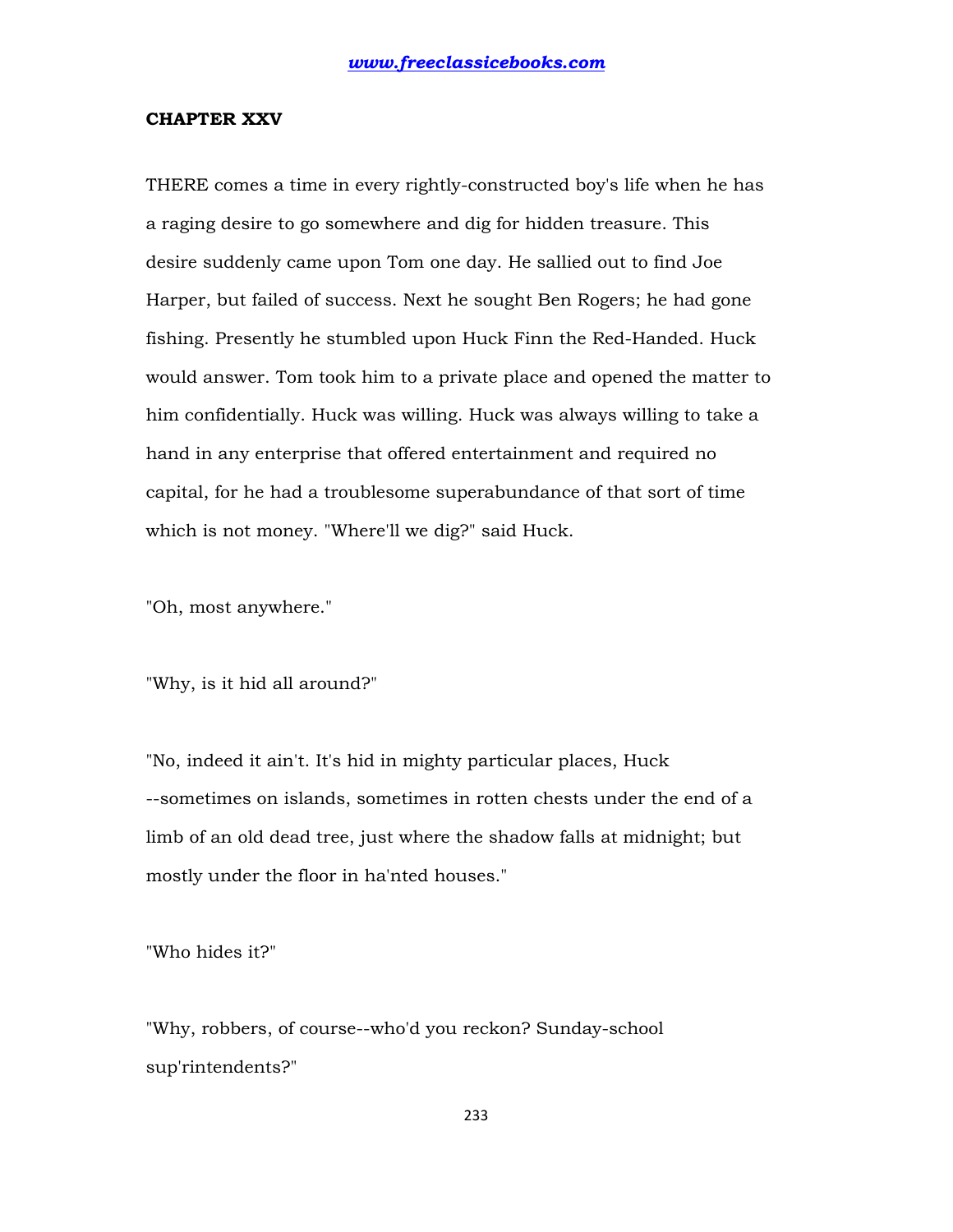"I don't know. If 'twas mine I wouldn't hide it; I'd spend it and have a good time."

"So would I. But robbers don't do that way. They always hide it and leave it there."

"Don't they come after it any more?"

"No, they think they will, but they generally forget the marks, or else they die. Anyway, it lays there a long time and gets rusty; and by and by somebody finds an old yellow paper that tells how to find the marks--a paper that's got to be ciphered over about a week because it's mostly signs and hy'roglyphics."

"HyroQwhich?"

"Hy'roglyphics--pictures and things, you know, that don't seem to mean anything."

"Have you got one of them papers, Tom?"

"No."

"Well then, how you going to find the marks?"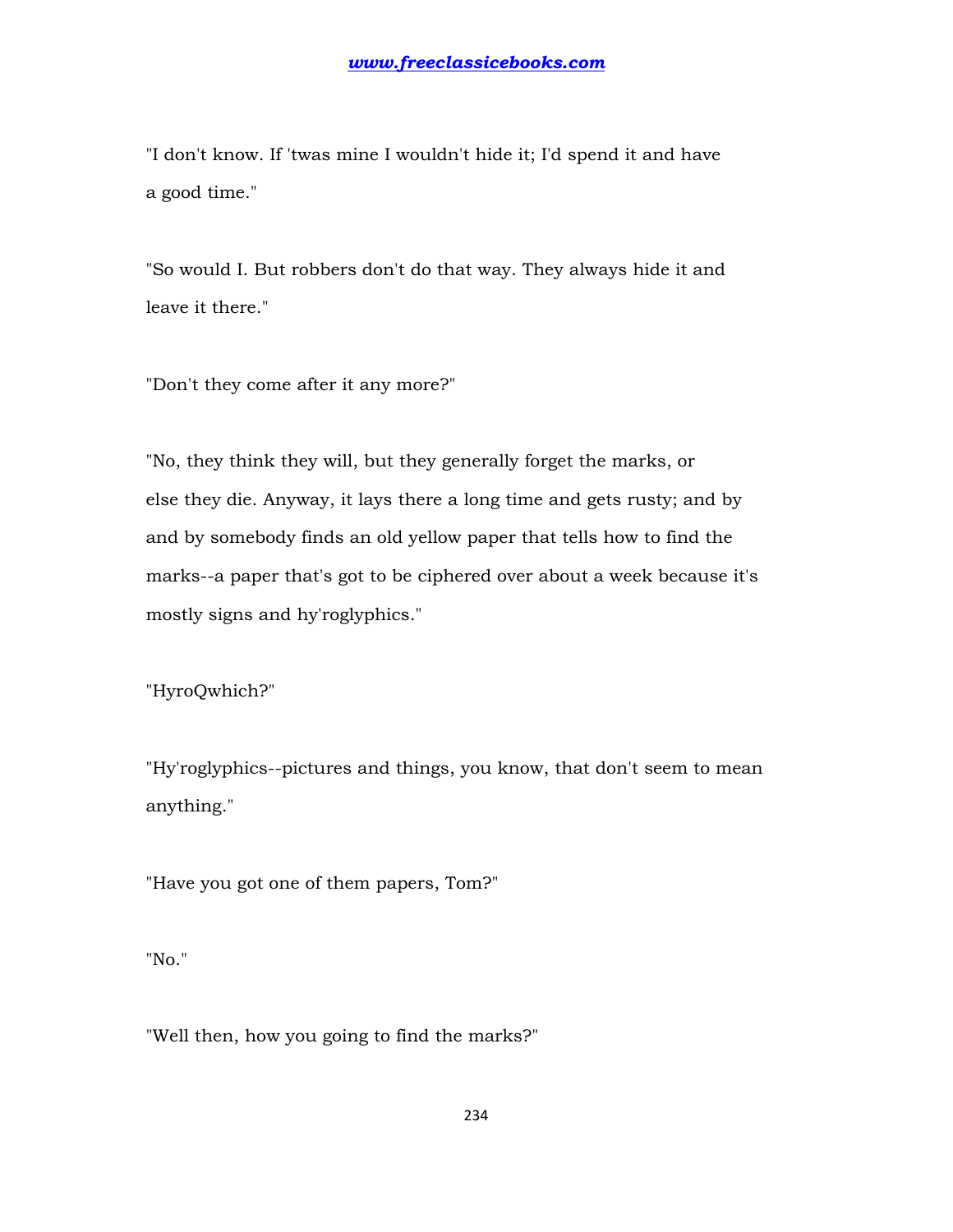"I don't want any marks. They always bury it under a ha'nted house or on an island, or under a dead tree that's got one limb sticking out. Well, we've tried Jackson's Island a little, and we can try it again some time; and there's the old ha'nted house up the Still-House branch, and there's lots of dead-limb trees--dead loads of 'em."

"Is it under all of them?"

"How you talk! No!"

"Then how you going to know which one to go for?"

"Go for all of 'em!"

"Why, Tom, it'll take all summer."

"Well, what of that? Suppose you find a brass pot with a hundred dollars in it, all rusty and gray, or rotten chest full of di'monds. How's that?"

Huck's eyes glowed.

"That's bully. Plenty bully enough for me. Just you gimme the hundred dollars and I don't want no di'monds."

"All right. But I bet you I ain't going to throw off on di'monds. Some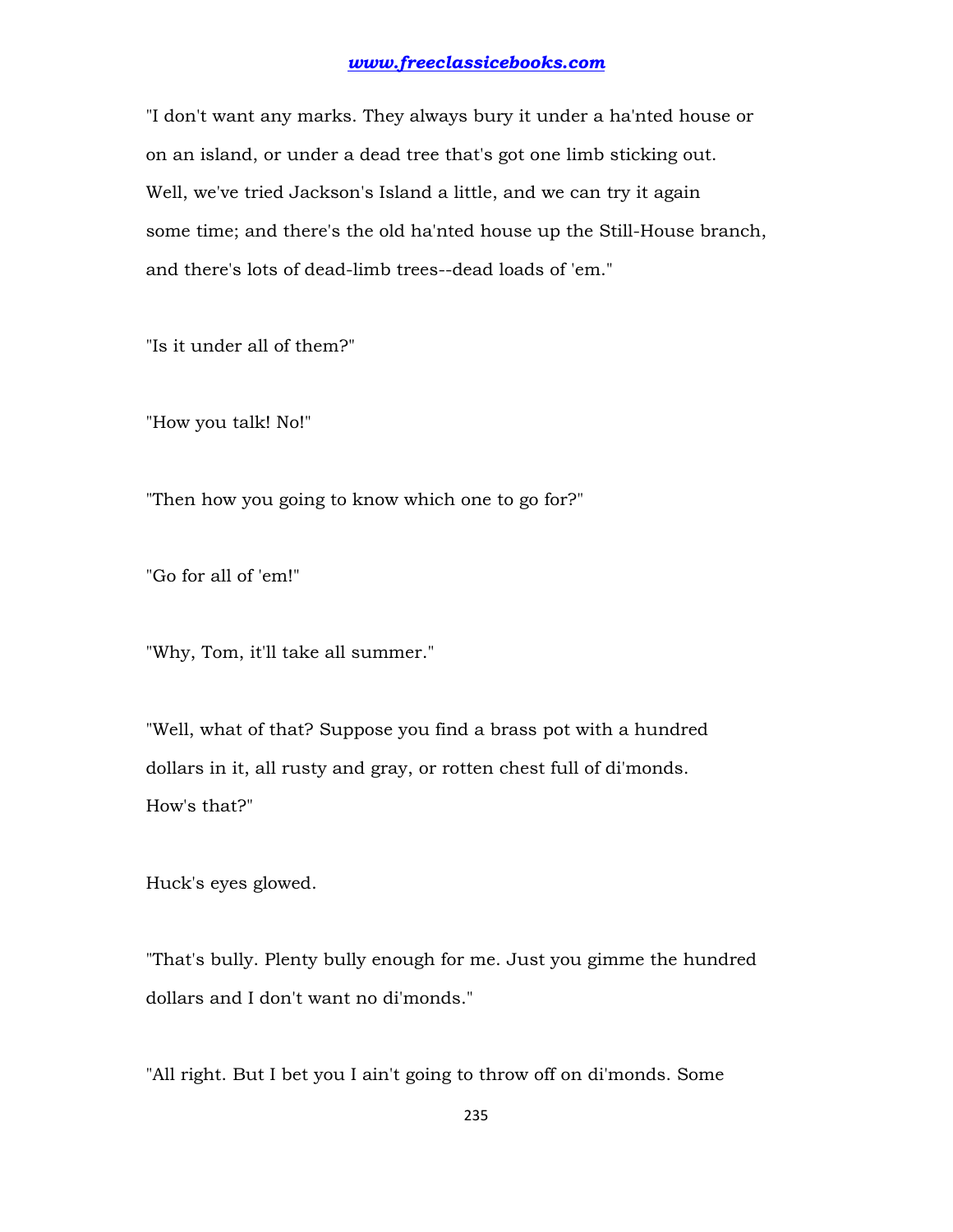of 'em's worth twenty dollars apiece--there ain't any, hardly, but's worth six bits or a dollar."

"No! Is that so?"

"Cert'nly--anybody'll tell you so. Hain't you ever seen one, Huck?"

"Not as I remember."

"Oh, kings have slathers of them."

"Well, I don' know no kings, Tom."

"I reckon you don't. But if you was to go to Europe you'd see a raft of 'em hopping around."

"Do they hop?"

"Hop?--your granny! No!"

"Well, what did you say they did, for?"

"Shucks, I only meant you'd SEE 'em--not hopping, of course--what do they want to hop for?--but I mean you'd just see 'em--scattered around, you know, in a kind of a general way. Like that old humpbacked Richard."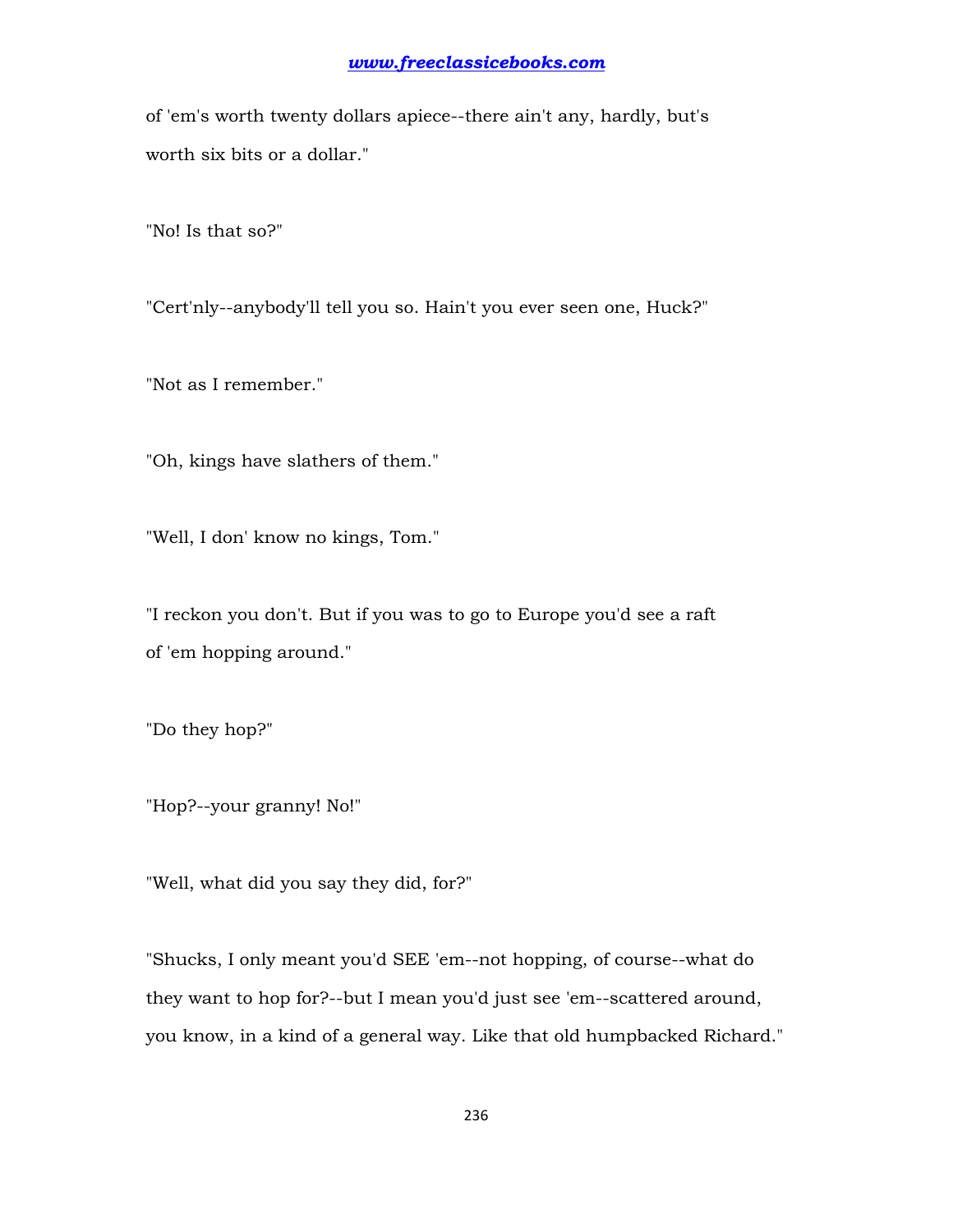"Richard? What's his other name?"

"He didn't have any other name. Kings don't have any but a given name."

"No?"

"But they don't."

"Well, if they like it, Tom, all right; but I don't want to be a king and have only just a given name, like a nigger. But say--where you going to dig first?"

"Well, I don't know. S'pose we tackle that old dead-limb tree on the hill t'other side of Still-House branch?"

"I'm agreed."

So they got a crippled pick and a shovel, and set out on their three-mile tramp. They arrived hot and panting, and threw themselves down in the shade of a neighboring elm to rest and have a smoke.

"I like this," said Tom.

"So do I."

"Say, Huck, if we find a treasure here, what you going to do with your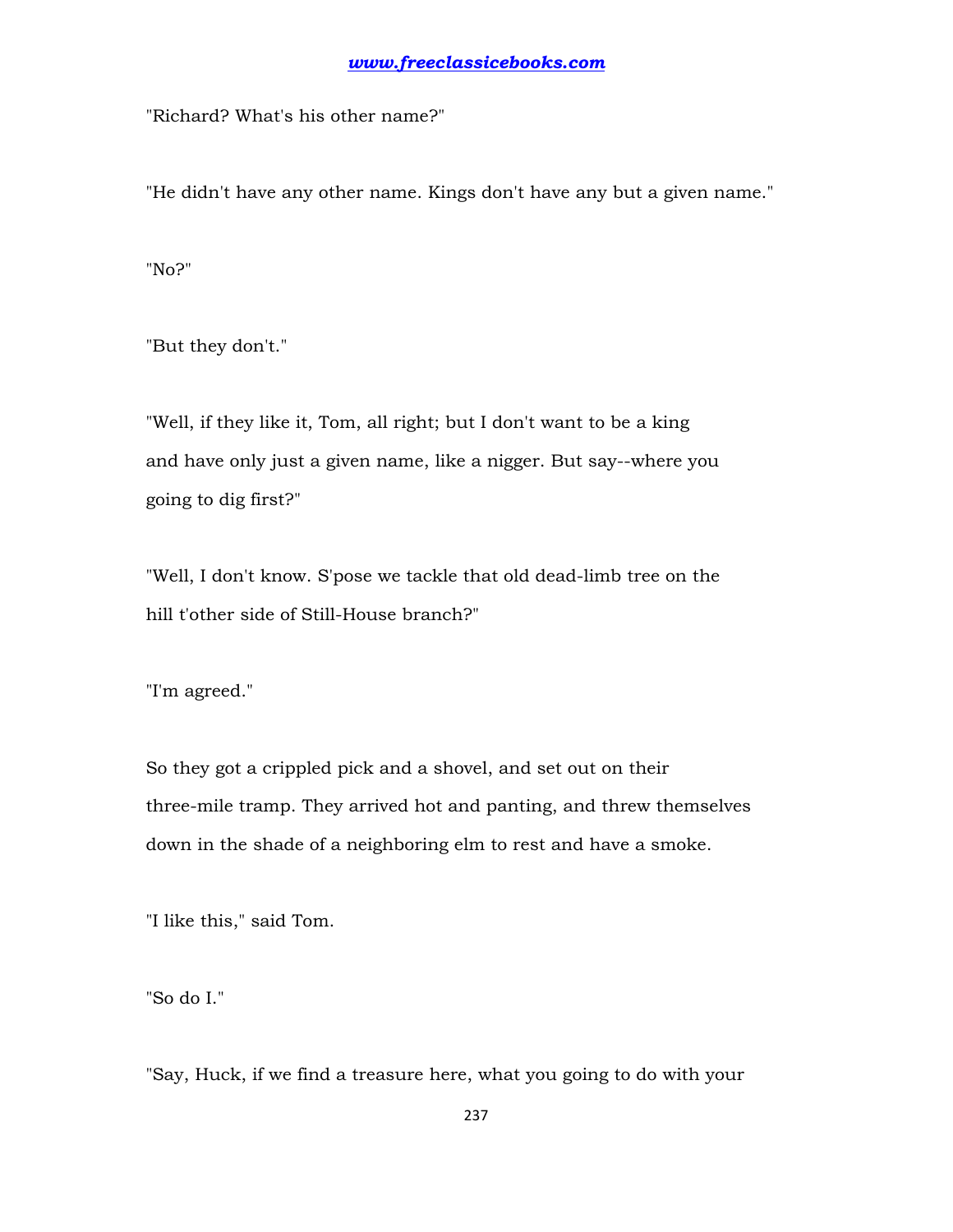share?"

"Well, I'll have pie and a glass of soda every day, and I'll go to every circus that comes along. I bet I'll have a gay time."

"Well, ain't you going to save any of it?"

"Save it? What for?"

"Why, so as to have something to live on, by and by."

"Oh, that ain't any use. Pap would come back to thish-yer town some day and get his claws on it if I didn't hurry up, and I tell you he'd clean it out pretty quick. What you going to do with yourn, Tom?"

"I'm going to buy a new drum, and a sure-'nough sword, and a red necktie and a bull pup, and get married."

"Married!"

"That's it."

"Tom, you--why, you ain't in your right mind."

"Wait--you'll see."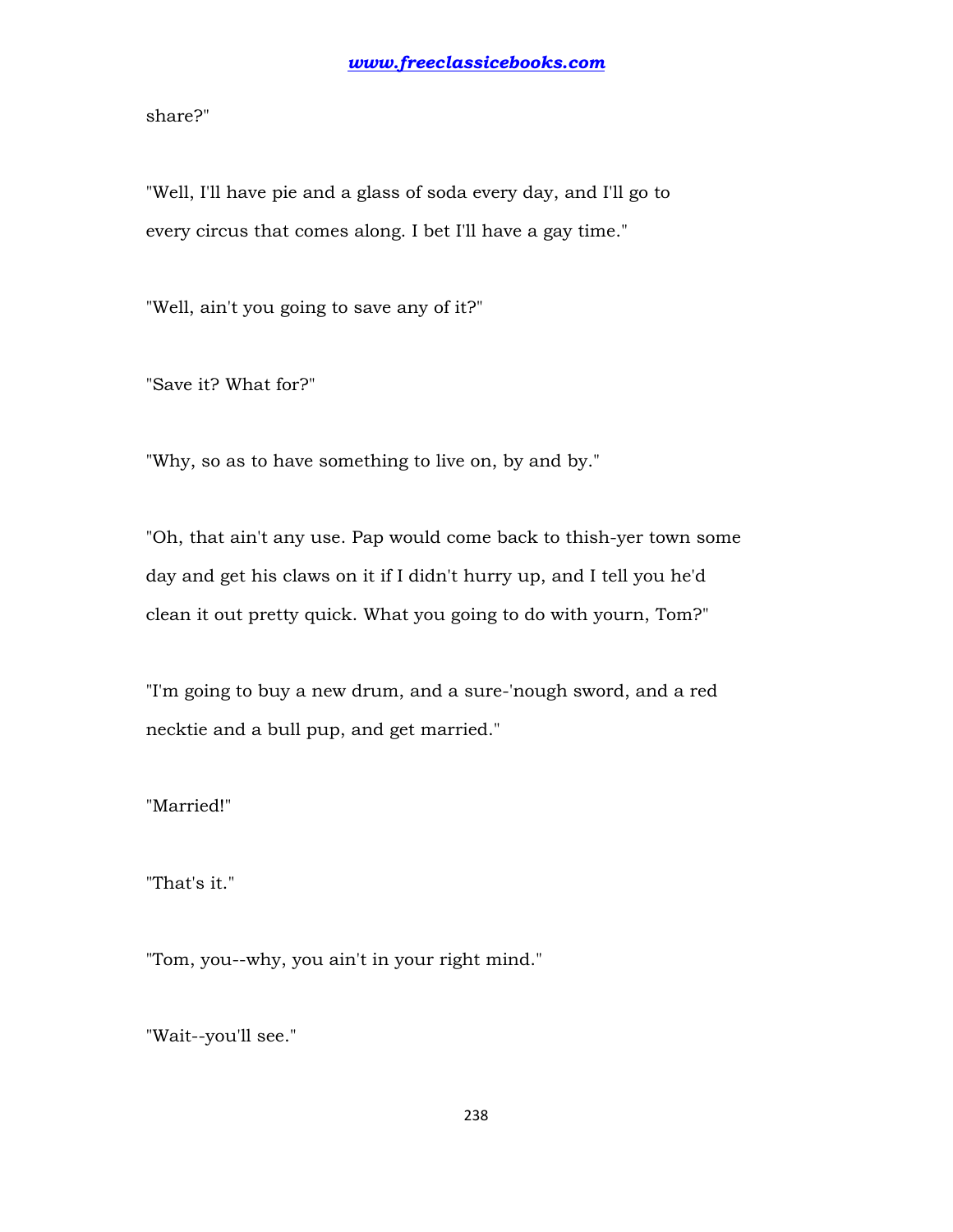"Well, that's the foolishest thing you could do. Look at pap and my mother. Fight! Why, they used to fight all the time. I remember, mighty well."

"That ain't anything. The girl I'm going to marry won't fight."

"Tom, I reckon they're all alike. They'll all comb a body. Now you better think 'bout this awhile. I tell you you better. What's the name of the gal?"

"It ain't a gal at all--it's a girl."

"It's all the same, I reckon; some says gal, some says girl--both's right, like enough. Anyway, what's her name, Tom?"

"I'll tell you some time--not now."

"All right--that'll do. Only if you get married I'll be more lonesomer than ever."

"No you won't. You'll come and live with me. Now stir out of this and we'll go to digging."

They worked and sweated for half an hour. No result. They toiled another half-hour. Still no result. Huck said: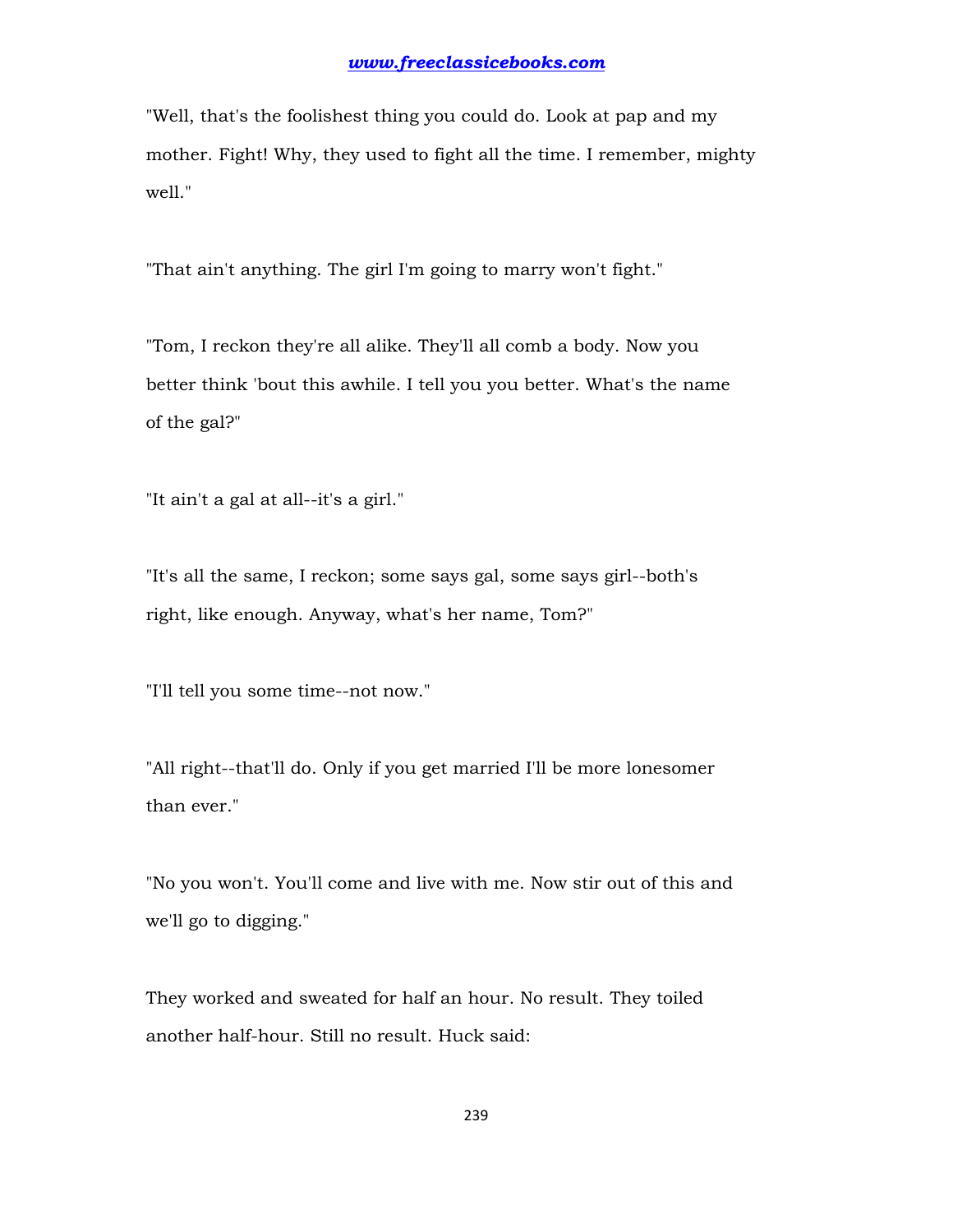"Do they always bury it as deep as this?"

"Sometimes--not always. Not generally. I reckon we haven't got the right place."

So they chose a new spot and began again. The labor dragged a little, but still they made progress. They pegged away in silence for some time. Finally Huck leaned on his shovel, swabbed the beaded drops from his brow with his sleeve, and said:

"Where you going to dig next, after we get this one?"

"I reckon maybe we'll tackle the old tree that's over yonder on Cardiff Hill back of the widow's."

"I reckon that'll be a good one. But won't the widow take it away from us, Tom? It's on her land."

"SHE take it away! Maybe she'd like to try it once. Whoever finds one of these hid treasures, it belongs to him. It don't make any difference whose land it's on."

That was satisfactory. The work went on. By and by Huck said:

"Blame it, we must be in the wrong place again. What do you think?"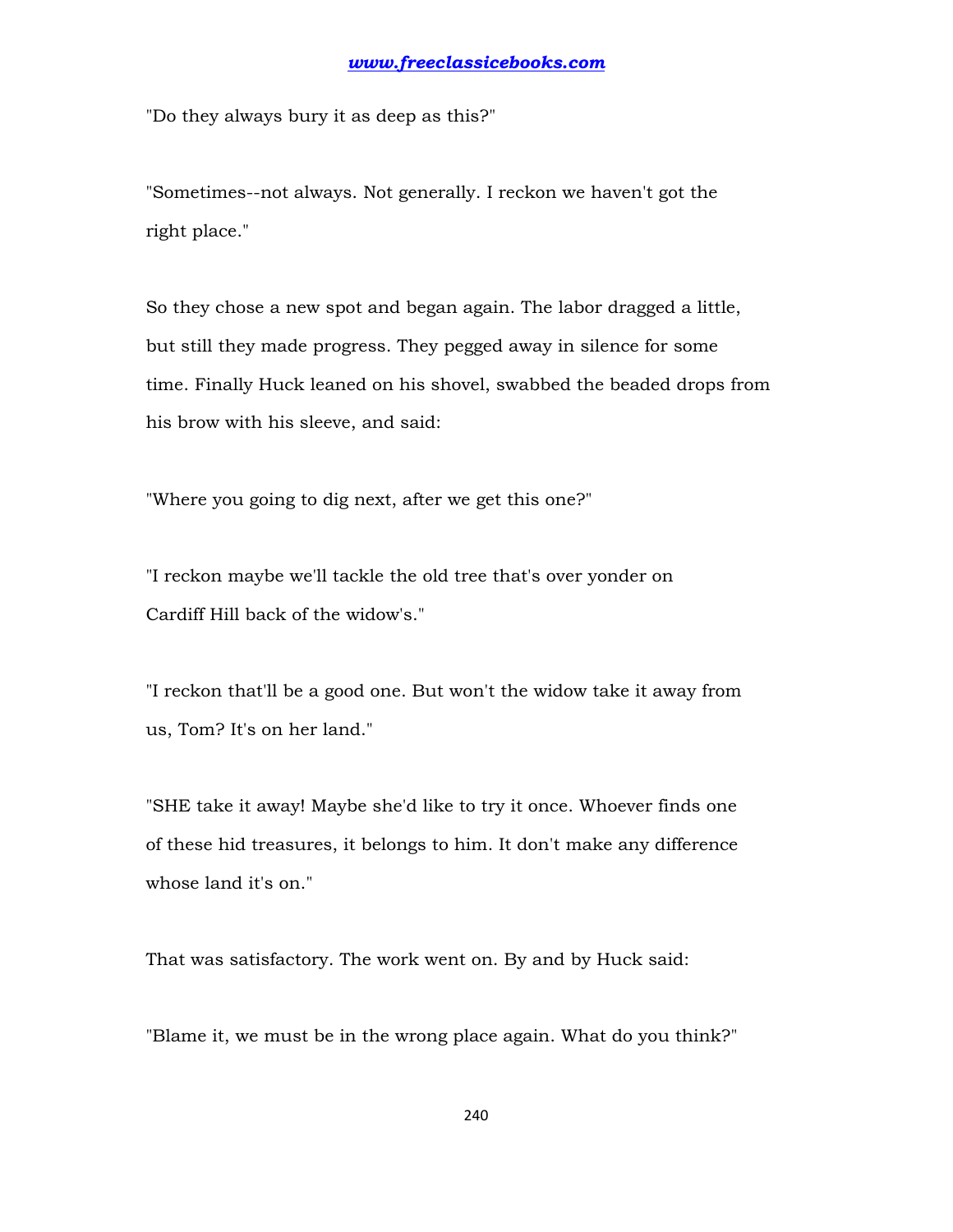"It is mighty curious, Huck. I don't understand it. Sometimes witches interfere. I reckon maybe that's what's the trouble now."

"Shucks! Witches ain't got no power in the daytime."

"Well, that's so. I didn't think of that. Oh, I know what the matter is! What a blamed lot of fools we are! You got to find out where the shadow of the limb falls at midnight, and that's where you dig!"

"Then consound it, we've fooled away all this work for nothing. Now hang it all, we got to come back in the night. It's an awful long way. Can you get out?"

"I bet I will. We've got to do it to-night, too, because if somebody sees these holes they'll know in a minute what's here and they'll go for it."

"Well, I'll come around and maow to-night."

"All right. Let's hide the tools in the bushes."

The boys were there that night, about the appointed time. They sat in the shadow waiting. It was a lonely place, and an hour made solemn by old traditions. Spirits whispered in the rustling leaves, ghosts lurked in the murky nooks, the deep baying of a hound floated up out of the distance, an owl answered with his sepulchral note. The boys were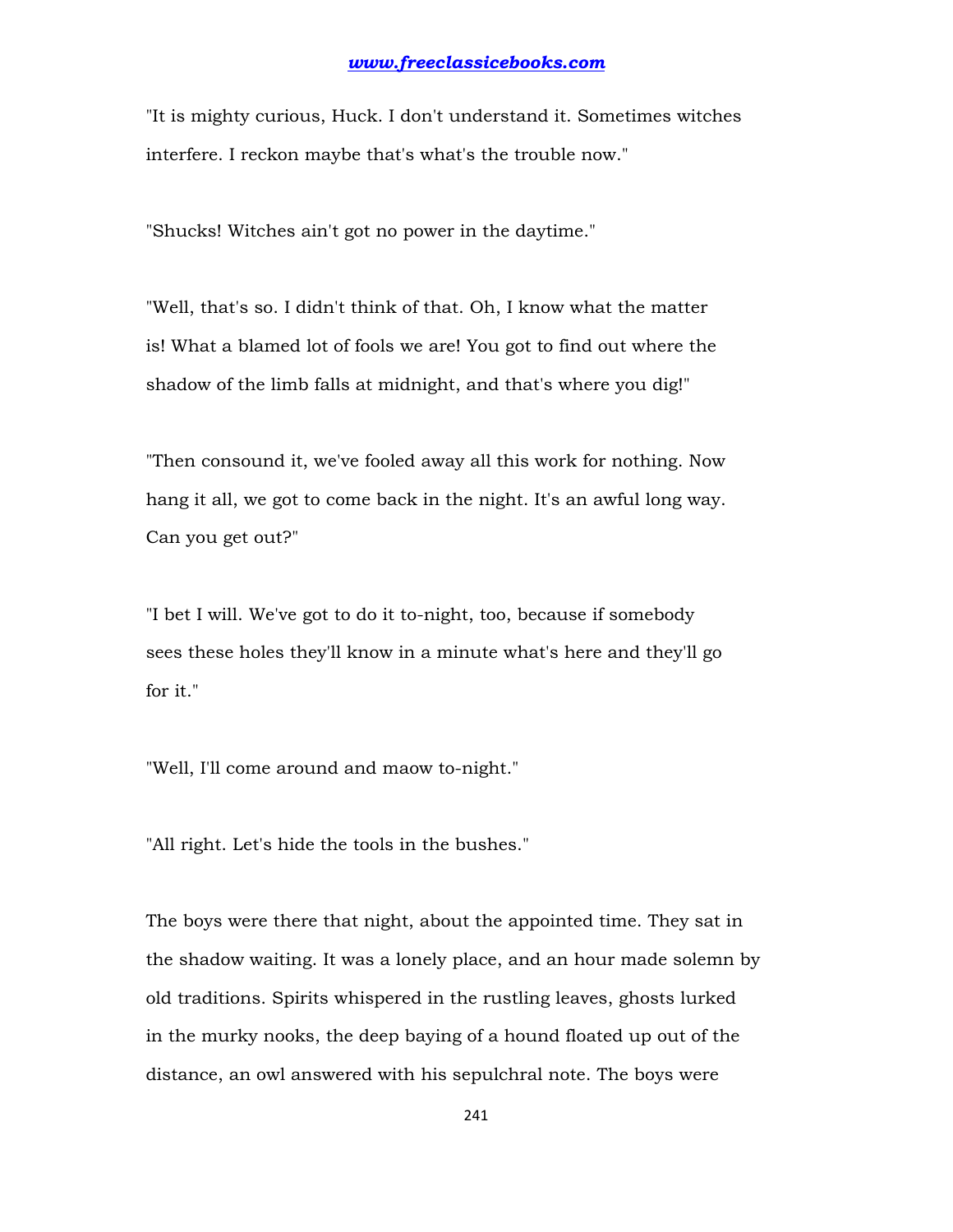subdued by these solemnities, and talked little. By and by they judged that twelve had come; they marked where the shadow fell, and began to dig. Their hopes commenced to rise. Their interest grew stronger, and their industry kept pace with it. The hole deepened and still deepened, but every time their hearts jumped to hear the pick strike upon something, they only suffered a new disappointment. It was only a stone or a chunk. At last Tom said:

"It ain't any use, Huck, we're wrong again."

"Well, but we CAN'T be wrong. We spotted the shadder to a dot."

"I know it, but then there's another thing."

"What's that?".

"Why, we only guessed at the time. Like enough it was too late or too early."

Huck dropped his shovel.

"That's it," said he. "That's the very trouble. We got to give this one up. We can't ever tell the right time, and besides this kind of thing's too awful, here this time of night with witches and ghosts a-fluttering around so. I feel as if something's behind me all the time; and I'm afeard to turn around, becuz maybe there's others in front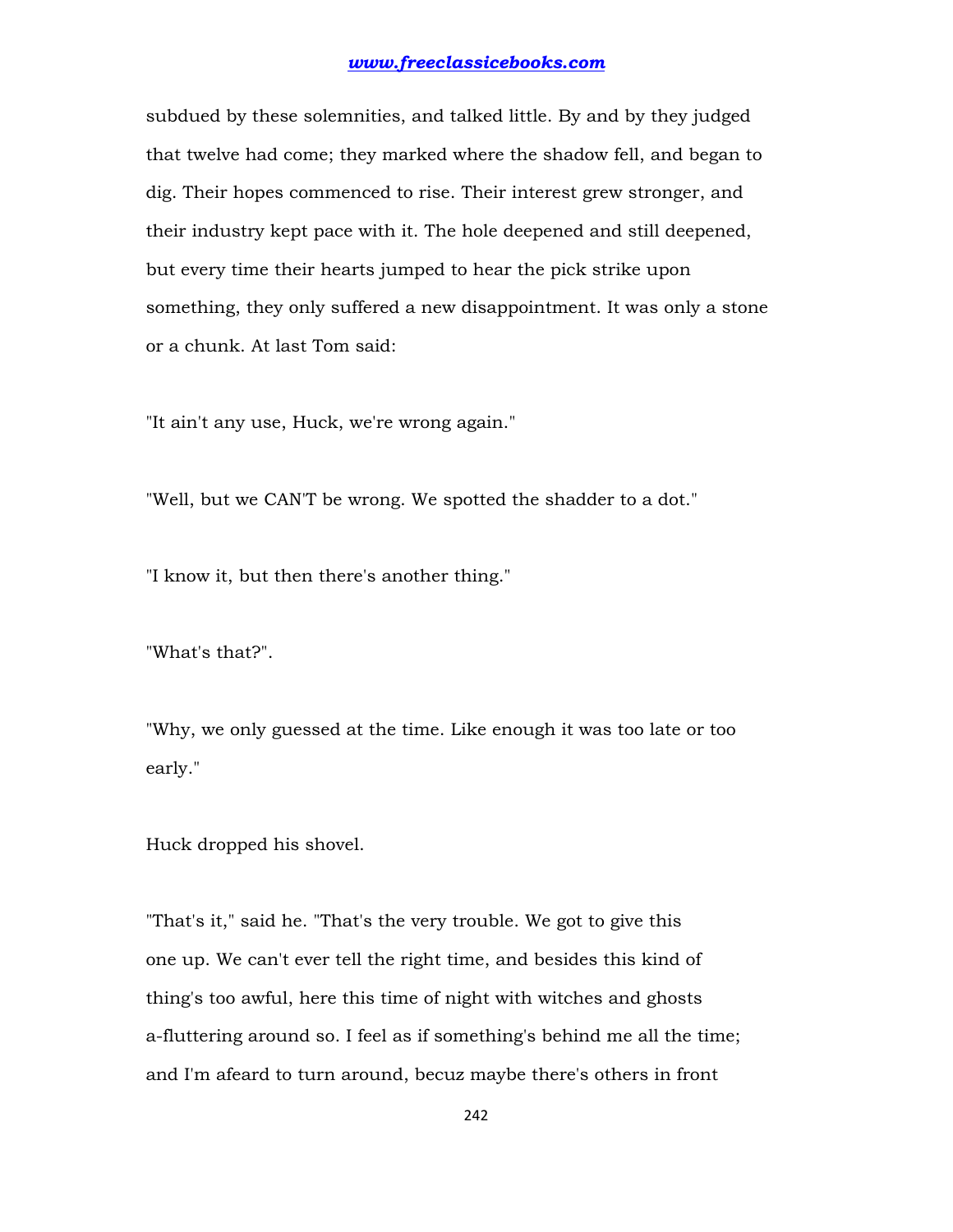a-waiting for a chance. I been creeping all over, ever since I got here."

"Well, I've been pretty much so, too, Huck. They most always put in a dead man when they bury a treasure under a tree, to look out for it."

"Lordy!"

"Yes, they do. I've always heard that."

"Tom, I don't like to fool around much where there's dead people. A body's bound to get into trouble with 'em, sure."

"I don't like to stir 'em up, either. S'pose this one here was to stick his skull out and say something!"

"Don't Tom! It's awful."

"Well, it just is. Huck, I don't feel comfortable a bit."

"Say, Tom, let's give this place up, and try somewheres else."

"All right, I reckon we better."

"What'll it be?"

Tom considered awhile; and then said: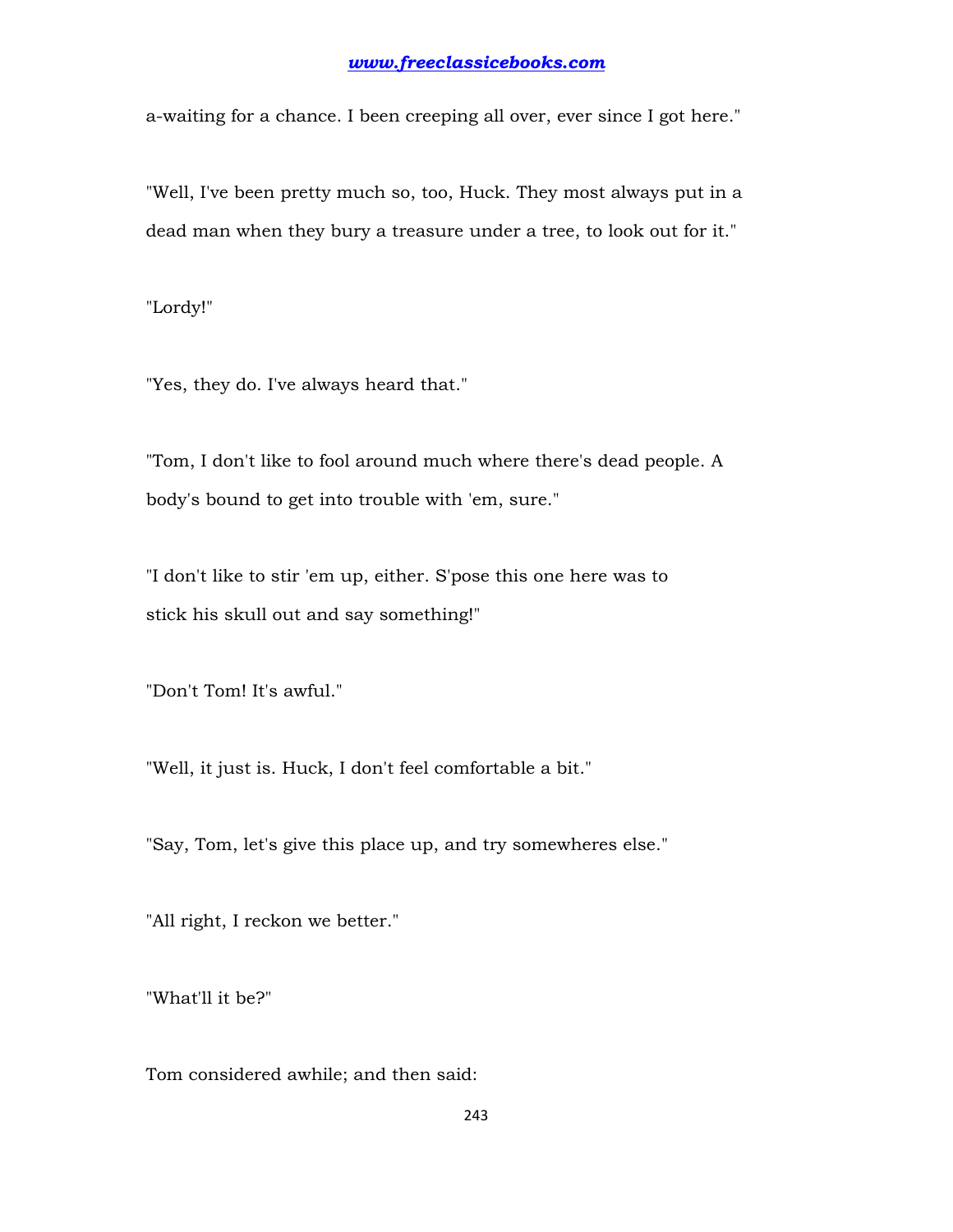"The ha'nted house. That's it!"

"Blame it, I don't like ha'nted houses, Tom. Why, they're a dern sight worse'n dead people. Dead people might talk, maybe, but they don't come sliding around in a shroud, when you ain't noticing, and peep over your shoulder all of a sudden and grit their teeth, the way a ghost does. I couldn't stand such a thing as that, Tom--nobody could."

"Yes, but, Huck, ghosts don't travel around only at night. They won't hender us from digging there in the daytime."

"Well, that's so. But you know mighty well people don't go about that ha'nted house in the day nor the night."

"Well, that's mostly because they don't like to go where a man's been murdered, anyway--but nothing's ever been seen around that house except in the night--just some blue lights slipping by the windows--no regular ghosts."

"Well, where you see one of them blue lights flickering around, Tom, you can bet there's a ghost mighty close behind it. It stands to reason. Becuz you know that they don't anybody but ghosts use 'em."

"Yes, that's so. But anyway they don't come around in the daytime, so what's the use of our being afeard?"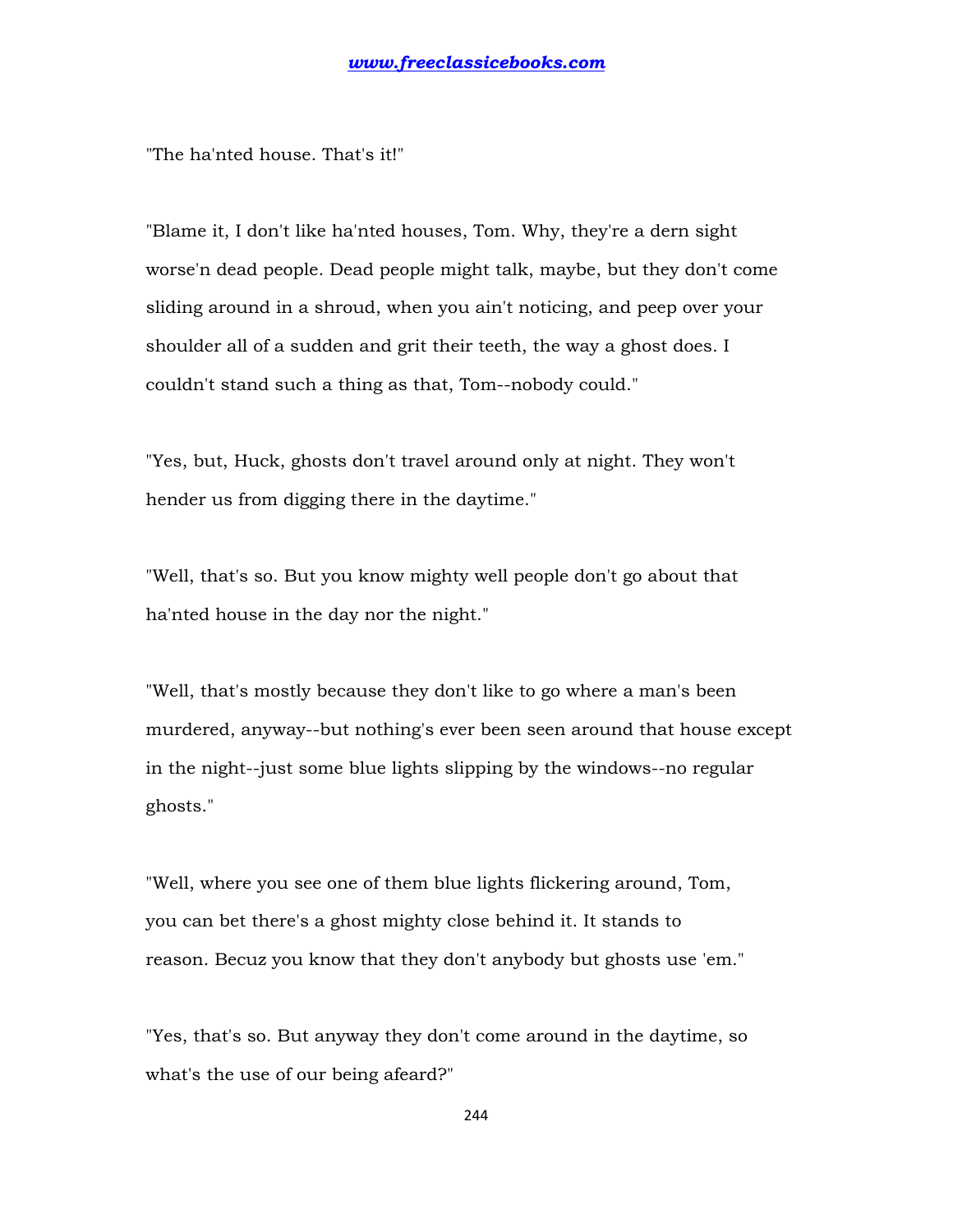"Well, all right. We'll tackle the ha'nted house if you say so--but I reckon it's taking chances."

They had started down the hill by this time. There in the middle of the moonlit valley below them stood the "ha'nted" house, utterly isolated, its fences gone long ago, rank weeds smothering the very doorsteps, the chimney crumbled to ruin, the window-sashes vacant, a corner of the roof caved in. The boys gazed awhile, half expecting to see a blue light flit past a window; then talking in a low tone, as befitted the time and the circumstances, they struck far off to the right, to give the haunted house a wide berth, and took their way homeward through the woods that adorned the rearward side of Cardiff Hill.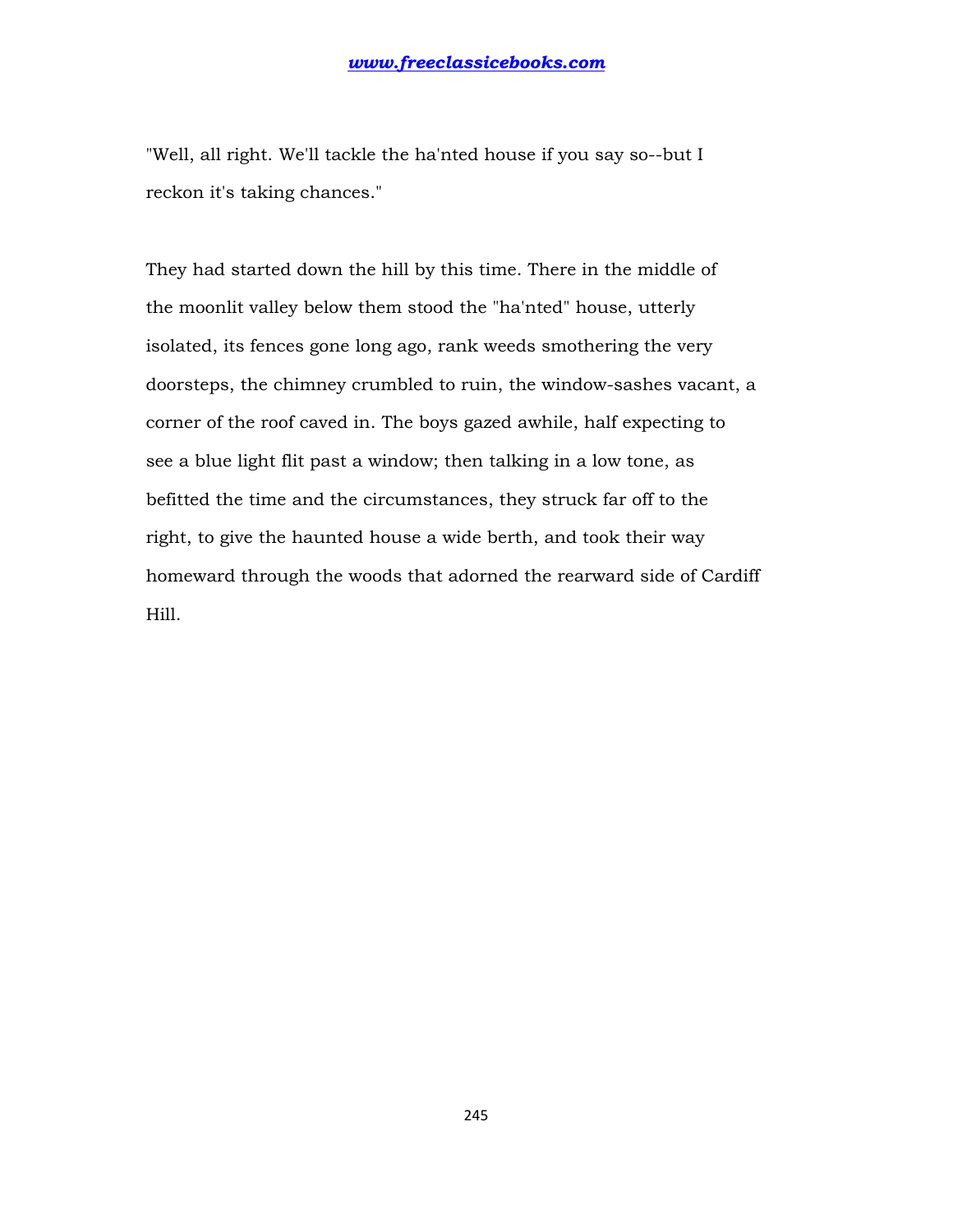#### **CHAPTER XXVI**

ABOUT noon the next day the boys arrived at the dead tree; they had come for their tools. Tom was impatient to go to the haunted house; Huck was measurably so, also--but suddenly said:

"Lookyhere, Tom, do you know what day it is?"

Tom mentally ran over the days of the week, and then quickly lifted his eyes with a startled look in them--

"My! I never once thought of it, Huck!"

"Well, I didn't neither, but all at once it popped onto me that it was Friday."

"Blame it, a body can't be too careful, Huck. We might 'a' got into an awful scrape, tackling such a thing on a Friday."

"MIGHT! Better say we WOULD! There's some lucky days, maybe, but Friday ain't."

"Any fool knows that. I don't reckon YOU was the first that found it out, Huck."

"Well, I never said I was, did I? And Friday ain't all, neither. I had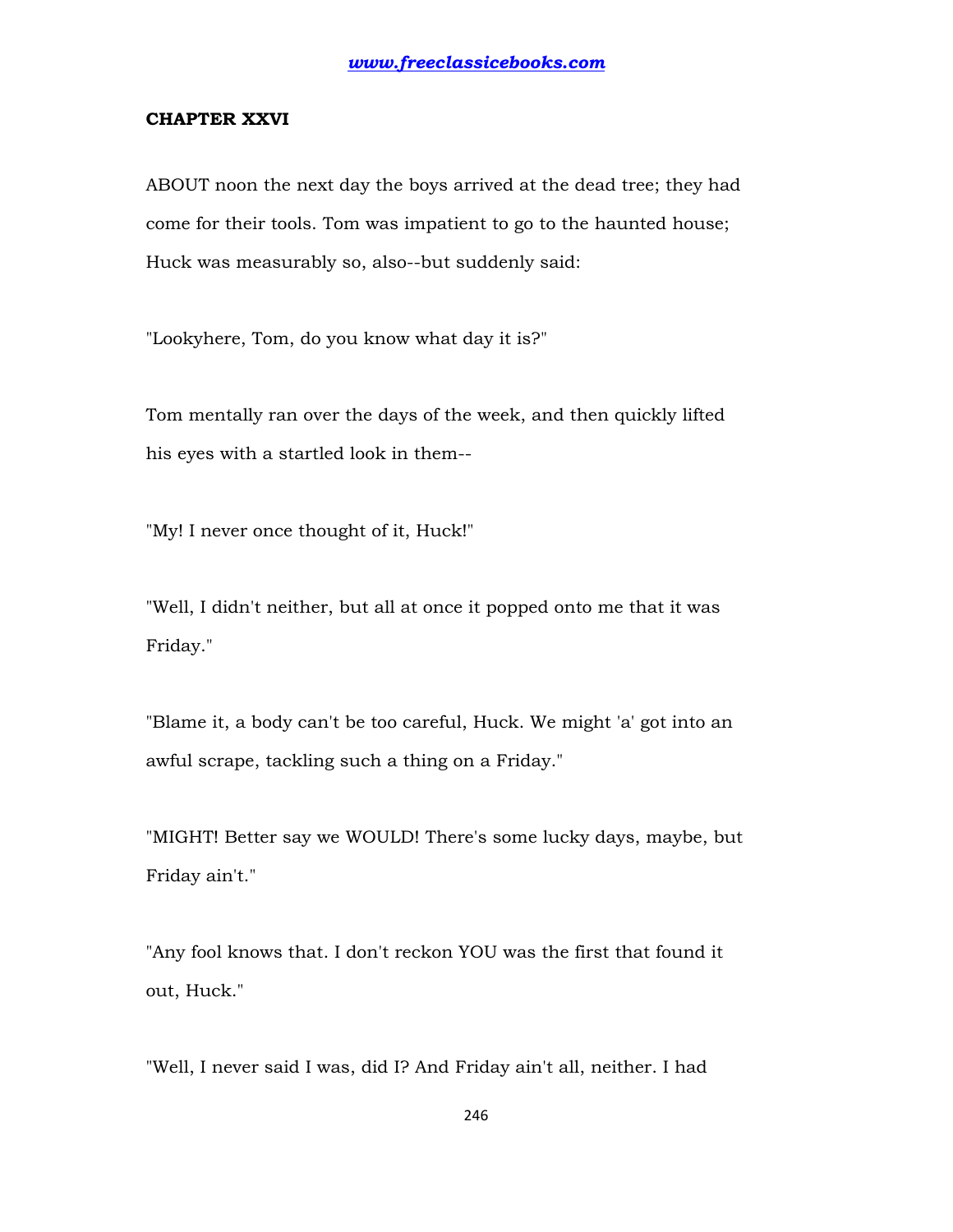a rotten bad dream last night--dreampt about rats."

"No! Sure sign of trouble. Did they fight?"

"No."

"Well, that's good, Huck. When they don't fight it's only a sign that there's trouble around, you know. All we got to do is to look mighty sharp and keep out of it. We'll drop this thing for to-day, and play. Do you know Robin Hood, Huck?"

"No. Who's Robin Hood?"

"Why, he was one of the greatest men that was ever in England--and the best. He was a robber."

"Cracky, I wisht I was. Who did he rob?"

"Only sheriffs and bishops and rich people and kings, and such like. But he never bothered the poor. He loved 'em. He always divided up with 'em perfectly square."

"Well, he must 'a' been a brick."

"I bet you he was, Huck. Oh, he was the noblest man that ever was. They ain't any such men now, I can tell you. He could lick any man in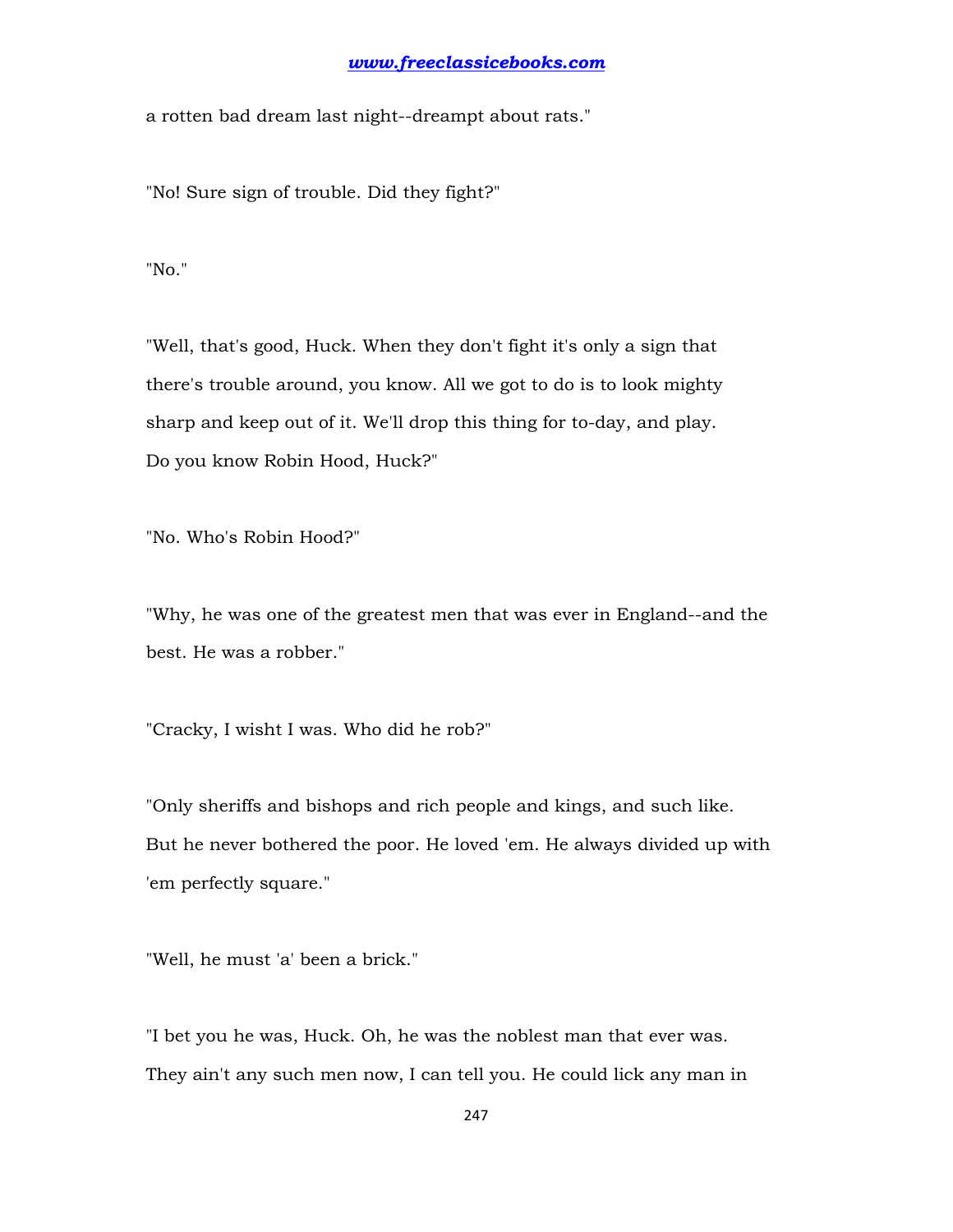England, with one hand tied behind him; and he could take his yew bow and plug a ten-cent piece every time, a mile and a half."

"What's a YEW bow?"

"I don't know. It's some kind of a bow, of course. And if he hit that dime only on the edge he would set down and cry--and curse. But we'll play Robin Hood--it's nobby fun. I'll learn you."

"I'm agreed."

So they played Robin Hood all the afternoon, now and then casting a yearning eye down upon the haunted house and passing a remark about the morrow's prospects and possibilities there. As the sun began to sink into the west they took their way homeward athwart the long shadows of the trees and soon were buried from sight in the forests of Cardiff Hill.

On Saturday, shortly after noon, the boys were at the dead tree again. They had a smoke and a chat in the shade, and then dug a little in their last hole, not with great hope, but merely because Tom said there were so many cases where people had given up a treasure after getting down within six inches of it, and then somebody else had come along and turned it up with a single thrust of a shovel. The thing failed this time, however, so the boys shouldered their tools and went away feeling that they had not trifled with fortune, but had fulfilled all the

248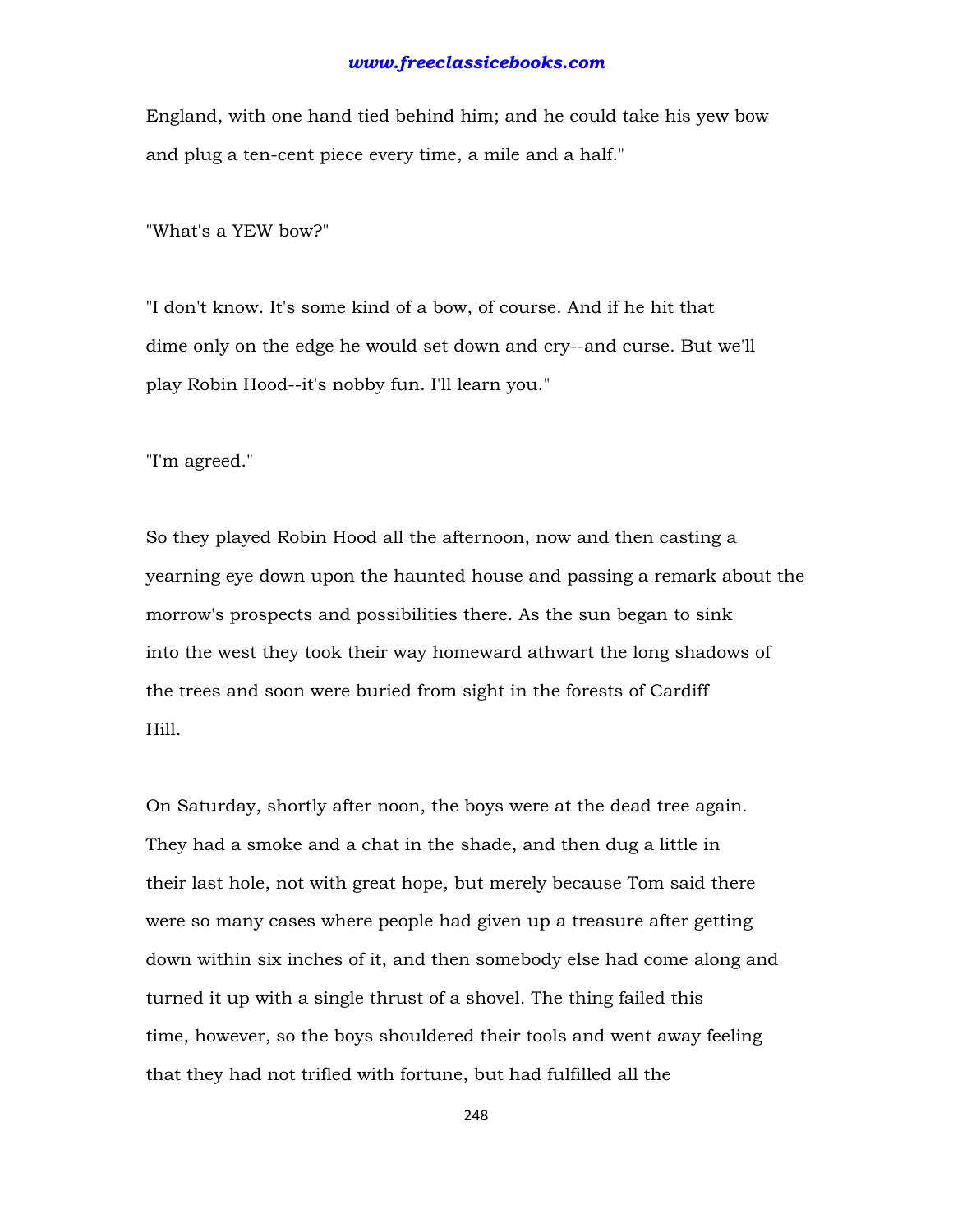requirements that belong to the business of treasure-hunting.

When they reached the haunted house there was something so weird and grisly about the dead silence that reigned there under the baking sun, and something so depressing about the loneliness and desolation of the place, that they were afraid, for a moment, to venture in. Then they crept to the door and took a trembling peep. They saw a weed-grown, floorless room, unplastered, an ancient fireplace, vacant windows, a ruinous staircase; and here, there, and everywhere hung ragged and abandoned cobwebs. They presently entered, softly, with quickened pulses, talking in whispers, ears alert to catch the slightest sound, and muscles tense and ready for instant retreat.

In a little while familiarity modified their fears and they gave the place a critical and interested examination, rather admiring their own boldness, and wondering at it, too. Next they wanted to look up-stairs. This was something like cutting off retreat, but they got to daring each other, and of course there could be but one result--they threw their tools into a corner and made the ascent. Up there were the same signs of decay. In one corner they found a closet that promised mystery, but the promise was a fraud--there was nothing in it. Their courage was up now and well in hand. They were about to go down and begin work when--

"Sh!" said Tom.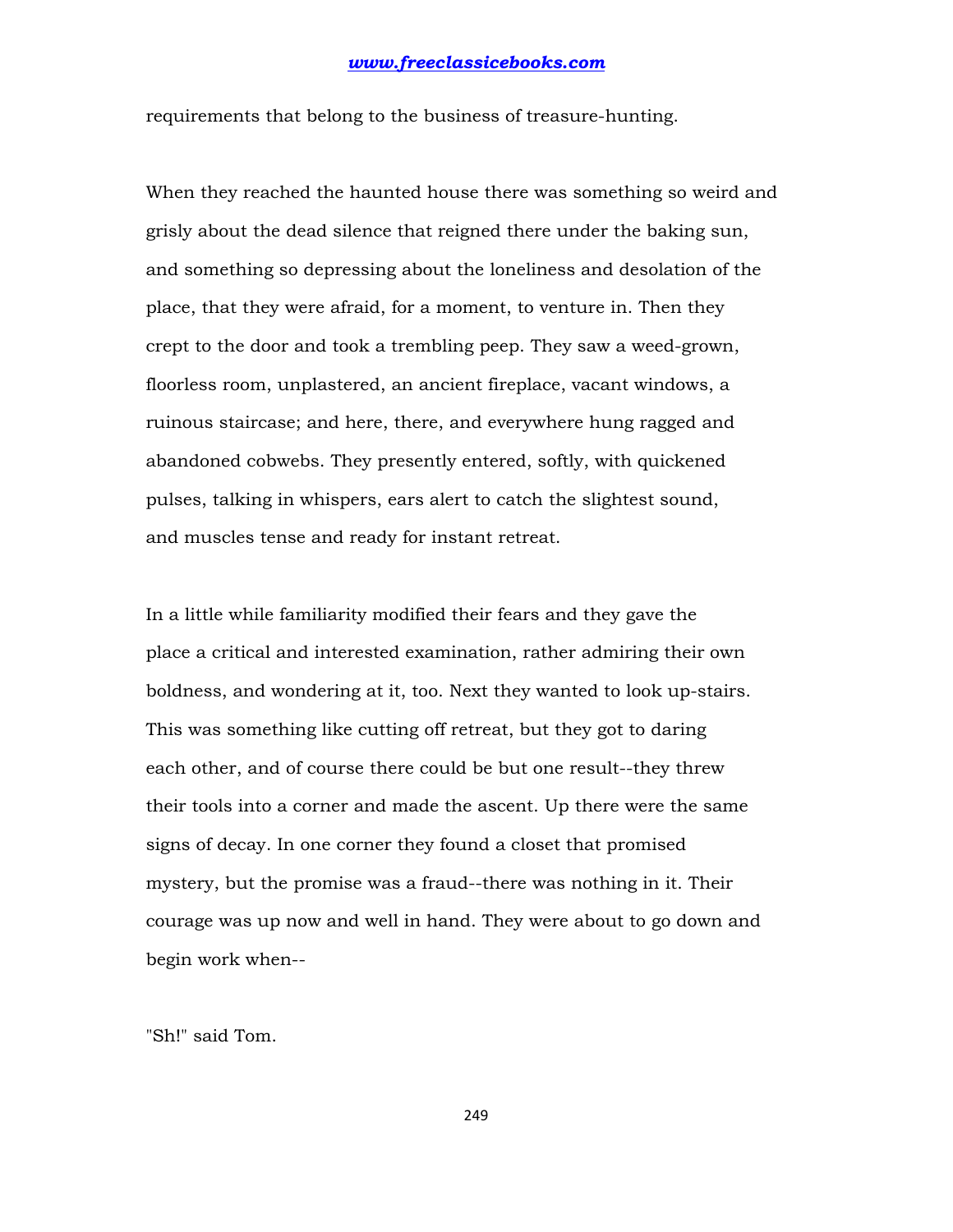"What is it?" whispered Huck, blanching with fright.

"Sh!... There!... Hear it?"

"Yes!... Oh, my! Let's run!"

"Keep still! Don't you budge! They're coming right toward the door."

The boys stretched themselves upon the floor with their eyes to knot-holes in the planking, and lay waiting, in a misery of fear.

"They've stopped.... No--coming.... Here they are. Don't whisper another word, Huck. My goodness, I wish I was out of this!"

Two men entered. Each boy said to himself: "There's the old deaf and dumb Spaniard that's been about town once or twice lately--never saw t'other man before."

"T'other" was a ragged, unkempt creature, with nothing very pleasant in his face. The Spaniard was wrapped in a serape; he had bushy white whiskers; long white hair flowed from under his sombrero, and he wore green goggles. When they came in, "t'other" was talking in a low voice; they sat down on the ground, facing the door, with their backs to the wall, and the speaker continued his remarks. His manner became less guarded and his words more distinct as he proceeded: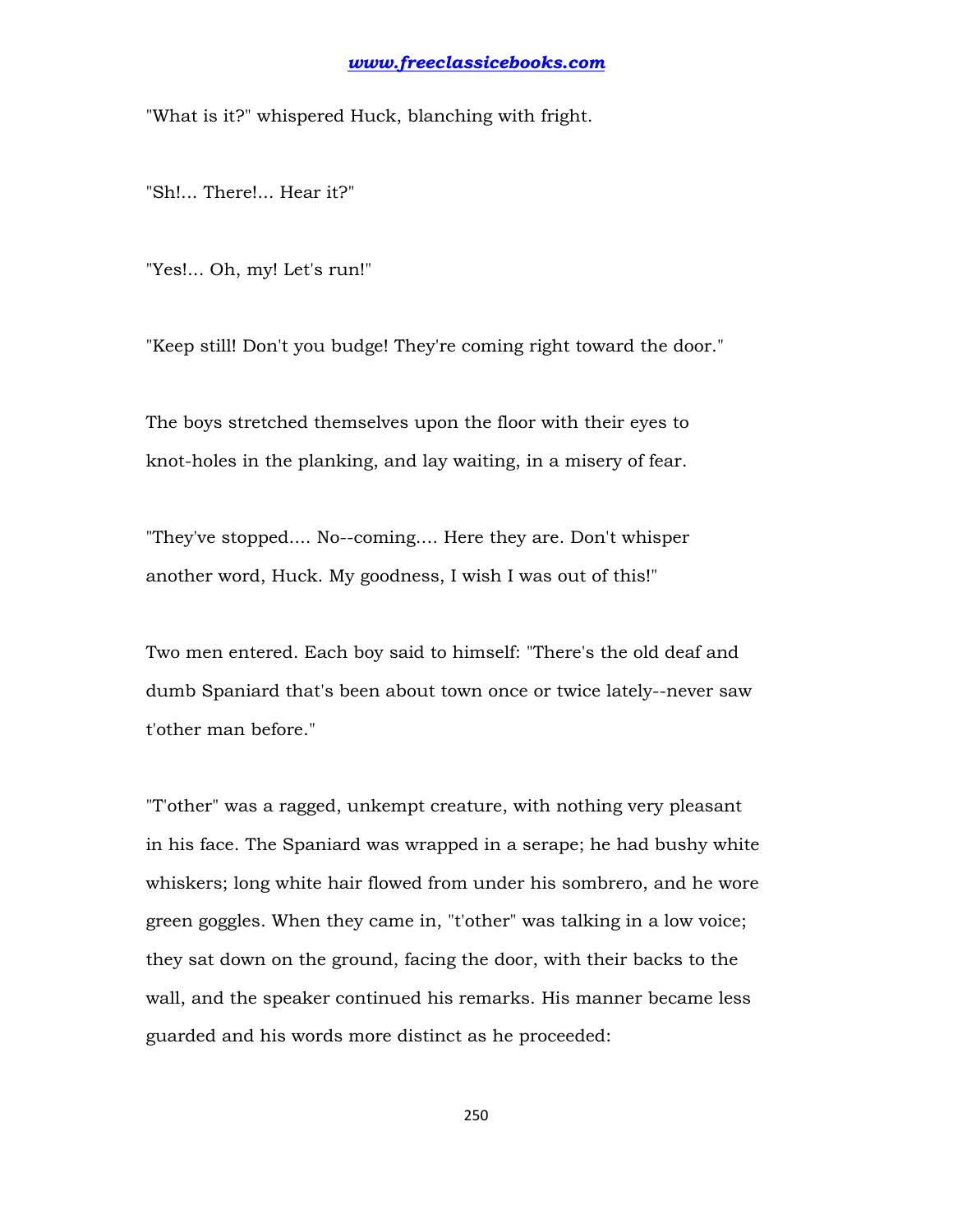"No," said he, "I've thought it all over, and I don't like it. It's dangerous."

"Dangerous!" grunted the "deaf and dumb" Spaniard--to the vast surprise of the boys. "Milksop!"

This voice made the boys gasp and quake. It was Injun Joe's! There was silence for some time. Then Joe said:

"What's any more dangerous than that job up yonder--but nothing's come of it."

"That's different. Away up the river so, and not another house about. 'Twon't ever be known that we tried, anyway, long as we didn't succeed."

"Well, what's more dangerous than coming here in the daytime!--anybody would suspicion us that saw us."

"I know that. But there warn't any other place as handy after that fool of a job. I want to quit this shanty. I wanted to yesterday, only it warn't any use trying to stir out of here, with those infernal boys playing over there on the hill right in full view."

"Those infernal boys" quaked again under the inspiration of this remark, and thought how lucky it was that they had remembered it was Friday and concluded to wait a day. They wished in their hearts they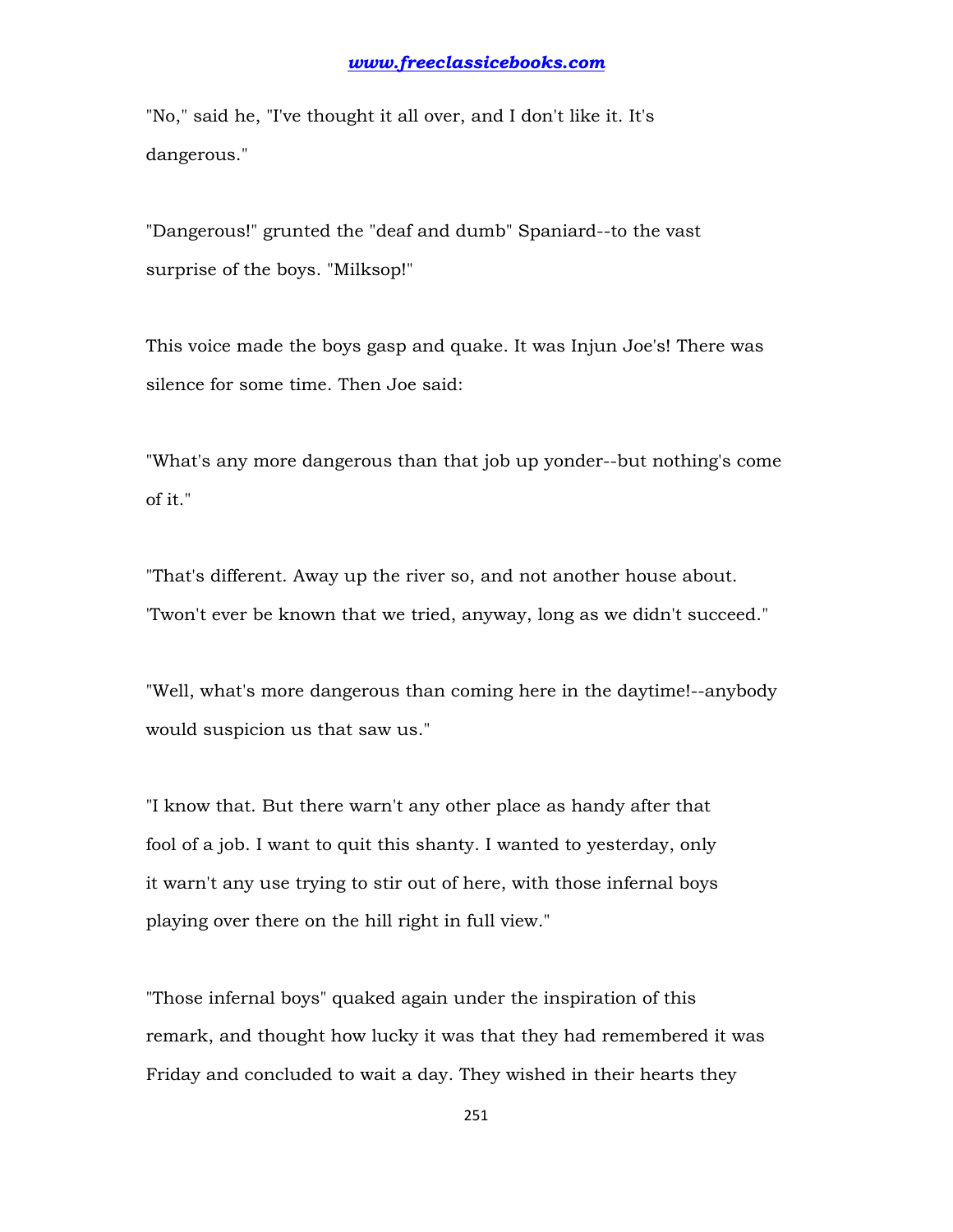had waited a year.

The two men got out some food and made a luncheon. After a long and thoughtful silence, Injun Joe said:

"Look here, lad--you go back up the river where you belong. Wait there till you hear from me. I'll take the chances on dropping into this town just once more, for a look. We'll do that 'dangerous' job after I've spied around a little and think things look well for it. Then for Texas! We'll leg it together!"

This was satisfactory. Both men presently fell to yawning, and Injun Joe said:

"I'm dead for sleep! It's your turn to watch."

He curled down in the weeds and soon began to snore. His comrade stirred him once or twice and he became quiet. Presently the watcher began to nod; his head drooped lower and lower, both men began to snore now.

The boys drew a long, grateful breath. Tom whispered:

"Now's our chance--come!"

Huck said: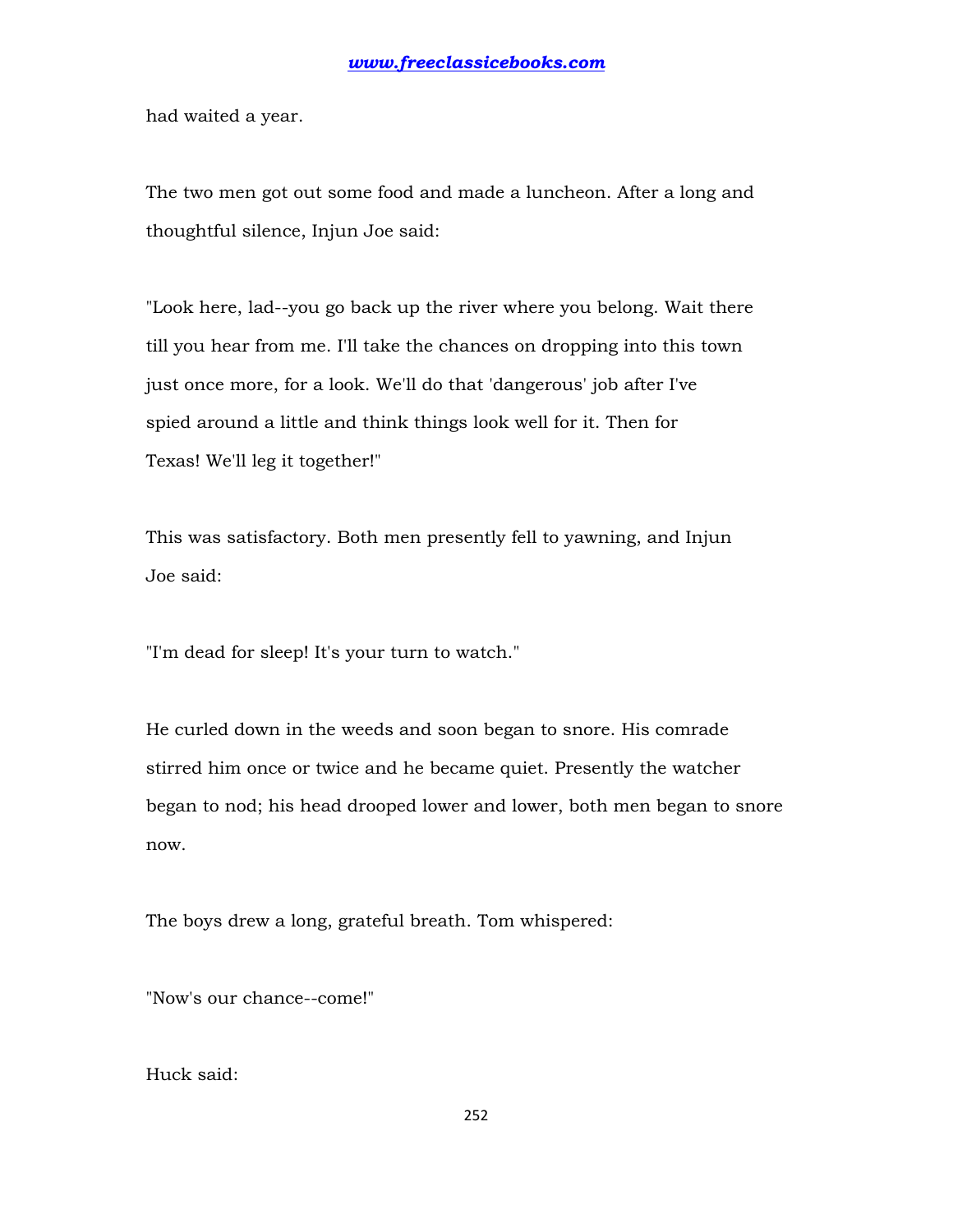"I can't--I'd die if they was to wake."

Tom urged--Huck held back. At last Tom rose slowly and softly, and started alone. But the first step he made wrung such a hideous creak from the crazy floor that he sank down almost dead with fright. He never made a second attempt. The boys lay there counting the dragging moments till it seemed to them that time must be done and eternity growing gray; and then they were grateful to note that at last the sun was setting.

Now one snore ceased. Injun Joe sat up, stared around--smiled grimly upon his comrade, whose head was drooping upon his knees--stirred him up with his foot and said:

"Here! YOU'RE a watchman, ain't you! All right, though--nothing's happened."

"My! have I been asleep?"

"Oh, partly, partly. Nearly time for us to be moving, pard. What'll we do with what little swag we've got left?"

"I don't know--leave it here as we've always done, I reckon. No use to take it away till we start south. Six hundred and fifty in silver's something to carry."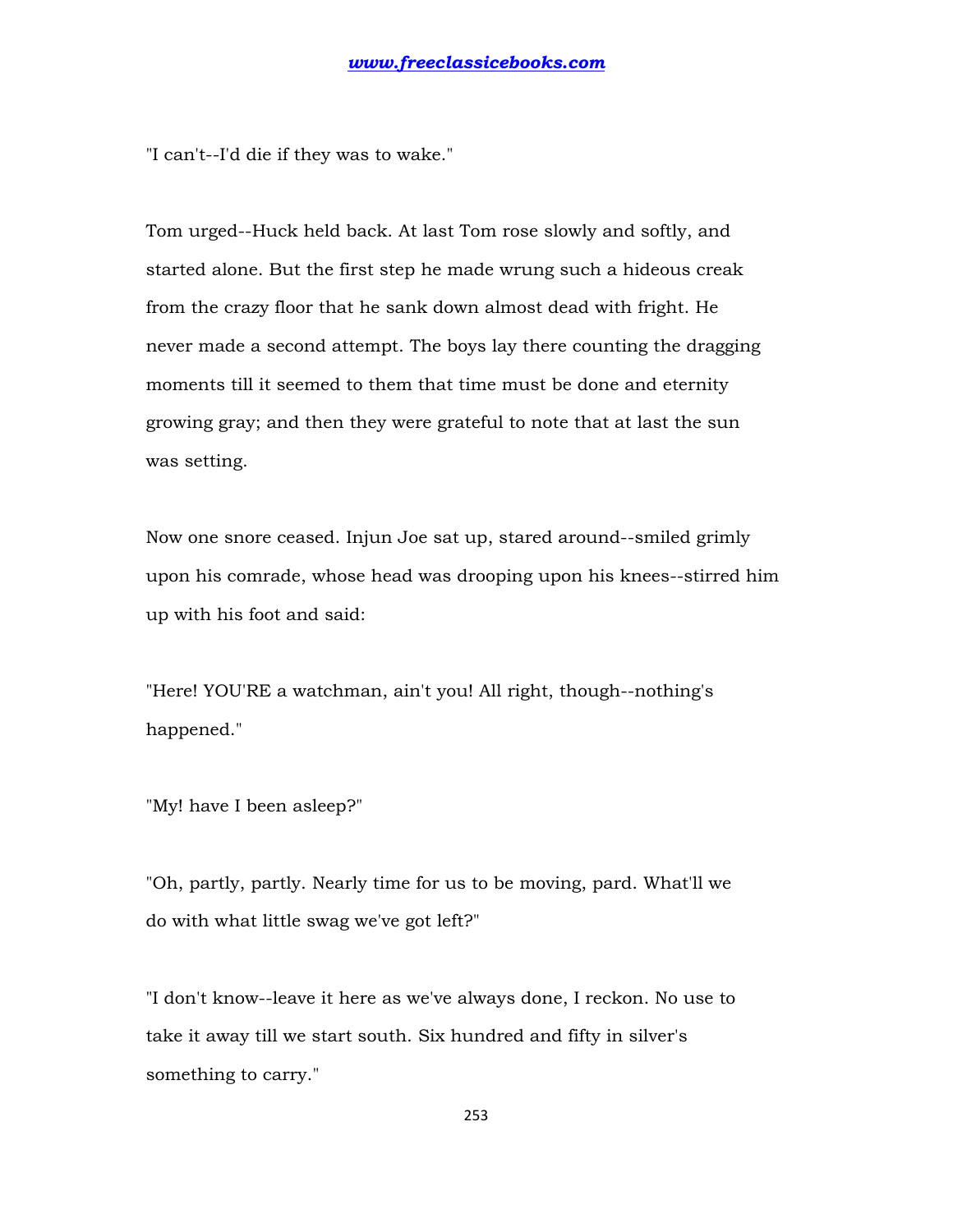"Well--all right--it won't matter to come here once more."

"No--but I'd say come in the night as we used to do--it's better."

"Yes: but look here; it may be a good while before I get the right chance at that job; accidents might happen; 'tain't in such a very good place; we'll just regularly bury it--and bury it deep."

"Good idea," said the comrade, who walked across the room, knelt down, raised one of the rearward hearth-stones and took out a bag that jingled pleasantly. He subtracted from it twenty or thirty dollars for himself and as much for Injun Joe, and passed the bag to the latter, who was on his knees in the corner, now, digging with his bowie-knife.

The boys forgot all their fears, all their miseries in an instant. With gloating eyes they watched every movement. Luck!--the splendor of it was beyond all imagination! Six hundred dollars was money enough to make half a dozen boys rich! Here was treasure-hunting under the happiest auspices--there would not be any bothersome uncertainty as to where to dig. They nudged each other every moment--eloquent nudges and easily understood, for they simply meant--"Oh, but ain't you glad NOW we're here!"

Joe's knife struck upon something.

254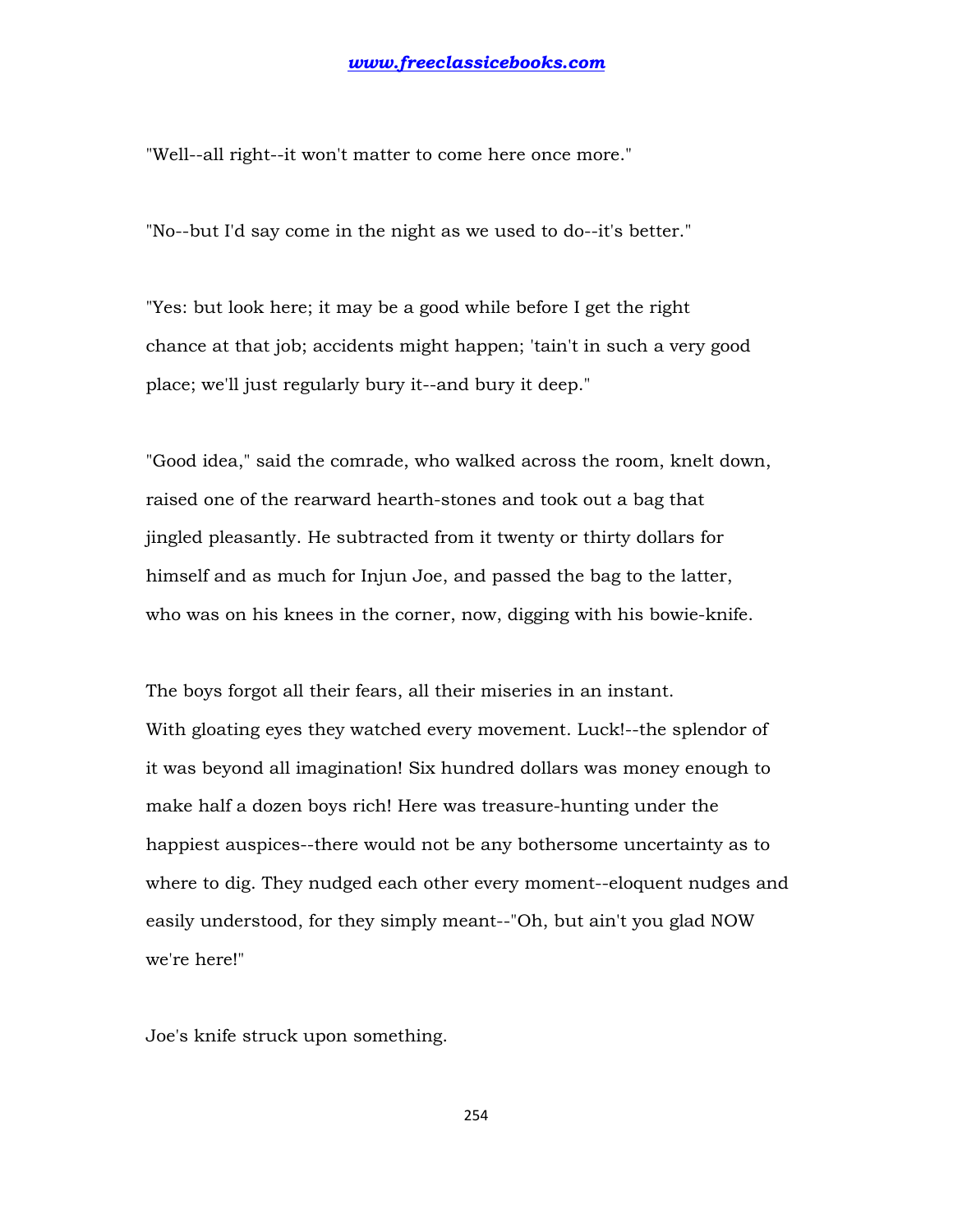"Hello!" said he.

"What is it?" said his comrade.

"Half-rotten plank--no, it's a box, I believe. Here--bear a hand and we'll see what it's here for. Never mind, I've broke a hole."

He reached his hand in and drew it out--

"Man, it's money!"

The two men examined the handful of coins. They were gold. The boys above were as excited as themselves, and as delighted.

Joe's comrade said:

"We'll make quick work of this. There's an old rusty pick over amongst the weeds in the corner the other side of the fireplace--I saw it a minute ago."

He ran and brought the boys' pick and shovel. Injun Joe took the pick, looked it over critically, shook his head, muttered something to himself, and then began to use it. The box was soon unearthed. It was not very large; it was iron bound and had been very strong before the slow years had injured it. The men contemplated the treasure awhile in blissful silence.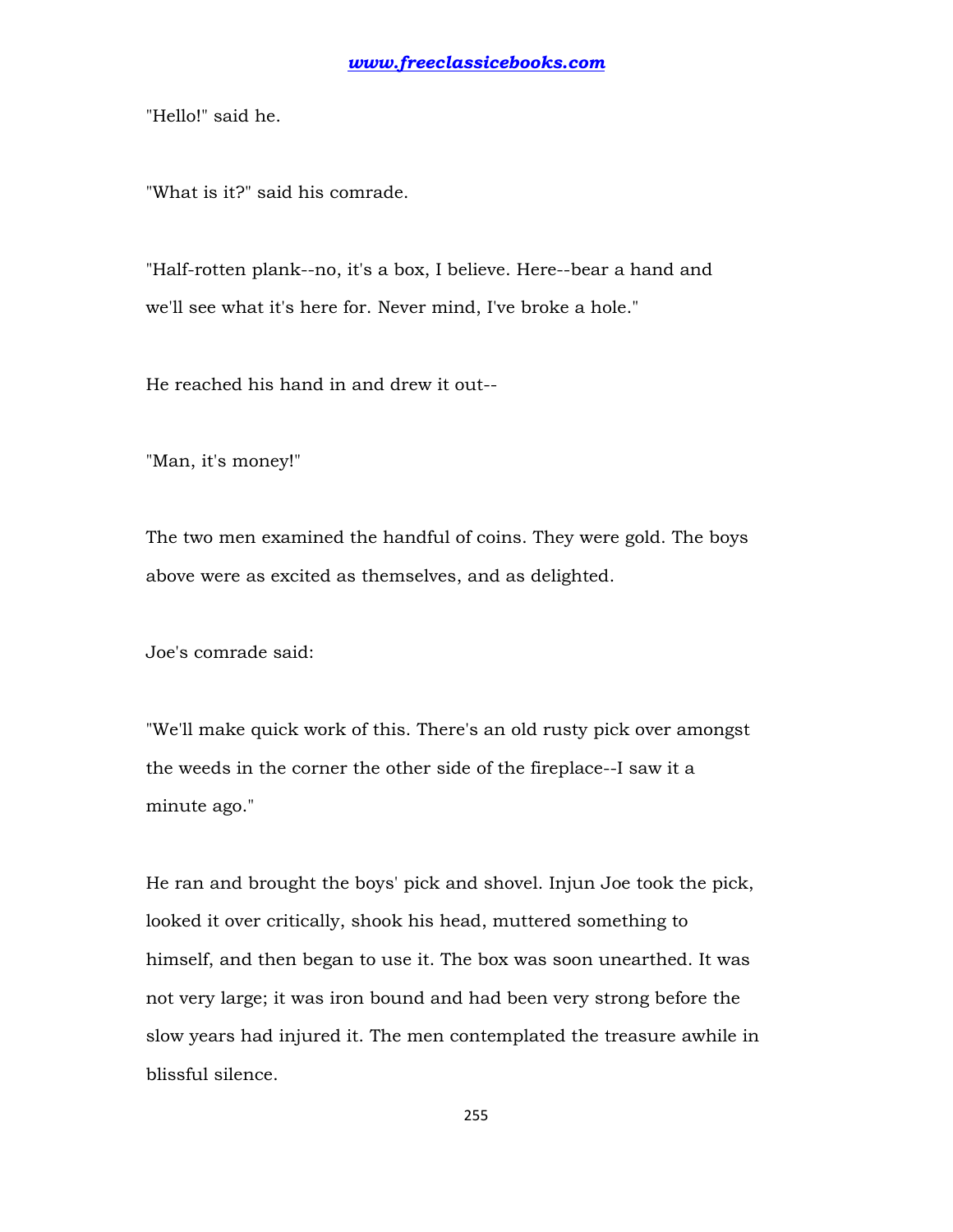"Pard, there's thousands of dollars here," said Injun Joe.

"'Twas always said that Murrel's gang used to be around here one summer," the stranger observed.

"I know it," said Injun Joe; "and this looks like it, I should say."

"Now you won't need to do that job."

The half-breed frowned. Said he:

"You don't know me. Least you don't know all about that thing. 'Tain't robbery altogether--it's REVENGE!" and a wicked light flamed in his eyes. "I'll need your help in it. When it's finished--then Texas. Go home to your Nance and your kids, and stand by till you hear from me."

"Well--if you say so; what'll we do with this--bury it again?"

"Yes. [Ravishing delight overhead.] NO! by the great Sachem, no! [Profound distress overhead.] I'd nearly forgot. That pick had fresh earth on it! [The boys were sick with terror in a moment.] What business has a pick and a shovel here? What business with fresh earth on them? Who brought them here--and where are they gone? Have you heard anybody?--seen anybody? What! bury it again and leave them to come and see the ground disturbed? Not exactly--not exactly. We'll take it to my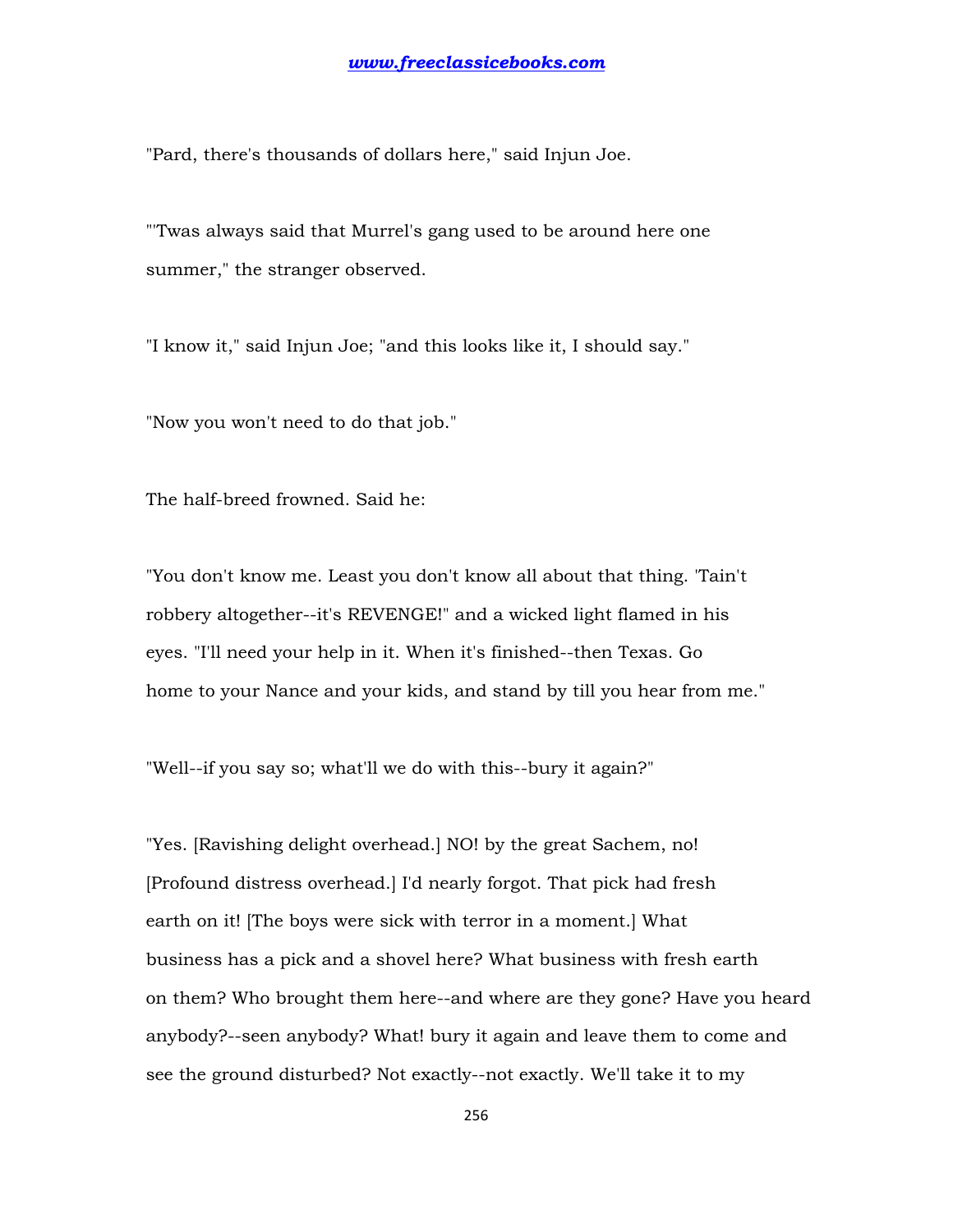den."

"Why, of course! Might have thought of that before. You mean Number One?"

"No--Number Two--under the cross. The other place is bad--too common."

"All right. It's nearly dark enough to start."

Injun Joe got up and went about from window to window cautiously peeping out. Presently he said:

"Who could have brought those tools here? Do you reckon they can be up-stairs?"

The boys' breath forsook them. Injun Joe put his hand on his knife, halted a moment, undecided, and then turned toward the stairway. The boys thought of the closet, but their strength was gone. The steps came creaking up the stairs--the intolerable distress of the situation woke the stricken resolution of the lads--they were about to spring for the closet, when there was a crash of rotten timbers and Injun Joe landed on the ground amid the debris of the ruined stairway. He gathered himself up cursing, and his comrade said:

"Now what's the use of all that? If it's anybody, and they're up there, let them STAY there--who cares? If they want to jump down, now,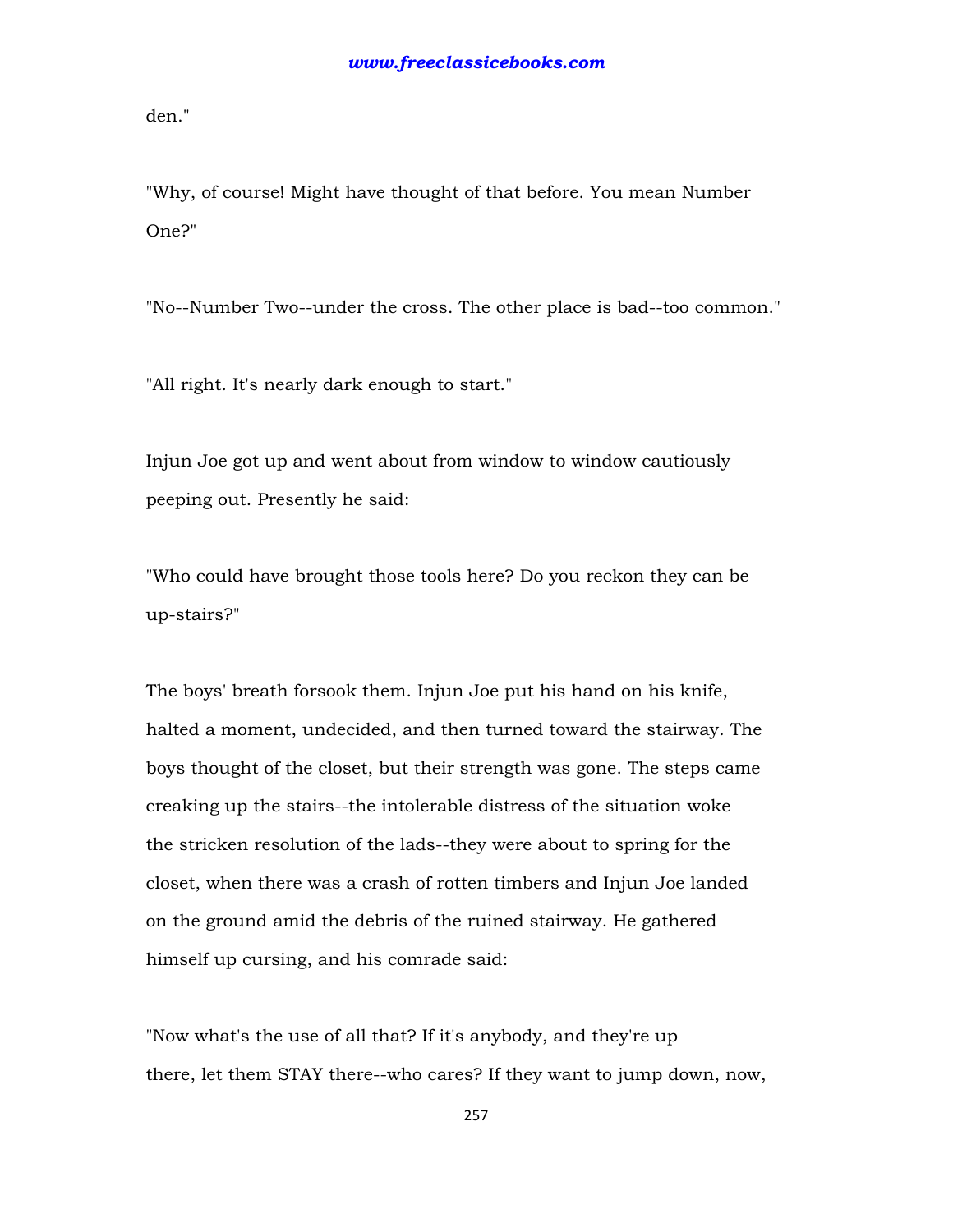and get into trouble, who objects? It will be dark in fifteen minutes --and then let them follow us if they want to. I'm willing. In my opinion, whoever hove those things in here caught a sight of us and took us for ghosts or devils or something. I'll bet they're running yet."

Joe grumbled awhile; then he agreed with his friend that what daylight was left ought to be economized in getting things ready for leaving. Shortly afterward they slipped out of the house in the deepening twilight, and moved toward the river with their precious box.

Tom and Huck rose up, weak but vastly relieved, and stared after them through the chinks between the logs of the house. Follow? Not they. They were content to reach ground again without broken necks, and take the townward track over the hill. They did not talk much. They were too much absorbed in hating themselves--hating the ill luck that made them take the spade and the pick there. But for that, Injun Joe never would have suspected. He would have hidden the silver with the gold to wait there till his "revenge" was satisfied, and then he would have had the misfortune to find that money turn up missing. Bitter, bitter luck that the tools were ever brought there!

They resolved to keep a lookout for that Spaniard when he should come to town spying out for chances to do his revengeful job, and follow him to "Number Two," wherever that might be. Then a ghastly thought occurred to Tom.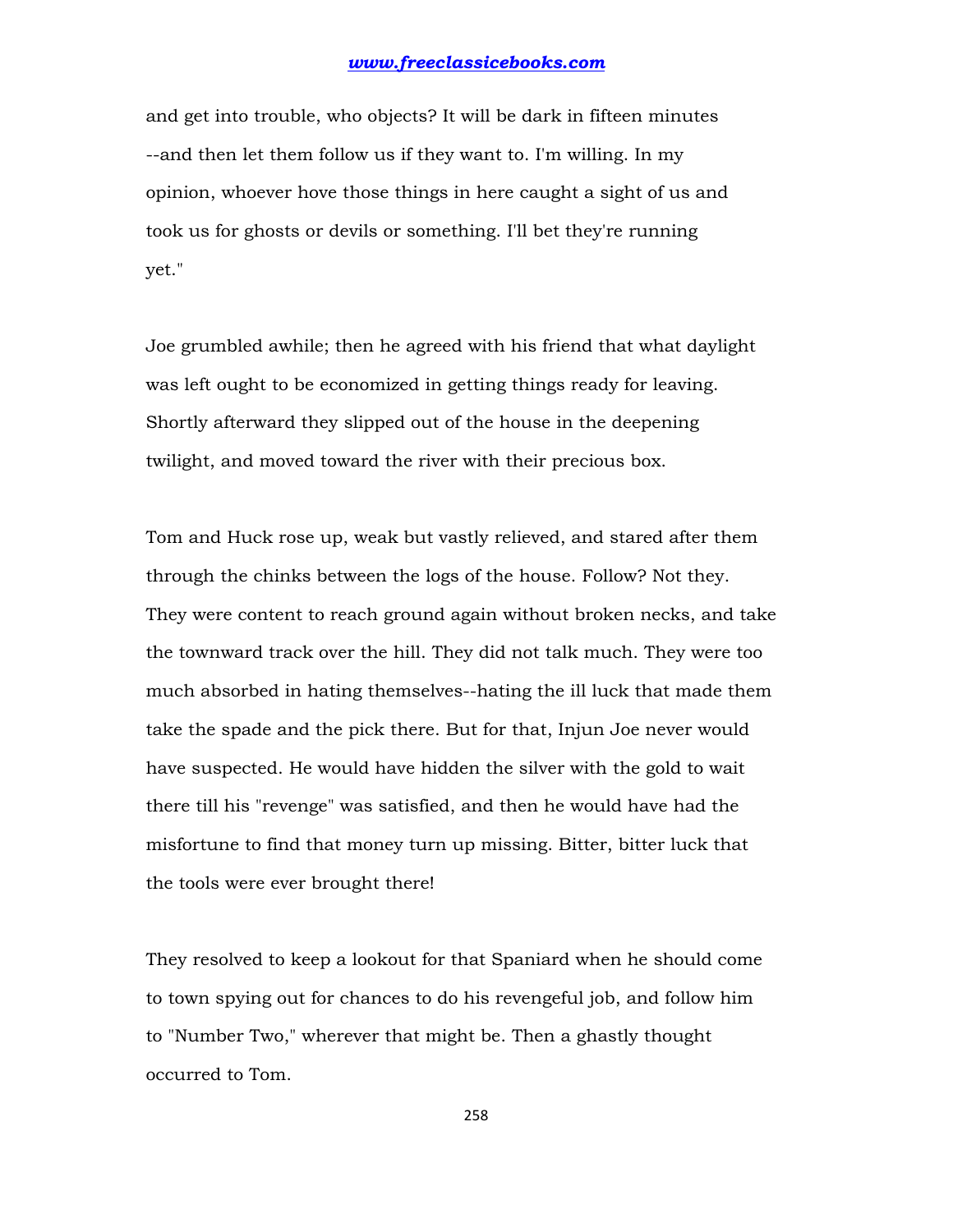"Revenge? What if he means US, Huck!"

"Oh, don't!" said Huck, nearly fainting.

They talked it all over, and as they entered town they agreed to believe that he might possibly mean somebody else--at least that he might at least mean nobody but Tom, since only Tom had testified.

Very, very small comfort it was to Tom to be alone in danger! Company would be a palpable improvement, he thought.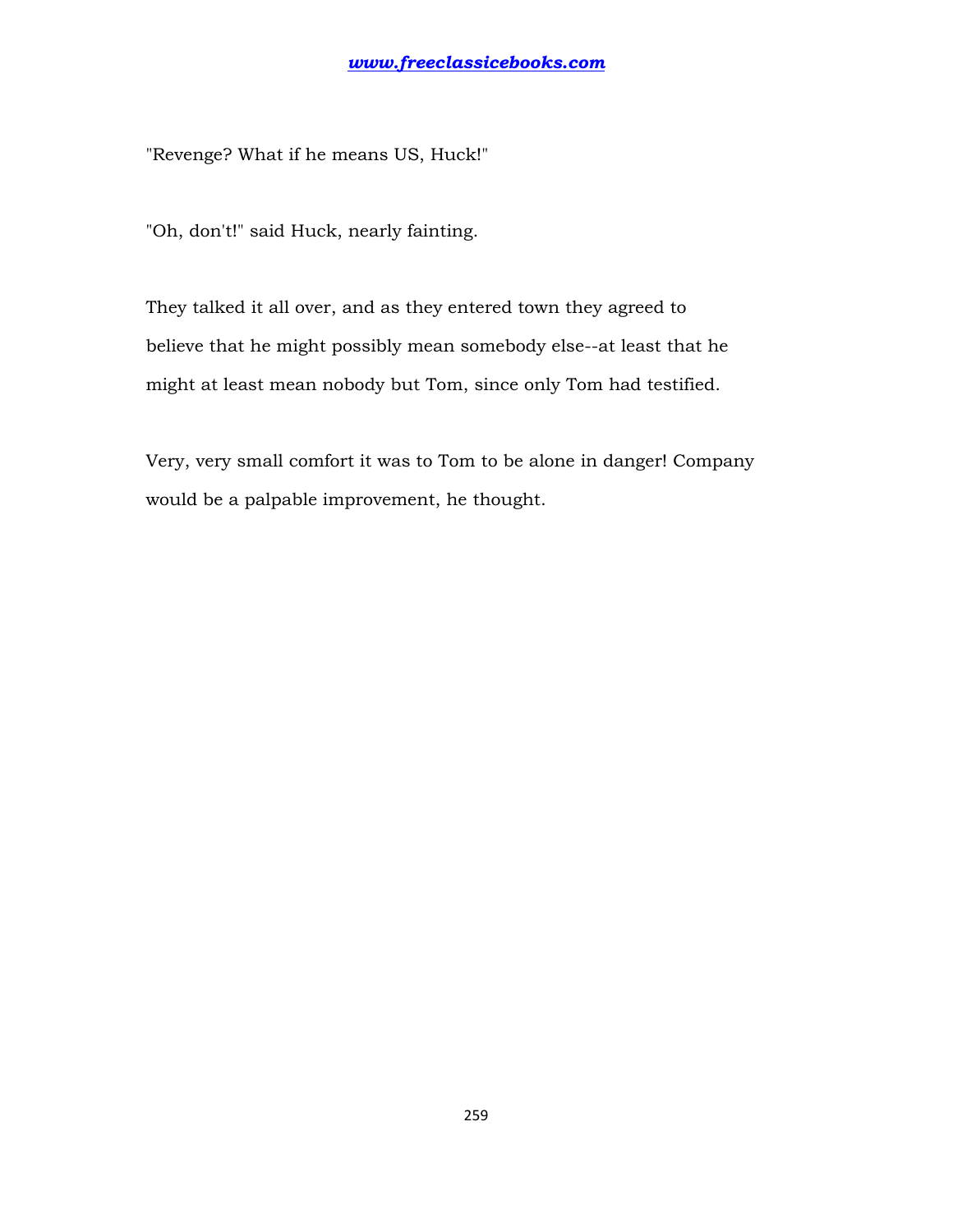#### **CHAPTER XXVII**

THE adventure of the day mightily tormented Tom's dreams that night. Four times he had his hands on that rich treasure and four times it wasted to nothingness in his fingers as sleep forsook him and wakefulness brought back the hard reality of his misfortune. As he lay in the early morning recalling the incidents of his great adventure, he noticed that they seemed curiously subdued and far away--somewhat as if they had happened in another world, or in a time long gone by. Then it occurred to him that the great adventure itself must be a dream! There was one very strong argument in favor of this idea--namely, that the quantity of coin he had seen was too vast to be real. He had never seen as much as fifty dollars in one mass before, and he was like all boys of his age and station in life, in that he imagined that all references to "hundreds" and "thousands" were mere fanciful forms of speech, and that no such sums really existed in the world. He never had supposed for a moment that so large a sum as a hundred dollars was to be found in actual money in any one's possession. If his notions of hidden treasure had been analyzed, they would have been found to consist of a handful of real dimes and a bushel of vague, splendid, ungraspable dollars.

But the incidents of his adventure grew sensibly sharper and clearer under the attrition of thinking them over, and so he presently found himself leaning to the impression that the thing might not have been a dream, after all. This uncertainty must be swept away. He would snatch

260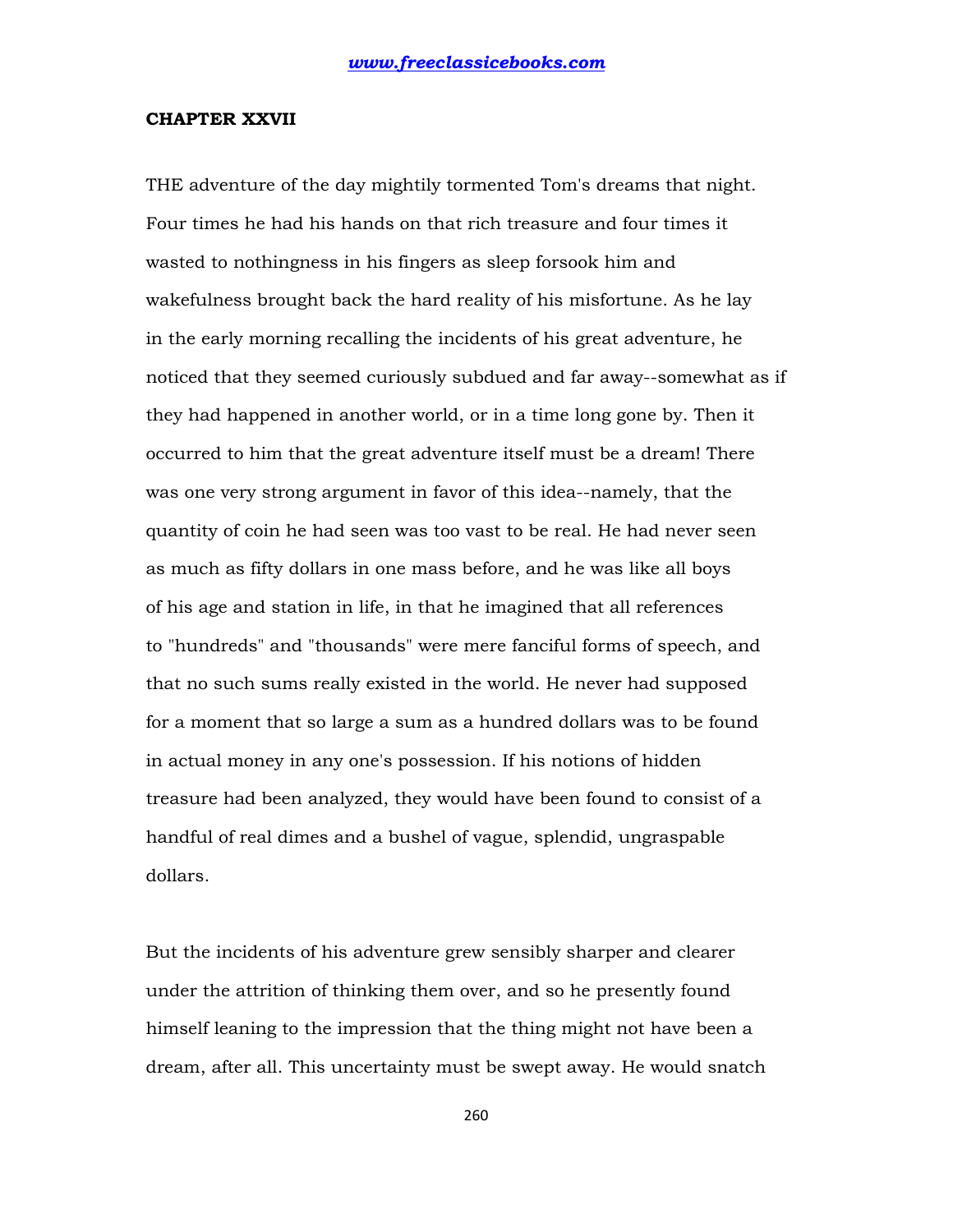a hurried breakfast and go and find Huck. Huck was sitting on the gunwale of a flatboat, listlessly dangling his feet in the water and looking very melancholy. Tom concluded to let Huck lead up to the subject. If he did not do it, then the adventure would be proved to have been only a dream.

"Hello, Huck!"

"Hello, yourself."

Silence, for a minute.

"Tom, if we'd 'a' left the blame tools at the dead tree, we'd 'a' got the money. Oh, ain't it awful!"

"'Tain't a dream, then, 'tain't a dream! Somehow I most wish it was. Dog'd if I don't, Huck."

"What ain't a dream?"

"Oh, that thing yesterday. I been half thinking it was."

"Dream! If them stairs hadn't broke down you'd 'a' seen how much dream it was! I've had dreams enough all night--with that patch-eyed Spanish devil going for me all through 'em--rot him!"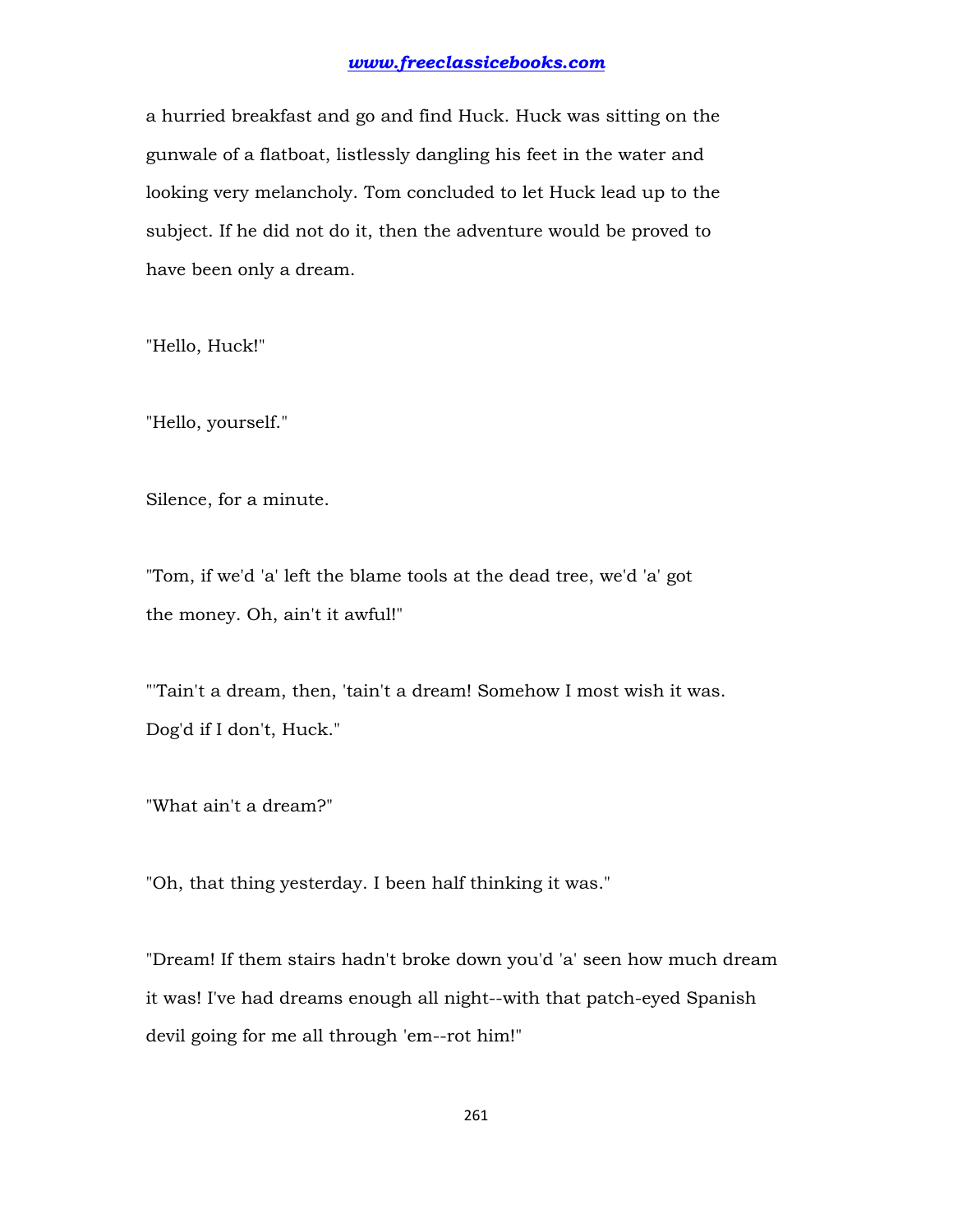"No, not rot him. FIND him! Track the money!"

"Tom, we'll never find him. A feller don't have only one chance for such a pile--and that one's lost. I'd feel mighty shaky if I was to see him, anyway."

"Well, so'd I; but I'd like to see him, anyway--and track him out--to his Number Two."

"Number Two--yes, that's it. I been thinking 'bout that. But I can't make nothing out of it. What do you reckon it is?"

"I dono. It's too deep. Say, Huck--maybe it's the number of a house!"

"Goody!... No, Tom, that ain't it. If it is, it ain't in this one-horse town. They ain't no numbers here."

"Well, that's so. Lemme think a minute. Here--it's the number of a room--in a tavern, you know!"

"Oh, that's the trick! They ain't only two taverns. We can find out quick."

"You stay here, Huck, till I come."

Tom was off at once. He did not care to have Huck's company in public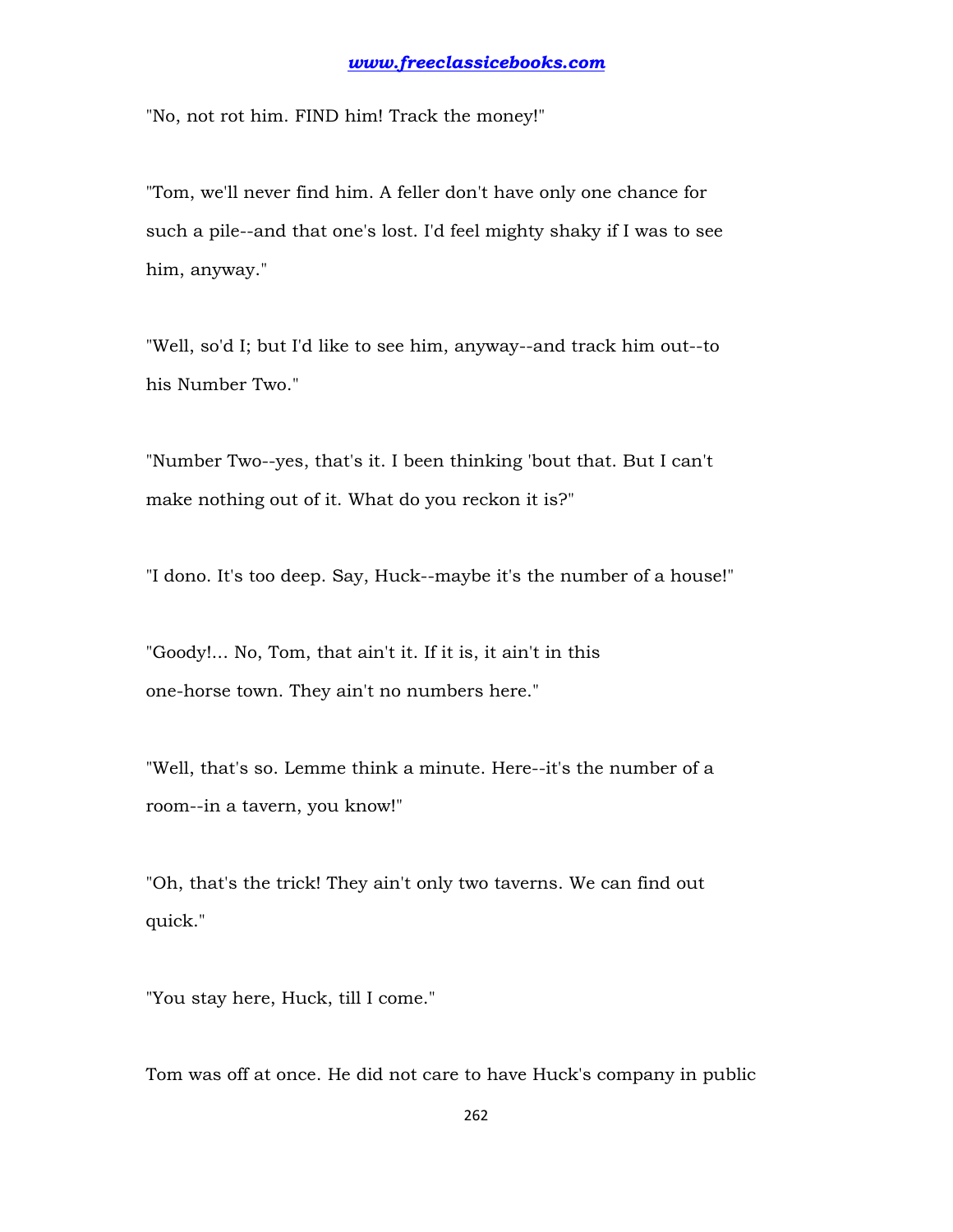places. He was gone half an hour. He found that in the best tavern, No. 2 had long been occupied by a young lawyer, and was still so occupied. In the less ostentatious house, No. 2 was a mystery. The tavern-keeper's young son said it was kept locked all the time, and he never saw anybody go into it or come out of it except at night; he did not know any particular reason for this state of things; had had some little curiosity, but it was rather feeble; had made the most of the mystery by entertaining himself with the idea that that room was "ha'nted"; had noticed that there was a light in there the night before.

"That's what I've found out, Huck. I reckon that's the very No. 2 we're after."

"I reckon it is, Tom. Now what you going to do?"

"Lemme think."

Tom thought a long time. Then he said:

"I'll tell you. The back door of that No. 2 is the door that comes out into that little close alley between the tavern and the old rattle trap of a brick store. Now you get hold of all the door-keys you can find, and I'll nip all of auntie's, and the first dark night we'll go there and try 'em. And mind you, keep a lookout for Injun Joe, because he said he was going to drop into town and spy around once more for a chance to get his revenge. If you see him, you just follow him; and if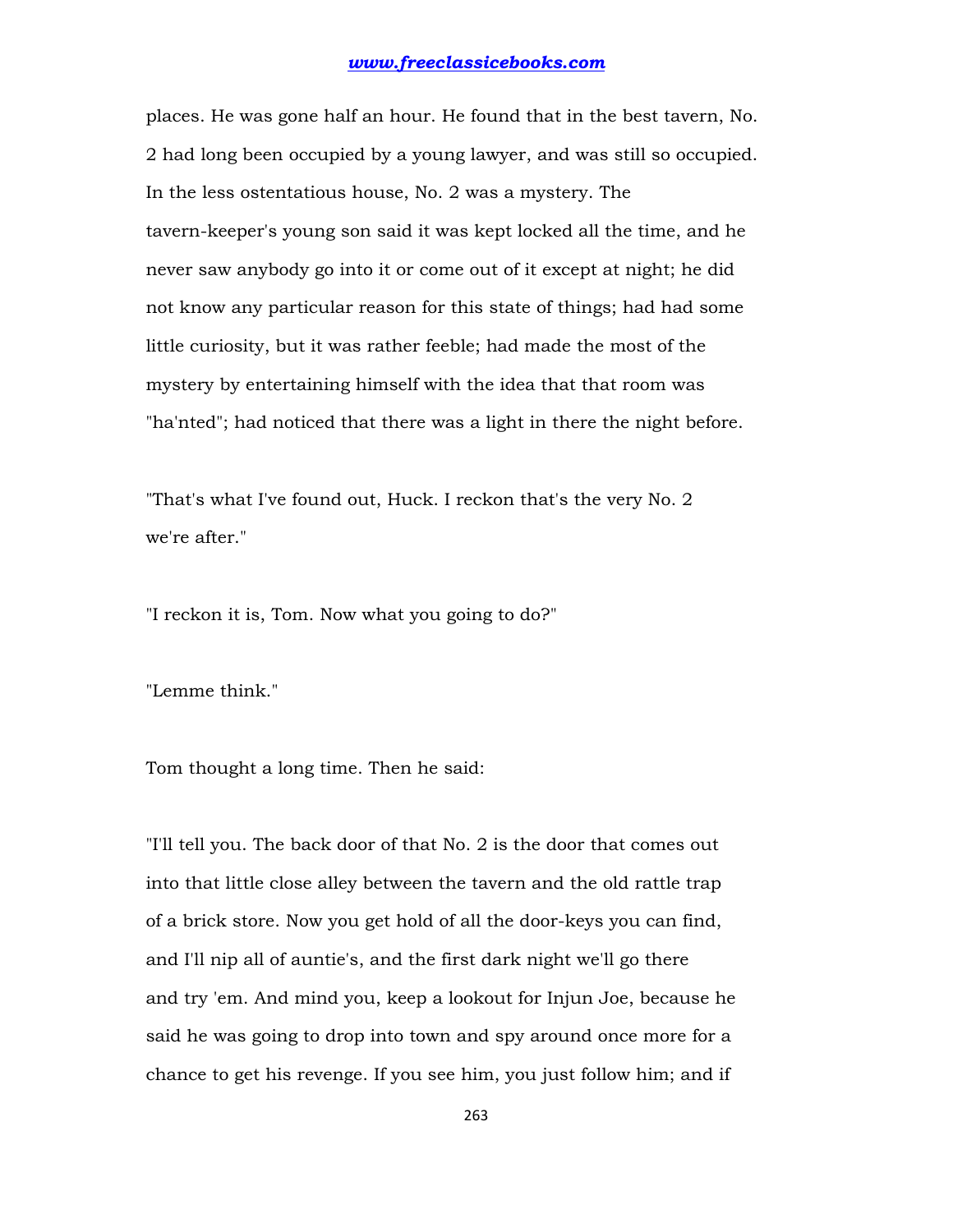he don't go to that No. 2, that ain't the place."

"Lordy, I don't want to foller him by myself!"

"Why, it'll be night, sure. He mightn't ever see you--and if he did, maybe he'd never think anything."

"Well, if it's pretty dark I reckon I'll track him. I dono--I dono. I'll try."

"You bet I'll follow him, if it's dark, Huck. Why, he might 'a' found out he couldn't get his revenge, and be going right after that money."

"It's so, Tom, it's so. I'll foller him; I will, by jingoes!"

"Now you're TALKING! Don't you ever weaken, Huck, and I won't."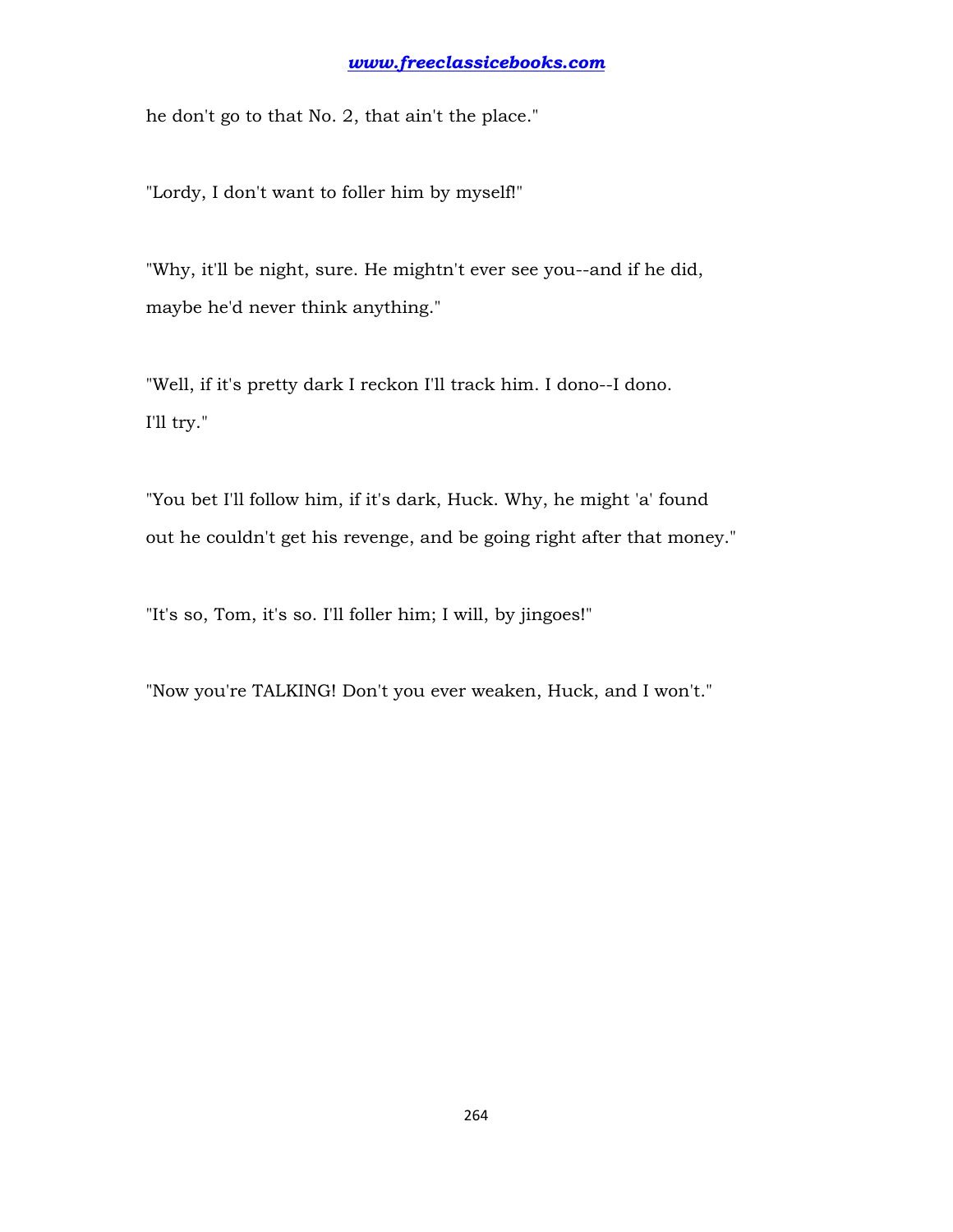#### **CHAPTER XXVIII**

THAT night Tom and Huck were ready for their adventure. They hung about the neighborhood of the tavern until after nine, one watching the alley at a distance and the other the tavern door. Nobody entered the alley or left it; nobody resembling the Spaniard entered or left the tavern door. The night promised to be a fair one; so Tom went home with the understanding that if a considerable degree of darkness came on, Huck was to come and "maow," whereupon he would slip out and try the keys. But the night remained clear, and Huck closed his watch and retired to bed in an empty sugar hogshead about twelve.

Tuesday the boys had the same ill luck. Also Wednesday. But Thursday night promised better. Tom slipped out in good season with his aunt's old tin lantern, and a large towel to blindfold it with. He hid the lantern in Huck's sugar hogshead and the watch began. An hour before midnight the tavern closed up and its lights (the only ones thereabouts) were put out. No Spaniard had been seen. Nobody had entered or left the alley. Everything was auspicious. The blackness of darkness reigned, the perfect stillness was interrupted only by occasional mutterings of distant thunder.

Tom got his lantern, lit it in the hogshead, wrapped it closely in the towel, and the two adventurers crept in the gloom toward the tavern. Huck stood sentry and Tom felt his way into the alley. Then there was a season of waiting anxiety that weighed upon Huck's spirits like a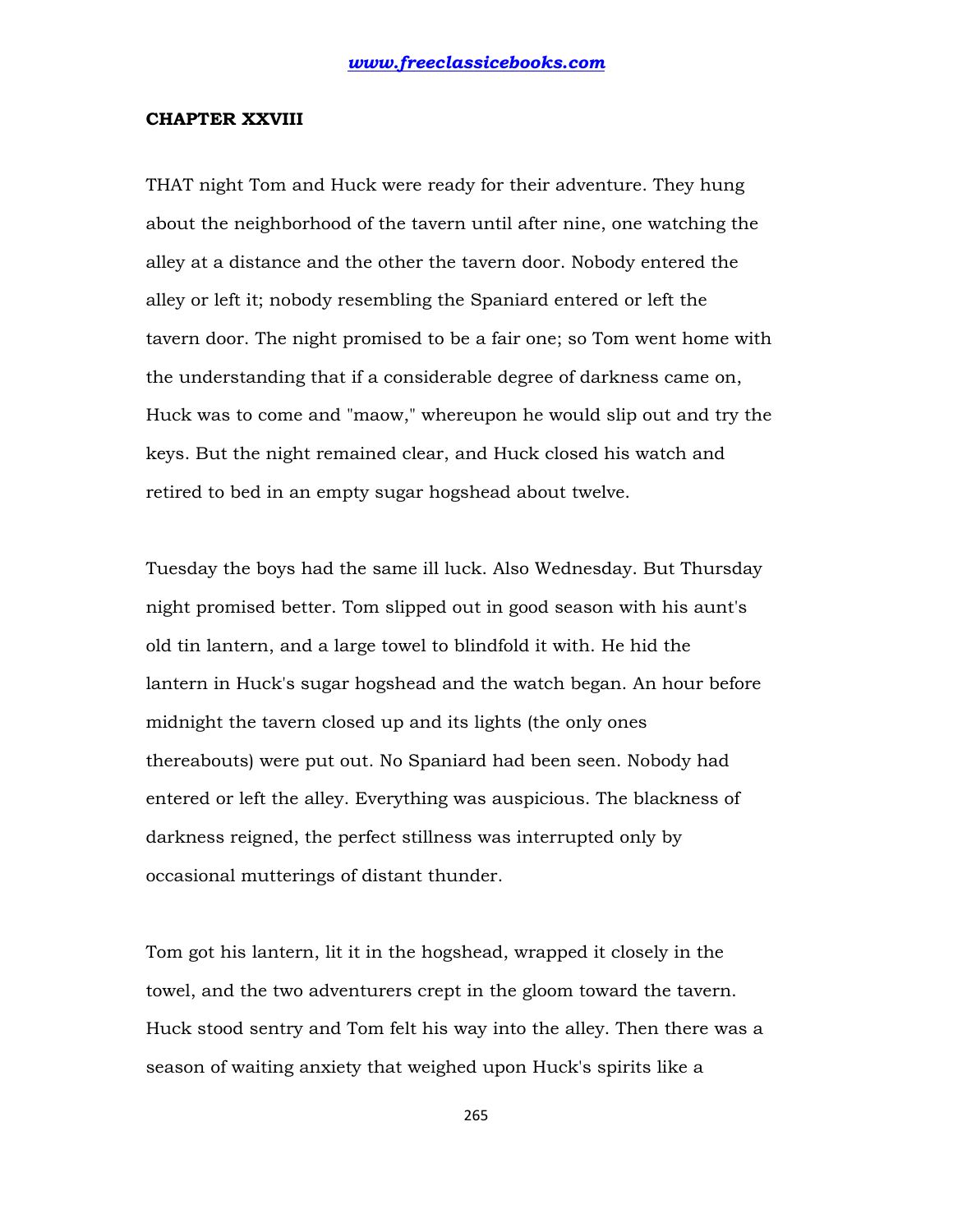mountain. He began to wish he could see a flash from the lantern--it would frighten him, but it would at least tell him that Tom was alive yet. It seemed hours since Tom had disappeared. Surely he must have fainted; maybe he was dead; maybe his heart had burst under terror and excitement. In his uneasiness Huck found himself drawing closer and closer to the alley; fearing all sorts of dreadful things, and momentarily expecting some catastrophe to happen that would take away his breath. There was not much to take away, for he seemed only able to inhale it by thimblefuls, and his heart would soon wear itself out, the way it was beating. Suddenly there was a flash of light and Tom came tearing by him: "Run!" said he; "run, for your life!"

He needn't have repeated it; once was enough; Huck was making thirty or forty miles an hour before the repetition was uttered. The boys never stopped till they reached the shed of a deserted slaughter-house at the lower end of the village. Just as they got within its shelter the storm burst and the rain poured down. As soon as Tom got his breath he said:

"Huck, it was awful! I tried two of the keys, just as soft as I could; but they seemed to make such a power of racket that I couldn't hardly get my breath I was so scared. They wouldn't turn in the lock, either. Well, without noticing what I was doing, I took hold of the knob, and open comes the door! It warn't locked! I hopped in, and shook off the towel, and, GREAT CAESAR'S GHOST!"

266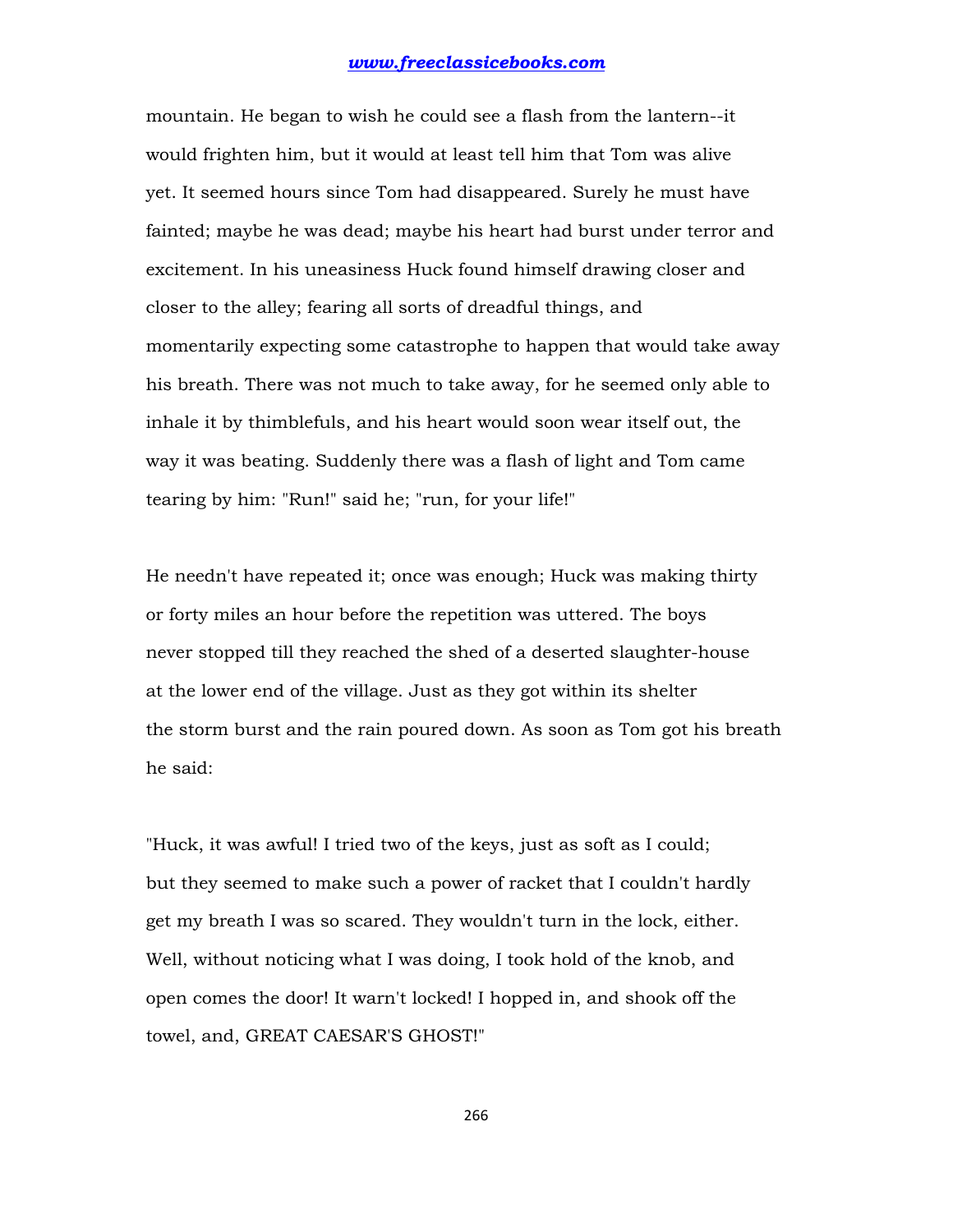"What!--what'd you see, Tom?"

"Huck, I most stepped onto Injun Joe's hand!"

"No!"

"Yes! He was lying there, sound asleep on the floor, with his old patch on his eye and his arms spread out."

"Lordy, what did you do? Did he wake up?"

"No, never budged. Drunk, I reckon. I just grabbed that towel and started!"

"I'd never 'a' thought of the towel, I bet!"

"Well, I would. My aunt would make me mighty sick if I lost it."

"Say, Tom, did you see that box?"

"Huck, I didn't wait to look around. I didn't see the box, I didn't see the cross. I didn't see anything but a bottle and a tin cup on the floor by Injun Joe; yes, I saw two barrels and lots more bottles in the room. Don't you see, now, what's the matter with that ha'nted room?"

"How?"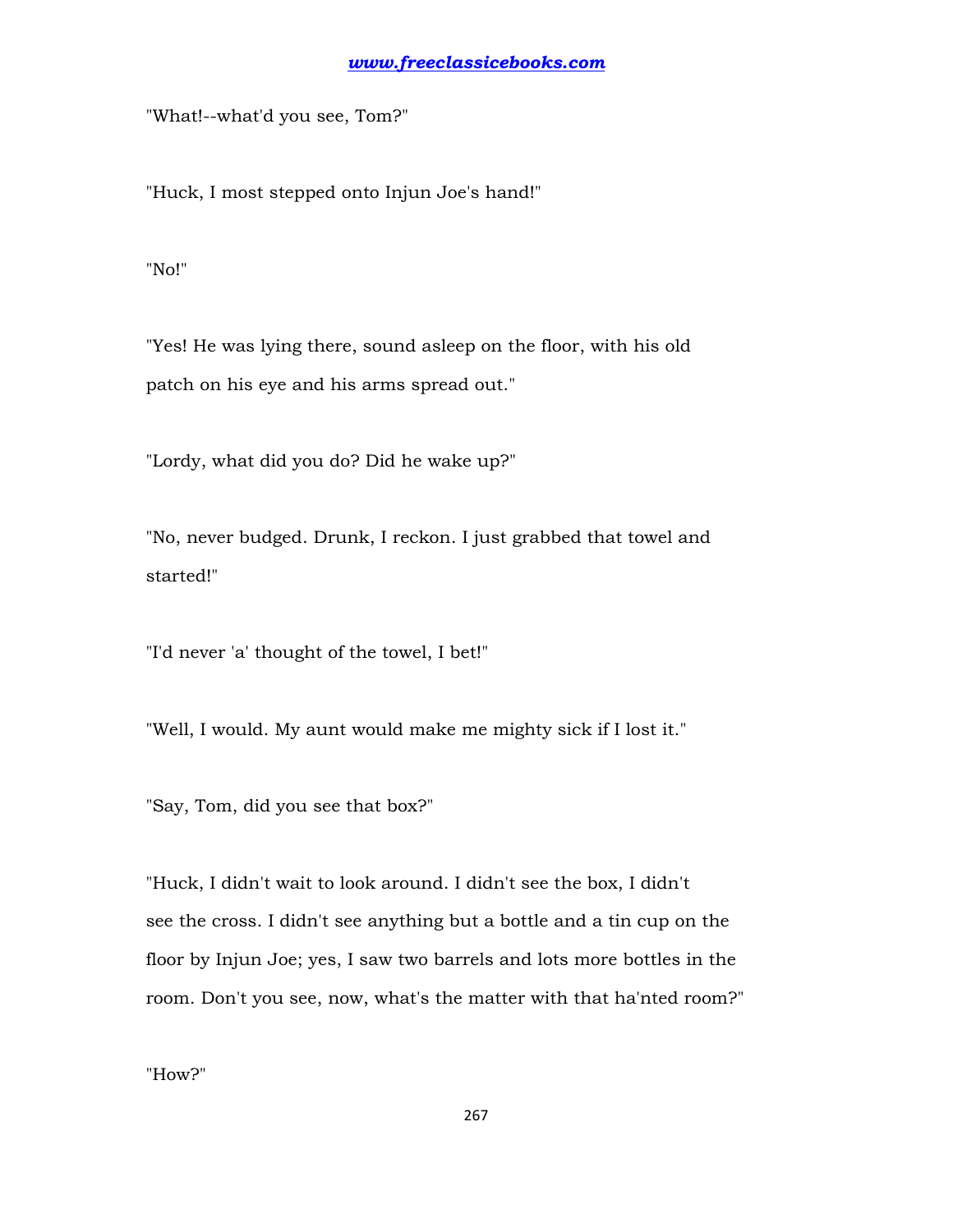"Why, it's ha'nted with whiskey! Maybe ALL the Temperance Taverns have got a ha'nted room, hey, Huck?"

"Well, I reckon maybe that's so. Who'd 'a' thought such a thing? But say, Tom, now's a mighty good time to get that box, if Injun Joe's drunk."

"It is, that! You try it!"

Huck shuddered.

"Well, no--I reckon not."

"And I reckon not, Huck. Only one bottle alongside of Injun Joe ain't enough. If there'd been three, he'd be drunk enough and I'd do it."

There was a long pause for reflection, and then Tom said:

"Lookyhere, Huck, less not try that thing any more till we know Injun Joe's not in there. It's too scary. Now, if we watch every night, we'll be dead sure to see him go out, some time or other, and then we'll snatch that box quicker'n lightning."

"Well, I'm agreed. I'll watch the whole night long, and I'll do it every night, too, if you'll do the other part of the job."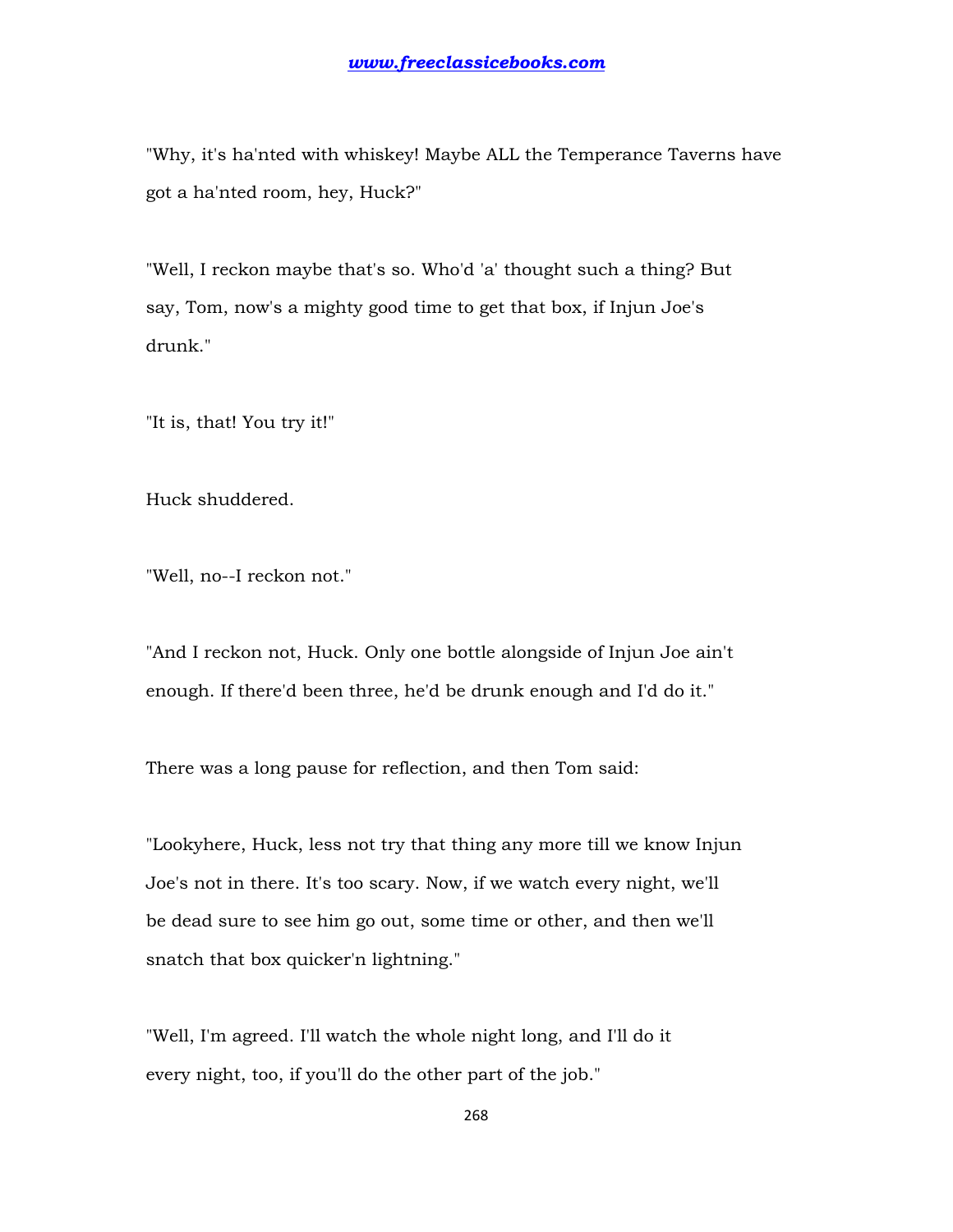"All right, I will. All you got to do is to trot up Hooper Street a block and maow--and if I'm asleep, you throw some gravel at the window and that'll fetch me."

"Agreed, and good as wheat!"

"Now, Huck, the storm's over, and I'll go home. It'll begin to be daylight in a couple of hours. You go back and watch that long, will you?"

"I said I would, Tom, and I will. I'll ha'nt that tavern every night for a year! I'll sleep all day and I'll stand watch all night."

"That's all right. Now, where you going to sleep?"

"In Ben Rogers' hayloft. He lets me, and so does his pap's nigger man, Uncle Jake. I tote water for Uncle Jake whenever he wants me to, and any time I ask him he gives me a little something to eat if he can spare it. That's a mighty good nigger, Tom. He likes me, becuz I don't ever act as if I was above him. Sometime I've set right down and eat WITH him. But you needn't tell that. A body's got to do things when he's awful hungry he wouldn't want to do as a steady thing."

"Well, if I don't want you in the daytime, I'll let you sleep. I won't come bothering around. Any time you see something's up, in the night,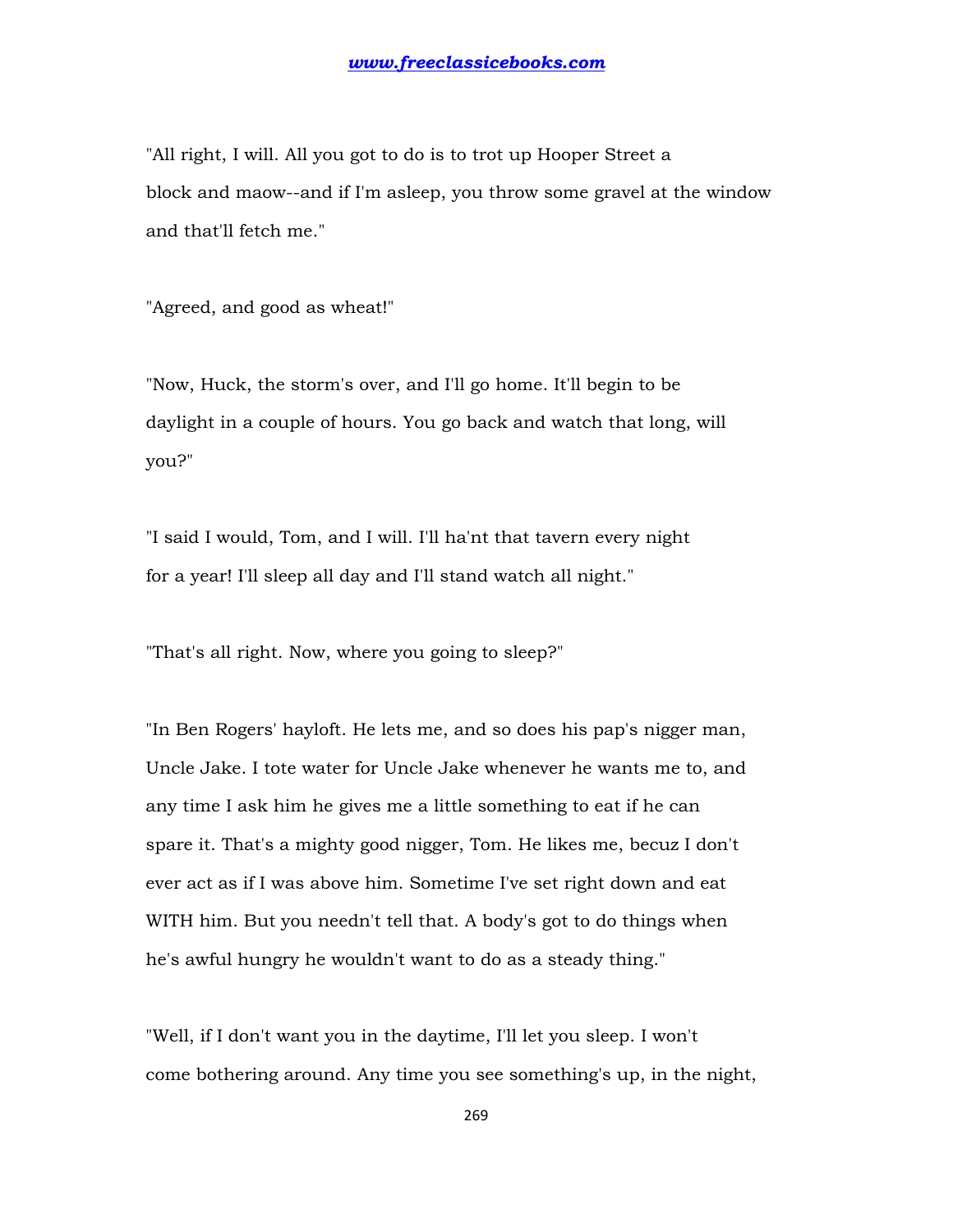just skip right around and maow."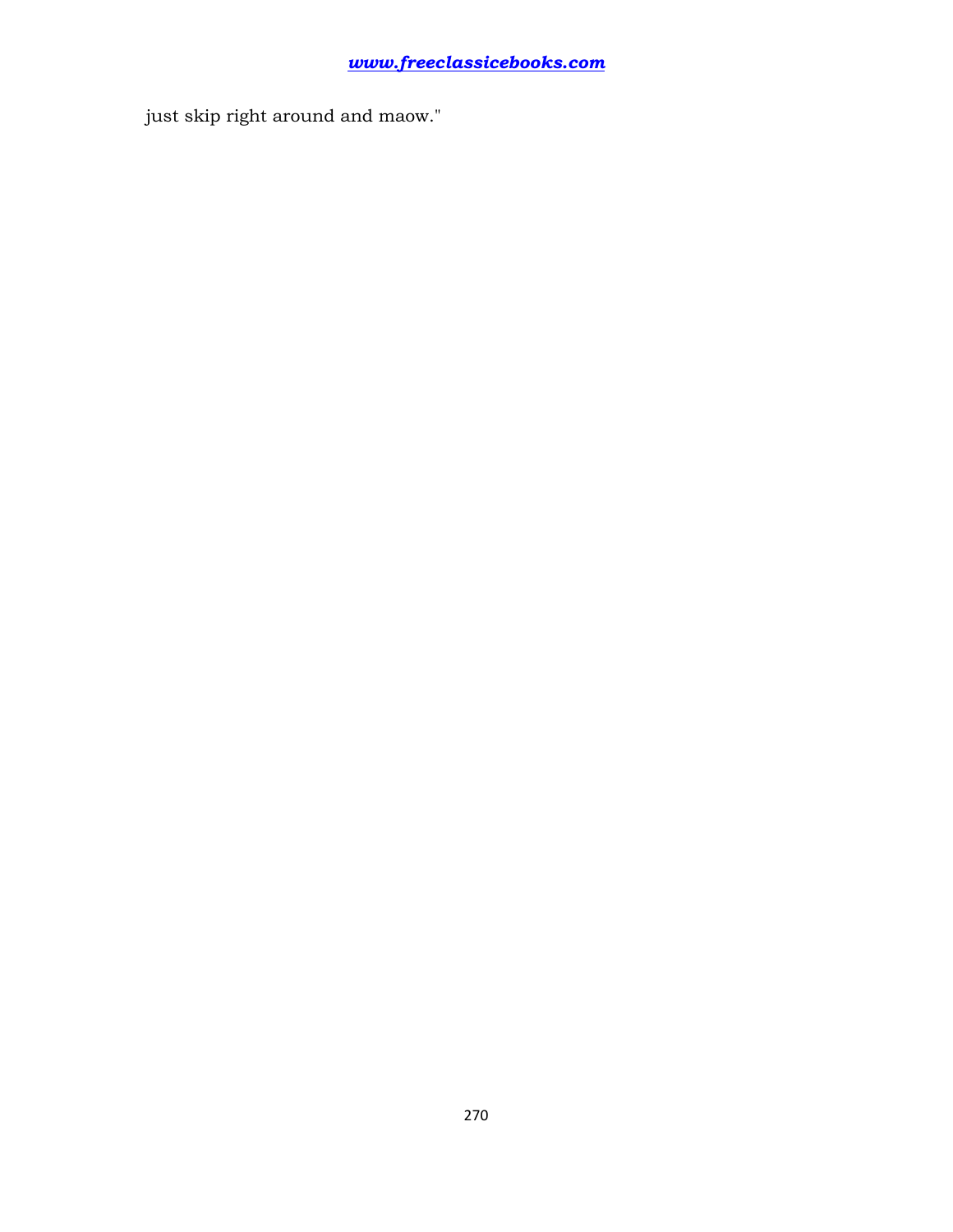#### **CHAPTER XXIX**

THE first thing Tom heard on Friday morning was a glad piece of news --Judge Thatcher's family had come back to town the night before. Both Injun Joe and the treasure sunk into secondary importance for a moment, and Becky took the chief place in the boy's interest. He saw her and they had an exhausting good time playing "hi-spy" and "gully-keeper" with a crowd of their school-mates. The day was completed and crowned in a peculiarly satisfactory way: Becky teased her mother to appoint the next day for the long-promised and long-delayed picnic, and she consented. The child's delight was boundless; and Tom's not more moderate. The invitations were sent out before sunset, and straightway the young folks of the village were thrown into a fever of preparation and pleasurable anticipation. Tom's excitement enabled him to keep awake until a pretty late hour, and he had good hopes of hearing Huck's "maow," and of having his treasure to astonish Becky and the picnickers with, next day; but he was disappointed. No signal came that night.

Morning came, eventually, and by ten or eleven o'clock a giddy and rollicking company were gathered at Judge Thatcher's, and everything was ready for a start. It was not the custom for elderly people to mar the picnics with their presence. The children were considered safe enough under the wings of a few young ladies of eighteen and a few young gentlemen of twenty-three or thereabouts. The old steam ferryboat was chartered for the occasion; presently the gay throng filed up the main street laden with provision-baskets. Sid was sick and had to miss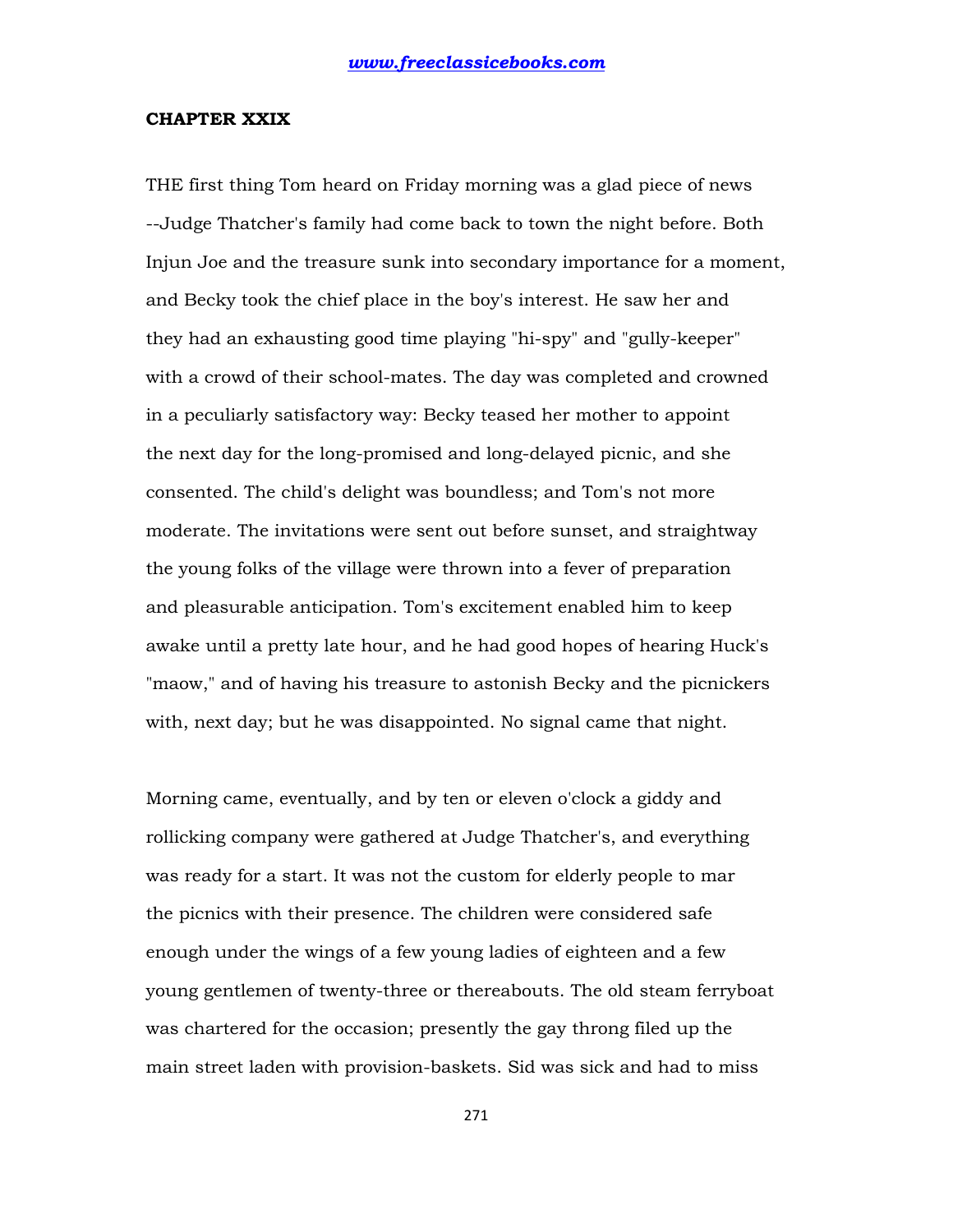the fun; Mary remained at home to entertain him. The last thing Mrs. Thatcher said to Becky, was:

"You'll not get back till late. Perhaps you'd better stay all night with some of the girls that live near the ferry-landing, child."

"Then I'll stay with Susy Harper, mamma."

"Very well. And mind and behave yourself and don't be any trouble."

Presently, as they tripped along, Tom said to Becky:

"Say--I'll tell you what we'll do. 'Stead of going to Joe Harper's we'll climb right up the hill and stop at the Widow Douglas'. She'll have ice-cream! She has it most every day--dead loads of it. And she'll be awful glad to have us."

"Oh, that will be fun!"

Then Becky reflected a moment and said:

"But what will mamma say?"

"How'll she ever know?"

The girl turned the idea over in her mind, and said reluctantly: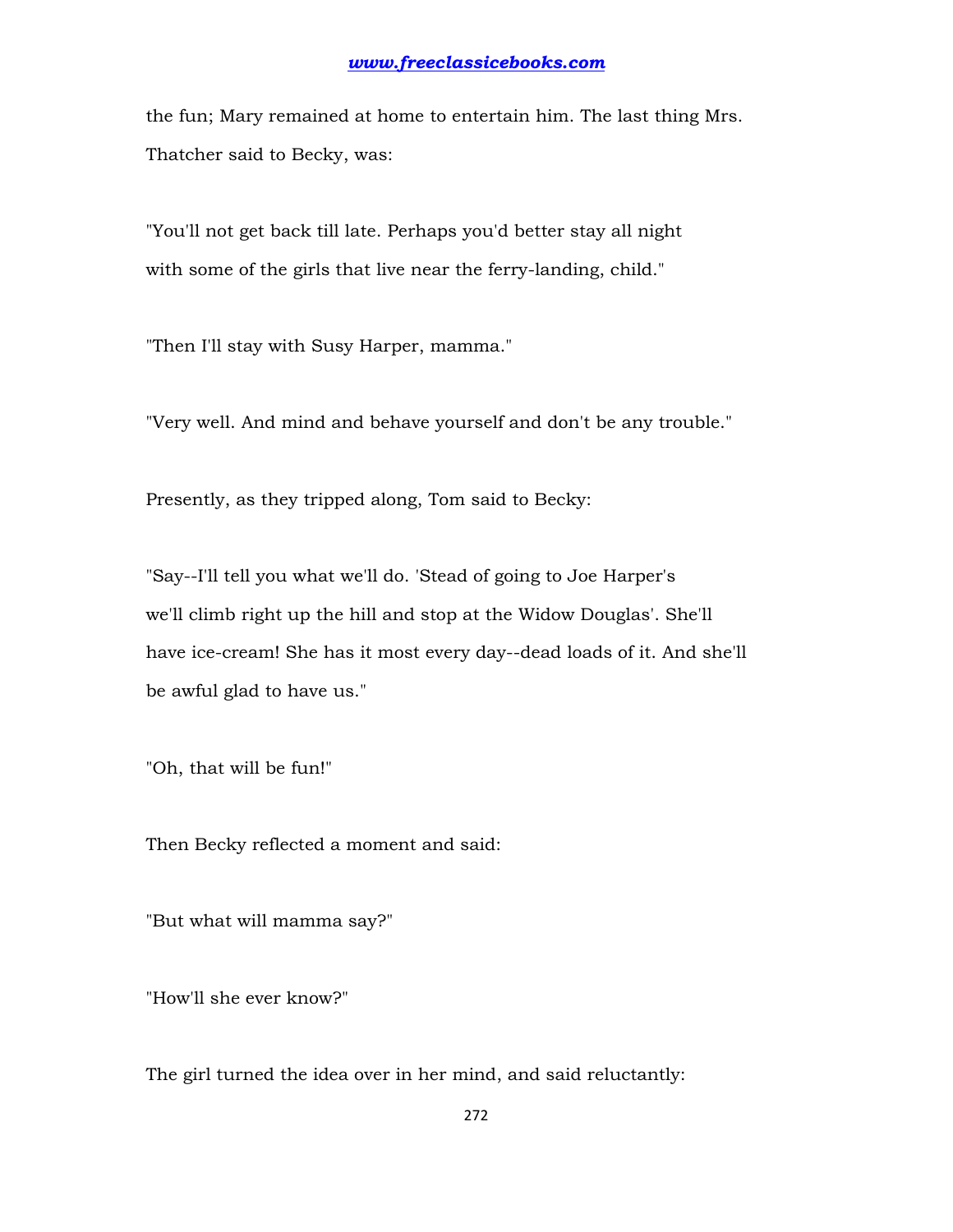"I reckon it's wrong--but--"

"But shucks! Your mother won't know, and so what's the harm? All she wants is that you'll be safe; and I bet you she'd 'a' said go there if she'd 'a' thought of it. I know she would!"

The Widow Douglas' splendid hospitality was a tempting bait. It and Tom's persuasions presently carried the day. So it was decided to say nothing anybody about the night's programme. Presently it occurred to Tom that maybe Huck might come this very night and give the signal. The thought took a deal of the spirit out of his anticipations. Still he could not bear to give up the fun at Widow Douglas'. And why should he give it up, he reasoned--the signal did not come the night before, so why should it be any more likely to come to-night? The sure fun of the evening outweighed the uncertain treasure; and, boy-like, he determined to yield to the stronger inclination and not allow himself to think of the box of money another time that day.

Three miles below town the ferryboat stopped at the mouth of a woody hollow and tied up. The crowd swarmed ashore and soon the forest distances and craggy heights echoed far and near with shoutings and laughter. All the different ways of getting hot and tired were gone through with, and by-and-by the rovers straggled back to camp fortified with responsible appetites, and then the destruction of the good things began. After the feast there was a refreshing season of rest and chat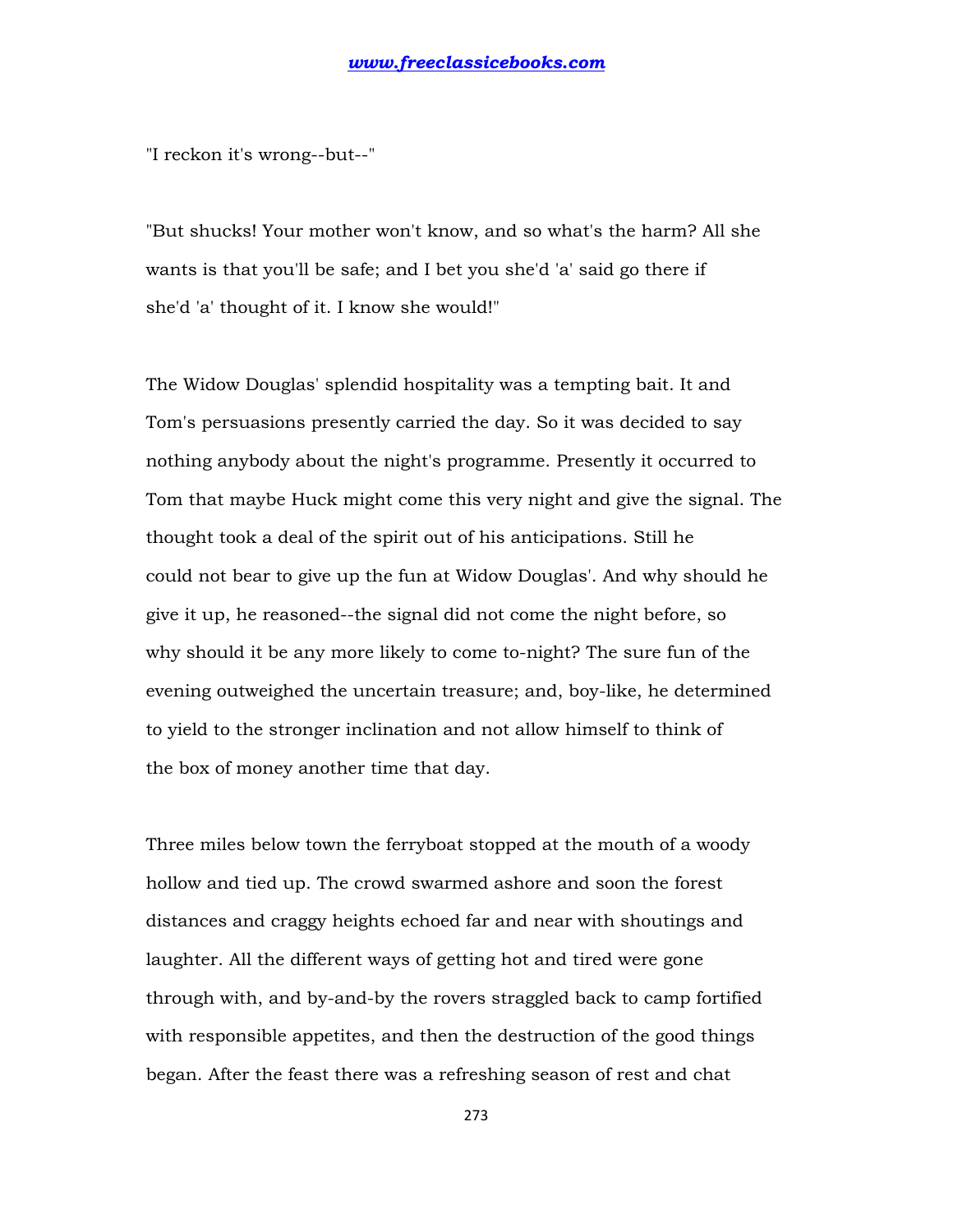in the shade of spreading oaks. By-and-by somebody shouted:

"Who's ready for the cave?"

Everybody was. Bundles of candles were procured, and straightway there was a general scamper up the hill. The mouth of the cave was up the hillside--an opening shaped like a letter A. Its massive oaken door stood unbarred. Within was a small chamber, chilly as an ice-house, and walled by Nature with solid limestone that was dewy with a cold sweat. It was romantic and mysterious to stand here in the deep gloom and look out upon the green valley shining in the sun. But the impressiveness of the situation quickly wore off, and the romping began again. The moment a candle was lighted there was a general rush upon the owner of it; a struggle and a gallant defence followed, but the candle was soon knocked down or blown out, and then there was a glad clamor of laughter and a new chase. But all things have an end. By-and-by the procession went filing down the steep descent of the main avenue, the flickering rank of lights dimly revealing the lofty walls of rock almost to their point of junction sixty feet overhead. This main avenue was not more than eight or ten feet wide. Every few steps other lofty and still narrower crevices branched from it on either hand--for McDougal's cave was but a vast labyrinth of crooked aisles that ran into each other and out again and led nowhere. It was said that one might wander days and nights together through its intricate tangle of rifts and chasms, and never find the end of the cave; and that he might go down, and down, and still down, into the earth, and it was just the same--labyrinth

274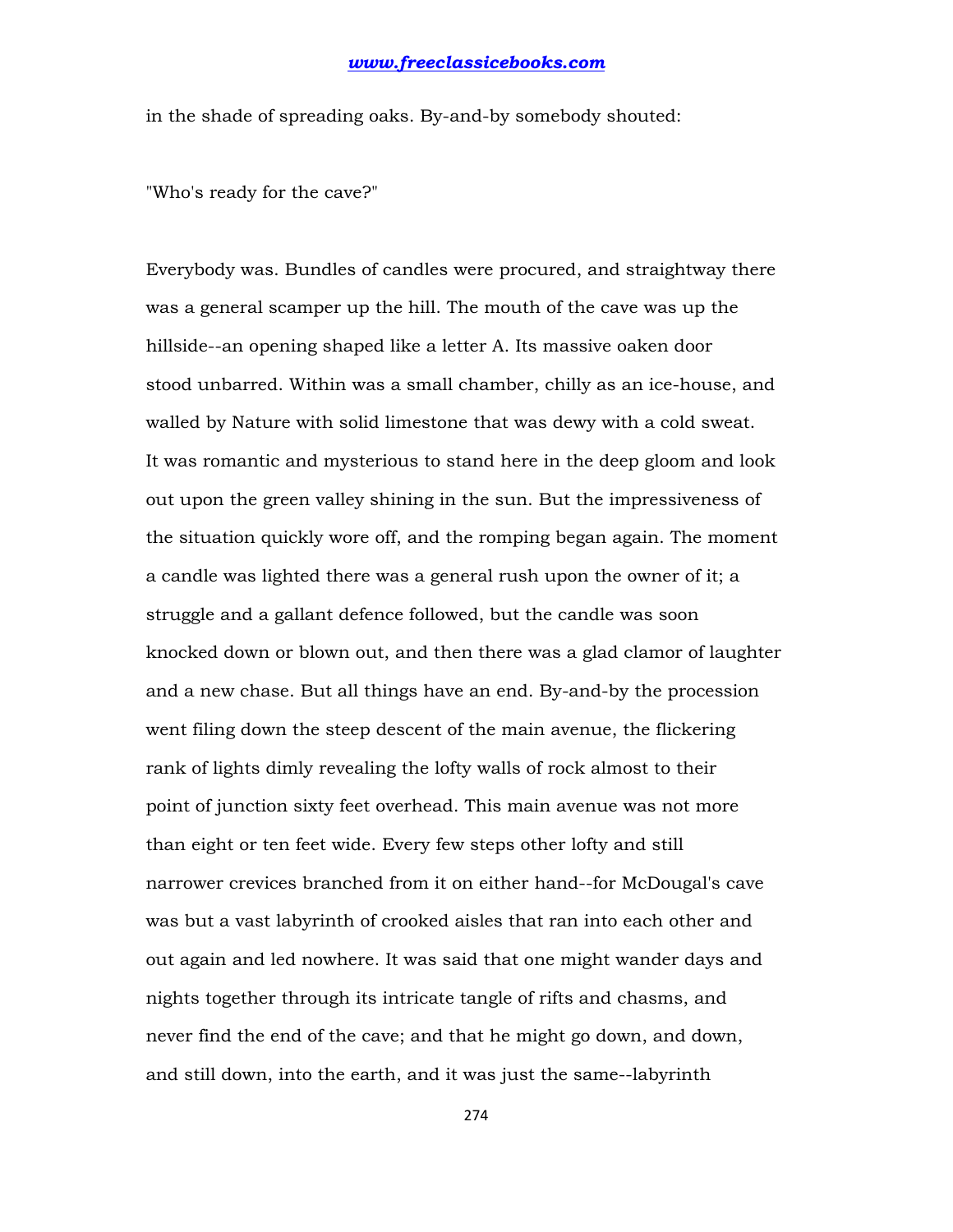under labyrinth, and no end to any of them. No man "knew" the cave. That was an impossible thing. Most of the young men knew a portion of it, and it was not customary to venture much beyond this known portion. Tom Sawyer knew as much of the cave as any one.

The procession moved along the main avenue some three-quarters of a mile, and then groups and couples began to slip aside into branch avenues, fly along the dismal corridors, and take each other by surprise at points where the corridors joined again. Parties were able to elude each other for the space of half an hour without going beyond the "known" ground.

By-and-by, one group after another came straggling back to the mouth of the cave, panting, hilarious, smeared from head to foot with tallow drippings, daubed with clay, and entirely delighted with the success of the day. Then they were astonished to find that they had been taking no note of time and that night was about at hand. The clanging bell had been calling for half an hour. However, this sort of close to the day's adventures was romantic and therefore satisfactory. When the ferryboat with her wild freight pushed into the stream, nobody cared sixpence for the wasted time but the captain of the craft.

Huck was already upon his watch when the ferryboat's lights went glinting past the wharf. He heard no noise on board, for the young people were as subdued and still as people usually are who are nearly tired to death. He wondered what boat it was, and why she did not stop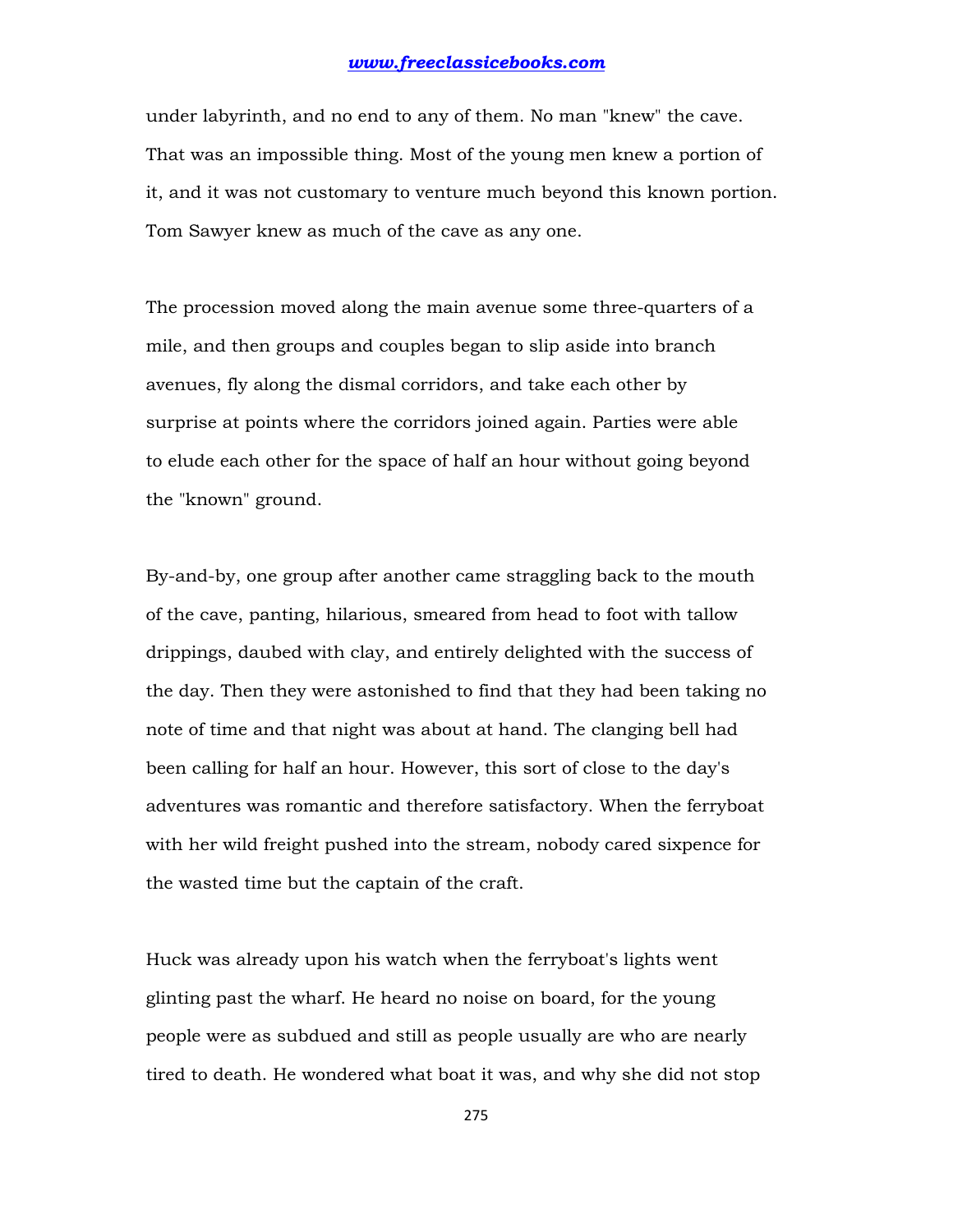at the wharf--and then he dropped her out of his mind and put his attention upon his business. The night was growing cloudy and dark. Ten o'clock came, and the noise of vehicles ceased, scattered lights began to wink out, all straggling foot-passengers disappeared, the village betook itself to its slumbers and left the small watcher alone with the silence and the ghosts. Eleven o'clock came, and the tavern lights were put out; darkness everywhere, now. Huck waited what seemed a weary long time, but nothing happened. His faith was weakening. Was there any use? Was there really any use? Why not give it up and turn in?

A noise fell upon his ear. He was all attention in an instant. The alley door closed softly. He sprang to the corner of the brick store. The next moment two men brushed by him, and one seemed to have something under his arm. It must be that box! So they were going to remove the treasure. Why call Tom now? It would be absurd--the men would get away with the box and never be found again. No, he would stick to their wake and follow them; he would trust to the darkness for security from discovery. So communing with himself, Huck stepped out and glided along behind the men, cat-like, with bare feet, allowing them to keep just far enough ahead not to be invisible.

They moved up the river street three blocks, then turned to the left up a cross-street. They went straight ahead, then, until they came to the path that led up Cardiff Hill; this they took. They passed by the old Welshman's house, half-way up the hill, without hesitating, and still climbed upward. Good, thought Huck, they will bury it in the old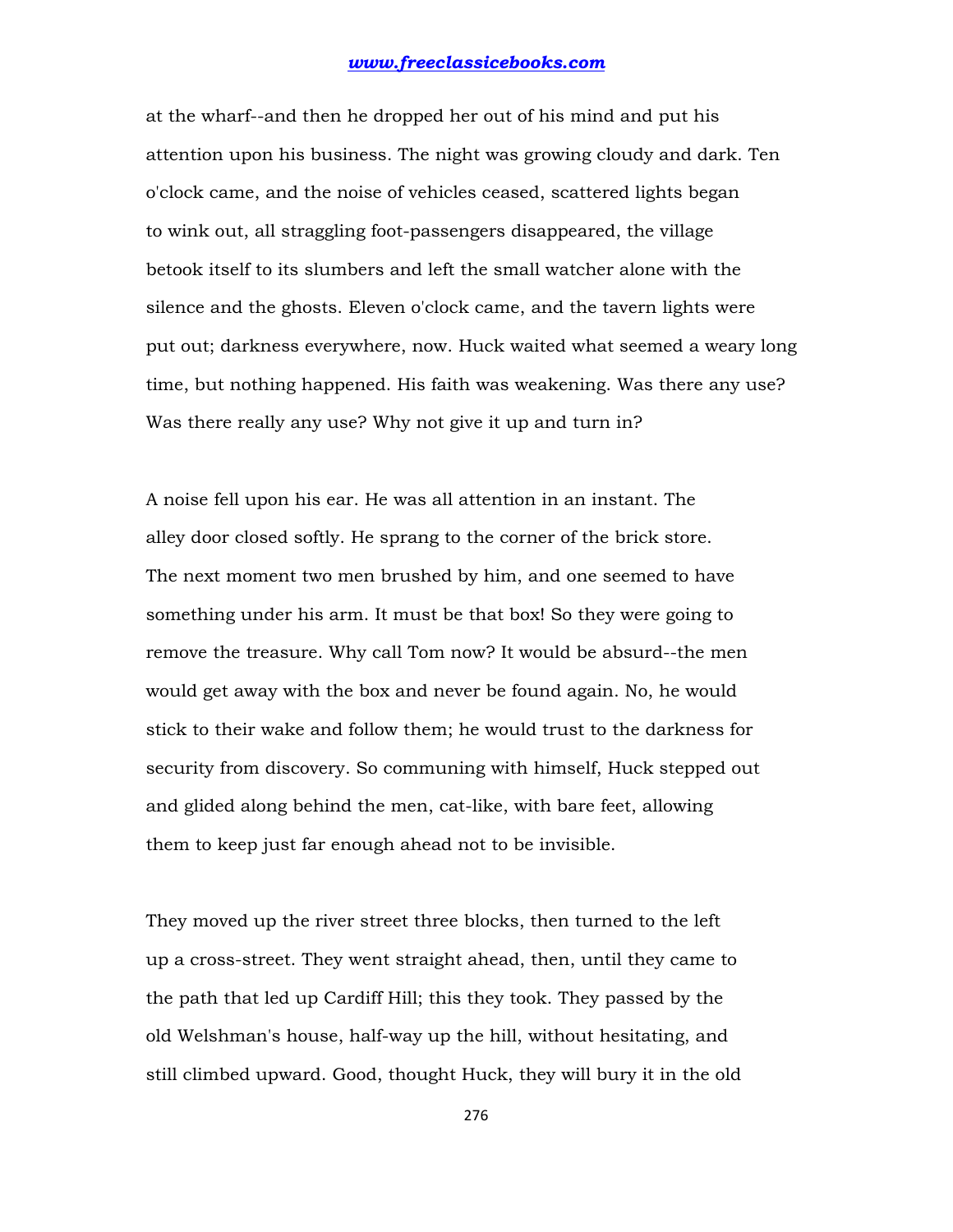quarry. But they never stopped at the quarry. They passed on, up the summit. They plunged into the narrow path between the tall sumach bushes, and were at once hidden in the gloom. Huck closed up and shortened his distance, now, for they would never be able to see him. He trotted along awhile; then slackened his pace, fearing he was gaining too fast; moved on a piece, then stopped altogether; listened; no sound; none, save that he seemed to hear the beating of his own heart. The hooting of an owl came over the hill--ominous sound! But no footsteps. Heavens, was everything lost! He was about to spring with winged feet, when a man cleared his throat not four feet from him! Huck's heart shot into his throat, but he swallowed it again; and then he stood there shaking as if a dozen agues had taken charge of him at once, and so weak that he thought he must surely fall to the ground. He knew where he was. He knew he was within five steps of the stile leading into Widow Douglas' grounds. Very well, he thought, let them bury it there; it won't be hard to find.

Now there was a voice--a very low voice--Injun Joe's:

"Damn her, maybe she's got company--there's lights, late as it is."

"I can't see any."

This was that stranger's voice--the stranger of the haunted house. A deadly chill went to Huck's heart--this, then, was the "revenge" job! His thought was, to fly. Then he remembered that the Widow Douglas had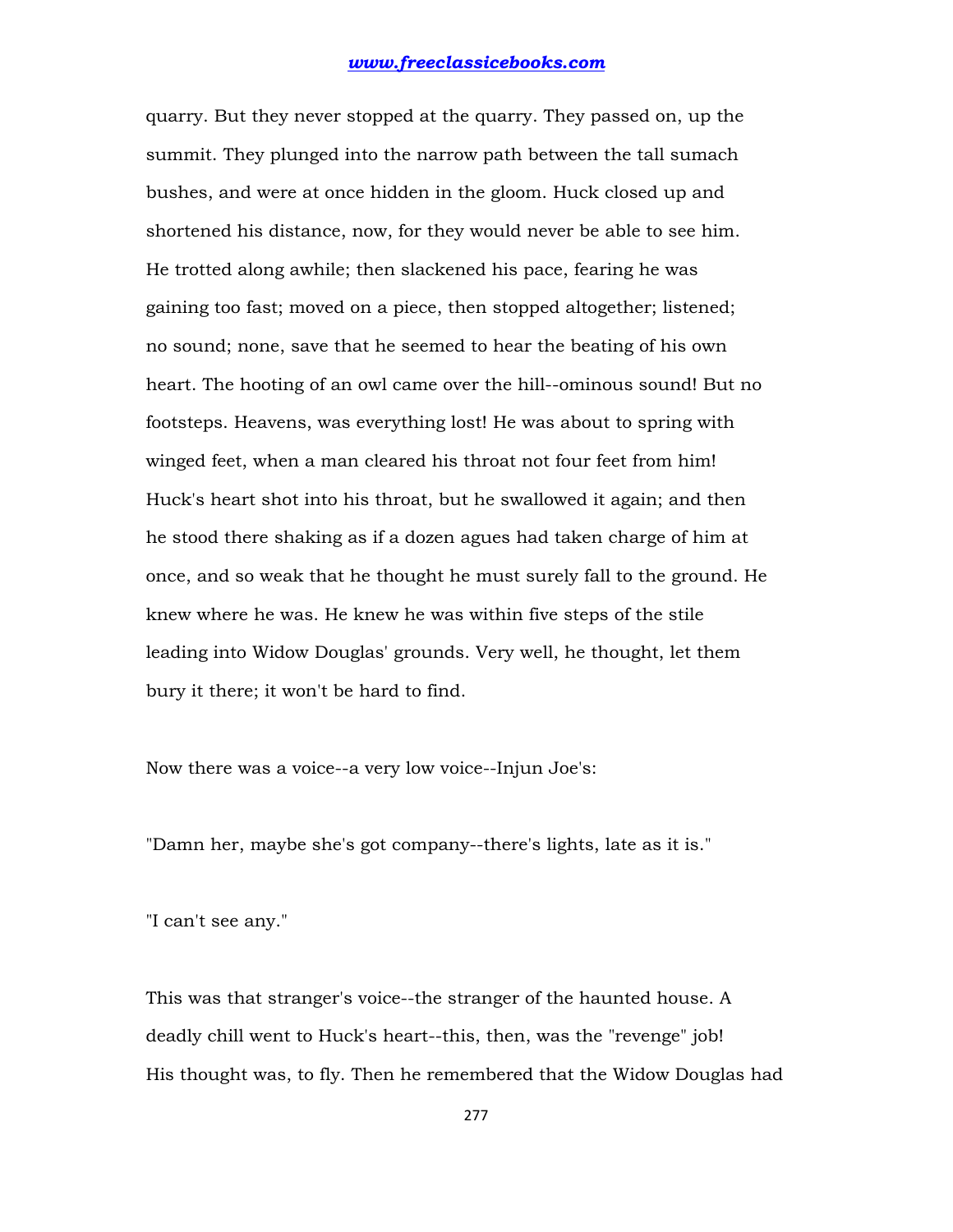been kind to him more than once, and maybe these men were going to murder her. He wished he dared venture to warn her; but he knew he didn't dare--they might come and catch him. He thought all this and more in the moment that elapsed between the stranger's remark and Injun Joe's next--which was--

"Because the bush is in your way. Now--this way--now you see, don't you?"

"Yes. Well, there IS company there, I reckon. Better give it up."

"Give it up, and I just leaving this country forever! Give it up and maybe never have another chance. I tell you again, as I've told you before, I don't care for her swag--you may have it. But her husband was rough on me--many times he was rough on me--and mainly he was the justice of the peace that jugged me for a vagrant. And that ain't all. It ain't a millionth part of it! He had me HORSEWHIPPED!--horsewhipped in front of the jail, like a nigger!--with all the town looking on! HORSEWHIPPED!--do you understand? He took advantage of me and died. But I'll take it out of HER."

"Oh, don't kill her! Don't do that!"

"Kill? Who said anything about killing? I would kill HIM if he was here; but not her. When you want to get revenge on a woman you don't kill her--bosh! you go for her looks. You slit her nostrils--you notch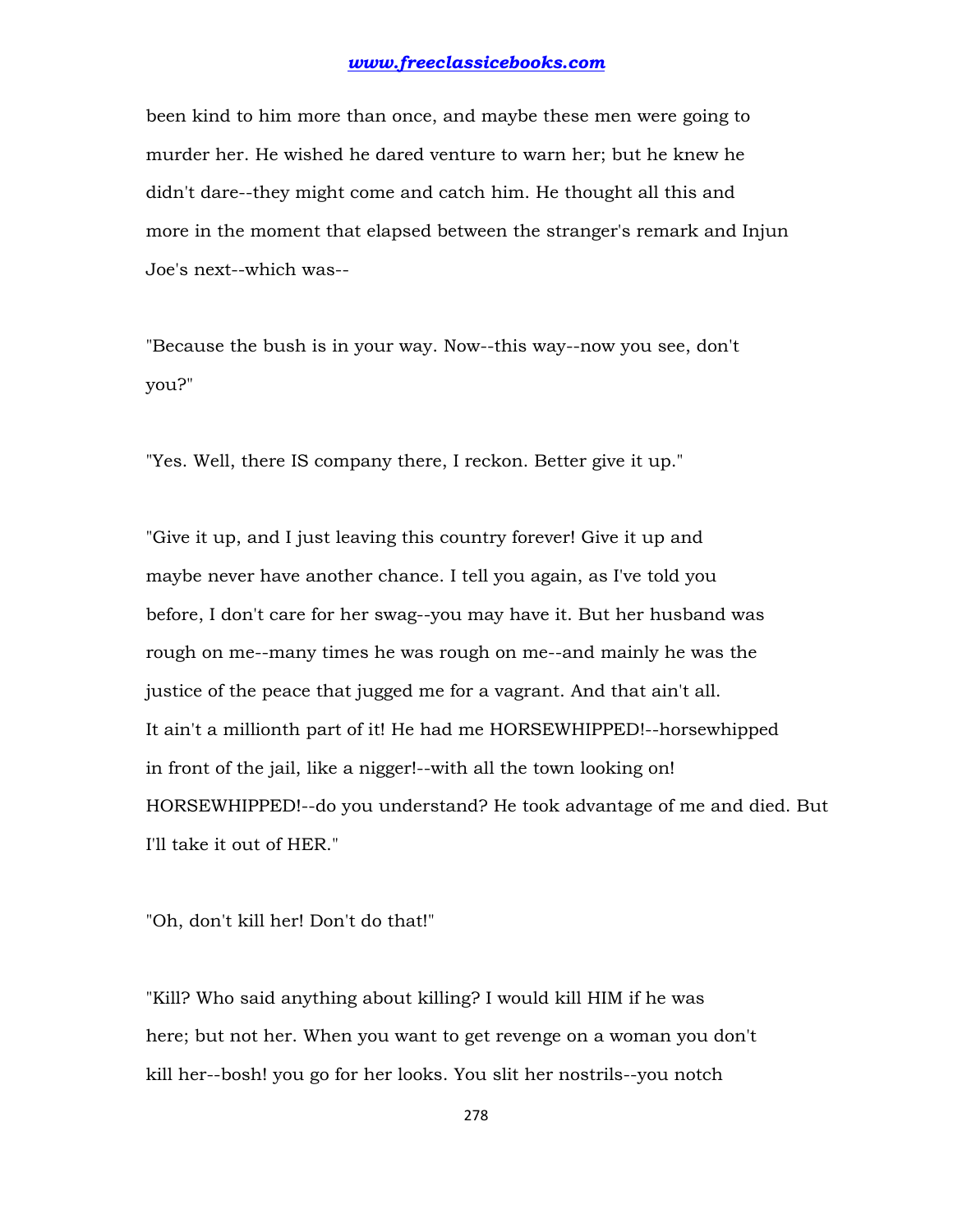her ears like a sow!"

"By God, that's--"

"Keep your opinion to yourself! It will be safest for you. I'll tie her to the bed. If she bleeds to death, is that my fault? I'll not cry, if she does. My friend, you'll help me in this thing--for MY sake --that's why you're here--I mightn't be able alone. If you flinch, I'll kill you. Do you understand that? And if I have to kill you, I'll kill her--and then I reckon nobody'll ever know much about who done this business."

"Well, if it's got to be done, let's get at it. The quicker the better--I'm all in a shiver."

"Do it NOW? And company there? Look here--I'll get suspicious of you, first thing you know. No--we'll wait till the lights are out--there's no hurry."

Huck felt that a silence was going to ensue--a thing still more awful than any amount of murderous talk; so he held his breath and stepped gingerly back; planted his foot carefully and firmly, after balancing, one-legged, in a precarious way and almost toppling over, first on one side and then on the other. He took another step back, with the same elaboration and the same risks; then another and another, and--a twig snapped under his foot! His breath stopped and he listened. There was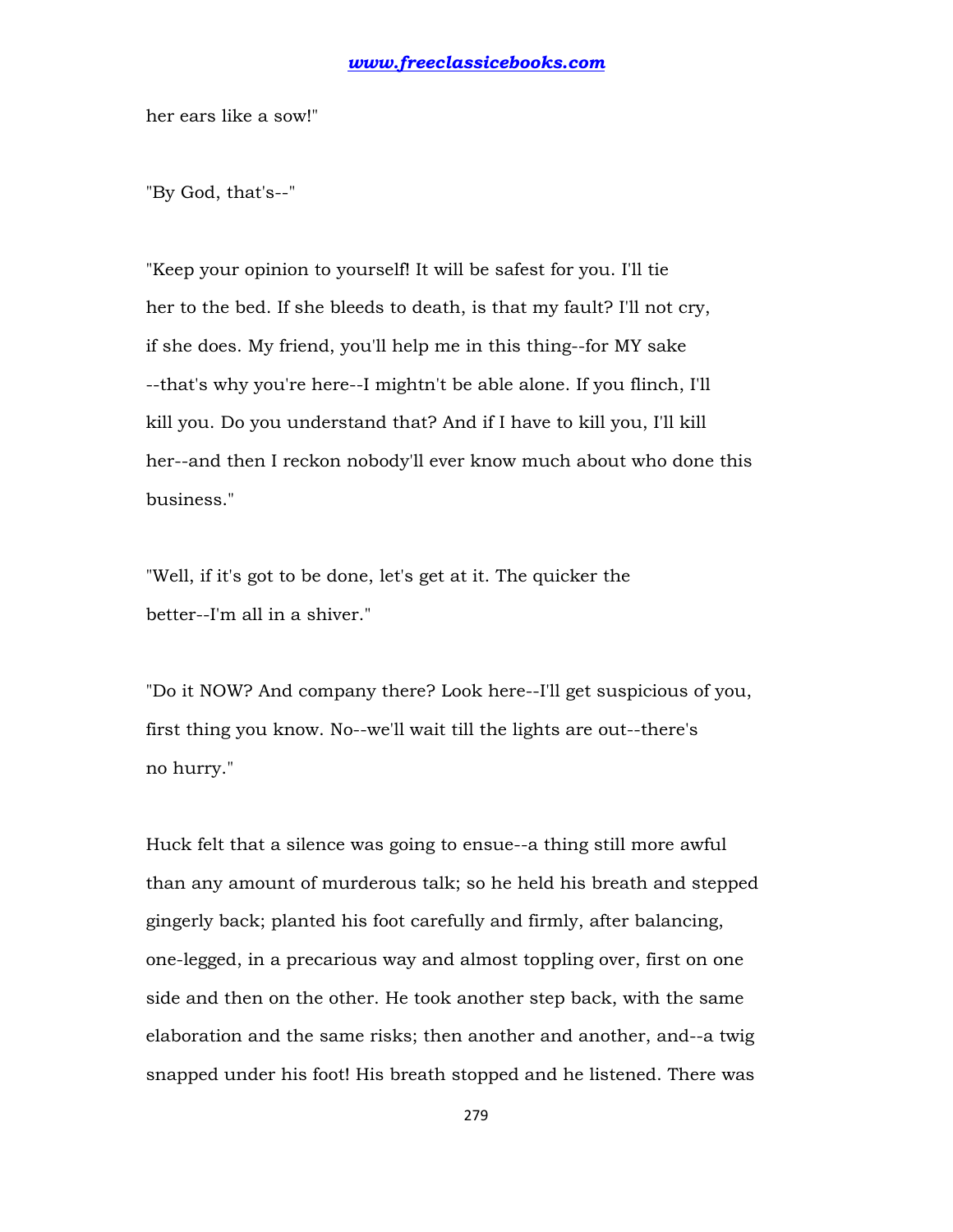no sound--the stillness was perfect. His gratitude was measureless. Now he turned in his tracks, between the walls of sumach bushes--turned himself as carefully as if he were a ship--and then stepped quickly but cautiously along. When he emerged at the quarry he felt secure, and so he picked up his nimble heels and flew. Down, down he sped, till he reached the Welshman's. He banged at the door, and presently the heads of the old man and his two stalwart sons were thrust from windows.

"What's the row there? Who's banging? What do you want?"

"Let me in--quick! I'll tell everything."

"Why, who are you?"

"Huckleberry Finn--quick, let me in!"

"Huckleberry Finn, indeed! It ain't a name to open many doors, I judge! But let him in, lads, and let's see what's the trouble."

"Please don't ever tell I told you," were Huck's first words when he got in. "Please don't--I'd be killed, sure--but the widow's been good friends to me sometimes, and I want to tell--I WILL tell if you'll promise you won't ever say it was me."

"By George, he HAS got something to tell, or he wouldn't act so!" exclaimed the old man; "out with it and nobody here'll ever tell, lad."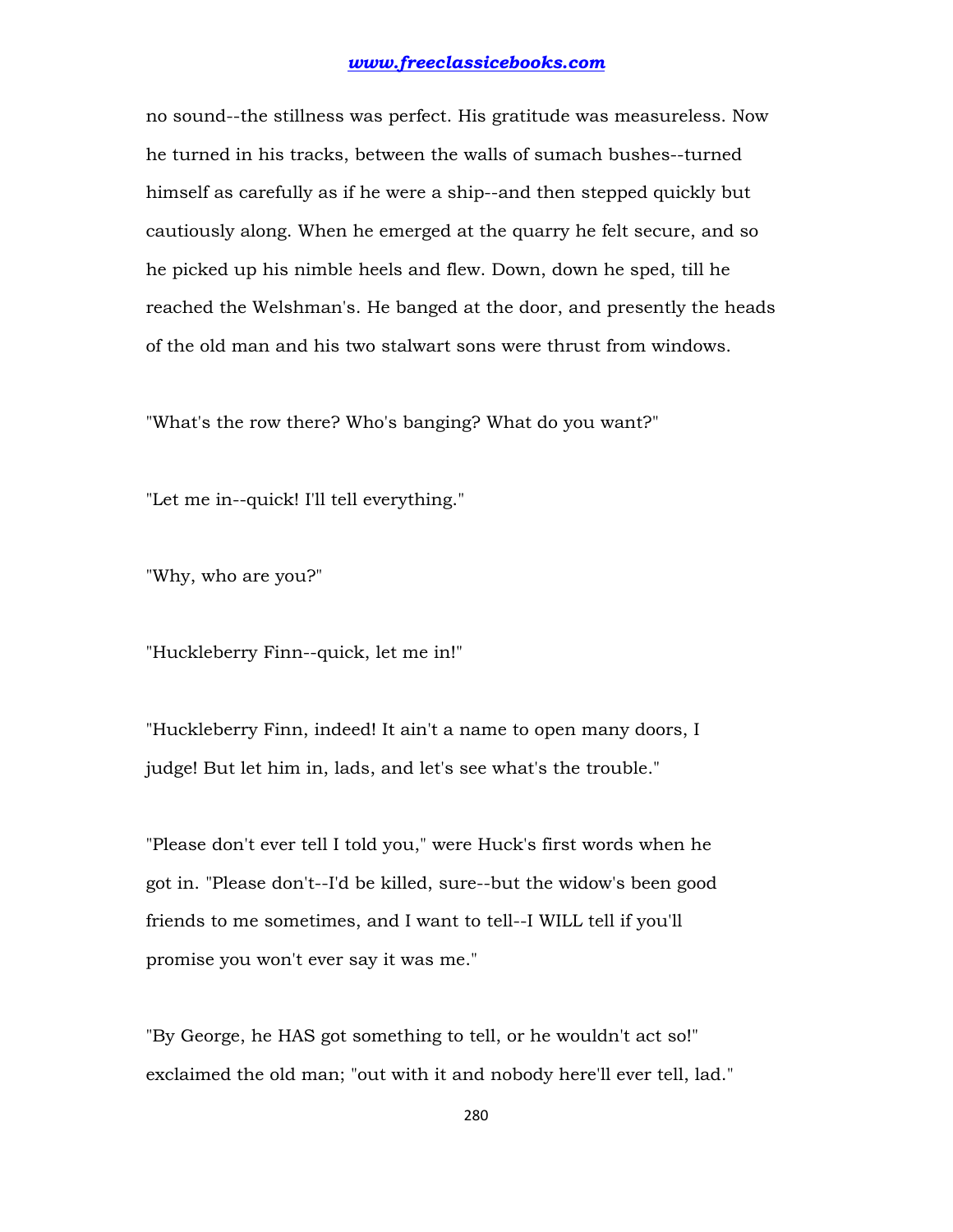Three minutes later the old man and his sons, well armed, were up the hill, and just entering the sumach path on tiptoe, their weapons in their hands. Huck accompanied them no further. He hid behind a great bowlder and fell to listening. There was a lagging, anxious silence, and then all of a sudden there was an explosion of firearms and a cry.

Huck waited for no particulars. He sprang away and sped down the hill as fast as his legs could carry him.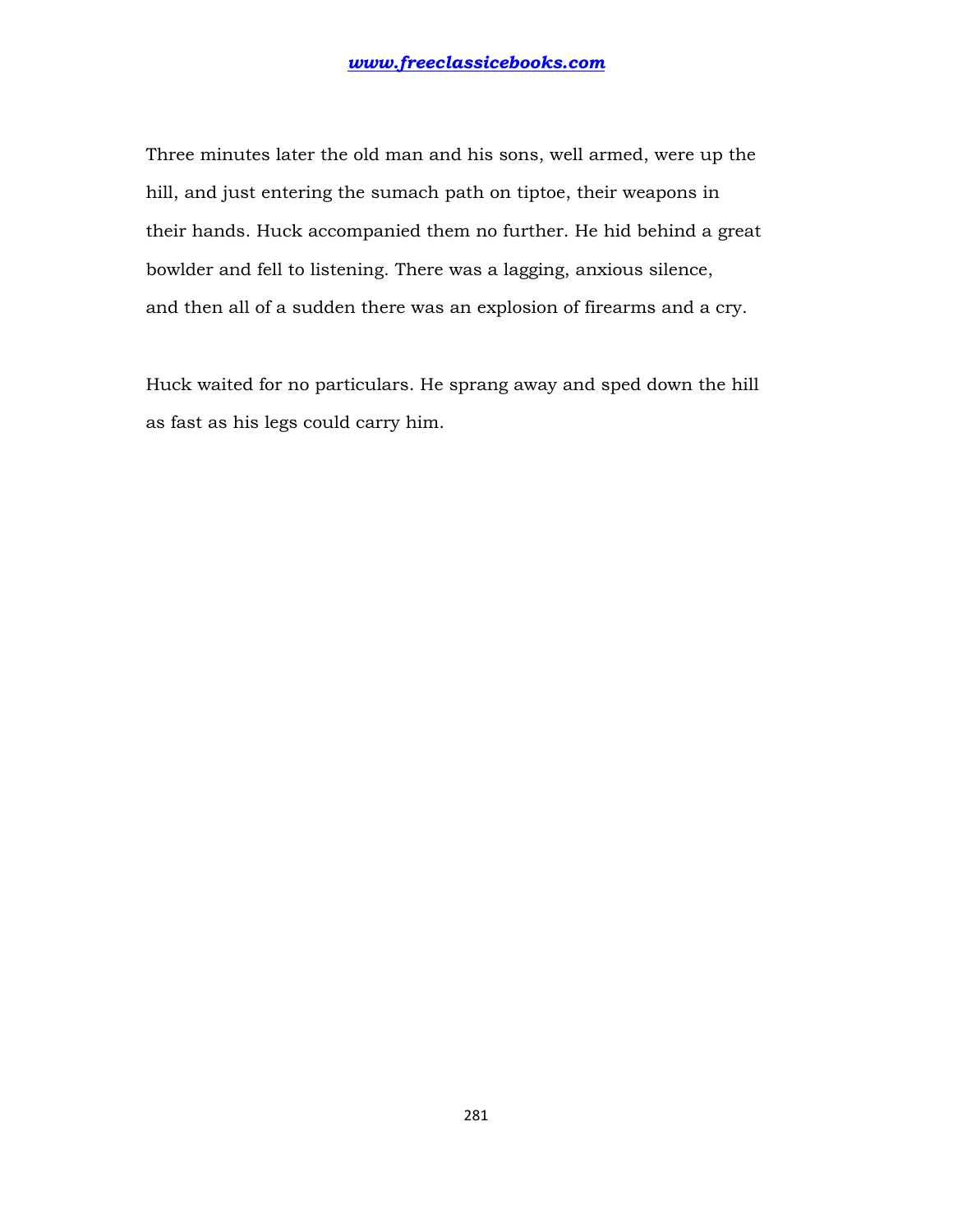#### **CHAPTER XXX**

AS the earliest suspicion of dawn appeared on Sunday morning, Huck came groping up the hill and rapped gently at the old Welshman's door. The inmates were asleep, but it was a sleep that was set on a hair-trigger, on account of the exciting episode of the night. A call came from a window:

"Who's there!"

Huck's scared voice answered in a low tone:

"Please let me in! It's only Huck Finn!"

"It's a name that can open this door night or day, lad!--and welcome!"

These were strange words to the vagabond boy's ears, and the pleasantest he had ever heard. He could not recollect that the closing word had ever been applied in his case before. The door was quickly unlocked, and he entered. Huck was given a seat and the old man and his brace of tall sons speedily dressed themselves.

"Now, my boy, I hope you're good and hungry, because breakfast will be ready as soon as the sun's up, and we'll have a piping hot one, too --make yourself easy about that! I and the boys hoped you'd turn up and stop here last night."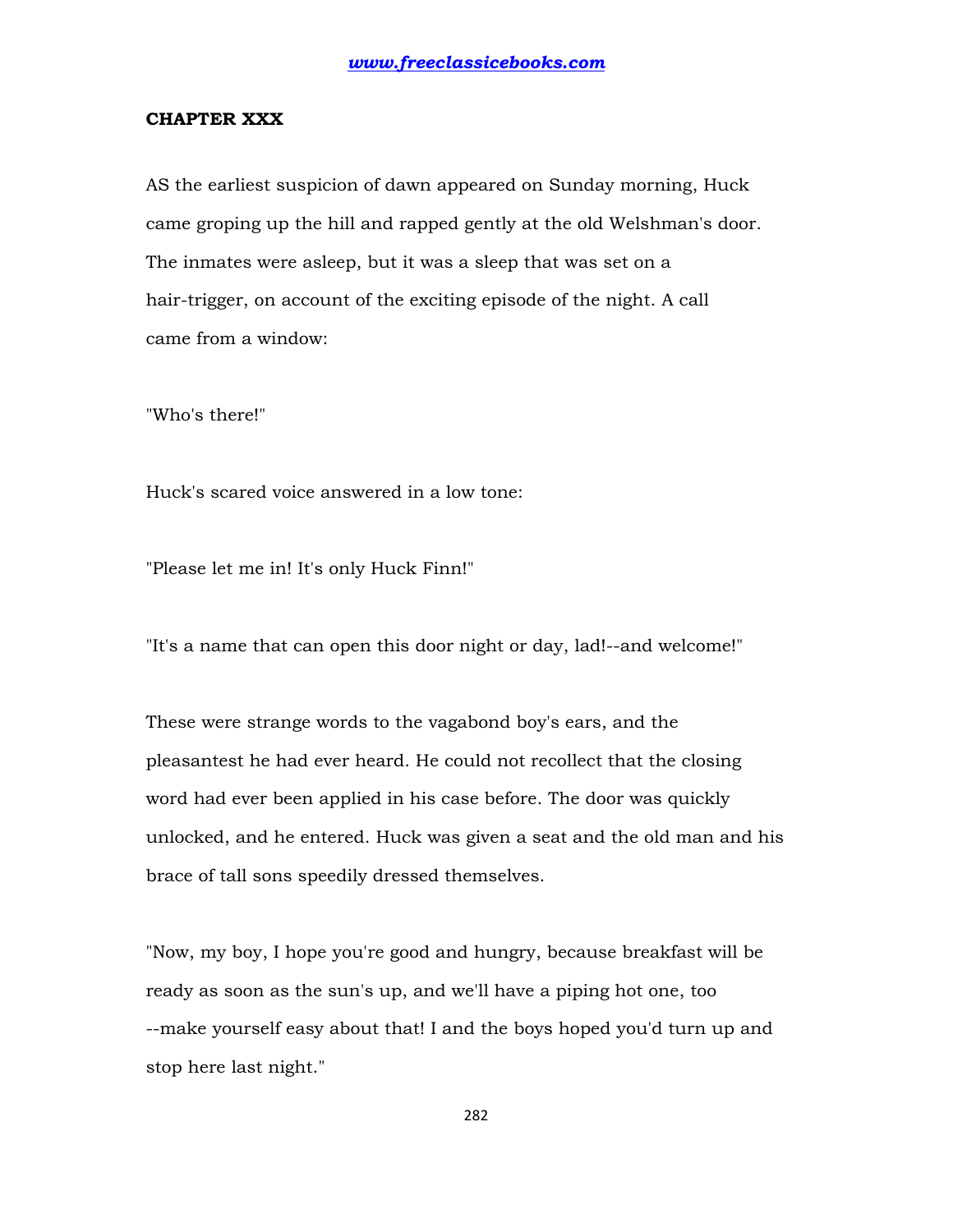"I was awful scared," said Huck, "and I run. I took out when the pistols went off, and I didn't stop for three mile. I've come now becuz I wanted to know about it, you know; and I come before daylight becuz I didn't want to run across them devils, even if they was dead."

"Well, poor chap, you do look as if you'd had a hard night of it--but there's a bed here for you when you've had your breakfast. No, they ain't dead, lad--we are sorry enough for that. You see we knew right where to put our hands on them, by your description; so we crept along on tiptoe till we got within fifteen feet of them--dark as a cellar that sumach path was--and just then I found I was going to sneeze. It was the meanest kind of luck! I tried to keep it back, but no use --'twas bound to come, and it did come! I was in the lead with my pistol raised, and when the sneeze started those scoundrels a-rustling to get out of the path, I sung out, 'Fire boys!' and blazed away at the place where the rustling was. So did the boys. But they were off in a jiffy, those villains, and we after them, down through the woods. I judge we never touched them. They fired a shot apiece as they started, but their bullets whizzed by and didn't do us any harm. As soon as we lost the sound of their feet we quit chasing, and went down and stirred up the constables. They got a posse together, and went off to guard the river bank, and as soon as it is light the sheriff and a gang are going to beat up the woods. My boys will be with them presently. I wish we had some sort of description of those rascals--'twould help a good deal. But you couldn't see what they were like, in the dark, lad, I suppose?"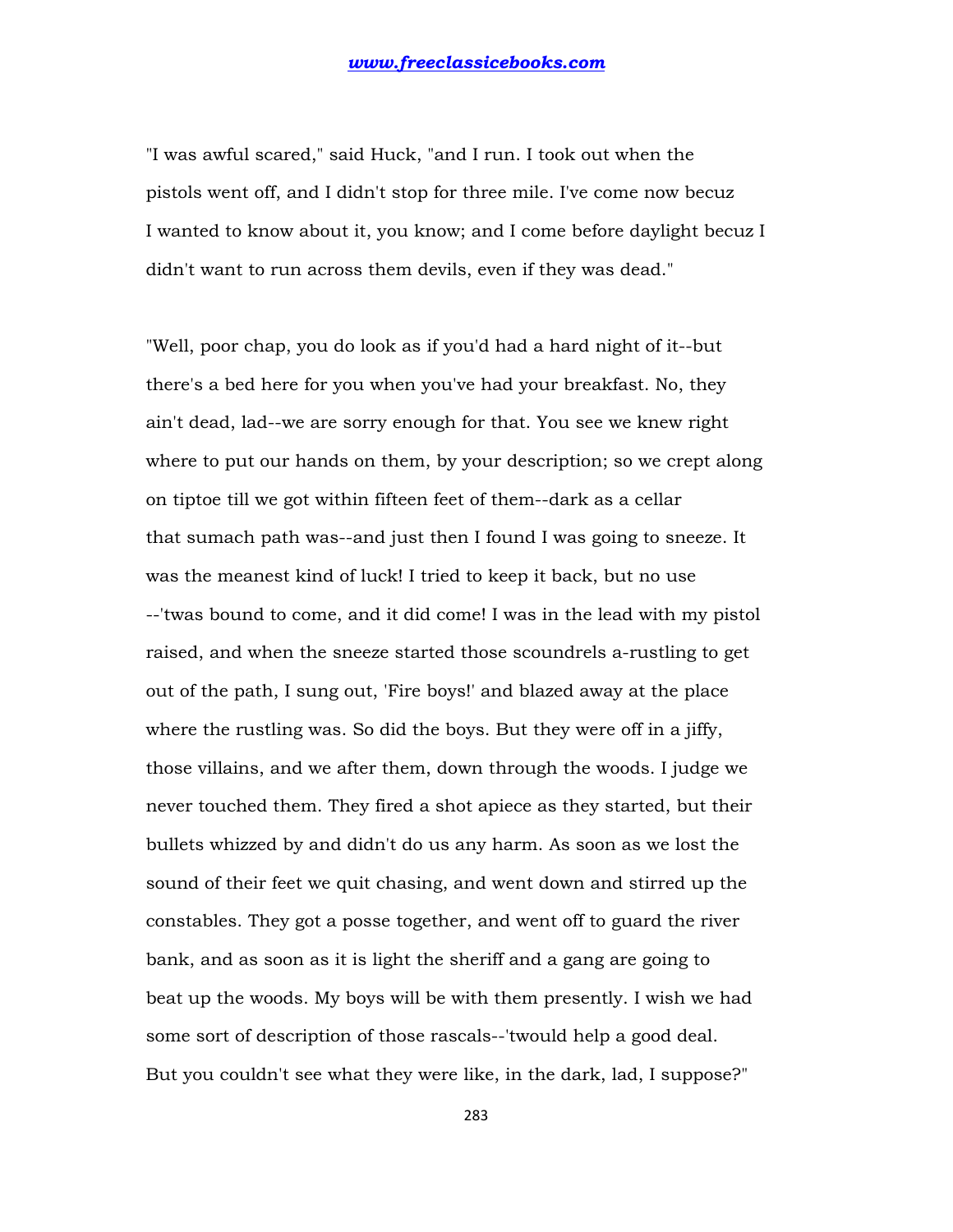"Oh yes; I saw them down-town and follered them."

"Splendid! Describe them--describe them, my boy!"

"One's the old deaf and dumb Spaniard that's ben around here once or twice, and t'other's a mean-looking, ragged--"

"That's enough, lad, we know the men! Happened on them in the woods back of the widow's one day, and they slunk away. Off with you, boys, and tell the sheriff--get your breakfast to-morrow morning!"

The Welshman's sons departed at once. As they were leaving the room Huck sprang up and exclaimed:

"Oh, please don't tell ANYbody it was me that blowed on them! Oh, please!"

"All right if you say it, Huck, but you ought to have the credit of what you did."

"Oh no, no! Please don't tell!"

When the young men were gone, the old Welshman said:

"They won't tell--and I won't. But why don't you want it known?"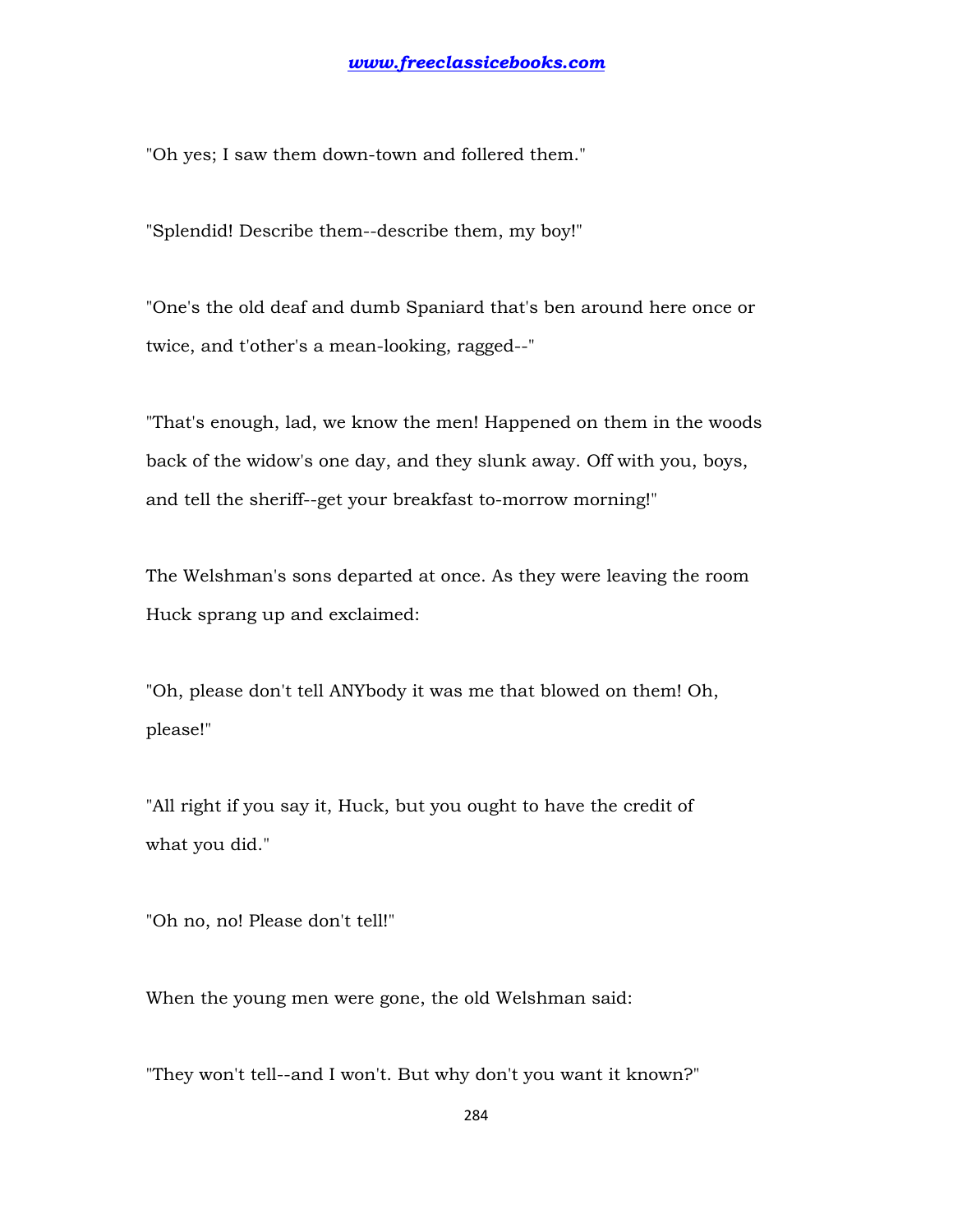Huck would not explain, further than to say that he already knew too much about one of those men and would not have the man know that he knew anything against him for the whole world--he would be killed for knowing it, sure.

The old man promised secrecy once more, and said:

"How did you come to follow these fellows, lad? Were they looking suspicious?"

Huck was silent while he framed a duly cautious reply. Then he said:

"Well, you see, I'm a kind of a hard lot,--least everybody says so, and I don't see nothing agin it--and sometimes I can't sleep much, on account of thinking about it and sort of trying to strike out a new way of doing. That was the way of it last night. I couldn't sleep, and so I come along up-street 'bout midnight, a-turning it all over, and when I got to that old shackly brick store by the Temperance Tavern, I backed up agin the wall to have another think. Well, just then along comes these two chaps slipping along close by me, with something under their arm, and I reckoned they'd stole it. One was a-smoking, and t'other one wanted a light; so they stopped right before me and the cigars lit up their faces and I see that the big one was the deaf and dumb Spaniard, by his white whiskers and the patch on his eye, and t'other one was a rusty, ragged-looking devil."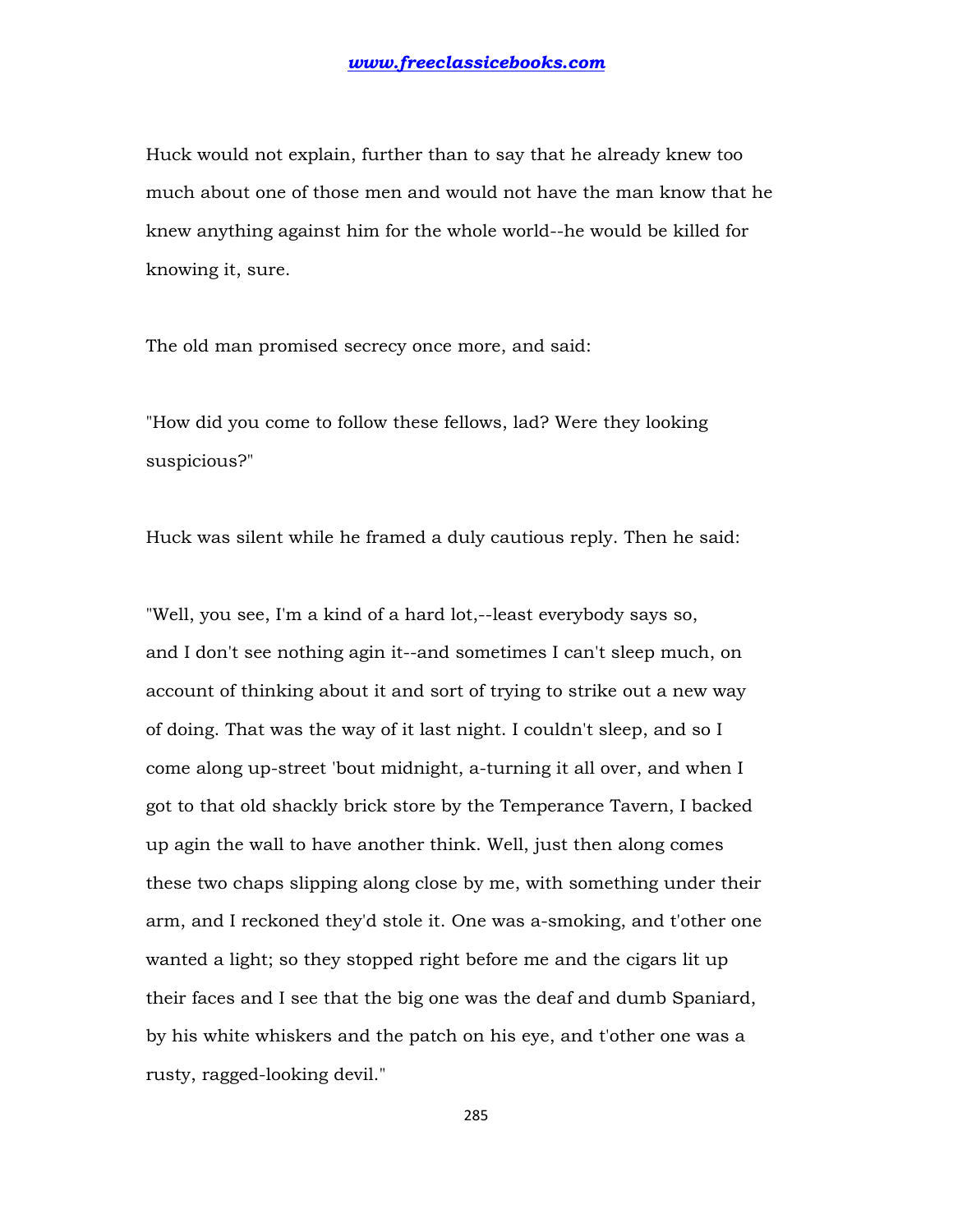"Could you see the rags by the light of the cigars?"

This staggered Huck for a moment. Then he said:

"Well, I don't know--but somehow it seems as if I did."

"Then they went on, and you--"

"Follered 'em--yes. That was it. I wanted to see what was up--they sneaked along so. I dogged 'em to the widder's stile, and stood in the dark and heard the ragged one beg for the widder, and the Spaniard swear he'd spile her looks just as I told you and your two--"

"What! The DEAF AND DUMB man said all that!"

Huck had made another terrible mistake! He was trying his best to keep the old man from getting the faintest hint of who the Spaniard might be, and yet his tongue seemed determined to get him into trouble in spite of all he could do. He made several efforts to creep out of his scrape, but the old man's eye was upon him and he made blunder after blunder. Presently the Welshman said:

"My boy, don't be afraid of me. I wouldn't hurt a hair of your head for all the world. No--I'd protect you--I'd protect you. This Spaniard is not deaf and dumb; you've let that slip without intending it; you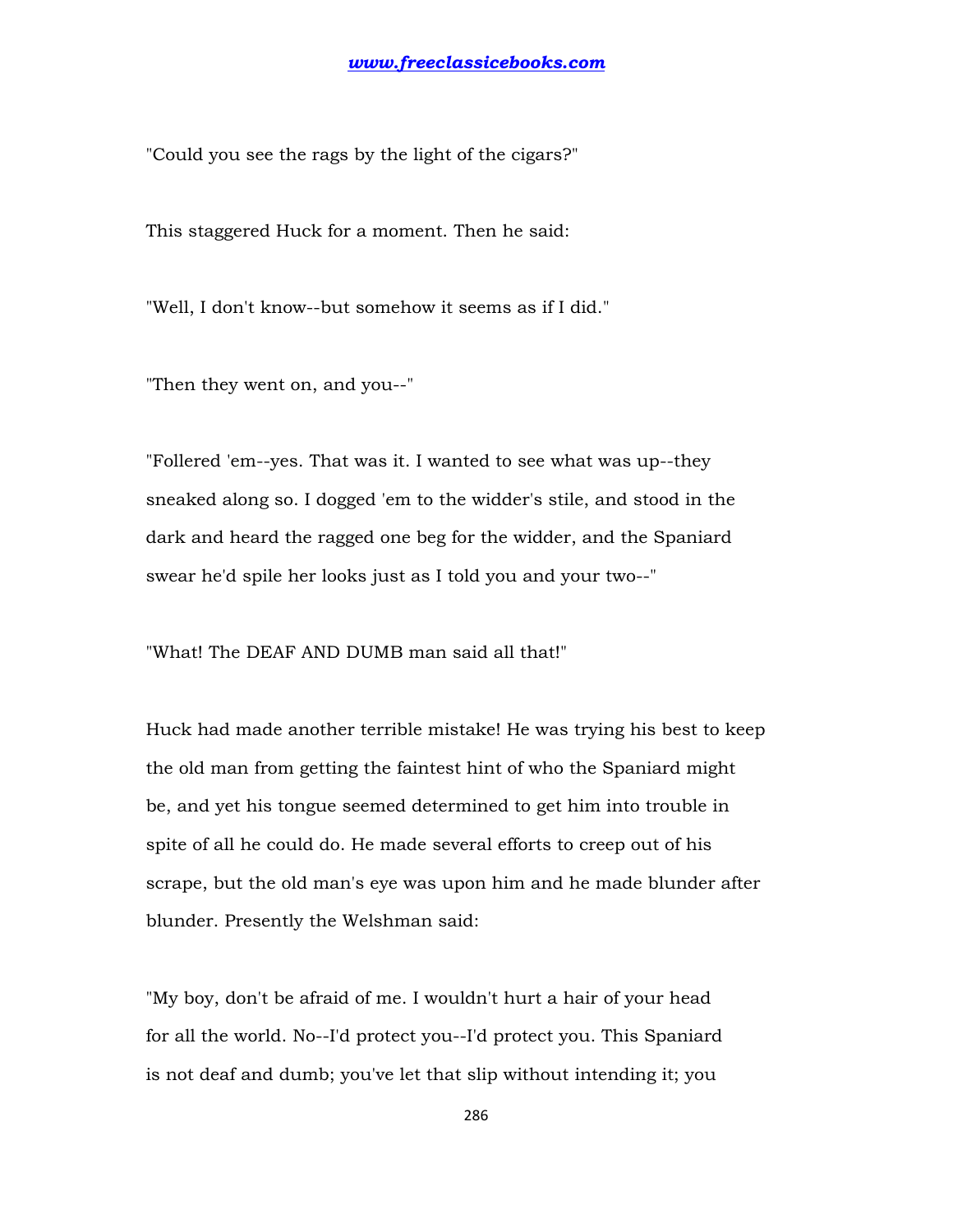can't cover that up now. You know something about that Spaniard that you want to keep dark. Now trust me--tell me what it is, and trust me --I won't betray you."

Huck looked into the old man's honest eyes a moment, then bent over and whispered in his ear:

"'Tain't a Spaniard--it's Injun Joe!"

The Welshman almost jumped out of his chair. In a moment he said:

"It's all plain enough, now. When you talked about notching ears and slitting noses I judged that that was your own embellishment, because white men don't take that sort of revenge. But an Injun! That's a different matter altogether."

During breakfast the talk went on, and in the course of it the old man said that the last thing which he and his sons had done, before going to bed, was to get a lantern and examine the stile and its vicinity for marks of blood. They found none, but captured a bulky bundle of--

"Of WHAT?"

If the words had been lightning they could not have leaped with a more stunning suddenness from Huck's blanched lips. His eyes were staring wide, now, and his breath suspended--waiting for the answer. The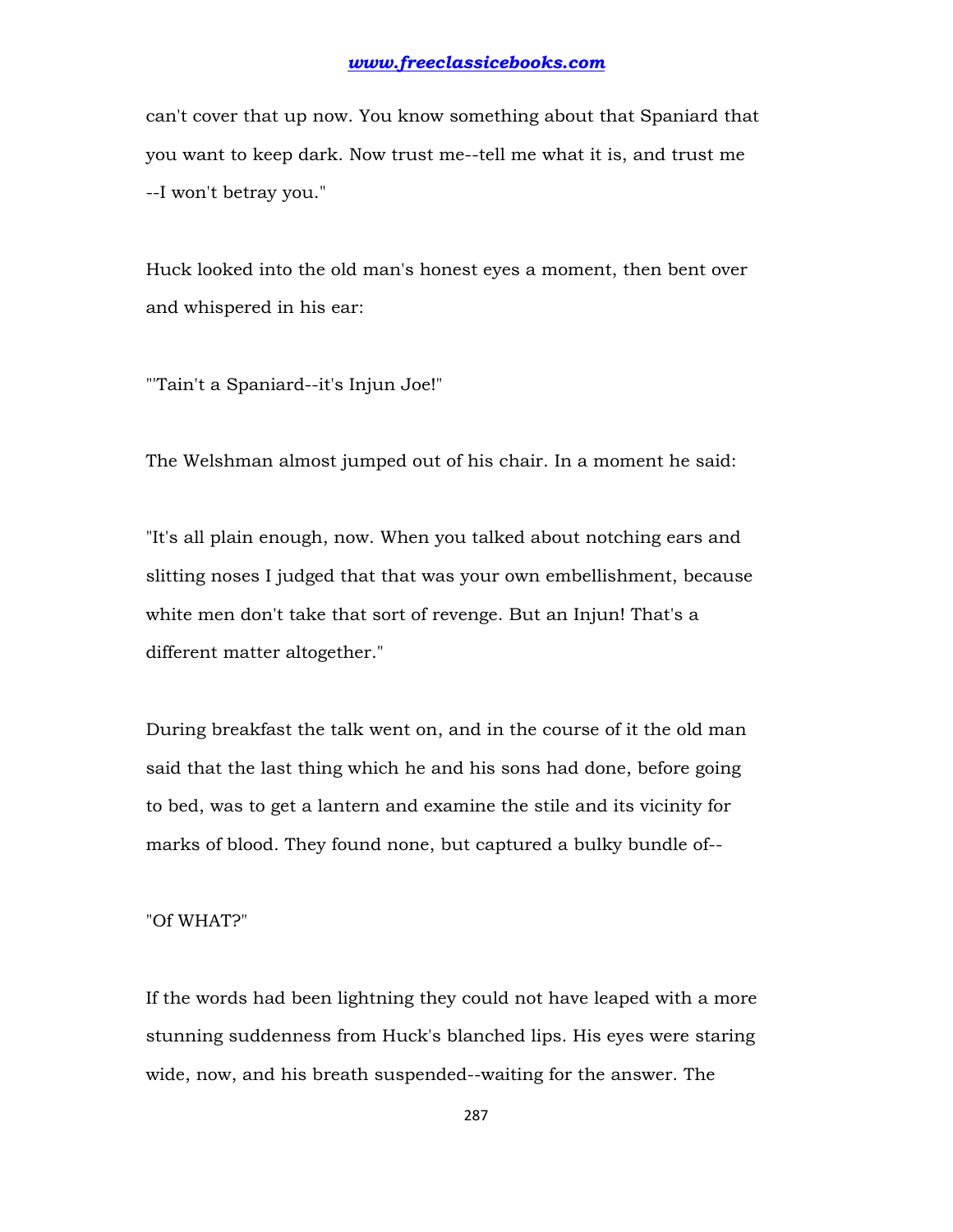Welshman started--stared in return--three seconds--five seconds--ten --then replied:

"Of burglar's tools. Why, what's the MATTER with you?"

Huck sank back, panting gently, but deeply, unutterably grateful. The Welshman eyed him gravely, curiously--and presently said:

"Yes, burglar's tools. That appears to relieve you a good deal. But what did give you that turn? What were YOU expecting we'd found?"

Huck was in a close place--the inquiring eye was upon him--he would have given anything for material for a plausible answer--nothing suggested itself--the inquiring eye was boring deeper and deeper--a senseless reply offered--there was no time to weigh it, so at a venture he uttered it--feebly:

"Sunday-school books, maybe."

Poor Huck was too distressed to smile, but the old man laughed loud and joyously, shook up the details of his anatomy from head to foot, and ended by saying that such a laugh was money in a-man's pocket, because it cut down the doctor's bill like everything. Then he added:

"Poor old chap, you're white and jaded--you ain't well a bit--no wonder you're a little flighty and off your balance. But you'll come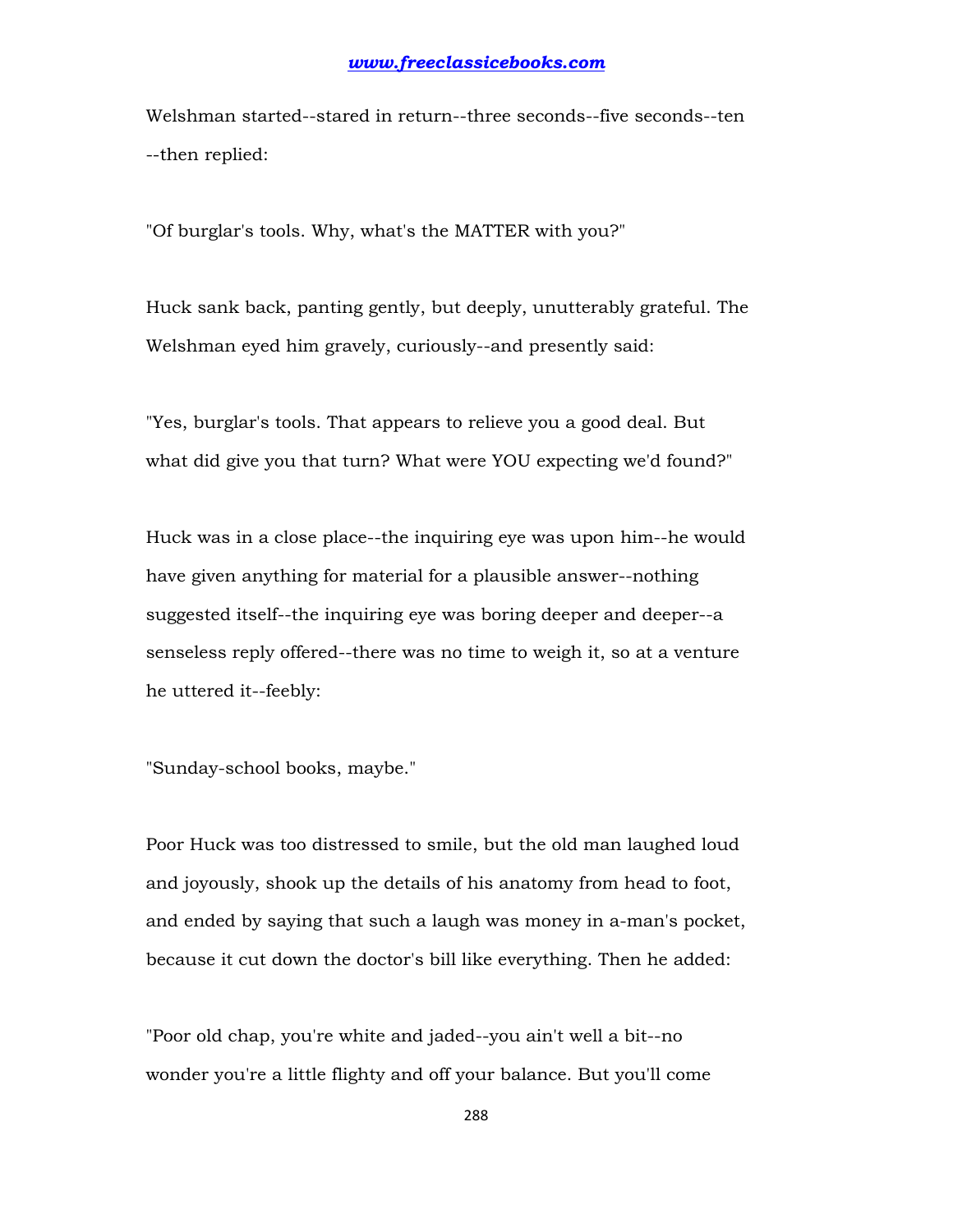out of it. Rest and sleep will fetch you out all right, I hope."

Huck was irritated to think he had been such a goose and betrayed such a suspicious excitement, for he had dropped the idea that the parcel brought from the tavern was the treasure, as soon as he had heard the talk at the widow's stile. He had only thought it was not the treasure, however--he had not known that it wasn't--and so the suggestion of a captured bundle was too much for his self-possession. But on the whole he felt glad the little episode had happened, for now he knew beyond all question that that bundle was not THE bundle, and so his mind was at rest and exceedingly comfortable. In fact, everything seemed to be drifting just in the right direction, now; the treasure must be still in No. 2, the men would be captured and jailed that day, and he and Tom could seize the gold that night without any trouble or any fear of interruption.

Just as breakfast was completed there was a knock at the door. Huck jumped for a hiding-place, for he had no mind to be connected even remotely with the late event. The Welshman admitted several ladies and gentlemen, among them the Widow Douglas, and noticed that groups of citizens were climbing up the hill--to stare at the stile. So the news had spread. The Welshman had to tell the story of the night to the visitors. The widow's gratitude for her preservation was outspoken.

"Don't say a word about it, madam. There's another that you're more beholden to than you are to me and my boys, maybe, but he don't allow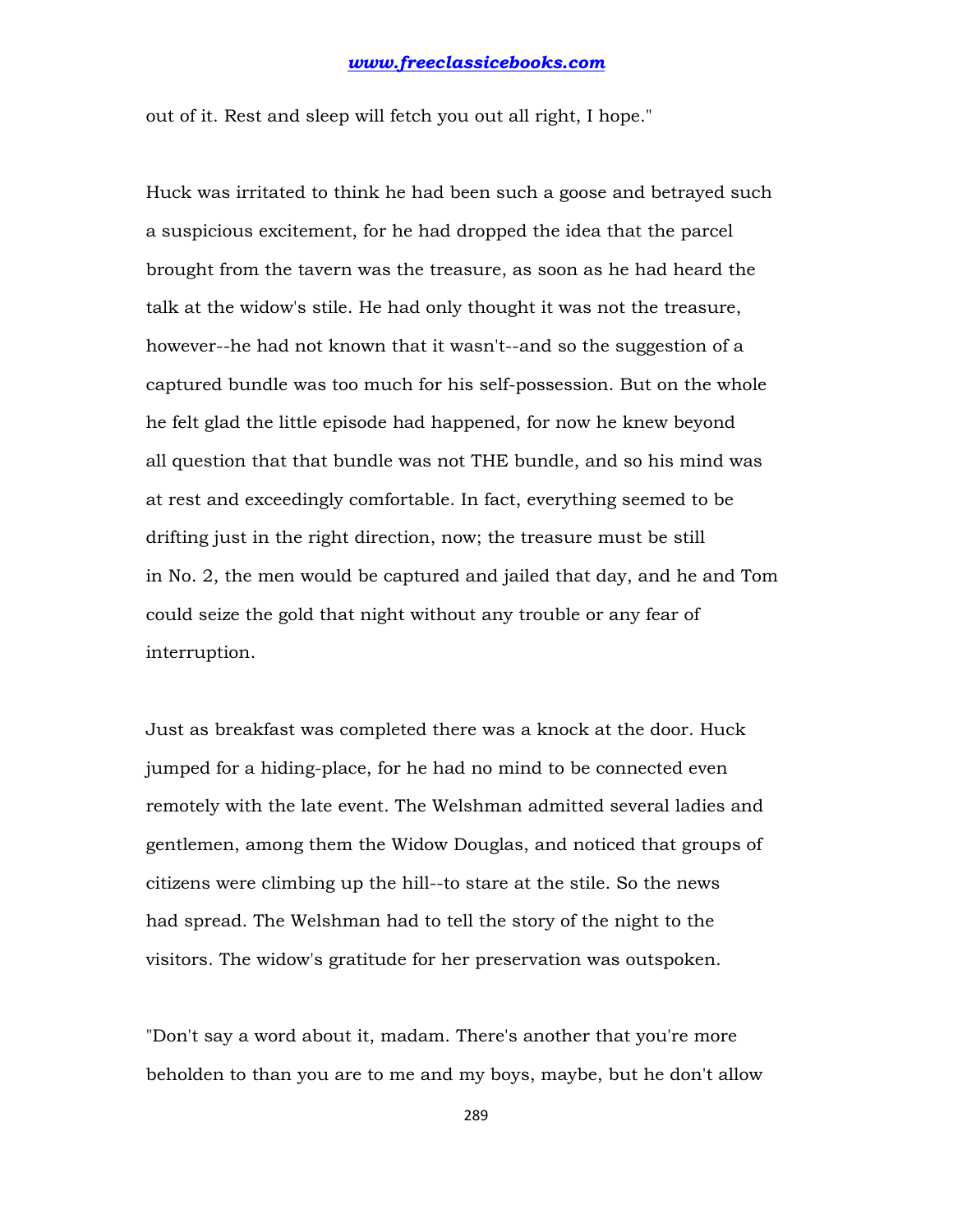me to tell his name. We wouldn't have been there but for him."

Of course this excited a curiosity so vast that it almost belittled the main matter--but the Welshman allowed it to eat into the vitals of his visitors, and through them be transmitted to the whole town, for he refused to part with his secret. When all else had been learned, the widow said:

"I went to sleep reading in bed and slept straight through all that noise. Why didn't you come and wake me?"

"We judged it warn't worth while. Those fellows warn't likely to come again--they hadn't any tools left to work with, and what was the use of waking you up and scaring you to death? My three negro men stood guard at your house all the rest of the night. They've just come back."

More visitors came, and the story had to be told and retold for a couple of hours more.

There was no Sabbath-school during day-school vacation, but everybody was early at church. The stirring event was well canvassed. News came that not a sign of the two villains had been yet discovered. When the sermon was finished, Judge Thatcher's wife dropped alongside of Mrs. Harper as she moved down the aisle with the crowd and said:

"Is my Becky going to sleep all day? I just expected she would be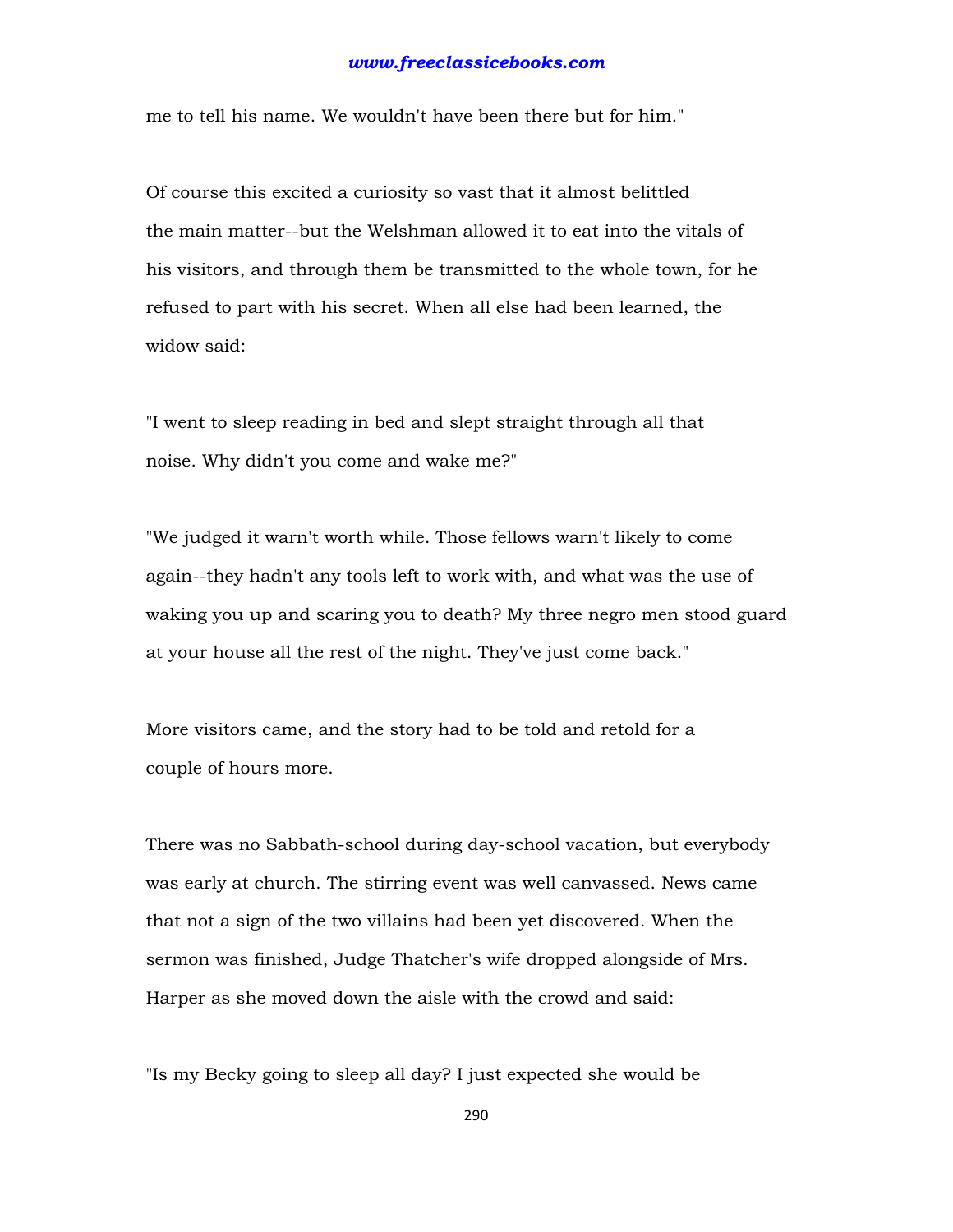tired to death."

"Your Becky?"

"Yes," with a startled look--"didn't she stay with you last night?"

"Why, no."

Mrs. Thatcher turned pale, and sank into a pew, just as Aunt Polly, talking briskly with a friend, passed by. Aunt Polly said:

"Good-morning, Mrs. Thatcher. Good-morning, Mrs. Harper. I've got a boy that's turned up missing. I reckon my Tom stayed at your house last night--one of you. And now he's afraid to come to church. I've got to settle with him."

Mrs. Thatcher shook her head feebly and turned paler than ever.

"He didn't stay with us," said Mrs. Harper, beginning to look uneasy. A marked anxiety came into Aunt Polly's face.

"Joe Harper, have you seen my Tom this morning?"

"No'm."

"When did you see him last?"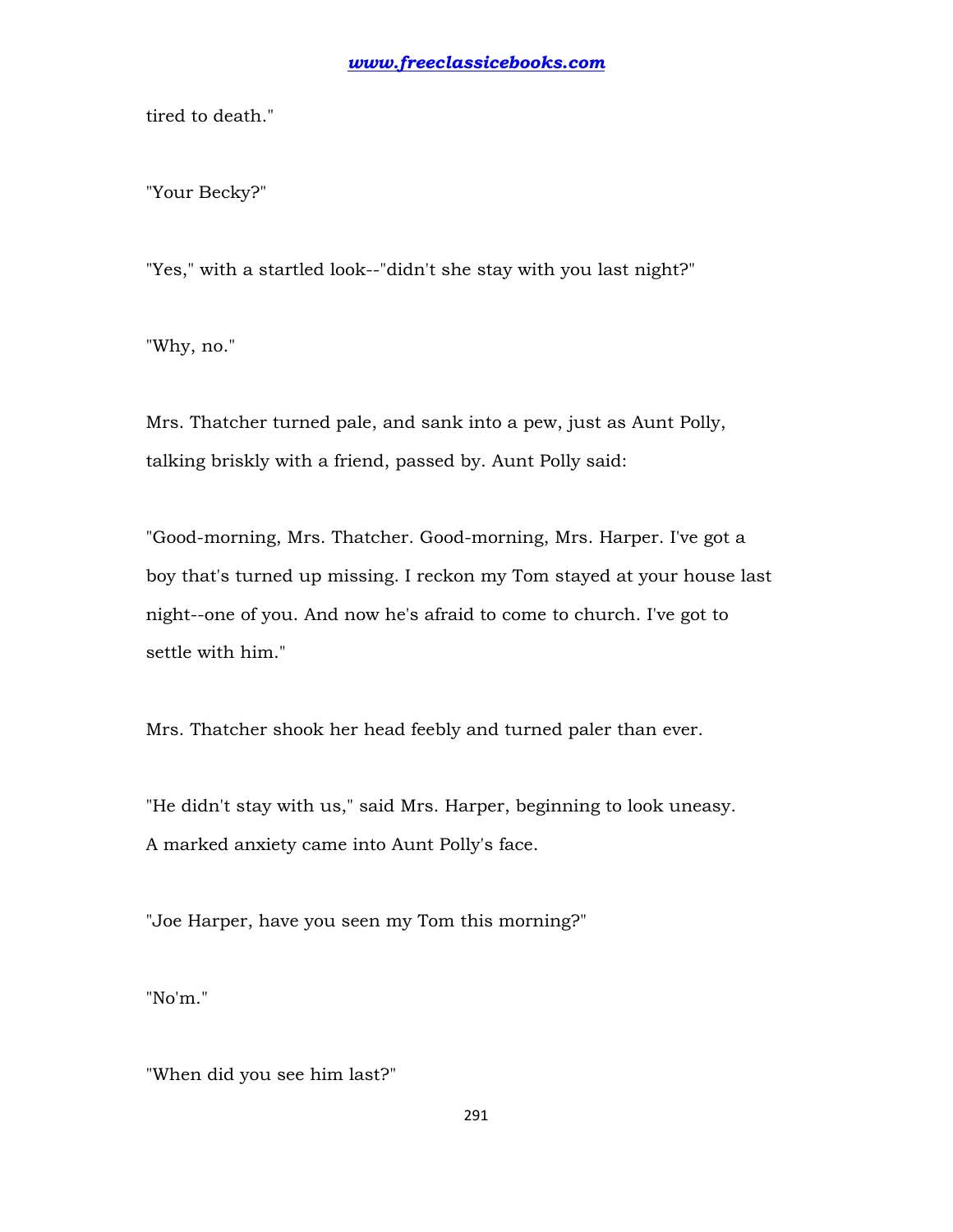Joe tried to remember, but was not sure he could say. The people had stopped moving out of church. Whispers passed along, and a boding uneasiness took possession of every countenance. Children were anxiously questioned, and young teachers. They all said they had not noticed whether Tom and Becky were on board the ferryboat on the homeward trip; it was dark; no one thought of inquiring if any one was missing. One young man finally blurted out his fear that they were still in the cave! Mrs. Thatcher swooned away. Aunt Polly fell to crying and wringing her hands.

The alarm swept from lip to lip, from group to group, from street to street, and within five minutes the bells were wildly clanging and the whole town was up! The Cardiff Hill episode sank into instant insignificance, the burglars were forgotten, horses were saddled, skiffs were manned, the ferryboat ordered out, and before the horror was half an hour old, two hundred men were pouring down highroad and river toward the cave.

All the long afternoon the village seemed empty and dead. Many women visited Aunt Polly and Mrs. Thatcher and tried to comfort them. They cried with them, too, and that was still better than words. All the tedious night the town waited for news; but when the morning dawned at last, all the word that came was, "Send more candles--and send food." Mrs. Thatcher was almost crazed; and Aunt Polly, also. Judge Thatcher sent messages of hope and encouragement from the cave, but they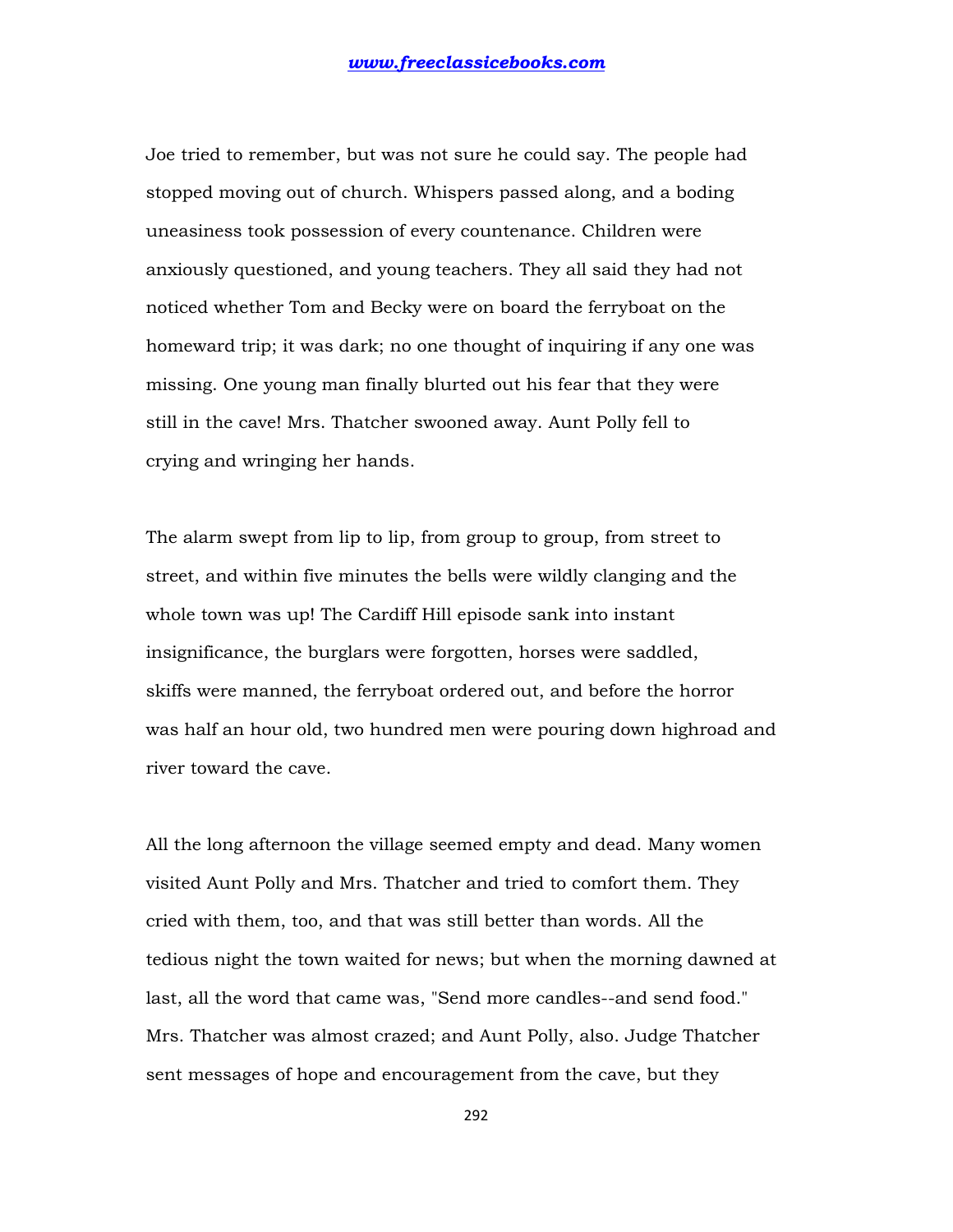conveyed no real cheer.

The old Welshman came home toward daylight, spattered with candle-grease, smeared with clay, and almost worn out. He found Huck still in the bed that had been provided for him, and delirious with fever. The physicians were all at the cave, so the Widow Douglas came and took charge of the patient. She said she would do her best by him, because, whether he was good, bad, or indifferent, he was the Lord's, and nothing that was the Lord's was a thing to be neglected. The Welshman said Huck had good spots in him, and the widow said:

"You can depend on it. That's the Lord's mark. He don't leave it off. He never does. Puts it somewhere on every creature that comes from his hands."

Early in the forenoon parties of jaded men began to straggle into the village, but the strongest of the citizens continued searching. All the news that could be gained was that remotenesses of the cavern were being ransacked that had never been visited before; that every corner and crevice was going to be thoroughly searched; that wherever one wandered through the maze of passages, lights were to be seen flitting hither and thither in the distance, and shoutings and pistol-shots sent their hollow reverberations to the ear down the sombre aisles. In one place, far from the section usually traversed by tourists, the names "BECKY & TOM" had been found traced upon the rocky wall with candle-smoke, and near at hand a grease-soiled bit of ribbon. Mrs.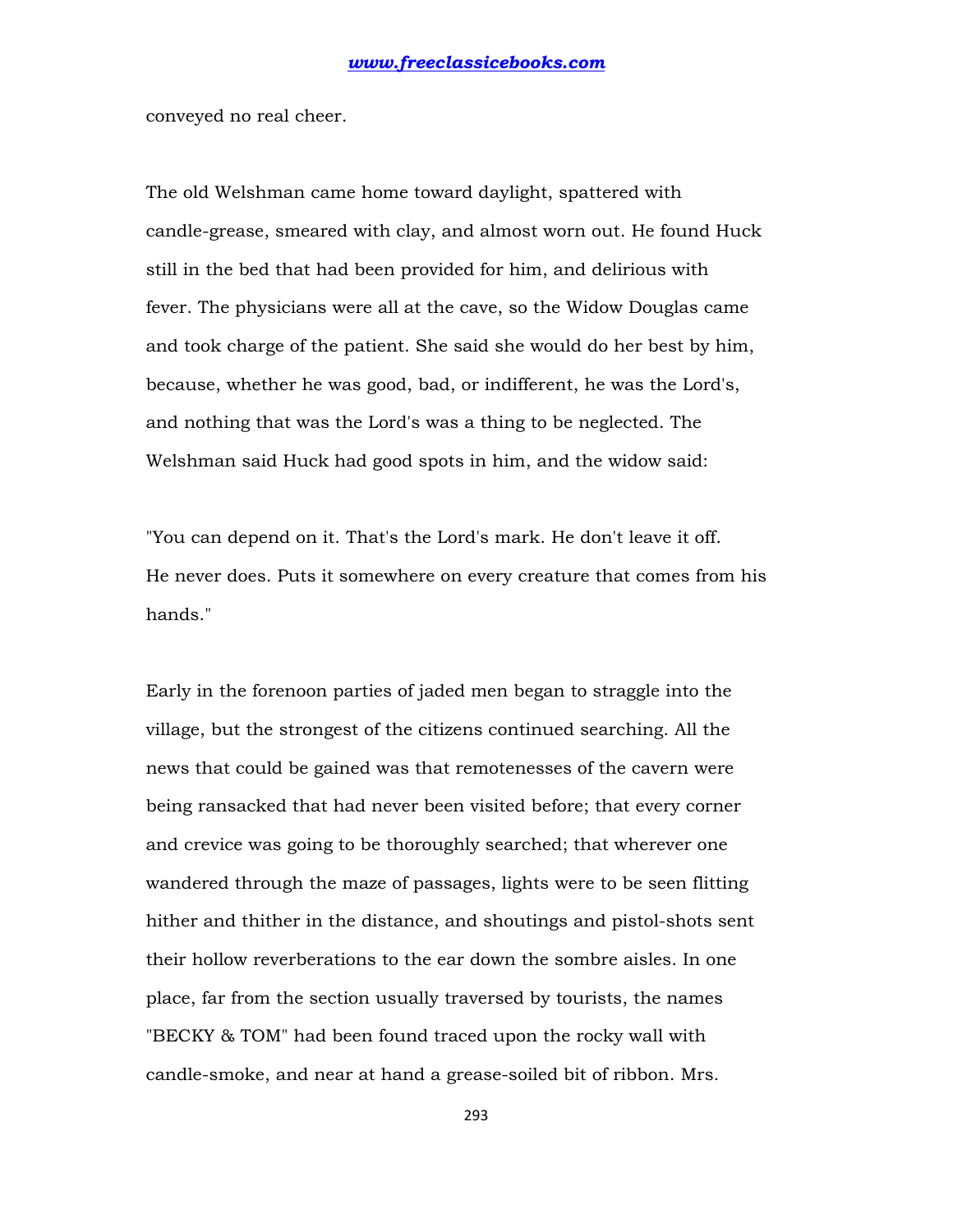Thatcher recognized the ribbon and cried over it. She said it was the last relic she should ever have of her child; and that no other memorial of her could ever be so precious, because this one parted latest from the living body before the awful death came. Some said that now and then, in the cave, a far-away speck of light would glimmer, and then a glorious shout would burst forth and a score of men go trooping down the echoing aisle--and then a sickening disappointment always followed; the children were not there; it was only a searcher's light.

Three dreadful days and nights dragged their tedious hours along, and the village sank into a hopeless stupor. No one had heart for anything. The accidental discovery, just made, that the proprietor of the Temperance Tavern kept liquor on his premises, scarcely fluttered the public pulse, tremendous as the fact was. In a lucid interval, Huck feebly led up to the subject of taverns, and finally asked--dimly dreading the worst--if anything had been discovered at the Temperance Tavern since he had been ill.

"Yes," said the widow.

Huck started up in bed, wild-eyed:

"What? What was it?"

"Liquor!--and the place has been shut up. Lie down, child--what a turn you did give me!"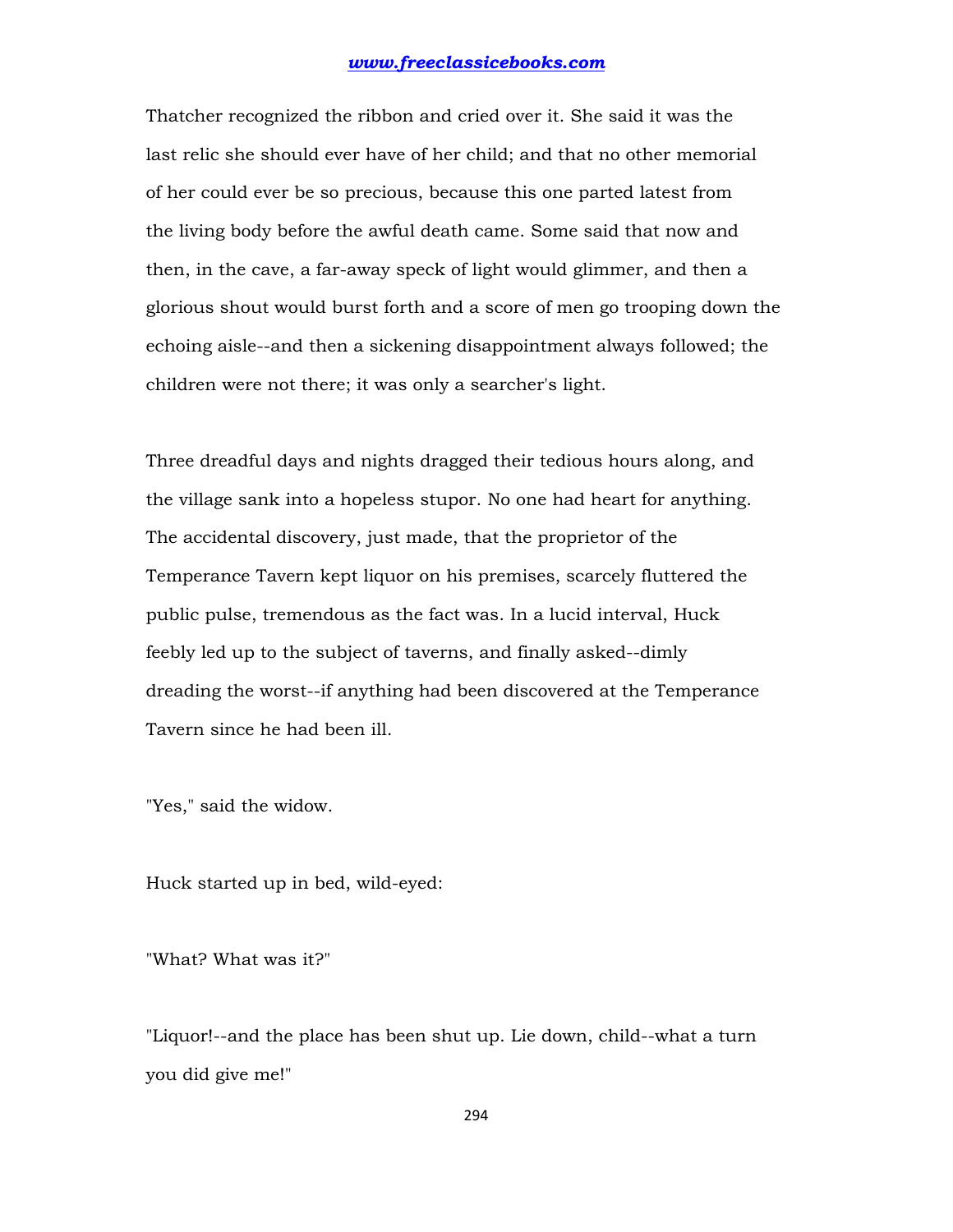"Only tell me just one thing--only just one--please! Was it Tom Sawyer that found it?"

The widow burst into tears. "Hush, hush, child, hush! I've told you before, you must NOT talk. You are very, very sick!"

Then nothing but liquor had been found; there would have been a great powwow if it had been the gold. So the treasure was gone forever--gone forever! But what could she be crying about? Curious that she should cry.

These thoughts worked their dim way through Huck's mind, and under the weariness they gave him he fell asleep. The widow said to herself:

"There--he's asleep, poor wreck. Tom Sawyer find it! Pity but somebody could find Tom Sawyer! Ah, there ain't many left, now, that's got hope enough, or strength enough, either, to go on searching."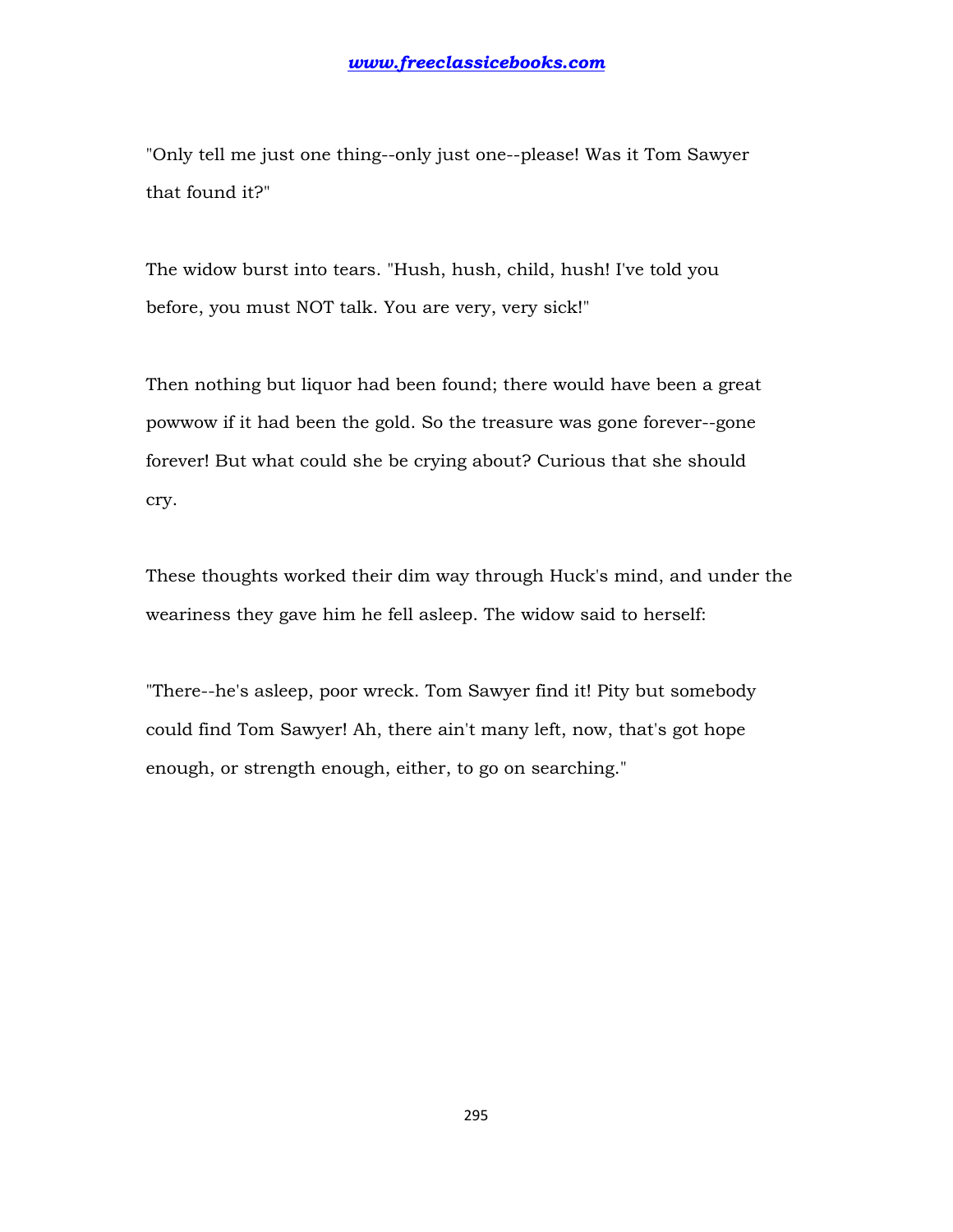#### **CHAPTER XXXI**

NOW to return to Tom and Becky's share in the picnic. They tripped along the murky aisles with the rest of the company, visiting the familiar wonders of the cave--wonders dubbed with rather over-descriptive names, such as "The Drawing-Room," "The Cathedral," "Aladdin's Palace," and so on. Presently the hide-and-seek frolicking began, and Tom and Becky engaged in it with zeal until the exertion began to grow a trifle wearisome; then they wandered down a sinuous avenue holding their candles aloft and reading the tangled web-work of names, dates, post-office addresses, and mottoes with which the rocky walls had been frescoed (in candle-smoke). Still drifting along and talking, they scarcely noticed that they were now in a part of the cave whose walls were not frescoed. They smoked their own names under an overhanging shelf and moved on. Presently they came to a place where a little stream of water, trickling over a ledge and carrying a limestone sediment with it, had, in the slow-dragging ages, formed a laced and ruffled Niagara in gleaming and imperishable stone. Tom squeezed his small body behind it in order to illuminate it for Becky's gratification. He found that it curtained a sort of steep natural stairway which was enclosed between narrow walls, and at once the ambition to be a discoverer seized him. Becky responded to his call, and they made a smoke-mark for future guidance, and started upon their quest. They wound this way and that, far down into the secret depths of the cave, made another mark, and branched off in search of novelties to tell the upper world about. In one place they found a spacious cavern,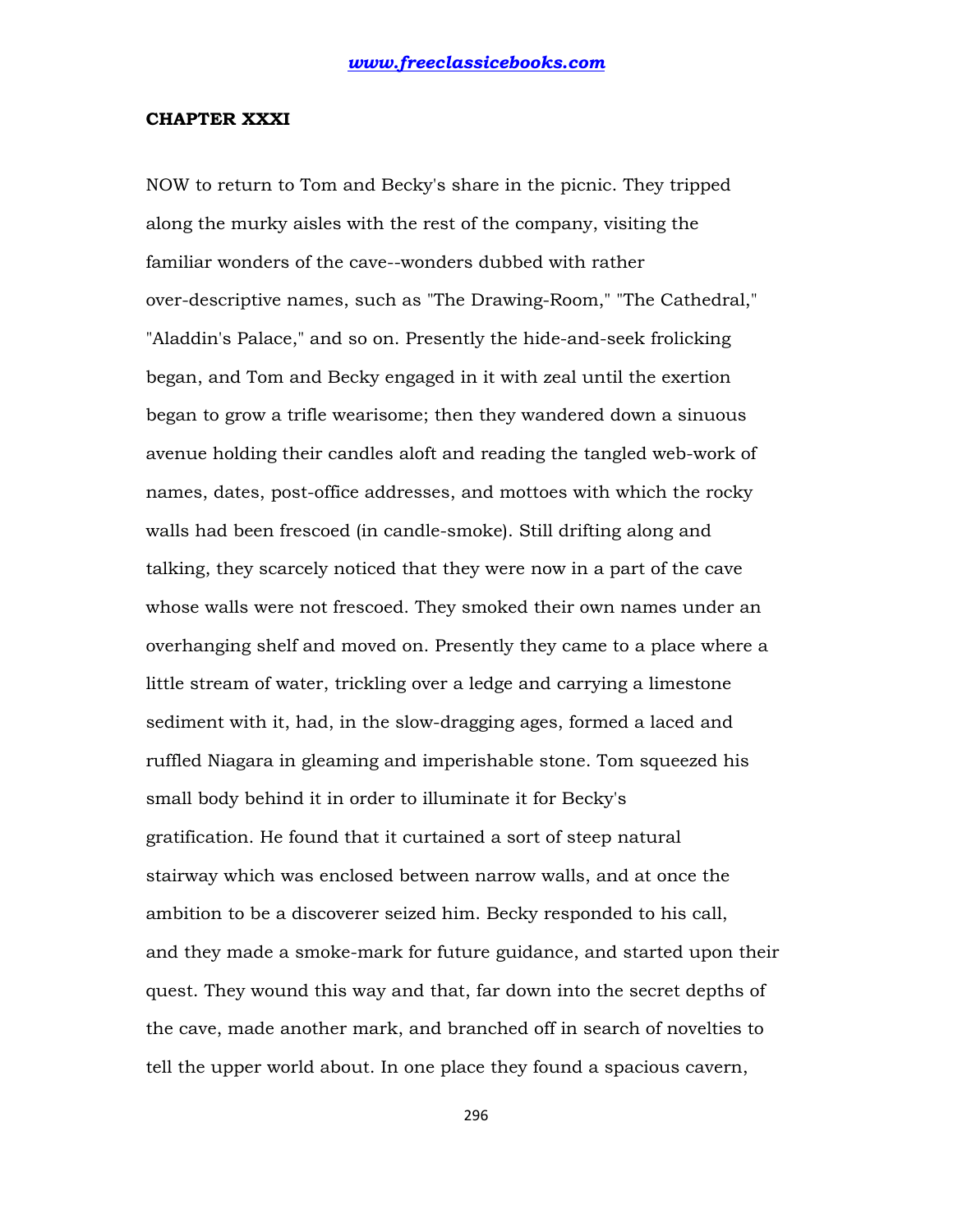from whose ceiling depended a multitude of shining stalactites of the length and circumference of a man's leg; they walked all about it, wondering and admiring, and presently left it by one of the numerous passages that opened into it. This shortly brought them to a bewitching spring, whose basin was incrusted with a frostwork of glittering crystals; it was in the midst of a cavern whose walls were supported by many fantastic pillars which had been formed by the joining of great stalactites and stalagmites together, the result of the ceaseless water-drip of centuries. Under the roof vast knots of bats had packed themselves together, thousands in a bunch; the lights disturbed the creatures and they came flocking down by hundreds, squeaking and darting furiously at the candles. Tom knew their ways and the danger of this sort of conduct. He seized Becky's hand and hurried her into the first corridor that offered; and none too soon, for a bat struck Becky's light out with its wing while she was passing out of the cavern. The bats chased the children a good distance; but the fugitives plunged into every new passage that offered, and at last got rid of the perilous things. Tom found a subterranean lake, shortly, which stretched its dim length away until its shape was lost in the shadows. He wanted to explore its borders, but concluded that it would be best to sit down and rest awhile, first. Now, for the first time, the deep stillness of the place laid a clammy hand upon the spirits of the children. Becky said:

"Why, I didn't notice, but it seems ever so long since I heard any of the others."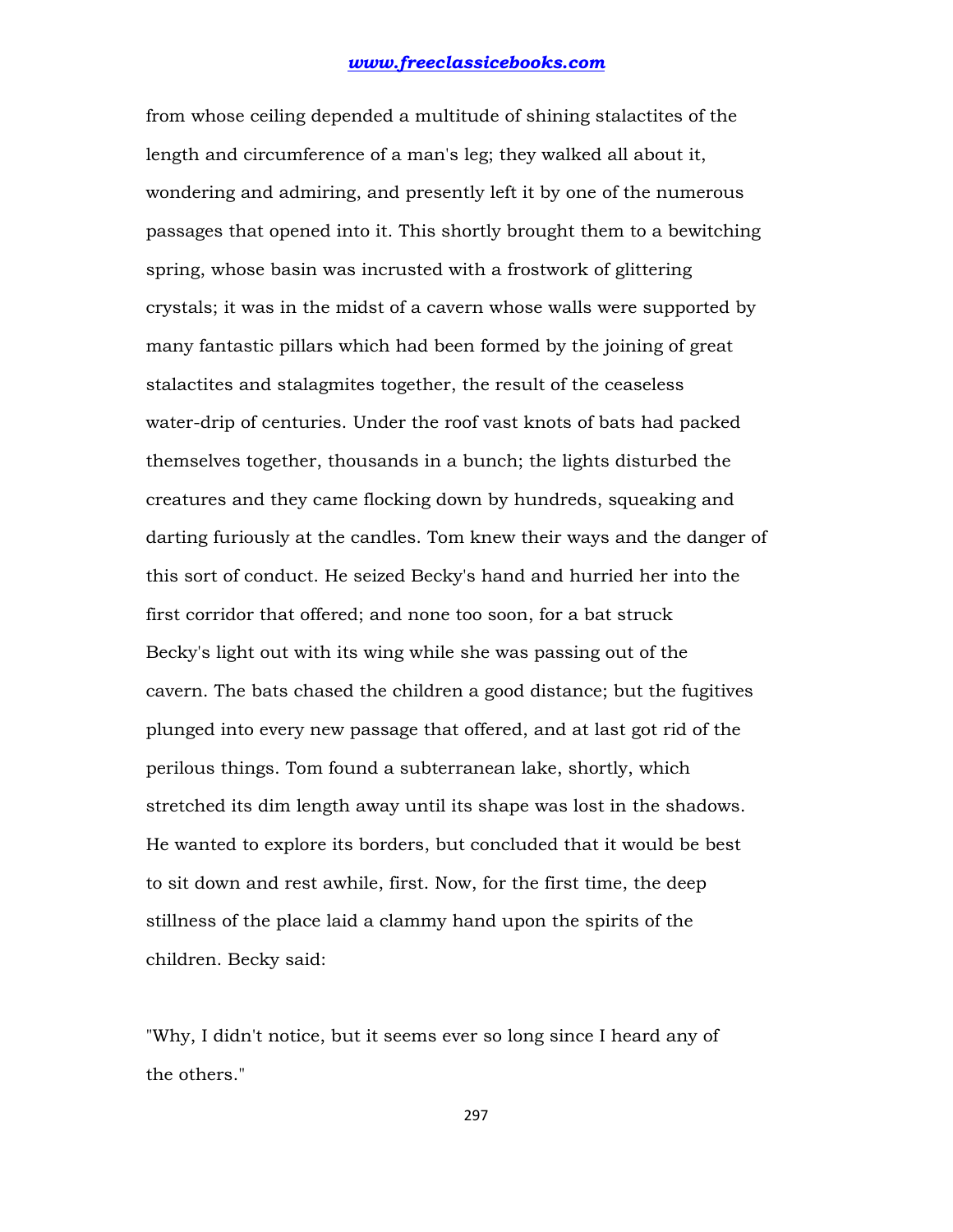"Come to think, Becky, we are away down below them--and I don't know how far away north, or south, or east, or whichever it is. We couldn't hear them here."

Becky grew apprehensive.

"I wonder how long we've been down here, Tom? We better start back."

"Yes, I reckon we better. P'raps we better."

"Can you find the way, Tom? It's all a mixed-up crookedness to me."

"I reckon I could find it--but then the bats. If they put our candles out it will be an awful fix. Let's try some other way, so as not to go through there."

"Well. But I hope we won't get lost. It would be so awful!" and the girl shuddered at the thought of the dreadful possibilities.

They started through a corridor, and traversed it in silence a long way, glancing at each new opening, to see if there was anything familiar about the look of it; but they were all strange. Every time Tom made an examination, Becky would watch his face for an encouraging sign, and he would say cheerily: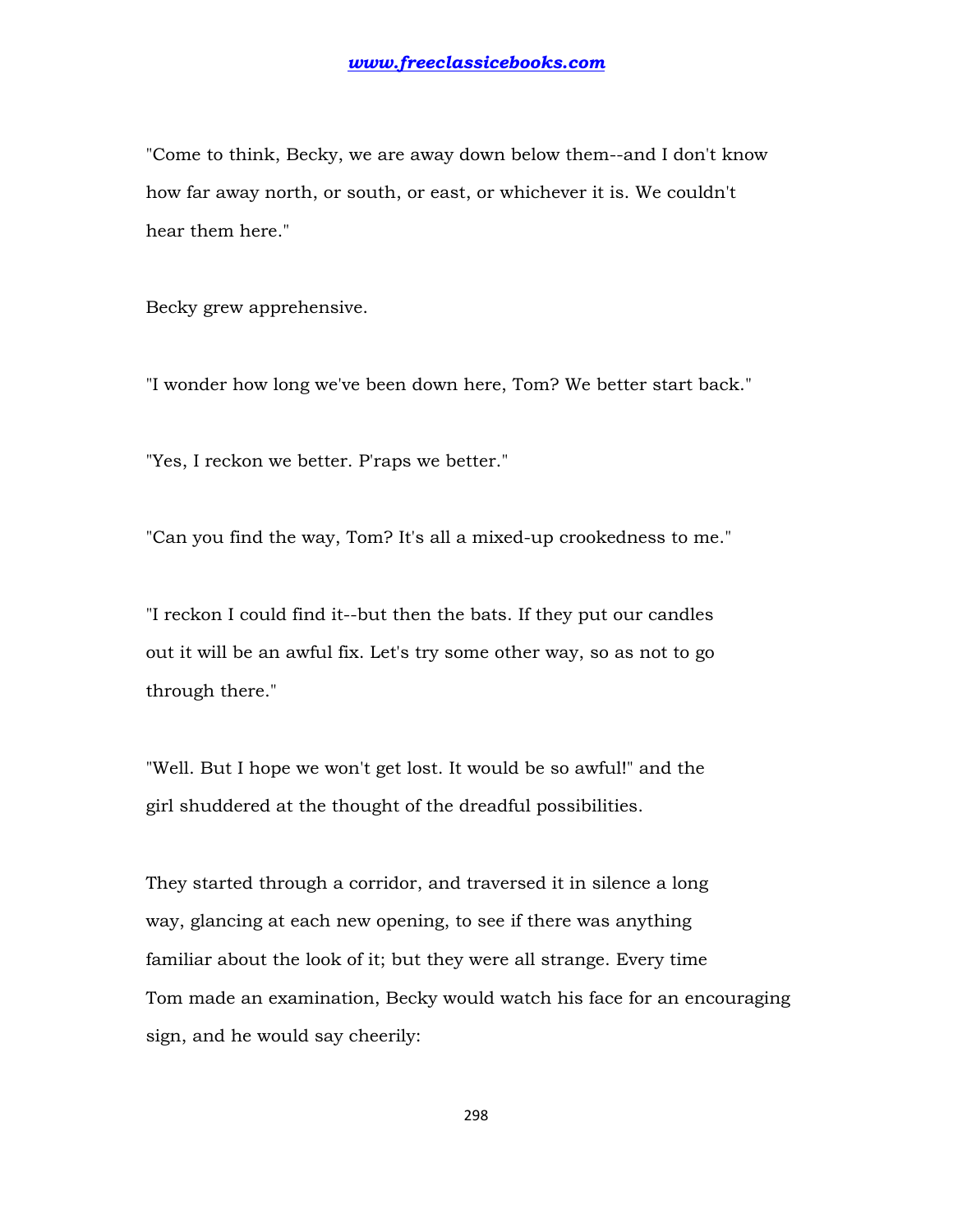"Oh, it's all right. This ain't the one, but we'll come to it right away!"

But he felt less and less hopeful with each failure, and presently began to turn off into diverging avenues at sheer random, in desperate hope of finding the one that was wanted. He still said it was "all right," but there was such a leaden dread at his heart that the words had lost their ring and sounded just as if he had said, "All is lost!" Becky clung to his side in an anguish of fear, and tried hard to keep back the tears, but they would come. At last she said:

"Oh, Tom, never mind the bats, let's go back that way! We seem to get worse and worse off all the time."

"Listen!" said he.

Profound silence; silence so deep that even their breathings were conspicuous in the hush. Tom shouted. The call went echoing down the empty aisles and died out in the distance in a faint sound that resembled a ripple of mocking laughter.

"Oh, don't do it again, Tom, it is too horrid," said Becky.

"It is horrid, but I better, Becky; they might hear us, you know," and he shouted again.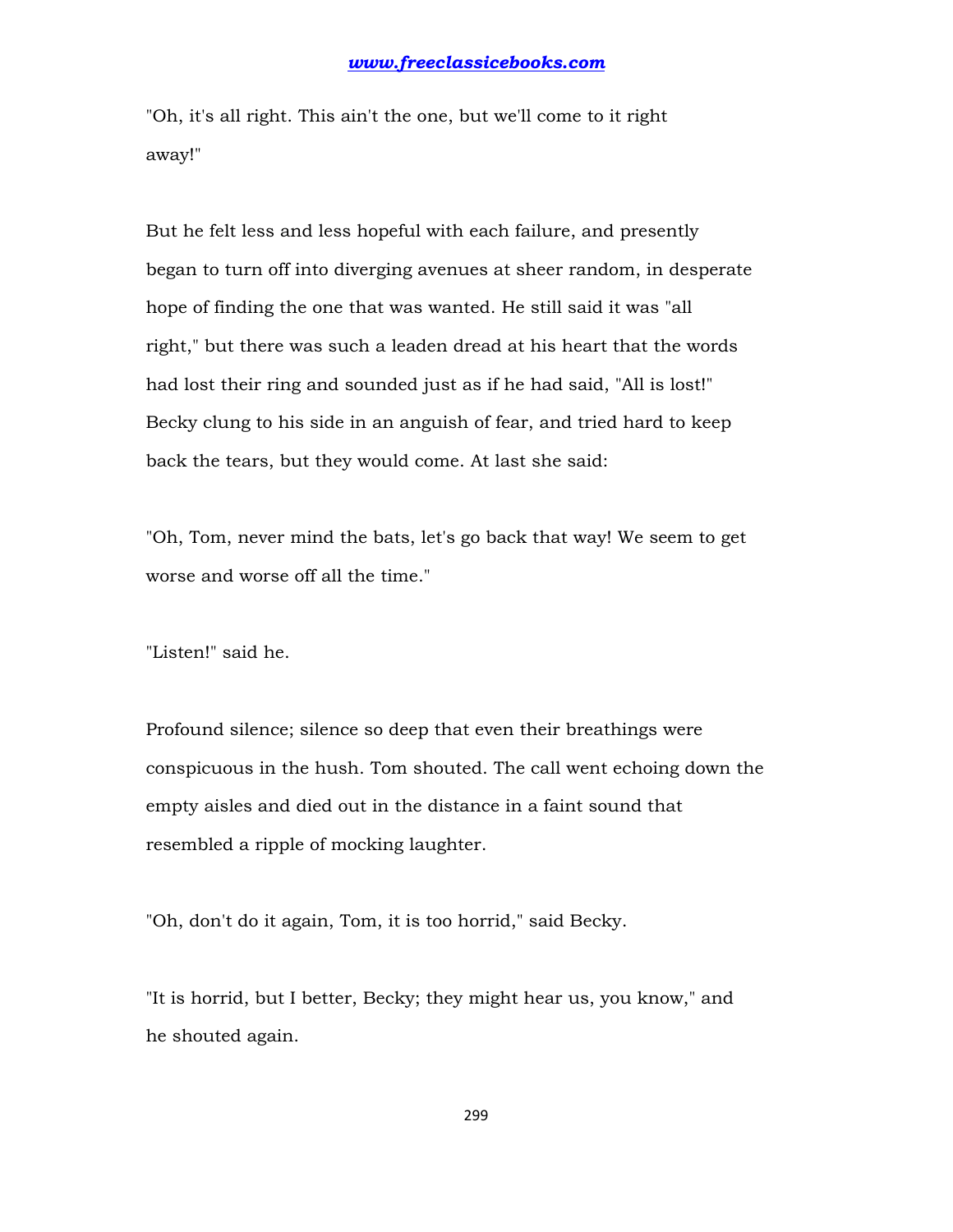The "might" was even a chillier horror than the ghostly laughter, it so confessed a perishing hope. The children stood still and listened; but there was no result. Tom turned upon the back track at once, and hurried his steps. It was but a little while before a certain indecision in his manner revealed another fearful fact to Becky--he could not find his way back!

"Oh, Tom, you didn't make any marks!"

"Becky, I was such a fool! Such a fool! I never thought we might want to come back! No--I can't find the way. It's all mixed up."

"Tom, Tom, we're lost! we're lost! We never can get out of this awful place! Oh, why DID we ever leave the others!"

She sank to the ground and burst into such a frenzy of crying that Tom was appalled with the idea that she might die, or lose her reason. He sat down by her and put his arms around her; she buried her face in his bosom, she clung to him, she poured out her terrors, her unavailing regrets, and the far echoes turned them all to jeering laughter. Tom begged her to pluck up hope again, and she said she could not. He fell to blaming and abusing himself for getting her into this miserable situation; this had a better effect. She said she would try to hope again, she would get up and follow wherever he might lead if only he would not talk like that any more. For he was no more to blame than she, she said.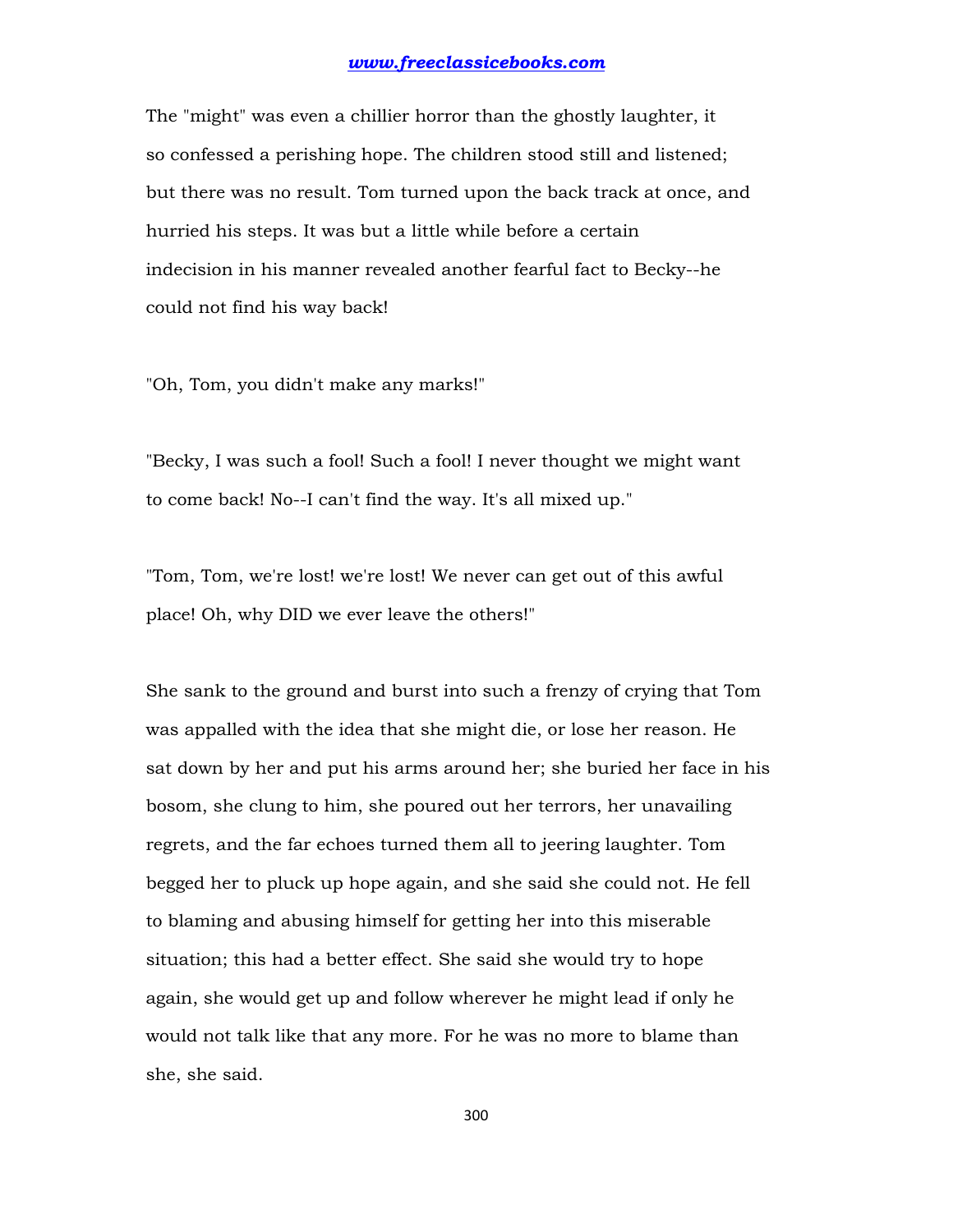So they moved on again--aimlessly--simply at random--all they could do was to move, keep moving. For a little while, hope made a show of reviving--not with any reason to back it, but only because it is its nature to revive when the spring has not been taken out of it by age and familiarity with failure.

By-and-by Tom took Becky's candle and blew it out. This economy meant so much! Words were not needed. Becky understood, and her hope died again. She knew that Tom had a whole candle and three or four pieces in his pockets--yet he must economize.

By-and-by, fatigue began to assert its claims; the children tried to pay attention, for it was dreadful to think of sitting down when time was grown to be so precious, moving, in some direction, in any direction, was at least progress and might bear fruit; but to sit down was to invite death and shorten its pursuit.

At last Becky's frail limbs refused to carry her farther. She sat down. Tom rested with her, and they talked of home, and the friends there, and the comfortable beds and, above all, the light! Becky cried, and Tom tried to think of some way of comforting her, but all his encouragements were grown threadbare with use, and sounded like sarcasms. Fatigue bore so heavily upon Becky that she drowsed off to sleep. Tom was grateful. He sat looking into her drawn face and saw it grow smooth and natural under the influence of pleasant dreams; and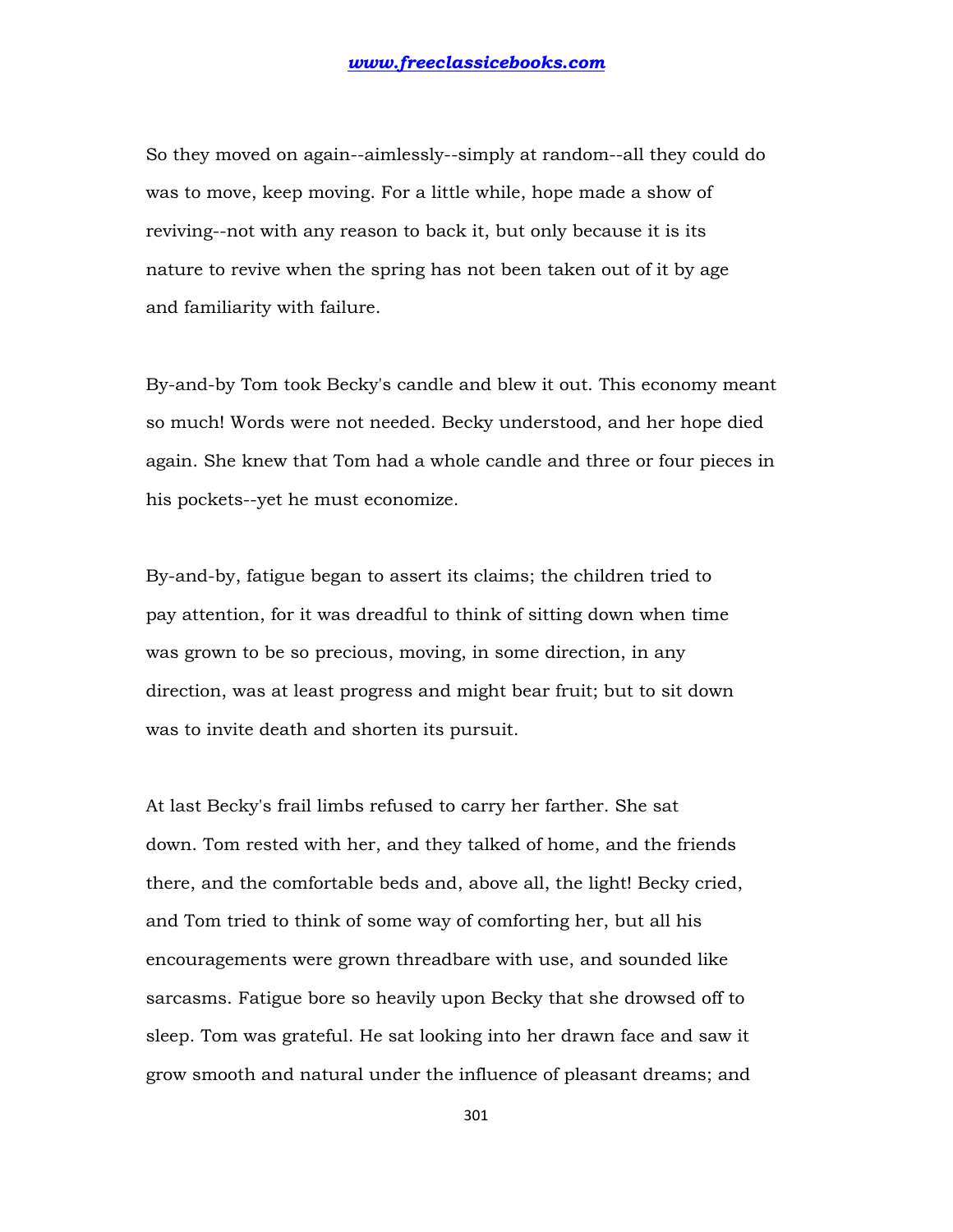by-and-by a smile dawned and rested there. The peaceful face reflected somewhat of peace and healing into his own spirit, and his thoughts wandered away to bygone times and dreamy memories. While he was deep in his musings, Becky woke up with a breezy little laugh--but it was stricken dead upon her lips, and a groan followed it.

"Oh, how COULD I sleep! I wish I never, never had waked! No! No, I don't, Tom! Don't look so! I won't say it again."

"I'm glad you've slept, Becky; you'll feel rested, now, and we'll find the way out."

"We can try, Tom; but I've seen such a beautiful country in my dream. I reckon we are going there."

"Maybe not, maybe not. Cheer up, Becky, and let's go on trying."

They rose up and wandered along, hand in hand and hopeless. They tried to estimate how long they had been in the cave, but all they knew was that it seemed days and weeks, and yet it was plain that this could not be, for their candles were not gone yet. A long time after this--they could not tell how long--Tom said they must go softly and listen for dripping water--they must find a spring. They found one presently, and Tom said it was time to rest again. Both were cruelly tired, yet Becky said she thought she could go a little farther. She was surprised to hear Tom dissent. She could not understand it. They sat down, and Tom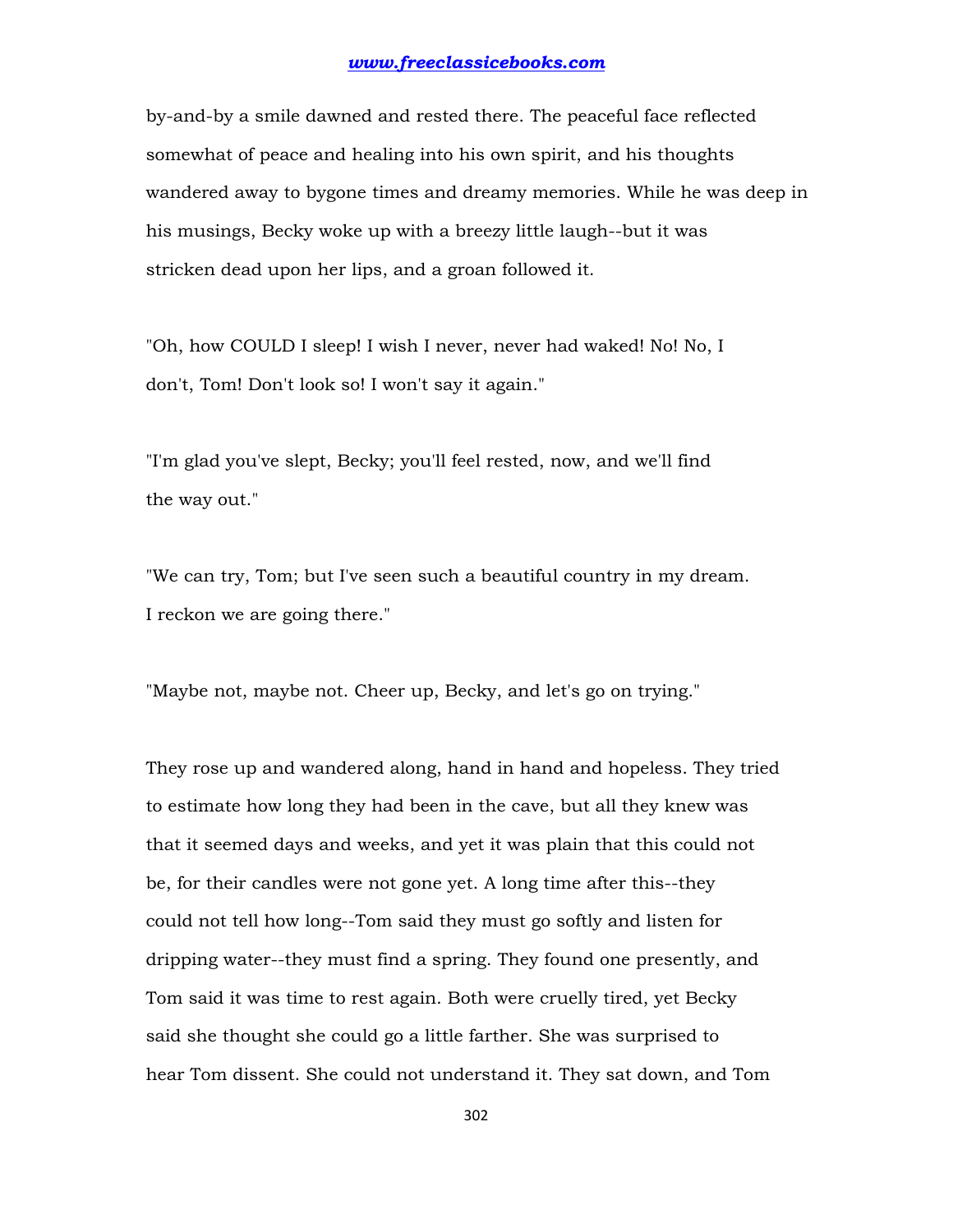fastened his candle to the wall in front of them with some clay. Thought was soon busy; nothing was said for some time. Then Becky broke the silence:

"Tom, I am so hungry!"

Tom took something out of his pocket.

"Do you remember this?" said he.

Becky almost smiled.

"It's our wedding-cake, Tom."

"Yes--I wish it was as big as a barrel, for it's all we've got."

"I saved it from the picnic for us to dream on, Tom, the way grown-up people do with wedding-cake--but it'll be our--"

She dropped the sentence where it was. Tom divided the cake and Becky ate with good appetite, while Tom nibbled at his moiety. There was abundance of cold water to finish the feast with. By-and-by Becky suggested that they move on again. Tom was silent a moment. Then he said:

"Becky, can you bear it if I tell you something?"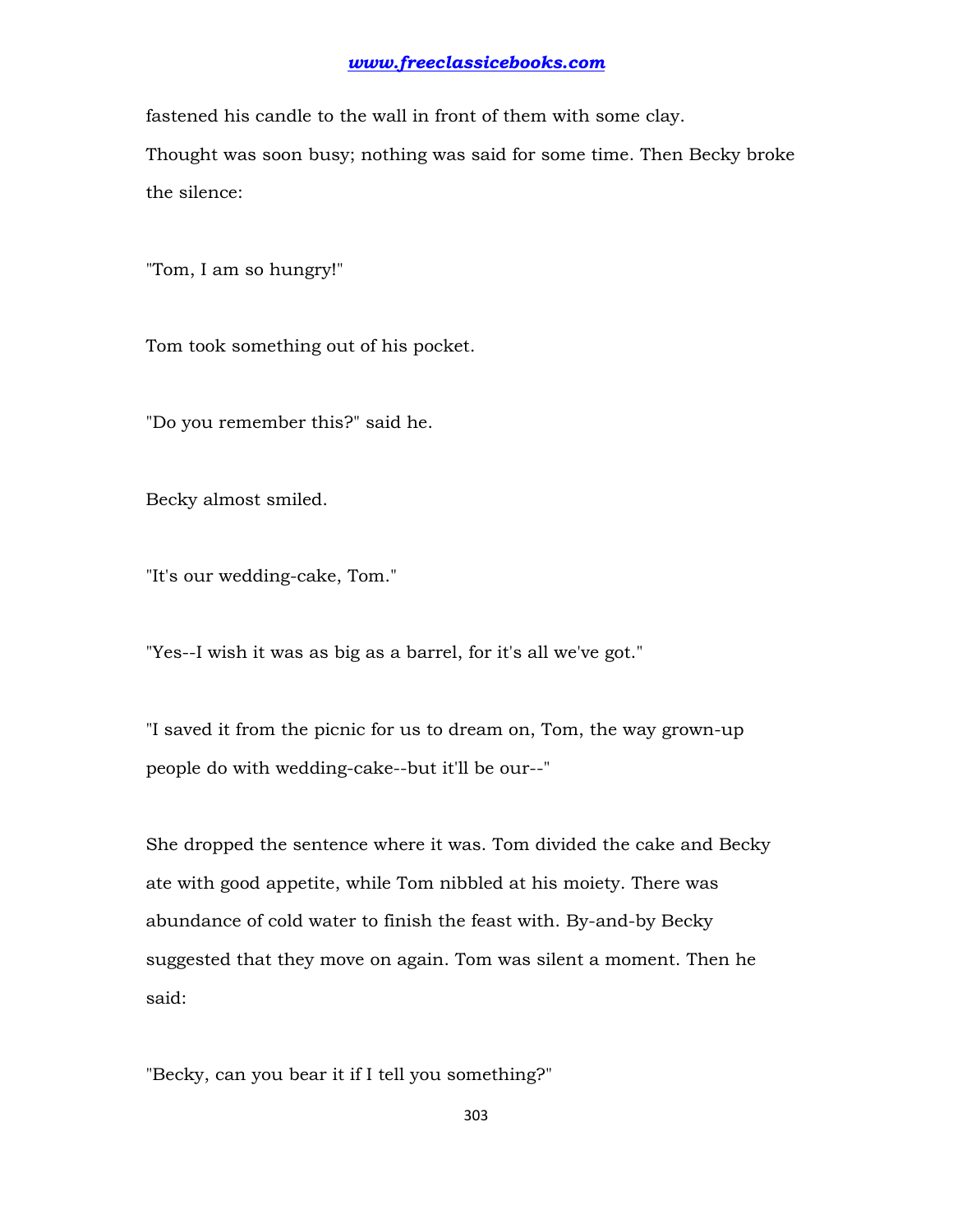Becky's face paled, but she thought she could.

"Well, then, Becky, we must stay here, where there's water to drink. That little piece is our last candle!"

Becky gave loose to tears and wailings. Tom did what he could to comfort her, but with little effect. At length Becky said:

"Tom!"

"Well, Becky?"

"They'll miss us and hunt for us!"

"Yes, they will! Certainly they will!"

"Maybe they're hunting for us now, Tom."

"Why, I reckon maybe they are. I hope they are."

"When would they miss us, Tom?"

"When they get back to the boat, I reckon."

"Tom, it might be dark then--would they notice we hadn't come?"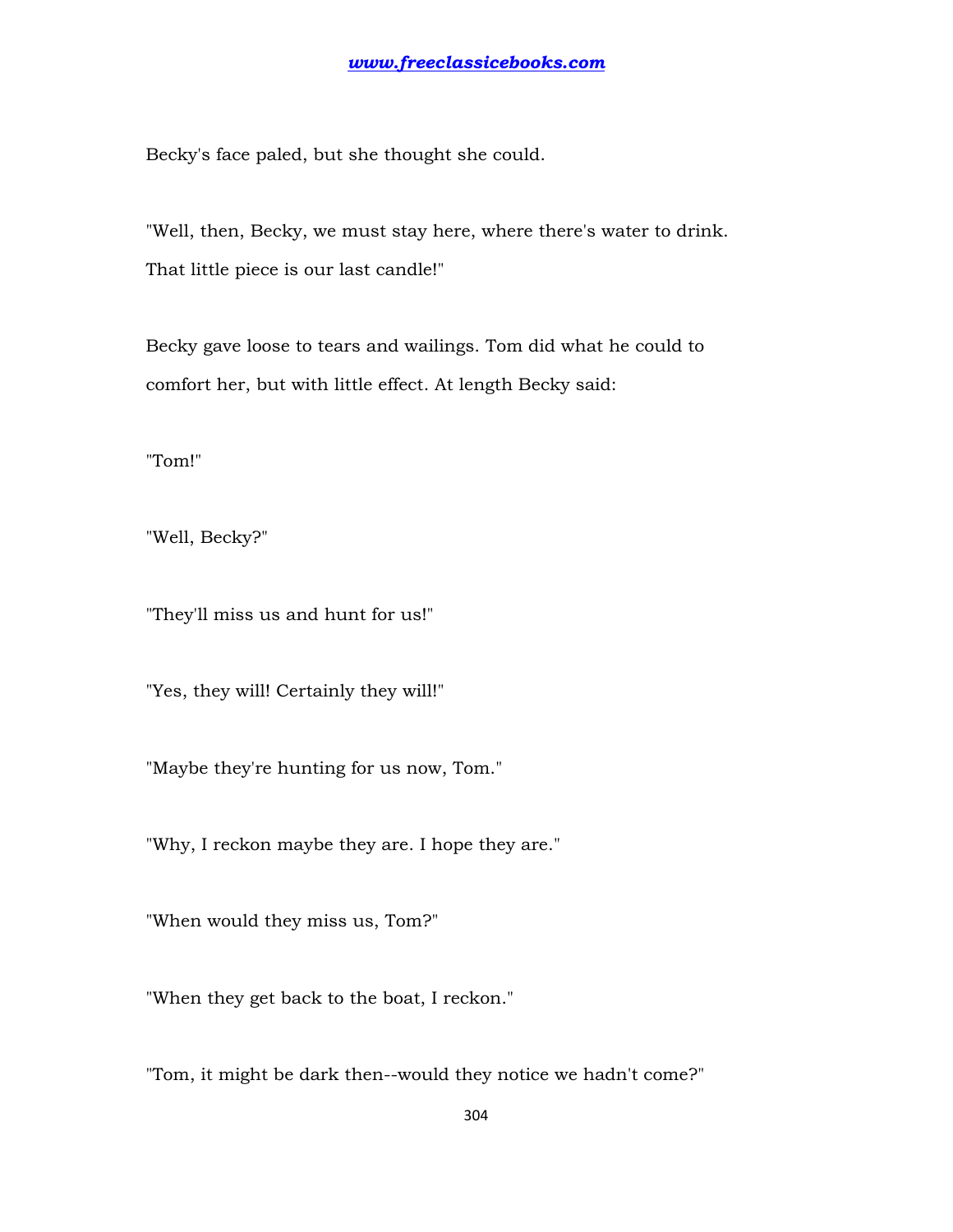"I don't know. But anyway, your mother would miss you as soon as they got home."

A frightened look in Becky's face brought Tom to his senses and he saw that he had made a blunder. Becky was not to have gone home that night! The children became silent and thoughtful. In a moment a new burst of grief from Becky showed Tom that the thing in his mind had struck hers also--that the Sabbath morning might be half spent before Mrs. Thatcher discovered that Becky was not at Mrs. Harper's.

The children fastened their eyes upon their bit of candle and watched it melt slowly and pitilessly away; saw the half inch of wick stand alone at last; saw the feeble flame rise and fall, climb the thin column of smoke, linger at its top a moment, and then--the horror of utter darkness reigned!

How long afterward it was that Becky came to a slow consciousness that she was crying in Tom's arms, neither could tell. All that they knew was, that after what seemed a mighty stretch of time, both awoke out of a dead stupor of sleep and resumed their miseries once more. Tom said it might be Sunday, now--maybe Monday. He tried to get Becky to talk, but her sorrows were too oppressive, all her hopes were gone. Tom said that they must have been missed long ago, and no doubt the search was going on. He would shout and maybe some one would come. He tried it; but in the darkness the distant echoes sounded so hideously that he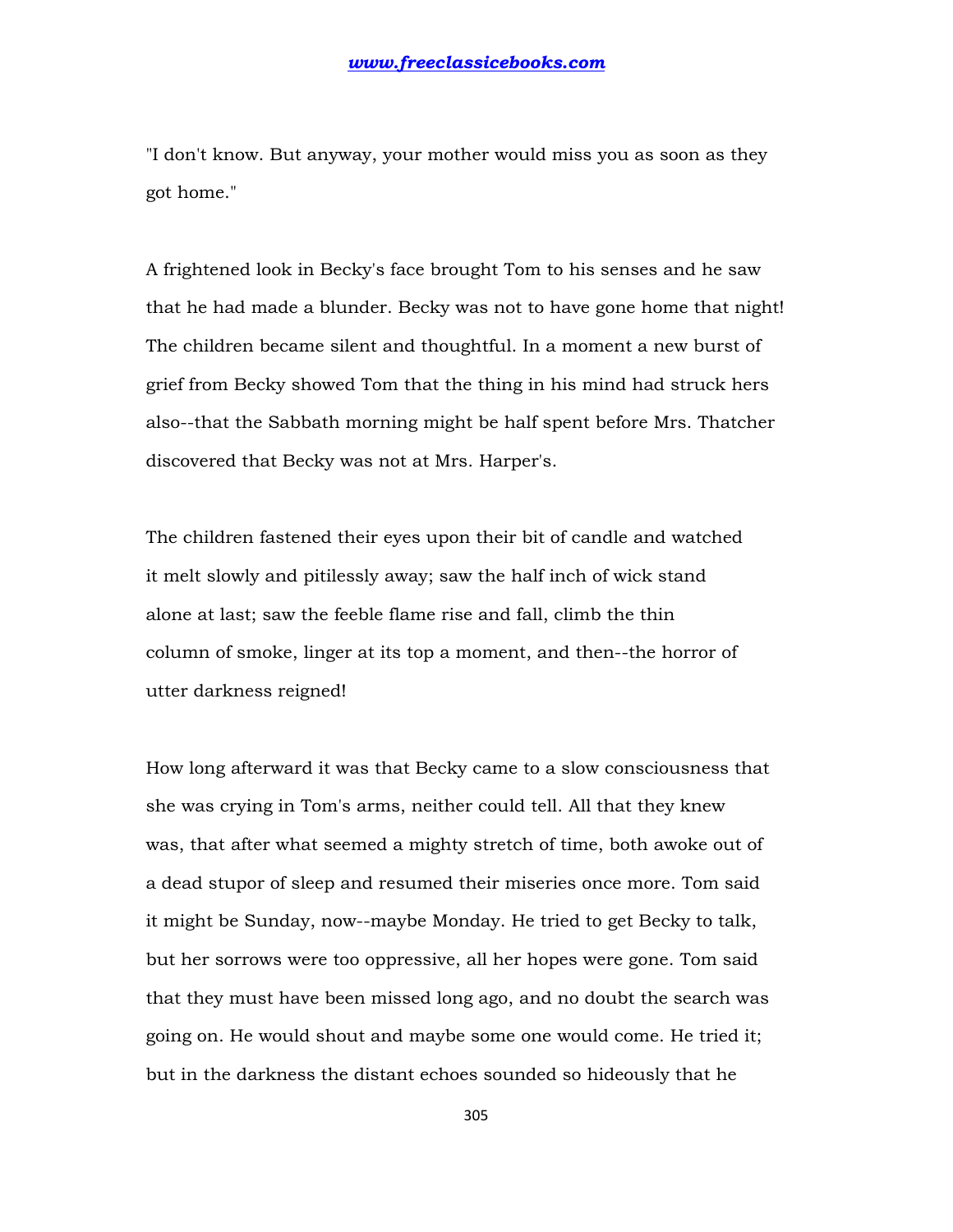tried it no more.

The hours wasted away, and hunger came to torment the captives again. A portion of Tom's half of the cake was left; they divided and ate it. But they seemed hungrier than before. The poor morsel of food only whetted desire.

By-and-by Tom said:

"SH! Did you hear that?"

Both held their breath and listened. There was a sound like the faintest, far-off shout. Instantly Tom answered it, and leading Becky by the hand, started groping down the corridor in its direction. Presently he listened again; again the sound was heard, and apparently a little nearer.

"It's them!" said Tom; "they're coming! Come along, Becky--we're all right now!"

The joy of the prisoners was almost overwhelming. Their speed was slow, however, because pitfalls were somewhat common, and had to be guarded against. They shortly came to one and had to stop. It might be three feet deep, it might be a hundred--there was no passing it at any rate. Tom got down on his breast and reached as far down as he could. No bottom. They must stay there and wait until the searchers came. They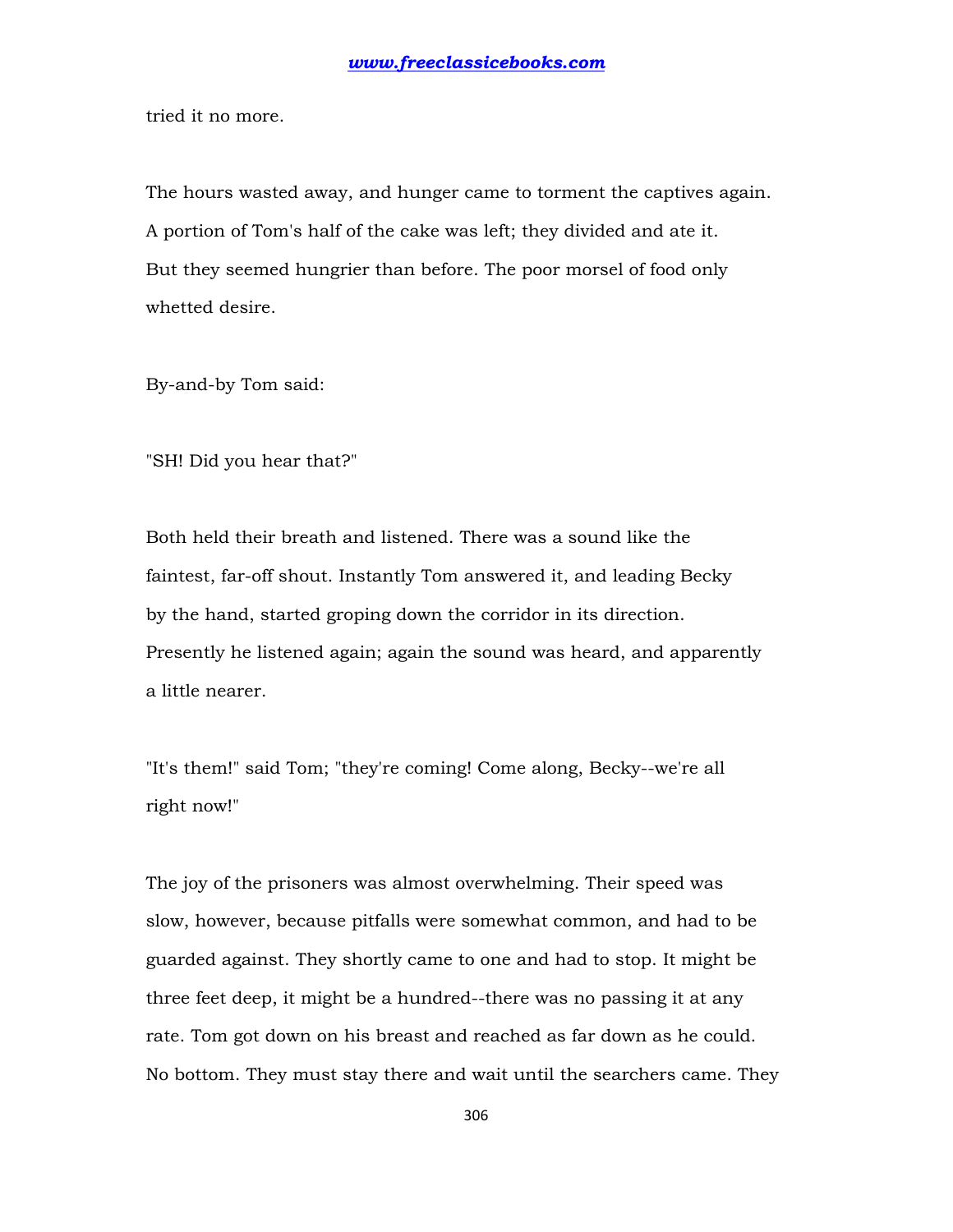listened; evidently the distant shoutings were growing more distant! a moment or two more and they had gone altogether. The heart-sinking misery of it! Tom whooped until he was hoarse, but it was of no use. He talked hopefully to Becky; but an age of anxious waiting passed and no sounds came again.

The children groped their way back to the spring. The weary time dragged on; they slept again, and awoke famished and woe-stricken. Tom believed it must be Tuesday by this time.

Now an idea struck him. There were some side passages near at hand. It would be better to explore some of these than bear the weight of the heavy time in idleness. He took a kite-line from his pocket, tied it to a projection, and he and Becky started, Tom in the lead, unwinding the line as he groped along. At the end of twenty steps the corridor ended in a "jumping-off place." Tom got down on his knees and felt below, and then as far around the corner as he could reach with his hands conveniently; he made an effort to stretch yet a little farther to the right, and at that moment, not twenty yards away, a human hand, holding a candle, appeared from behind a rock! Tom lifted up a glorious shout, and instantly that hand was followed by the body it belonged to--Injun Joe's! Tom was paralyzed; he could not move. He was vastly gratified the next moment, to see the "Spaniard" take to his heels and get himself out of sight. Tom wondered that Joe had not recognized his voice and come over and killed him for testifying in court. But the echoes must have disguised the voice. Without doubt, that was it, he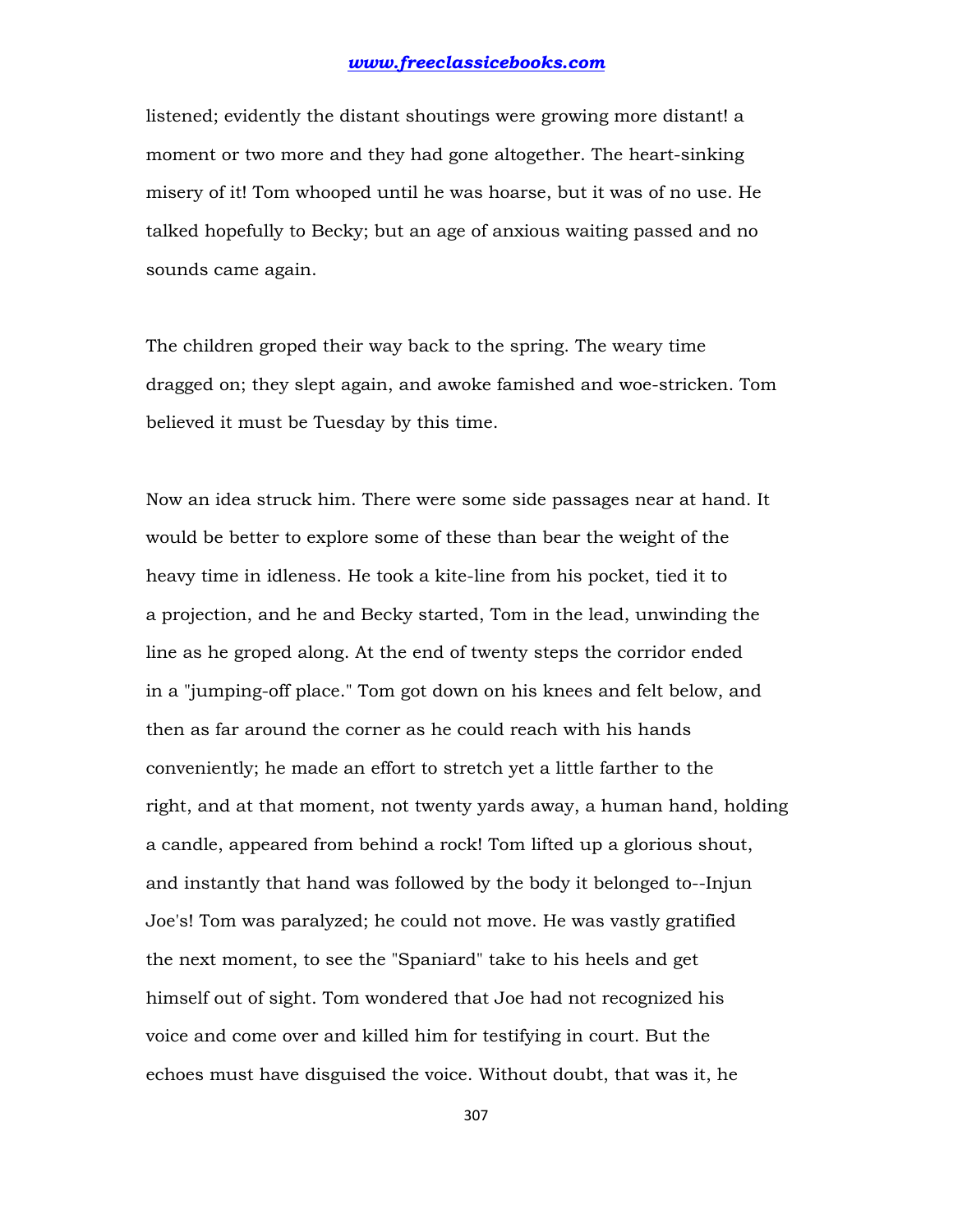reasoned. Tom's fright weakened every muscle in his body. He said to himself that if he had strength enough to get back to the spring he would stay there, and nothing should tempt him to run the risk of meeting Injun Joe again. He was careful to keep from Becky what it was he had seen. He told her he had only shouted "for luck."

But hunger and wretchedness rise superior to fears in the long run. Another tedious wait at the spring and another long sleep brought changes. The children awoke tortured with a raging hunger. Tom believed that it must be Wednesday or Thursday or even Friday or Saturday, now, and that the search had been given over. He proposed to explore another passage. He felt willing to risk Injun Joe and all other terrors. But Becky was very weak. She had sunk into a dreary apathy and would not be roused. She said she would wait, now, where she was, and die--it would not be long. She told Tom to go with the kite-line and explore if he chose; but she implored him to come back every little while and speak to her; and she made him promise that when the awful time came, he would stay by her and hold her hand until all was over.

Tom kissed her, with a choking sensation in his throat, and made a show of being confident of finding the searchers or an escape from the cave; then he took the kite-line in his hand and went groping down one of the passages on his hands and knees, distressed with hunger and sick with bodings of coming doom.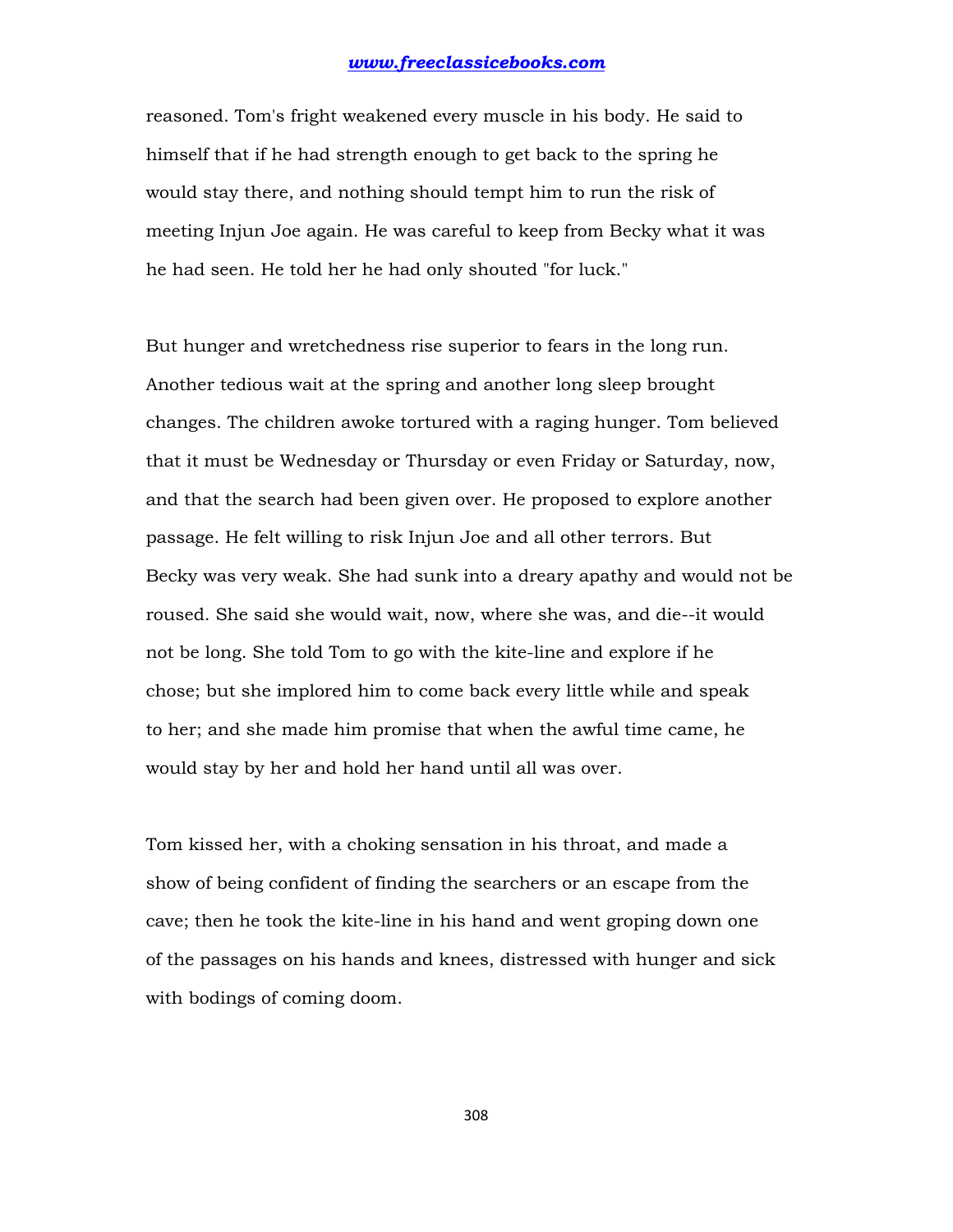#### **CHAPTER XXXII**

TUESDAY afternoon came, and waned to the twilight. The village of St. Petersburg still mourned. The lost children had not been found. Public prayers had been offered up for them, and many and many a private prayer that had the petitioner's whole heart in it; but still no good news came from the cave. The majority of the searchers had given up the quest and gone back to their daily avocations, saying that it was plain the children could never be found. Mrs. Thatcher was very ill, and a great part of the time delirious. People said it was heartbreaking to hear her call her child, and raise her head and listen a whole minute at a time, then lay it wearily down again with a moan. Aunt Polly had drooped into a settled melancholy, and her gray hair had grown almost white. The village went to its rest on Tuesday night, sad and forlorn.

Away in the middle of the night a wild peal burst from the village bells, and in a moment the streets were swarming with frantic half-clad people, who shouted, "Turn out! turn out! they're found! they're found!" Tin pans and horns were added to the din, the population massed itself and moved toward the river, met the children coming in an open carriage drawn by shouting citizens, thronged around it, joined its homeward march, and swept magnificently up the main street roaring huzzah after huzzah!

The village was illuminated; nobody went to bed again; it was the greatest night the little town had ever seen. During the first half-hour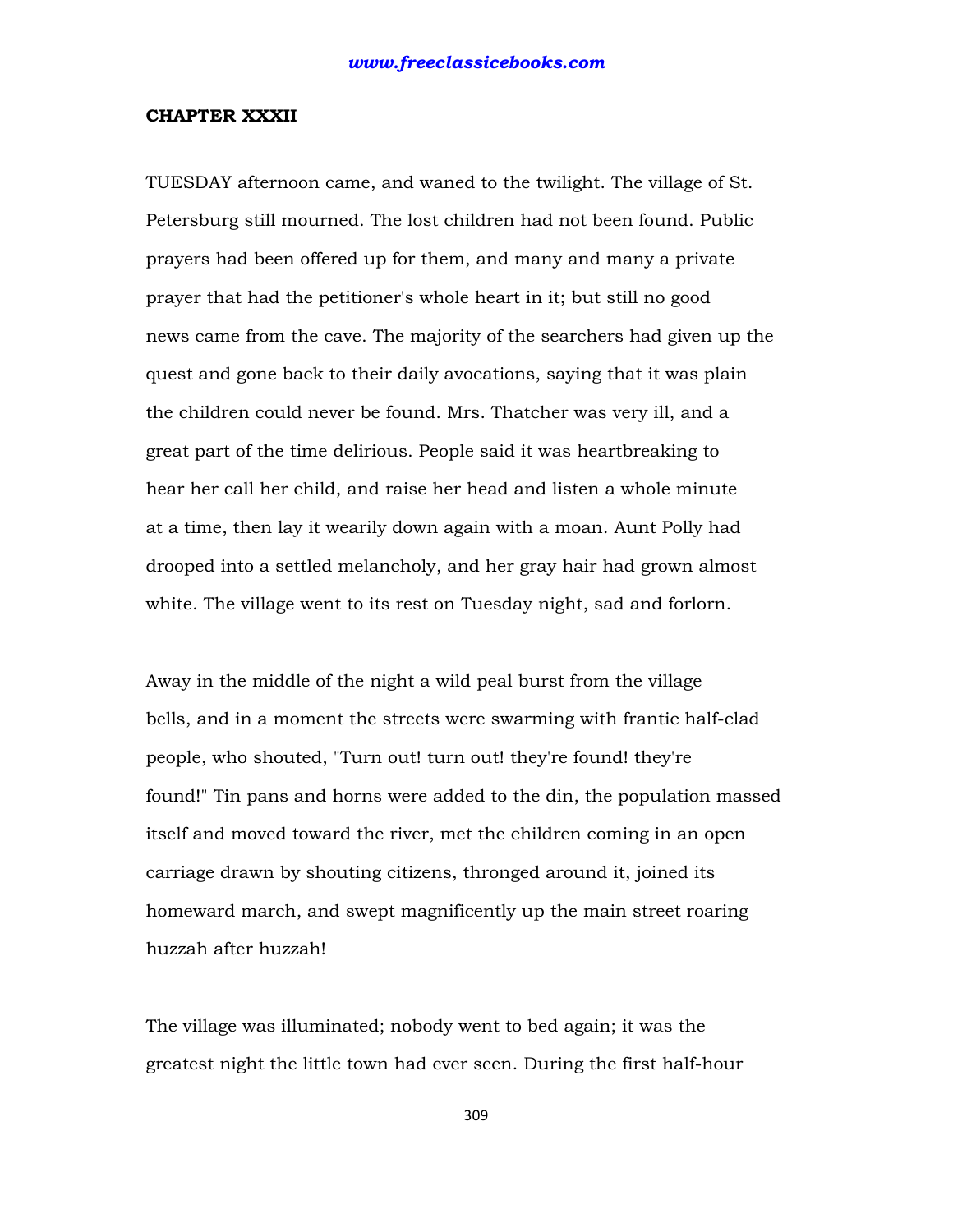a procession of villagers filed through Judge Thatcher's house, seized the saved ones and kissed them, squeezed Mrs. Thatcher's hand, tried to speak but couldn't--and drifted out raining tears all over the place.

Aunt Polly's happiness was complete, and Mrs. Thatcher's nearly so. It would be complete, however, as soon as the messenger dispatched with the great news to the cave should get the word to her husband. Tom lay upon a sofa with an eager auditory about him and told the history of the wonderful adventure, putting in many striking additions to adorn it withal; and closed with a description of how he left Becky and went on an exploring expedition; how he followed two avenues as far as his kite-line would reach; how he followed a third to the fullest stretch of the kite-line, and was about to turn back when he glimpsed a far-off speck that looked like daylight; dropped the line and groped toward it, pushed his head and shoulders through a small hole, and saw the broad Mississippi rolling by! And if it had only happened to be night he would not have seen that speck of daylight and would not have explored that passage any more! He told how he went back for Becky and broke the good news and she told him not to fret her with such stuff, for she was tired, and knew she was going to die, and wanted to. He described how he labored with her and convinced her; and how she almost died for joy when she had groped to where she actually saw the blue speck of daylight; how he pushed his way out at the hole and then helped her out; how they sat there and cried for gladness; how some men came along in a skiff and Tom hailed them and told them their situation and their famished condition; how the men didn't believe the wild tale at first, "because," said they,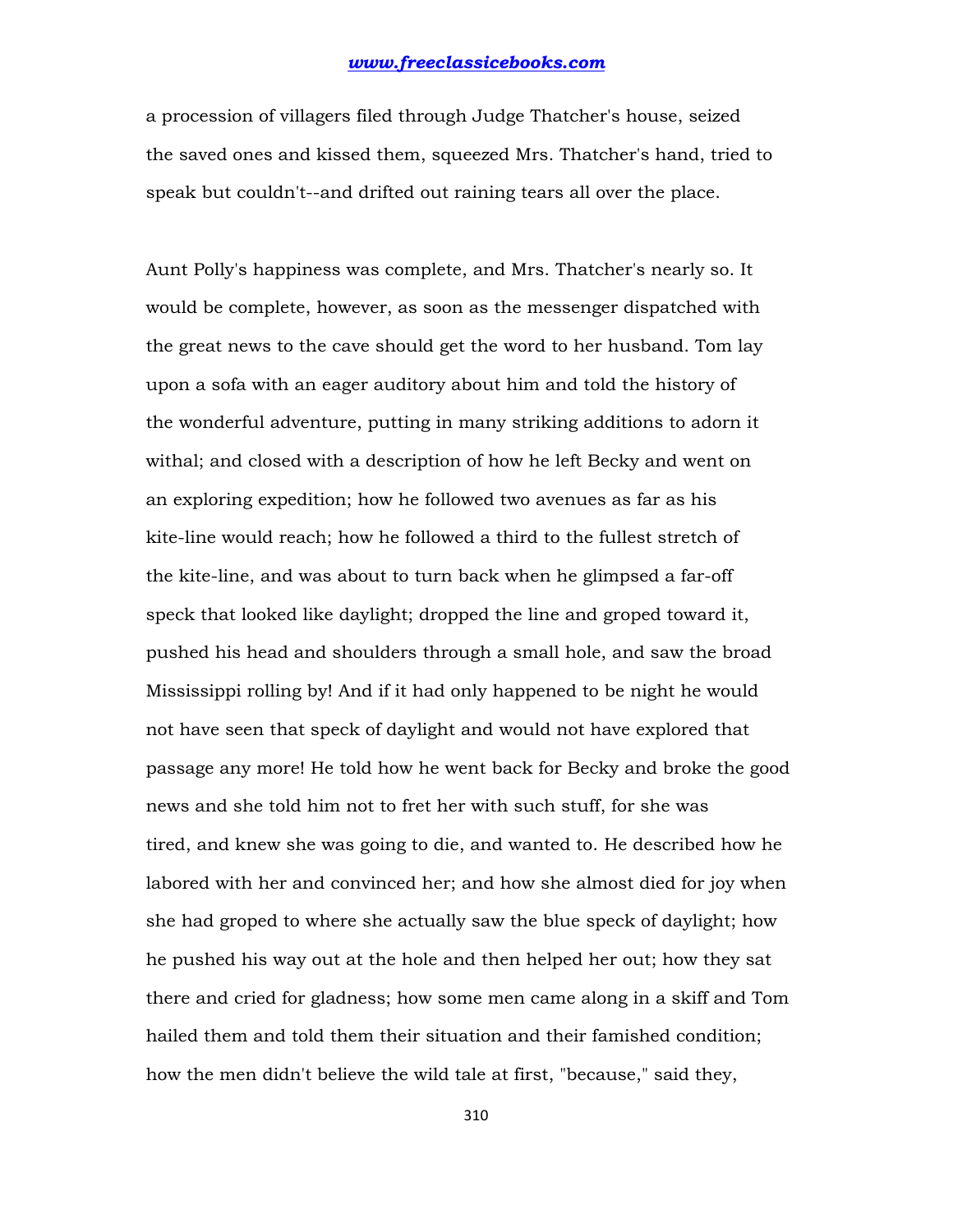"you are five miles down the river below the valley the cave is in" --then took them aboard, rowed to a house, gave them supper, made them rest till two or three hours after dark and then brought them home.

Before day-dawn, Judge Thatcher and the handful of searchers with him were tracked out, in the cave, by the twine clews they had strung behind them, and informed of the great news.

Three days and nights of toil and hunger in the cave were not to be shaken off at once, as Tom and Becky soon discovered. They were bedridden all of Wednesday and Thursday, and seemed to grow more and more tired and worn, all the time. Tom got about, a little, on Thursday, was down-town Friday, and nearly as whole as ever Saturday; but Becky did not leave her room until Sunday, and then she looked as if she had passed through a wasting illness.

Tom learned of Huck's sickness and went to see him on Friday, but could not be admitted to the bedroom; neither could he on Saturday or Sunday. He was admitted daily after that, but was warned to keep still about his adventure and introduce no exciting topic. The Widow Douglas stayed by to see that he obeyed. At home Tom learned of the Cardiff Hill event; also that the "ragged man's" body had eventually been found in the river near the ferry-landing; he had been drowned while trying to escape, perhaps.

About a fortnight after Tom's rescue from the cave, he started off to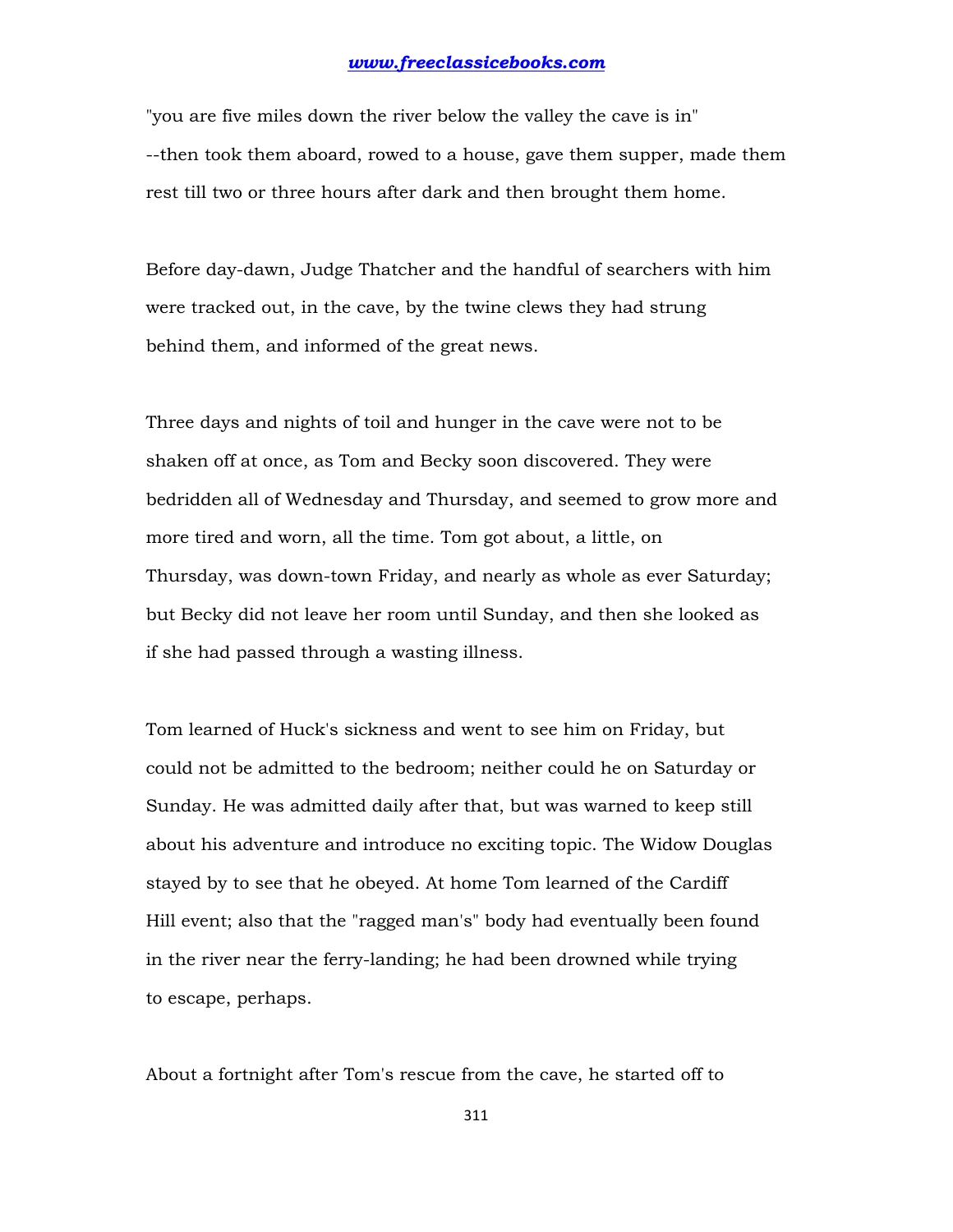visit Huck, who had grown plenty strong enough, now, to hear exciting talk, and Tom had some that would interest him, he thought. Judge Thatcher's house was on Tom's way, and he stopped to see Becky. The Judge and some friends set Tom to talking, and some one asked him ironically if he wouldn't like to go to the cave again. Tom said he thought he wouldn't mind it. The Judge said:

"Well, there are others just like you, Tom, I've not the least doubt. But we have taken care of that. Nobody will get lost in that cave any more."

"Why?"

"Because I had its big door sheathed with boiler iron two weeks ago, and triple-locked--and I've got the keys."

Tom turned as white as a sheet.

"What's the matter, boy! Here, run, somebody! Fetch a glass of water!"

The water was brought and thrown into Tom's face.

"Ah, now you're all right. What was the matter with you, Tom?"

"Oh, Judge, Injun Joe's in the cave!"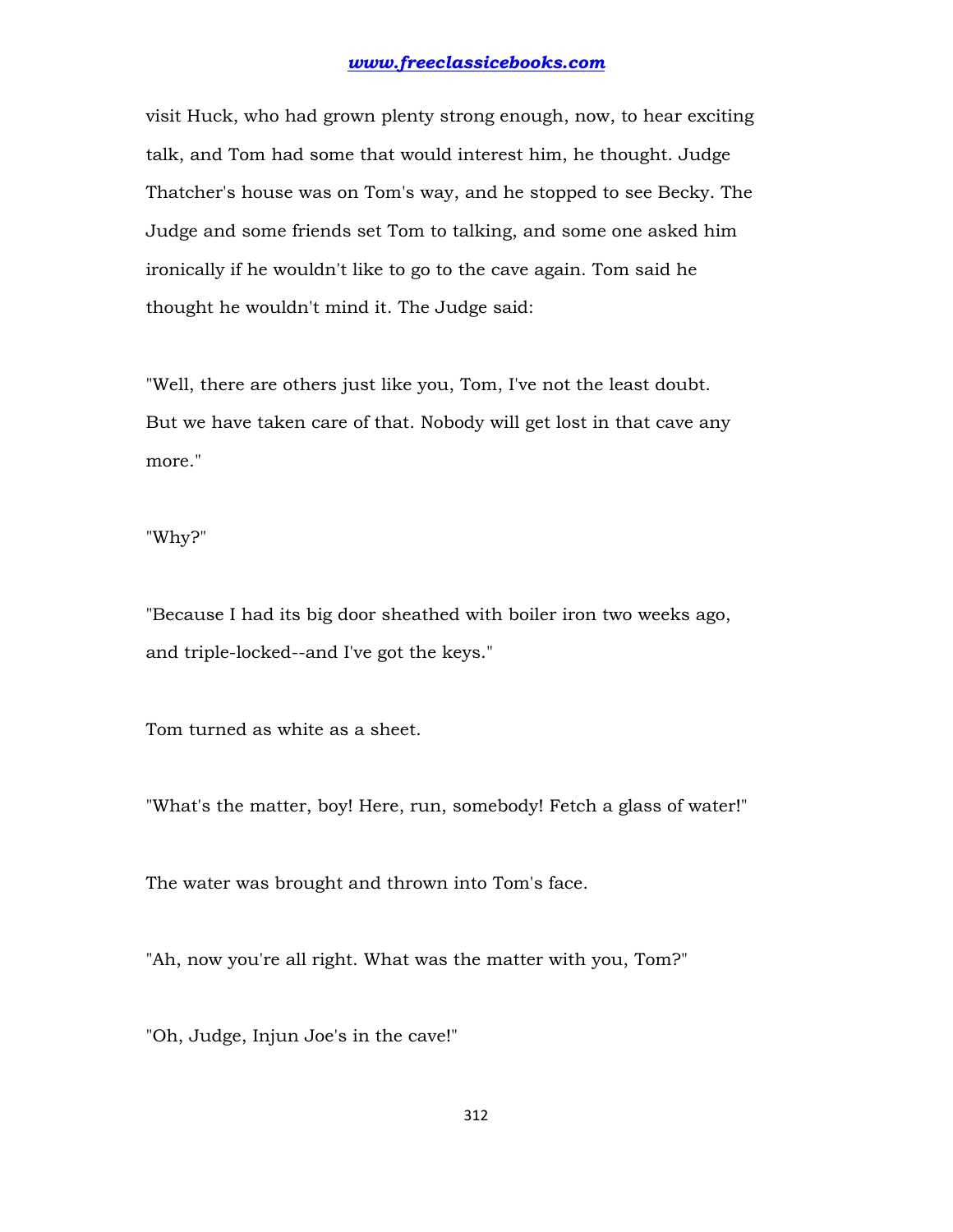#### **CHAPTER XXXIII**

WITHIN a few minutes the news had spread, and a dozen skiff-loads of men were on their way to McDougal's cave, and the ferryboat, well filled with passengers, soon followed. Tom Sawyer was in the skiff that bore Judge Thatcher.

When the cave door was unlocked, a sorrowful sight presented itself in the dim twilight of the place. Injun Joe lay stretched upon the ground, dead, with his face close to the crack of the door, as if his longing eyes had been fixed, to the latest moment, upon the light and the cheer of the free world outside. Tom was touched, for he knew by his own experience how this wretch had suffered. His pity was moved, but nevertheless he felt an abounding sense of relief and security, now, which revealed to him in a degree which he had not fully appreciated before how vast a weight of dread had been lying upon him since the day he lifted his voice against this bloody-minded outcast.

Injun Joe's bowie-knife lay close by, its blade broken in two. The great foundation-beam of the door had been chipped and hacked through, with tedious labor; useless labor, too, it was, for the native rock formed a sill outside it, and upon that stubborn material the knife had wrought no effect; the only damage done was to the knife itself. But if there had been no stony obstruction there the labor would have been useless still, for if the beam had been wholly cut away Injun Joe could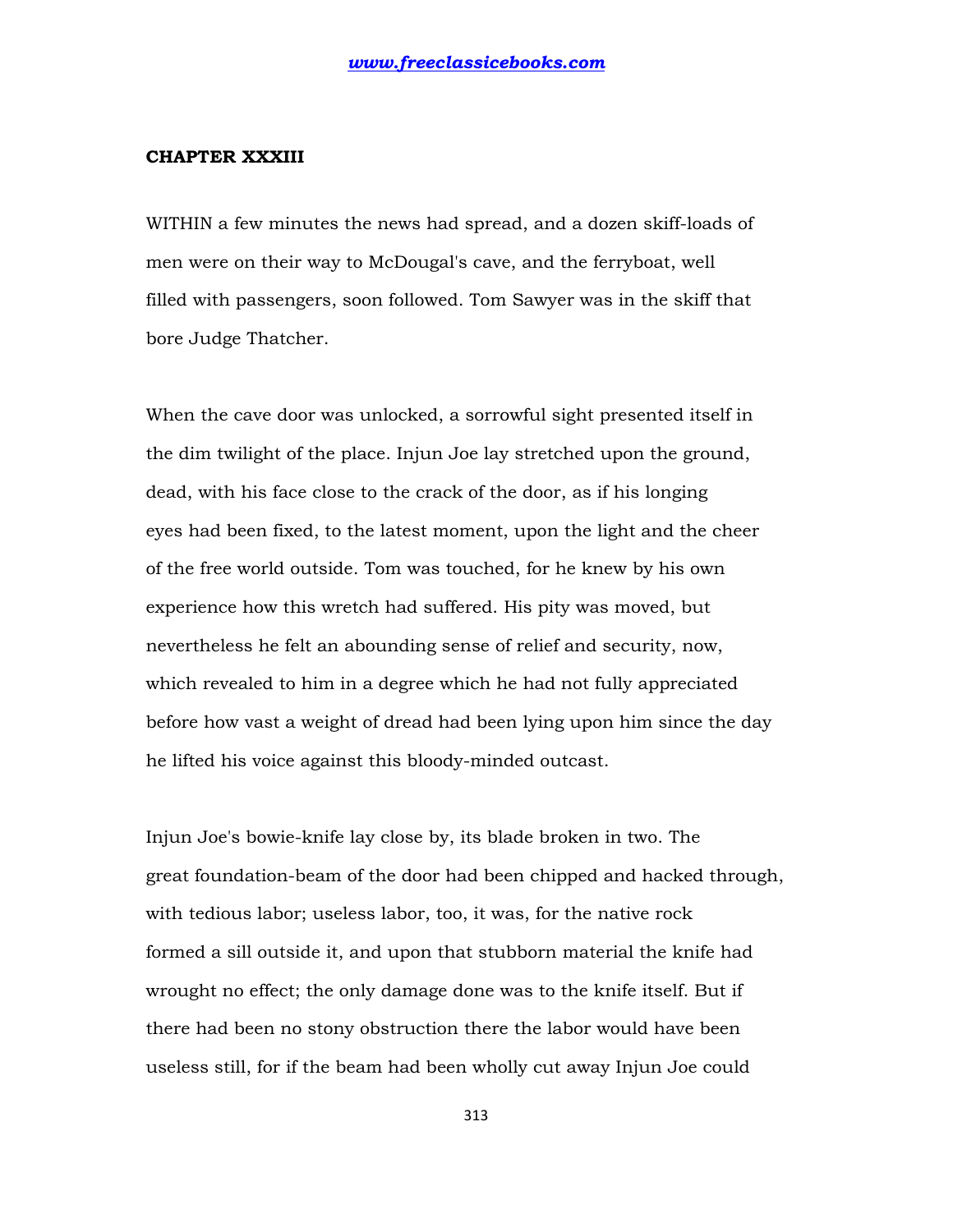not have squeezed his body under the door, and he knew it. So he had only hacked that place in order to be doing something--in order to pass the weary time--in order to employ his tortured faculties. Ordinarily one could find half a dozen bits of candle stuck around in the crevices of this vestibule, left there by tourists; but there were none now. The prisoner had searched them out and eaten them. He had also contrived to catch a few bats, and these, also, he had eaten, leaving only their claws. The poor unfortunate had starved to death. In one place, near at hand, a stalagmite had been slowly growing up from the ground for ages, builded by the water-drip from a stalactite overhead. The captive had broken off the stalagmite, and upon the stump had placed a stone, wherein he had scooped a shallow hollow to catch the precious drop that fell once in every three minutes with the dreary regularity of a clock-tick--a dessertspoonful once in four and twenty hours. That drop was falling when the Pyramids were new; when Troy fell; when the foundations of Rome were laid when Christ was crucified; when the Conqueror created the British empire; when Columbus sailed; when the massacre at Lexington was "news." It is falling now; it will still be falling when all these things shall have sunk down the afternoon of history, and the twilight of tradition, and been swallowed up in the thick night of oblivion. Has everything a purpose and a mission? Did this drop fall patiently during five thousand years to be ready for this flitting human insect's need? and has it another important object to accomplish ten thousand years to come? No matter. It is many and many a year since the hapless half-breed scooped out the stone to catch the priceless drops, but to this day the tourist stares longest at that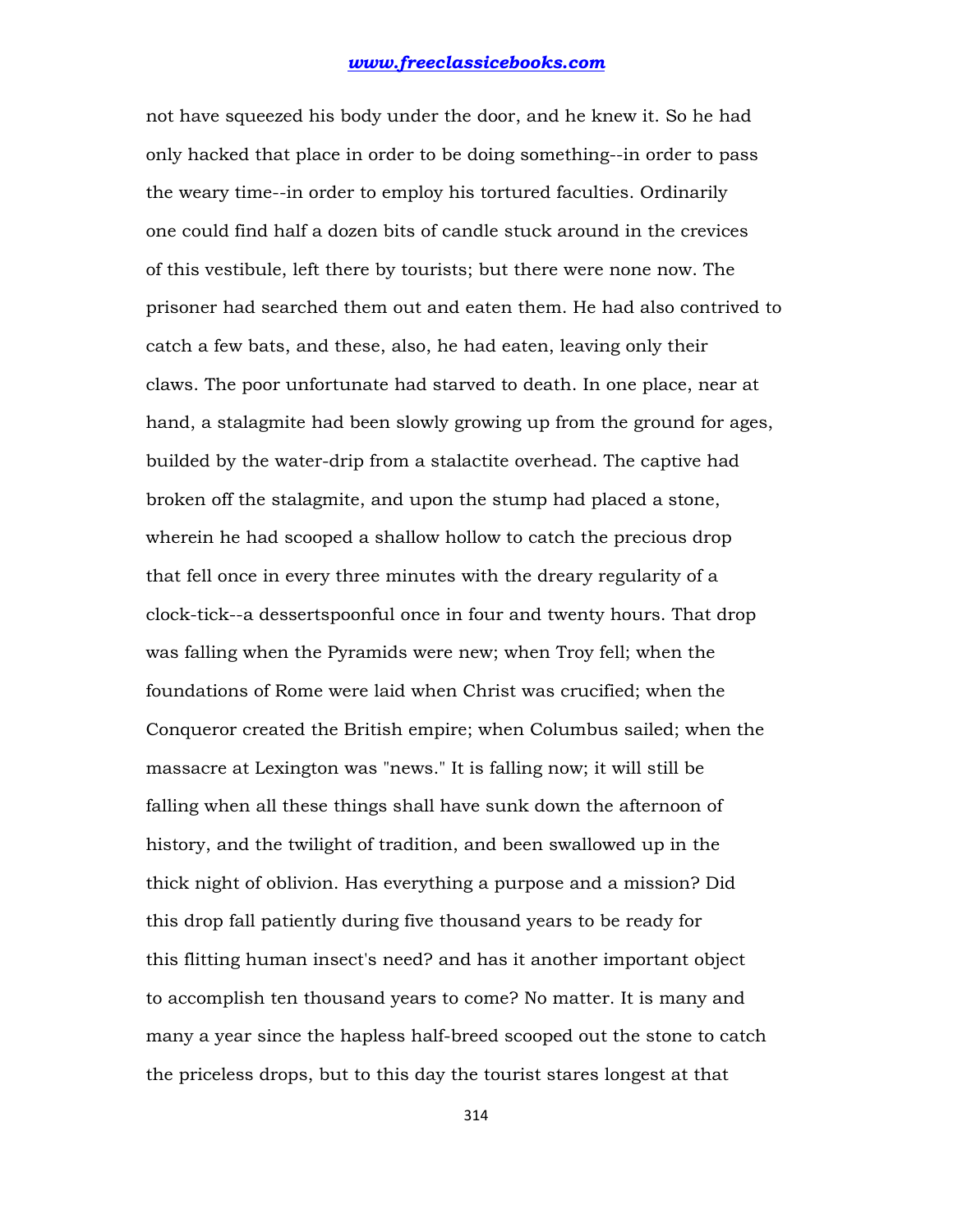pathetic stone and that slow-dropping water when he comes to see the wonders of McDougal's cave. Injun Joe's cup stands first in the list of the cavern's marvels; even "Aladdin's Palace" cannot rival it.

Injun Joe was buried near the mouth of the cave; and people flocked there in boats and wagons from the towns and from all the farms and hamlets for seven miles around; they brought their children, and all sorts of provisions, and confessed that they had had almost as satisfactory a time at the funeral as they could have had at the hanging.

This funeral stopped the further growth of one thing--the petition to the governor for Injun Joe's pardon. The petition had been largely signed; many tearful and eloquent meetings had been held, and a committee of sappy women been appointed to go in deep mourning and wail around the governor, and implore him to be a merciful ass and trample his duty under foot. Injun Joe was believed to have killed five citizens of the village, but what of that? If he had been Satan himself there would have been plenty of weaklings ready to scribble their names to a pardon-petition, and drip a tear on it from their permanently impaired and leaky water-works.

The morning after the funeral Tom took Huck to a private place to have an important talk. Huck had learned all about Tom's adventure from the Welshman and the Widow Douglas, by this time, but Tom said he reckoned there was one thing they had not told him; that thing was what he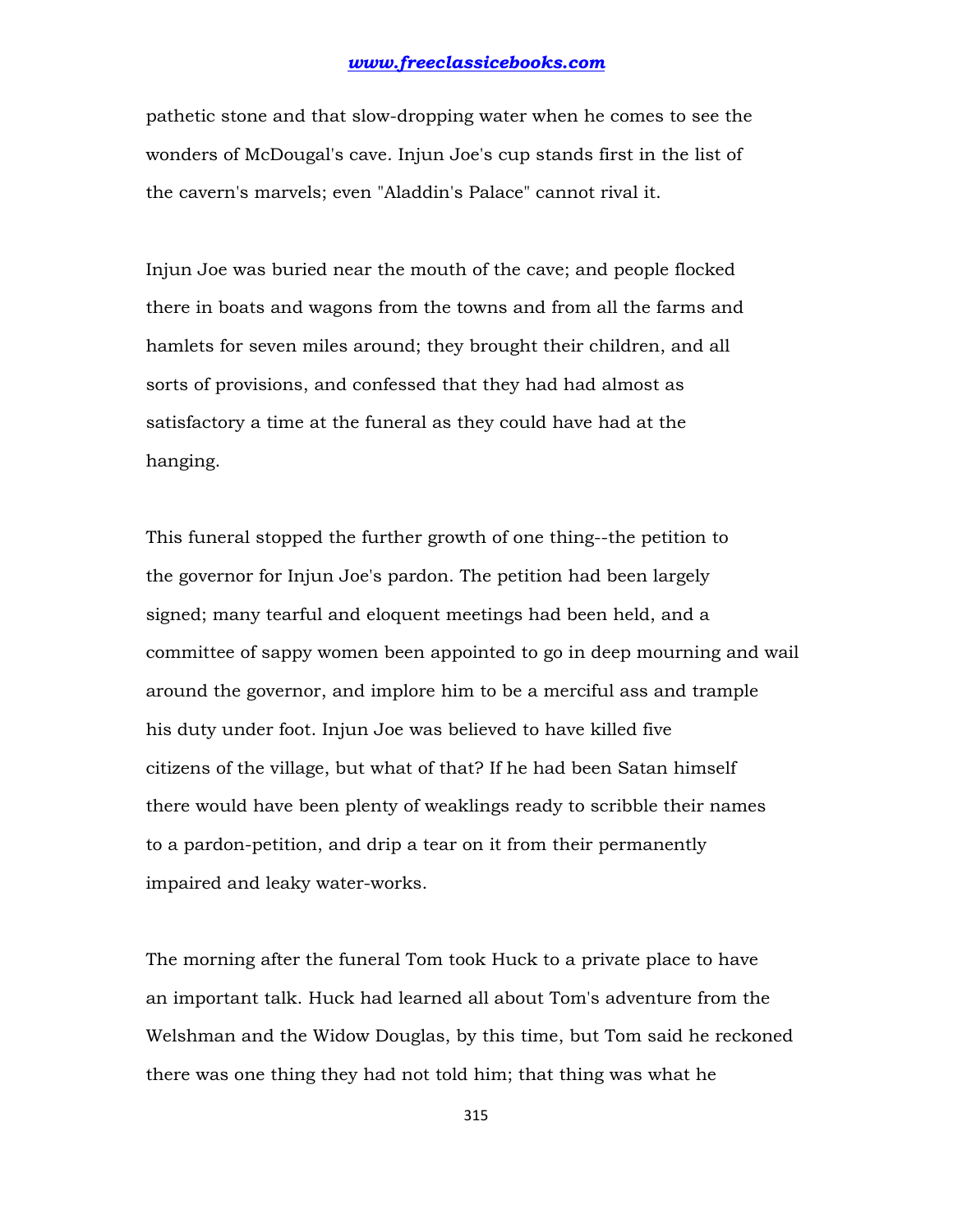wanted to talk about now. Huck's face saddened. He said:

"I know what it is. You got into No. 2 and never found anything but whiskey. Nobody told me it was you; but I just knowed it must 'a' ben you, soon as I heard 'bout that whiskey business; and I knowed you hadn't got the money becuz you'd 'a' got at me some way or other and told me even if you was mum to everybody else. Tom, something's always told me we'd never get holt of that swag."

"Why, Huck, I never told on that tavern-keeper. YOU know his tavern was all right the Saturday I went to the picnic. Don't you remember you was to watch there that night?"

"Oh yes! Why, it seems 'bout a year ago. It was that very night that I follered Injun Joe to the widder's."

"YOU followed him?"

"Yes--but you keep mum. I reckon Injun Joe's left friends behind him, and I don't want 'em souring on me and doing me mean tricks. If it hadn't ben for me he'd be down in Texas now, all right."

Then Huck told his entire adventure in confidence to Tom, who had only heard of the Welshman's part of it before.

"Well," said Huck, presently, coming back to the main question,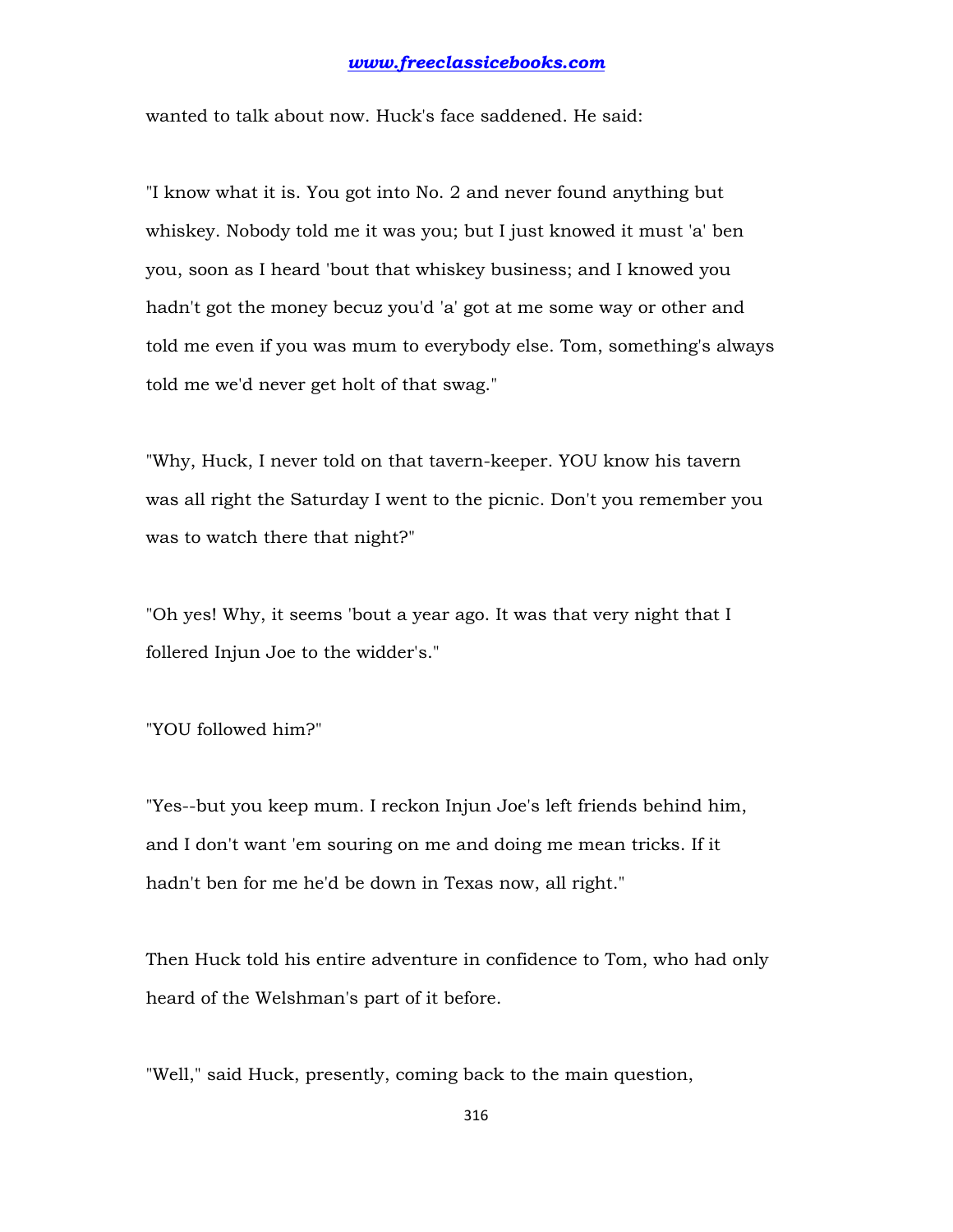"whoever nipped the whiskey in No. 2, nipped the money, too, I reckon --anyways it's a goner for us, Tom."

"Huck, that money wasn't ever in No. 2!"

"What!" Huck searched his comrade's face keenly. "Tom, have you got on the track of that money again?"

"Huck, it's in the cave!"

Huck's eyes blazed.

"Say it again, Tom."

"The money's in the cave!"

"Tom--honest injun, now--is it fun, or earnest?"

"Earnest, Huck--just as earnest as ever I was in my life. Will you go in there with me and help get it out?"

"I bet I will! I will if it's where we can blaze our way to it and not get lost."

"Huck, we can do that without the least little bit of trouble in the world."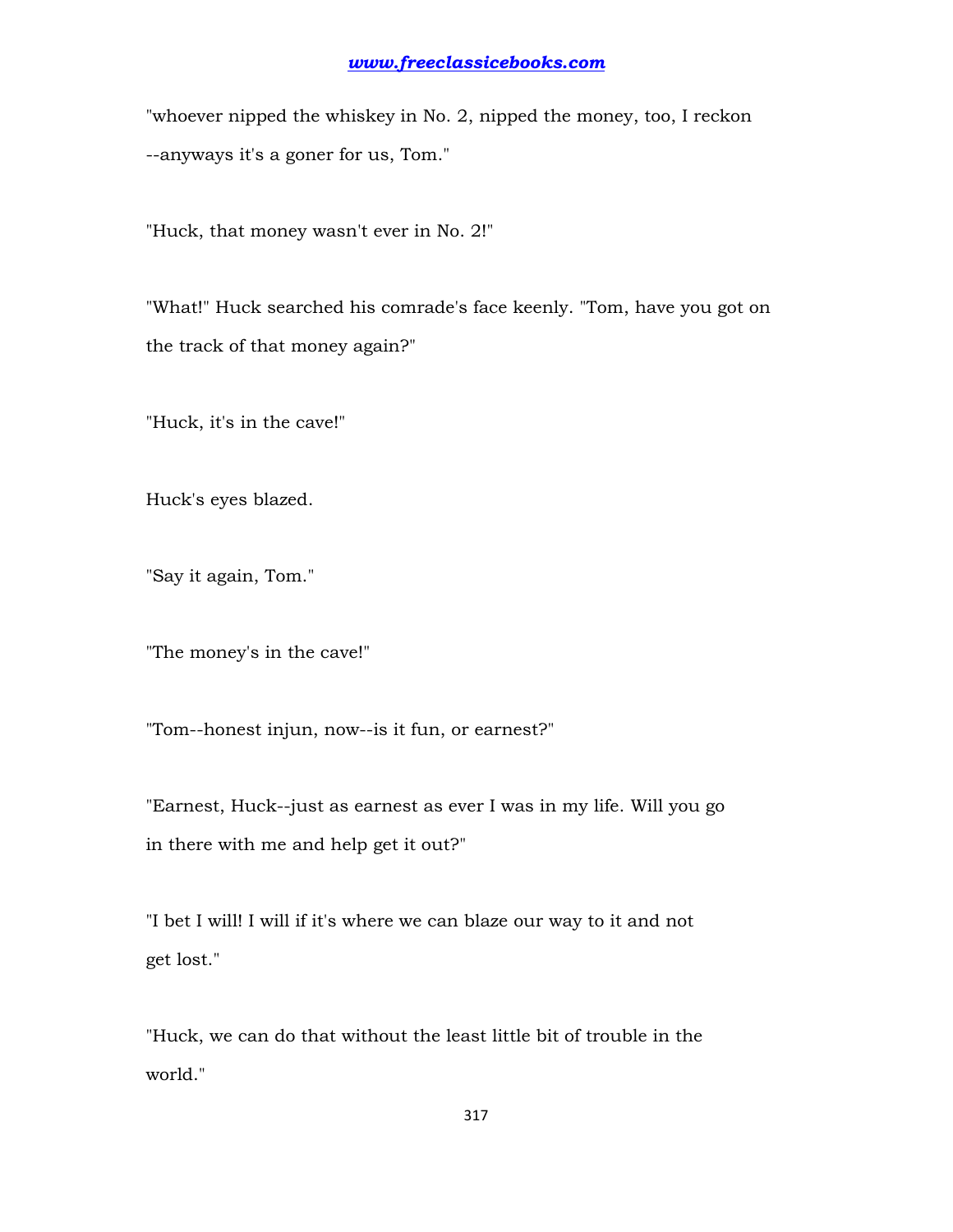"Good as wheat! What makes you think the money's--"

"Huck, you just wait till we get in there. If we don't find it I'll agree to give you my drum and every thing I've got in the world. I will, by jings."

"All right--it's a whiz. When do you say?"

"Right now, if you say it. Are you strong enough?"

"Is it far in the cave? I ben on my pins a little, three or four days, now, but I can't walk more'n a mile, Tom--least I don't think I could."

"It's about five mile into there the way anybody but me would go, Huck, but there's a mighty short cut that they don't anybody but me know about. Huck, I'll take you right to it in a skiff. I'll float the skiff down there, and I'll pull it back again all by myself. You needn't ever turn your hand over."

"Less start right off, Tom."

"All right. We want some bread and meat, and our pipes, and a little bag or two, and two or three kite-strings, and some of these new-fangled things they call lucifer matches. I tell you, many's the time I wished I had some when I was in there before."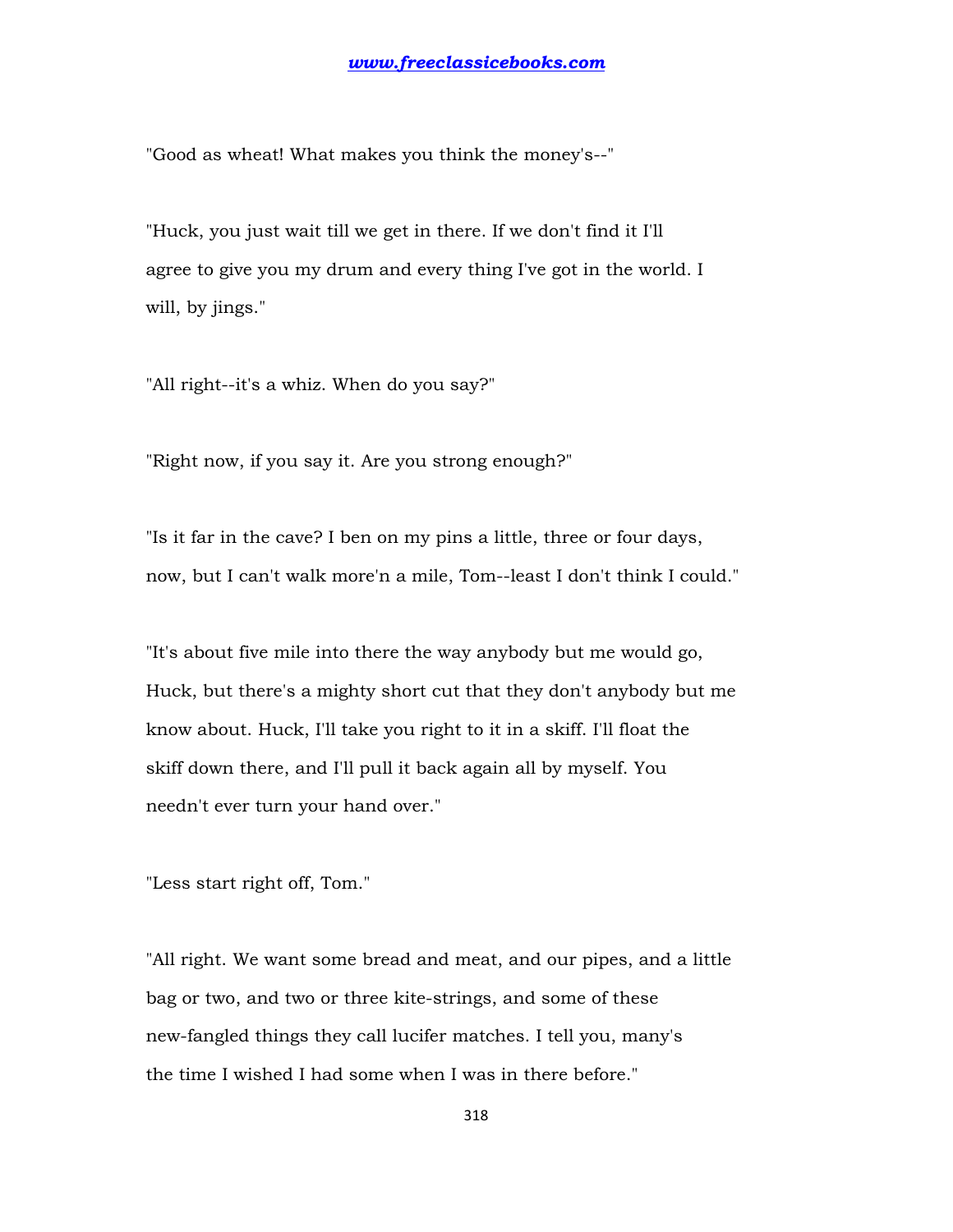A trifle after noon the boys borrowed a small skiff from a citizen who was absent, and got under way at once. When they were several miles below "Cave Hollow," Tom said:

"Now you see this bluff here looks all alike all the way down from the cave hollow--no houses, no wood-yards, bushes all alike. But do you see that white place up yonder where there's been a landslide? Well, that's one of my marks. We'll get ashore, now."

They landed.

"Now, Huck, where we're a-standing you could touch that hole I got out of with a fishing-pole. See if you can find it."

Huck searched all the place about, and found nothing. Tom proudly marched into a thick clump of sumach bushes and said:

"Here you are! Look at it, Huck; it's the snuggest hole in this country. You just keep mum about it. All along I've been wanting to be a robber, but I knew I'd got to have a thing like this, and where to run across it was the bother. We've got it now, and we'll keep it quiet, only we'll let Joe Harper and Ben Rogers in--because of course there's got to be a Gang, or else there wouldn't be any style about it. Tom Sawyer's Gang--it sounds splendid, don't it, Huck?"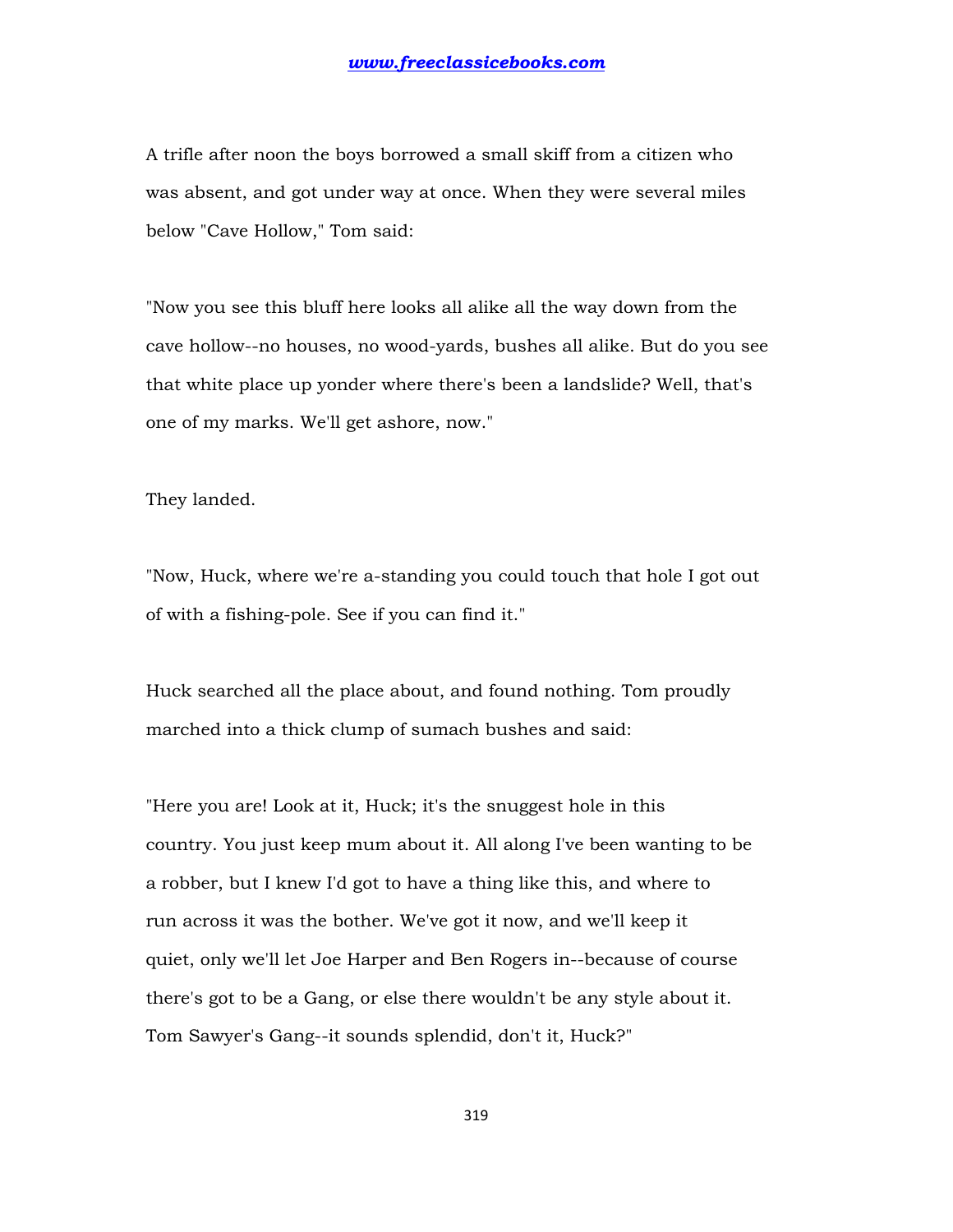"Well, it just does, Tom. And who'll we rob?"

"Oh, most anybody. Waylay people--that's mostly the way."

"And kill them?"

"No, not always. Hive them in the cave till they raise a ransom."

"What's a ransom?"

"Money. You make them raise all they can, off'n their friends; and after you've kept them a year, if it ain't raised then you kill them. That's the general way. Only you don't kill the women. You shut up the women, but you don't kill them. They're always beautiful and rich, and awfully scared. You take their watches and things, but you always take your hat off and talk polite. They ain't anybody as polite as robbers --you'll see that in any book. Well, the women get to loving you, and after they've been in the cave a week or two weeks they stop crying and after that you couldn't get them to leave. If you drove them out they'd turn right around and come back. It's so in all the books."

"Why, it's real bully, Tom. I believe it's better'n to be a pirate."

"Yes, it's better in some ways, because it's close to home and circuses and all that."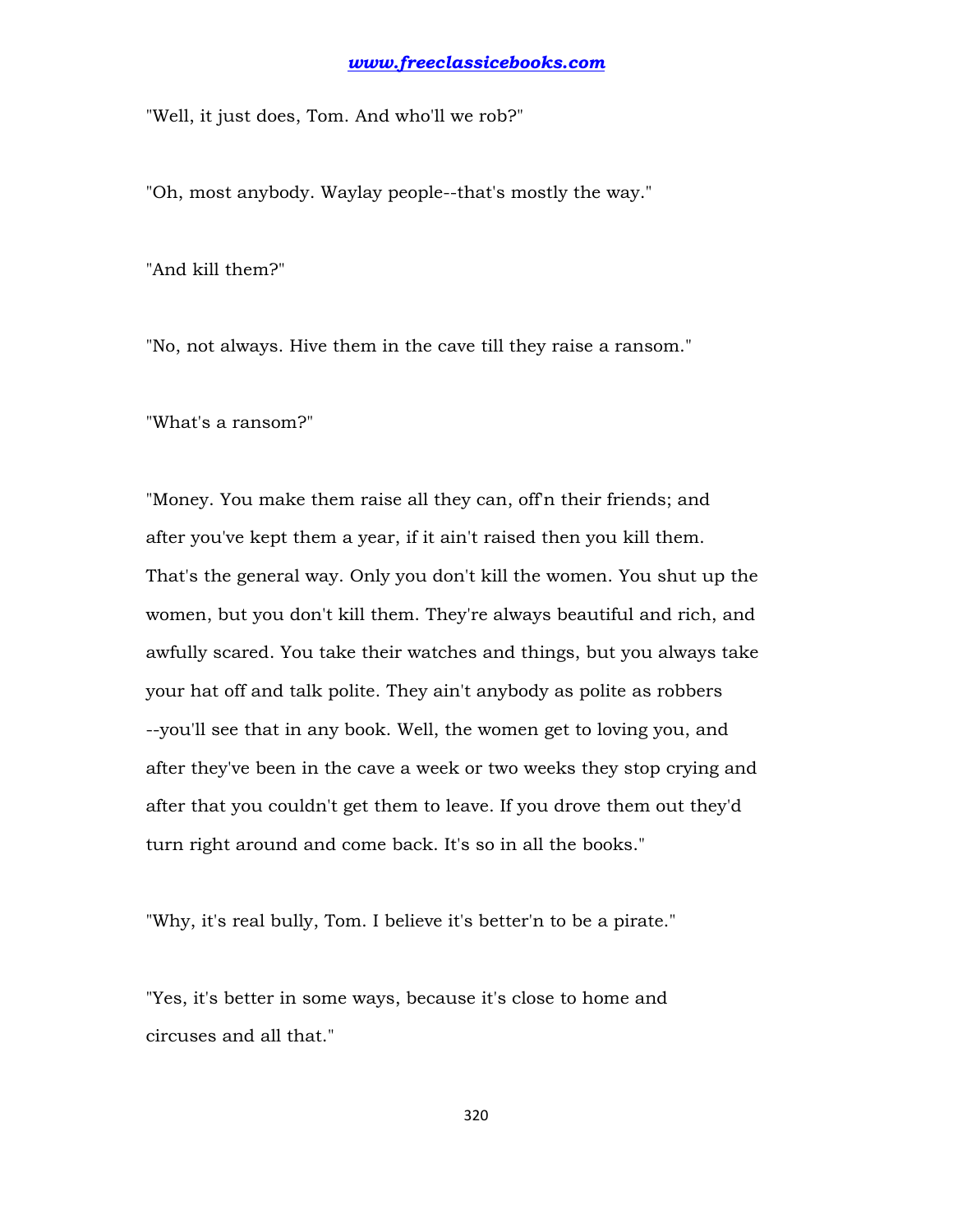By this time everything was ready and the boys entered the hole, Tom in the lead. They toiled their way to the farther end of the tunnel, then made their spliced kite-strings fast and moved on. A few steps brought them to the spring, and Tom felt a shudder quiver all through him. He showed Huck the fragment of candle-wick perched on a lump of clay against the wall, and described how he and Becky had watched the flame struggle and expire.

The boys began to quiet down to whispers, now, for the stillness and gloom of the place oppressed their spirits. They went on, and presently entered and followed Tom's other corridor until they reached the "jumping-off place." The candles revealed the fact that it was not really a precipice, but only a steep clay hill twenty or thirty feet high. Tom whispered:

"Now I'll show you something, Huck."

He held his candle aloft and said:

"Look as far around the corner as you can. Do you see that? There--on the big rock over yonder--done with candle-smoke."

"Tom, it's a CROSS!"

"NOW where's your Number Two? 'UNDER THE CROSS,' hey? Right yonder's where I saw Injun Joe poke up his candle, Huck!"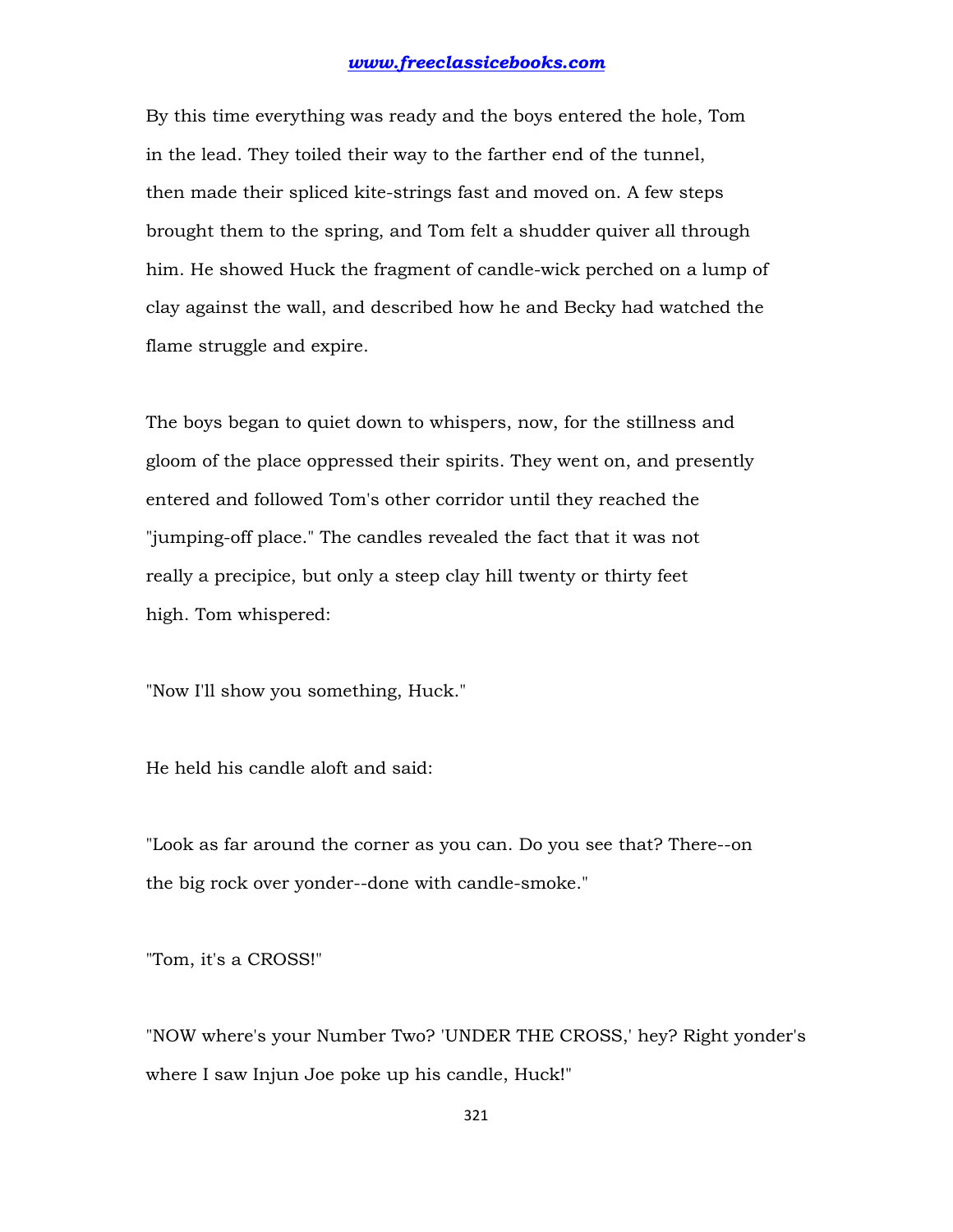Huck stared at the mystic sign awhile, and then said with a shaky voice:

"Tom, less git out of here!"

"What! and leave the treasure?"

"Yes--leave it. Injun Joe's ghost is round about there, certain."

"No it ain't, Huck, no it ain't. It would ha'nt the place where he died--away out at the mouth of the cave--five mile from here."

"No, Tom, it wouldn't. It would hang round the money. I know the ways of ghosts, and so do you."

Tom began to fear that Huck was right. Misgivings gathered in his mind. But presently an idea occurred to him--

"Lookyhere, Huck, what fools we're making of ourselves! Injun Joe's ghost ain't a going to come around where there's a cross!"

The point was well taken. It had its effect.

"Tom, I didn't think of that. But that's so. It's luck for us, that cross is. I reckon we'll climb down there and have a hunt for that box."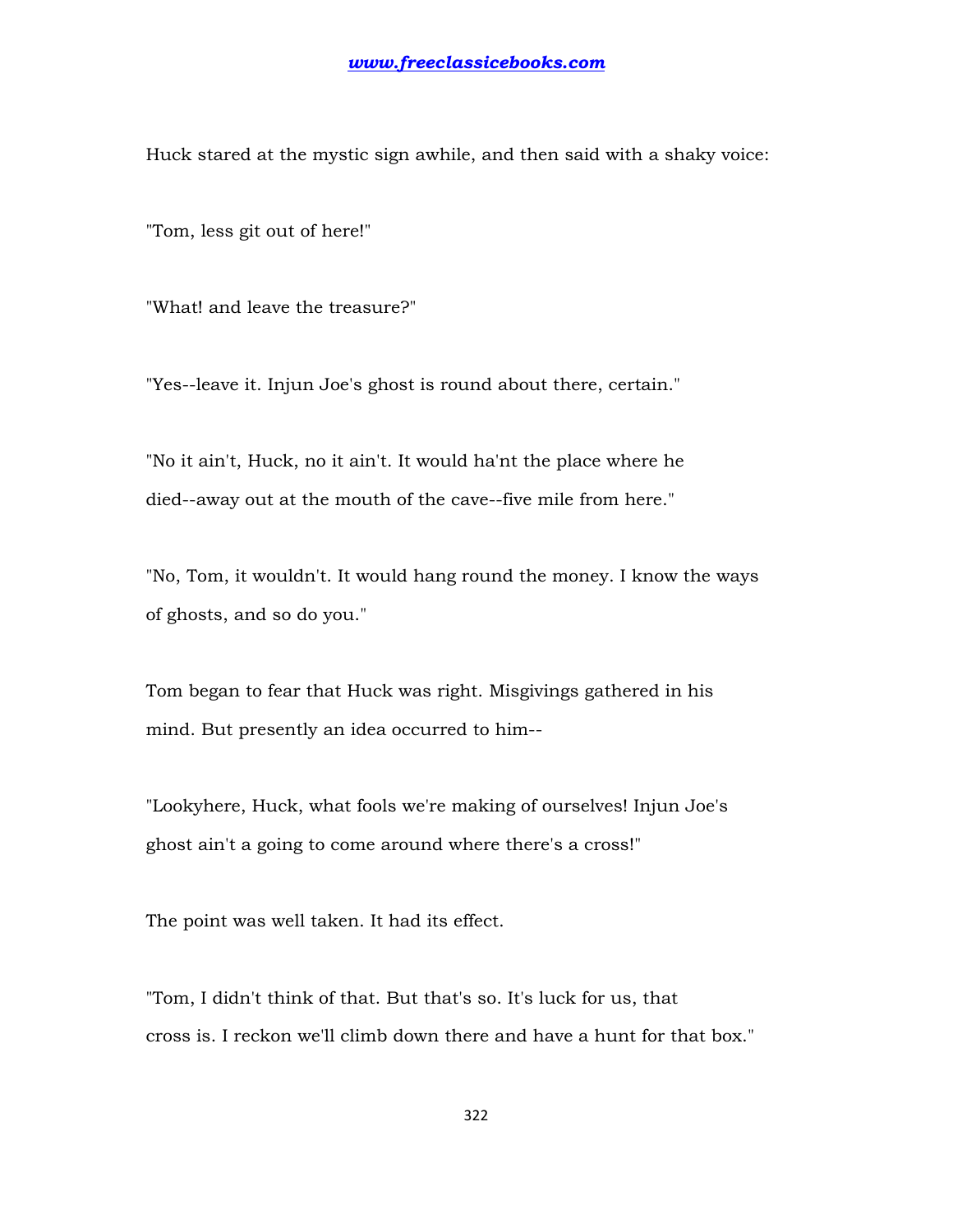Tom went first, cutting rude steps in the clay hill as he descended. Huck followed. Four avenues opened out of the small cavern which the great rock stood in. The boys examined three of them with no result. They found a small recess in the one nearest the base of the rock, with a pallet of blankets spread down in it; also an old suspender, some bacon rind, and the well-gnawed bones of two or three fowls. But there was no money-box. The lads searched and researched this place, but in vain. Tom said:

"He said UNDER the cross. Well, this comes nearest to being under the cross. It can't be under the rock itself, because that sets solid on the ground."

They searched everywhere once more, and then sat down discouraged. Huck could suggest nothing. By-and-by Tom said:

"Lookyhere, Huck, there's footprints and some candle-grease on the clay about one side of this rock, but not on the other sides. Now, what's that for? I bet you the money IS under the rock. I'm going to dig in the clay."

"That ain't no bad notion, Tom!" said Huck with animation.

Tom's "real Barlow" was out at once, and he had not dug four inches before he struck wood.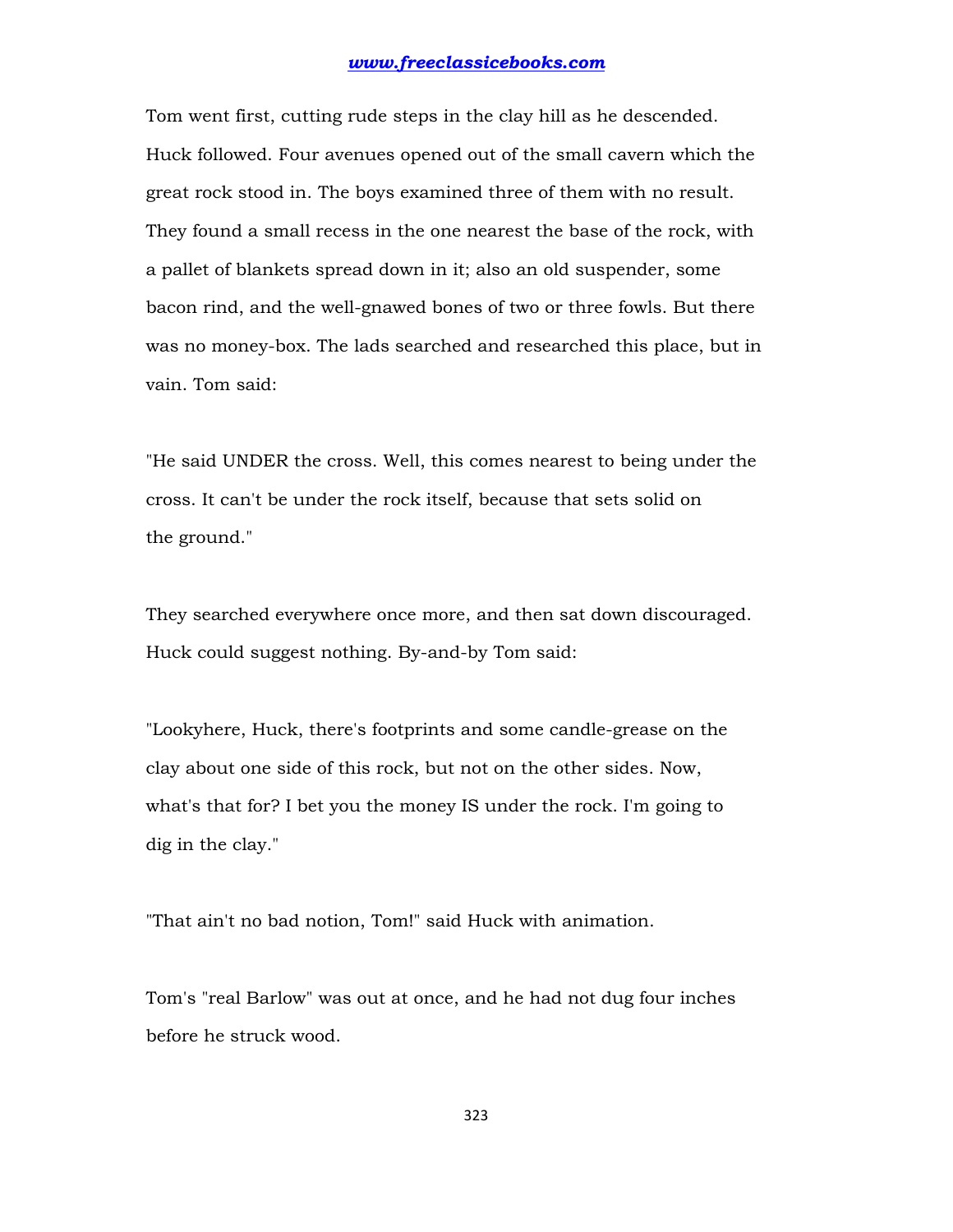"Hey, Huck!--you hear that?"

Huck began to dig and scratch now. Some boards were soon uncovered and removed. They had concealed a natural chasm which led under the rock. Tom got into this and held his candle as far under the rock as he could, but said he could not see to the end of the rift. He proposed to explore. He stooped and passed under; the narrow way descended gradually. He followed its winding course, first to the right, then to the left, Huck at his heels. Tom turned a short curve, by-and-by, and exclaimed:

"My goodness, Huck, lookyhere!"

It was the treasure-box, sure enough, occupying a snug little cavern, along with an empty powder-keg, a couple of guns in leather cases, two or three pairs of old moccasins, a leather belt, and some other rubbish well soaked with the water-drip.

"Got it at last!" said Huck, ploughing among the tarnished coins with his hand. "My, but we're rich, Tom!"

"Huck, I always reckoned we'd get it. It's just too good to believe, but we HAVE got it, sure! Say--let's not fool around here. Let's snake it out. Lemme see if I can lift the box."

It weighed about fifty pounds. Tom could lift it, after an awkward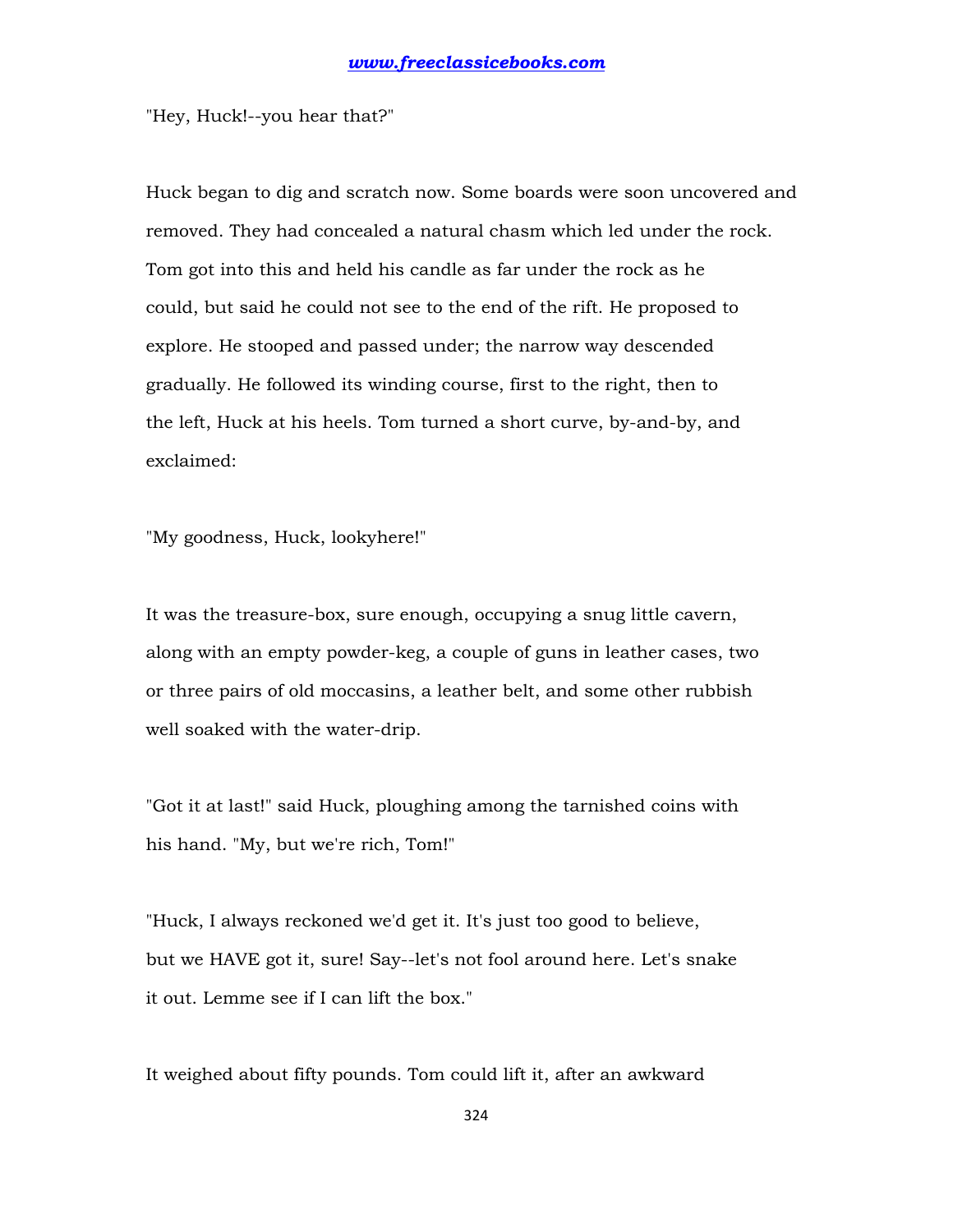fashion, but could not carry it conveniently.

"I thought so," he said; "THEY carried it like it was heavy, that day at the ha'nted house. I noticed that. I reckon I was right to think of fetching the little bags along."

The money was soon in the bags and the boys took it up to the cross rock.

"Now less fetch the guns and things," said Huck.

"No, Huck--leave them there. They're just the tricks to have when we go to robbing. We'll keep them there all the time, and we'll hold our orgies there, too. It's an awful snug place for orgies."

"What orgies?"

"I dono. But robbers always have orgies, and of course we've got to have them, too. Come along, Huck, we've been in here a long time. It's getting late, I reckon. I'm hungry, too. We'll eat and smoke when we get to the skiff."

They presently emerged into the clump of sumach bushes, looked warily out, found the coast clear, and were soon lunching and smoking in the skiff. As the sun dipped toward the horizon they pushed out and got under way. Tom skimmed up the shore through the long twilight, chatting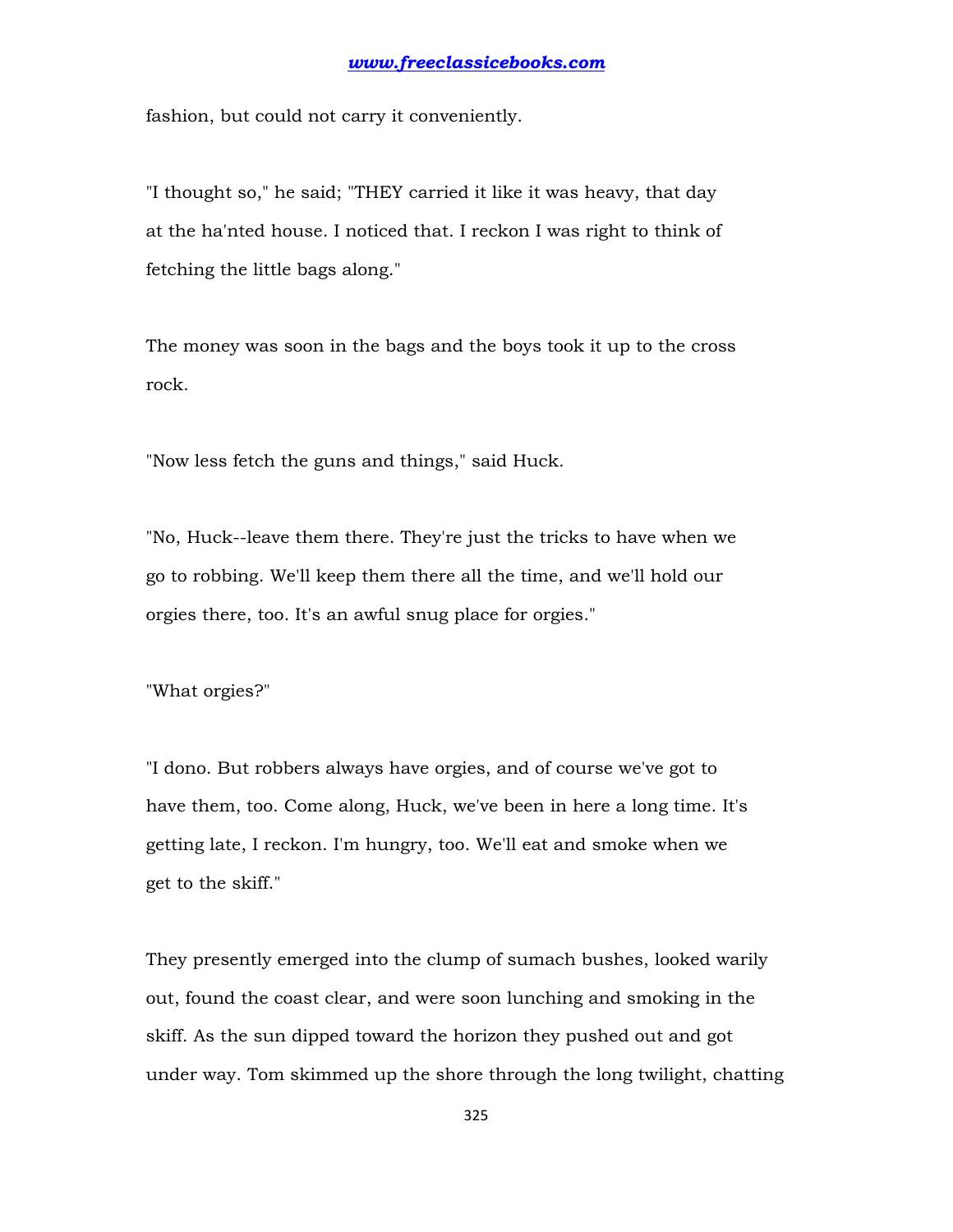cheerily with Huck, and landed shortly after dark.

"Now, Huck," said Tom, "we'll hide the money in the loft of the widow's woodshed, and I'll come up in the morning and we'll count it and divide, and then we'll hunt up a place out in the woods for it where it will be safe. Just you lay quiet here and watch the stuff till I run and hook Benny Taylor's little wagon; I won't be gone a minute."

He disappeared, and presently returned with the wagon, put the two small sacks into it, threw some old rags on top of them, and started off, dragging his cargo behind him. When the boys reached the Welshman's house, they stopped to rest. Just as they were about to move on, the Welshman stepped out and said:

"Hallo, who's that?"

"Huck and Tom Sawyer."

"Good! Come along with me, boys, you are keeping everybody waiting. Here--hurry up, trot ahead--I'll haul the wagon for you. Why, it's not as light as it might be. Got bricks in it?--or old metal?"

"Old metal," said Tom.

"I judged so; the boys in this town will take more trouble and fool away more time hunting up six bits' worth of old iron to sell to the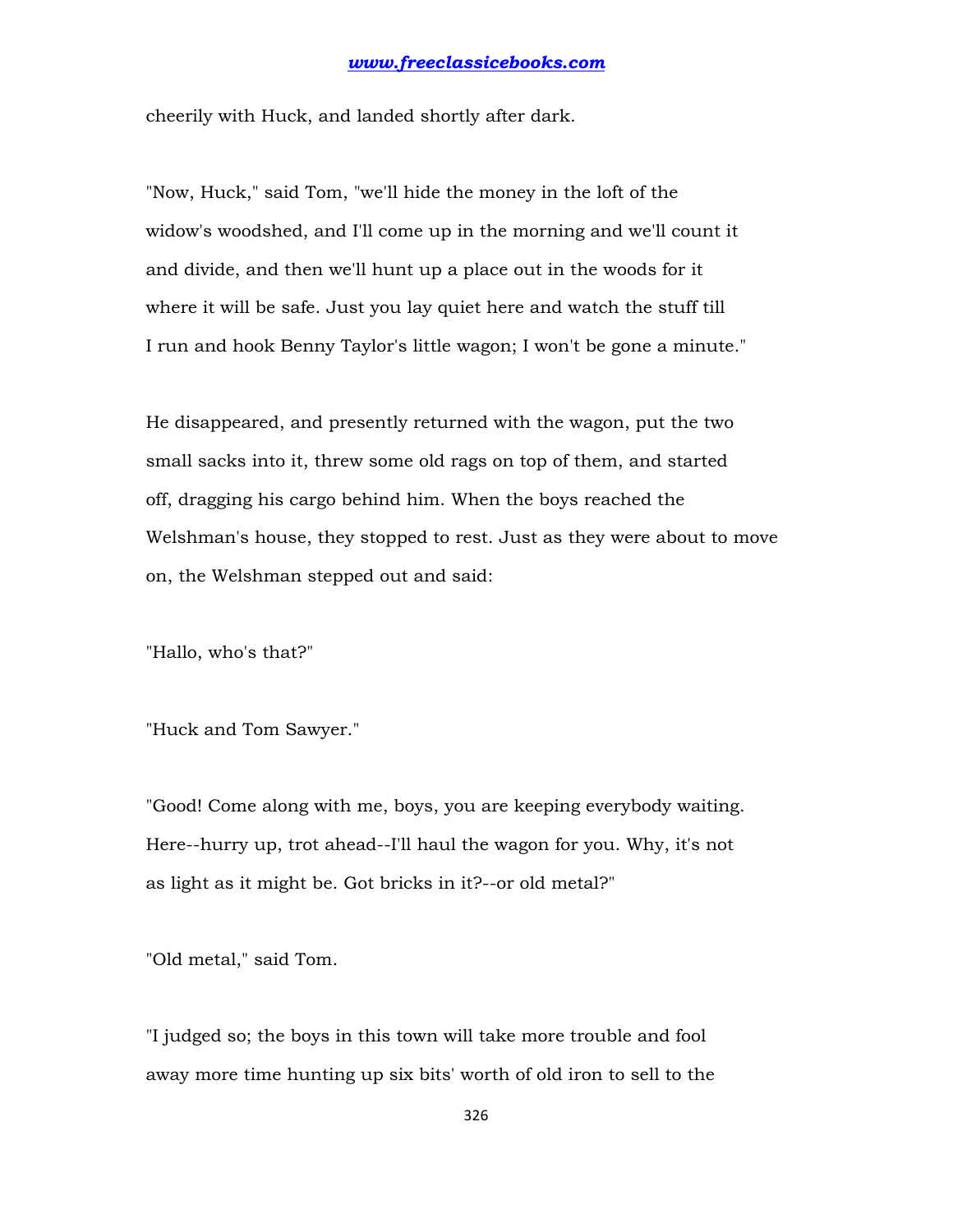foundry than they would to make twice the money at regular work. But that's human nature--hurry along, hurry along!"

The boys wanted to know what the hurry was about.

"Never mind; you'll see, when we get to the Widow Douglas'."

Huck said with some apprehension--for he was long used to being falsely accused:

"Mr. Jones, we haven't been doing nothing."

The Welshman laughed.

"Well, I don't know, Huck, my boy. I don't know about that. Ain't you and the widow good friends?"

"Yes. Well, she's ben good friends to me, anyway."

"All right, then. What do you want to be afraid for?"

This question was not entirely answered in Huck's slow mind before he found himself pushed, along with Tom, into Mrs. Douglas' drawing-room. Mr. Jones left the wagon near the door and followed.

The place was grandly lighted, and everybody that was of any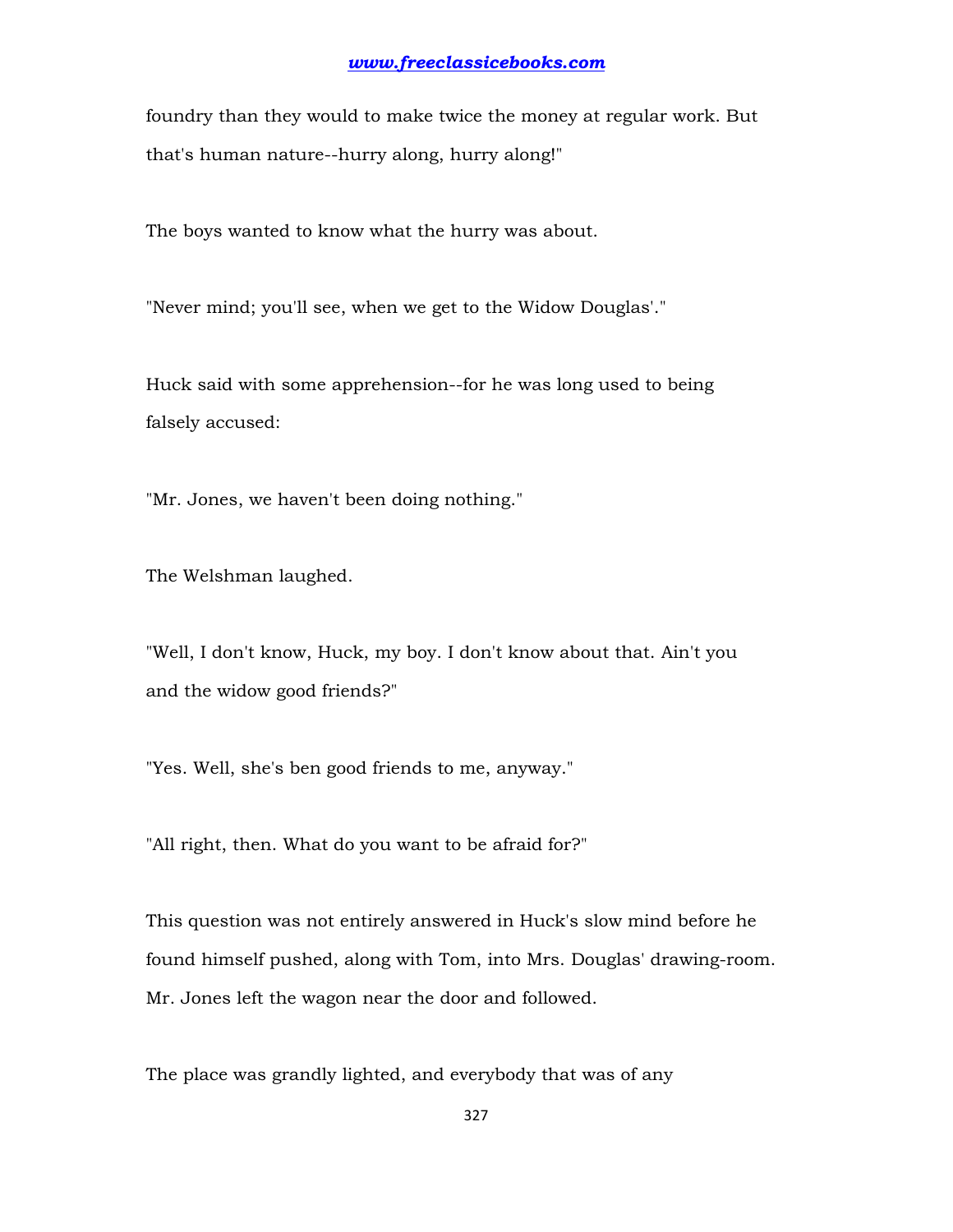consequence in the village was there. The Thatchers were there, the Harpers, the Rogerses, Aunt Polly, Sid, Mary, the minister, the editor, and a great many more, and all dressed in their best. The widow received the boys as heartily as any one could well receive two such looking beings. They were covered with clay and candle-grease. Aunt Polly blushed crimson with humiliation, and frowned and shook her head at Tom. Nobody suffered half as much as the two boys did, however. Mr. Jones said:

"Tom wasn't at home, yet, so I gave him up; but I stumbled on him and Huck right at my door, and so I just brought them along in a hurry."

"And you did just right," said the widow. "Come with me, boys."

She took them to a bedchamber and said:

"Now wash and dress yourselves. Here are two new suits of clothes --shirts, socks, everything complete. They're Huck's--no, no thanks, Huck--Mr. Jones bought one and I the other. But they'll fit both of you. Get into them. We'll wait--come down when you are slicked up enough."

Then she left.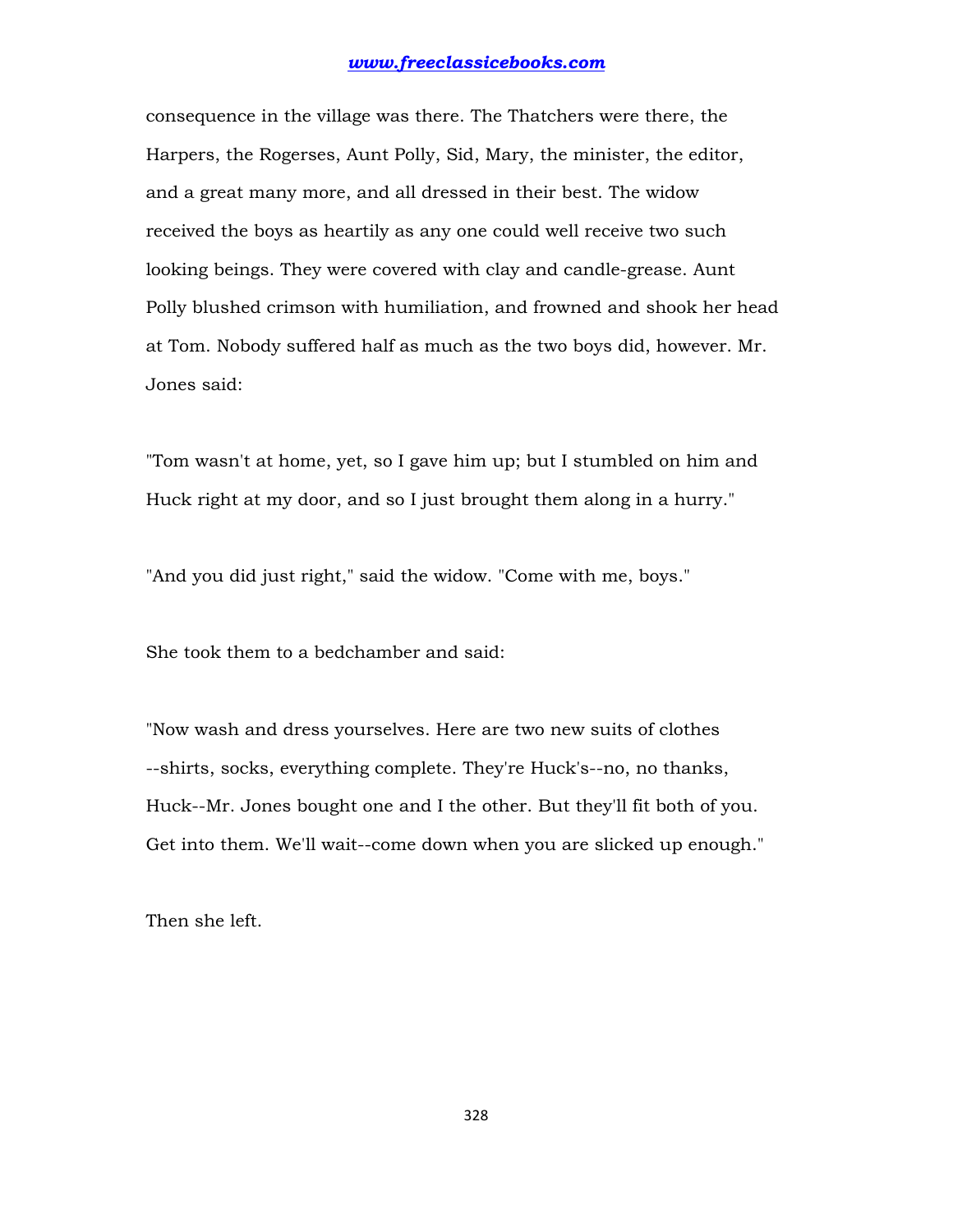#### **CHAPTER XXXIV**

HUCK said: "Tom, we can slope, if we can find a rope. The window ain't high from the ground."

"Shucks! what do you want to slope for?"

"Well, I ain't used to that kind of a crowd. I can't stand it. I ain't going down there, Tom."

"Oh, bother! It ain't anything. I don't mind it a bit. I'll take care of you."

Sid appeared.

"Tom," said he, "auntie has been waiting for you all the afternoon. Mary got your Sunday clothes ready, and everybody's been fretting about you. Say--ain't this grease and clay, on your clothes?"

"Now, Mr. Siddy, you jist 'tend to your own business. What's all this blow-out about, anyway?"

"It's one of the widow's parties that she's always having. This time it's for the Welshman and his sons, on account of that scrape they helped her out of the other night. And say--I can tell you something, if you want to know."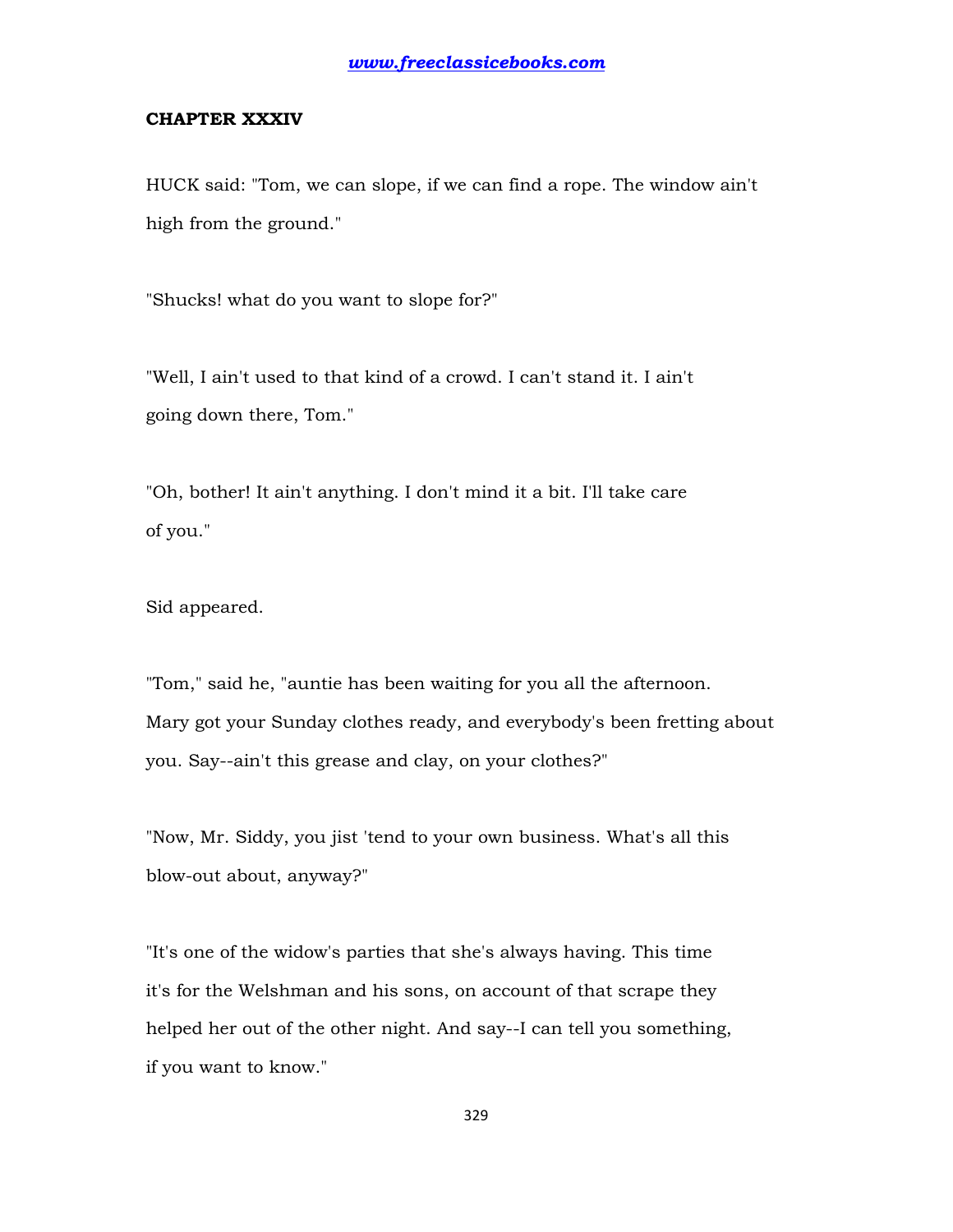"Well, what?"

"Why, old Mr. Jones is going to try to spring something on the people here to-night, but I overheard him tell auntie to-day about it, as a secret, but I reckon it's not much of a secret now. Everybody knows --the widow, too, for all she tries to let on she don't. Mr. Jones was bound Huck should be here--couldn't get along with his grand secret without Huck, you know!"

"Secret about what, Sid?"

"About Huck tracking the robbers to the widow's. I reckon Mr. Jones was going to make a grand time over his surprise, but I bet you it will drop pretty flat."

Sid chuckled in a very contented and satisfied way.

"Sid, was it you that told?"

"Oh, never mind who it was. SOMEBODY told--that's enough."

"Sid, there's only one person in this town mean enough to do that, and that's you. If you had been in Huck's place you'd 'a' sneaked down the hill and never told anybody on the robbers. You can't do any but mean things, and you can't bear to see anybody praised for doing good ones.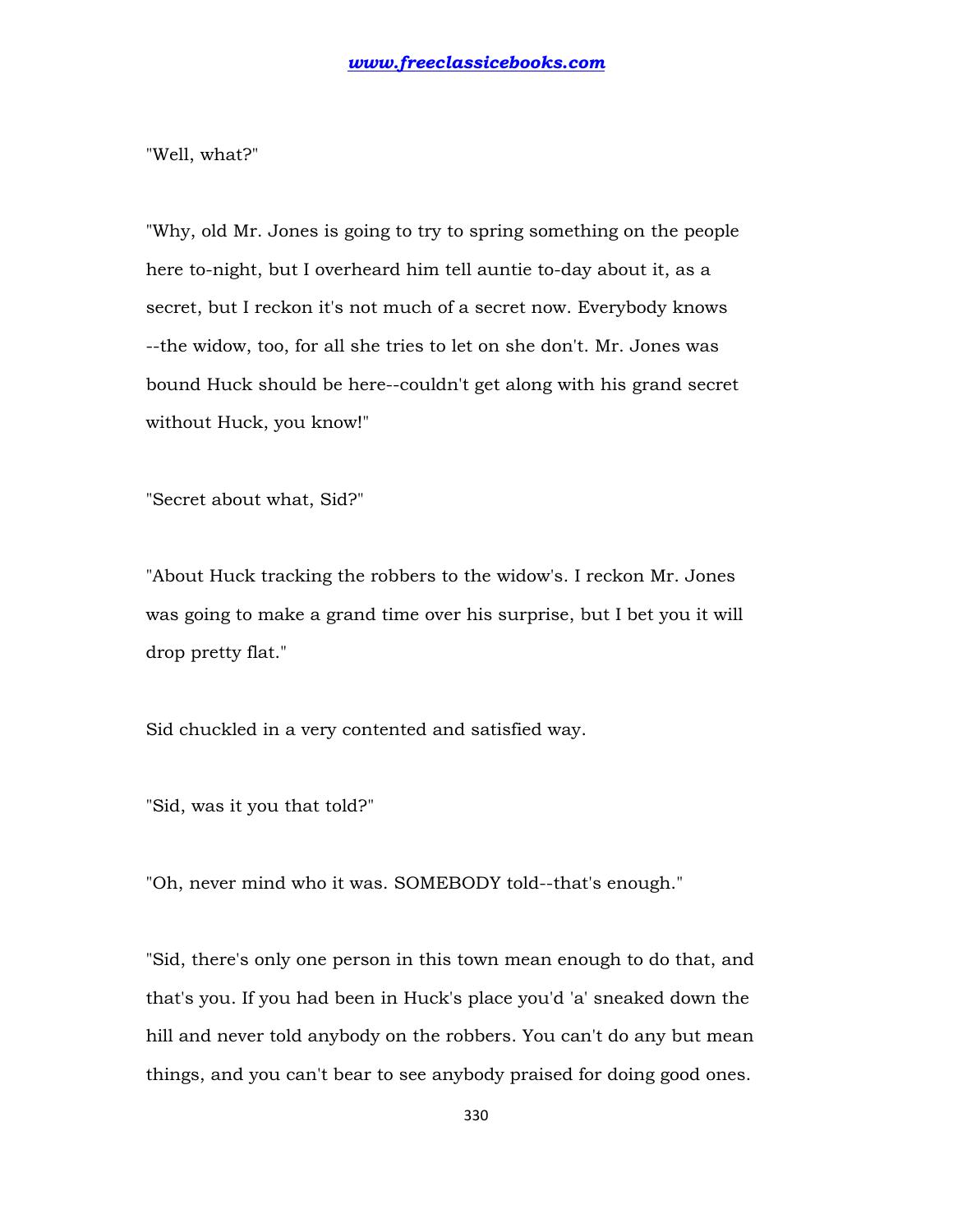There--no thanks, as the widow says"--and Tom cuffed Sid's ears and helped him to the door with several kicks. "Now go and tell auntie if you dare--and to-morrow you'll catch it!"

Some minutes later the widow's guests were at the supper-table, and a dozen children were propped up at little side-tables in the same room, after the fashion of that country and that day. At the proper time Mr. Jones made his little speech, in which he thanked the widow for the honor she was doing himself and his sons, but said that there was another person whose modesty--

And so forth and so on. He sprung his secret about Huck's share in the adventure in the finest dramatic manner he was master of, but the surprise it occasioned was largely counterfeit and not as clamorous and effusive as it might have been under happier circumstances. However, the widow made a pretty fair show of astonishment, and heaped so many compliments and so much gratitude upon Huck that he almost forgot the nearly intolerable discomfort of his new clothes in the entirely intolerable discomfort of being set up as a target for everybody's gaze and everybody's laudations.

The widow said she meant to give Huck a home under her roof and have him educated; and that when she could spare the money she would start him in business in a modest way. Tom's chance was come. He said:

"Huck don't need it. Huck's rich."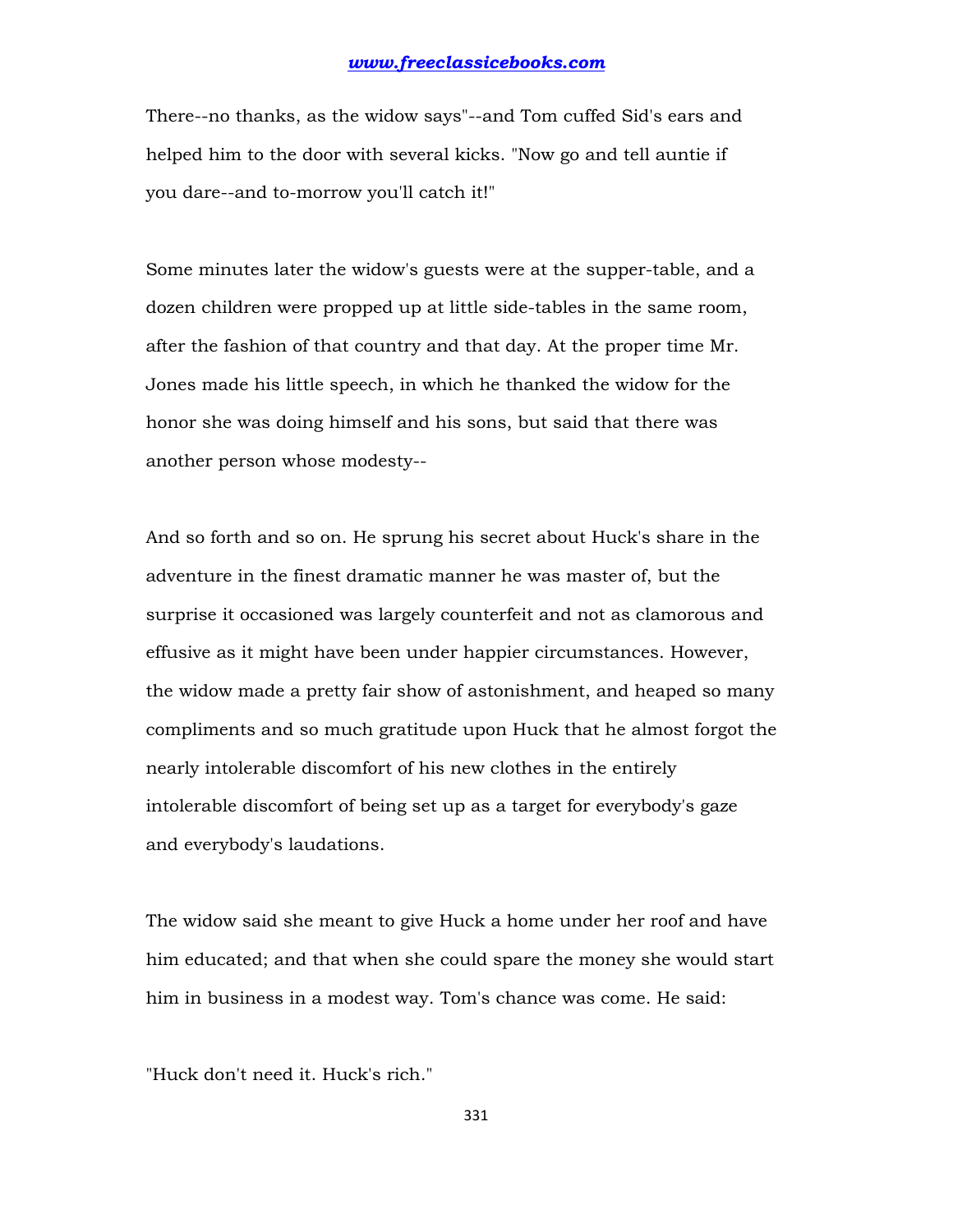Nothing but a heavy strain upon the good manners of the company kept back the due and proper complimentary laugh at this pleasant joke. But the silence was a little awkward. Tom broke it:

"Huck's got money. Maybe you don't believe it, but he's got lots of it. Oh, you needn't smile--I reckon I can show you. You just wait a minute."

Tom ran out of doors. The company looked at each other with a perplexed interest--and inquiringly at Huck, who was tongue-tied.

"Sid, what ails Tom?" said Aunt Polly. "He--well, there ain't ever any making of that boy out. I never--"

Tom entered, struggling with the weight of his sacks, and Aunt Polly did not finish her sentence. Tom poured the mass of yellow coin upon the table and said:

"There--what did I tell you? Half of it's Huck's and half of it's mine!"

The spectacle took the general breath away. All gazed, nobody spoke for a moment. Then there was a unanimous call for an explanation. Tom said he could furnish it, and he did. The tale was long, but brimful of interest. There was scarcely an interruption from any one to break the charm of its flow. When he had finished, Mr. Jones said: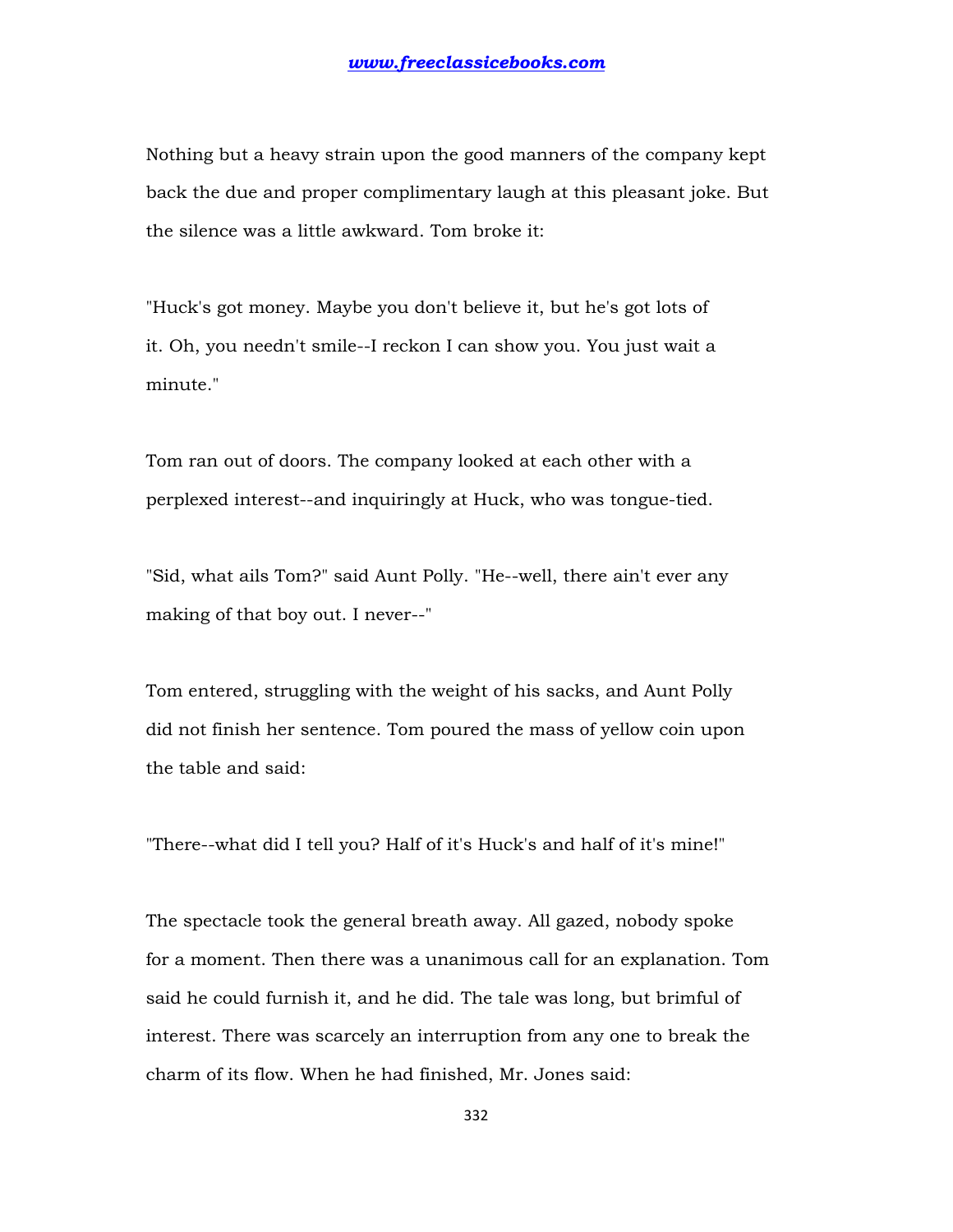"I thought I had fixed up a little surprise for this occasion, but it don't amount to anything now. This one makes it sing mighty small, I'm willing to allow."

The money was counted. The sum amounted to a little over twelve thousand dollars. It was more than any one present had ever seen at one time before, though several persons were there who were worth considerably more than that in property.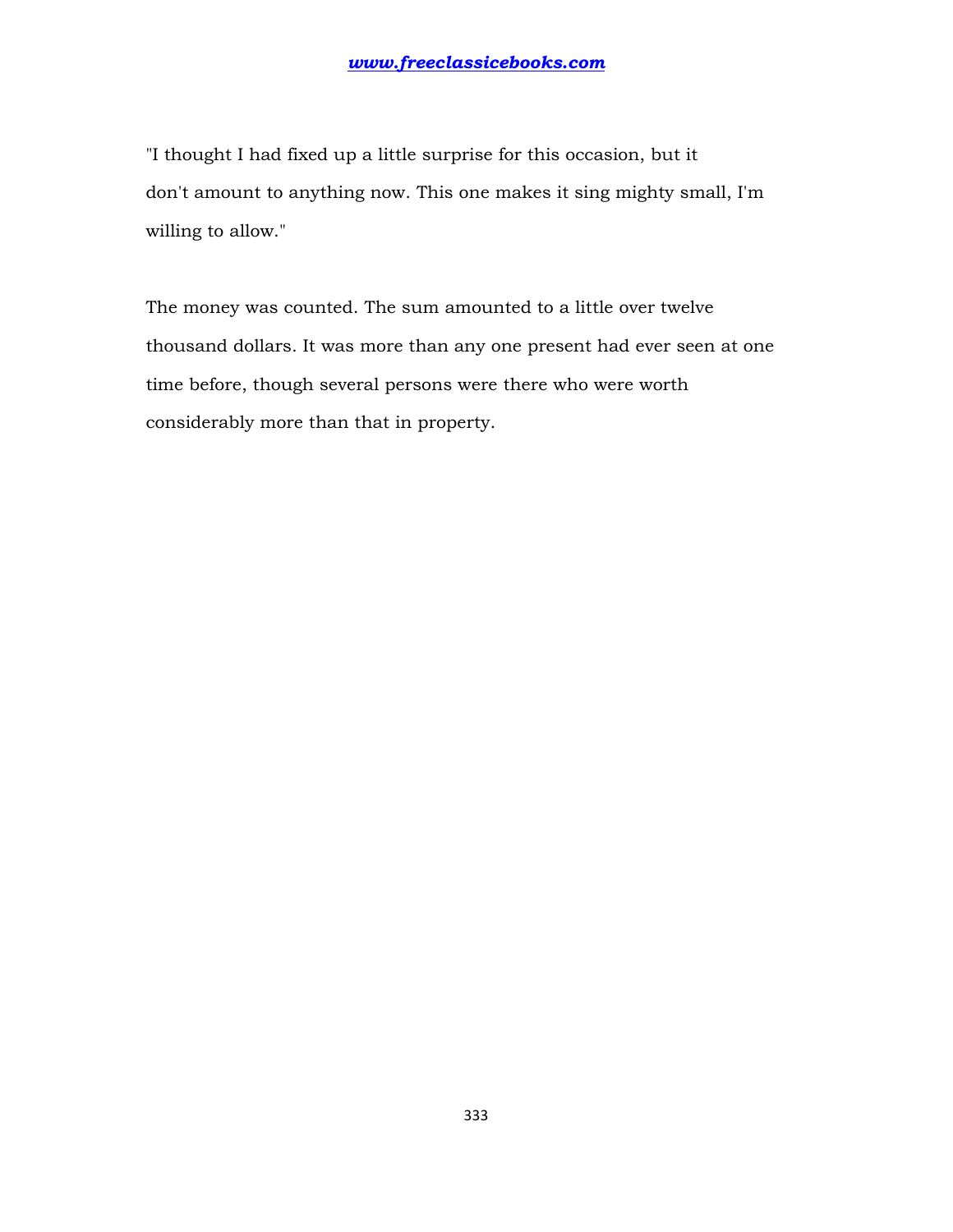#### **CHAPTER XXXV**

THE reader may rest satisfied that Tom's and Huck's windfall made a mighty stir in the poor little village of St. Petersburg. So vast a sum, all in actual cash, seemed next to incredible. It was talked about, gloated over, glorified, until the reason of many of the citizens tottered under the strain of the unhealthy excitement. Every "haunted" house in St. Petersburg and the neighboring villages was dissected, plank by plank, and its foundations dug up and ransacked for hidden treasure--and not by boys, but men--pretty grave, unromantic men, too, some of them. Wherever Tom and Huck appeared they were courted, admired, stared at. The boys were not able to remember that their remarks had possessed weight before; but now their sayings were treasured and repeated; everything they did seemed somehow to be regarded as remarkable; they had evidently lost the power of doing and saying commonplace things; moreover, their past history was raked up and discovered to bear marks of conspicuous originality. The village paper published biographical sketches of the boys.

The Widow Douglas put Huck's money out at six per cent., and Judge Thatcher did the same with Tom's at Aunt Polly's request. Each lad had an income, now, that was simply prodigious--a dollar for every week-day in the year and half of the Sundays. It was just what the minister got --no, it was what he was promised--he generally couldn't collect it. A dollar and a quarter a week would board, lodge, and school a boy in those old simple days--and clothe him and wash him, too, for that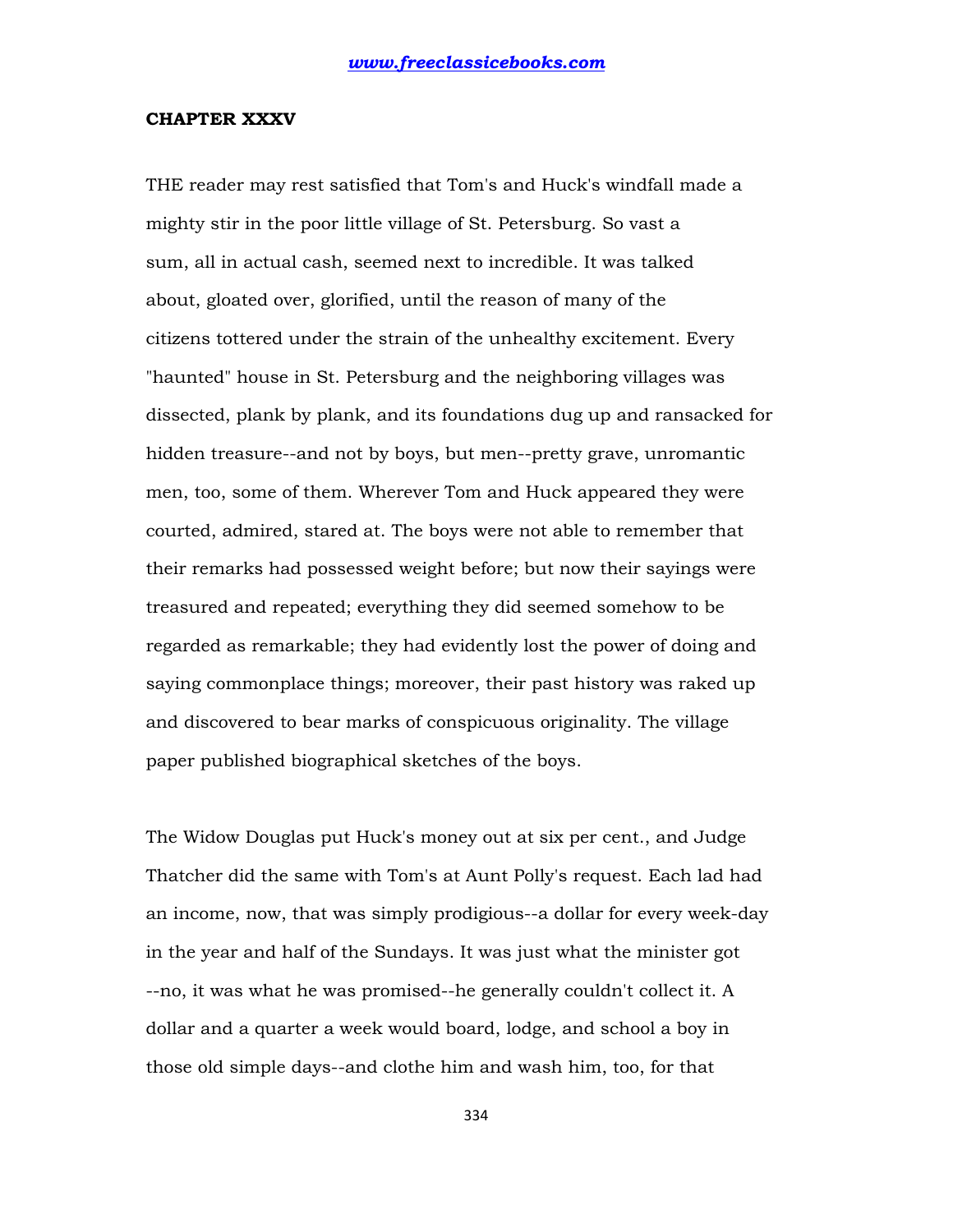matter.

Judge Thatcher had conceived a great opinion of Tom. He said that no commonplace boy would ever have got his daughter out of the cave. When Becky told her father, in strict confidence, how Tom had taken her whipping at school, the Judge was visibly moved; and when she pleaded grace for the mighty lie which Tom had told in order to shift that whipping from her shoulders to his own, the Judge said with a fine outburst that it was a noble, a generous, a magnanimous lie--a lie that was worthy to hold up its head and march down through history breast to breast with George Washington's lauded Truth about the hatchet! Becky thought her father had never looked so tall and so superb as when he walked the floor and stamped his foot and said that. She went straight off and told Tom about it.

Judge Thatcher hoped to see Tom a great lawyer or a great soldier some day. He said he meant to look to it that Tom should be admitted to the National Military Academy and afterward trained in the best law school in the country, in order that he might be ready for either career or both.

Huck Finn's wealth and the fact that he was now under the Widow Douglas' protection introduced him into society--no, dragged him into it, hurled him into it--and his sufferings were almost more than he could bear. The widow's servants kept him clean and neat, combed and brushed, and they bedded him nightly in unsympathetic sheets that had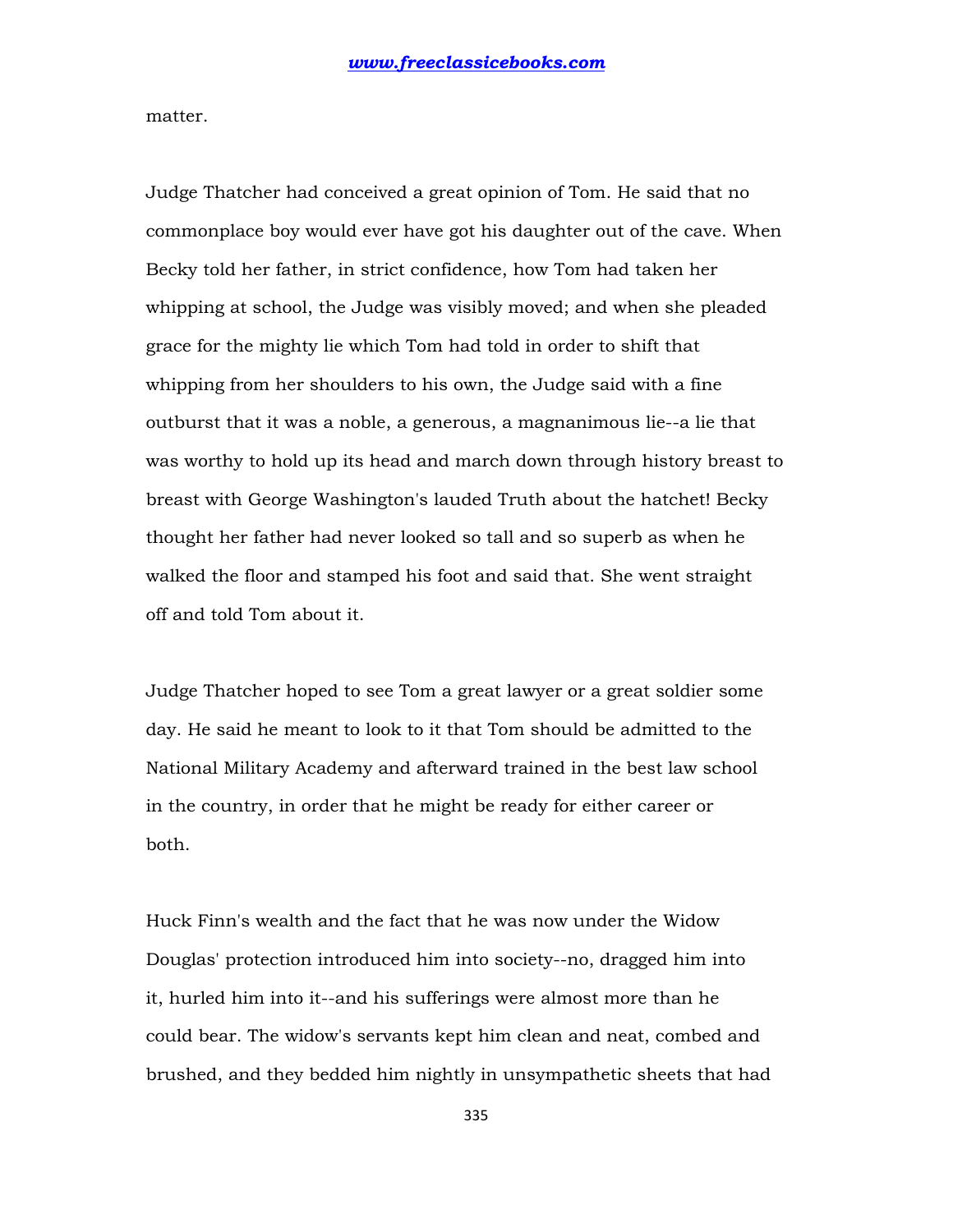not one little spot or stain which he could press to his heart and know for a friend. He had to eat with a knife and fork; he had to use napkin, cup, and plate; he had to learn his book, he had to go to church; he had to talk so properly that speech was become insipid in his mouth; whithersoever he turned, the bars and shackles of civilization shut him in and bound him hand and foot.

He bravely bore his miseries three weeks, and then one day turned up missing. For forty-eight hours the widow hunted for him everywhere in great distress. The public were profoundly concerned; they searched high and low, they dragged the river for his body. Early the third morning Tom Sawyer wisely went poking among some old empty hogsheads down behind the abandoned slaughter-house, and in one of them he found the refugee. Huck had slept there; he had just breakfasted upon some stolen odds and ends of food, and was lying off, now, in comfort, with his pipe. He was unkempt, uncombed, and clad in the same old ruin of rags that had made him picturesque in the days when he was free and happy. Tom routed him out, told him the trouble he had been causing, and urged him to go home. Huck's face lost its tranquil content, and took a melancholy cast. He said:

"Don't talk about it, Tom. I've tried it, and it don't work; it don't work, Tom. It ain't for me; I ain't used to it. The widder's good to me, and friendly; but I can't stand them ways. She makes me get up just at the same time every morning; she makes me wash, they comb me all to thunder; she won't let me sleep in the woodshed; I got to wear them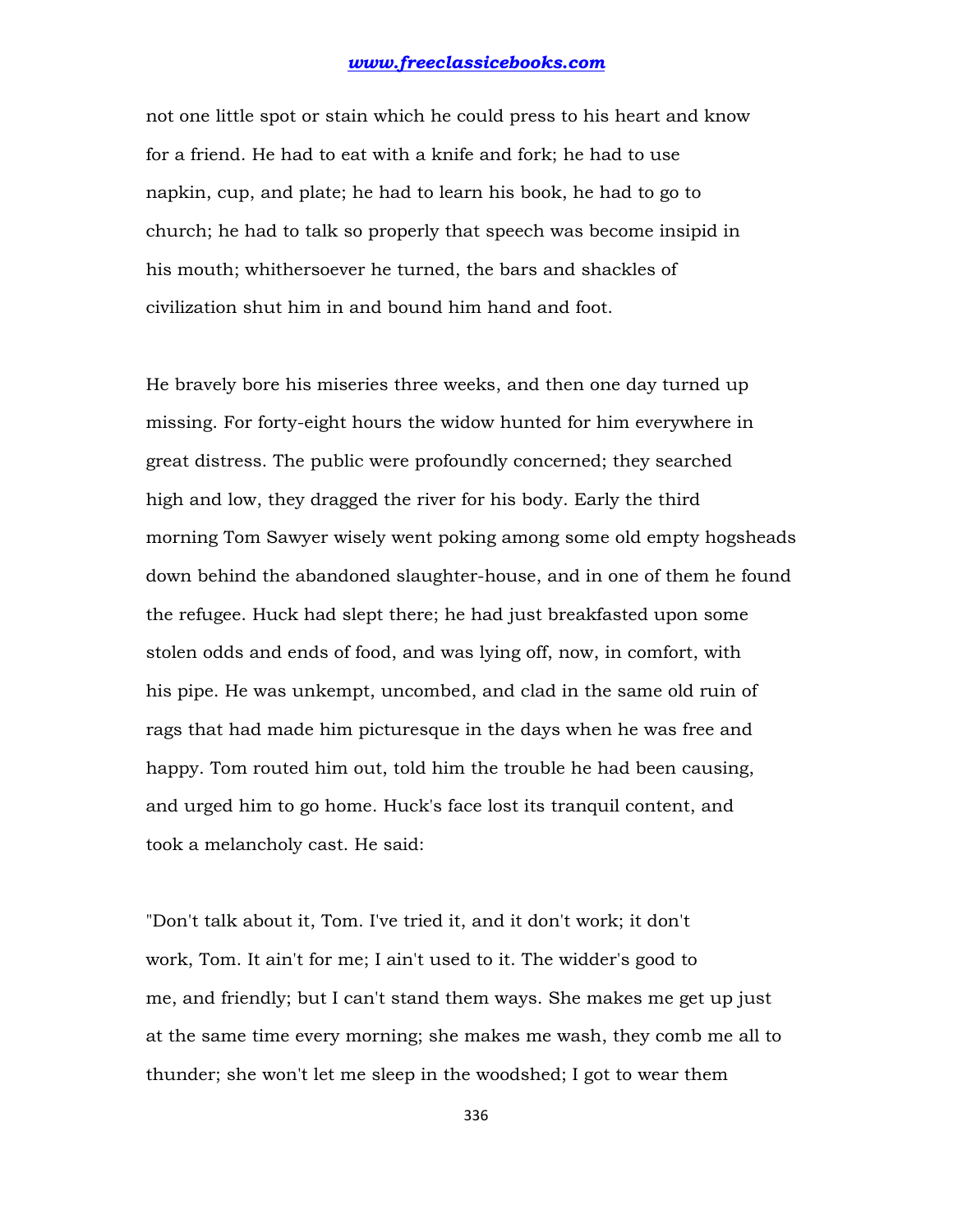blamed clothes that just smothers me, Tom; they don't seem to any air git through 'em, somehow; and they're so rotten nice that I can't set down, nor lay down, nor roll around anywher's; I hain't slid on a cellar-door for--well, it 'pears to be years; I got to go to church and sweat and sweat--I hate them ornery sermons! I can't ketch a fly in there, I can't chaw. I got to wear shoes all Sunday. The widder eats by a bell; she goes to bed by a bell; she gits up by a bell--everything's so awful reg'lar a body can't stand it."

"Well, everybody does that way, Huck."

"Tom, it don't make no difference. I ain't everybody, and I can't STAND it. It's awful to be tied up so. And grub comes too easy--I don't take no interest in vittles, that way. I got to ask to go a-fishing; I got to ask to go in a-swimming--dern'd if I hain't got to ask to do everything. Well, I'd got to talk so nice it wasn't no comfort--I'd got to go up in the attic and rip out awhile, every day, to git a taste in my mouth, or I'd a died, Tom. The widder wouldn't let me smoke; she wouldn't let me yell, she wouldn't let me gape, nor stretch, nor scratch, before folks--" [Then with a spasm of special irritation and injury]--"And dad fetch it, she prayed all the time! I never see such a woman! I HAD to shove, Tom--I just had to. And besides, that school's going to open, and I'd a had to go to it--well, I wouldn't stand THAT, Tom. Looky here, Tom, being rich ain't what it's cracked up to be. It's just worry and worry, and sweat and sweat, and a-wishing you was dead all the time. Now these clothes suits me, and this bar'l suits me, and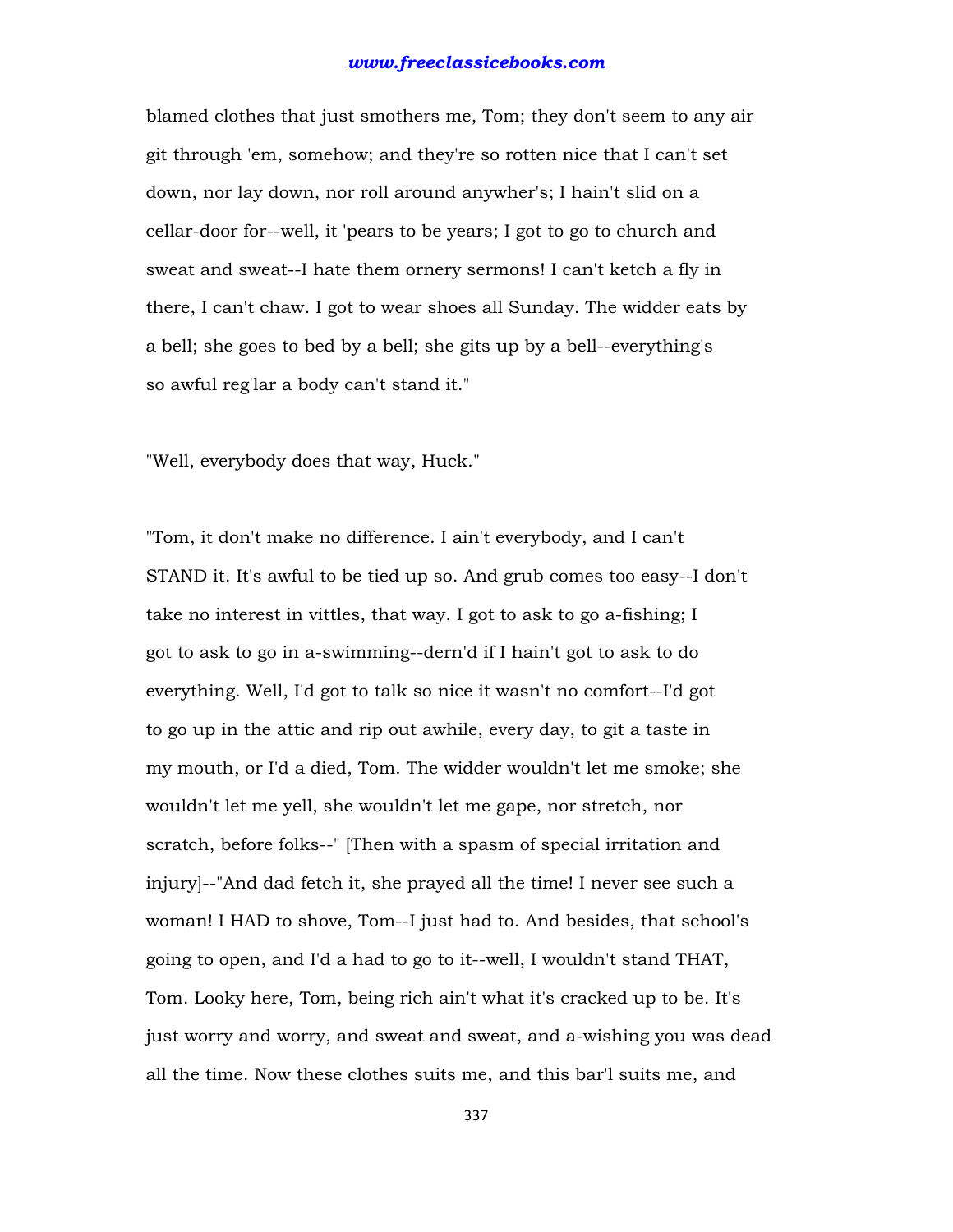I ain't ever going to shake 'em any more. Tom, I wouldn't ever got into all this trouble if it hadn't 'a' ben for that money; now you just take my sheer of it along with your'n, and gimme a ten-center sometimes--not many times, becuz I don't give a dern for a thing 'thout it's tollable hard to git--and you go and beg off for me with the widder."

"Oh, Huck, you know I can't do that. 'Tain't fair; and besides if you'll try this thing just a while longer you'll come to like it."

"Like it! Yes--the way I'd like a hot stove if I was to set on it long enough. No, Tom, I won't be rich, and I won't live in them cussed smothery houses. I like the woods, and the river, and hogsheads, and I'll stick to 'em, too. Blame it all! just as we'd got guns, and a cave, and all just fixed to rob, here this dern foolishness has got to come up and spile it all!"

Tom saw his opportunity--

"Lookyhere, Huck, being rich ain't going to keep me back from turning robber."

"No! Oh, good-licks; are you in real dead-wood earnest, Tom?"

"Just as dead earnest as I'm sitting here. But Huck, we can't let you into the gang if you ain't respectable, you know."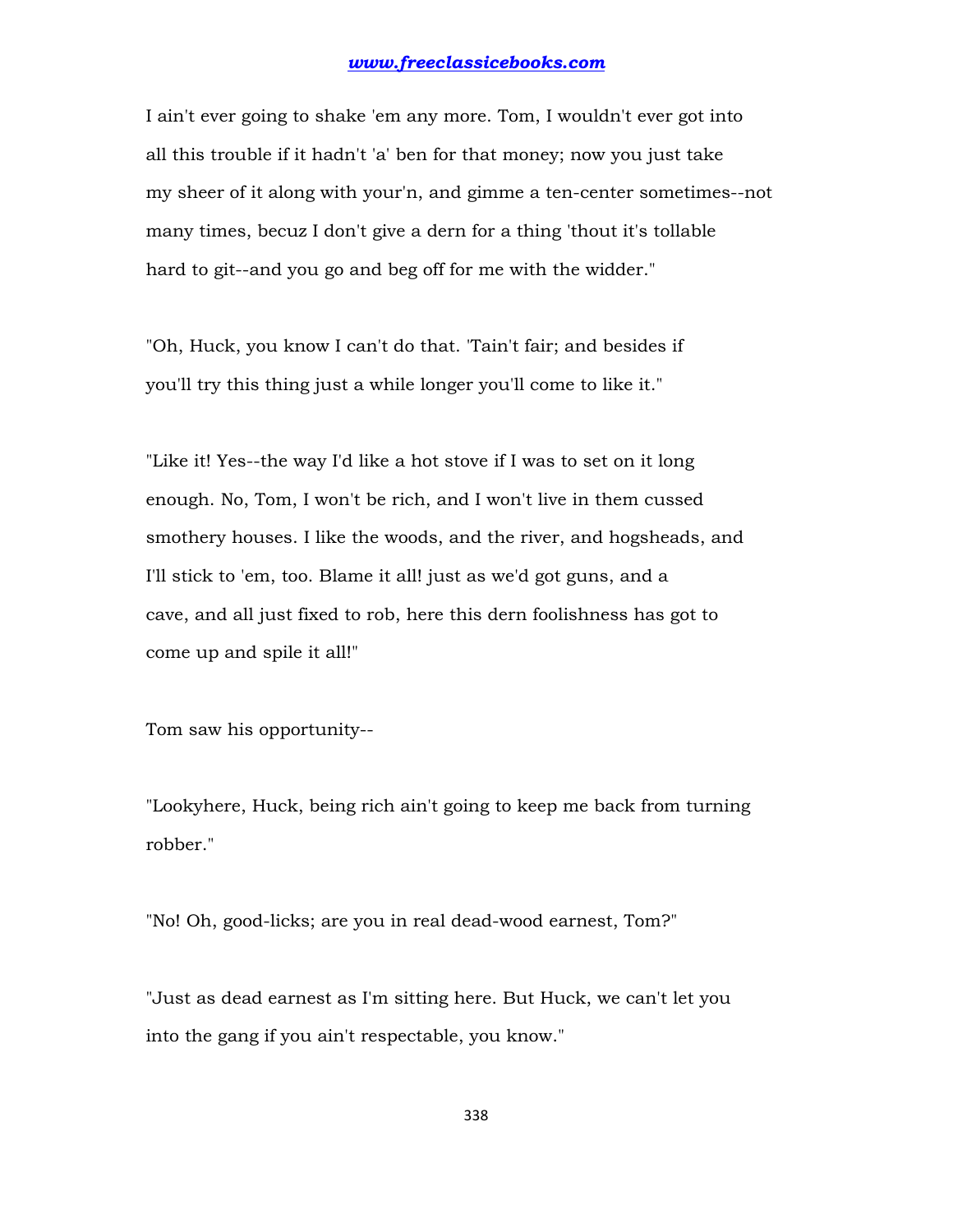Huck's joy was quenched.

"Can't let me in, Tom? Didn't you let me go for a pirate?"

"Yes, but that's different. A robber is more high-toned than what a pirate is--as a general thing. In most countries they're awful high up in the nobility--dukes and such."

"Now, Tom, hain't you always ben friendly to me? You wouldn't shet me out, would you, Tom? You wouldn't do that, now, WOULD you, Tom?"

"Huck, I wouldn't want to, and I DON'T want to--but what would people say? Why, they'd say, 'Mph! Tom Sawyer's Gang! pretty low characters in it!' They'd mean you, Huck. You wouldn't like that, and I wouldn't."

Huck was silent for some time, engaged in a mental struggle. Finally he said:

"Well, I'll go back to the widder for a month and tackle it and see if I can come to stand it, if you'll let me b'long to the gang, Tom."

"All right, Huck, it's a whiz! Come along, old chap, and I'll ask the widow to let up on you a little, Huck."

"Will you, Tom--now will you? That's good. If she'll let up on some of the roughest things, I'll smoke private and cuss private, and crowd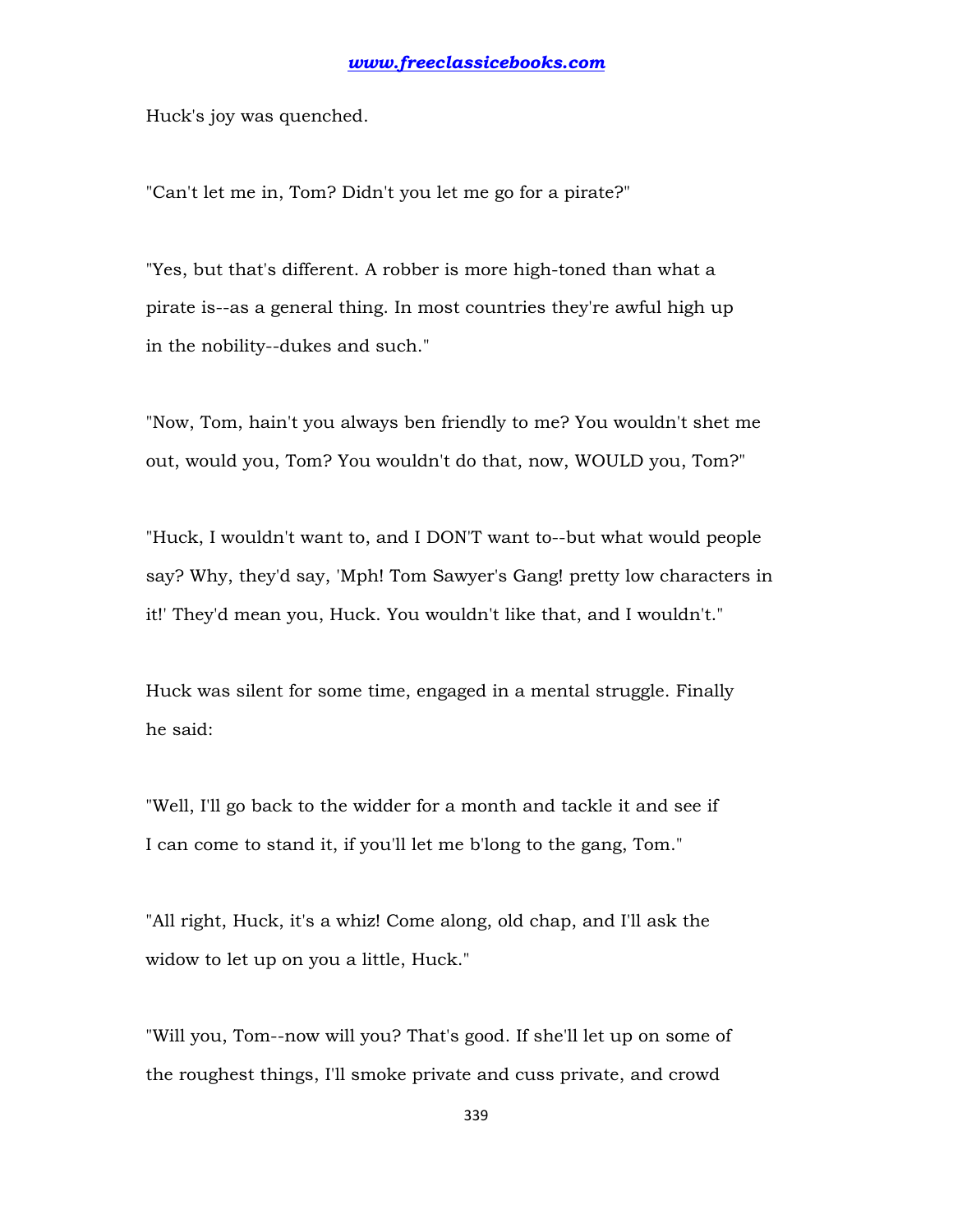through or bust. When you going to start the gang and turn robbers?"

"Oh, right off. We'll get the boys together and have the initiation to-night, maybe."

"Have the which?"

"Have the initiation."

"What's that?"

"It's to swear to stand by one another, and never tell the gang's secrets, even if you're chopped all to flinders, and kill anybody and all his family that hurts one of the gang."

"That's gay--that's mighty gay, Tom, I tell you."

"Well, I bet it is. And all that swearing's got to be done at midnight, in the lonesomest, awfulest place you can find--a ha'nted house is the best, but they're all ripped up now."

"Well, midnight's good, anyway, Tom."

"Yes, so it is. And you've got to swear on a coffin, and sign it with blood."